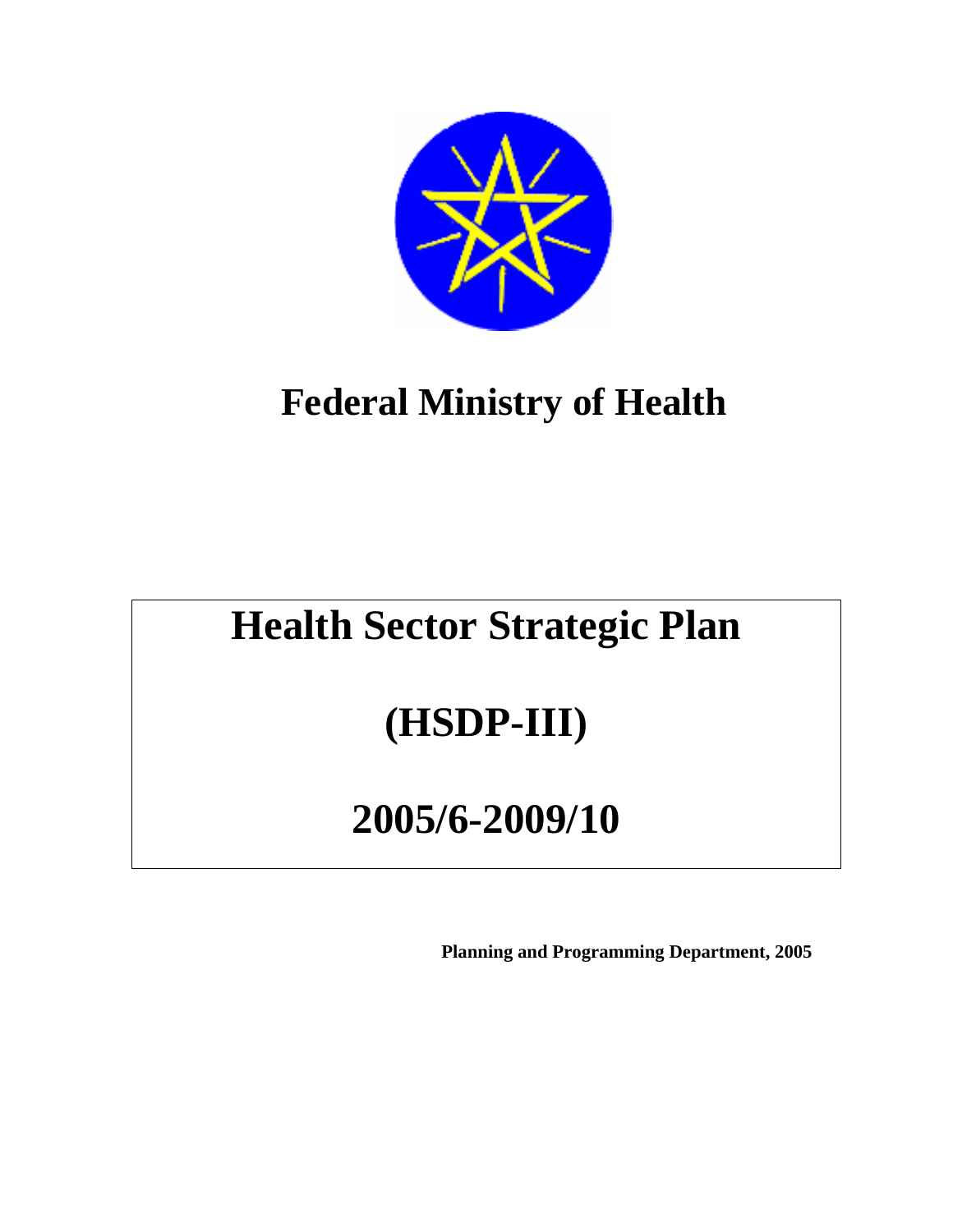| 1.1          |                                                        |  |
|--------------|--------------------------------------------------------|--|
|              | PROGRAMME IMPLEMENTATION ARRANGEMENTS OF HSDP-III  XIX |  |
| 1.           |                                                        |  |
| 1.2          |                                                        |  |
| 1.3          |                                                        |  |
| 1.4          |                                                        |  |
| 1.5          |                                                        |  |
| 1.6          |                                                        |  |
| 1.7          |                                                        |  |
| 1.8          |                                                        |  |
| 1.9          |                                                        |  |
| 1.10         |                                                        |  |
| 1.11         |                                                        |  |
| 2.           | <b>OVERVIEW OF THE IMPLEMENTATION OF HEALTH SECTOR</b> |  |
| 2.1.         |                                                        |  |
|              | 2.1.1.                                                 |  |
|              | 2.1.2.                                                 |  |
|              | 2.1.3.                                                 |  |
|              | 2.1.4.                                                 |  |
|              | 2.1.5.                                                 |  |
| 2.2.         |                                                        |  |
| 2.3.         |                                                        |  |
| 2.4.         |                                                        |  |
| 2.5.         |                                                        |  |
| 2.6.<br>2.7. | HEALTH MANAGEMENT AND MANAGEMENT INFORMATION SYSTEM 27 |  |
|              |                                                        |  |
| 2.8.<br>2.9. |                                                        |  |
| 2.10.        |                                                        |  |
|              |                                                        |  |
| 3.           | HEALTH SECTOR DEVELOPMENT PROGRAMME-III  35            |  |
| 3.1.         |                                                        |  |
|              | 3.1.1.                                                 |  |
|              | 3.1.2.                                                 |  |
|              | 3.1.3.                                                 |  |
| 3.2.         |                                                        |  |

## **Table of Contents**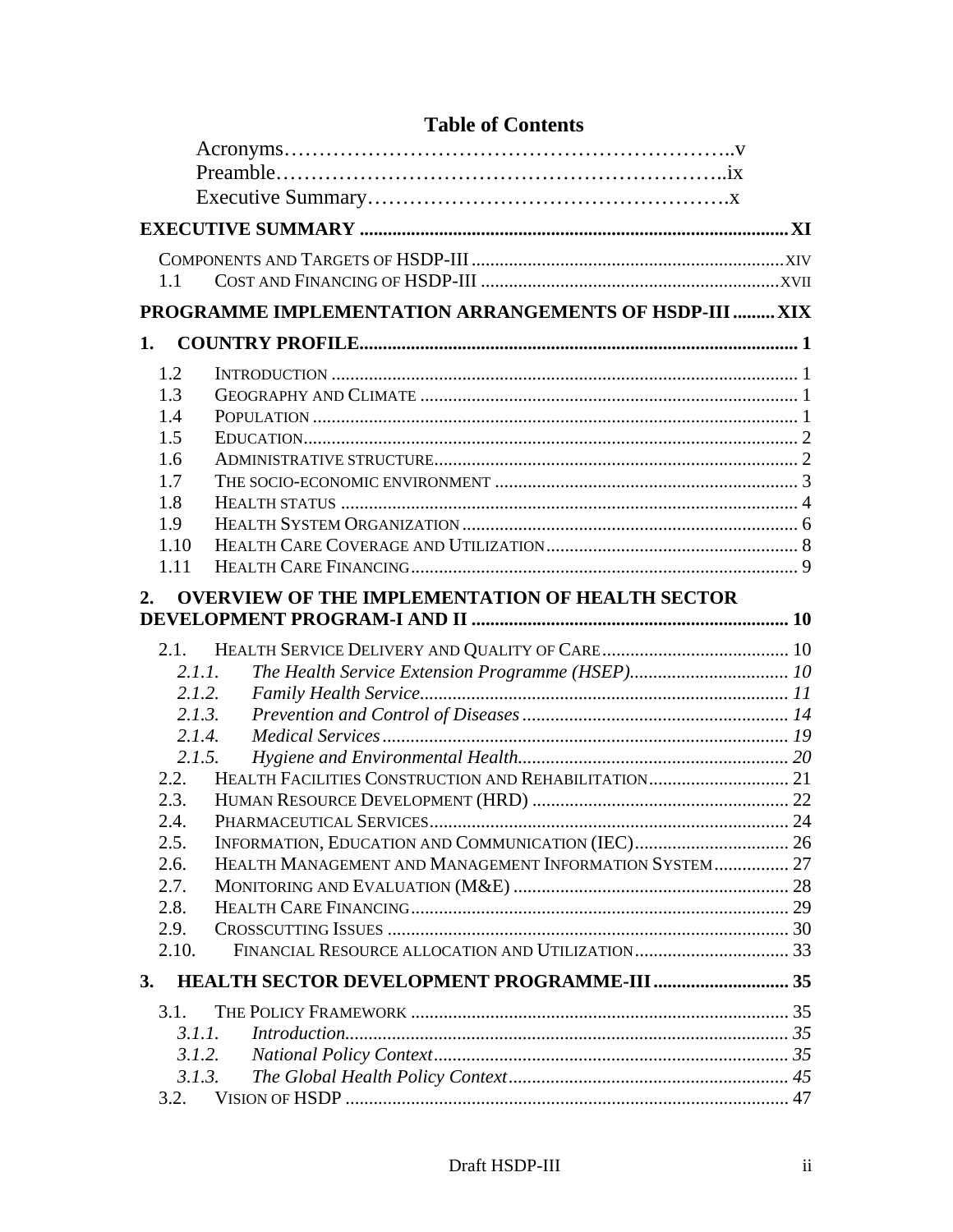|    | 3.3.               |                                                                       |  |  |  |  |
|----|--------------------|-----------------------------------------------------------------------|--|--|--|--|
|    | 3.4.               |                                                                       |  |  |  |  |
|    | 3.5.               |                                                                       |  |  |  |  |
|    | 3.5.1.             |                                                                       |  |  |  |  |
|    | 3.5.2.             |                                                                       |  |  |  |  |
|    | 3.5.3.             | Mandates that need to be verified and supported by Proclamation 49    |  |  |  |  |
|    | 3.6.               |                                                                       |  |  |  |  |
|    | 3.7.               |                                                                       |  |  |  |  |
|    | 3.8.               |                                                                       |  |  |  |  |
|    | 3.9.               | GOALS, OBJECTIVES, STRATEGIES AND KEY ACTIVITIES OF HSDP-III 57       |  |  |  |  |
|    | 3.9.1.             |                                                                       |  |  |  |  |
|    | 3.9.2.             |                                                                       |  |  |  |  |
|    | 10.1.1.            |                                                                       |  |  |  |  |
|    | 10.1.2.            |                                                                       |  |  |  |  |
|    | 10.1.3.            | Access to Services: Health Facility Construction, Expansion and       |  |  |  |  |
|    |                    |                                                                       |  |  |  |  |
|    | 10.1.4.            |                                                                       |  |  |  |  |
|    | 10.1.5.            |                                                                       |  |  |  |  |
|    | 10.1.6.            |                                                                       |  |  |  |  |
|    | 10.1.7.            | Health Management, Management Information Systems and Monitoring      |  |  |  |  |
|    |                    |                                                                       |  |  |  |  |
|    | 10.1.8.<br>10.1.9. |                                                                       |  |  |  |  |
|    | 10.2.              |                                                                       |  |  |  |  |
|    | 10.2.1.            | Shortage, High Turnover and Mismanagement of Human Resource 80        |  |  |  |  |
|    | 10.2.2.            |                                                                       |  |  |  |  |
|    | 10.2.3.            | Weak Procurement and Management of Drugs, Medical Equipment and       |  |  |  |  |
|    | <b>Supplies</b>    | 83                                                                    |  |  |  |  |
|    | 10.2.4.            | Lack of Emphasis to Preventive and Promotive Health Interventions 83  |  |  |  |  |
|    | 10.2.5.            |                                                                       |  |  |  |  |
|    | 10.2.6.            | Ineffectiveness of HMIS in supporting planning, M&E and the decision- |  |  |  |  |
|    |                    |                                                                       |  |  |  |  |
|    |                    | 10.2.7. Harmonization and Alignment                                   |  |  |  |  |
|    | 10.2.8.            | Inadequate Health Service Delivery to Pastoralists Population 87      |  |  |  |  |
|    | 10.2.9.            | Poor Coordination of Activities and Management of NGOs and the        |  |  |  |  |
|    |                    |                                                                       |  |  |  |  |
|    | 10.3.              |                                                                       |  |  |  |  |
|    | 10.4.              |                                                                       |  |  |  |  |
|    | 10.4.1.            |                                                                       |  |  |  |  |
|    | 10.4.2.            |                                                                       |  |  |  |  |
|    | 10.4.3.            |                                                                       |  |  |  |  |
|    | 10.4.4.            |                                                                       |  |  |  |  |
|    | 10.4.5.            |                                                                       |  |  |  |  |
| 4. |                    | HSDP-III COSTING, FINANCING AND PERFORMANCE PURCHASING                |  |  |  |  |
|    |                    |                                                                       |  |  |  |  |
|    |                    |                                                                       |  |  |  |  |
|    | 4.1.               |                                                                       |  |  |  |  |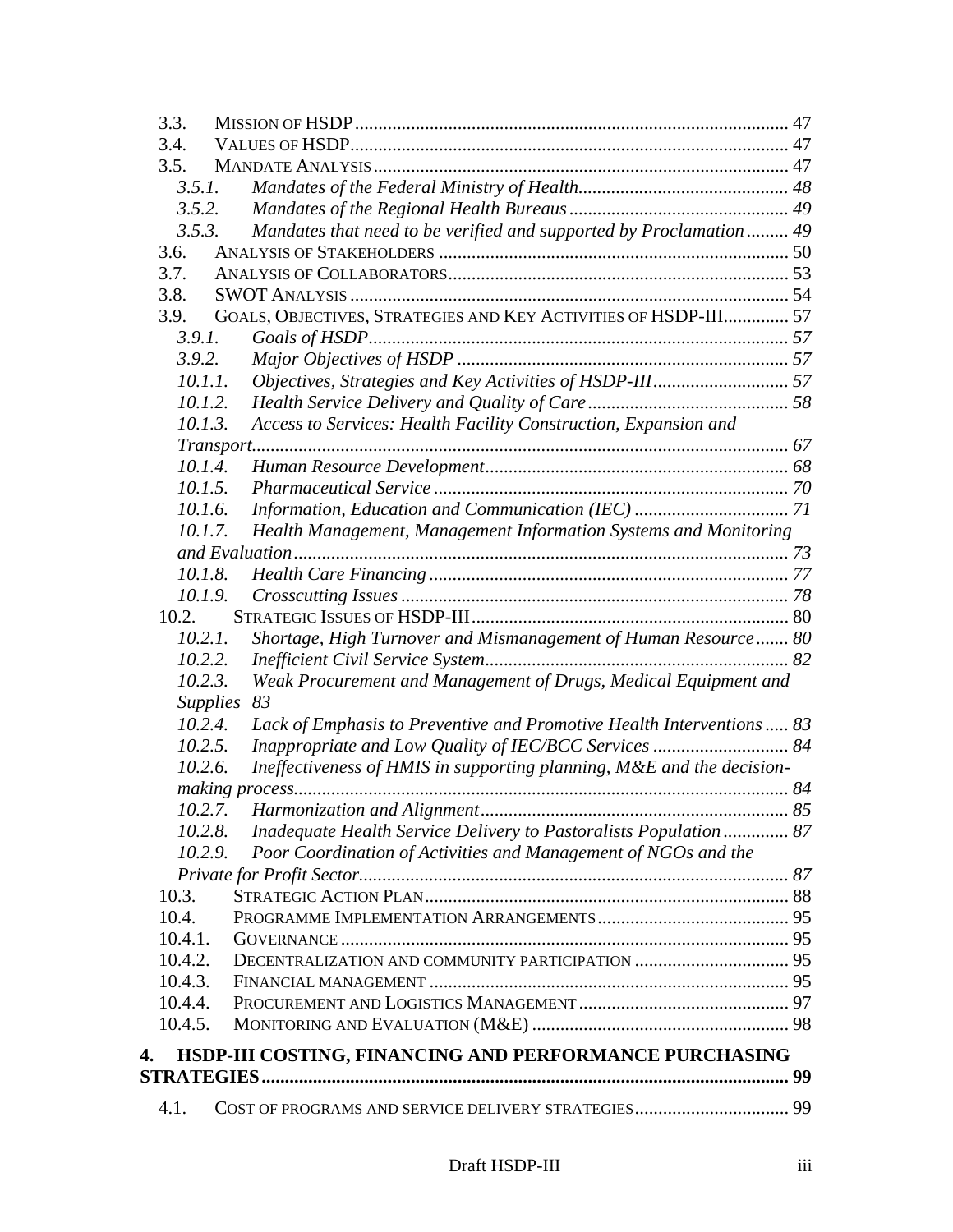| 4.2.1. EVOLUTION OF PUBLIC AND PRIVATE HEALTH SPENDING OVER HSDP-II 111 |  |
|-------------------------------------------------------------------------|--|
|                                                                         |  |
|                                                                         |  |
|                                                                         |  |

|--|--|--|--|--|--|

## **List of Tables**

| Table 1-1 Comparison of Ethiopian Demographic data with that of the World and Sub-          |
|---------------------------------------------------------------------------------------------|
|                                                                                             |
| Table 1-2 Regional Distributions of Health Facilities and their ratio to Population, 2003/4 |
|                                                                                             |
| Table 2-1-Summary of Targets and Achievements during HSDP-I and II in Maternal and          |
|                                                                                             |
| Table 2-2 The increase in the production of selected categories of Health Human             |
| Resource in Ethiopia, during HSDP I and II as compared to the 1989 E.C.  23                 |
| Table 2-3- The total number of available human resources for health and availability        |
|                                                                                             |
| Table 2-4 Capital and Recurrent Health Budget Utilization Rate for the year 2002/03 and     |
|                                                                                             |
|                                                                                             |
|                                                                                             |
|                                                                                             |
|                                                                                             |
|                                                                                             |
|                                                                                             |
| Table 4-3 HSDP-III Incremental Cost Estimates Summary for the Three Scenarios Error!        |
| <b>Bookmark not defined.</b>                                                                |
| Table 4-4 HSDP-III Total Cost Estimates Summary for the Three Scenarios  108                |
|                                                                                             |
| Table 4-6 HSDP-III Incremental Cost Estimates by Service Delivery levels  110               |
| Table 4-7: HSDP-III Incremental Cost Estimates by Expenditure Items 111                     |
| Table 4-8 Ethiopia: National Health Accounts Data for 1999/2000 112                         |
|                                                                                             |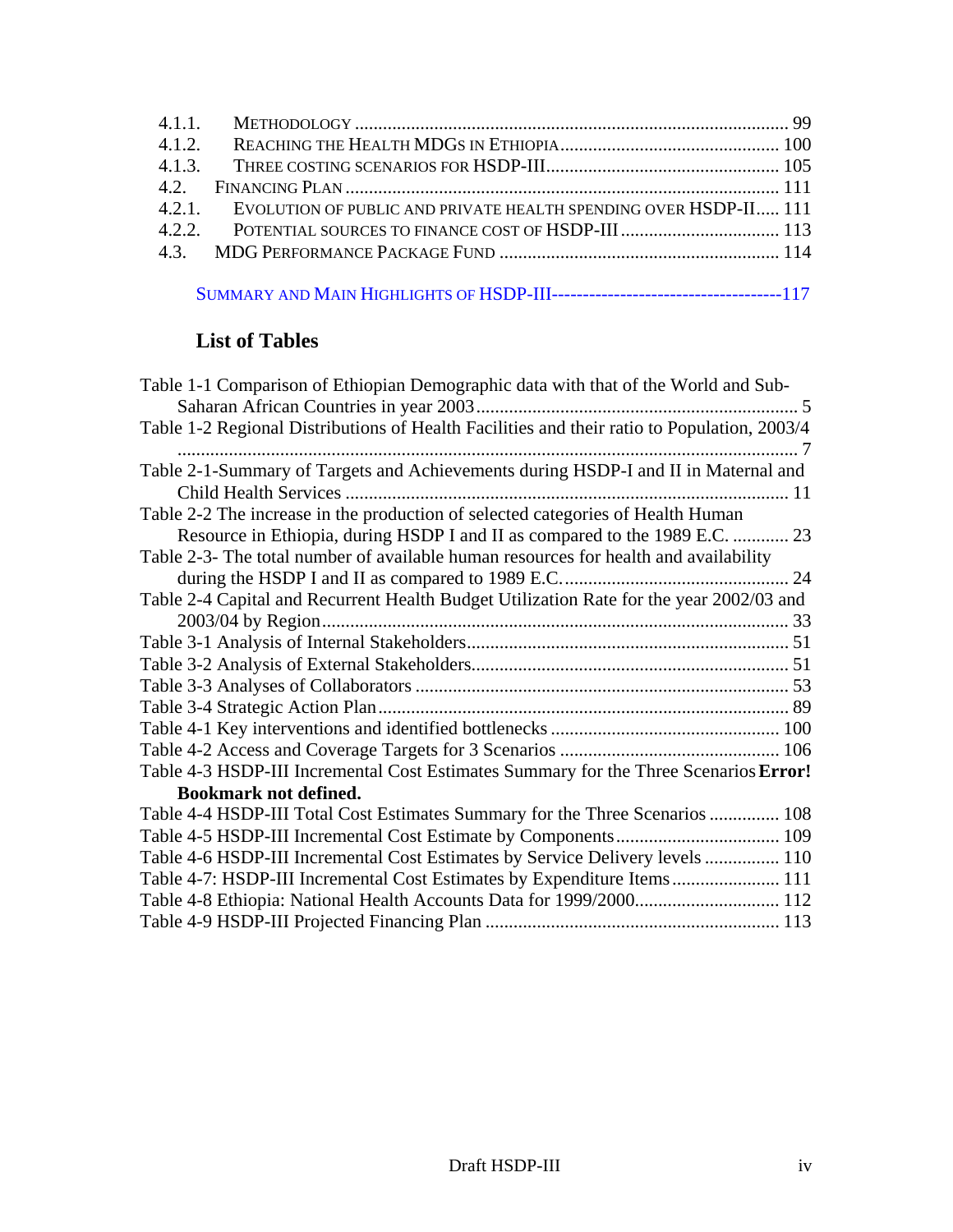#### **References**

#### **LIST OF ANNEXES**

Annex -1 SWOT Analysis of HSDP Annex-2 List of Indicators for Monitoring HSDP at National Level Annex-3 Detailed Programmatic Indicators and Targets of HSDP-III Annex-4 Annex 4: Cost Estimates of Scenario 2 and Scenario 3 Annex 5: Total HSDP-III Estimated Cost by Regions Annex-6 Making Direct Budget Support Work Better for Health Services Delivery and the MDGs Annex-7 Emergency Preparedness and Response in health sector-HSDP III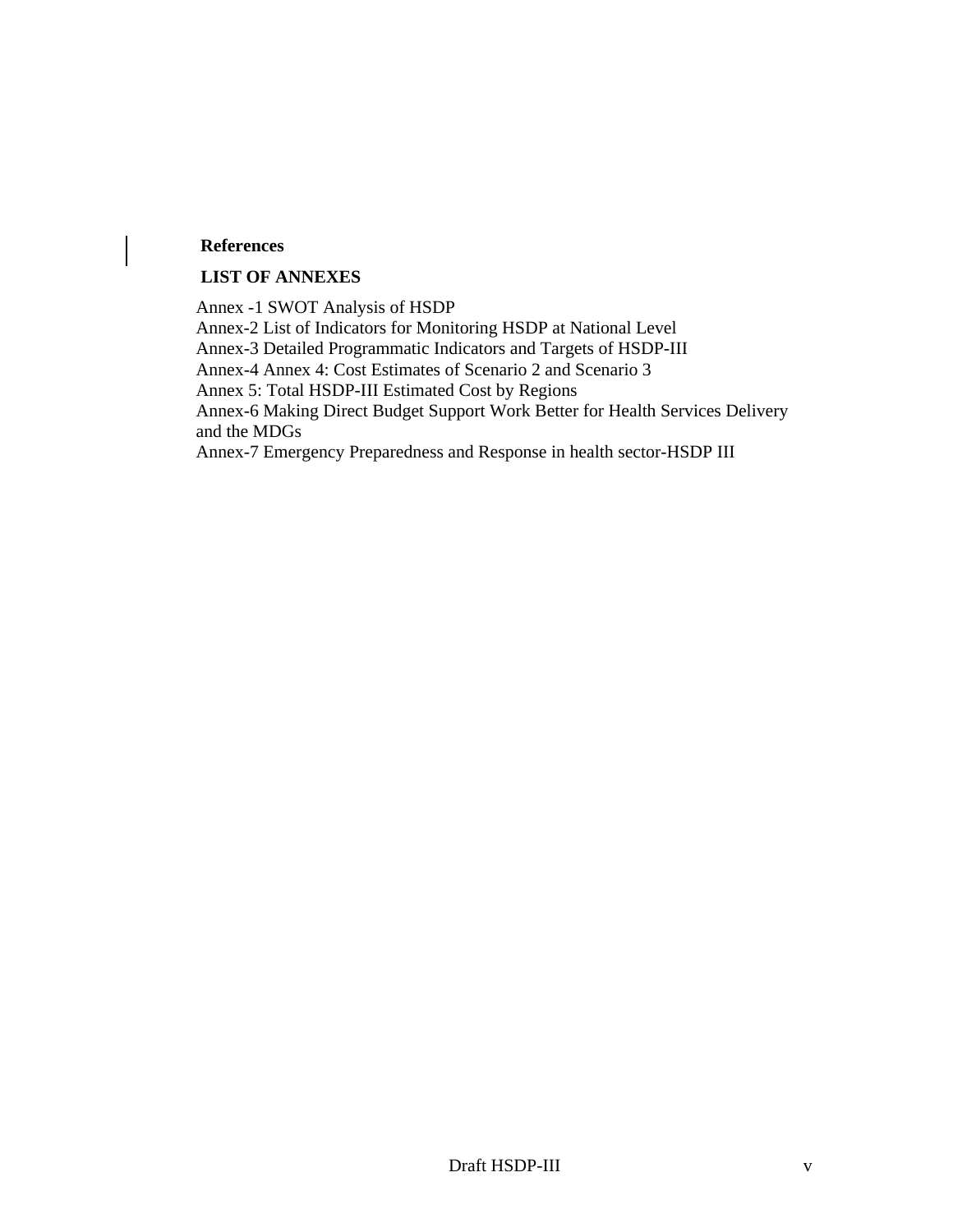#### **ACRONYMS**

| <b>ADLI</b>  | Agricultural Development-Led Industrialization             |
|--------------|------------------------------------------------------------|
| AIDS         | Acquired Immunodeficiency Syndrome                         |
| ALERT        | All-African Leprosy Research and Training Center           |
| ANC          | <b>Ante Natal Care</b>                                     |
| ARI          | <b>Acute Respiratory Infection</b>                         |
| ARM          | <b>Annual Review Meeting</b>                               |
| ART          | Anti Retroviral Therapy                                    |
| ARV          | Anti-retroviral                                            |
| <b>BCG</b>   | <b>Bacillus Caulmette Guerin</b>                           |
| <b>BEOC</b>  | Basic and Emergency Obstetric Care                         |
| <b>BOF</b>   | <b>Bureau of Finance</b>                                   |
| <b>BOFED</b> | Bureau of Finance and Economic Development                 |
| CB           | Capacity Building                                          |
| <b>CBOs</b>  | Community-based Organizations                              |
| <b>CBRH</b>  | Community-based Reproductive Health                        |
| <b>CDTI</b>  | Community based Distribution and Treatment with Ivermectin |
| <b>CHAs</b>  | <b>Community Health Agents</b>                             |
| <b>CHWs</b>  | <b>Community Health Workers</b>                            |
| <b>CJSC</b>  | <b>Central Joint Steering Committee</b>                    |
| <b>CMH</b>   | Commission on Macroeconomics and Health                    |
| <b>CR</b>    | <b>Consolidated Report</b>                                 |
| <b>CRDA</b>  | <b>Christian Relief and Development Association</b>        |
| <b>CSA</b>   | <b>Central Statistical Authority</b>                       |
| <b>CSR</b>   | Country Status Report on Health & Poverty                  |
| <b>CSRP</b>  | Civil Service Reform Program                               |
| <b>CSW</b>   | Civil Service Workers                                      |
| <b>DACA</b>  | Drug Administration and Control Authority                  |
| <b>DAG</b>   | <b>Development Assistance Group</b>                        |
| D&C          | <b>Dilation and Curettage</b>                              |
| <b>DOTS</b>  | Directly Observed Treatment Short Course                   |
| <b>DPPC</b>  | Disaster Prevention and Preparedness Commission            |
| <b>DPT</b>   | Diphtheria, Pertussis and Tetanus Vaccine                  |
| EC           | Ethiopian Calendar                                         |
| <b>EDHS</b>  | Ethiopian Demographic and Health Survey 2000               |
| <b>EHNRI</b> | Ethiopian Health and Nutrition Research Institute          |
| <b>ENA</b>   | <b>Essential Nutrition Actions</b>                         |
| <b>EFY</b>   | Ethiopian Fiscal Year                                      |
| <b>EHD</b>   | <b>Environmental Health Department</b>                     |
| <b>EHSP</b>  | <b>Essential Health Service Package</b>                    |
| <b>EHW</b>   | <b>Environmental Health Worker</b>                         |
| EOC          | <b>Emergency Obstetric Care</b>                            |
| <b>EPHA</b>  | Ethiopian Public Health Association                        |
| EPI          | <b>Expanded Program of Immunization</b>                    |
| <b>ESHE</b>  | Essential Services for Health in Ethiopia                  |
| EU           | European Union                                             |
| <b>FBOs</b>  | <b>Faith Based Organizations</b>                           |
| <b>FGOE</b>  | Federal Government of Ethiopia                             |
| <b>FLHW</b>  | Front Line Health Worker                                   |
| <b>FMOE</b>  | Federal Ministry of Education                              |
| <b>FMOH</b>  | Federal Ministry of Health                                 |
| <b>FOAG</b>  | Federal Office of the Auditor General                      |
|              |                                                            |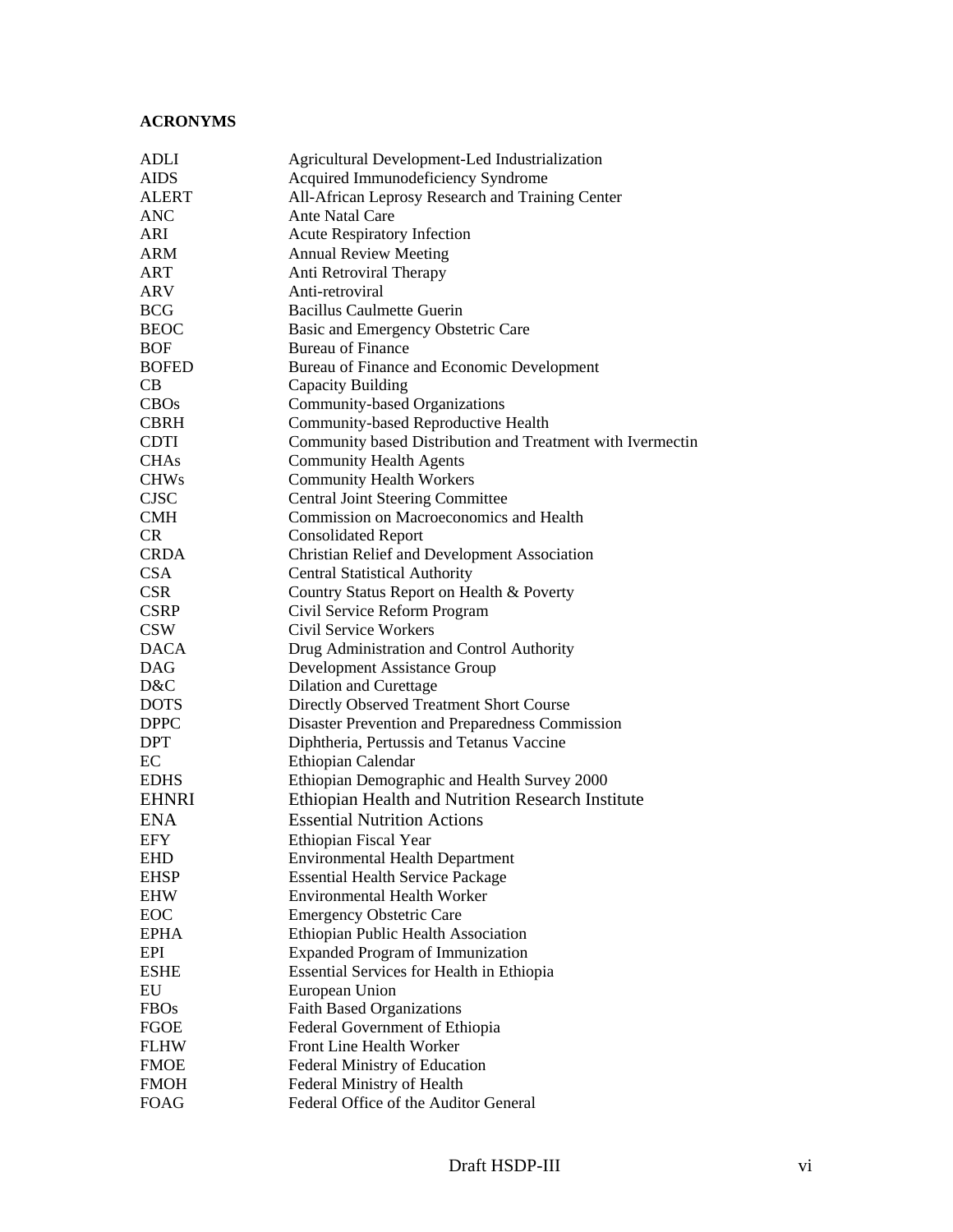| FP             | <b>Family Planning</b>                                     |
|----------------|------------------------------------------------------------|
| FY             | Financial or Fiscal Year                                   |
| <b>GAVI</b>    | Global Alliance for Vaccines and Immunization              |
| GC             | Gregorian Calendar                                         |
| <b>GDP</b>     | <b>Gross Domestic Product</b>                              |
| <b>GFATM</b>   | Global Fund Against AIDS, Tuberculosis and Malaria         |
| <b>GHP</b>     | Good Hygienic Practices                                    |
| <b>GMP</b>     | <b>Good Manufacturing Practices</b>                        |
| <b>GNP</b>     | <b>Gross National Product</b>                              |
| <b>GOE</b>     | Government of Ethiopia                                     |
| HAART          | Highly Active Anti Retroviral Treatment                    |
| <b>HAPCO</b>   | HIV/AIDS Prevention and Control Office                     |
| <b>HACCP</b>   | Hazard Analysis and Critical Control Points                |
| <b>HAP</b>     | Harmonization Action Plan                                  |
| HCF            | <b>Health Care Financing</b>                               |
| <b>HCFS</b>    | <b>Health Care Financing Strategy</b>                      |
| <b>HCUs</b>    | <b>Health Care Units</b>                                   |
|                |                                                            |
| HDI            | Human Development Index                                    |
| <b>HEA</b>     | <b>Health Extension Agent</b>                              |
| <b>HEC</b>     | <b>Health Education Center</b>                             |
| <b>HEP</b>     | Health Extension Package                                   |
| <b>HESP</b>    | <b>Health Extension Service Package</b>                    |
| <b>HEW</b>     | <b>Health Extension Workers</b>                            |
| HF             | <b>Health Facility</b>                                     |
| <b>HIPC</b>    | <b>Highly Indebted Poor Countries</b>                      |
| HIS            | <b>Health Information System</b>                           |
| HIV            | Human Immunodeficiency Virus                               |
| <b>HMIS</b>    | Health Management Information System                       |
| <b>HPN</b>     | Health, Population and Nutrition                           |
| HPs            | <b>Health Posts</b>                                        |
| <b>HRD</b>     | Human Resource Development                                 |
| HSD&QC         | Health Service Delivery and Quality of Care                |
| <b>HSDP</b>    | Health Sector Development Programme                        |
| <b>HSEP</b>    | Health Service Extension Programme                         |
| <b>ICB</b>     | <b>International Competitive Bidding</b>                   |
| <b>IDA</b>     | <b>International Development Association (World Bank)</b>  |
| <b>IEC/BCC</b> | Information, Education and Communication/Behavioral Change |
|                | Communication                                              |
| <b>IMCI</b>    | <b>Integrated Management of Childhood Illnesses</b>        |
| IMF            | <b>International Monetary Fund</b>                         |
| <b>ITN</b>     | <b>Insecticide Treated Nets</b>                            |
| <b>JCCC</b>    | Joint Core Coordinating Committee                          |
| <b>JCM</b>     | Joint Consultative Meeting (FMOH and HPN group)            |
| <b>JHPTs</b>   | Junior Health Professional Trainings                       |
| <b>JICA</b>    | Japan International Cooperation Agency                     |
| <b>JRM</b>     | <b>Joint Review Mission</b>                                |
| <b>JSI</b>     | John Snow Incorporated                                     |
| <b>KAP</b>     | Knowledge, Attitude and Practice                           |
| <b>KMC</b>     | Kangaroo Mother Care                                       |
| <b>LTTA</b>    | Long Term Technical Assistance                             |
| M&E            | Monitoring and Evaluation                                  |
| <b>MAPPP</b>   | Medical Association of Physicians in Private Practice      |
| <b>MOCB</b>    | Ministry of Capacity Building                              |
|                |                                                            |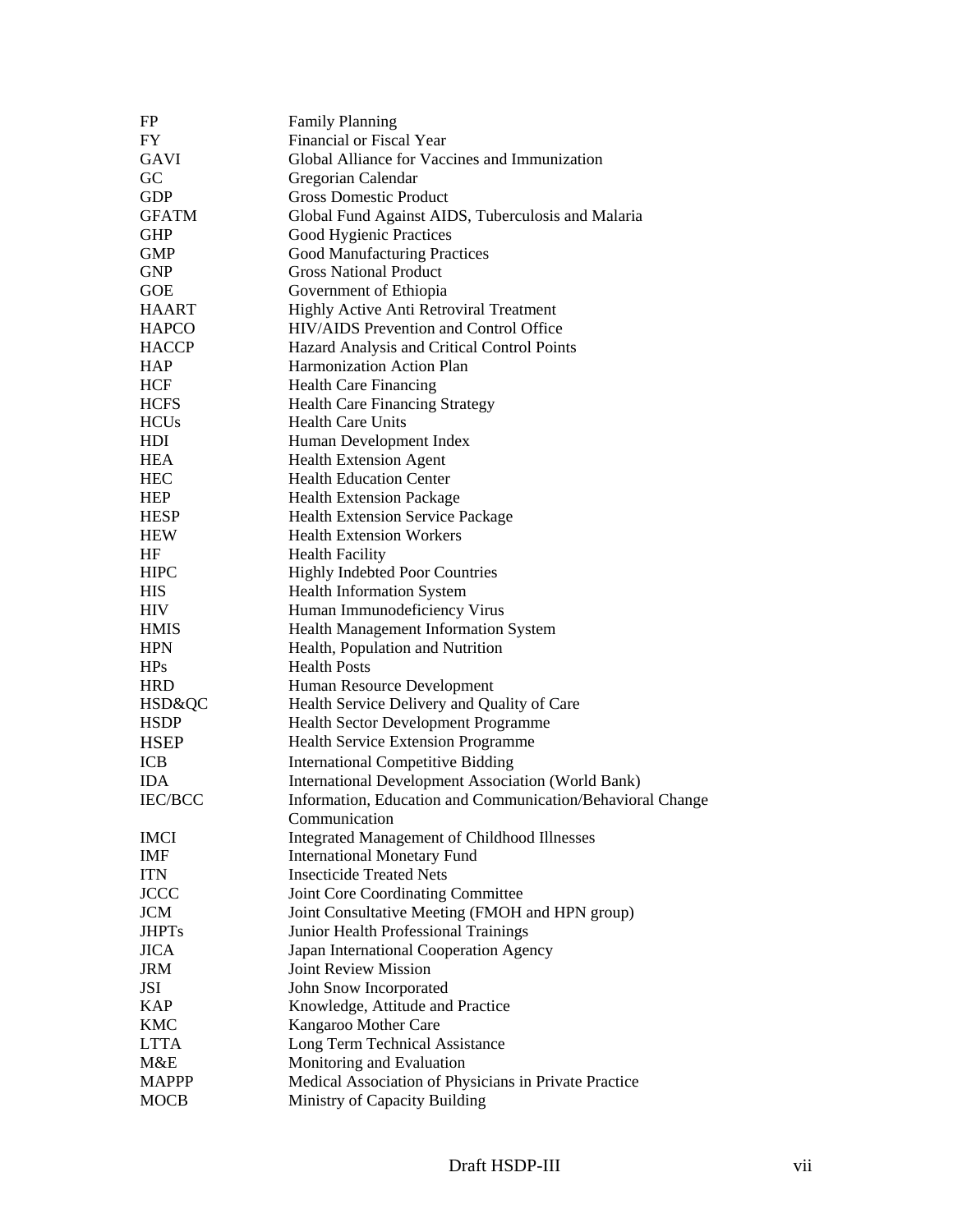| <b>MDGs</b>    | Millennium Development Goals                                    |
|----------------|-----------------------------------------------------------------|
| <b>MDT</b>     | Multi-Drug Therapy                                              |
| <b>MEDAC</b>   | Ministry of Economic Development and Cooperation                |
| <b>MEFF</b>    | Macro-Economic Fiscal Framework                                 |
| <b>MHSP</b>    | <b>Essential Health Services Package</b>                        |
| <b>MMR</b>     | <b>Maternal Mortality Rate</b>                                  |
| <b>MOCB</b>    | Ministry of Capacity Building                                   |
| MOF            | Ministry of Finance                                             |
| <b>MOFED</b>   | Ministry of Finance and Economic Development                    |
| <b>MPS</b>     | <b>Making Pregnancy Safer</b>                                   |
| <b>MTR</b>     | Mid Term Review                                                 |
| <b>NAC</b>     | National Advisory Committee                                     |
| <b>NCB</b>     | <b>National Competitive Bidding</b>                             |
| <b>NDL</b>     | National Drug List                                              |
| <b>NGOs</b>    | Non Governmental Organizations                                  |
|                | <b>National Health Accounts</b>                                 |
| <b>NHA</b>     |                                                                 |
| <b>NIDS</b>    | National Immunization Days                                      |
| <b>NNT</b>     | <b>Neonatal Tetanus</b>                                         |
| <b>NORAD</b>   | Norwegian Agency for International Development                  |
| <b>OPV</b>     | Oral Polio Vaccine                                              |
| OR.            | <b>Operational Research</b>                                     |
| ORT            | Oral Re-hydration Therapy                                       |
| PAP            | Programme Action Plan                                           |
| <b>PASDEP</b>  | Plan for Accelerated and Sustained Development to End Poverty   |
| <b>PASS</b>    | Pharmaceutical Administration and Supply Service                |
| PEP            | Public Expenditure Programme                                    |
| <b>PER</b>     | Public Expenditure Review                                       |
| <b>PHARMID</b> | Pharmaceuticals and Medical Supplies Import and Distribution    |
| <b>PHCU</b>    | Primary Health Care Unit                                        |
| <b>PIM</b>     | Programme Implementation Manual                                 |
| <b>PLWHA</b>   | People Living with HIV/AIDS                                     |
| <b>PLWHA</b>   | People Living With HIV/AIDS                                     |
| <b>PMTCT</b>   | Prevention of Mother to Child Transmission                      |
| <b>PMTCT</b>   | Prevention of Mother to Child Transmission                      |
| <b>PPD</b>     | Planning and Programming Department                             |
| <b>PPPH</b>    | Public-Private Partnership for Health                           |
| <b>PRSP</b>    | <b>Poverty Reduction Strategy Paper</b>                         |
| <b>RBM</b>     | Roll Back Malaria                                               |
| <b>RED</b>     | <b>Reaching Every District</b>                                  |
| RH             | Reproductive Health                                             |
| <b>RHB</b>     | Regional Health Bureau                                          |
| <b>RJSC</b>    | <b>Regional Joint Steering Committee</b>                        |
| <b>RTCs</b>    | <b>Regional Training Centers</b>                                |
| <b>SAFE</b>    | Surgery, Antibiotic, Face washing and Environmental Improvement |
| <b>SDPRP</b>   | Sustainable Development and Poverty Reduction Program           |
| <b>SNNPR</b>   | Southern Nations Nationalities and Peoples Region               |
| <b>SPM</b>     | Strategic Planning & Management                                 |
| SPs            |                                                                 |
|                | <b>Special Pharmacies</b>                                       |
| <b>STIs</b>    | <b>Sexually Transmitted Infections</b><br>Sub Saharan Africa    |
| <b>SSA</b>     |                                                                 |
| TB             | Tuberculosis                                                    |
| <b>TBAs</b>    | <b>Traditional Birth Attendants</b>                             |
| <b>TGE</b>     | <b>Transitional Government of Ethiopia</b>                      |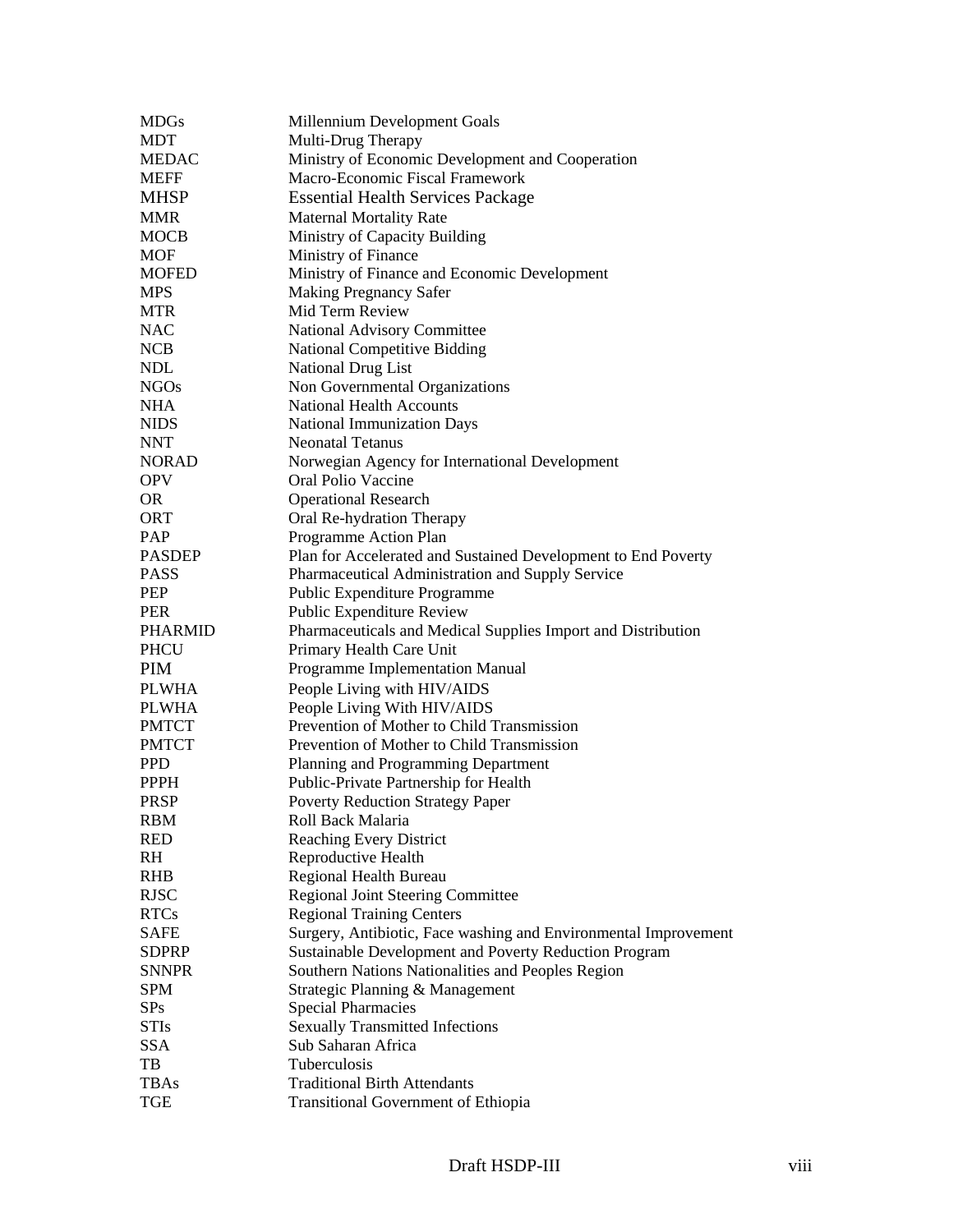| <b>TLCP</b>   | Tuberculosis and Leprosy Control Programme    |
|---------------|-----------------------------------------------|
| TOR           | Terms of Reference                            |
| <b>TOTs</b>   | <b>Training of Trainers</b>                   |
| <b>UNAIDS</b> | Joint United Nations Programme on HIV/AIDS    |
| <b>UNDP</b>   | <b>United Nations Development Programme</b>   |
| <b>UNFPA</b>  | United Nations Fund for Population Activities |
| <b>UNICEF</b> | United Nations Children's Fund                |
| <b>VCT</b>    | <b>Voluntary Counseling and Testing</b>       |
| <b>WHO</b>    | World Health Organization                     |
| ZHD           | Zonal Health Department                       |
|               |                                               |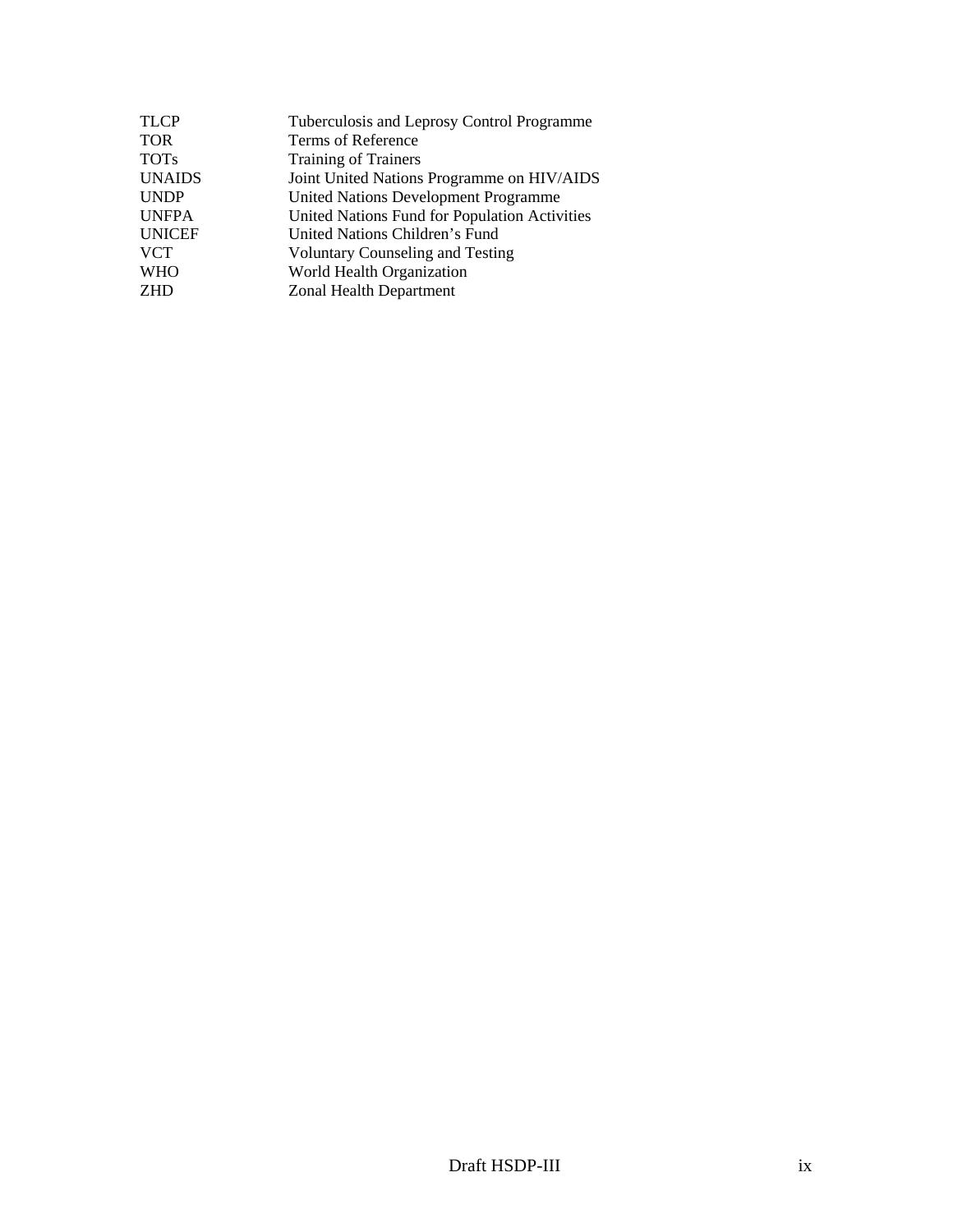## **Preamble**

Ethiopia has been implementing Health Sector Development Programme (HSDP) since 1997/8 (1990 EFY). The first phase of HSDP was completed in 2002 (1994 EFY) and the second phase will be completed in June 2005 (1997 EFY). This necessitated the development of the third phase of HSDP, which covers a period of five year i.e. July 2005 to June 2010.

Therefore, the Federal Ministry of Health (FMOH) established a National Planning Team (NPT), which is a multidisciplinary team of experts drawn from the different departments of FMOH in November 2005. The team was chaired by the Planning and Programming Department. The team modified the TOR already developed for the preparation of HSDP-III. This TOR was subsequently approved by the Management Committee of FMOH.

The methodologies applied during the development of HSDP-III are:

- consultation of the existing Regional Health Bureaus (RHBs) and FMOH SPMs;
- development of the document in Strategic Planning Management (SPM) format;
- alignment of HSDSP with the Millennium Development Goals (MDGs), Health Service Extension Programme (HSEP), Accelerated Expansion of Primary Health Care Services, Child Survival Strategy, the Health Human Resource Development Plan and other relevant policy documents;
- consultation of existing health sector and health sector related documents such as HSDP II, ARM proceedings, JRM reports, Country Status Report on Poverty and Health, Health and Health Related Indicators etc;
- consultation of different experts in FMOH in specific areas.

The Zero Draft of HSDSP was distributed to the Management Committee of FMOH and feedback was obtained on  $2<sup>nd</sup>$  February 2005. The document was amended based on the comment and distributed to the RHBs, the JCCC and the HPN Donor Group for their review and comment. Subsequently, first round consultation meetings were conducted between  $23^{rd}$  and  $31^{st}$  of March 2005 with the RHBs (three days), JCCC (half day) and HPN Donor Group (half day) at FMOH.

The feedbacks obtained from these three stakeholders were carefully recorded and used to amend the document. In the mean time, the costing of HSDP-III was done by two technical experts from the World Bank and ESHE Project and included in the document. Subsequently, second round consultation was conducted with all stakeholders and the comments were incorporated to give the document the current shape.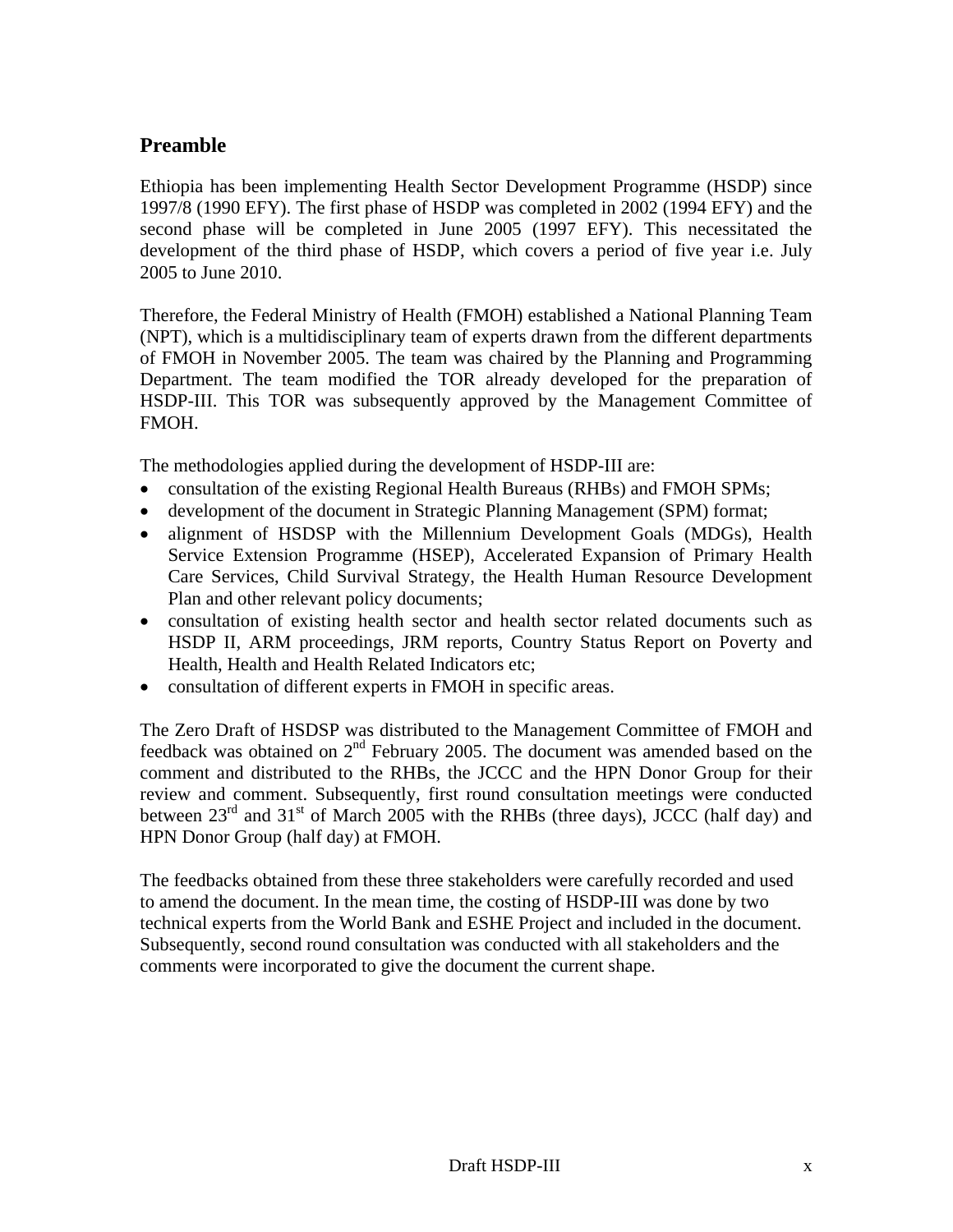## **EXECUTIVE SUMMARY**

#### <span id="page-10-0"></span>**Introduction**

Ethiopia has been implementing Health Sector Development Programme (HSDP) since 1997/8 (1990 EFY). This is the third phase of HSDP. It is developed in a Strategic Planning Management (SPM) approach through extensive consultation with the Regional and Federal stakeholders as well as HSDP Partners.

With an area of 1.1 million sq. k.m. and an estimated total population of 72.5 million in 2004, Ethiopia is the second most populous country in Sub-Saharan Africa. A very large proportion of the population (85%) lives in the rural areas. The country experiences a heavy burden of disease mainly attributed to communicable infectious diseases and nutritional deficiencies. Though potential health service coverage has reached 64% in 2004, utilization rate still remains low at 0.36 outpatient visits per capita. Shortage and high turnover of health human resource, and inadequacy of essential drugs and supplies have contributed to one of the highest maternal and child mortality rates.

#### **Overview of Achievements of HSDP-I & II**

There has been encouraging improvements in the coverage and utilization of the health service over the periods of implementation of HSDP-I and II. For example, the number of Health Centers has increased from 243 in 1996 to 412 in 2001 (70 % increase at the end of HSDP-I) and subsequently to 600 in 2004. The number of Health Posts increased from 76 in 1996/97 to 1,193 in 2001 and subsequently to 4,211 in 2004. Moreover, the number of Hospitals has increased from 87 in 1996 to 110 in 2001 and then to 131 in 2004.

In terms of human resource development, the number of graduating health workers and their availability has improved over time, the most remarkable improvement being in Health Officers and Nurses. For instance, the total number of health workers has increased from 16,782 to 37,233 during the period of HSDP-I. This figure further increased to 45,860 by the year 2004 (a year before completion of HSDP-II). Moreover,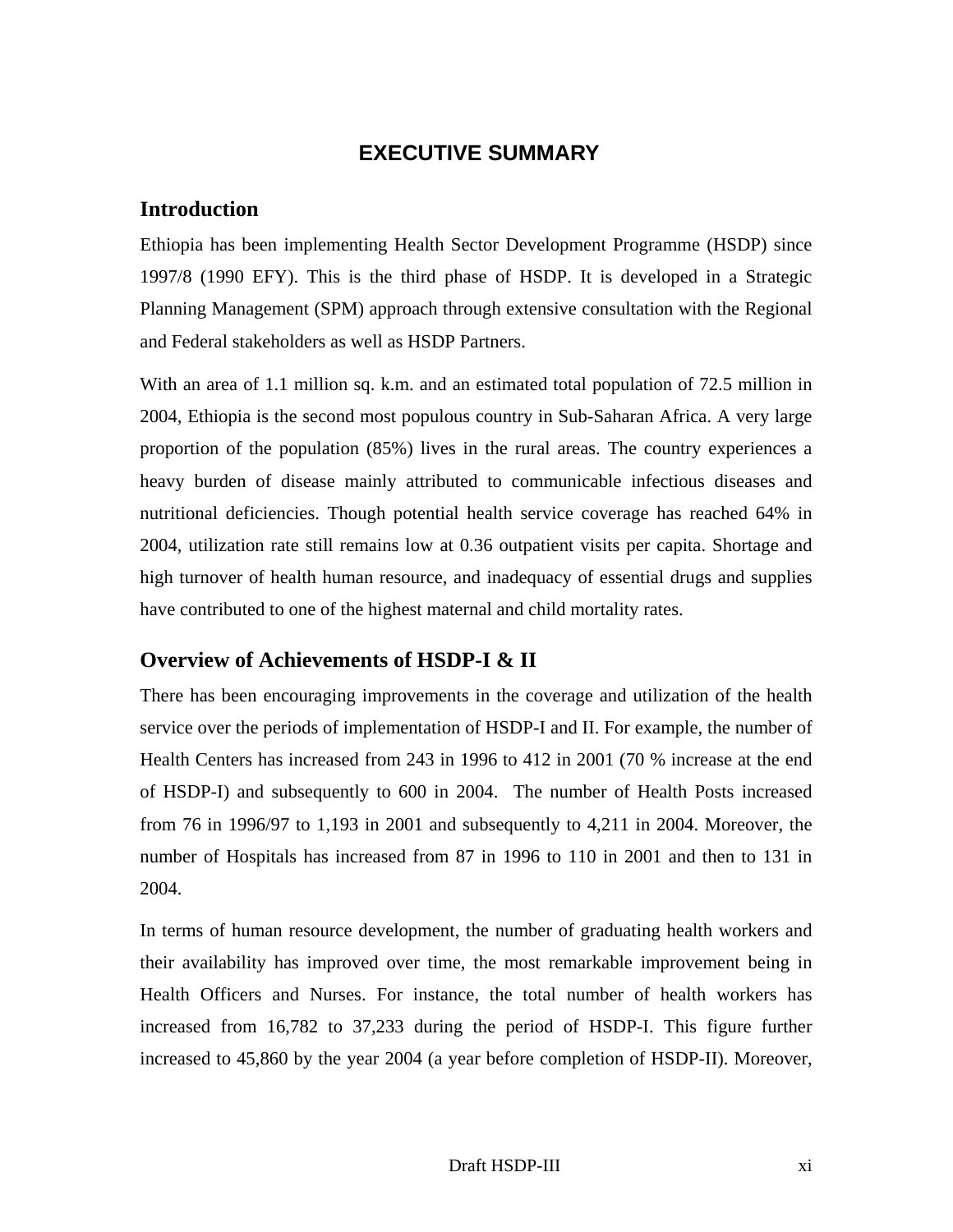around 2,800 Health Extension Workers (HEWs) were trained and deployed and 7,138 were admitted for training in 2004/5.

During HSDP-I and II, contraceptive coverage improved from 4.0% to 25%; antenatal service from 5% to 42%; and postnatal service from 3.5% to 13.6%. Infectious and Communicable Disease prevention and control such as HIV/AIDS, malaria and tuberculosis are also showing encouraging signs of improvement.

#### **Programme Description of HSDP-III**

HSDP-III is meant to serve as a comprehensive national plan and as a guiding framework for further Regional and Woreda detailed planning and implementation of the Health Sector development activities for the coming five years. Development of HSDP-III in SPM format has allowed a closer scrutiny of the strengths, weaknesses, opportunities and threats in the sector and using the analysis has helped to set coherent and relevant goals and objectives for the coming five years. The major goals of HSDP-III are improving maternal health, reducing child mortality and combating HIV/AIDS, malaria, TB and other diseases with the ultimate aim of improving the health status of the Ethiopian peoples and achieving the Millennium Development Goals (MDGs).

#### **The major objectives of HSDP-III are:**

- 1. to cover all rural Kebeles with Health Service Extension Programme (HSEP) to achieve universal primary health care coverage by year 2008;
- 2. to reduce maternal mortality ratio from 871to 600 per 100,000 live births;
- 3. to reduce under five mortality rate from 123 to 85 per 1000 live births and infant (under one) mortality rate from 77 to 45 per 1000 live births;
- 4. to reduce total fertility rate from 5.4% to 4%;
- 5. to reduce the adult incidence of HIV from 0.68 to 0.65 and maintain the prevalence of HIV at 3.5;
- 6. to reduce morbidity attributed to malaria from 22% to 10%;
- 7. to reduce case fatality rate of malaria in age groups 5 years and above from 4.5% to 2% and case fatality rate in under-5 children from 5% to 2%; and
- 8. to reduce mortality attributed to tuberculosis from 7% to 4% of all treated cases.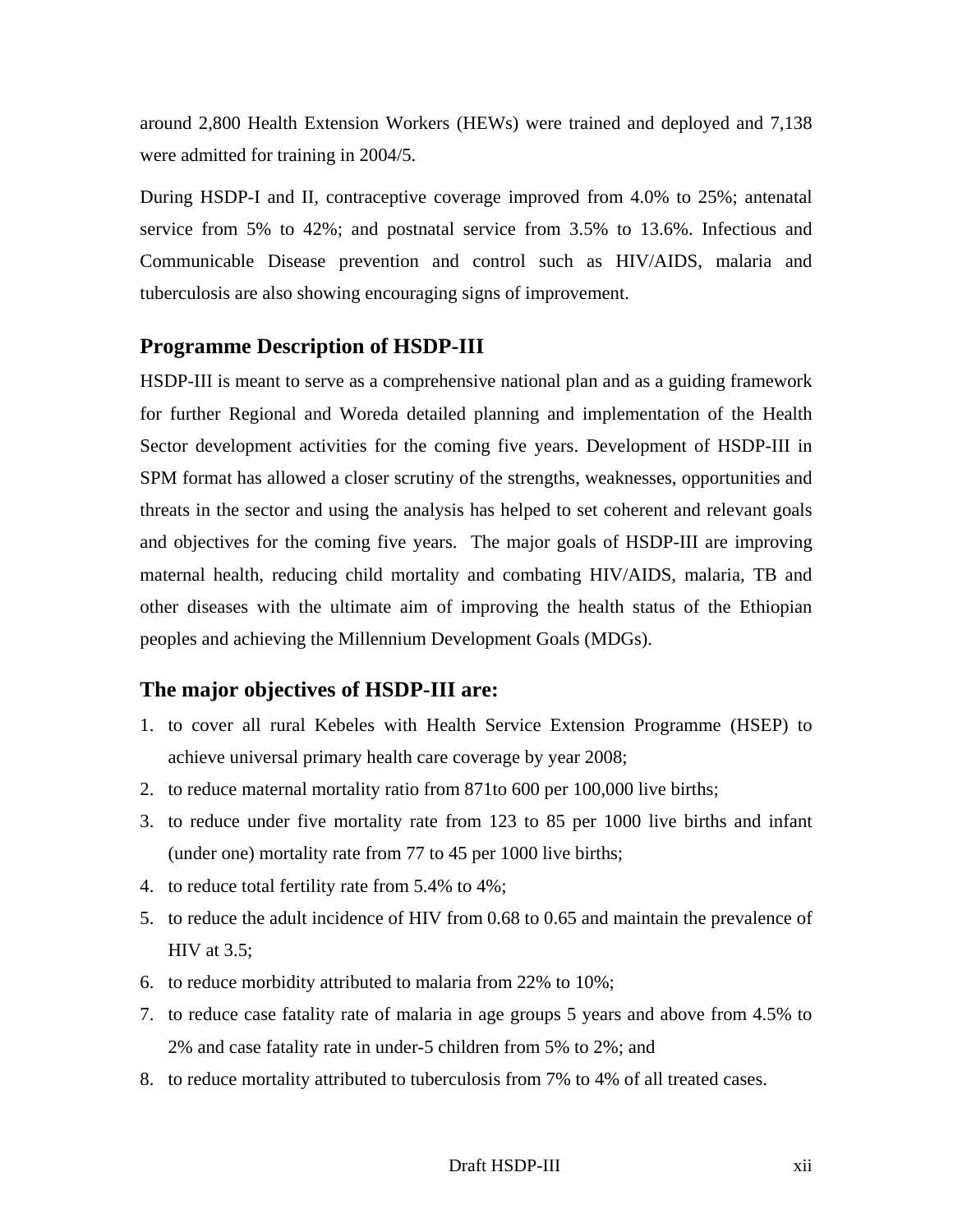## **The National and Global Policy Environment**

HSDP-III has been formulated within the following National Policy context and has tried as much as possible to harmonize the relevant goals, objectives and targets set.

- The National Health Policy;
- The Sustainable Development and Poverty Reduction Programme;
- Health Service Extension Programme;
- Accelerated Expansion of Primary Health Care Coverage;
- The Health Care Financing Strategy;
- The National Strategy for Child Survival;
- Policy and Strategy for Prevention and Control of HIV/AIDS;
- The National Health Communication Strategy;
- Health Human Resource Development Plan;
- The National Drug Policy;
- The National Population Policy;
- The National Policy on Women;
- Policy and Strategy on Democracy, Good Governance and Decentralization;
- The Capacity Building Strategy and Programme;
- The Rural Development Policy and Strategy.

More over, Ethiopia is not alien to Global Policies and Initiatives and works within their perspectives so as to contribute and benefit from them maximally. Some of these initiatives are the Global Fund to Fight HIV/AIDS (GFATM), the President's Emergency Plan for AIDS Relief (PEPFAR), the Global Alliance for Vaccine Initiatives (GAVI), the Rollback Malaria Initiative (RBM), etc. Achievement of the Health Millennium Development Goals (MDGs) is, of course, one of the top Global Policies that has important bearing on the formulation and implementation of HSDP-III.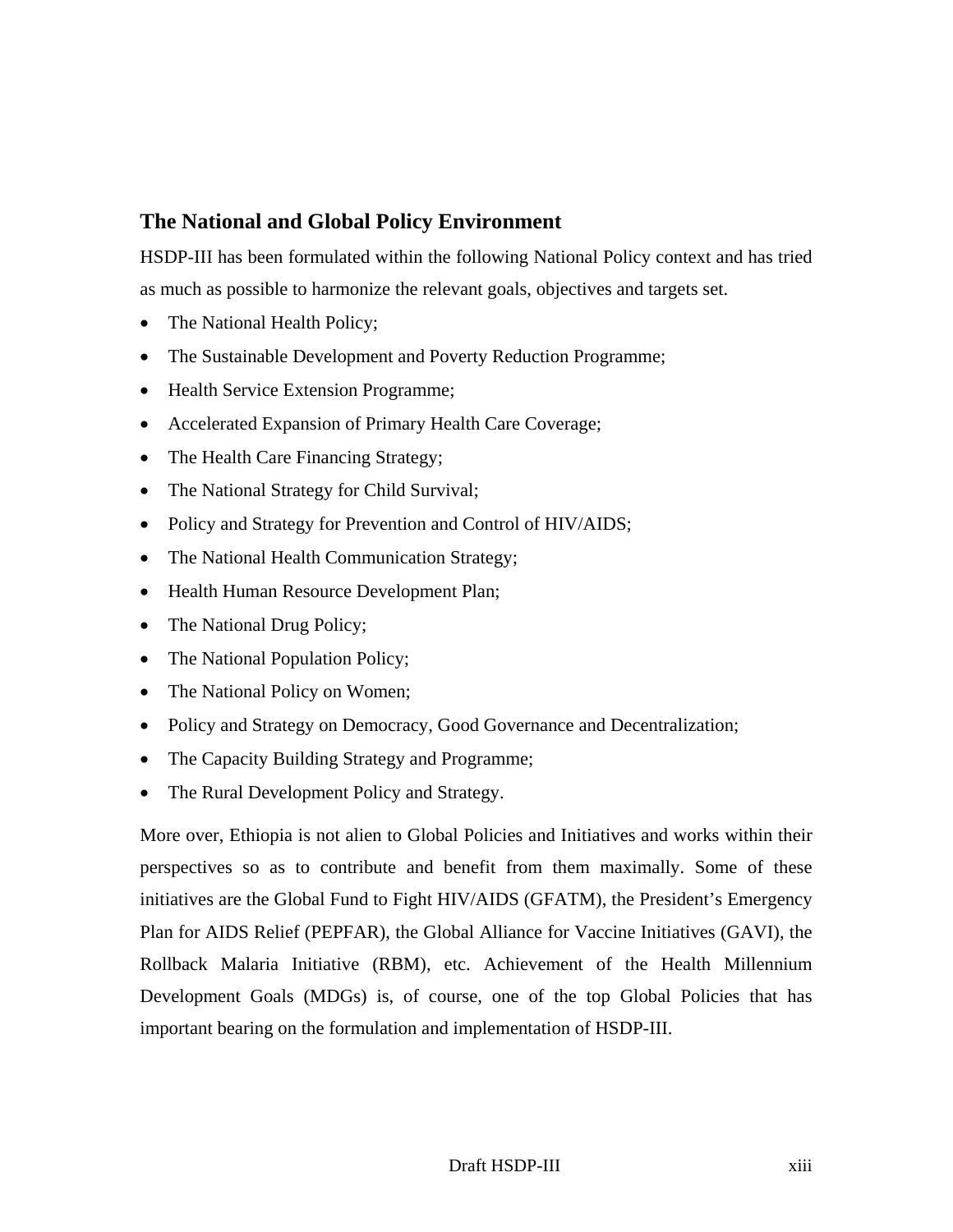## <span id="page-13-0"></span>*Components and Targets of HSDP-III*

HSDP has been divided into seven components in order to facilitate the planning and budgeting process. These are:

1. **Health Service Delivery and Quality of Care: -** This subcomponent focuses on strengthening the preventive, curative and promotive aspects of health care mainly through the implementation of HSEP. Maternal and child health services, HIV/AIDS, Malaria, Tuberculosis and personal and environmental hygiene will also be given due attention.

Accordingly, DPT3 coverage is expected to increase from 70% to 80%, contraceptive prevalence from 25% to 60% and the proportion of deliveries attended by skilled health workers from 9% to 32% during the programme period. In addition by the end of the programme period, VCT services will be provided in 100% of Hospitals & Health Centers and PMTCT service at 100% of the Hospitals and 70% of the Health Centers. It is also planned to increase the number of People Living with HIV/AIDS (PLWHA) on Antiretroviral Therapy (ART) from 13,000 to 263,000; the proportion of households utilizing 2 bed nets from 2% to 100%; and tuberculosis treatment success rate for smear positives from 76% to 85%.

2. **Health Facility Construction, Expansion, Equipping and Access:** - The component aims at increasing access and improving the quality of health services through the rehabilitation of existing health facilities and construction of new ones and provision of the necessary inputs such as medical equipment and furniture.

Thus, the potential health services coverage will be increased from 72% to 100 % during the programme period through construction of new health facilities and upgrading of the existing ones. 80% of the health facilities will also be equipped and furnished as per the standard; and 30% of the Health Centers will be upgraded to enable them to provide Emergency Obstetric Care Service.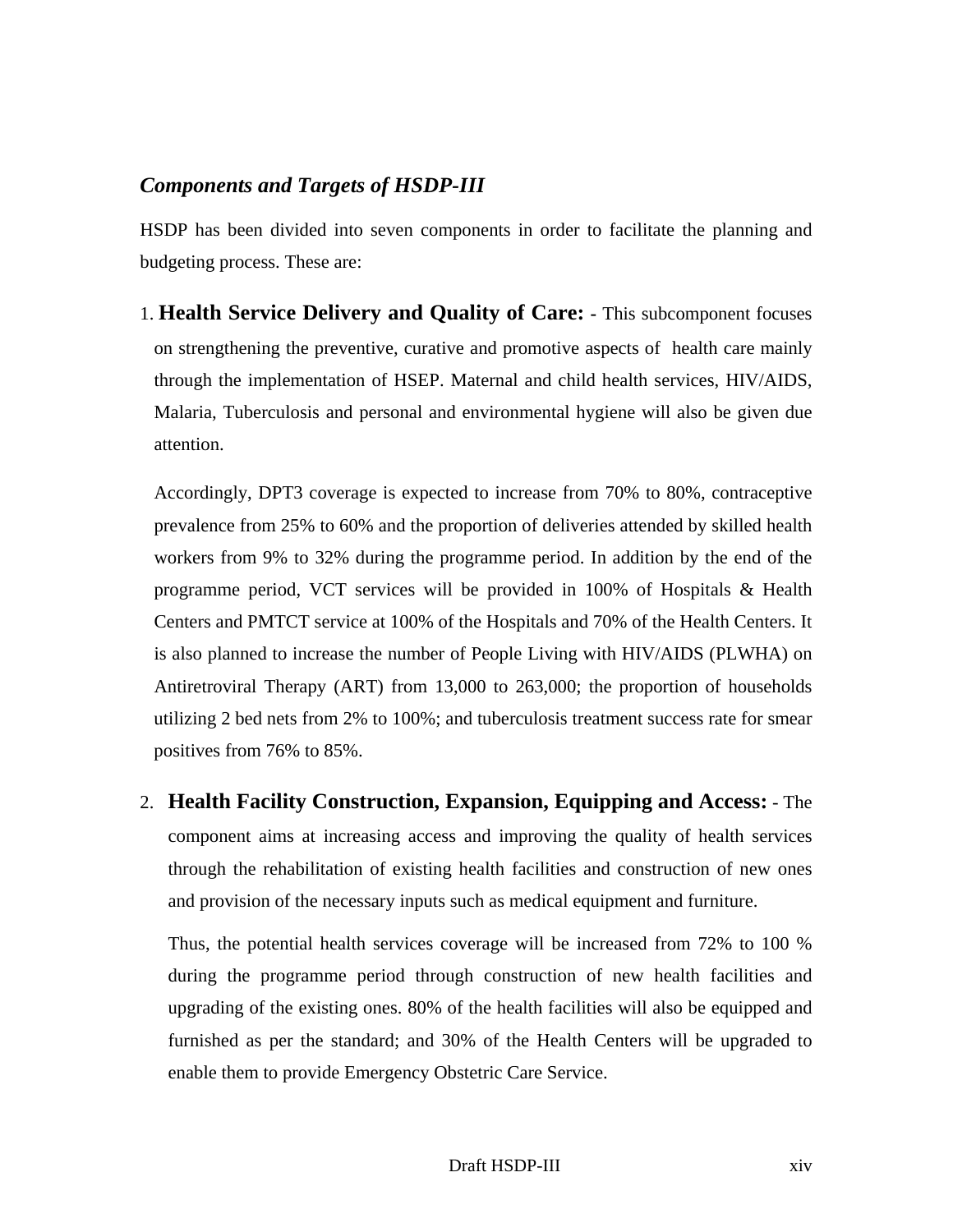3. **Human Resource Development: -** The HRD component aims at training and deploying of relevant and qualified health workers of different categories for the whole sector and improving the management of human resource within the public sector in order to enhance the efficiency of the health workers, retaining them with in the sector and maintain a high level of professional ethics.

Hence, all health facilities will be staffed according to their respective standards and Regional Health Bureaux (RHBs) and District Health Offices (DHO) as per the demand of the organizational structure. Through these intervention, the ratio of HEWs to population is expected to reach 1:2,500; and the ratio of midwives to women of reproductive age group will increase from 1:13,388 to 1:6,759. Health Human Resource Development Strategy will be developed and implemented in order to address both the production and retention of staff in the sector.

4. **Pharmaceutical Service:** A well functioning pharmaceutical service is the corner stone for any worthwhile health service. Thus, this intervention aims at ensuring regular and adequate supply of effective, safe and affordable essential drugs, medical supplies and equipment in the public and the private sector and ensuring their rational use.

A comprehensive Logistic Master Plan will be developed and implemented during HSDP-III. The plan is to increase availability of essential drugs from 75% to 100% in all public health facilities; to scale up the supply of imported and locally produced drugs; increase safety, efficacy and quality investigation from the present 40% to 100 %; and to reduce the overall drug wastage from 8% to 1%.

5. **Information, Education and Communication:-** This component aims at improving the Knowledge, Attitude and Practice (KAP) on personal and environmental hygiene and common illnesses and their causes; and promotion of political and community support for preventive and promotive health services through educating and influencing planners, policy makers, managers, women groups and potential end users .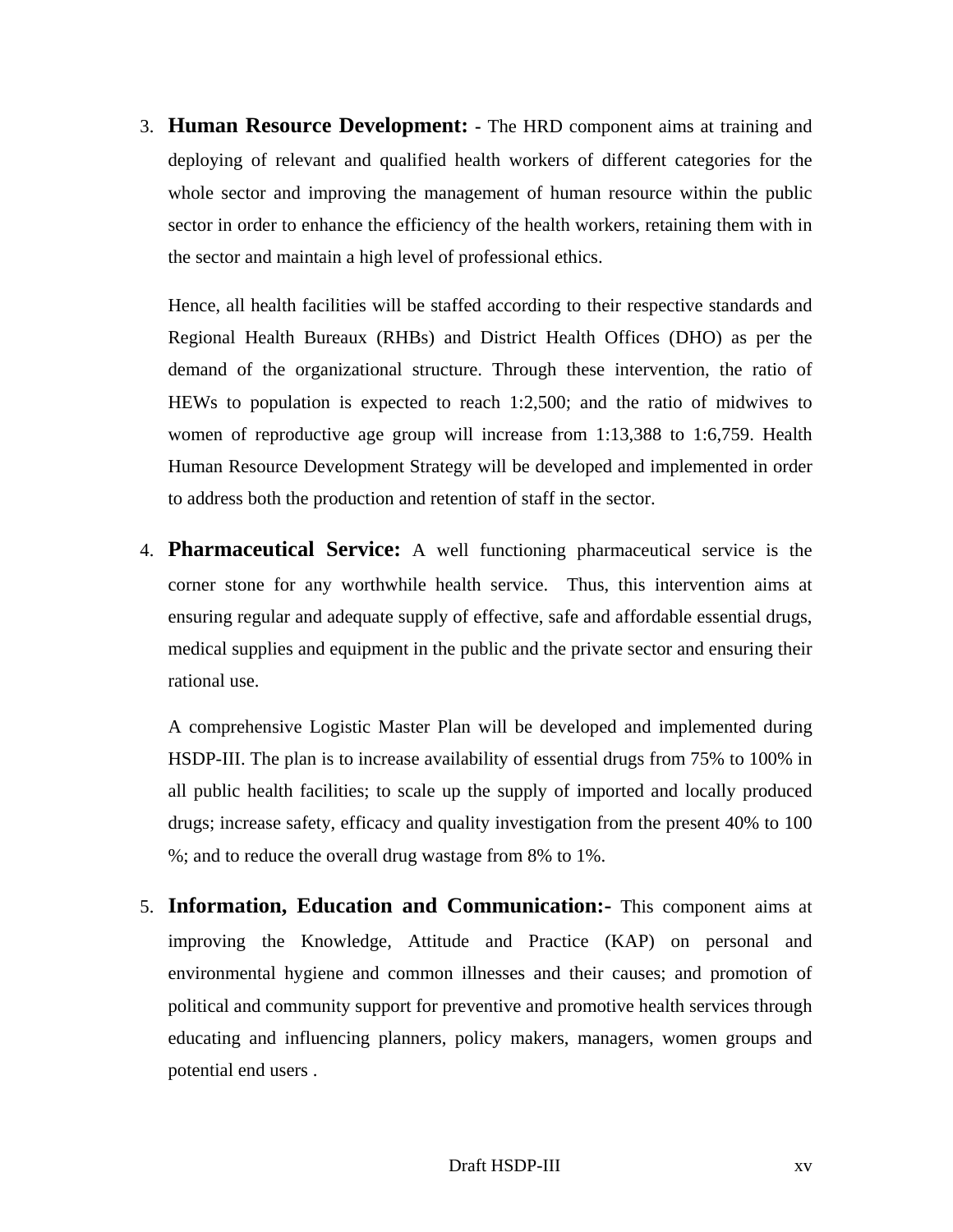Hence, the main targets are provision of appropriate health communication materials to 100% of the HEWs and equipping 100% of the Kebeles implementing HSEP with portable IEC equipment; increasing the KAP of the population on HIV/AIDS, Malaria and TB by 50% of its 2005 status; and to increase adolescent awareness and knowledge on HIV/AIDS and Sexually Transmitted Infections from 77% and 30% to 95% and 80%, respectively

- 6. **Health Management Information System and Monitoring and Evaluation:-** The HMIS and M&E component aims at informed policy formulation, planning, programme implementation, monitoring and evaluation and at improving the knowledge and skills of health managers in these areas. It also aims at enhancing community involvement in the management of health facilities and public health interventions. The objectives of this component, is thus to implement the Civil Service Reform Programme in the health sector to ensure efficient, effective, transparent, accountable and ethical service delivery at all levels of the health system; to develop and implement a comprehensive and standardized national HMIS and M& E System so as to ensure evidence based planning and management of health services; and to harmonize the donor-government efforts in planning, reporting, monitoring and evaluation.
- 7. **Health Care Financing:-** The health care financing component aims at mobilizing increased resources to the health sector; promoting the efficient allocation of resources and developing a sustainable health care financing system. The targets set under this component are increasing overall health expenditure per capita from 5.6 USD to 9.6 USD; doubling the share of health as a proportion of total Government budget; and expanding the Hospital based of Special Pharmacies from 82% to 100% and that of Health Centers from 58% to 100%. In addition social health insurance will be designed and implemented for employees in the formal sector and community health insurance will be designed and pilot tested.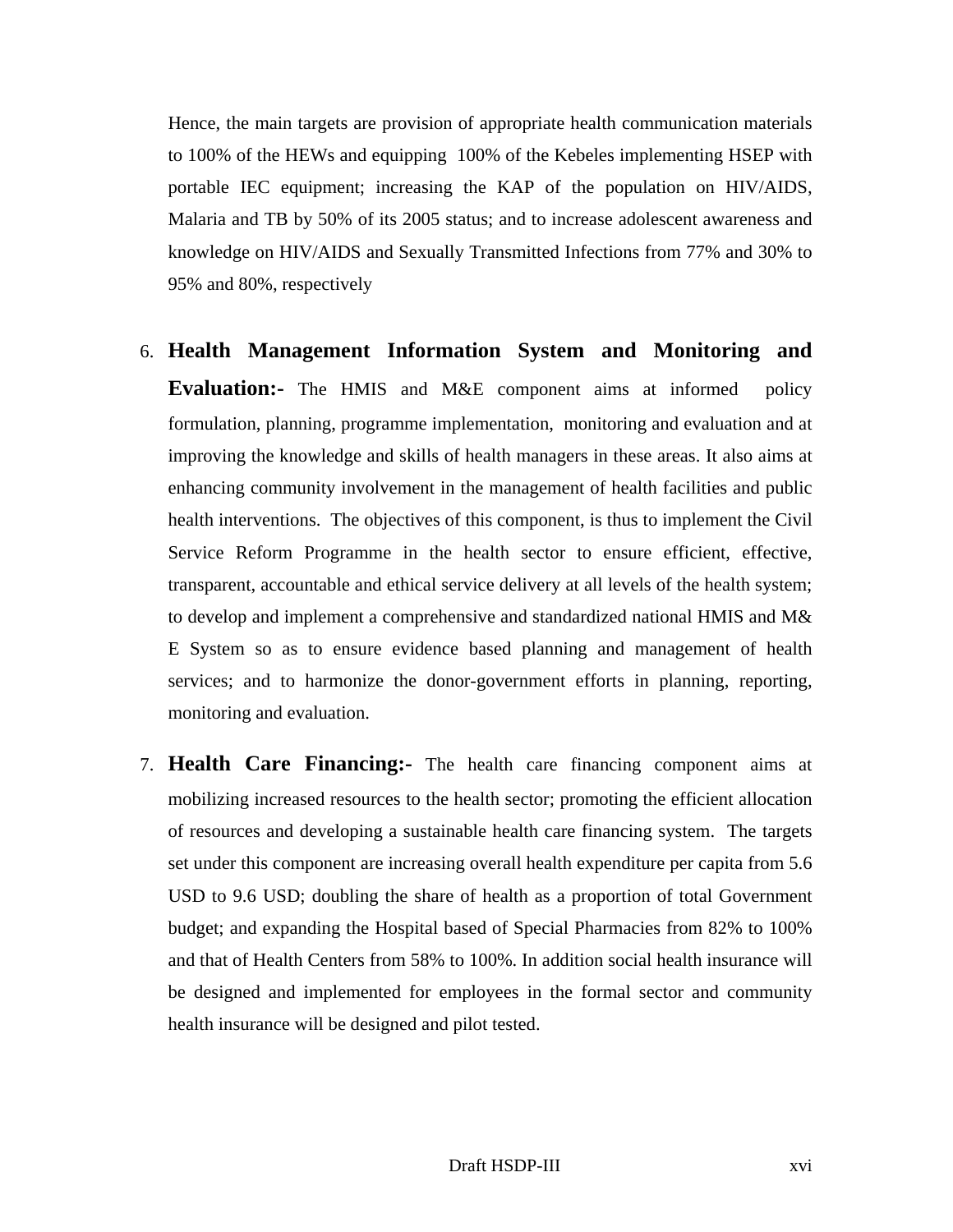## <span id="page-16-0"></span>**Strategies of HSDP-III**

 In order to achieve the aforementioned goals and objectives, HSDP-III has adopted the following strategies:-

- Vigorous implementation of the Health Service Extension Program for the effective prevention and control of communicable disease and promotion of healthful living;
- Improving the quality of health care through provision of adequate resources, implementation of a two way referral system, enhancing the capacity of HEWs for the detection, referral and follow-up of patients, and strengthen secondary and tertiary hospitals, and referral laboratories;
- Improving the number, skills, distribution and management of health workers; ensuring the planned training of health managers in adequate number and appropriate knowledge and skills;
- Mobilize adequate financial resources, ensure efficient utilization, and strengthen sustainable financing mechanisms for the health sector;
- Improving the health information system and the capacity for effective monitoring and evaluation;
- Improving the logistic management system.
- *Ensure full community participation in the planning, implementation, monitoring and evaluation of health care;*
- Promoting intersect oral collaboration, harmonization and alignment, and coordinate the activities of the public sector, private sector, international organizations and NGOs in health interventions.

## *1.1 Cost and Financing of HSDP-III*

HSDP-III is fully costed using the Marginal Budgeting for Bottleneck (MBB) tool. MBB is an analytical costing and budgeting tool that determines the additional cost of vital interventions and aims at helping policy makers to plan and manage health programs better. The focus of MBB on marginal cost and impact of mortality reduction makes it a particularly helpful tool to estimate the extra efforts and resources needed to reach the MDGs.

To conduct the MBB analysis, the following steps were followed:

- defining the key high impact health interventions to be integrated into existing and planned service delivery arrangements in Ethiopia;
- identifying bottlenecks hampering the implementation of these service delivery strategies;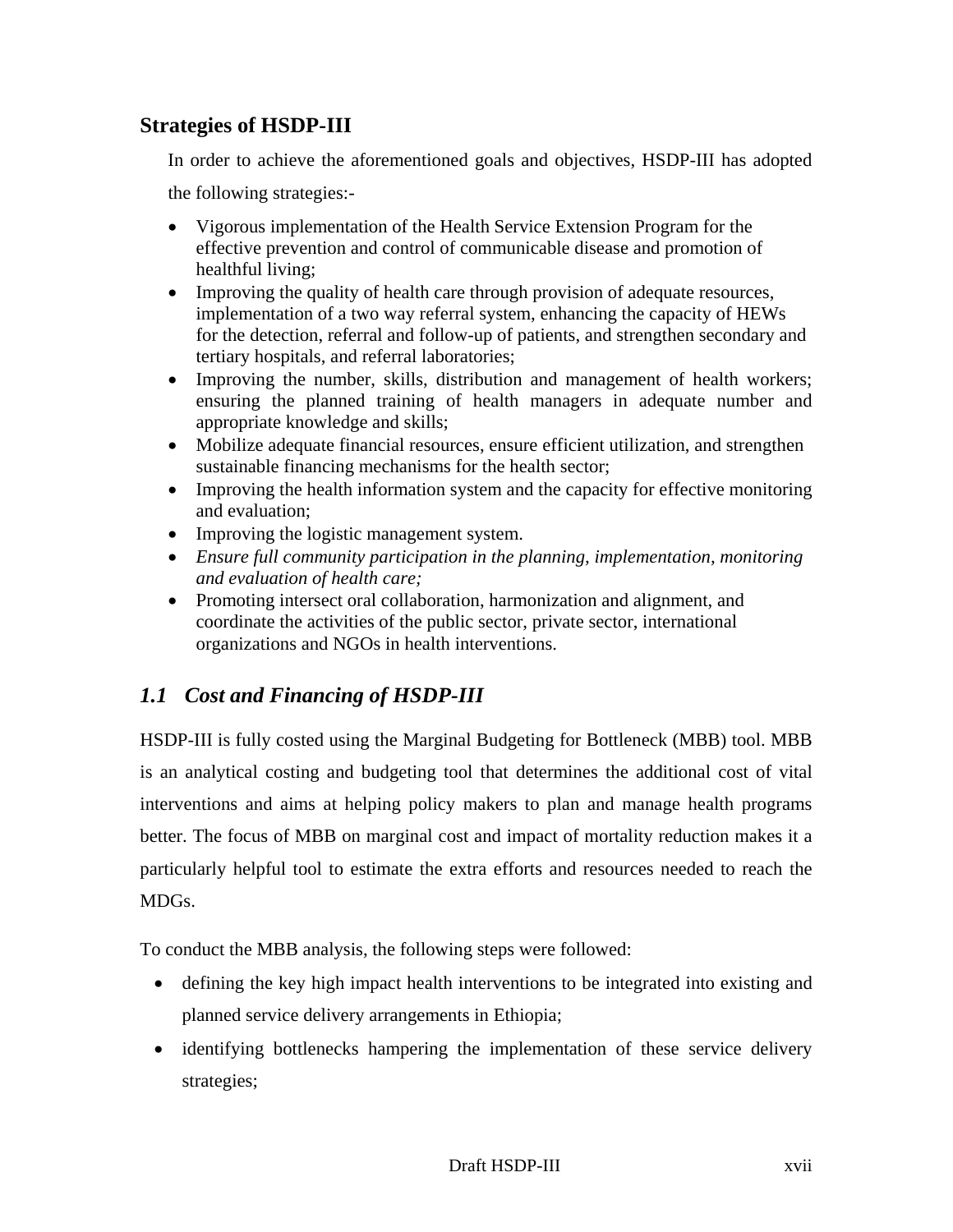- setting health coverage targets; and
- estimating the impact and cost of various health service delivery options.

Accordingly, the costing of HSDP-III is done in three different scenarios with the following services and cost implications:-

- Scenario One takes into account the full implementation of the HSEP through training of HEWs, construction of Health Posts and provision of the necessary drugs and supplies. It also considers enhancement of access to the Health Centers (80% access) and enabling some of them to provide Emergency Obstetric Care services. The incremental cost of this scenario would be an average of Birr 47.4 per capita per year, representing an increase of 89% of the total expenditures and almost doubling public expenditures. This scenario requires a total allocation of around Birr 19.3 Billion over five years.
- Scenario Two considers the full implementation of the Accelerated Expansion of Primary Health Care in addition to the implementation of HSEP. It also allows 53% PMTCT and 55% ART coverages. Significant increase of access to Health Centers (94% access) as well as construction of new Hospitals and renovation of the existing ones would be undertaken. The incremental cost of this scenario would be Birr 68.7 per capita per year. This scenario requires a total allocation of around Birr 27.7 Billion over five years.
- Scenario Three assumes the MDGs Needs Assessment that considers no financial constraints. It sets high level coverage targets for all interventions e.g. 64% coverage for PMTCT and 80% coverage for ART. A major construction, expansion and renovation of Hospitals is also planned under this scenario. The incremental cost of this scenario would be an average of Birr 93.8 per capita per year, and more than 200% increase in public health expenditure. This scenario requires a total allocation of around Birr 37.5 Billion over five years

In terms of the achievement of MDGs, Scenario One is considered to be a modest and pragmatic option based on the available resource, implementation capacity and the country's macro-economic framework. The scenario ensures the full achievement of MDG-4 (reducing child mortality by two third) and MDG-6 (halt and begin to reverse the spread of HIV/AIDS, the incidence of malaria and other major diseases). It will also ensure the reduction in the Maternal Mortality Ratio by 36% and possibly help to achieve about 70% of the overall goals. On the other hand, resource in line with the other scenarios will need to be in place if we were to achieve fully the Health MDGs by year 2015.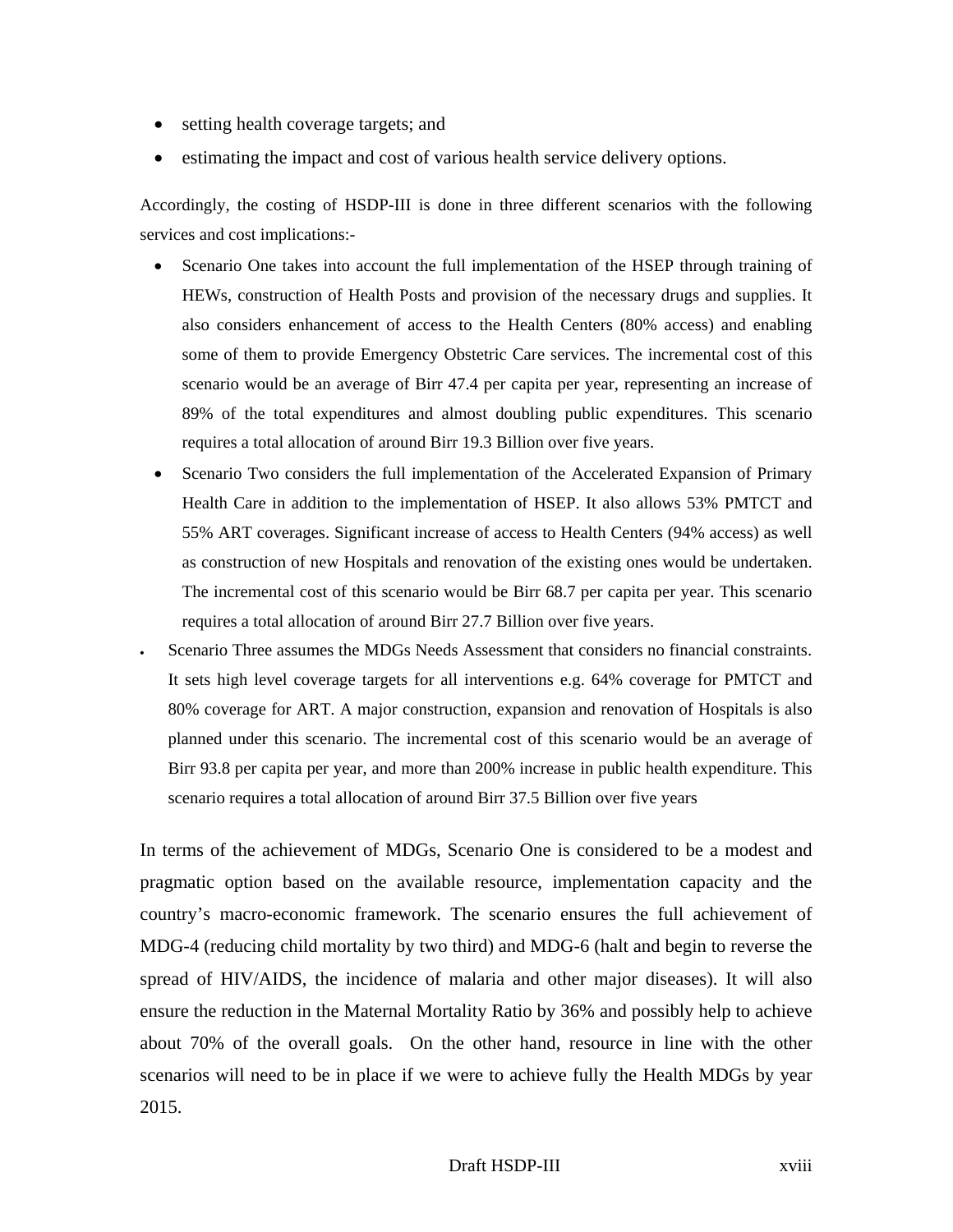## <span id="page-18-0"></span>**Programme Implementation Arrangements of HSDP-III**

The programme implementation arrangement of HSDP-III will be similar to that of HSDP-II as summarized below.

- Expanding and strengthening the scope of governance of HSDP at District level.
- Strengthening collaboration among the FMOH, RHBs and DHO.
- Widening the role of community and NGOs in planning, implementation and governance of health care delivery activities, particularly at District level.
- Strengthening Government, Donor, NGOs and Private sector collaboration.
- Harmonizing the planning, implementation, monitoring and evaluation system among the different stakeholders.
- Enhancing the effectiveness and linkage of implementation, monitoring and evaluation of HSDP at all levels of the health system.

Seventeen key indicators have been selected to monitor the progress of HSDP-III at national level. These indicators are in line with the PASDEP objectives and targets of the MDGs.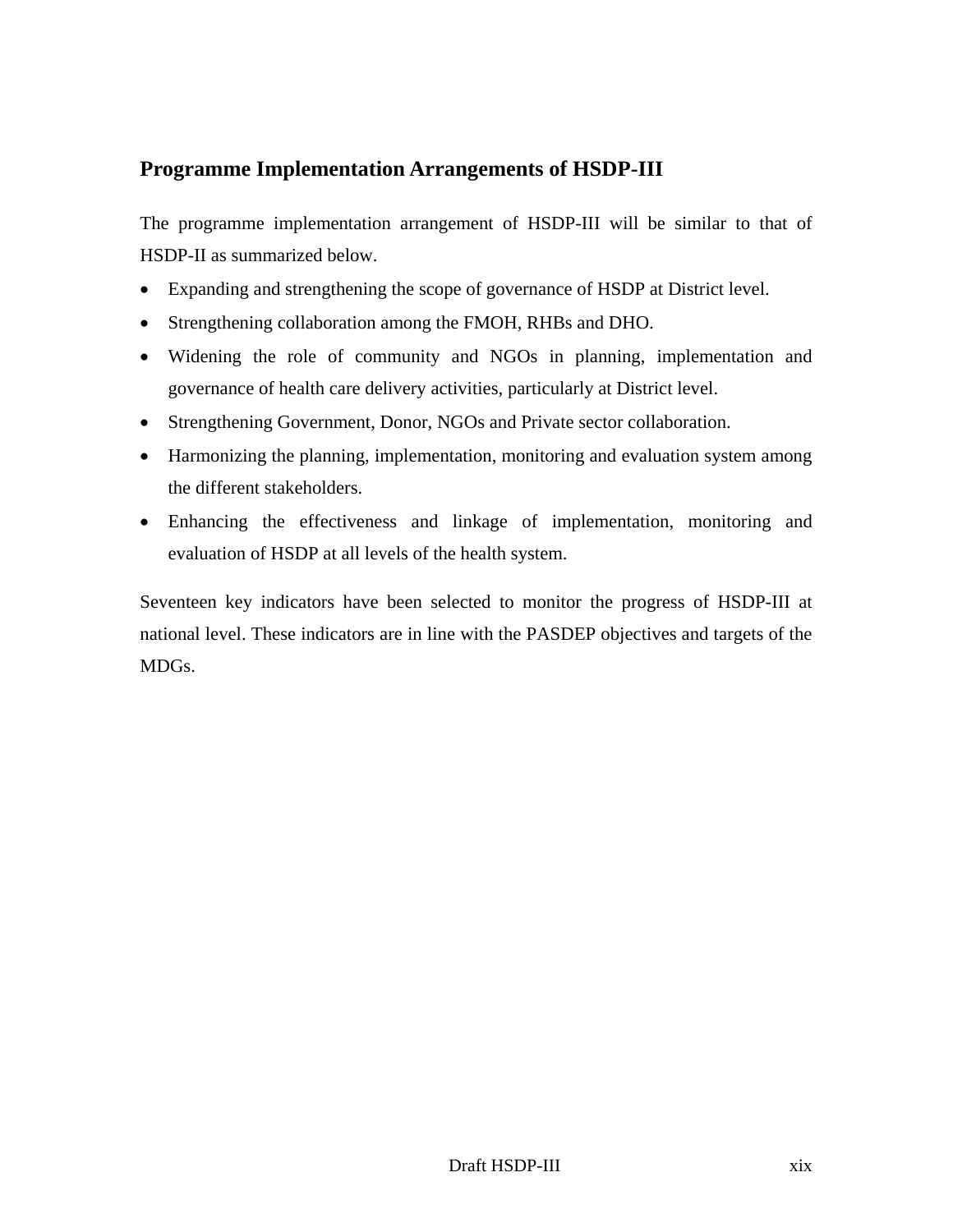## <span id="page-19-0"></span>**1. Country Profile**

#### *1.2 Introduction*

This chapter gives an overview of the profile of Ethiopia in terms of geography and climate; population; education; administrative structure; socio-economic environment, health status and health system organization.

### *1.3 Geography and Climate*

Ethiopia, located in the North Eastern part of Africa, also known as the Horn of Africa, lies between 3 and 15 degrees north latitude and 33 and 48 degrees east longitude. With a total area of around 1.1 million square kilometers, it borders with five countries - Eritrea in the north, Djibouti in the east, Sudan in the west, Kenya in the south and Somalia in the southwest. The size of the country and its location has accorded it with diverse topography, geographic and climatic zones and resources.

Its topographic features range from peaks as high as 4,550m above sea level at Ras Dashen to 110m below sea level in the Afar Depression<sup>1</sup> with most of the country, covering 40% of the land area, categorized as highland and lying above 1,500 meters above sea level. The Great East African Rift Valley divides the highland into two- the western and northern highlands and the southeastern.

There are three broad ecological zones that follow the above topography. The "Kolla" or hot lowlands are found below approximately 1,000 meters, the "Weyna Dega" between 1000-1500 meters, and "Dega" or cool temperate highlands between 1500 and 3000 meters above sea level. Mean annual temperatures range from  $10-16^{\circ}$ c in the "Dega",  $16-29^{\circ}$ c in the "Weyna Dega" and  $23-33^\circ$ c in the "Kolla". In general, the highlands receive more rain than the lowlands with annual rainfalls of 500mm to over 2000mm for the former and 300mm to 700mm in the latter. In addition, irregularity of rainfall is a characteristic of climates in Ethiopia and the country is prone to recurrent droughts and famines.

### *1.4 Population*

Ethiopia's population has been growing rapidly in recent years. It has been growing at a rate of 2.7% p.a. since 2000, which means increment by 2 million persons annually. With a total Population of 73 million in  $2005^2$ , it has become the second most populous country in Africa, following Nigeria, which has a population of 140 million. At an annual growth rate of 2.7%, the population is also expected to reach 82.1 Million by the year  $2009^3$ . Nearly half of the population (49.7%) is female. The average household size is  $4.8<sup>4</sup>$ . 85% of the total population lives in rural areas, making Ethiopia one of the least urbanized countries in the world. As in many other developing countries the rate of growth of the urban population (4.1%) is higher than that of the total population (2.7%). Rapid population growth exacerbates critical gaps in basic health services especially when growth of the economy is low or per capita incomes are in decline.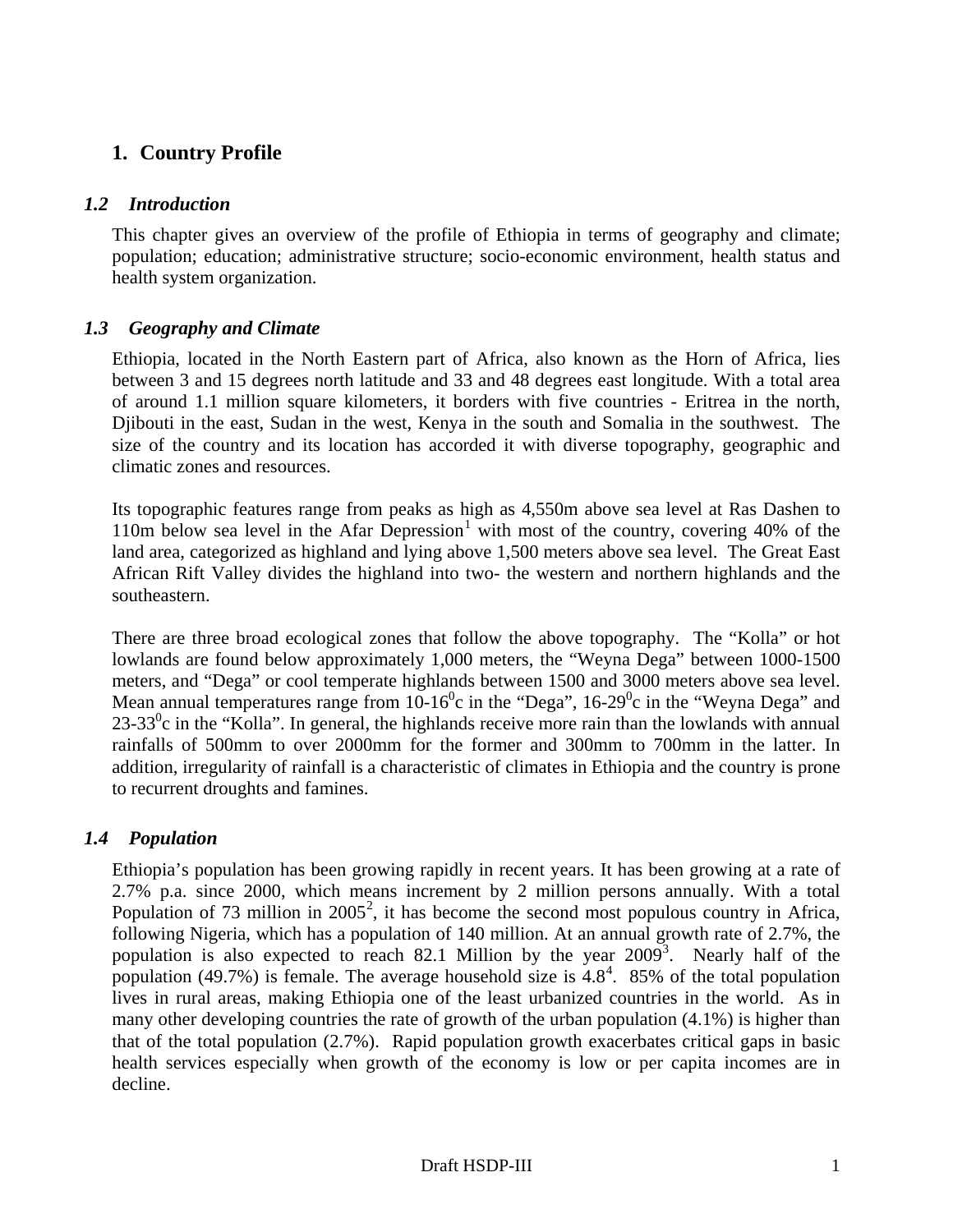<span id="page-20-0"></span>The average population density is 57 per square  $km<sup>5</sup>$ , with great variation among regions. Higher densities are found in the highland areas, mostly above the 1,500m contour line. About 23.2% of the population is concentrated on 9% of the land area putting pressure on cultivable land and contributing to environmental degradation. On the other hand, roughly 50 percent of the land area represents sparsely populated areas with nomadic or semi-nomadic pastoral people living in arid plains or in a semi-desert environment. The settlement pattern of the population and its density greatly affect the provision of health care including the accessibility and utilization of existing health care facilities.

The structure of the population of Ethiopia shows the dominance of the young as is typical of many developing countries. About 43.5% of the population comprises those under the age of 15 years; 51.9% between the ages of 15 and 59 years and only 4.6 % aged 60 years and above. A large proportion of women (24%) are in the reproductive age (15-49 years). The main characteristic of the Ethiopian population is therefore its youthfulness, with children (0-14 years) and youth (15-24 years) together accounting for almost 64 percent of the total.

Total fertility rate for the country is high with 5.9 children per woman during the years 1995 to 2000<sup>6</sup>. The level of fertility is significantly lower in urban (TFR of 3.3) compared to rural (TFR of 6.4) areas of the country. Fertility is highest in the Oromia Region (6.4 births per woman) and lowest in Addis Ababa (1.9 births per woman).

The overall dependency ratio for the country is estimated as 85.9 dependents per 100 people in the working age group 15-64. The impact of HIV/AIDS has also been exacerbating the dependency ratio by depleting the productive group of the population.

#### *1.5 Education*

The general level of education has marked influence on the spread of diseases, the acceptability of health practices and utilization of modern health services. However, the literacy status of the population is low. The total adult literacy rate is 38% (50% for males and 26.6% for females). The gross enrollment ratio in primary schools at national level is  $74.2\%$  (67.6% for girls).<sup>7</sup> Although more than triple from the 20% enrollment level of 1994, it is still much lower than the Sub Saharan Africa (SSA) average of 86%<sup>8</sup>. This makes the population more at risk of preventable diseases including HIV/AIDS.

#### *1.6 Administrative structure*

The new Ethiopian constitution, introduced in 1994 created a federal government structure. The federal structure is composed of nine Regional States: Tigray, Afar, Amhara, Oromia, Somali, Benishangul Gumuz, Southern Nations Nationalities and Peoples Region (SNNPR), Gambella and Harrari and two city Administrations (Addis Ababa and Dire Dawa).

The National Regional States and City Administrations are further divided into 611 woredas. Woreda is the basic decentralized administrative unit and has an administrative council composed of elected members. The 611 woredas are further divided into roughly 15,000 Kebeles organized under peasant associations in rural areas (10,000 Kebeles) and urban dwellers associations (5,000 Kebeles) in towns.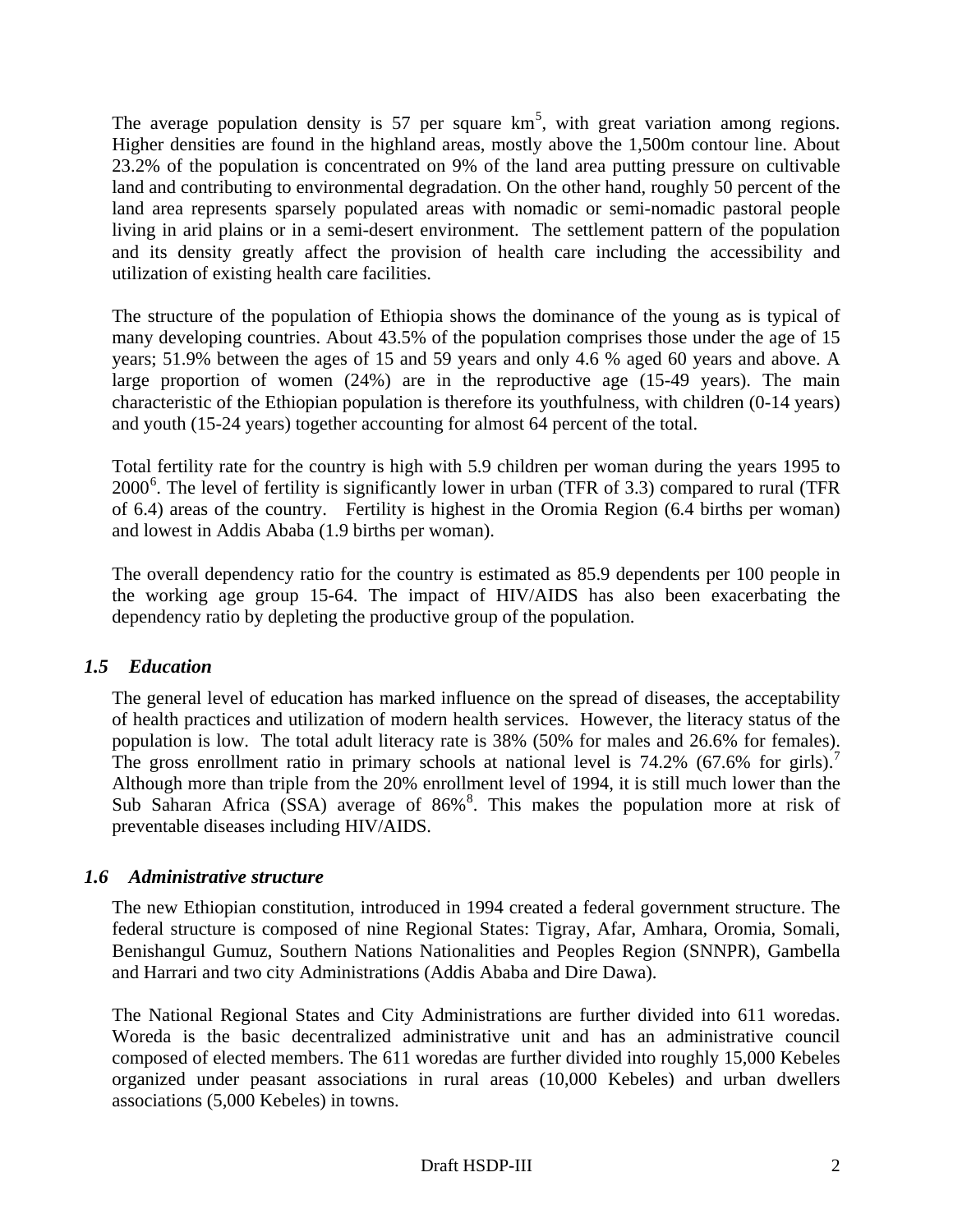<span id="page-21-0"></span>The Federal state has a bicameral parliament: the House of Peoples' Representatives, whose members are elected from the regions, zones, *woredas* and *kebeles*; and the House of Federation, whose members are designated from their respective regions.

The highest governing body of the national regional states is the Regional Council with elected members and headed by a president nominated by the party that holds the majority seats. The president is assisted by heads of various regional bureaus. Each region has its own parliament and is responsible for legislative and administrative functions except for foreign affairs and defense.

With the devolution of power to regional governments, public service delivery, including health care, has to a large extent fallen under the jurisdiction of the regions. The approach has been to promote decentralization and meaningful participation of the population in local development activities. For administration of public health care, there is a Regional Health Bureau (RHB) at the Regional level. Due to the Government's commitment to further decentralize decisionmaking power, woredas are currently the basic units of planning and political administration.

#### *1.7 The socio-economic environment*

 $\overline{\phantom{a}}$ 

Ethiopia is one of the least developed countries in the world with an estimated *per capita* income of US\$100 or US\$720 in purchasing power parity terms in 2002.<sup>9</sup> Poverty is pervasive with 47% of the population estimated to live below the poverty line. The UNDP's Human Development Index (HDI) for 2004 ranks Ethiopia 170 out of 177 countries and is estimated at  $0.309<sup>1</sup>$ . When adjusted for gender differences, the HDI in Ethiopia drops slightly to 0.297 reflecting some gender inequality.

The Government has been implementing a comprehensive economic reform program over the past decade. This had an important bearing on developments in the health sector. Prior to 1991, economic policy was characterized by extensive Government controls, macro-economic imbalances and restriction on private sector initiative all of which resulted in low economic activity and persistent declines in economic growth. With a change of government in May 1991, new economic measures were put in place to operationalize a free market economy and redirect Government interventions to social and infrastructure development. In particular, health and education service delivery and investment in roads and water resources development were given prominence<sup>2</sup>.

The reform program has resulted in remarkable economic performance. Macro economic stability was attained and persistent declines in GDP reversed. In fact real GDP grew by an

 $1$ <sup>1</sup> The HDI measures, within one composite index, achievements (or lack thereof) in human development. It is calculated out of 1 and includes life expectancy at birth, adult literacy and school enrollment rates and adjusted per capita income in terms of purchasing power parity. To the extent that it is less than 1, the HDI reflects the shortfall in human development confirming that poverty is extensive.

 $2$  Starting with the Transitional Period Economic Policy successive Recovery and Structural Adjustment Programs, underpinned by a series of Policy Framework Papers (PFPs) agreed with the World Bank and the International Monetary Fund (IMF), were put in place to stabilize and liberalize the economy and promote private sector participation.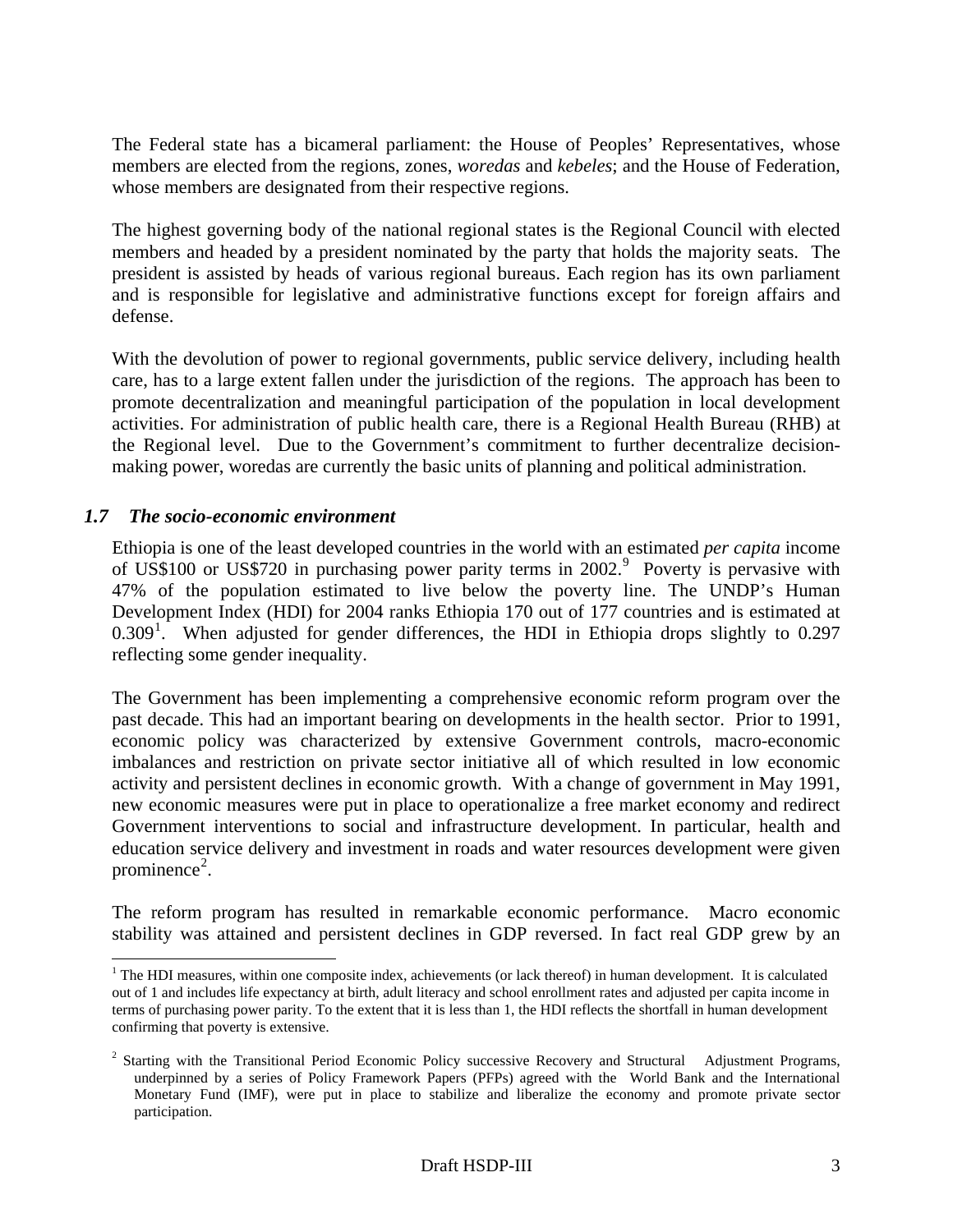<span id="page-22-0"></span>average of 5.8% p.a. in the period covering 1992/93- 2001/02. Seen against a population growth rate of 2.7% p.a. over the same period, this is a significant achievement. Year to year changes were however affected by external factors including the conflict with Eritrea and drought. Between 1998 and 2000 GDP growth was slowed by the conflict with Eritrea and in 2003 there was a sharp decline to a negative rate because of drought. There was a strong rebound since then with a real GDP growth rate of  $11.6\%$  in  $2003/04^{10}$ . The economy recovered from the exceptionally poor performances of the previous two years due to good performance in agriculture.

 The policy environment created by the economic reform and macro economic stability and growth helped to address poverty in a comprehensive way through the adoption of the Sustainable Development and Poverty Reduction Program (SDPRP), which is now instrumental in prioritizing poverty related health program targets. The Government is also committed to meeting targets set by global initiatives notably, the Millennium Development Goals (MDG) and the recommendations of the WHO Commission on Macroeconomics and Health (CMH) aimed at strengthening the link between improved health and economic development.

A marked feature of the reform is the strong commitment to shift the composition of government expenditures in favor of social and economic infrastructure. Accordingly, allocations to the health sector rose from around 3% to 6% from 1991 to 1997. During the first phase of the HSDP, the share of the health sector out of total Government budget allocations was maintained at around 5-6% despite the expansion in defense expenditures due to the war with Eritrea<sup>11</sup>. Public expenditure on health as a percentage of GDP is 1.9%, with total health spending estimated at  $5.6\%$  of  $GDP<sup>12</sup>$ . Recent increased government spending on health has been complemented by fiscal decentralization and broad reforms in the administration and management of public finance.

Although spending on health both public and private has been increasing from US\$ 4 to US\$ 5.60 per capita, this is very low level compared to levels in SSA Countries i.e. Kenya (US\$31), Uganda (US\$18) and Tanzania (US\$8)<sup>13</sup>. Meeting the targets set by the CMH and for meeting the MDGs (about US\$34 per capita) call for substantial increases of the present levels of spending on health.

### *1.8 Health status*

Ethiopia has poor health status relative to other low-income countries, even within SSA (see Table 1-1). This is largely attributed to preventable infectious ailments and nutritional deficiencies. Infectious and communicable diseases account for about 60-80 % of the health problems in the country. The Health and Health Related Indicator of MOH indicates that malaria, helminthiasis and respiratory tract infections are the major causes of outpatient visits at the health institutions.

Widespread poverty along with general low income levels of the population, low education levels (especially among women), inadequate access to clean water and sanitation facilities and poor access to health services have contributed to the high burden of ill-health in the country.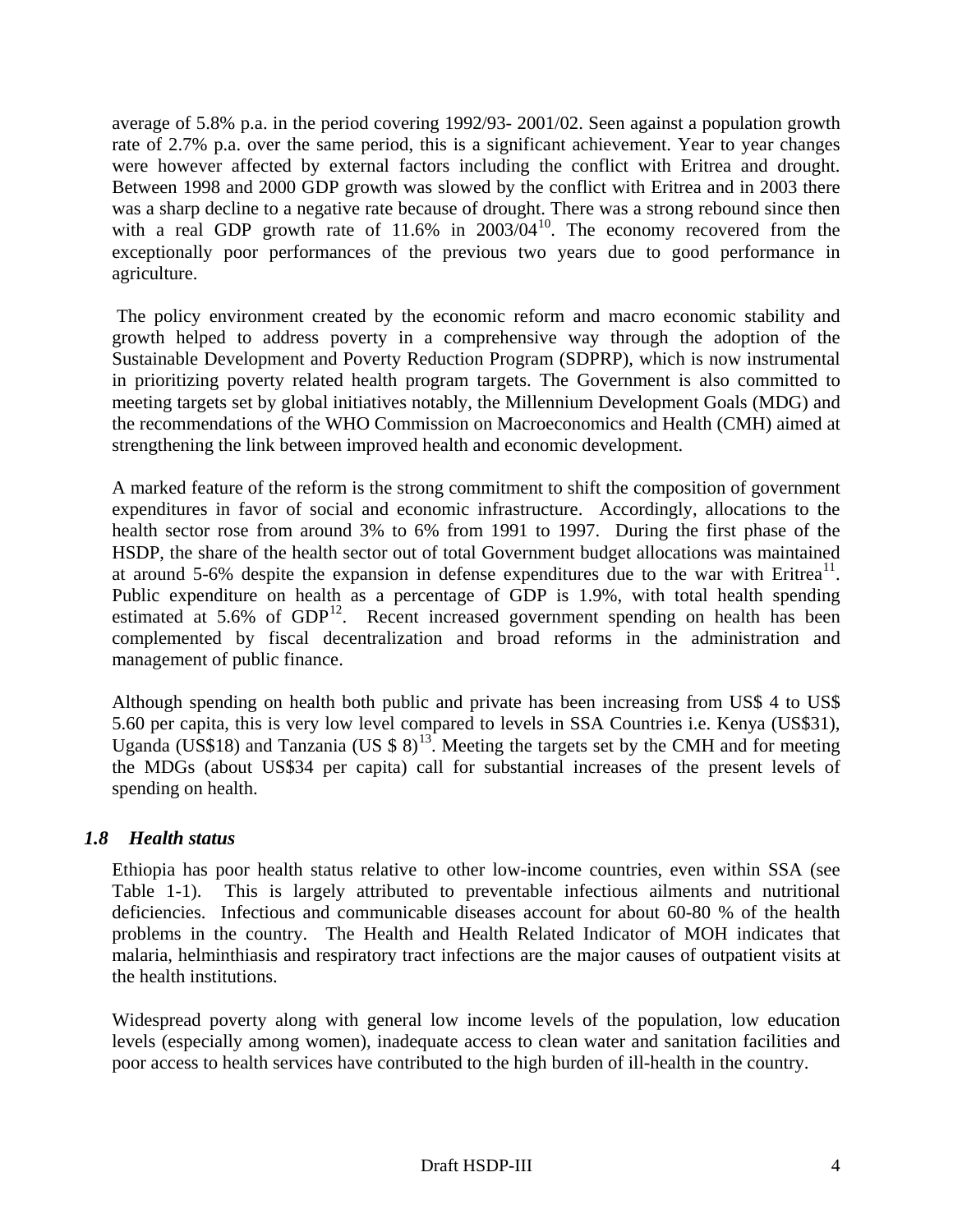|                                 | <b>Population</b><br>Mid-2003<br>(Millions) | <b>Births</b><br>Per<br>1,000 | <b>Deaths</b><br>per<br>1000 | Rate of<br><b>Natural</b><br><b>Increase</b> | <b>Infant</b><br><b>Mortality</b><br>Rate | <b>Total</b><br><b>Fertility</b><br>Rate | <b>Percent of</b><br>of Age | <b>Population</b> |              | (Years)     | <b>Life Expectancy at Birth</b> |
|---------------------------------|---------------------------------------------|-------------------------------|------------------------------|----------------------------------------------|-------------------------------------------|------------------------------------------|-----------------------------|-------------------|--------------|-------------|---------------------------------|
|                                 |                                             | Pop,                          | Pop.                         | $(\%)$                                       |                                           |                                          | < 15                        | $65+$             | <b>Total</b> | <b>Male</b> | Female                          |
| World                           | 6,477                                       | 21                            | $\mathbf Q$                  | 1.2                                          | 54                                        | 2.7                                      | 29                          | ⇁                 | 67           | 65          | 69                              |
| Ethiopia                        | 73                                          | 39.9                          | 12.6                         | 2.7                                          | 77                                        | 5.9                                      | 44                          | 3                 | 48           | 47          | 49                              |
| Sub<br><b>Saharan</b><br>Africa | 752                                         | 41                            | 17                           | 2.4                                          | 94                                        | 5.6                                      | 44                          | 3                 | 48           | 47          | 49                              |

**Table 1-1 Comparison of Ethiopian Demographic data with that of the World and Sub-Saharan African Countries in year 2005** 

Average life expectancy at birth is also relatively low at 48 (47 for males and 49 for females)<sup>14</sup> and is further expected to decline to 49.4 years if present HIV infection rates continue<sup>15</sup>.

This situation is further aggravated by the high population growth. Young people constitute one third of the total population in Ethiopia. This implies a profound reproductive health needs. The major reproductive health problems faced by the young population in the country are gender inequality, early marriage, female genital cutting, unwanted pregnancy, closely spaced pregnancy, unsafe abortion, and Sexually Transmitted Infections (STIs) including  $HIV/ALDS<sup>16</sup>$ .

Poor nutritional status, infections and a high fertility rate, together with low levels of access to reproductive health and emergency obstetric services, contribute to one of the highest maternal mortality ratio in the world, which is  $871/100,000$  live births<sup>17</sup>.

Nutritional disorders rank among the top problems affecting the population in general and children and mothers in particular. Ethiopian Welfare Monitoring Survey, 2004 found that:

- 46.9% of children under the age of five years were stunted;
- 8.3% were wasted;
- 36.1% were underweight;

Infant and under five mortality are 97/1000 and 140/1000 respectively as per EDHS, 2000. Malaria remains as the major causes of morbidity as well as mortality in the country. A study conducted in year 2001 indicated that only 31% of cases of fever seen in health facilities were properly managed; only 7 % of children with malaria received early diagnosis and treatment and the case fatality rate was  $5.2\%$ <sup>18</sup>.

The HIV epidemic has taken off rapid over the last two decades and the prevalence is estimated at 4.4% of the adult population in 2003. It is also estimated that 1.5 million people are living with HIV/AIDS and this is a staggering number to cope with for a resource poor country. Although there is an encouraging result in the rate of progression of the epidemic in the last few years, the rate is not slow enough to be complacent. Given the size of the population and the magnitude of damage already inflicted, it will take a number of years to see a noticeable decline in the socio-economic impact of the disease. Likewise, despite the advances in management of the epidemic and the increasing resource availability, the condition faced is still far from the ideal, one which is unlikely to give respite in the near future.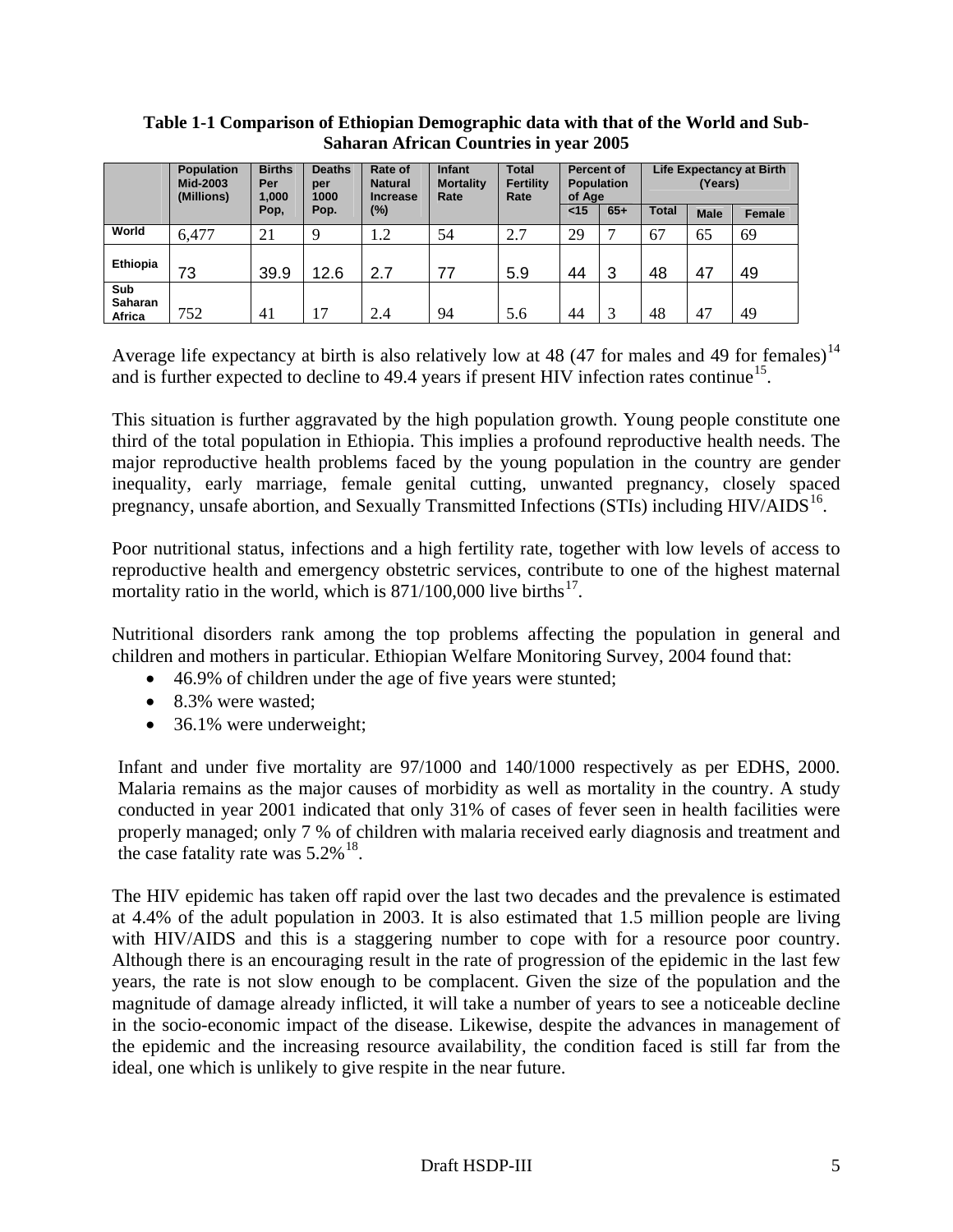<span id="page-24-0"></span>Worldwide, non-communicable diseases account for some 60% of mortality and 47% morbidity<sup>19</sup>. Changing nutritional intake is causing an increase in the incidence of diabetes and hypertension. Increasing urbanization contributes to an increase in morbidity and mortality from traffic accidents. It is estimated that by year 2020 over 70% of the global burden of diseases will be caused by non-communicable diseases. In Ethiopia, although a national data is no available, some small-scale studies show that chronic and non-communicable diseases are emerging as public health problems. For instance, study in Butajira area, Central Ethiopia showed that 24% of the DALYs is attributed to non-communicable disease<sup>20</sup>.

Another small-scale study in Jimma indicated a prevalence rate of 7.3% for cardio-vascular diseases, hypertension, asthma, epilepsy cancer and diabetes mellitus<sup>21</sup>. Regarding mental health, studies have indicated that the prevalence of mental health problems range from 3.5% to 17% in Ethiopia with prevalence being higher among women<sup>22</sup>. Drinking of alcohol, use of stimulant "Chat" and different internal strife aggravates these problems<sup>23</sup>. In terms of DALYS, mental health problems accounted for 11% of the total loss<sup>24</sup>. Ethiopia is also known to have one of the highest road traffic accident in the world. In one study, it was reported that the road traffic injury and fatality rates were 946 and 59.5 per 10,000 registered vehicles, respectively<sup>25</sup>.

### *1.9 Health System Organization*

The Government of Ethiopia is committed to democracy and empowerment of the people. Decentralization has been used as an important instrument for the full realization of the rights and powers of the diversified population. The health policy has also emanated from commitment to democracy and gives strong emphasis to the fulfillment of the needs of the less privileged rural population.

Arguably, the most significant policy influencing HSDP design and implementation is the policy on decentralization. This is well articulated within the constitution and in a number of major and supplementary proclamations, and provides the administrative context in which health sector activities take place.

Important steps have been taken in the decentralization of the health care system. Decisionmaking processes in the development and implementation of the health system are shared between the Federal Ministry of Health (FMOH), the Regional Health Bureaus (RHBs) and the Woreda Health Offices. As a result of recent policy measures taken by the Government, the FMOH and the RHBs are made to function more on policy matters and technical support, while the woreda health offices have been made to play the pivotal roles of managing and coordinating the operation of the primary health care services at the woreda levels.

A Primary Health Care Service should include preventive, promotive and basic curative services. In order to realize this, HSDP I introduced a four-tier system for health service delivery, characterized by a primary health care unit (PHCU), comprising one health center and five satellite health posts, and then the district hospital, zonal hospital and specialized hospital. A PHC-unit has been planned to serve 25,000 people, while a district and a zonal hospital are each expected to serve 250,000 and 1,000,000 people respectively. The Health Sector has recently introduced an innovative health service delivery system through the implementation of the Health Service Extension Programme (HSEP). Accelerated Expansion of Primary Health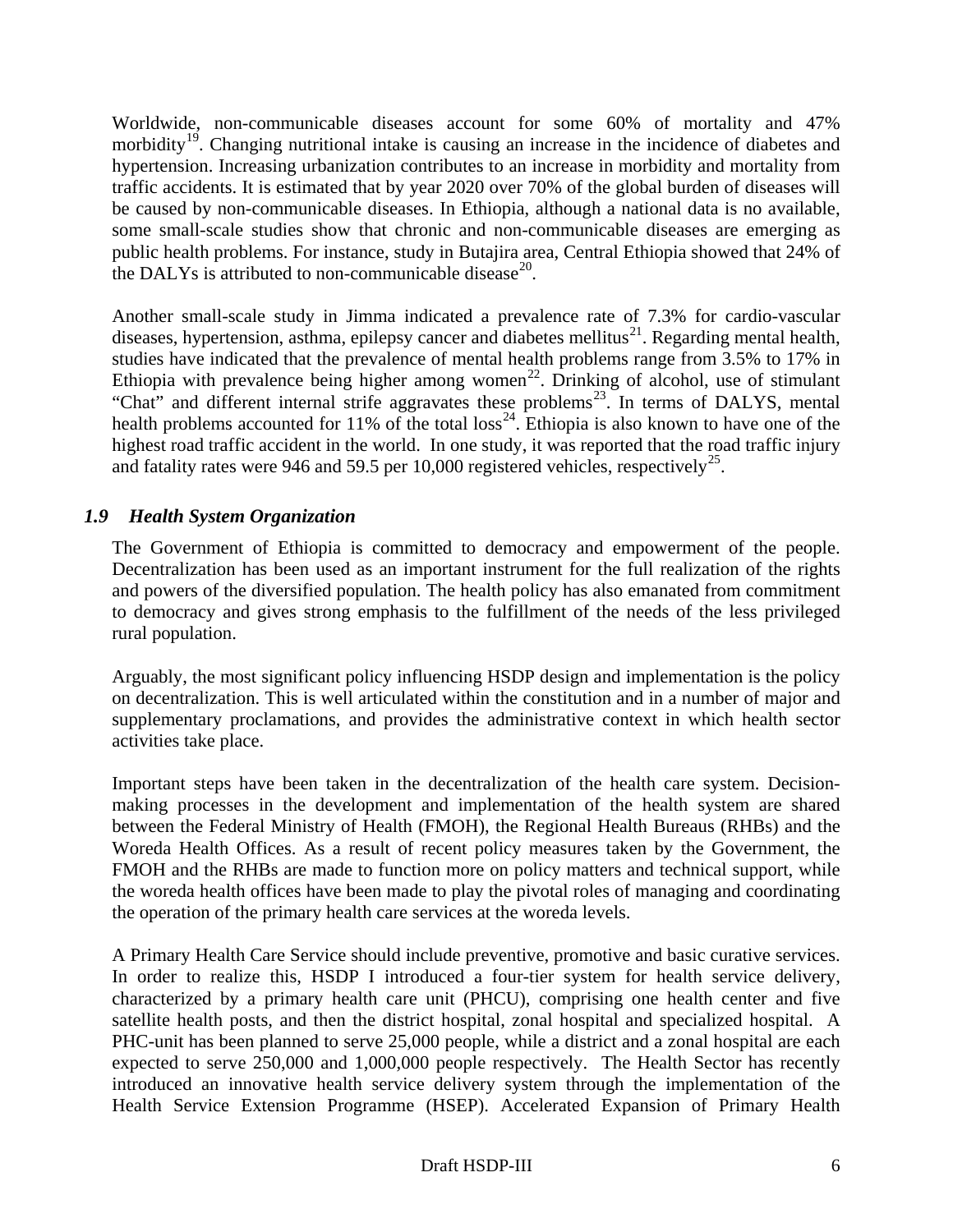Services strategy has also been endorsed as part of facilitating the implementation of the HSEP. Furthermore, there will be a restructuring of the health service delivery system in terms of the role of the health facilities and professional mix of the staff during the implementation of HSDP-III as indicated under the Policy Framework section of this document.

Table 1:2 shows the number of health facilities and health facility to population ratio per region in 2004/05 (EFY 1997). These figures include government institutions, non-governmental organizations (NGOs) and the private sector, and the population figure is based on the CSA projections. However, it is important to note that the distribution of both the public and private health facilities is skewed towards the urban areas. The growing size and scope of the private health sector, both for profit and not-for-profit, offers an opportunity to enhance the health service coverage. An increasing number of indigenous and international NGOs are currently involved in various aspects of service delivery, and there are currently an estimated 1,578 private clinics and 19 private and 20 NGO owned hospitals in the country. In addition, there are 276 pharmacies, 381 drug shops and 1,787 rural drug vendors in the country. Responsibility for logistical support is shared between FMOH and the RHB. Health Management Information System (HMIS) has been established for routine reporting of activities and health service utilization, and structures are in place for periodic monitoring and evaluation of the health system as a whole.

| Region       | Population | Hospital | H/P       | Health $H C/P$ |         | Health | HP/P   | Private | PC/P    |
|--------------|------------|----------|-----------|----------------|---------|--------|--------|---------|---------|
|              | (P)        | (H)      |           | Center         |         | Post   |        | Clinic  |         |
|              |            |          |           | (HC)           |         | (HP)   |        | (PC)    |         |
| Tigray       | 4,223,014  | 15       | 281,534   | 48             | 87,979  | 211    | 20,014 | 31      | 136226  |
| Afar         | 1,358,718  | 2        | 679,359   | 9              | 150,969 | 59     | 23,029 | 3       | 452906  |
| Amhara       | 18,626,047 | 18       | 1,034,780 | 126            | 147,826 | 1421   | 13,108 | 304     | 61270   |
| Oromia       | 25,817,132 | 30       | 860,571   | 185            | 139,552 | 912    | 28,308 | 672     | 38418   |
| Somali       | 4,218,297  | 6        | 703,050   | 16             | 263,644 | 121    | 34,862 | 2       | 2109149 |
| Ben.-        |            |          |           |                |         |        |        |         |         |
| Gumz         | 609,509    | 2        | 304,755   | 11             | 55,410  | 65     | 9,377  | 19      | 32079   |
| <b>SNNPR</b> | 14,489,705 | 17       | 852,336   | 161            | 89,998  | 1316   | 11,010 | 116     | 124911  |
| Gambella     | 240,394    |          | 240,394   | 8              | 30,049  | 22     | 10,927 |         | 34342   |
| Hareri       | 189,550    | 5        | 37,910    | 2              | 94,775  | 7      | 27,079 | 21      | 9026    |
| Addis        |            |          |           |                |         |        |        |         |         |
| Ababa        | 2,887,615  | 32       | 90,238    | 29             | 99,573  | 43     | 67,154 | 382     | 7559    |
| Dire         |            |          |           |                |         |        |        |         |         |
| Dawa         | 383,529    | 3        | 127,843   | 5              | 76,706  | 34     | 11,280 | 21      | 18263   |
| National     | 73,043,510 | 131      | 557,584   | 600            | 121,739 | 4,211  | 17,346 | 1,578   | 46289   |

**Table 1-2 Regional Distributions of Health Facilities and their ratio to Population, 2004/05** 

Source: FMOH (2004/05) Health and Health-Related Indicators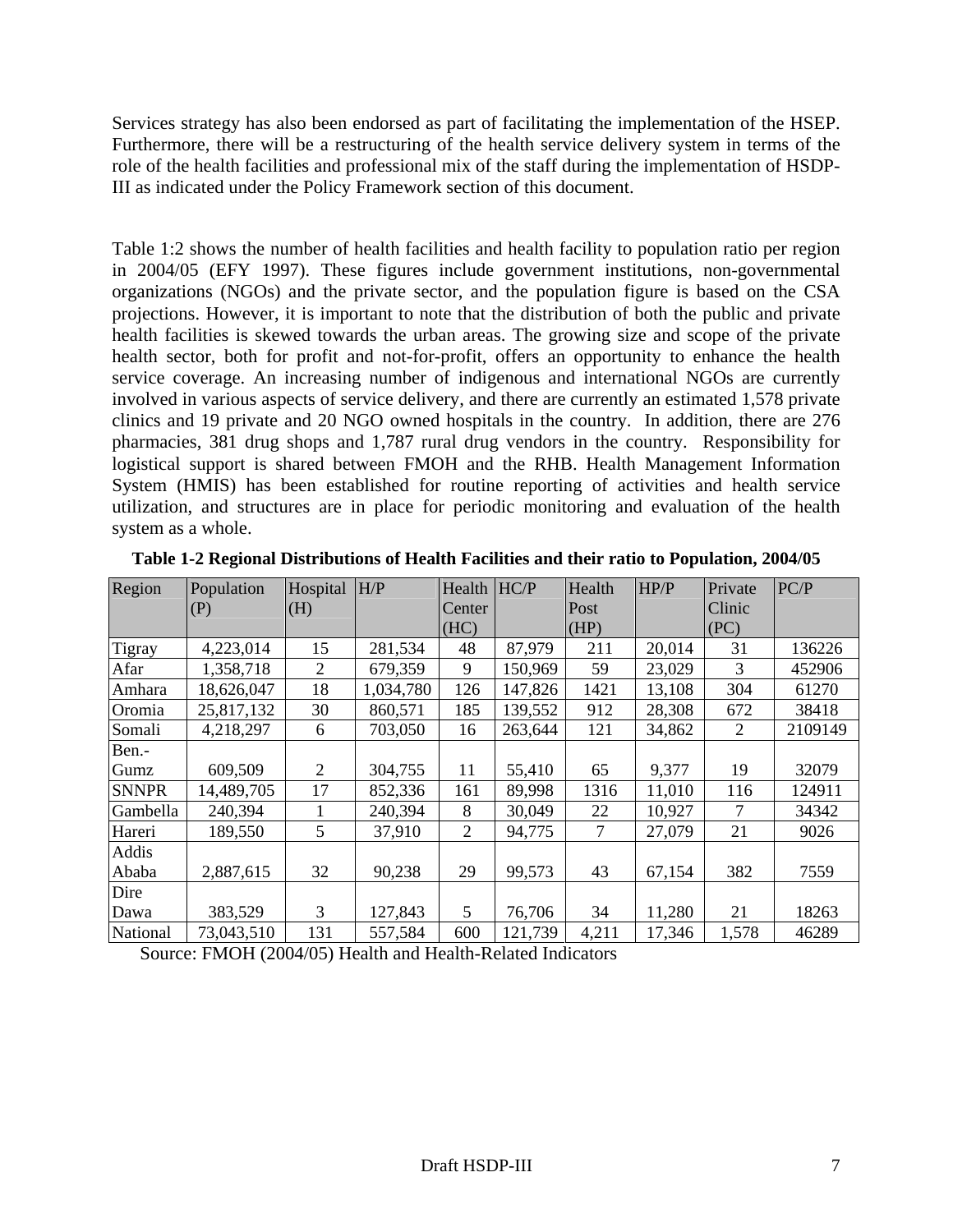#### <span id="page-26-0"></span>*1.10 Health Care Coverage and Utilization*

The overall potential health service coverage in EFY 1997 is estimated at  $72\%$ <sup>3</sup>. However, this varies substantially among the regions depending on their topographic and demographic characteristics. Geographical distance from a health facility and socio economic factors are the major obstacle for the bulk of the Ethiopian population. However, the trend over time shows that there is a steady increase both in coverage and utilization. The potential health service coverage has increased from 45% to 57% and then 72% during 1997, 2002 and 2005 respectively. The percapita health service utilization that was 27% until 2000 has increased to 30% in 2004 (see table 1-3).

| Region        | Population | service<br>Potential | Outpatient visits per |
|---------------|------------|----------------------|-----------------------|
|               |            | coverage $(\%)$      | capita <sup>26</sup>  |
| <b>Tigray</b> | 4,223,014  | 96.5                 | 0.8                   |
| Afar          | 1,358,718  | 71.4                 |                       |
| Amhara        | 18,626,047 | 57.2                 | 0.4                   |
| Oromia        | 25,817,132 | 67.2                 | 0.2                   |
| Somali        | 4,218,297  | 41.6                 | 0.1                   |
| B/Gum         | 609,509    | 190.3                | 0.5                   |
| <b>SNNPR</b>  | 14,489,705 | 90.9                 | 0.2                   |
| Gambella      | 240,394    | 185                  | 0.5                   |
| Harari        | 189,550    | 145.1                | 0.7                   |
| Addis Ababa   | 2,887,615  | 77.6                 | 0.5                   |
| Dire Dawa     | 383,529    | 93.2                 | 0.4                   |
| National      | 73,043,510 | 72.1                 | 0.3                   |

**Table 1-3 Estimated Health Service Coverage and Utilization by Region, 2004/05** 

Coverage in terms of health workers remains poor. The existing number of health workers and health worker to population ratio for 2004/5 (EFY 1997) is shown in Table 1-4 below.

 $3$  Potential Health Service Coverage is calculated by multiplying the total number of PHC facilities i.e HC, HS and HP by the respective standard number of population to be served i.e 25,000 for HC, 10,000 for HS and 5000 for HP, and dividing the sum of these numbers by the total population.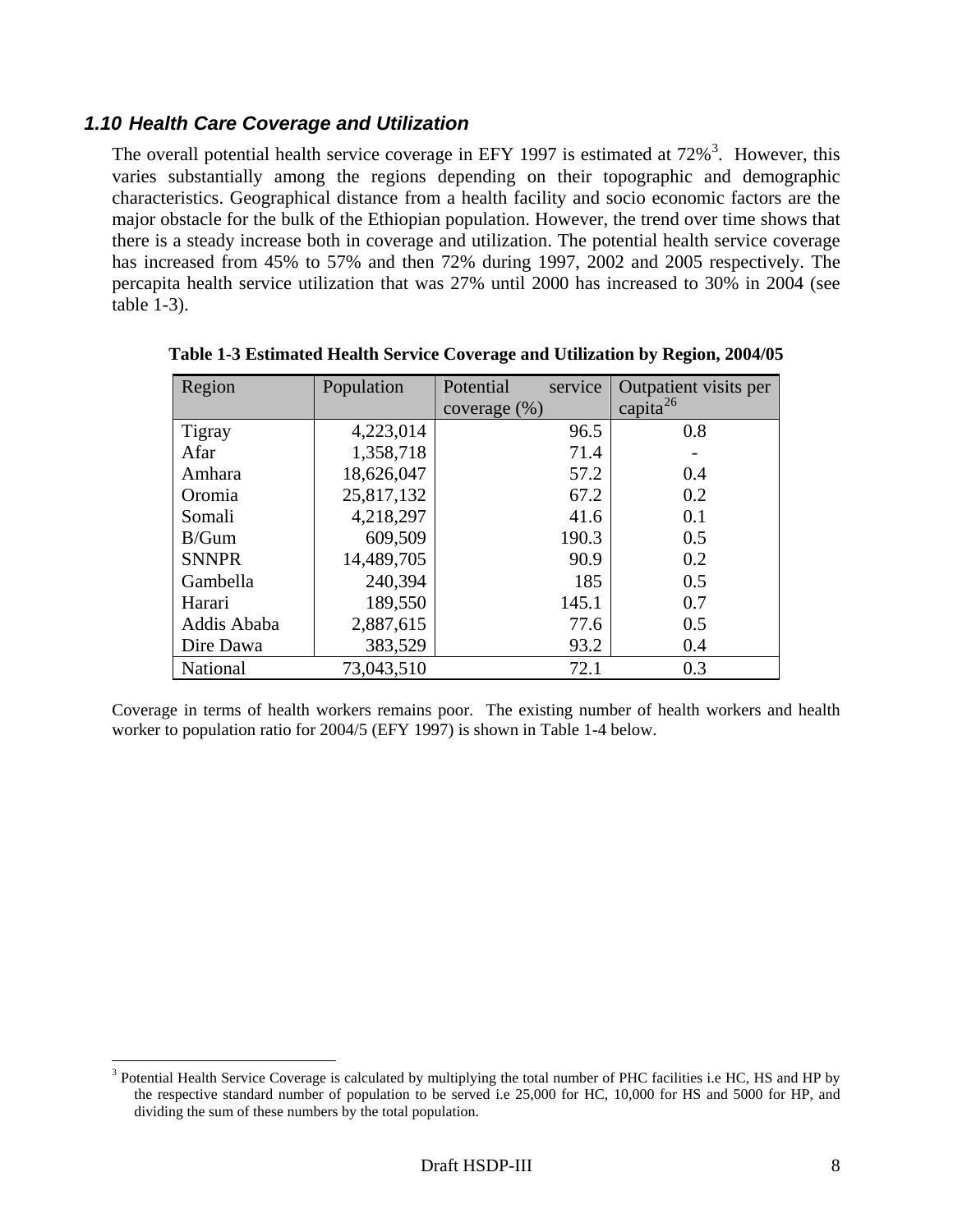<span id="page-27-0"></span>

|              |            |          |            |         |              | Environmental        |         | <b>Health Extension</b> |          |
|--------------|------------|----------|------------|---------|--------------|----------------------|---------|-------------------------|----------|
|              |            |          | Physician* |         | <b>Nurse</b> | <b>Health Worker</b> |         | worker                  |          |
| Region       | Population | No.      | Ratio      | No.     | Ratio        | No.                  | Ratio   | No.                     | Ratio    |
| Tigray       | 4,223,014  | 77       | 54,844     | 1,414   | 2,987        | 100                  | 42,230  | 400                     | 10,558   |
| Afar         | 1,358,718  | 17       | 79,925     | 230     | 5,907        | 15                   | 90,581  | $\mathbf{0}$            | 0        |
| Amhara       | 18,626,047 | 131      | 142,184    | 2,004   | 9,294        | 332                  | 56,103  | 718                     | 25,942   |
| Oromia       | 25,817,132 | 186      | 138,802    | 3,389   | 7,618        | 383                  | 67,408  | 740                     | 34,888   |
| Somali       | 4,218,297  | 55       | 76,696     | 385     | 10,957       | 23                   | 183,404 | $\Omega$                | $\Omega$ |
| Benishangul  | 609,509    | 14       | 43,536     | 277     | 2,200        | 18                   | 33,862  | 30                      | 20,317   |
| <b>SNNPR</b> | 14,489,705 | 106      | 136,695    | 2,336   | 6,203        | 258                  | 56,162  | 750                     | 19,320   |
| Gambella**   | 240,394    | 6        | 40,066     | 248     | 969          | 11                   | 21,854  | $\Omega$                | $\Omega$ |
| Hareri       | 189,550    | 41       | 4,623      | 214     | 886          | 11                   | 17,232  | 49                      | 3,868    |
| Addis Ababa  | 2,887,615  | 167      | 17,291     | 610     | 4,734        | $\overline{4}$       | 721,904 | $\mathbf{0}$            | $\theta$ |
| Dire Dawa    | 383,529    | 30       | 12,784     | 190     | 2,019        | 15                   | 25,569  | 50                      | 7671     |
| Central      |            | 247      |            | 713     |              | 11                   |         |                         |          |
| <b>NGO</b>   |            | 578      |            | 912     |              | 19                   |         |                         |          |
| OGA          |            | 354      |            | 5,403   |              | 105                  |         |                         |          |
| Private      |            | 444      |            | 484     |              | 7                    |         |                         |          |
| National     | 73,043,510 | 2453     | 29,777     | 18,809  | 3,883        | 1,312                | 55,673  | 2737                    | 26,687   |
| WHO Standard |            | 1:10,000 |            | 1:5,000 |              |                      |         |                         |          |

**Table 1-4 Health Workers /Population Ratio, 2004/05** 

As shown in the table, the physician to population ratio is much lower than the WHO minimum standard of one physician for 10,000 people. However, it is important to note that the figure is mainly based on health workers in the public sector due to lack of complete report from the private sector while substantial number of physicians working in the private sector are also providing service to the public. Besides, health assistants are known to work at all levels of the health system and their duties are more or less similar to that of the nurses. Despite the noticeable improvement in distribution of human resources as a result of actions taken in the last decade, there is still some concentration of health workers in regional capitals and places perceived to offer better facilities than others.

#### *1.11 Health Care Financing*

Health services in Ethiopia are financed by four main sources. These are government (both federal and regional); bilateral and multilateral donors (both grants and loans); non-governmental organizations; and private contributions.

The National Health Accounts exercise for financial year 2000/01 revealed that the major contribution is that of households' contribution (36%), government (33%), and bilateral and multilateral donors (16%)<sup>27</sup>.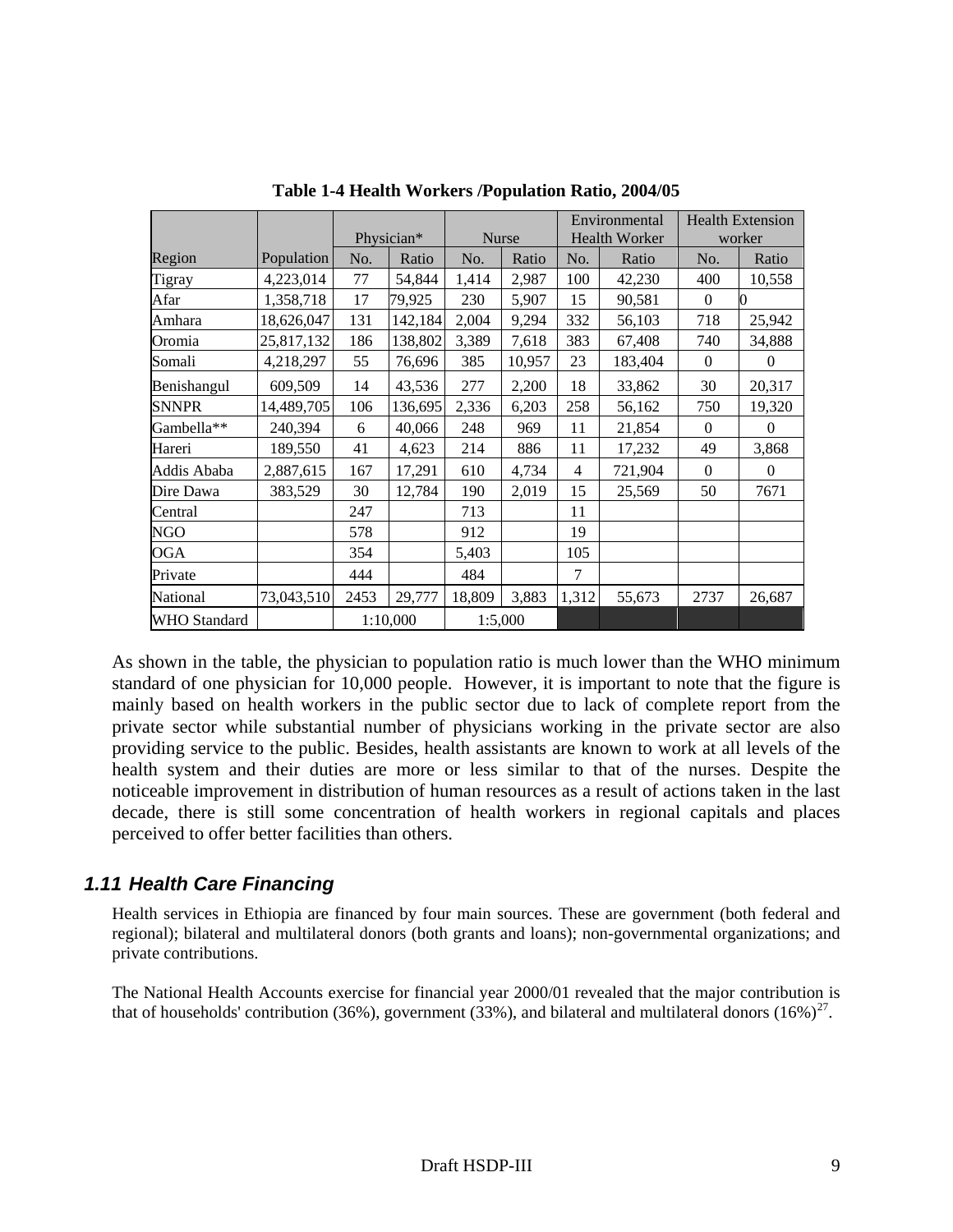### <span id="page-28-0"></span>**2. Overview of the Implementation of Health Sector Development Program-I and II**

The following topics highlight the plans, achievements and challenges encountered during the implementation of HSDP-I and II and the way foreword in relation to key programmatic areas.

### *2.1. Health Service Delivery and Quality of Care*

There are five subcomponents under this component. These are the Health Service Extension Programme (HSEP), Prevention and Control of Communicable Diseases, Family Health Services, Hygiene and Environmental Health Service and Medical Services.

#### **2.1.1. The Health Service Extension Programme (HSEP)**

HSEP is a new initiative included in HSDP-II. It is an innovative community based health care delivery system aimed at creating healthy environment as well as healthful living. The main objective of HSEP is to improve access and equity to preventive essential health interventions provided at kebele and household levels with focus on sustained preventive health actions and increased health awareness. It also serves as effective mechanism for shifting health care resources from being dominantly urban to the rural areas where the majority of the country's population resides. Therefore HSEP could be considered as the most important institutional framework for achieving the MDGs.

With regard to HSEP, 16 different packages have been rigorously produced. They have been made available in Amharic and English, printed and distributed to 24 technical and vocational training institutions, RHBs and the concerned bodies in the regional states. National student selection criteria and entry requirements are adopted in all regions and the working relationship between the FLHWs and HEWs is clarified. Regional implementation guidelines have also been developed and reporting formats have been adapted to regional realities. TOT was provided to 199 health workers and they subsequently trained 2,757 female HEWs.

Pilot implementation was launched in 5 regions in 2002/03 and encouraging results were seen in terms of community's acceptance and demand for services provided through HSEP. Improvements were seen in construction and utilization of latrines, utilization rate of contraceptives and vaccination services in areas where the programme has been implemented so far. Furthermore, the HSEP has been modified to suit to the life style of the pastoralist population. In 2004/05, the total number of institutions selected and made available for training of HEWs has increased to 24 (from 14 in 2003/04). In the same year, the total number of students admitted for training is 7,138.

It is important to monitor the programme closely in order to identify areas of challenge that should be tackled and key lessons that would contribute to improved outcome. Institutional arrangements for management of HSEP at all levels, putting regular supervision in place, monitoring the quality of training and soliciting cooperation of other social sectors are areas that need attention. Moreover, with the increased service demand that will be created through the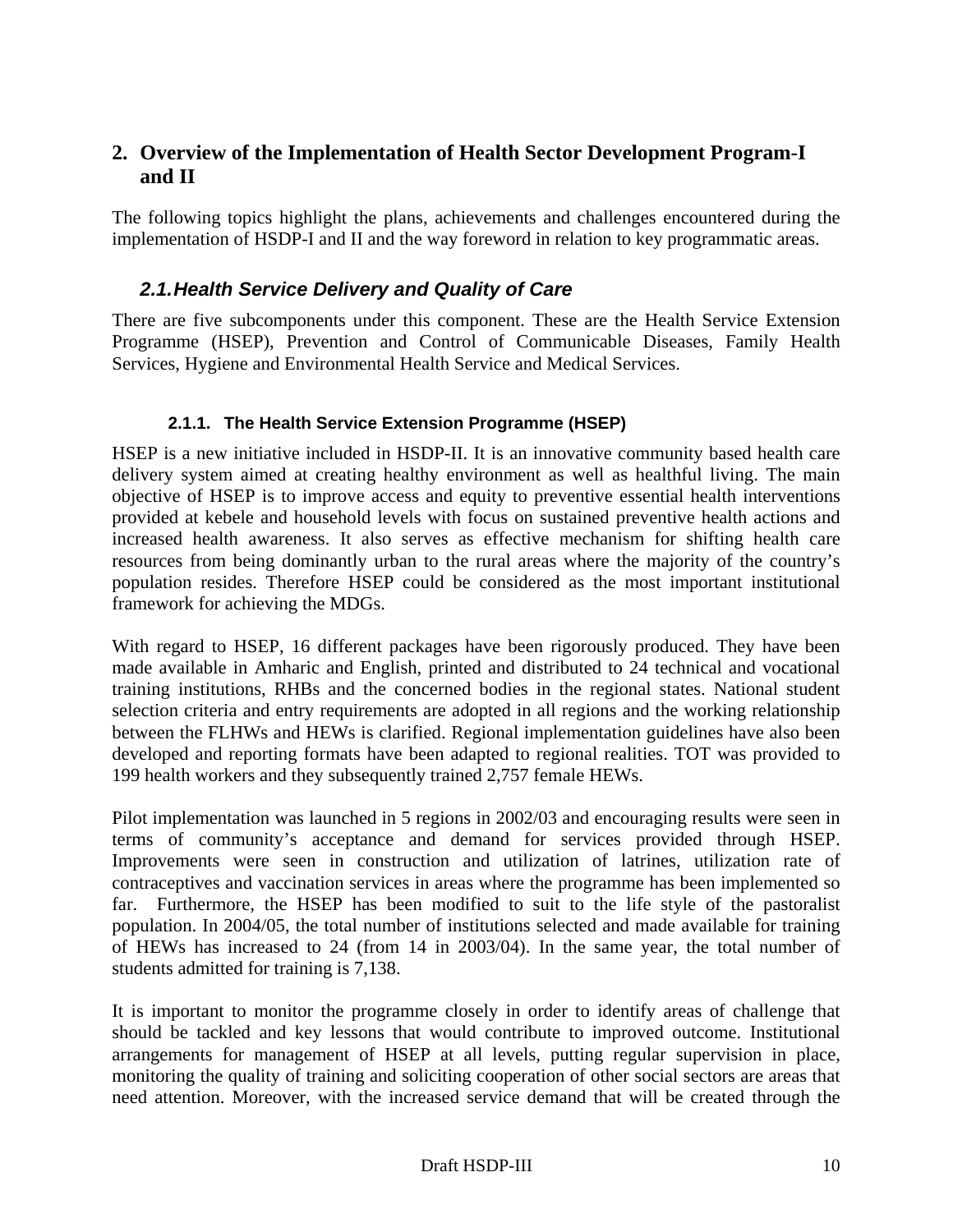<span id="page-29-0"></span>presence of two HEWs in each kebele, the need to ensure the sustained availability of infrastructure, vaccines and contraceptives becomes paramount. There is also a need to implement the same sort of HSEP in the urban areas; and in schools through collaboration with the concerned bodies at different levels.

#### **2.1.2. Family Health Service**

With respect to maternal and child health services, the targets set during HSDP-I were to increase contraceptive prevalence rate from 9.8% to 15-20%; DPT3 coverage from 59.3 to 70- 80%, and reduce population growth rate from 2.9% to 2.5-2.7%. The achievements at the end of HSDP-I with respect to these targets showed that contraceptive prevalence rate (CPR) increased to 17.2%, DPT3 coverage dropped to 51.5% and population growth rate as per the DHS 2000 was 2.7%. Although targets were not set for antenatal service (ANC) and postnatal service coverage at the beginning of HSDP-I, the progress with regard to these indicators showed that ANC coverage increased from 5% to 34% and postnatal service coverage increased from 3.5% to 7%.

And during HSDP-II, the targets set were to increase the DPT3 coverage from 51.5% -70%; achieve polio elimination and certification by 2003; increase TT2 for pregnant women from 27% to 70% and for non-pregnant women from 14.8% to 32%; expand IMCI implementation to 80% of the health facilities; increase CPR from 18.7% to 24%, ANC coverage from 30% to 45% and proportion of deliveries assisted by trained health workers from 10% to 25%.

The achievement by year 2004/5 indicated that CPR increased to 25.2%, ANC coverage increased to 41.5%; proportion of deliveries assisted by trained health workers declined to 12.4%; and postnatal care attendance increased to 13.6% (from 3.5% in 1989). With regard to child health, DPT3 coverage has reached 70% and proportion of fully immunized children has reached 44.4% <sup>28</sup>. Ethiopia has also been polio free for close to four years and AFP surveillance has achieved certification level standard except for the recently reported case of polio due to cross border infiltration of cases. Table 2-1 gives a summary of the targets and achievement during HSDP-I and II.

| Indicator                      |                 | HSDP-I  | HSDP-II     |        |             |
|--------------------------------|-----------------|---------|-------------|--------|-------------|
|                                | <b>Baseline</b> | Target  | Achievement | Target | Achievement |
| DPT3                           | 59.3            | 70-80%, | 51.5        | 70     | 70.1        |
| <b>CPR</b>                     | 9.8%            | 15-20%  | 18.7        | 24%,   | 25.2        |
| <b>ANC</b>                     | 5%              |         | 30          | 45     | 41.5        |
| Ass delivery                   | 3.5%            |         | 7%          | 25     | 12.4        |
| TT2 for pregnant               |                 |         | 27          | 70%    | 43.3        |
| TT <sub>2</sub><br>for<br>non- |                 |         | 14.8        | 32     | 25.8        |
| pregnant                       |                 |         |             |        |             |
| Post<br>natal<br>care          | 3.5             |         | 6.8         | 20     | 13.6        |
| coverage                       |                 |         |             |        |             |

**Table 2-1-Summary of Targets and Achievements during HSDP-I and II in Maternal and Child Health Services**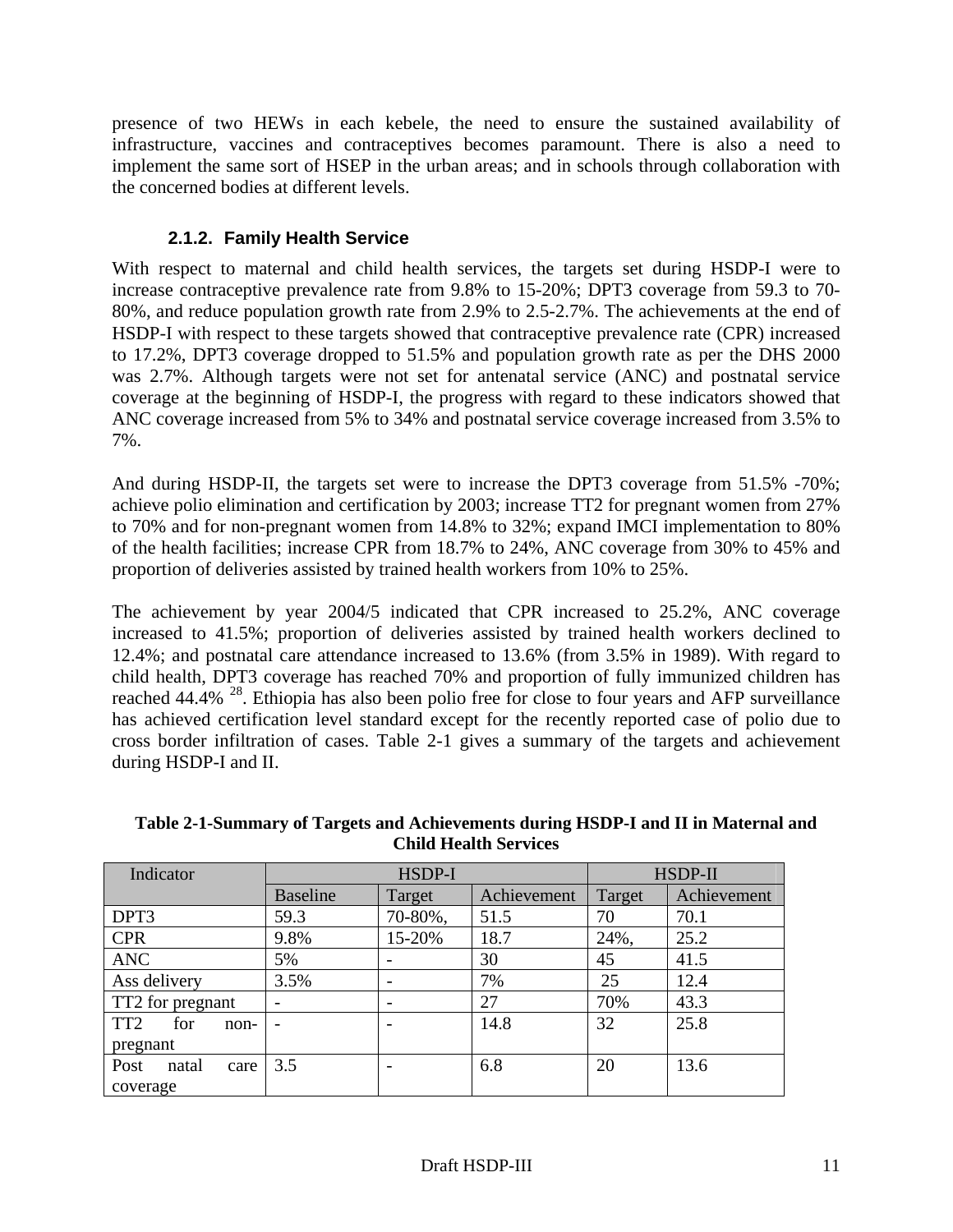In order to achieve these targets, perinatal and newborn health were identified as priority area in the Health Policy. Regarding maternal and adolescent health services, priority was given to the provision of Safe Motherhood services to cater for normal pregnancies, deliveries and referral centers for high-risk pregnancies; post abortion care; addressing the sexual and reproductive needs of adolescents; encouraging paternal involvement and discouraging harmful traditional practices; appropriate nutrition education to mothers and children and provision of family planning services.

A number of operational researches have been conducted. The areas of the studies include contraceptive and logistic system, contraceptive training needs, Norplant implementation and community-based distribution, among others. A procedure manual for contraceptive logistic was also developed to implement an effective logistic system; trainings were provided to regional RH managers on contraceptive technologies and MPH courses and short courses to health workers were sponsored by UNFPA.

A National Reproductive Health Taskforce with technical working group for Making Pregnancy Safer (MPS), family planning, nutrition, STIs/HIV, logistics and adolescent RH have been formed to assist the programme with resource mobilization, monitoring and development of appropriate policies and guidelines. An advocacy material that shows the maternal and newborn mortalities in Ethiopia and their impact in terms of economic loss and loss of lives was also developed using the REDUCE module.

Making Pregnancy Safer was launched in 2001 and implemented in four regions on pilot basis. Health workers were also trained on basic emergency maternal and newborn lifesaving obstetric services, EOC, cesarean section and anesthesia. 10 hospitals and over 40 HCs were equipped with basic essential equipment and supplies, and vehicles were procured and distributed to enhance programme implementation and the referral system. The review of the programme conducted in year 2003 revealed improvement in the quality of service and handling of obstetric emergencies that stimulated the rapid scaling up of the programme coverage.

With regard to child health, IMCI was adopted nationally in 1997 as a major strategy to reduce childhood mortality and morbidity and promote childhood development. It has three components i.e. improving: the skills of health workers, health systems, family and community practices. It links preventive and curative services and programmes such as immunization, nutrition, malaria and infectious diseases are implemented in an integrated manner. The main activities under IMCI are prevention and control of ARI, diarrhea, malaria, malnutrition, measles and HIV/AIDS.

Since 2001, IMCI has been in its expansion phase, hence, 36% of health facilities are implementing IMCI and 4,303 health workers were trained (43% of the targeted 10,108). The district coverage is also about 23% (131 of the targeted 580 districts). Pr-service IMCI training is being provided to health workers of different categories in 65% of government health professional training institutions. Community IMCI activities are initiated in 9 regions while interventions are well underway in the two pilot regions (Amhara and Tigray). C-IMCI baseline surveys and needs assessment have been conducted. Moreover, essential materials for implementation of C-IMCI i.e. National Implementation Guideline and Communication Strategy, the 20 Key Family Practices for Ethiopia, training manual and Key Messages for Community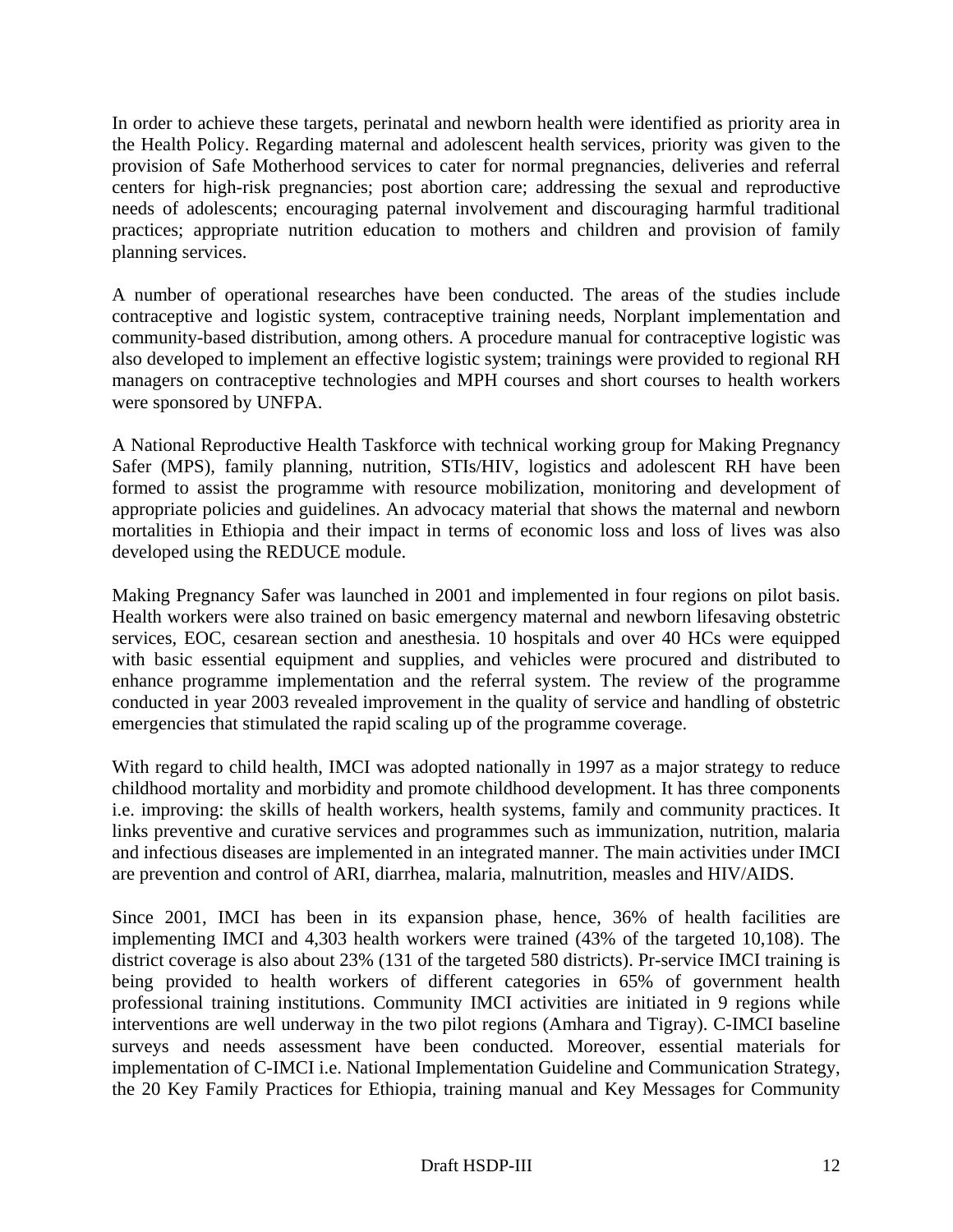Resource Persons have been prepared and applied. The National Child Survival Strategy document, which addresses the major causes of child morbidity and mortality, was finalized and endorsed in 2004.

Furthermore, Interagency Coordination Committee (ICC) has been established and meets regularly to address issues on improving routine EPI, supplementary immunization activities and disease surveillance. This committee also plays a key role in resource mobilization for EPI. Supplemental immunization of polio, measles and neonatal tetanus was introduced in order to reach the remote areas of the country, strengthen the routine immunization activity and eradicate/eliminate the 3 vaccine preventable diseases. Several sessions of training were given to midlevel managers and cold chain technicians using Midlevel Managers and Immunization in Practice Modules. The programme has also replaced the reusable syringe by AD syringe and all injection vaccines were given using the disposable syringes and safety boxes. Since the introduction of the Reaching Every District (RED) strategy, most woredas have been developing micro-plans.

Major constraints encountered during the implementation of MCH programmes were: understaffing and high turnover of both technical and managerial staff at all levels, inadequate follow-up and supportive supervision, shortage of transportation, lack of motivation of service providers, and poorly functioning of outreach sites and weak referral system. There are also high vaccine wastage rates, critical shortage of basic equipment for the management of emergency obstetrics at facility level and short supply of contraceptives and vaccines. Regarding EPI, there is a high vaccine wastage rate (65% for BCG, 30% for measles, 20% for DPT, 15% for OPV and 10% for TT). This is mainly attributed to poor planning of static and outreach sessions, lack of awareness of the community, poor management of the cold chain system and the currently applied One Vial One Child Policy<sup>29</sup>. One of the threats to EPI is the adjournment of GAVI's support for injection materials (2002-2004) necessitating the financing of these commodities from the Government Budget and other HSDP partners.

The following are the future directions towards the improvement of MCH service.

- Operationalize the harmonization of maternal and child health programs with the Health Extension Programme.
- Accelerate capacity building at the Regional and District level for planning, training, follow up and support supervision.
- Building the capacity of training institutions to scale-up IMCI pre-service training through training of instructors and provision of financial and material support.
- Involve NGOs and the private sector to scale up maternal and child health interventions.
- Strengthen the collaboration and integration among relevant programs like RBM, EPI, Nutrition, MPS, IMCI and HIV/AIDS etc., to avoid duplication of efforts and maximize the impact.
- Optimally utilize the opportunity of the child survival initiative to scale up maternal and child health interventions.
- Introduce new vaccines against Hepatitis B and Haemophilus Influenzae.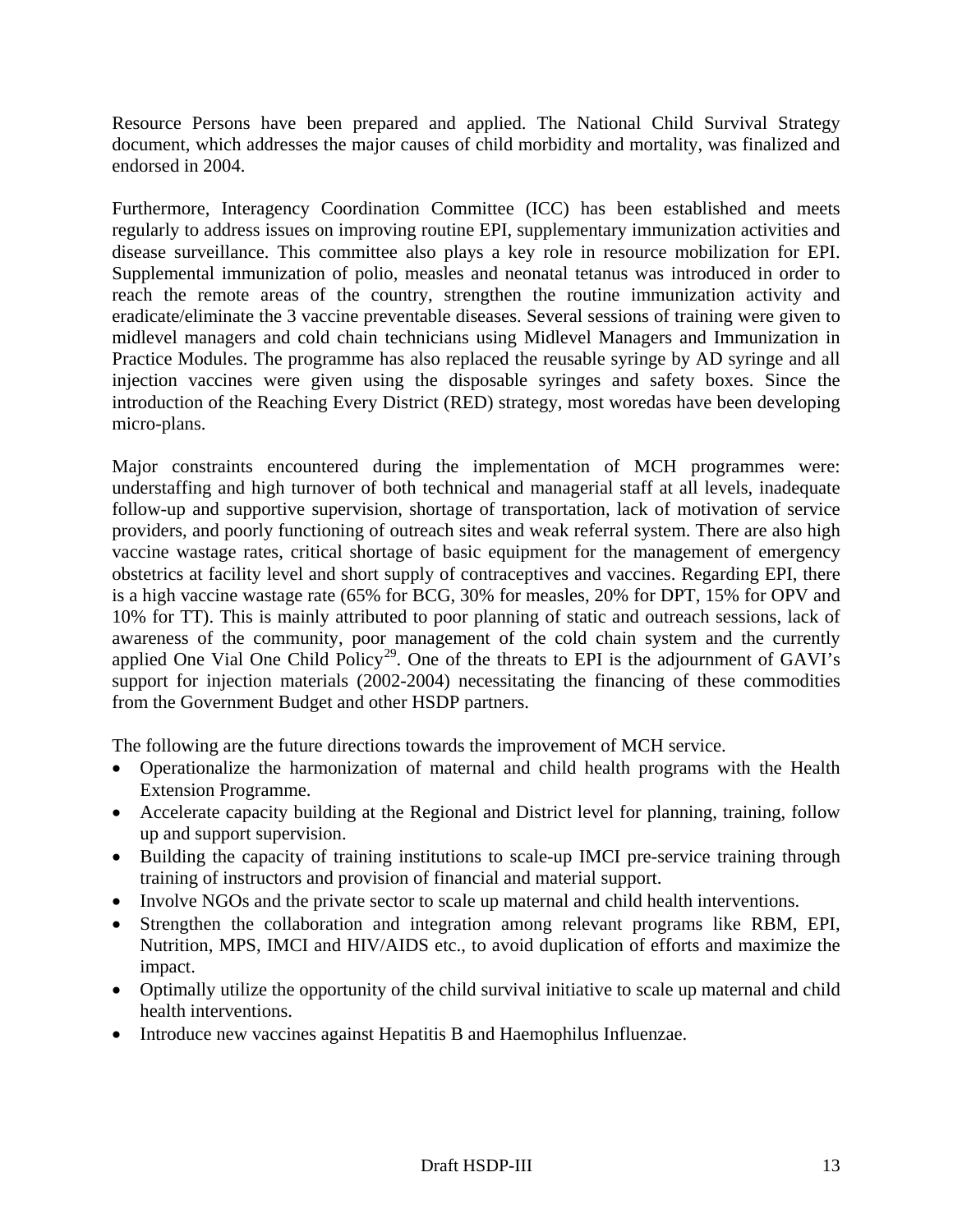#### **2.1.3. Prevention and Control of Diseases**

<span id="page-32-0"></span>The progress in prevention and control of HIV/AIDS, malaria, tuberculosis, leprosy blindness and onchocerciasis are given priority and described below.

#### **HIV/AIDS Prevention and Control Programme**

It is now more than two decades since the HIV/AIDS epidemic started in Ethiopia. HIV/AIDS was recognized as top priority from the very inception of HSDP. The plan was to prepare National HIV/AIDS Policy supporting disease prevention and case management (including home-base care), strengthen IEC/BCC, mobilization of resources and coordinating multisectoral effort to ensure proper containment of the spread of the disease and reduce its adverse socioeconomic consequences.

As part of attaining these objectives, the Government issued a policy on HIV/AIDS in 1998, and a National AIDS Council, National AIDS Secretariat, and other relevant bodies have since been established and made functional. A five-year strategic plan that covers the period 2000-2004 for both central and regional levels was prepared and implemented.

The priority intervention areas in the country in relation to HIV/AIDS to date were IEC/BCC, condom promotion and distribution, voluntary counseling and testing (VCT), management of sexually transmitted infections (STIs), blood safety, infection prevention/universal precaution, prevention of mother to child transmission of HIV (PMTCT), management of opportunistic infections, care and support to the infected and affected, legislation and human rights and surveillance and research.

In order to facilitate the implementation of these interventions, a number of guidelines, manuals and other relevant documents have been prepared on counseling, case management, home-based care and other areas. The Policy on Supply and Use of Anti Retroviral Drugs has been implemented within the framework of the existing HIV/AIDS Prevention and Control Policy and Strategy. In addition, intensive and continuous advocacy has been conducted leading to the involvement of more and more NGOs, UN and Bilateral Organizations, CBOs and the community at large in the prevention and control of HIV/AIDS. A document on Social Mobilization on HIV/AIDS; and a Five Year Multisectoral Strategic Plan on HIV/AIDS have also been developed and endorsed in 2005. The strategic plan is geared towards enhancing and strengthening the ongoing multisectoral prevention and control activities. Six strategic issues have been identified in the strategic plan after a thorough analysis of limitations, gaps and achievements of the prevention and control efforts thus far. These are capacity building; community mobilization and involvement; integration with health programmes; leadership and mainstreaming; coordination and networking; and targeted response.

A lot of IEC activities have been undertaken in order to bring about the desired behavioral changes by raising the level of awareness of the population in general and the youth in particular. These activities have addressed the HIV-Epidemic supported by various partners (NGOs, Civil Society etc). A number of laboratories capable of conducting tests for HIV/AIDS have also been established throughout the country and a research institute that conducts basic and applied research on the trend of spread as well as biological properties of HIV/AIDS has been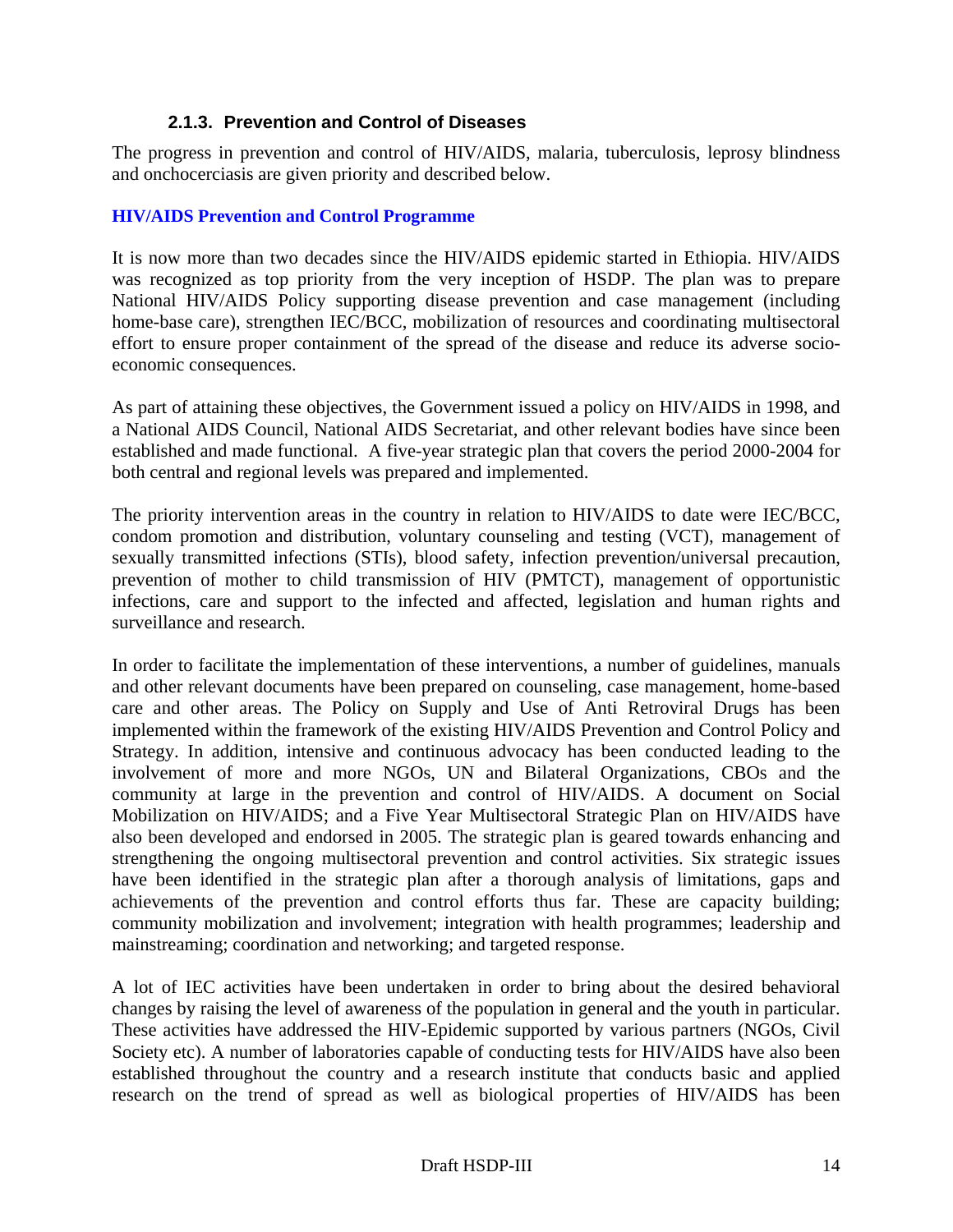established and is to provide essential supportive services. A system that enables the supply of laboratory reagents and HIV/AIDS test kits has been created, and a lot of work is being done by government institutions and private organizations in the supply and distribution of these supplies.

WHO has set a target of providing ART to 3 million PLWHA by 2005. Accordingly, FMOH and the Drug Administration and Control Authority have finalized the Guideline on Anti Retroviral Treatment (ART) and around 13,000 People Living with HIV/AIDS (PLWHA) are currently on ART as part of efforts made to achieve this target. Substantial amount of fund has also been secured from GFATM. Training of health workers in testing, counseling and treatment with ART is in progress. For instance, a performance level ranging from 106% to 226% of the planned target was attained in relation to training on HIV/AIDS issues in year 2003/4, which is a 30% increase compared to the previous year<sup>30</sup>. Furthermore, PMTCT guideline has been prepared and subsequently, the service is being provided at 49 health institutions in 2004 in different parts of the country in collaboration with UN, Bilateral and local NGOs. Substantial improvement has also been made in the distribution of condoms and voluntary and premarital HIV-testing by different social groups. For instance, 66 million condoms were distributed in 2004, which is a 12-fold increase compared to the previous year<sup>31</sup>.

Challenges in the implementation of the programme are weak coordination and communication at all levels, inadequate implementation of blood safety procedures, scarcity and insufficient implementation of guidelines related to HIV/AIDS, shortage of supplies required to provide care and support, and weak human resource base. It is also important to note that given the size of the population, and the magnitude of damage already inflicted, the socio-economic impact of the disease will remain with us for many years to come.

Therefore, the future endeavor will be to effectively implement the Multisectoral SPM by strengthening the Health Sector capacity, enhancing fund absorption capacity; empowering the community and building its intervention capacity; and designating and implementation of effective IEC/BCC.

#### **Malaria and Other Vector-born Diseases Prevention and Control**

Malaria is one of the country's foremost health problems ranking top in the list of communicable diseases. Three quarters of the landmass of the country is malarious and around two-thirds of the population is at risk of infection. Considerable attention has been given to malaria from the very inception of HSDP in order to reduce the overall burden of the disease.

The previous vertical approach to malaria prevention and control system was abolished and the service is integrated into the basic health service delivery system in order to ensure sustainability and effective prevention and control of malaria in general and epidemics in particular. National Strategic Plan for Control of Malaria in Ethiopia is developed based on the framework of the WHO Global Roll Back Malaria (RBM) Strategy. This plan aims to reduce the burden of malaria by 25% by year 2005 and achieve the Abuja RBM target of 50% reduction by year 2010. The utilization of ITN is to be enhanced to 60% by the end of 2007. Early diagnosis and prompt treatment, spraying of houses with insecticides, distribution of ITNs and promotion of community participation in the prevention and control of malaria have been priority interventions so far.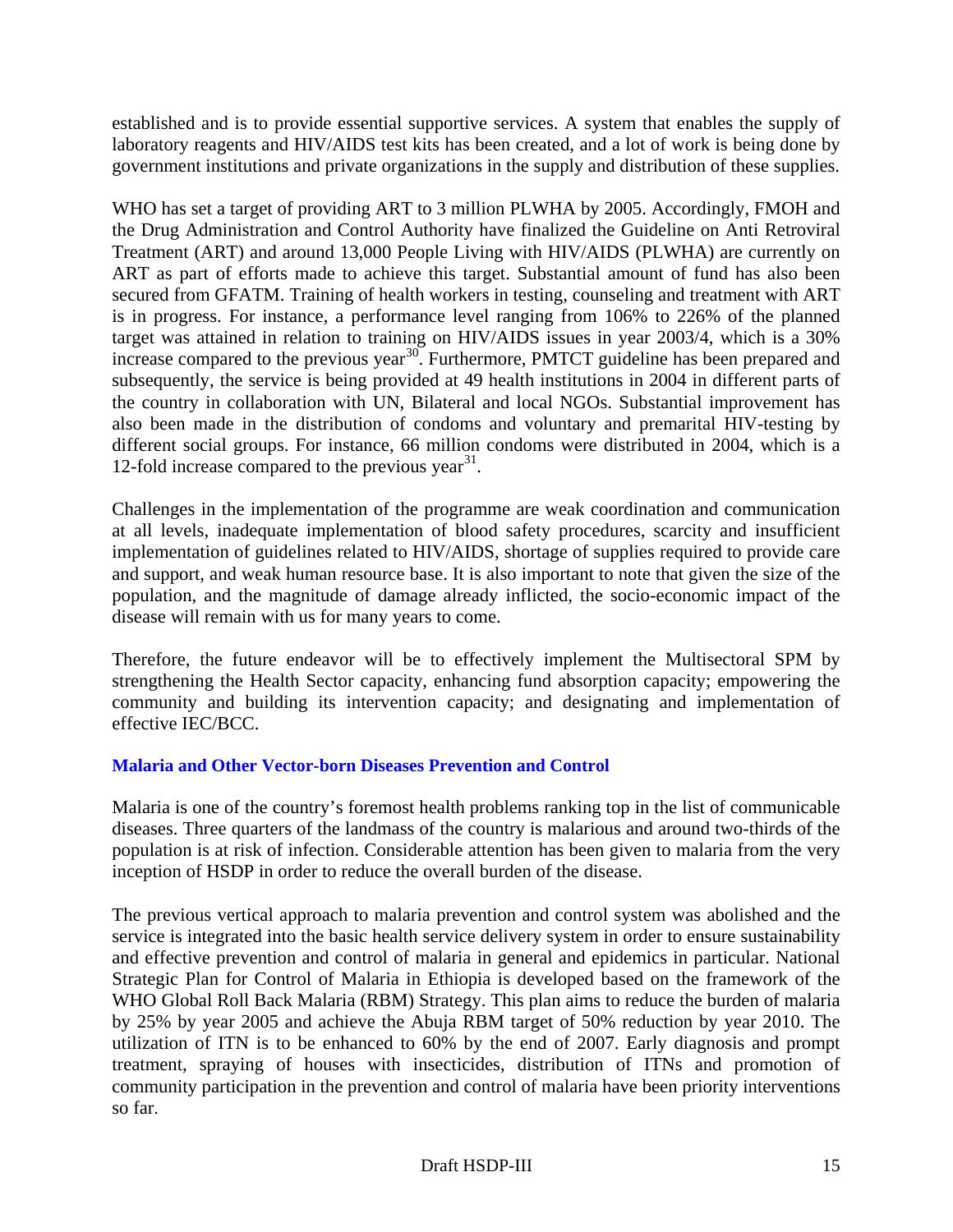Various malaria related guidelines, documents and training materials have been produced and applied: the National Guideline on diagnosis and treatment of malaria, Strategic Guideline on How to Scale-up ITNs Coverage and Malaria Epidemic Monitoring Guideline could be mentioned among others. Several studies especially on the efficacy of various anti-malarial drugs have also been conducted. These include studies on: malaria in pregnancy; retrospective analysis of malaria data; malaria drug resistance; and a baseline study for RBM. Based on the findings of the study, alternative drugs have been used for malaria control and treatment purpose. For instance, Artemesinine combination therapy (ACTs) has been included as treatment tool to fight drug-resistant falciparum malaria and Rapid Diagnostic Test (RDTs) is being practiced in areas of limited laboratory diagnostic capacity. Trainings have also been provided to health workers and FLHWs. Moreover, encouraging results were seen in the early diagnosis and treatment and implementation of the strategy of immediate recognition of epidemic situations through weekly monitoring of the disease.

With regard to mobilization of resources for malaria, multilateral and bilateral donors have been organized and established the Malaria Control Support Team (MCST). This team helped a lot in identifying and filling the gap in malaria prevention and control programme. Significant achievement has also been made in soliciting funds from the Global Fund to fight AIDS, Tuberculosis and Malaria (GFATM) during the implementation period of HSDP-II. Furthermore, costing of the full set of interventions required to achieve the MDGs with respect to reversing the course of malaria in Ethiopia has been completed.

However, shortage and high turnover of personnel, inadequate community participation and slow pace of utilization of the fund allocated from GFATM have been found to be challenging. The process of international procurements and the recruitment of consultants are also facing a number of problems and taking a long time. The other challenges in malaria prevention and control include:

- anomalous climatic change creating epidemic conditions;
- the increase in water development schemes;
- increasing population movements;
- the emergence and spread of resistance (insecticide, drug etc);
- unaffordable and shortage of the new ACT constraining access to prompt and effective treatment at home;
- inadequate supply of long lasting ITNs;
- lack of accurate and timely information.

Concerning Onchocerciasis control programme, the plan was to expand the programme to all the highly affected districts by 2005 and eliminate the disease by 2020. The evaluation of the past performance indicated that the programme has successfully been expanded to all the affected districts. The challenges encountered are high turn over of project coordinators at different levels, complex reporting procedure and slow resource absorption capacity. The future direction is to address these challenges and sustaining the programme through enhanced integration with the basic health services and enhancing community involvement in the control of the disease.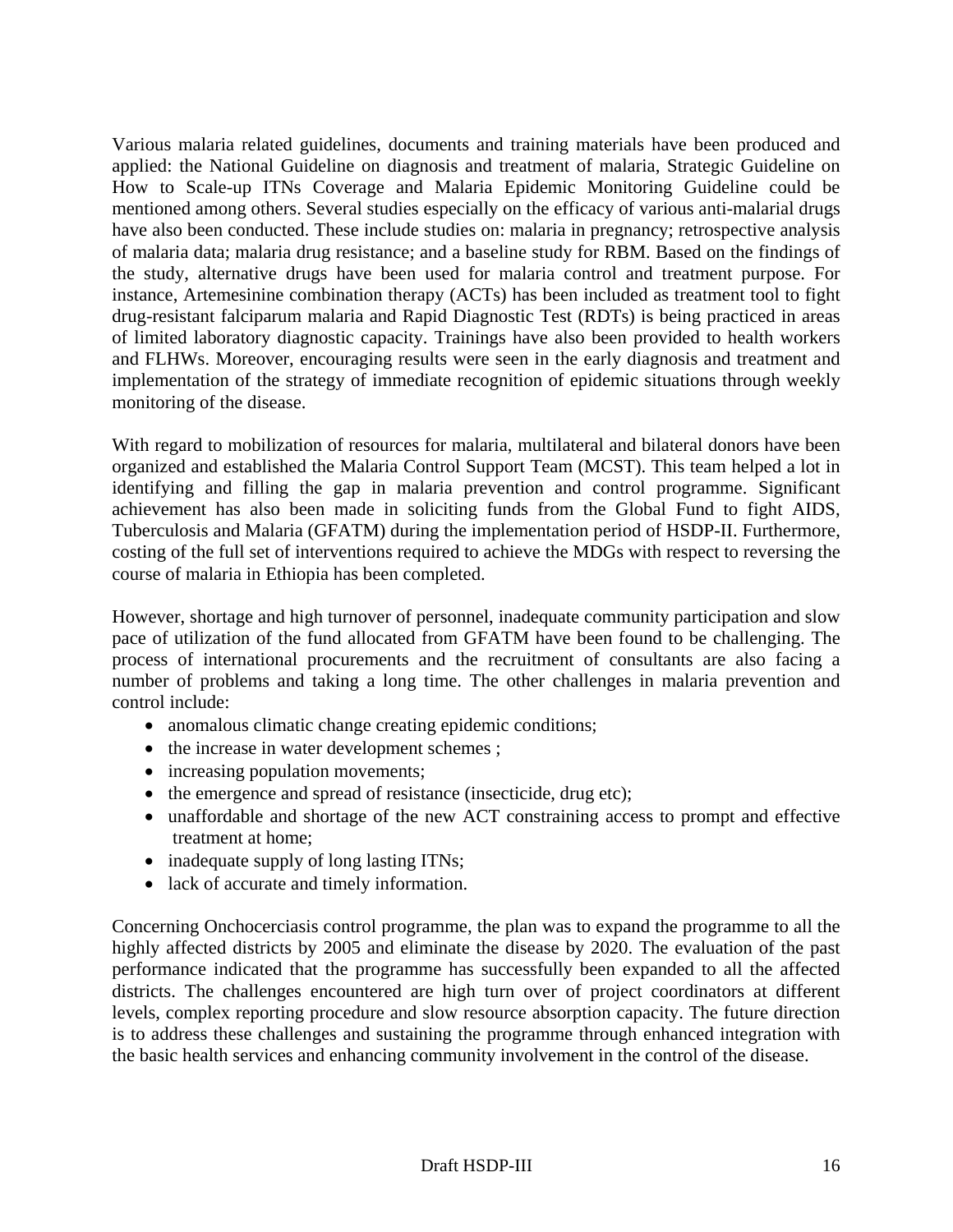#### **TB and Leprosy Control Programme (TLCP)**

The general objective of the TLCP is to reduce the incidence and prevalence of TB and Leprosy as well as the occurrence of disability and psychological suffering related to both diseases and the mortality resulting from TB to such an extent that both diseases are no longer public health problems. The general objective has been specified for the various TLCP activities as follows:

*Case detection*: to diagnose TB and Leprosy patients at an early stage of the disease to the extent that the case detection rate of new smear positive pulmonary TB patients is at lease 70% of the estimated incidence and the proportion of disability grade II among new leprosy patients is less than 10%.

*Treatment*: to achieve and maintain success rate of at least 85% of newly detected smear positive pulmonary TB patients (PTB+) and extra pulmonary TB patients treated with DOTS. For Leprosy, treatment should achieve a treatment completion rate of at least 85% and prevention of Leprosy related disability during chemotherapy should be below 3%.

As part of achieving these objectives, a five-year strategic plan has been developed with details of budget and sources of funding. This plan has also been made to fit into the MDGs. Furthermore, substantial amount of financial supports secured from GFATM, GLRA, WHO, USAID are also great achievements that will help to supplement the scarce resources allocated from the Government.

DOTS/MDT is expanded to all regions. For instance, 86% of woredas in the country and 50% of the government health facilities are implementing DOTS/MDT (32% in 2000). The treatment success rate, which is the main indicator of programme effectiveness, has reached 76%. The treatment defaulter rate has also decreased from10% in 1998/99 to 7% in 2000/01 and then to 5% in 2003/04 for patients on short-term chemotherapy. Additionally, encouraging results were seen in the areas of integration of DOTS/MDT into the routine health service delivery. Standardized national treatment manual and basic microscopy services are also put in place.

Challenges with regard to implementation of TLCP are shortage and high turnover of staff; inadequacy of on-the-job training and supervision; inadequate involvement of communities in the implementation of DOTS; and poor communication between the public and private TB care providers. All these led to substandard quality of service. It is important to note that an effective programme is expected to achieve a treatment success rate of 85%, except in areas that are highly affected by HIV/AIDS. As Ethiopia is one of the countries that are seriously affected by HIV epidemic where more than 10% of HIV positive TB patients are dying of opportunistic infections before completing their treatment, the possibility of attaining 85% cure rate appears to be a serious challenge.

In order to alleviate these problems, there is a need to strengthen the programme implementation capacity at all levels of the health system including capacity for the efficient use of financial resources. There should be proper planning for staff allocation and regular training. Involvement of the Health Posts in TLCP implementation and improvement of community mobilization with the implementation of the HSEP is expected to enhance the effectiveness TLCP.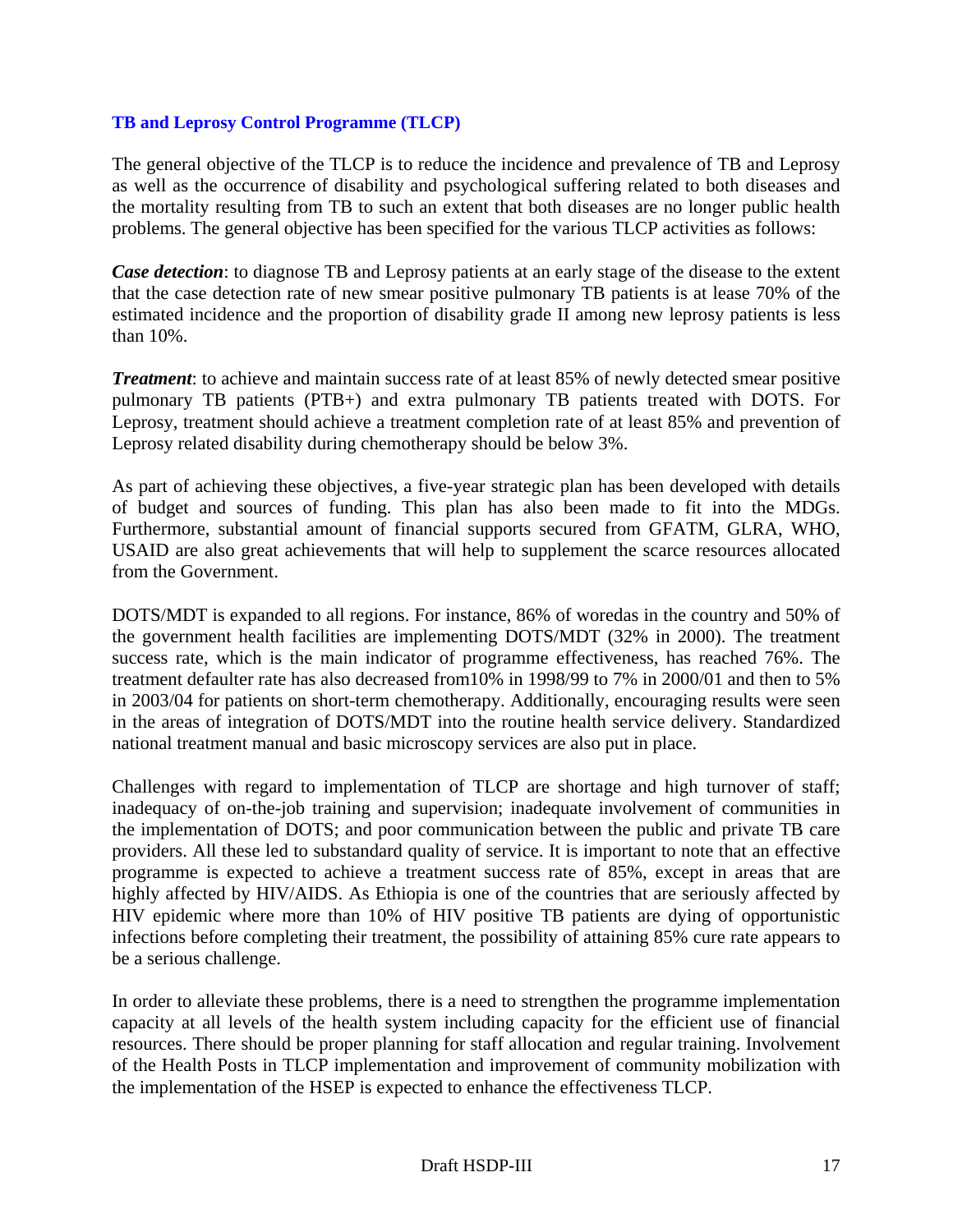#### **Blindness Prevention and Control Programme**

Blindness is one of the major health problems of the country. Cataract, trachoma, glaucoma and childhood blindness are the major causes of blindness in Ethiopia. Trachoma and cataract alone constitute more than 70% of the total blindness in the country. The main causes of childhood blindness appear to be corneal scarring or phthisis bulbi, which is related to measles, vitamin-A deficiency, acute infections and trauma. More than 80% of all blindness in Ethiopia is avoidable (i.e. preventable or curable).

The major targets were to develop a national strategic plan, perform about 36,000 cataract surgeries, and assist in developing an administrative directive for corneal transplantation, and to conduct survey on prevalence of blindness. After the result of the survey, it was planned to decrease the prevalence of blindness from 1.5% to 0.7%.

Accordingly, the major areas of achievement are the launching of the Global Initiative VISION 2020; establishment of National and Regional Committees for the Prevention of Blindness; development of national Five-Year Strategic VISION 2020 Plans on Eye Care; and development and Standardization of cataract surgeons' training curriculum. Additionally, an Administrative Directive was developed to establish an Eye Bank of Global standard and a National Eye Bank was established.

Moreover, the number of ophthalmologists increased from 63 to 76 and the number of primary eye care units increased from 46 to 54; and that of secondary eye care units increased from 18 to 23 in the country. The number of cataract surgeries also increased from around 20,000 per year in 2002 to 25,000 per year in 2004. The Number of lid-surgeries for trachomatous-trichiasis increased from around 15,000 in 2002 to 35,000 per year in 2004. The achievement of the target set for prevalence of blindness has not been verified since evaluation survey is not yet conducted.

Major challenges encountered during implementation of the programme are:

- lack of uptodate national survey data on blindness and low vision
- shortage of human resources and infrastructure for eye care
- shortage of medical and surgical supplies for eye care
- inadequate budget for eye care
- poor program coordination, especially at regional and woreda level

The future direction will be to increase the number of cataract surgeries, expand the number of woredas implementing comprehensive SAFE strategy and developing and implementing a national five year strategic plan in order to achieve the goals of Vision 2020.

#### **Integrated Disease Surveillance (IDSR)**

HSDP-II planned establishing and strengthening integrated disease surveillance in health facilities and at the community level. In order to realize this, Ministry of Health endorsed the Integrated Disease Surveillance (IDS) strategy, adopted by the WHO Regional Committee for Africa in 1998. Subsequently, IDS Strategy was applied nationwide by following the WHO's recommended implementation steps. The country has successfully completed sensitization and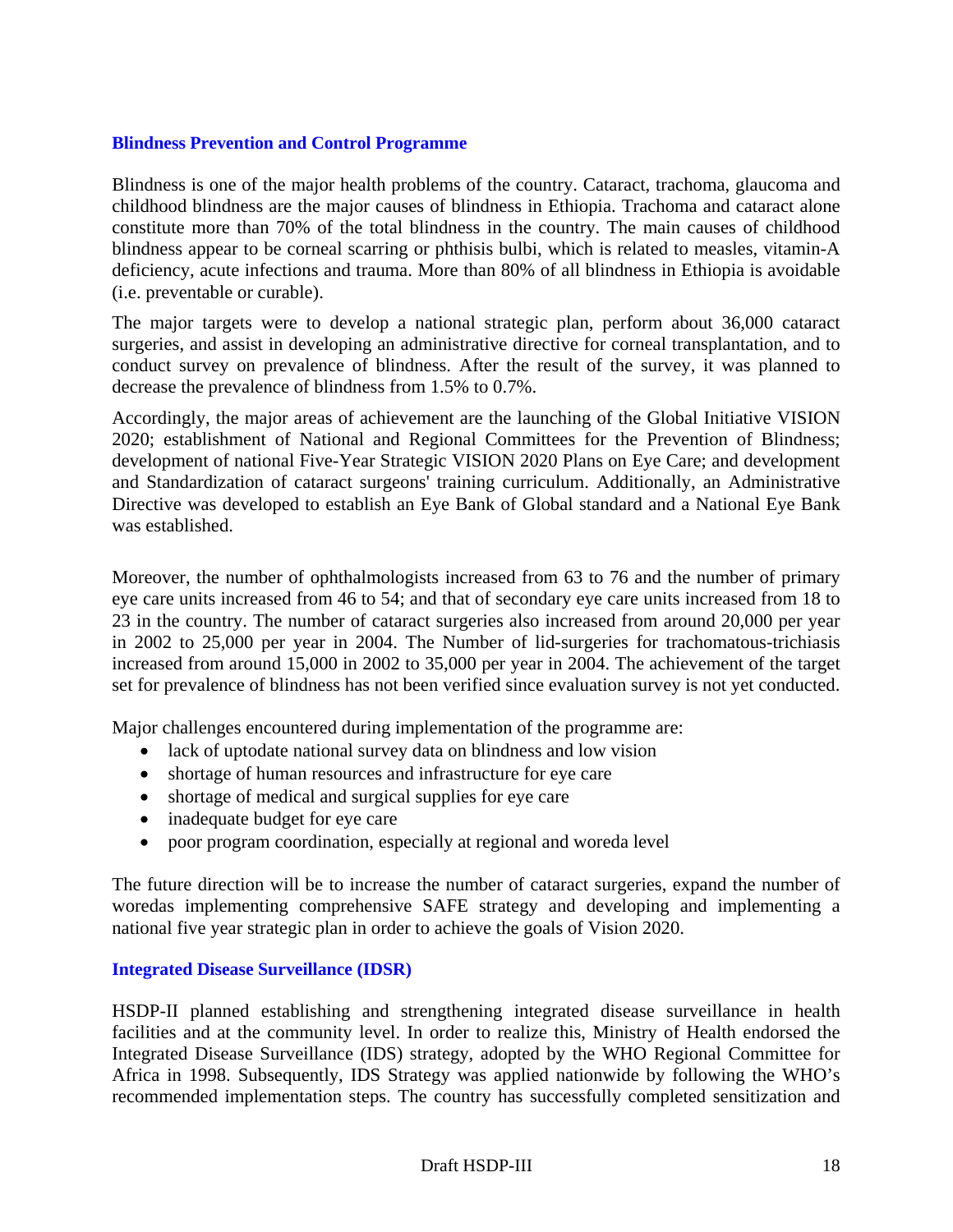systematic assessment of national surveillance and epidemic preparedness and response systems in 1999. The findings of the assessment were used in the preparation of IDSR strategic plan covering 2000-2004 that served as the basis for the annual IDSR work plan.

The other important accomplishments were establishment of IDSR structure at all levels, development of IDSR technical guideline and training modules, successful implementation of TOT and subsequent training of around 1350 health workers from all woredas and major health facilities. A multi disciplinary IDSR taskforce was established in FMOH to advice FMOH on the implementation of IDSR and quarterly feedback bulletin has also been regularly published on IDSR. Among the major achievements so far is the improvement of timeliness of surveillance data reporting from 72% to 85% in 2004.

Challenges with regard to IDRS include:

- weak communication means hampering timely transmission of surveillance data;
- poor analysis of data and utilization at the site of collection;
- inadequate supervision;
- and high turnover of staff.

The future direction, therefore, would be strengthening the capacity for effective data generation, analysis, utilization for action, and reporting at all levels of the health system. Health extension workers will also be made to be involved actively in case detection, notification of outbreaks and community mobilization. Furthermore, attempts will be made to enhance the active involvement of heath professional training institutions in integrating the concept of IDSR in the teaching process.

## **2.1.4. Medical Services**

The plan under this component was to improve the quality of health service and utilization by the population through reorganizing the health service delivery system into four-tier system; to implement decentralized management to ensure full community participation; to develop and implement essential health service package and referral system; and to develop health facility standards and staff and equip the health facilities accordingly.

Inline with this, there has been significant transformation of the old six-tier health delivery system into the new four-tier system spearheaded by the establishment of PHCUs. A complete set of national standards for health posts, health centers and district hospitals have been prepared, endorsed, published and distributed to regions<sup>32</sup>. These standards contain specifications for the building design, lists of equipment and furniture, the scope of service, detailed information on the cadres of staff required, and drug lists for each level. Essential health service package document has been finalized and referral system guideline has been drafted.

The CSRP, which is being introduced into all public health institutions, is also showing improvements in the quality of health care. For instance, introduction of the CSRP and implementation of the Business Process Reengineering in St. Paul Specialized Hospital, Adam Hospital and Assella Hospital has shown improvements in terms of reducing the waiting time; and friendly environment.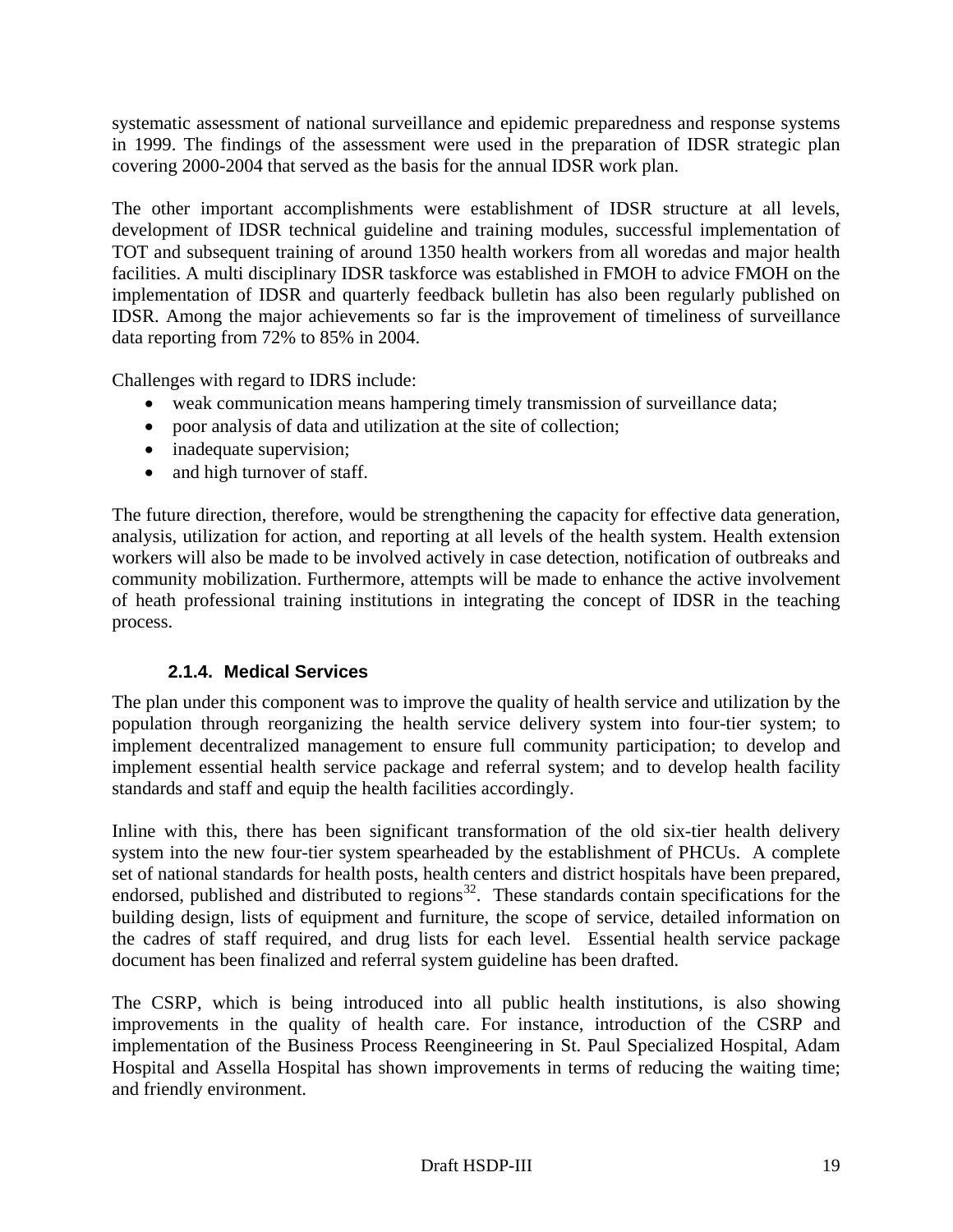Furthermore, health service utilization rate has increased from 0.25 in 1996/97 to 0.27 in 2000/01 and subsequently to 0.36 in EFY 2003/04. Opportunities and options for curative services including inpatient care have also improved with the increasing number of private clinics and hospitals especially in urban areas.

The challenges with regard to medical service are delayed development of the essential package of services and referral system guidelines; delayed revision of coverage calculation system; shortage of diagnosis and treatment protocols; poor drug management system; and poor human resource management and unsatisfactory professional ethics. Therefore, the future planning should properly address these areas in order to improve the quality of care and ensure adequate utilization of the health service by the public.

# **2.1.5. Hygiene and Environmental Health**

The objective of this subcomponent is to increase the coverage of hygiene and environmental health services to the population. One of the targets was increasing access to toilet facilities from 10 % to 17%, for which the achievement was 29 % in 2003/04. Access to safe water has also improved from 23.1% in 1997/98 to 35.9% in 2003/04; while access to sanitation increased from  $12.5\%$  to  $29\%$ <sup>33</sup>.

To mention some of the implemented activities, Public Health Proclamation was issued in 2000 and Public Health Regulation has been prepared and submitted for endorsement. 47 technical guidelines, leaflets, and posters and related teaching aids on various issues of hygiene and environmental health were also produced and distributed to health facilities. Based on the Public Health Proclamation, regions have endorsed Environmental Health Regulation. Moreover, National Sanitation Strategy that supports the implementation of MDGs is prepared in collaboration with the World Bank. Water Quality monitoring by the public sector has reached 44 %. In collaboration with EHNRI, MoWR, Regional Water and Health Bureaus, WHO and UNICEF, Rapid National Water Quality Assessment is underway.

Since sanitation has a lion share in HSEP, seven packages have been produced and distributed to the regions. In addition, the same packages that suit to the context of the pastoralists have been prepared. To support food-processing plants to produce safe food and be competitive in local and international market, ten food-processing plants from dairy, meat, fruit and vegetable, flour and edible oil have been selected and started implementing HACCP with support from UNIDO. Public Health Microbiology of EHNRI has been equipped at a cost of Birr 1.2 million. Controls and inspection of imported food has shown 24 % increment in 2003/04 as compared to the 2002/03.

Provision of water and sanitation services to Health facilities i.e. 80 heath centers and 20 health stations was targeted through the support of WHO. The achievement was provision of the said services to 17 heath centers and 15 health stations only. Two additional International Vaccination Centers have also been opened at St. Paul and St. Peter TB. Specialized Hospital. As a result, the number of outgoing international passengers who received yellow fever and meningitis vaccination has increased from 45,977 and 34,852 in 2000/01 to 80,154 and 71,594 in 2003/04, respectively. Quarantine posts have also generated about Birr 3.4 million from the services rendered.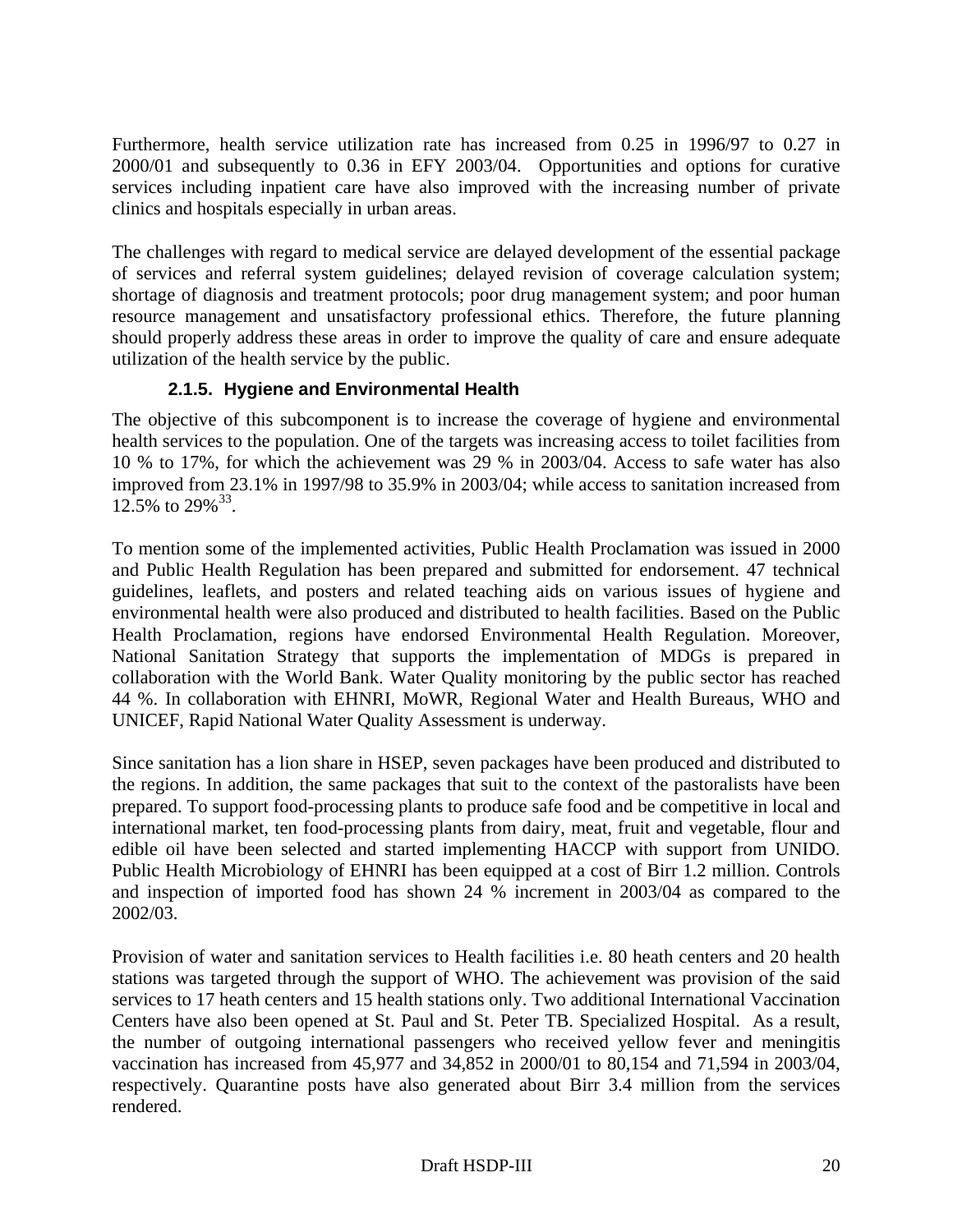In spite of the abovementioned achievements, there has been low performance in the inspection of solid waste disposal (76%) and control of water sources quality (44%) in 2003/04. One of the lessons learned in the area of hygiene and environmental health services is that full commitment of all stakeholders in general and top management of RHBs in particular could result in significant achievement in short period of time. The 75 % achievement in latrine overage of SNNPR in a year time through mobilization of communities and administrative staff's at all regional levels could be sited as best example.

Following are major challenges encountered during the implementation of the program.

- The service has not reached the majority of rural population and in some regions it is limited to urban areas focusing only on inspection of catering establishments.
- Data on sanitation coverage are scanty and varied
- Contribution of environmental health services in prevention and control of major diseases such as malaria, TB and diahreal diseases in children is not realized and remained unintegrated into these programs.
- Hygiene education and promotional works lack systematic approaches.
- There is low level of leadership and attention for environmental health services from regional health bureaus to Woreda Health Offices. Except for salary, there is no earmarked budget for environmental health in several regions and virtually non-existence at health facility level. Environmental Health is abolished from the organizational structure in one region and downgraded in others.
- There is lack of carrier structure for sanitarians resulting in poor commitment to their job. In some regions, sanitarians are denied post basic trainings.
- Due to poor coordination system, the activities of NGO and others working in water and sanitation areas have been fragmented and difficult to monitor.

To overcome the above major challenges and constraints, there should be a radical change in the overall management of the hygiene and environmental health services, which includes the following measures.

- Intensive mobilization of communities and advocacy work in order to give due attention to the hygiene and environmental health services.
- The scope of the service has to be well understood by RHBs, Zonal and Woreda Health officials.
- The service has to be supported with budget, and donor groups involved in the health sector have to provide technical as well as financial support.
- The adopted staffing norm, which recommends "at least one sanitarian to one health centre", has to be revisited.
- There should be a system that could capture the activities of NGO's and others involved in sanitation and hygiene promotion in order to enable effective coordination.

#### 2.2. Health Facilities Construction and Rehabilitation

The objective of this component is to increase access to, and to improve the quality of, health services through the rehabilitation of existing health facilities and construction of new ones. The target during HSDP-I was to increase health service coverage from 40 to 50-55% and to further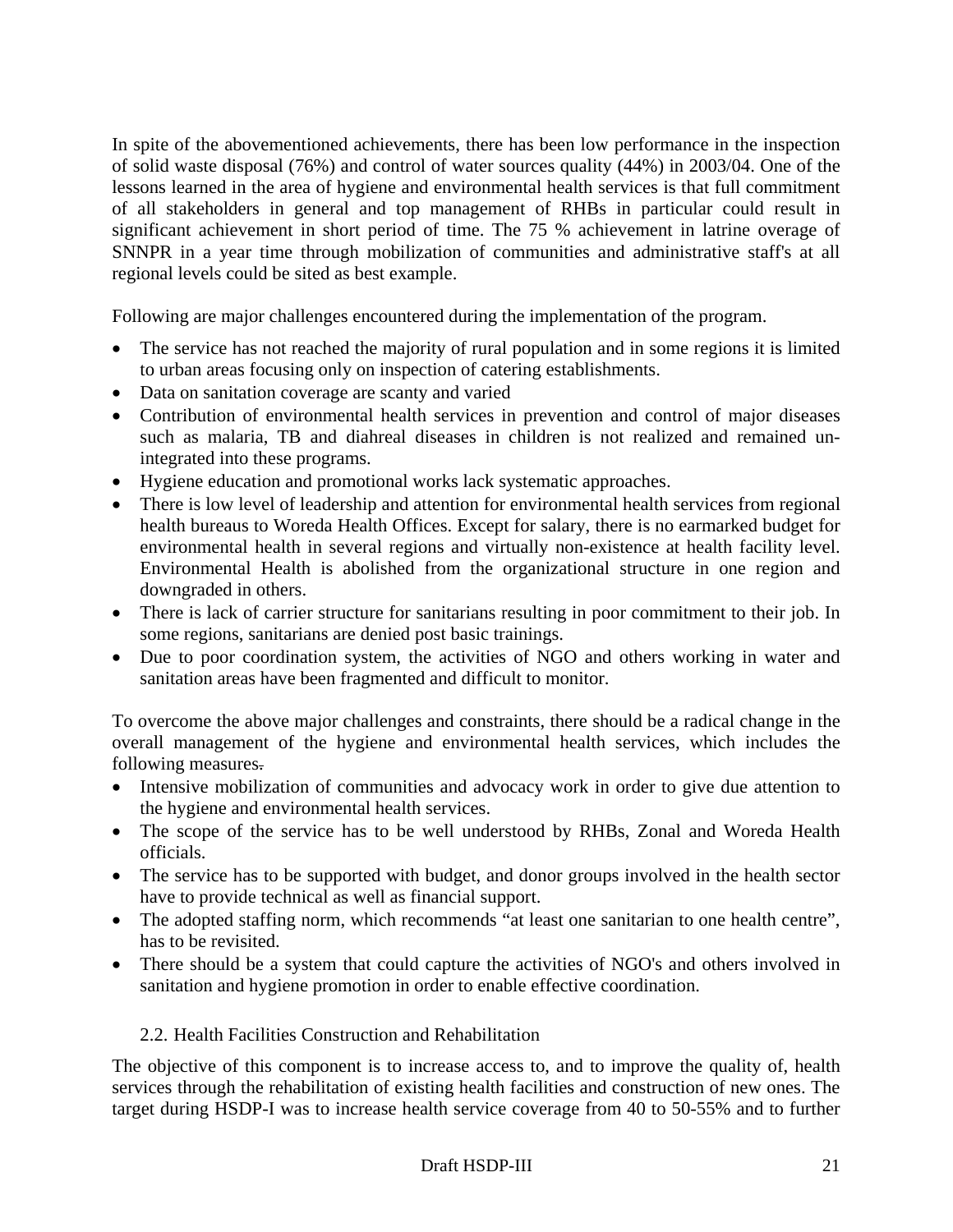increase to 65% from 52% during HSDP-II. It was also planned to equip and furnish PHCUs according to the standard.

In order to meet these targets, the number of government health centers has increased from 243 in 1996/97 to 412 in 2001/02 (70 % increase at the end of HSDP-I) and subsequently to 600 in 2004/05. The number of HPs increased from 76 in 1996/97 to 1,193 in 2001/02 and subsequently to 4,211 in 2004/05. Moreover, the number of hospitals has increased from 87 in 1996/97 to 110 in 2000/01 and then to 131 in 2004/05.

Furthermore, considerable rehabilitation of health facilities, and buildings and furnishing of support facilities has been undertaken. The overall picture is of an encouraging trend towards improved infrastructure at the lower levels of the health system, which strengthens access to more peripheral areas and the first level referral echelon. Consequently, the potential health service coverage has increased from 45% in 1996/97 to 72.1% by 2004/05.

In order to expand and achieve universal health coverage by the end of year 2008 and improve the delivery of primary health care service to the most neglected rural population, the Accelerated Expansion of Primary Health Service Coverage Strategy has been prepared and launched.

However, the development of a maintenance program needs to be addressed with some urgency, as do concerns with quality of construction. With further decentralization of responsibilities to woreda level, issues of limited engineering and supervisory capacity are likely to be further exacerbated. The need to strengthen "almost all" district hospitals, for example through the strengthening of laboratory services, and ensuring functioning x-ray and blood bank facilities, should not be overlooked.

Implementation capacity has been a significant constraint in undertaking civil works. Externally financed construction projects have been delayed due to non-compliance to agreed procedures. Furthermore, there is no standard way of budgeting for preventive maintenance leading to low budget allocation for this purpose.

#### 2.3. Human Resource Development (HRD)

The major objective of the human resource development component of HSDP is to train and supply relevant and qualified health workers of different categories governed by professional ethics. The specific objectives are to i) supply skilled manpower in adequate number to new health facilities ii) improve the capacity of the existing health manpower working at various levels iii) initiate and strengthen continuing education and in-service training iv) review and improve the curricula of some categories of health workers and v) rationalize the categories of personnel.

It was envisaged that the practical training of different categories of health workers would take place in different levels of health institutions (the health centers, district hospitals, zonal hospitals and specialized hospitals). The training of support staff such as administrators, accountants, general technical staff, social workers etc. was expected to take place within the regular teaching institutions and recruitment, as required, to be performed following the civil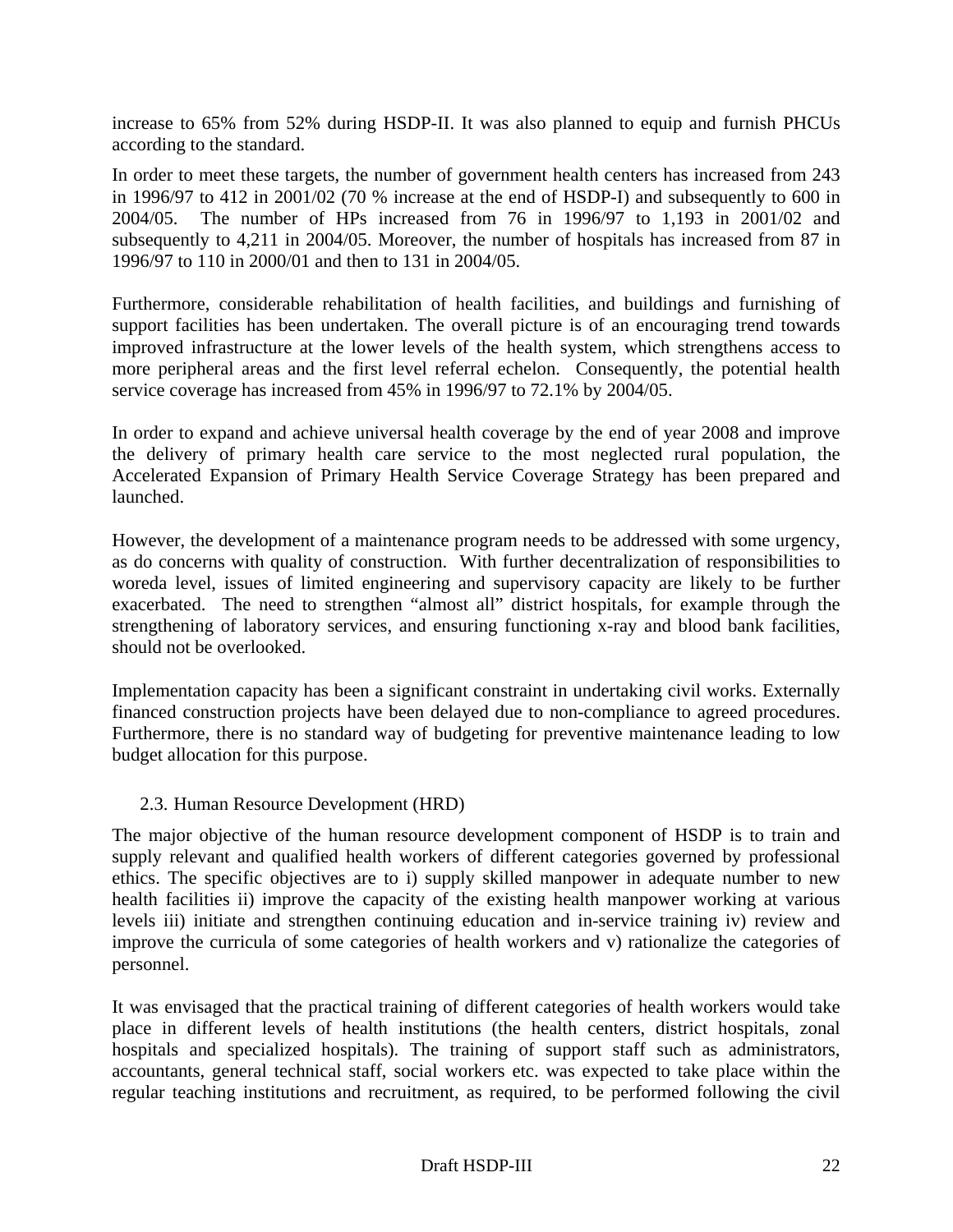service regulations. It was also planned to provide on the job and targeted short-term training to orient the staff to specific health care service requirements.

In order to meet these objectives, the training capacity was increased and strengthened. For instance, two already existing MOE institutions with health worker training programmes (Alemaya and Dilla) started operating diploma and degree level training programmes in 1990 EFY. New training programmes and schools under RHBs were started in Arbaminch, Gambella, Jijiga, Borena and Benishangul Gumuz; a number of training institutions were expanded and rehabilitated; training materials were provided to training institutions; teachers were provided with pedagogic training; and several training curricula were revised.

Health Human Resource Development Plan was developed with projection of the required human resource by category and strategies of improving the quality of training and human resource management. The number of graduating health human resource and availability of all categories of health professionals has also improved over time, the most remarkable improvement being in health officers and nurses (see table 2.2 and 2.3). Moreover, the achievement in the training of primary health care workers was 133% and overall, the number of health workers of all categories trained in 2003/04 was 2,876, which shows an increase by nearly 64 % as compared to the 2002/03 (1,758).

| Human resources<br>category | Average No of yearly graduates<br><b>Before HSDP</b><br>1989 &<br>before34 | Difference at<br>$1997$ as<br>compared to<br>1989 |                |                  |
|-----------------------------|----------------------------------------------------------------------------|---------------------------------------------------|----------------|------------------|
| All physicians              | 244                                                                        | 205                                               | 97) 37*<br>387 | 59% increase     |
| Specialist physicians       | 68                                                                         | 63                                                | 127            | 87% increase     |
| General practitioners       | 176                                                                        | 142                                               | 260            | 48% increase     |
| Public health officers      | 46                                                                         | 137                                               | 251            | 45% increase     |
| Nurses (except<br>midwifes) | 683                                                                        | 667                                               | 2601           | 81% increase     |
| Midwifes (Senior)           | 90                                                                         | 50                                                | 75             | 17% decrease     |
| Pharmacists                 | 32                                                                         | 34                                                | 59             | 81% increase     |
| Laboratory techn.           | 190                                                                        | 214                                               | 382            | 101%<br>increase |

Table 2-2 The increase in the production of selected categories of Health Human Resource in Ethiopia, during HSDP I and II as compared to the 1989 E.C.

The major challenges in relation to human resource in the sector are poor deployment and retention of all health professionals; poor human resource management; challenges in areas of training of midwives; poor quality of training due to frequent changes in the modality of training; lack of national exam to assess the trainees; shortage of budget, staff and training materials for RTCs; and irregularities of continuing educations and on the job training.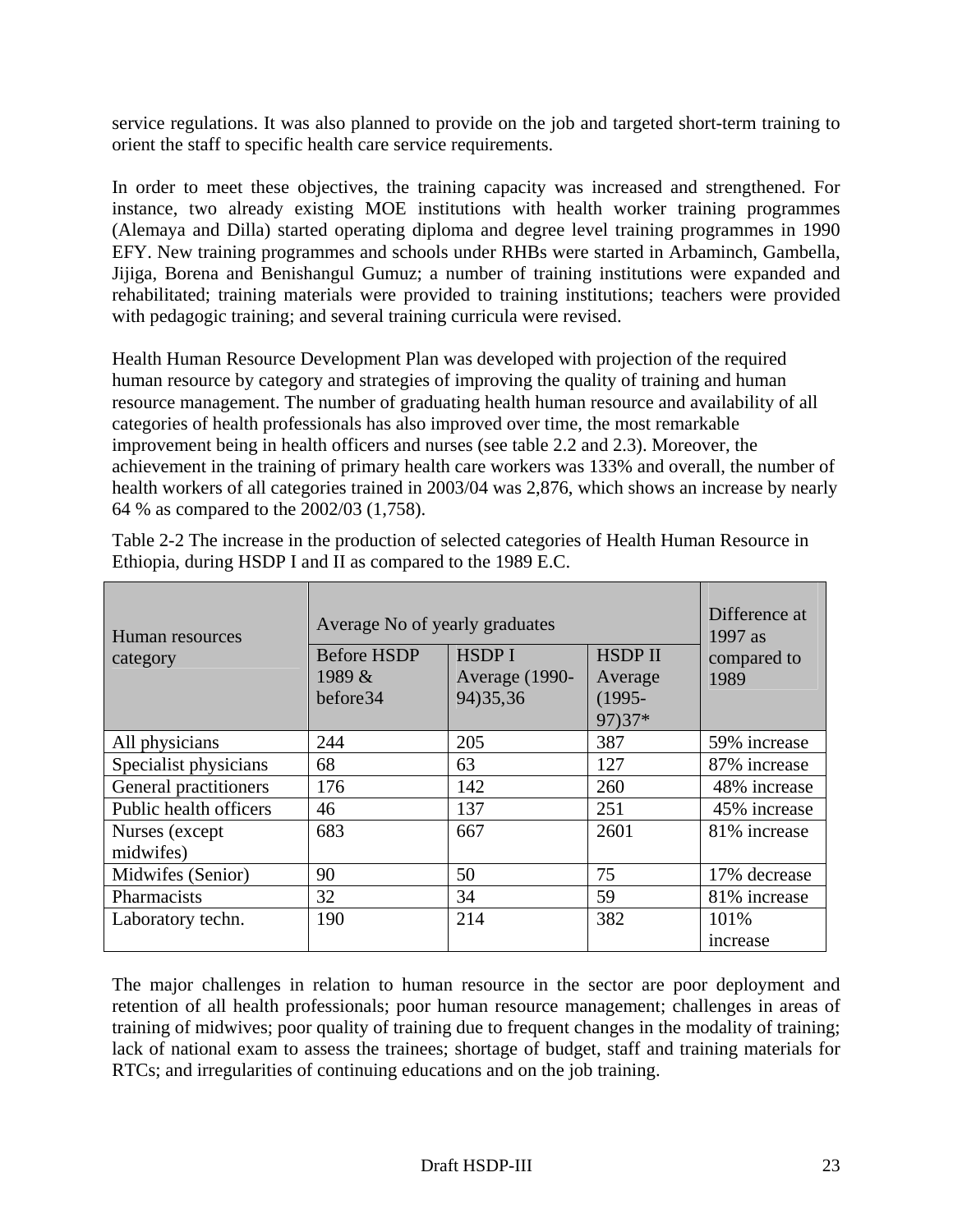| Human          | Availability to population |             |                 |            |                 |            |
|----------------|----------------------------|-------------|-----------------|------------|-----------------|------------|
| resources      | <b>Before HSDP</b>         |             | End HSDP I      |            | <b>HSDP II</b>  |            |
| category       | 1989                       |             | 1994            |            |                 |            |
|                | Total                      | Ratio to    | <b>Total No</b> | Ratio to   | <b>Total No</b> | Ratio to   |
|                | N <sub>o</sub>             | population  |                 | population |                 | population |
| All physicians | 1,483                      | 1:38,619    | 1,888           | 1:35,603   | 2,453           | 1:29,777   |
| Specialist     | 314                        | 1:182,396   | 652             | 1:103,098  | 1,067           | 1:68,457   |
| General        | 1,169                      | 1:48,992    | 1,236           | 1: 54,385  | 1,386           | 1:52,701   |
| practitioners  |                            |             |                 |            |                 |            |
| Public health  | 30                         | 1:1,909,085 | 484             | 1:138,884  | 776             | 1:94,128   |
| officers       |                            |             |                 |            |                 |            |
| Nurses Bsc, &  | 3,864                      | 1:14,822    | 11,976          | 1:5,613    | 17,300          | 1:4,222    |
| Diploma        |                            |             |                 |            |                 |            |
| (except        |                            |             |                 |            |                 |            |
| midwifes)      |                            |             |                 |            |                 |            |
| Midwifes       | 250                        | 1:229,090   | 862             | 1:77,981   | 1,509           | 1:48,405   |
| (Senior)       |                            |             |                 |            |                 |            |
| Pharmacists    | 156                        | 1:367,131   | 118             | 1:569,661  | 191             | 1:382,427  |
| Pharmacy       | 317                        | 1:180,671   | 793             | 1: 84,767  | 1,428           | 1: 51,151  |
| Tech.          |                            |             |                 |            |                 |            |
| Environmental  | 657                        | 1: 87,173   | 971             | 1:69,228   | 1,312           | 1: 55,673  |
| <b>HW</b>      |                            |             |                 |            |                 |            |
| Laboratory     | 621                        | 1:92,226    | 1,695           | 1:39,657   | 2,837           | 1: 25,747  |
| technicians &  |                            |             |                 |            |                 |            |
| technologists  |                            |             |                 |            |                 |            |

Table 2-3- The total number of available human resources for health and availability during the HSDP I and II as compared to 1989 E.C.

Inadequacy of guidelines for partnership between the public and private sector has also resulted in lack of a clear implementation framework in the area of training accreditation, licensing and re-establishing the system of national certifying examination for quality control and certification purpose. The other area that needs to be addressed as a matter of urgency is development of a clear guideline on deployment and transfers of health professionals at national and inter-regional levels in order to avoid the subsequent illicit behavior impacting staff morale (see sections 3.10.1 and 3.11 for the future directions).

# *2.4. Pharmaceutical Services*

The objective of the pharmaceutical services component is to ensure a regular and adequate supply of effective, safe and affordable essential drugs, medical supplies and equipment in the public and the private sector and ensuring their rational use.

The Drug Administration and Control Authority (DACA) and Pharmaceutical Administration and Supply Services (PASS) of the Federal Ministry of Health are the two responsible bodies in the pharmaceutical sector. DACA is responsible for the overall policy implementation and administration of the sector while PASS is responsible for the procurement and supply of medical equipments and drugs to health institutions.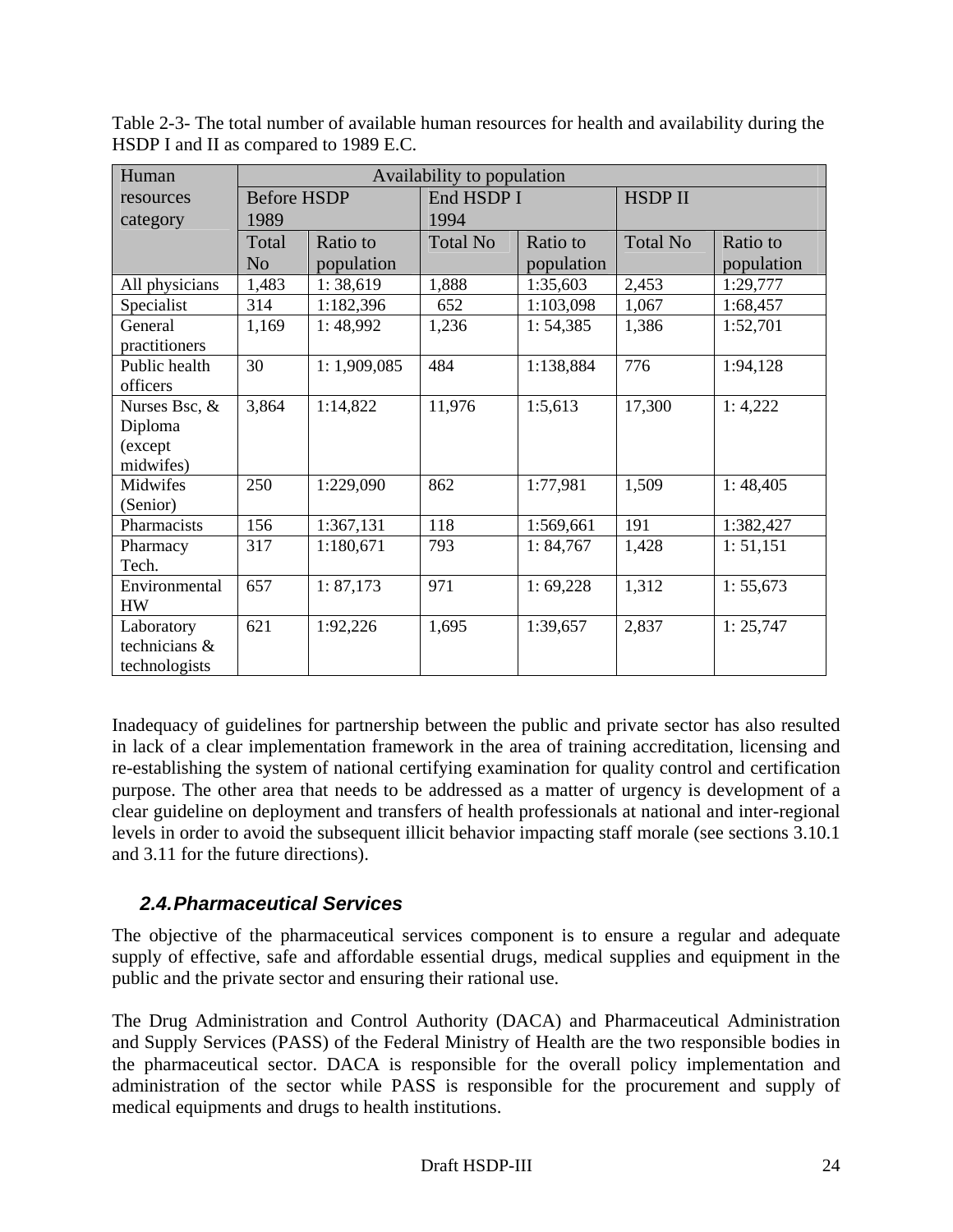DACA has included the total revision of National Drug Policy (NDP) and the subsequent development of the master plan in its SPM 1996-98. The 1987 National Essential Drug List has been revised and is ready for printing. In addition, two studies entitled "Assessment of the Pharmaceutical Sector in Ethiopia (FDRE/WHO, 2003)" and the "Drug Supply and Use in Ethiopia (HCF Secretariat, 2002)" have been published. One of the most important recommendations of these studies is institutional strengthening including the availability of qualified pharmacists.

The local production of pharmaceuticals and medical supplies has increased consistently. By the end of 2003, three of the 13 pharmaceutical manufacturers have received DACA's licenses for export. The number of importers has also increased from 49 in 2001/02 to 70 in 2003/04. Except for the drug shops that show increment from 250 to 381, the number of pharmacies has decreased from 304 to 276 and rural drug vendors from 1950 to 1787 for the period 2000-2004  $(1992-97EFY)^{38}$ . Drug formulary and standard treatment for different levels of health facilities have also been developed. In general, the availability of drugs in the health facilities has improved.

To build the capacity of Drug and Quality Laboratory, new equipment, including a complete condom testing equipment has been installed at a cost of Birr 3.5 million through EMSAP. Guidelines have been developed and distributed on drug and pesticide registration, adverse drug reaction reporting, drug advertising and promoting, imports and wholesalers working methods, and standard for intravenous fluid production in hospitals. Inspection guideline has also been distributed to all regions where the regional pharmacists were given delegated responsibilities for inspection and licensing. In year 2003/04 (1996EFY), achievements made in inspection of health care units and drug outlets; and in-service training on drug management were 65% and 76% of the planned targets respectively. Studies have also been conducted on adverse drug reaction monitoring and drug information.

With regard to pharmaceutical human resource, the number of diploma schools for druggists and pharmacy technicians has increased resulting in increasing number of these groups of personnel in the public sector. A school of pharmacy was also opened in Jimma University in 1994 EFY, and the same year the School of Pharmacy in AAU started two postgraduate courses. Recently, the private teaching institutions have started training in pharmaceutical areas. Several trainings have also been conducted on different topics and the produced guidelines. Moreover, a drug information bulletin is being published regularly.

The national availability of essential key drugs, based on a survey result published in 2003, was 75%, 85% and 95% for public health facilities, regional drug stores, and private retail drug outlets, respectively<sup>39</sup>. These figures were lower than the  $100\%$  target set in HSDP-I. However, the general availability of drugs has improved significantly during the period of HSDP-II. On the other hand, the general average for presence of expired drugs by year 2003 was 8%, 2% and 3% in health facilities, regional drug stores and private retail drug outlets, respectively. Although the results are not alarming, the significant variation among facilities and regions identified in the study calls for precaution and further investigation. Though drug formulary, standard treatment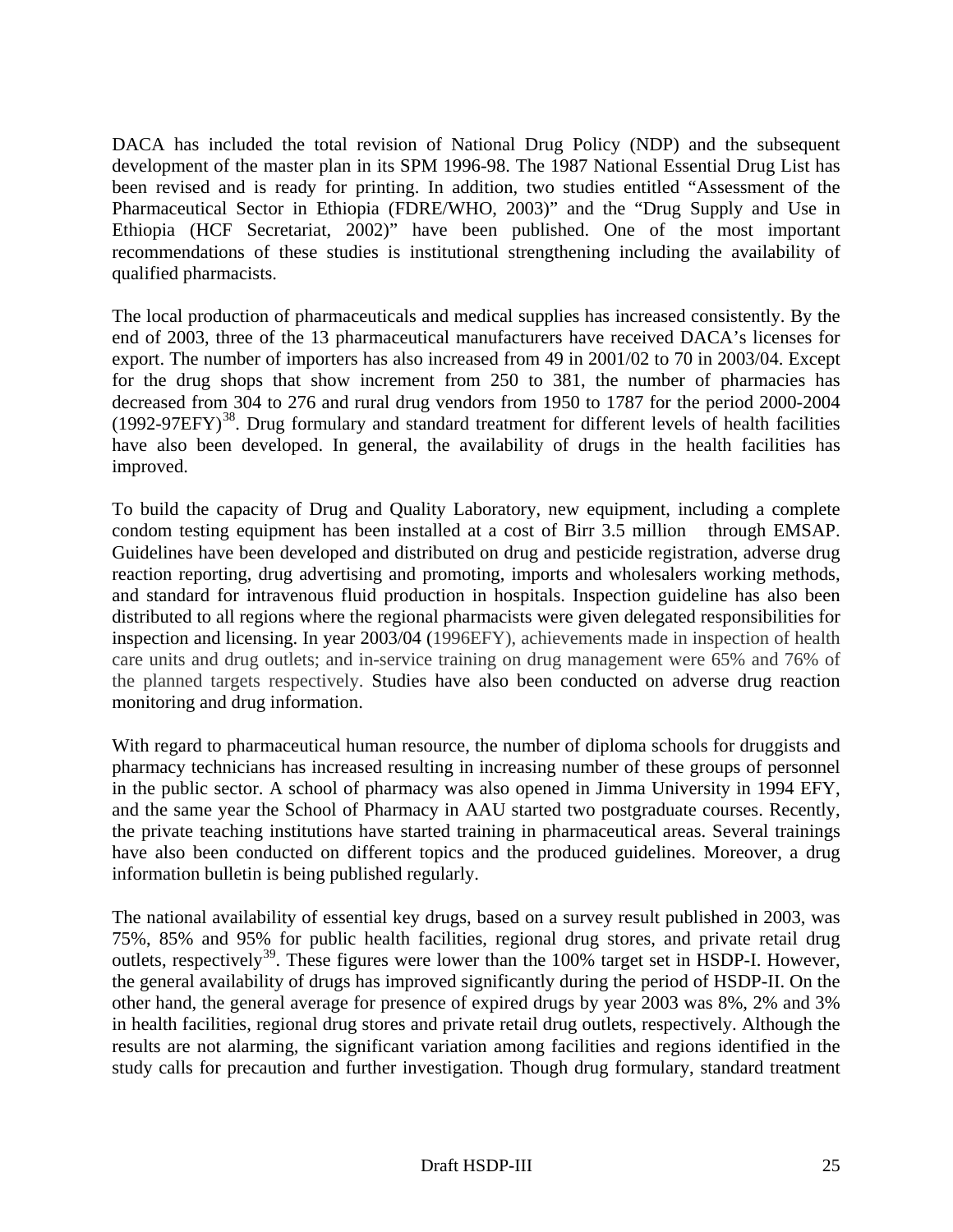guidelines for different levels of health facilities and other relevant documents have been developed at the national level, they are often not available in health facilities.

One of the challenges encountered in the field is the high attrition rate of pharmaceutical personnel to the private sector. For instance, the number of pharmacists in the public sector decreased steadily during the period of HSDP-I. Contrary to the pharmacists, the number of pharmacy technicians working in the public sector has increased steadily.

The other challenging areas are the weakness in the drug management, monitoring and evaluation system; weakness in the implementation of proclamation and some elements of NDP; low budget allocation to drugs; lack of proper stock management at health facilities as revealed by lack of stock control tools; lack of linkage between the drug registration process with inspection of manufacturing sites abroad; inadequate in-service training of health workers and shortage of stores.

Therefore, the future direction should be strengthening the overall drug management system, and improving the implementation of policy/proclamations in order to achieve the objectives set under the pharmaceutical component. The need for revision of some aspects of the National Drug Policy (NDP) is indicated by DACA and needs attention in the next steps. Attention will also be given to strengthening the medical equipment maintenance system.

# *2.5. Information, Education and Communication (IEC)*

The objective of the IEC component was to support the development and implementation of a national IEC plan and strategy whose goals include:

- Improve health KAP about personal and environmental hygiene and common illnesses and their causes; and
- **Promote political and community support for preventive and promotive health services** through educating and influencing planners, policy makers, managers, women groups and potential collaborators

The activities planned were development of strategic framework and implementation guidelines, skills training for central and regional IEC coordinators, utilization of different communication channels for health information dissemination, conducting KAP and other community based studies to support IEC interventions and provision of technical support and the required inputs to the regions.

With regard to this component, implementation guidelines on promotional materials design, development and production as well as modern and traditional media use were produced and distributed. RH/IEC curriculum was developed; and training of health communicators at baccalaureate level has been started at Jimma University. A number of trainings and workshops were conducted on the abovementioned guidelines. Several sessions of IEC/ BCC messages have been broadcasted using mass media and a number of IEC materials were produced and distributed. Moreover, a National Health Communication Strategy has recently been finalized and ready for popularization, adaptation and implementation.

One of the major constraints to the implementation IEC/BCC is the delay in developing behavioral change communication strategies for national and regional levels, focusing on youth (HIV/AIDS, RH in general, personal hygiene), married couples (family planning, safe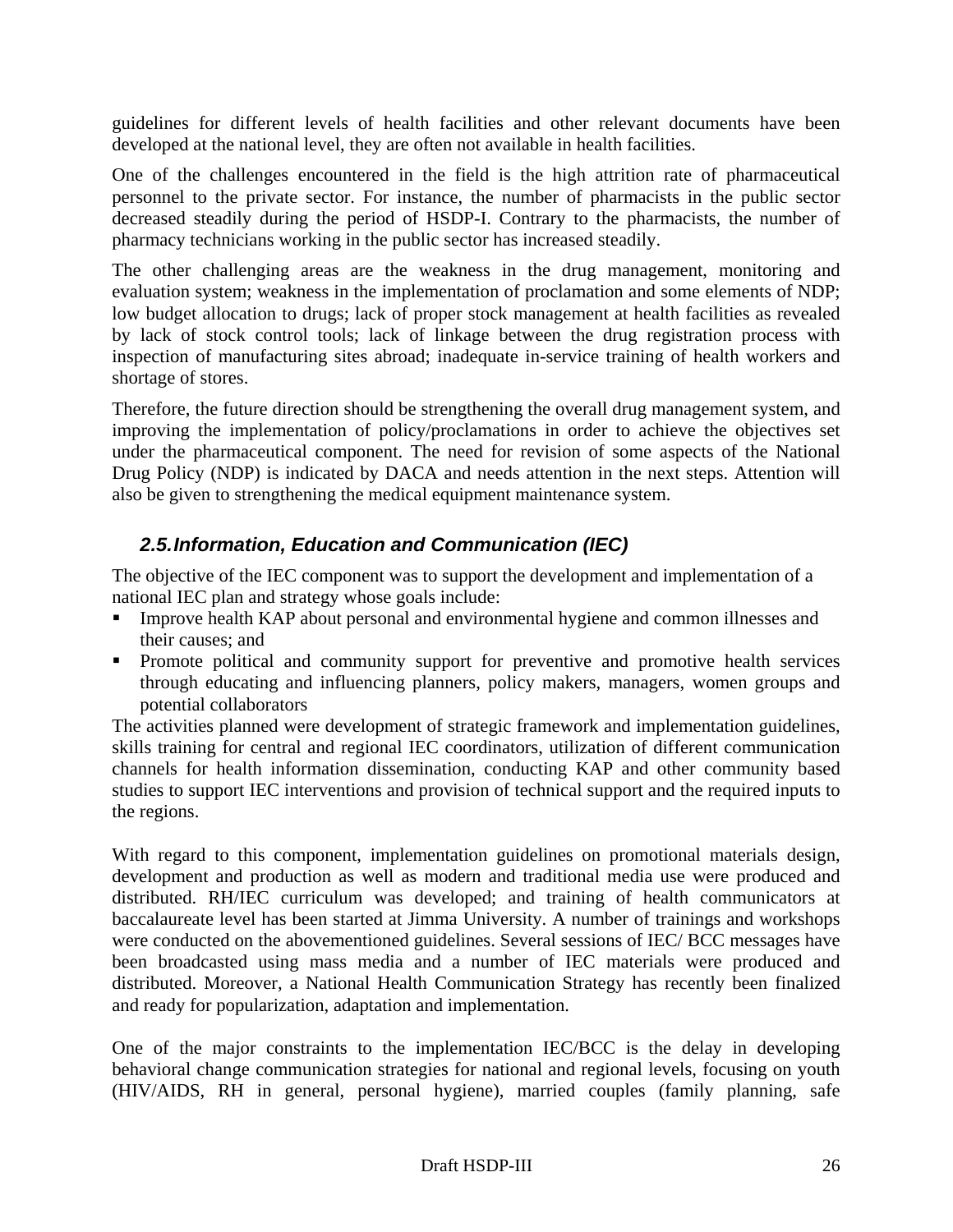motherhood, nutrition) and health workers (interpersonal communication and counseling)<sup>40</sup>. There is also inadequate technical capacity of staff at all levels of the health system; inadequate budgetary allocation for IEC; poor coordination of the many players both within the government and NGOS on IEC and inadequate quality monitoring system for IEC. In general, there is inadequate capacity and ineffective system for planning, implementing, monitoring and evaluation of IEC/BCC activities at all levels of the health system leading to ineffectiveness of IEC/BCC efforts to serve as vehicles through which behavioral change can be effected. Therefore, the future direction should be putting in place a system that can effectively address these areas (see 3.10.3 and 3.11).

# *2.6. Health Management and Management Information System*

### **2.6.1. Health Management**

The major objective of this subcomponent is to improve knowledge and skills in the areas of policy formulation, planning and budgeting, financial management, programme implementation and M&E for staff of FMOH, regions and woredas and enhance community involvement in the management of health facilities and community based health interventions. The objectives set during HSDP-II were implementation of the CSRP; appointment of health mangers with appropriate skills; establishment of management boards, health councils etc at all levels; and revision of Programme Implementation Manual (PIM).

The achievement so far indicates that the implementation of the civil service reform is underway at all levels of the health system. Due attention has also been given to the staffing of woreda health offices for the effective implementation of decentralized health system. Encouraging results were achieved with regard to staffing of woreda health offices as per the standard; though the achievement is far from the desired. Hospital management boards have also been established in federal and some regional hospitals as part of hospital reform activities. Yet, the revision of PIM has not yet been realized.

Moreover, Management Committees at RHBs and at ZHD meet every 15 days, although in some regions weekly meetings are held to discuss on the follow-up of regular activities. Planning is increasingly being undertaken in bottom-up fashion, particularly as many regions have established woreda health offices (with varying coverage). Several regions carry out planned supervisory visits, and have developed supervision manuals that are available to health management staff at the zonal, woreda and facility levels. Most regions have undertaken activities to build capacity in management, particularly among administrative staff.

The recent drive to develop SPM created substantial momentum with in FMOH and RHBs. The bottom-up approach with in FMOH sparked a lot of commitment and positive energy. In most regions, trainings have been given on SPM, CSRP and SDPRP at various levels. The Majority of RHBs and FMOH have developed SPMs. It has also been found out that most of the SPMs are inline with the HSDP components. One of the components of human resource management is the result oriented performance evaluation system (ROPES) that has been initiated in some regions and linked to the SPM.

However, capacity for effective health management at all levels of the Ethiopian health system remains low, largely due to the overall shortages in human resources, and is exacerbated by high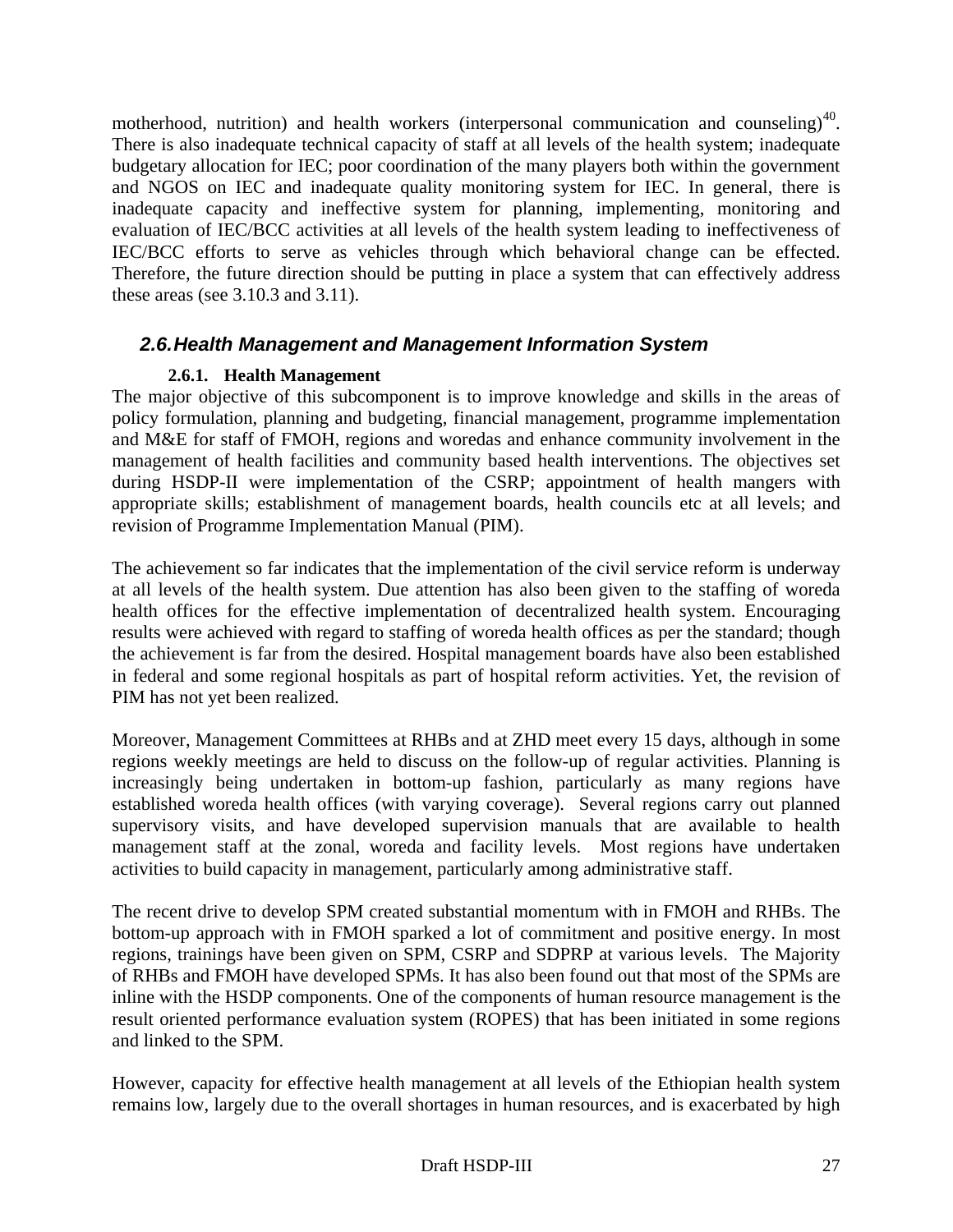turnover of staff in key management positions. Activities related to management capacity strengthening are also felt to have suffered disproportionately from general budget cuts. In addition, the frequency and quality of management meetings varies around the country, with implications for the quality of management at lower levels of the system. Although many health facilities have functioning management committees, participation is largely of health staff rather than community representatives as was envisaged under HSDP.

# **2.6.2. Health Management Information System (HMIS)**

The objectives HMIS is to review and strengthen the existing HMIS at federal, regional, woreda, health facility and community levels to produce timely information for planning management and efficient decision-making.

Targets set during HSDP-II were:

- Establish/ strengthen HMIS at all levels of health service delivery system
- Establish HMIS units at all levels (FMOH, RHB, woreda health offices and HF levels), and
- Establish/strengthen the database at FMOH, RHBs, woreda and health facilities.

With regard to this subcomponent, the FMOH has revised and reduced the number of reporting formats from 25 to 12 and efforts are also being made to establish networking between FOMH and RHBs. A national HMIS advisory committee (NAC) has been established with representation from different stakeholders<sup>41</sup>. NAC is established with a view to facilitating the development of a national policy and strategy on HMIS and M&E. TOR and plan of action for NAC and for integrated HMIS, M&E and ICT application in one package has also been completed. TOR has also been produced to hire a consulting firm that will accomplish specific activities that will help to establish a uniform HMIS. Furthermore, FMOH and some regions are publishing the annual Health and Health related Indicators.

Some Regional Health Bureaus have gone a step further in improving HMIS/M&E to serve as exemplary models. For instance, in Tigray, focal persons for HMIS have been assigned at regional, woreda and health facility levels. Networking through email has been implemented in 30 Woredas of this region. SNNPR RHB has also adopted a generic reporting system, produced guideline, trained staff at all levels and instituted a computerized data system. Most of the regions have adopted reporting systems on major health indicators and health sector activities based on formats developed jointly by the FMOH and the regions.

Challenges faced in relation to HMIS are lack of coordinated effort and leadership, lack of strategy and policy, shortage of skilled human resource and lack of guideline. The timeliness and completeness of HMIS reporting remains poor, and such delays contribute to the failure (at all levels) to use data as the basis for informed decision-making in planning and management. In addition, parallel reporting mechanisms persist with programmatic and donor-supported initiatives resulting in multiple reporting formats and an increased administrative workload (see section 3.11 for future direction).

# *2.7. Monitoring and Evaluation (M&E)*

The major objective of the M&E component is to strengthen the M&E system at federal and regional levels and establish a system in all woredas. The specific objectives were to:-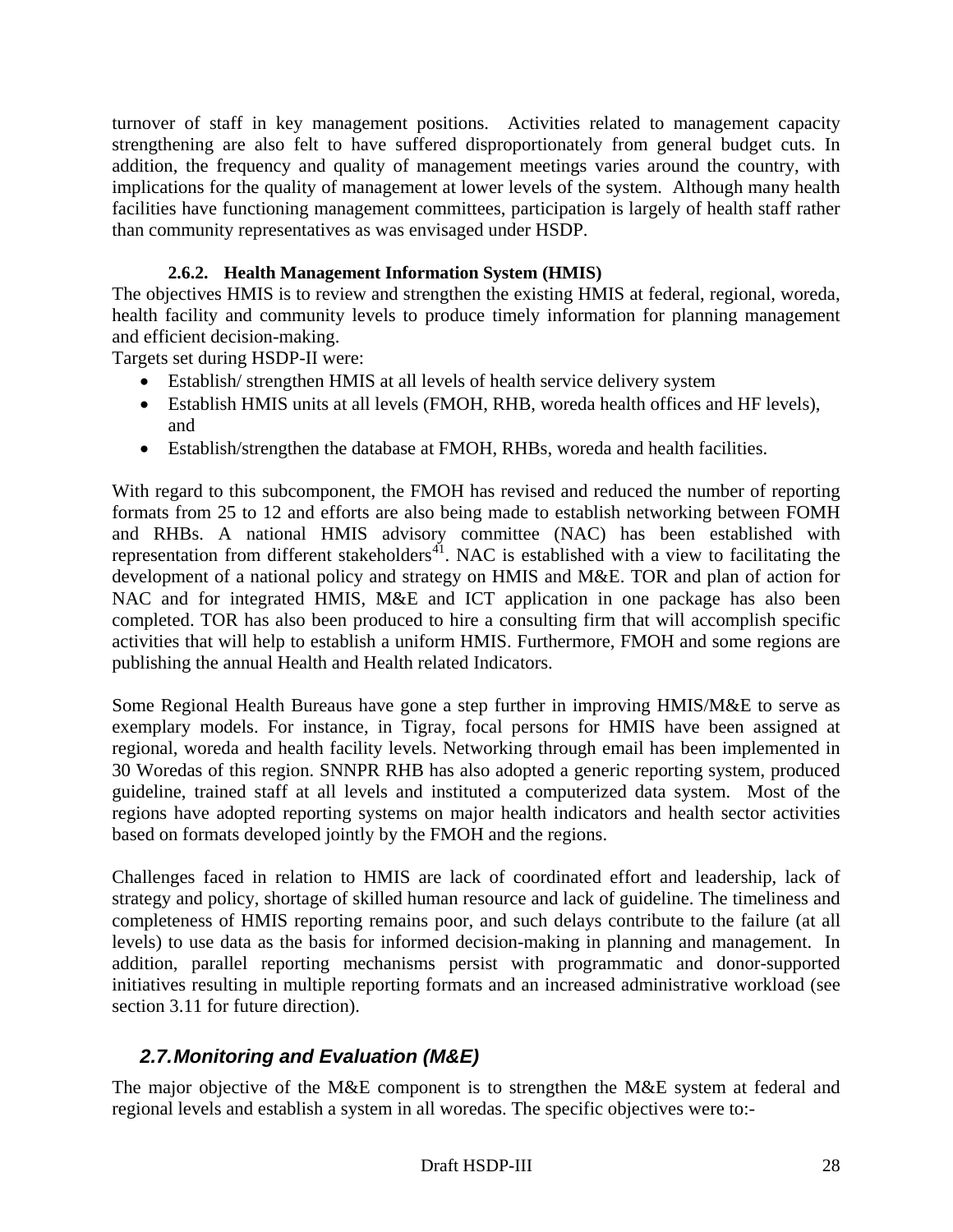- Develop/strengthen a M&E system that functions at regional and woreda levels,
- Standardize M&E guidelines, harmonize supervision guidelines for RHBs and woreda health offices
- Regularly monitor progress and achievements of HSDP components as a whole and improvements in service delivery, quality of care and financial performance
- Evaluate the impact, effectiveness and cost-effectiveness of HSDP II components.

Accordingly, various monitoring and reporting mechanisms were instituted as part of HSDP, notably a) the establishment of joint steering committees, at both central and regional level, to oversee implementation, and b) regular reporting by regions and FMOH departments, as an input to two Consolidated Reports (for the previous financial year and the first six months of the current financial year). These are presented for comment at the Annual Review Meeting (ARM), which serves as a forum for sharing experience between regions, discussion of HSDP progress, and of other issues raised by stakeholders.

However, joint steering committees are not established at woreda level and the RJSC are not fully functional. The linkage between the CJSC and RJSC is also weak. The general level of timeliness and completeness of routine reporting, both by regions and relevant FMOH departments, has also been low. The ARM of HSDP is seen as one of the major fora for monitoring and evaluation of HSDP progress, yet follow-up of the findings and recommendations emanating from the meetings is inadequate.

Furthermore, the need for joint government and donor agreement on a limited set of key indicators for monitoring sector performance remains to be addressed. Regardless of whether actual financial support is pooled, the move towards a sector-wide approach in health requires that procedures for planning and monitoring of sectoral performances be increasingly harmonized, not least to reduce the administrative burden on the implementing levels.

Operational research (OR), as a critical part of M&E, does not appear to be undertaken in a coordinated manner, and suffers from limited fund allocation (with the possible exception of the Health Care Financing component).

# *2.8. Health Care Financing*

The objectives of the Health Care Financing component are to mobilize increased resources to the health sector, promote efficient allocation of resources and develop a sustainable health care financing system. Increased resources imply local retention of revenue, cost -sharing: reduced resource leakage from high waiver, expand special pharmacies, user- fees revision and risksharing.

In order to materialize the objectives of HCF, background studies have been conducted; complimentary reforms have been closely monitored; and reform implementation strategy/action plan has been designed with sequencing of interventions. A study on National Health Accounts (NHA) was also conducted using the 1995/96 EFY data. Local training in health care financing and management, outsourcing, and hospital management efficiency were done. HCF strategy orientation workshops were conducted in all regions and over 1,100 people were sensitized.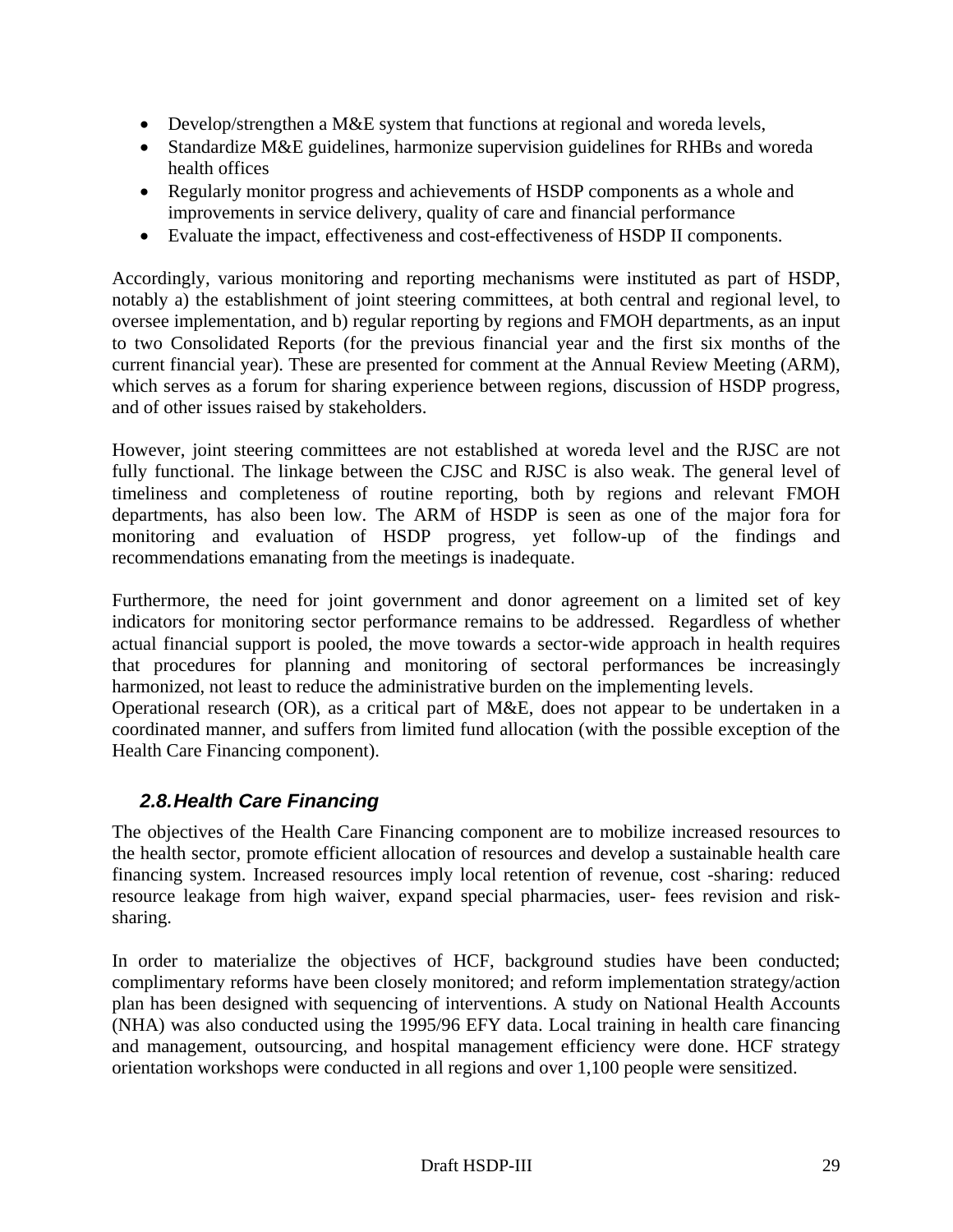The FMOH initiative to open 150 special pharmacies has been achieved. They were established in all regions and essential drugs and other medical supplies worth of 5.5 million Birr were distributed from the Federal Ministry of Health to the facilities in the regions. The establishment of private practitioners/providers association that has been facilitated by Ministry of Health is an encouraging move towards the involvement of the private sector in the realization of the Health Care Financing Strategy.

Furthermore, the preparation of a draft Health Service Delivery, Administration and Management Proclamation and five regulations (fee waiver and exemption, hospital management board, out-sourcing of non-clinical services, fee retention at facility level and establishing private wings in government hospitals) have been completed. The Proclamation and the regulations will soon be presented to Parliament for endorsement. The Health Bureau of Addis Ababa has translated most of the reforms into action, following the endorsement of the proclamation and the regulations by the regional council. Addis Ababa and SNNPR have shown an encouraging result in terms of implementing a reform on the user fee and retention of revenue generated at the health facilities respectively. Preparations are also underway to revise the existing exemption and waiver system.

To further accelerate the implementation of HCF Strategy, the following must be addressed:

- approval and endorsement of the draft proclamation and the five regulations at national level.
- intensive sensitization and awareness creation on the regulations and the HCF reform.
- capacity building in planning, budgeting, financial management, contract management in line with the Civil Service Reform Program.
- continued advocacy work on community health insurance and prepayment schemes. Together with assessing its feasibility and identifying potential community groups for introducing the scheme.

# *2.9. Crosscutting Issues*

# **2.9.1. Gender**

Gender is one of the crosscutting issues considered in HSDP-II. The targets set during HSDP-II were:-

- To create functional women's affairs departments or units at the different structure of the health service
- To increase the level of awareness of health workers and support staff on the National Policy on Women and all related aspects of gender issues;
- Increase the utilization of health services by women.

If we look at the status of these targets, the establishment of functional women's affairs units is not satisfactory. However, a number of sensitization and trainings sessions have been conducted in different parts of the country on gender issues. Regarding the utilization of health services by women, though the overall health service utilization rate has increased, it is difficult to show the status of utilization by women due to lack of gender disaggregated data.

However, is important to indicate some of the efforts made and achievements with regard to gender. Gender Mainstreaming Guideline has been produced and familiarized. The Women's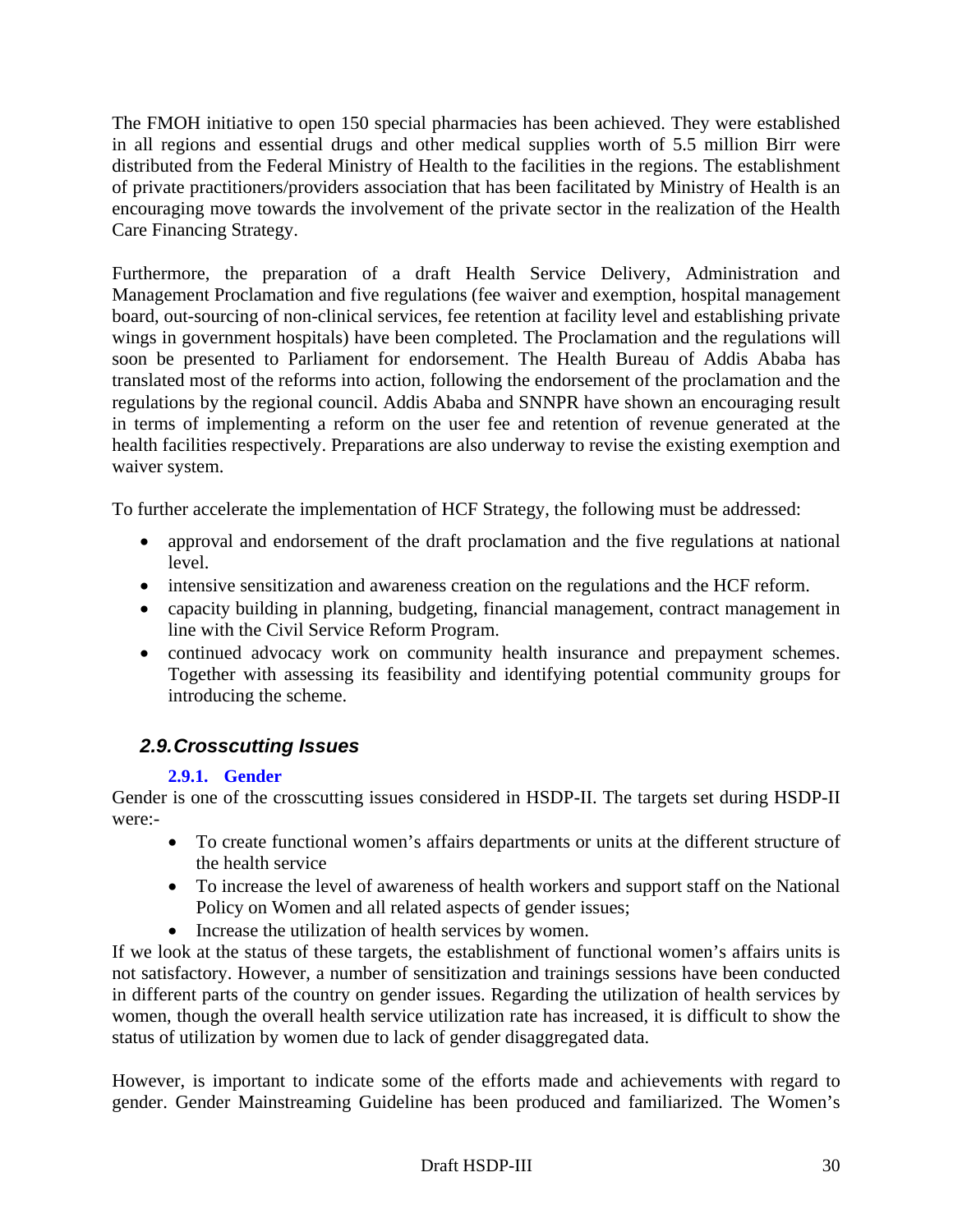Affairs Department of FMOH has also conducted a study entitled Impact of Poverty on Women, which has closely scrutinized issues related to poor access to health services by women. One of the achievements that is worth mentioning is the decision to recruit all HEWs from women. This is expected to have a significant impact on empowerment of women as well as the effectiveness of HSEP programme.

The major weaknesses with regard to gender are poor follow-up of implementation of the guideline and the recommendation of the study, inadequate technical support to the regions due to shortage of staff at FMOH level, poor institutionalization of gender at regions and lack of gender disaggregated data that hindered proper planning and implementation of gender related activities.

## **2.9.2. Pastoralist Health Service**

Pastoralists constitute about 10% of the Ethiopian people. However, there is no appropriate health service delivery package to address their needs. Therefore, the objectives set in HSDP-II were:-

- to establish an appropriate health service delivery for the pastoralist population
- to increase coverage and utilization of health services in pastoralist population.

As part of developing appropriate health service delivery for the pastoralist population, the HSEP has been modified to suit to the context of the pastoralists. Government has also given due attention to improvement of the living conditions of pastoralists, which mainly reside in the Newly Emerging Regions. The Ministry of Federal Affairs has handled the issue of providing a multisectoral support to this group of people. A board composed of members recruited form six ministries was established under this Ministry and, subsequently, a technical committee has been set to gather momentum and coordinate multisectoral efforts geared towards provision of integrated support to the Newly Emerging Regions.

Some initiatives are underway to join intersectoral effort to promote development. For instance, the design of Pastoral Development plans in Afar & Gambella and the establishment of Pastoralist Development Commission in Oromiya could be mentioned. A concept paper, "Health Service Delivery to Pastoralists", has also been developed by FMOH. The 16 national packages have been tailored to pastoralists needs and will be translated into local languages before application.

## **2.9.3. Nutrition**

Better nutrition is key to economic growth and socio-economic development by increasing labor productivity as well as through its effect on the cognitive achievements and abilities of children. Heavy workloads and poor diet combined with frequent pregnancies also have an adverse impact on the women's nutritional status. Low birth weight is also a key factor in both under five and infant mortalities. Access to adequate health care is vital to ensure that the households will be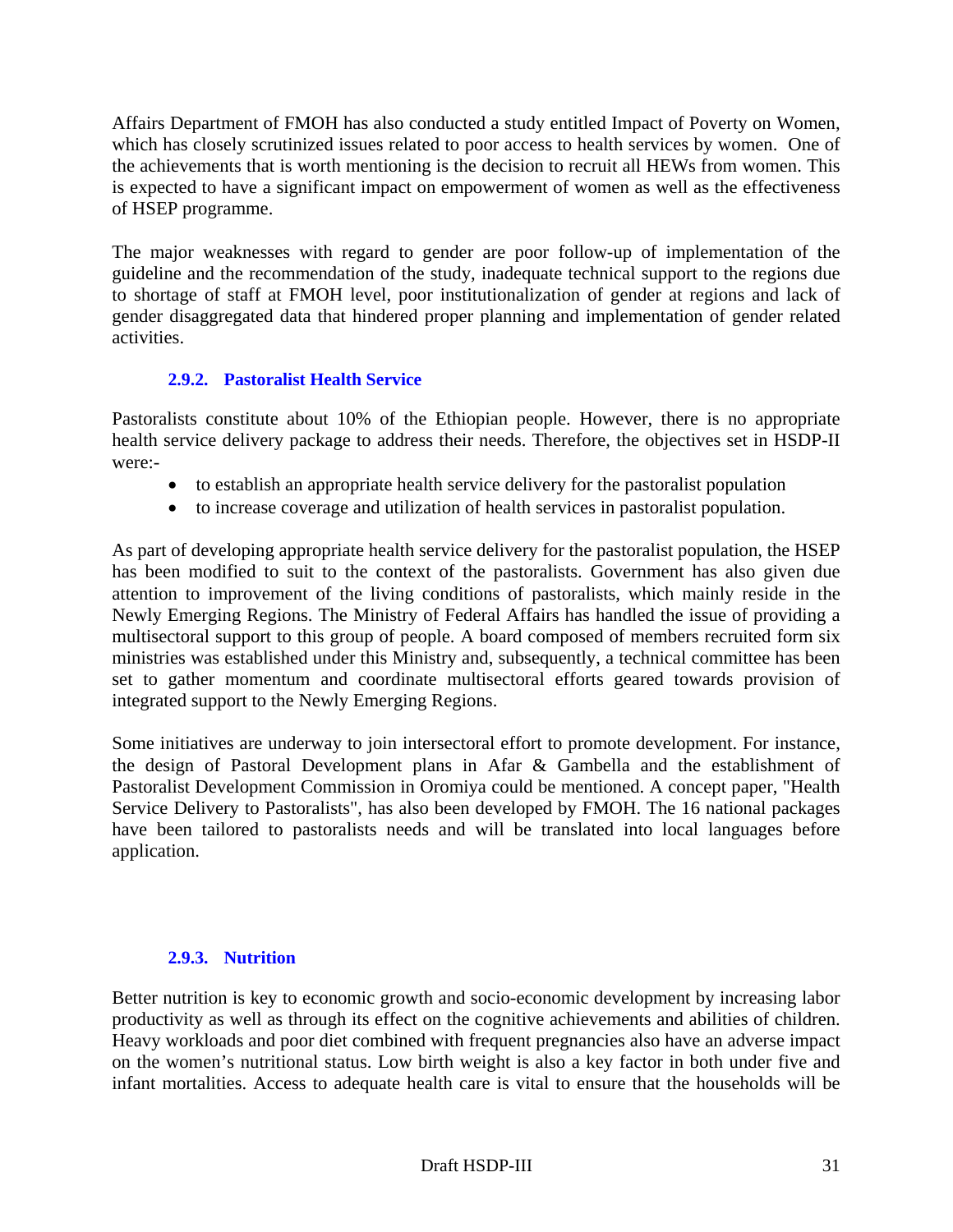productive enough to secure sufficient food and thereby adequate nutritional status of all its members.

Although making adequate nutrition available to the population is the role of the Agricultural and Rural Development Sector, the Health Sector has to enhance good nutritional practice through health education and treatment of severely malnourished children. The Health Sector might also prevent nutritional health problems through provision of micronutrients to the vulnerable group of the population (mothers and children). With regard to nutrition, the Ministry of Health has developed a guideline for what Essential Nutrition Actions (ENA) should be taken that impact on nutrition. The ENA targets infant and young children under the age of 2 years, as well as women of reproductive age as main beneficiaries. The ENA, which can use the health services as their entry points, include promotion of optimal breast feeding as well as complementary feeding at six months, nutritional care of sick children during and after illness; improving women's nutrition, controlling anemia, Vit-A and iodine deficiencies. National Strategy on Infant and Young Child Feeding, Micronutrient Deficiency Control, and Management of Severe Malnutrition guidelines have been prepared and distributed for utilization.

UNICEF donated salt iodizing machines have been distributed to Ethiopian Salt Producer's Association and the follow-up for universal salt iodization is in progress. The enhanced Outreach Strategy for Nutrition, which is believed to be essential bridge for the HSEP has been launched in 325 drought affected woredas. This strategy incorporates Vit-A supplementation and nutritional screening for therapeutic feeding of the severely malnourished children as its key components.

The inadequate and erratic rain pattern predisposes the country to recurrent episodes of drought and malnutrition. With regard to this, the leadership of the federal and regional governments was good in regions where there are well-established procedures for management of crises. However, the experience in some parts of the country have revealed weak operational and management capacities of the local governments. The emergency response at the FMOH level focused on the following areas of intervention:

- conducting active surveillance;
- measles vaccinations and vitamin- A distribution campaigns;
- capacity building for health workers in case management for severely mal nourished children and management of childhood diseases;
- procurement and distribution of emergency health kits;
- establishment of temporary treatment centers for severely malnourished children and;
- strengthening referral systems.

Furthermore, special assistance was provided to regions with weak capacity. Federal DPPC and MOH deployed five mobile teams to Afar region to help the region respond to the drought, to coordinate activities and to report to the federal level on new developments.

The following are areas of challenge that need to be addressed with regard to nutrition.

- Lack of a clear ownership with regards to nutrition
- The Emergency Health Response Taskforce at FMOH level suffers from high turnover of chairpersons, minutes of meeting were not often recorded, there were no follow-ups on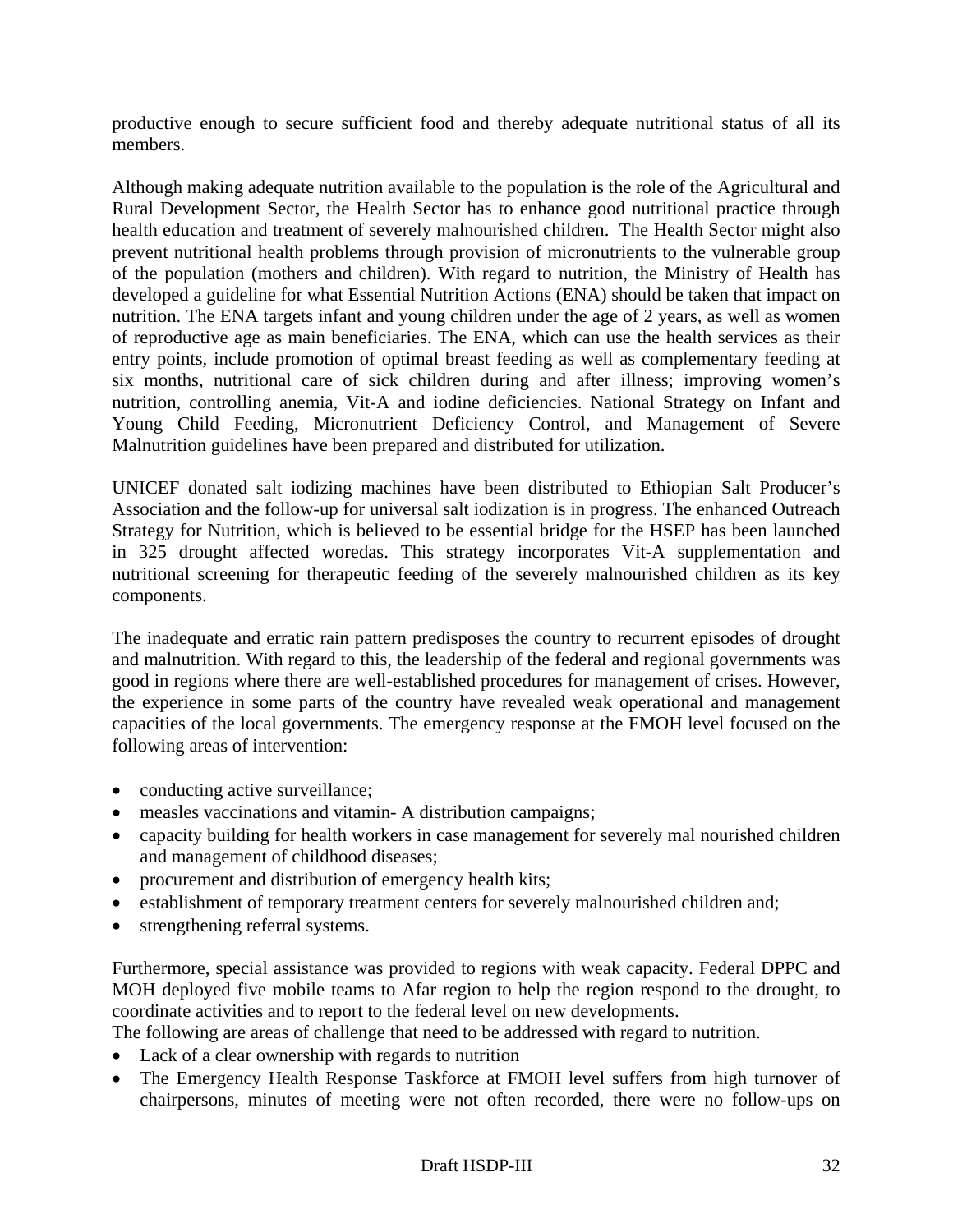previous decisions and the attendance in general was quiet low. The condition was the same in the regions.

• Shortage and irregular supply of Vit-A

# *2.10. Financial Resource allocation and Utilization*

HSDP-I anticipated funding of up to 5 billion Birr over five years from budgetary (treasury funds, grants and loans) and cost recovery. It was also envisaged in PAP that increased funding to the sector would be realized through mobilizing additional resources; and a better execution was to be achieved, planning and resource management capacity was improved and external funding agencies joined under a sectoral development programme.

However, the financing of HSDP-I was below the expected level in the initial plan. Utilization rates according to officially reported expenditures also ranged from 50% to 80% of the budget over the HSDP-I period<sup>42</sup>. Nine out of the eleven regions had a budget execution rate ranging from 30% in Somali to 92% in Addis and Amhara for the year 2001/02. Almost all regions spent a larger share of their recurrent budget compared with their capital budgets while the Federal Ministry of Health spent a significantly larger share of its capital budget. User fee did not contribute to the funding of HSDP-I with the exception of SNNPR hospitals that were able to retain 50% of their revenues in the later years of HSDP-I.

The total budget required for the implementation of HSDP-II was 6.8 billion Birr. A closer observation of the two phases of HSDP shows a progressively increasing trend of budget allocation and resource mobilization in HSDP-II. For instance, Government budget allocation for year 2002/03 (EFY 1995) was 1.5 Billion Birr and percapita allocation was Birr  $22.25^{43}$ . This is an increase by 46% and 42%, respectively as compared to the figures for year 2001/02 (EFY 1994) (1.05 Billion and 15.7 Birr respectively). The budget utilization rate, both for recurrent and capital, has also shown an encouraging improvement over the two years of implementation of HSDP-II (see Table 2-4).

### **Table 2-4 Capital and Recurrent Health Budget Utilization Rate for the year 2002/03 to 2004/04 by Region**

|        | 2002/03   |         | 2003/04    |         | 2004/05    |         |
|--------|-----------|---------|------------|---------|------------|---------|
| Region | Recurrent | Capital | *Recurrent | Capital | *Recurrent | Capital |
| Tigray | 99        |         | 95         | 28      |            | 19      |
| Afar   |           | 42      | 221        | 26      | 83         | 80      |
| Amhara |           |         | 79         | 29      | 95         | 49      |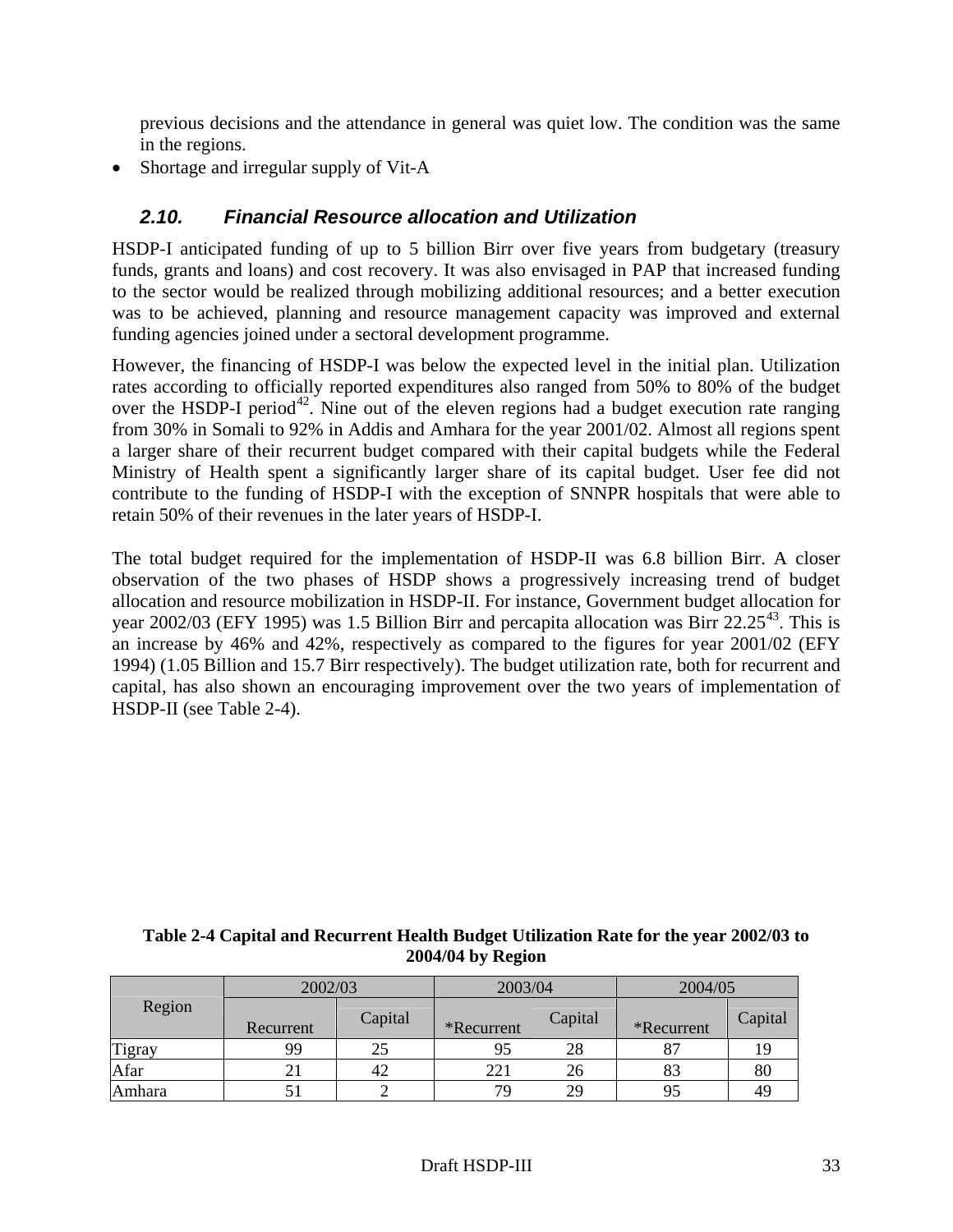| Oromia       | 26  | 26  | 56      | 16  | 78  | 25   |
|--------------|-----|-----|---------|-----|-----|------|
| Somali       | 113 | 24  | 87      | 24  | 86  | 152  |
| Ben-Gum      | 80  | 30  | 96      | 22  | 100 | 60   |
| <b>SNNPR</b> | 37  | 19  | 82      | 13  | 126 | 3    |
| Gambella     | 79  | 45  | 123     | 29  | 79  | 46.2 |
| Hareri       | 83  | 38  | 97      | 40  | 103 | 66   |
| Addis Ababa  | 136 | 3   | 88      | 53  | 105 | 3    |
| Dire Dawa    | 89  | 27  | 82      | 35  | 96  | 119  |
| Federal MOH  | 93  | 702 | $***84$ | 805 | 87  | 87   |
| National     | 52  | 58  | 82      | 73  | 89  | 52   |

Implementation of the expansion of the Special Pharmacies (SP) has also been successful during HSDP-II. SPs have an increased role in improving drug availability by filling the shortage of the recurrent drug budget in health facilities when drug support phases out. Resource mobilization from grant has also been remarkable, especially from the Global Fund to Fight HIV/AIDS, Malaria and Tuberculosis. Although it is difficult to speculate the overall financial utilization rate of the programme since HSDP-II is not yet fully evaluated, the two ARMs of HSDP have raised concerns over the low speed in utilizing this fund and inadequacy of budget at the operational level.

The main challenges with regard to mobilization and efficient uses of financial resources are:

- lack of a common implementation procedures among the Donors and the Government (one plan-one budget-one report)
- under reporting of financial utilization
- greater spending of health budget on tertiary curative services than preventive primary services

*<sup>\*</sup>From treasury source \*\*From treasury, assistance and external loan sources*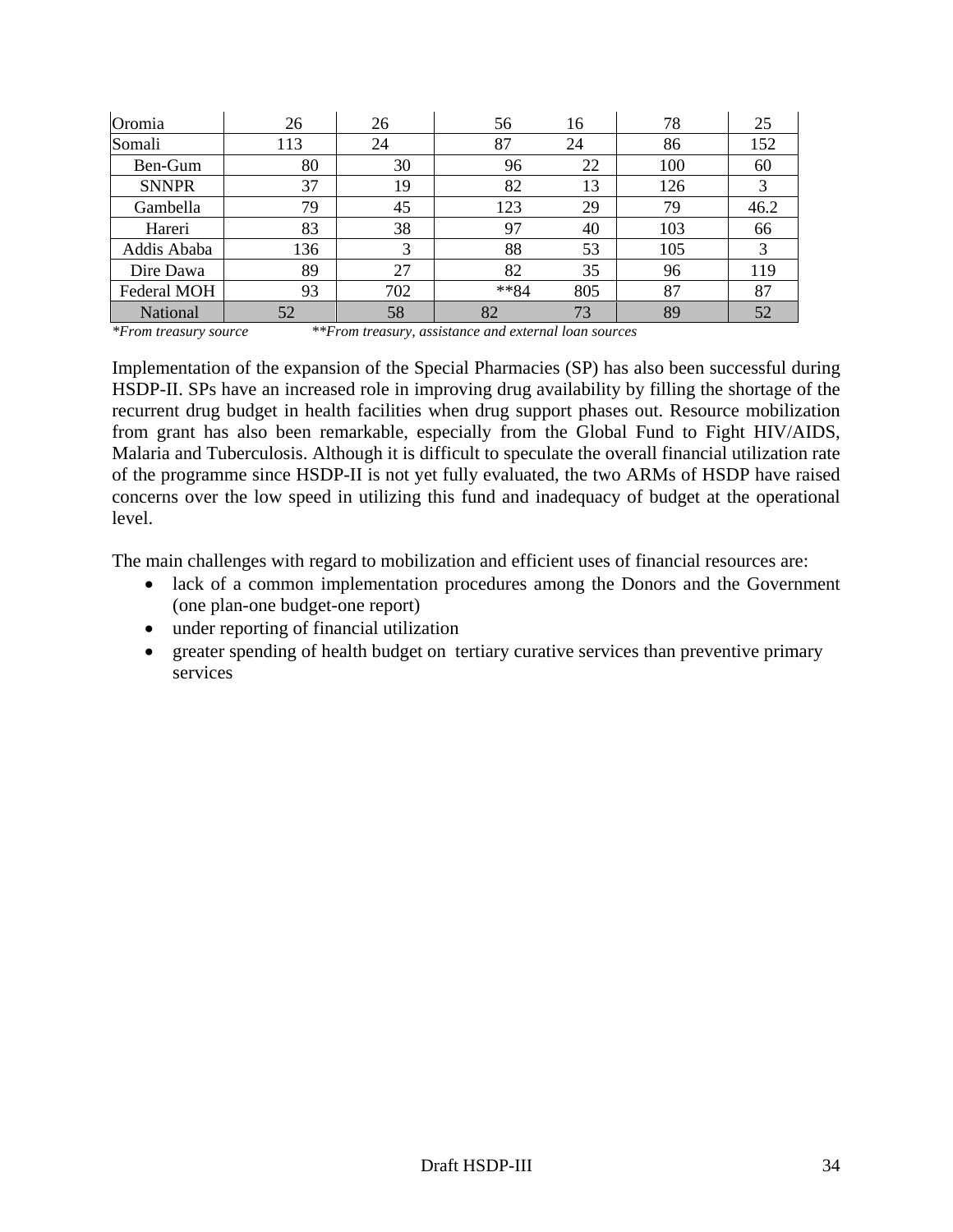# **3. Health Sector Development Programme-III**  *3.1. The Policy Framework*  **3.1.1. Introduction**

Health care is one of the crucial components of basic social services that has a direct linkage to the growth and development of a country as well as to the welfare of a society. Effective planning and implementation of health services requires mobilization of the collective efforts of the relevant national and international organizations. One of the mechanisms to ensure this collaboration is harmonization of health policies, strategies and implementation modalities with national and global perspectives to create synergy and to enhance the efficiency and effectiveness of health service delivery. As has clearly been articulated in the various health sector documents, both HSDP-I and HSDP-II were sector-wide approaches implemented within the context of these national and international policy environments. This section, therefore, deals with the national and global policy contexts that are taken into account during the formulation of HSDP-III.

The formulation of HSDP-III will be a five-year programme intended to be implemented from 2005/06 to 2009/10 (July 1997 EFY to June 2002 EFY). The main policy contexts that are considered during the design and implementation of HSDP-III are a commitment towards the achievement of MDGs by aligning HSDP-III with the PASDEP; institutionalization of community health services through the implementation of HSEP (rural, urban, pastoralist and school); the conjoint Accelerated Expansion of PHC Services; implementation of Health Human Resource Development Plan, the Health Care Financing Strategy, Essential Health Service Package, Child Survival Strategy, the National Reproductive Health Strategy, and the National Health Communication Strategy.

Other policies that have important bearing on the Health Sector Development are the National Drug Policy, National HIV/AIDS Policy, National Women's Policy and National Population Policy. Moreover, the ongoing political and administrative reforms and strategies such as Agricultural Development Led Industrialization (ADLI), Rural Development Policy and Strategy, Policy on Decentralization, and Capacity Building Programme are very important policy initiatives.

## **3.1.2. National Policy Context**

The following are the National Policy contexts that will be taken into account during the planning and implementation of HSDP-III.

## **The National Health Policy**

The Government of Ethiopia formulated the National Health Policy in 1993. The policy emanated from commitment to democracy and gives strong emphasis to the fulfillment of the needs of the less privileged rural population that constitutes about 85% of the total population in Ethiopia. The Health Policy mainly focuses on:

- Democratization and decentralization of the health system;
- Development of the preventive and promotive components of the health service;
- Ensuring accessibility of health care to all population;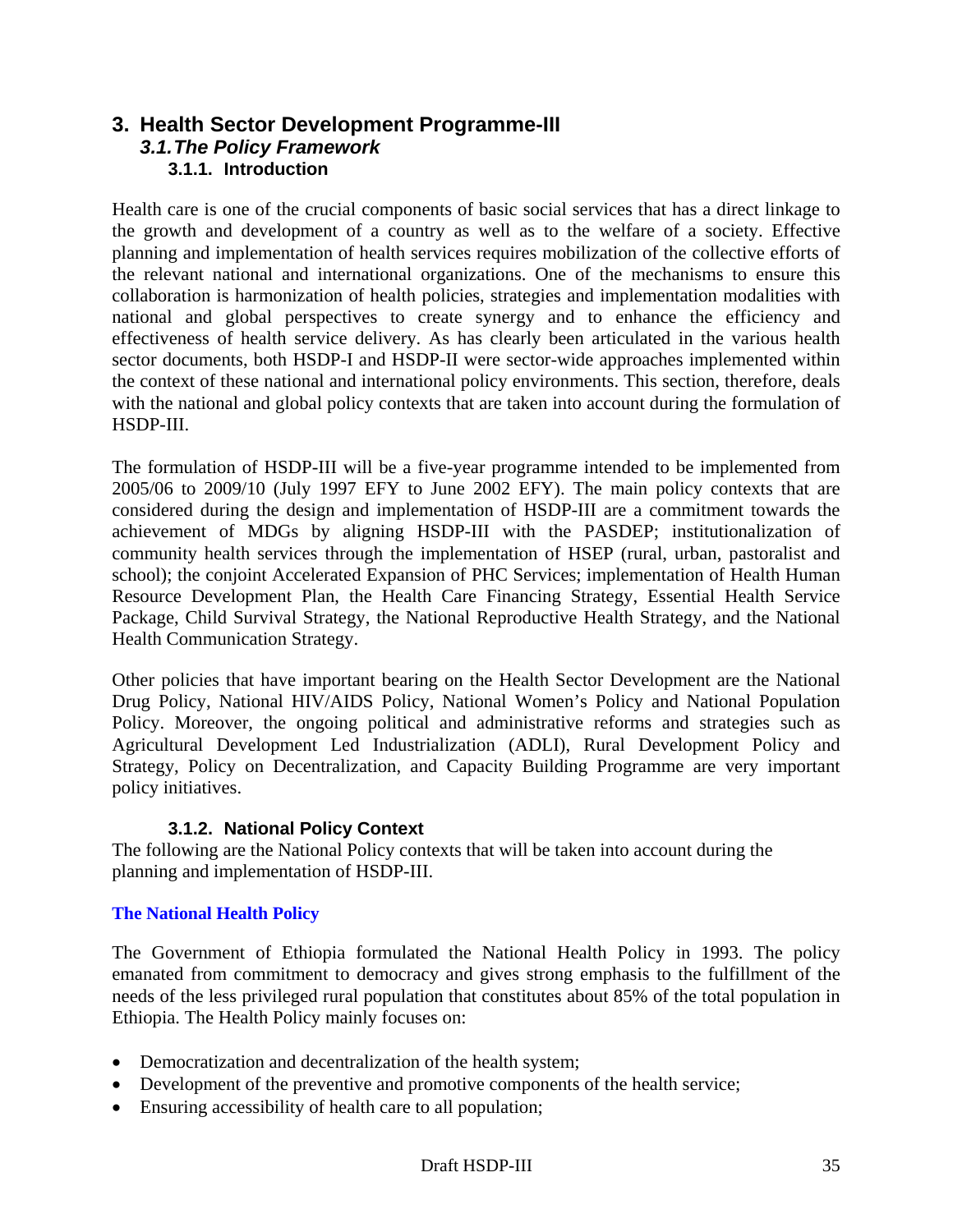- PPromoting inter-sectoral collaboration, involvement of the NGOs and the private sector; and
- Promoting and enhancing national self- reliance in health development by mobilizing and efficiently utilizing internal and external resources.

The health policy has also identified the priority intervention areas and strategies to be employed to achieve the health policy issues.

#### **The Plan for Accelerated and Sustained Development to end Poverty**

Over the last decade, the Government has recognized the intimate relationship and greater linkage between health improvements and economic development and, as a result, it has given the health sector development utmost priority. The policy environment created by economic reform and macro economic stability in Ethiopia has also helped in addressing poverty in a comprehensive way through the adoption of SDPRP and subsequently PASDEP. PASDEP is a national development programme as well as the main poverty reduction strategy document. It is also an evidence of the Government's commitment to the MDGs. PASDEP is inclusive of all the MDG relevant sectors (Health, Education, Road and Water, etc) and most of the targets for the sector programs are inline with MDGs.

HSDP is the main medium of translating the health component of the PASDEP with minimum targets more or less similar with the MDGs. As described above, three of the 8 MDGs are directly related with the Health Sector i.e. reduction of under-5mortality rate by two-third and maternal mortality ratio by three-fourth as well as halting and reversing the spread of HIV/AIDS by 2015. Inline with this, MMR, U5MR and HIV/AIDS, malaria and other diseases of public health importance are among the major issues for which objectives, strategies have been set with detailed indication of key activities in HSDP-III.

The formulation of HSDP-III needs to focus on the prevention and control of poverty related diseases through the adoption of innovative and practical strategies to enhance the achievement of the MDGs. The analysis of the current health situation in Ethiopia clearly shows that reaching the MDGs implies not only a dramatic scaling up of key services, but also implementation of mechanisms to ensure adequate and efficient utilization of the services by the whole community, particularly by the rural populations, the poor women and children. In order to materialize this, high impact and community based health interventions like the Health Service Extension Programme (HSEP), Accelerated Expansion of Primary Health Care Facilities and Essential Health Service Packages become important.

#### **Health Service Extension Programme**

As clearly stipulated in HSDP-II, HSEP is introduced in recognition of failure of essential services to reach the people at the grassroots level. As such, it constitutes all the key activities necessary for rapid development, particularly primary health care. The pilot phase was completed and nationwide implementation has recently commenced.

HSEP includes 16 packages in four main areas:

1. Hygiene and environmental sanitation

This area shares seven of the sixteen packages. These are:

- o proper and safe excreta disposal system;
- o proper and safe solid and liquid waste management;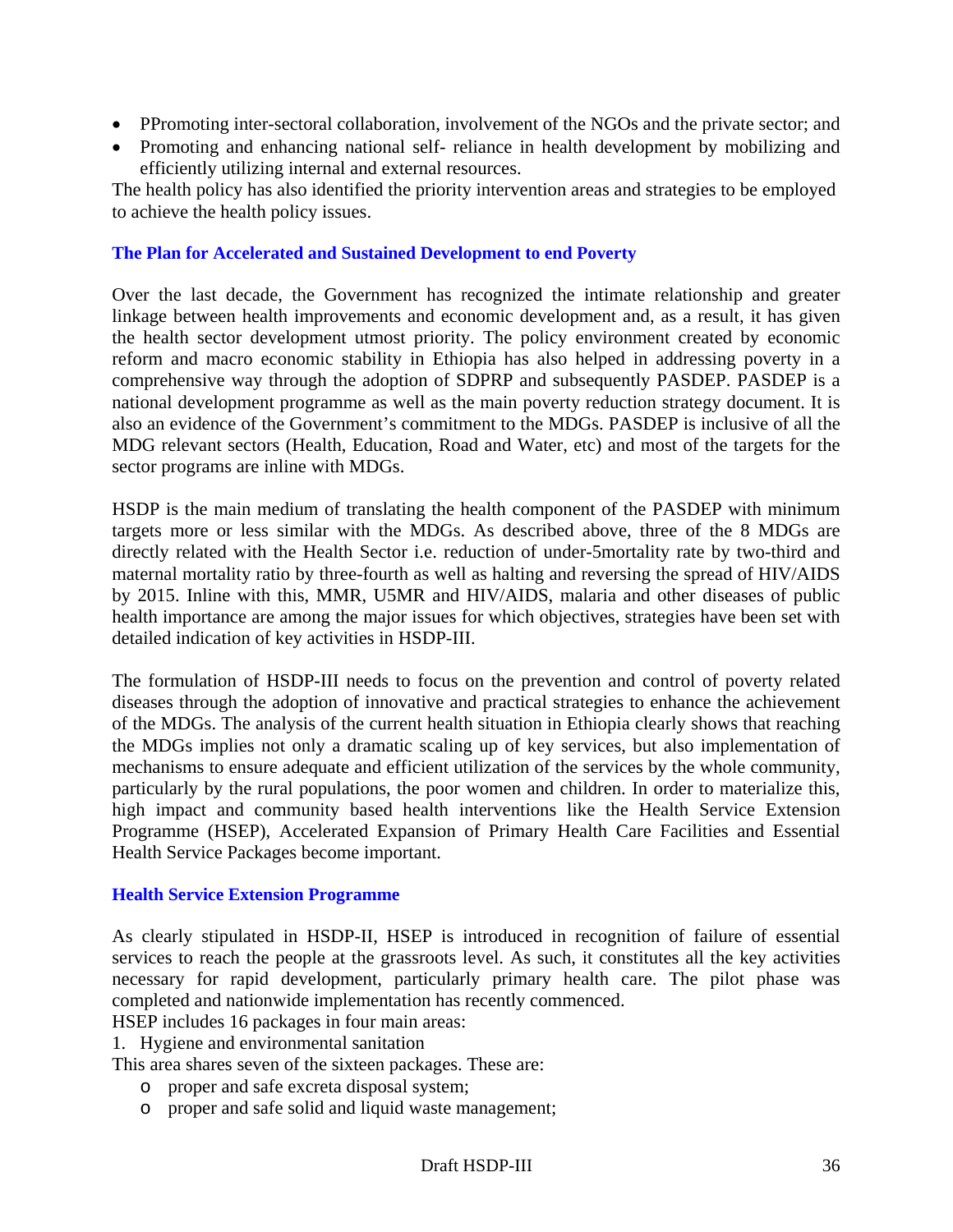- o water supply safety measures;
- o food hygiene and safety measures;
- o healthy home environment;
- o arthropods and rodent control; and
- o personal hygiene.
- 2. Disease prevention and control
- This area shares four of the sixteen packages. These are:
	- o HIV/AIDS prevention and control;
	- o TB prevention and control;
	- o Malaria prevention and control; and
	- o first aid
- 3. Family health services
- This area shares five of the sixteen packages. These are:
	- o maternal and child health;
	- o family planning;
	- o immunization;
	- o adolescent reproductive health; and
	- o nutrition.
- 4. Health Education and Communication

HSEP is implemented in the following modalities:

- 1) an outreach programme centered around rapid vocational training of health extension workers, two per kebele, and construction and equipping of health posts (a health post per kebeles) through Accelerated Expansion of PHC Facilities, which is described below. These health extension workers are civil servants and will offer key technical services such as immunization and family planning, to each kebele (5000 inhabitants).
- 2) a community promotion programme centered around volunteer/private sector community promoters/TBAs, working under the supervision/guidance of the health extension worker and providing support to households for behavioral change (e.g. breast feeding, complementary feeding, immunization, use of bed nets, clean delivery etc). The previous Frontline Health Workers (CHAs, TBAs etc) will be incorporated into the system by serving as volunteers that work under the supervision of the Health Extension Workers.
- 3) a programme strengthening the quality of and demand for clinical care particularly treatment of diarrhea, malaria in children, assisted delivery, early referral for mothers and children with danger signs, HIV testing and counseling as well as prevention of mother to child transmission in existing health stations and health centers.

In order to facilitate these interventions:

- o it is planned to train 30,000 HEWs;
- o it will be necessary to rationalize the number and professional mix of staff at HCs commensurate with their new role;
- o the existing Health Stations (HS) will be progressively upgraded to HCs or downgraded to HPs as appropriate;
- o Woreda Health Offices are expected to be staffed with the required management and supervisory professional staff; and
- o availability of drugs and medical supplies will be ensured.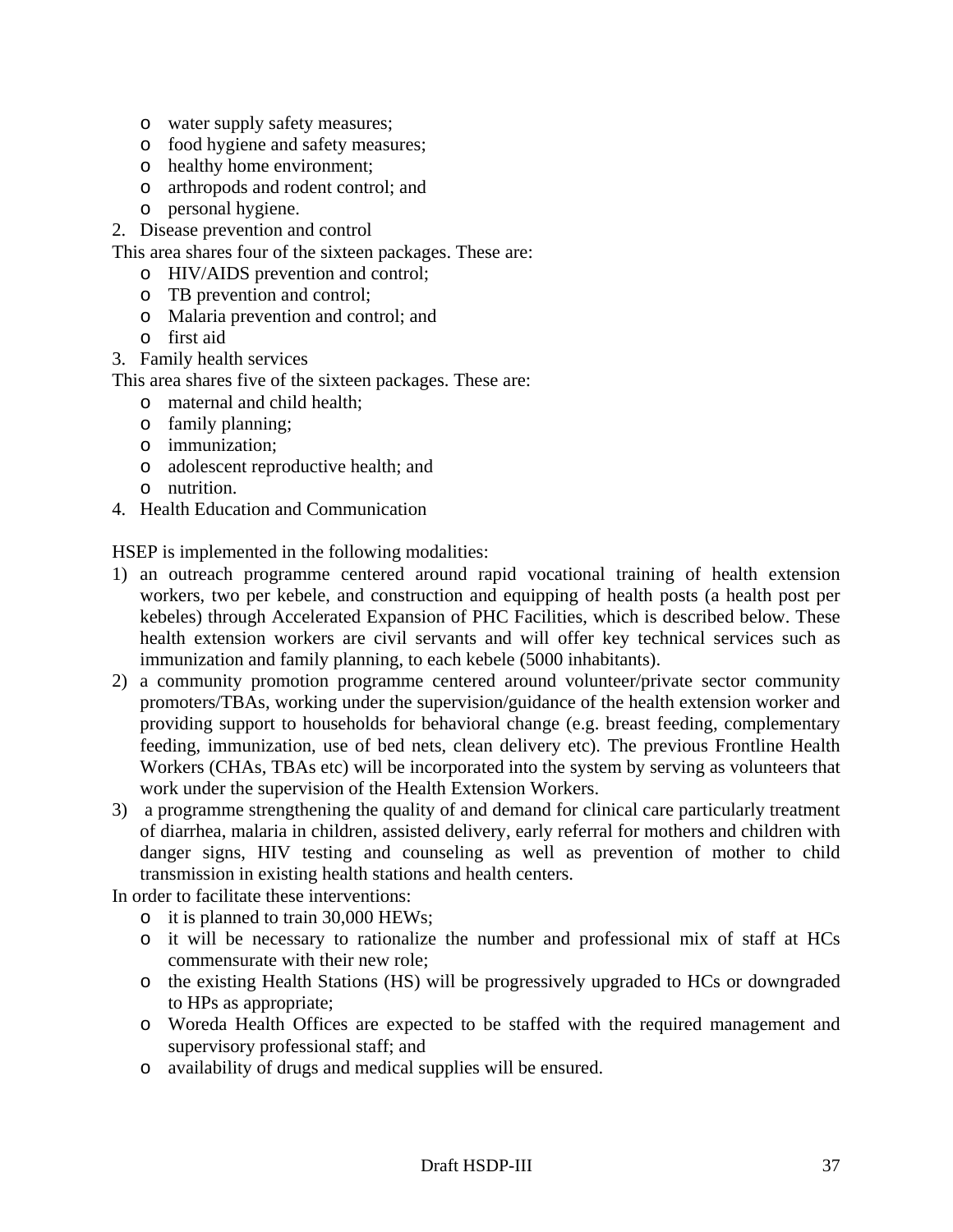The following modifications will also be made to facilitate the implementation of HSEP in pastoralist areas:

- o implementation of outreach health service since it is cheaper and more appropriate to the life style of the pastoralists than the mobile style;
- o training of 6th graders as HEWs for 6 months;
- o recruitment and training of CHAs and TBAs among literate, traditional healers or religious leaders; and
- o establishment of a modified PHCU.

### **Accelerated Expansion of Primary Health Care Coverage**

There is a very high unmet health care need in rural Ethiopia that needs to be addressed through rapid expansion of PHC services. Expansion in terms of improving physical availability of essential health services will reduce distance between facilities and users. Although the construction of additional facilities and rehabilitation is a major component of HSDP II, recent reviews of the implementation of HSDP II raised concerns over the speed of the expansion. The report clearly emphasized that despite major efforts in this regard, majority of the population still remains uncovered by PHC services and the trend will continue if the present pace of implementation is maintained. Moreover, achievement of the targets set by the PASDEP, MDGs and the recommendations of WHO's Commission on Macroeconomics and Health (CMH) aimed at improved health and economic development will be difficult. For instance recent studies clearly indicate that:

- o reduction of poverty and achievement of the development goals of the country requires a much faster implementation and scaling up of development of the health sector;
- o meeting the MDGs would be impossible unless implementations are accelerated and interventions are scaled up.

Cognizant of these facts, the Accelerated Expansion of PHC Coverage Strategy has already been developed and endorsed by the government with a view to achieving universal coverage of primary health care to the rural population by 2008. It proposes a faster rate of establishment of primary health care facilities as an essential institutional framework to scale up PHC and for the successful implementation of HSEP. Therefore, new health posts will be constructed and equipped in order to support the provision of preventive and promotive health service to rural populations through the HSEP. Besides, construction and equipping of new health centers and upgrading of health stations to health centers will be undertaken. Maintenance of health facilities and medical equipment will also be implemented in a planned and systematic way by the responsible institutions in the health sector.

The facility expansion calls for significant additions of health professionals and supervisory staff. Based on the current standard staffing pattern, 10 health professionals and 12 administrative and supportive staff are needed for a health center and 2 health extension workers will be posted per a heath post. In view of the huge resource outlay in terms of facilities, human resource and finance, that will be required, the Accelerated Expansion of PHC services has proposed realistic strategies.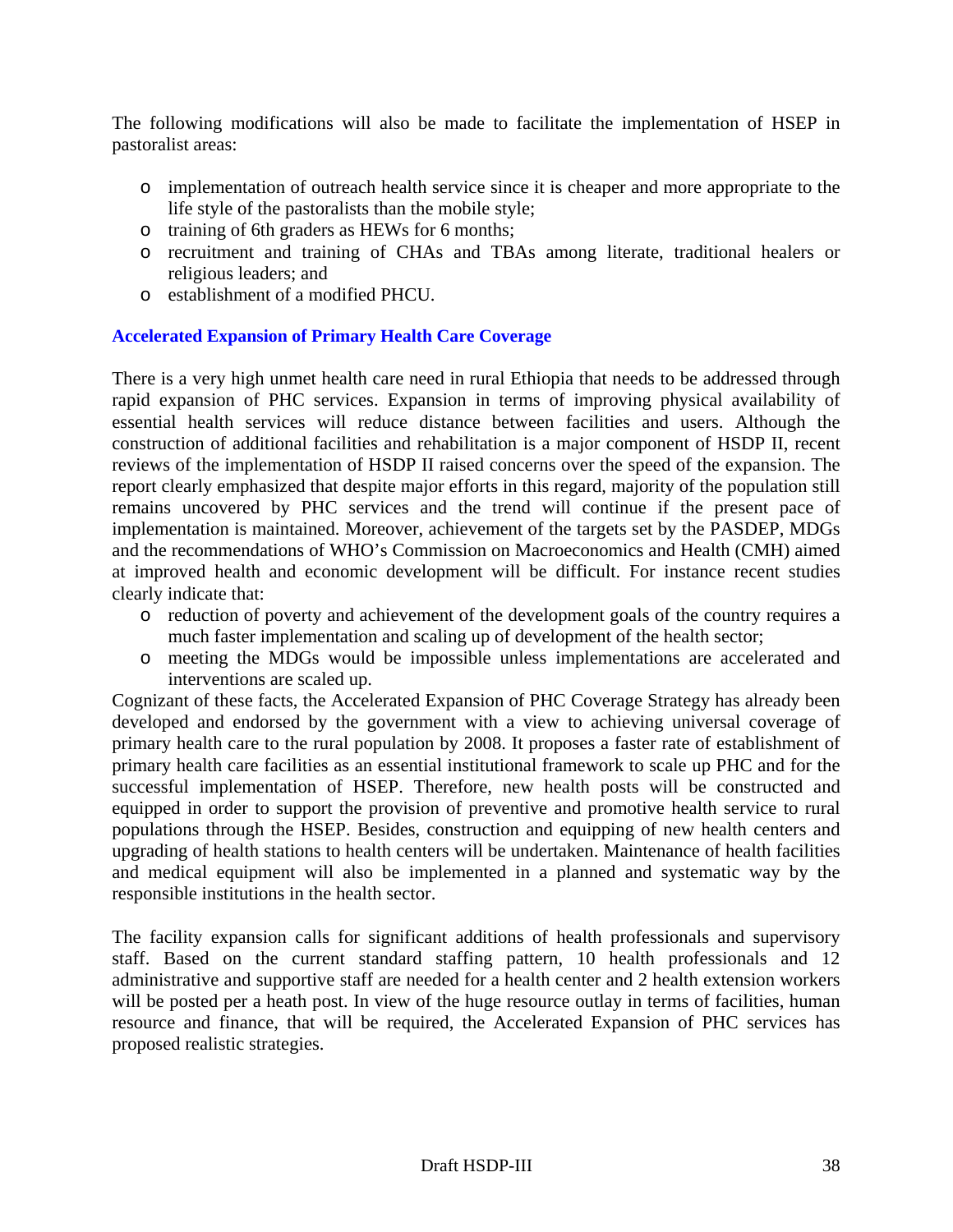### **The Health Care Financing Strategy**

The Health Care Financing Strategy of Ethiopia that was developed and implemented since 1998 has the aim of increasing resource flow to the Health Sector; improving efficiency of resource utilization; and ensuring sustainability of the financing system in order to improve the coverage and quality of health service.

The strategy was developed based on the realization of the low Government spending on health, low percapita health expenditure in the country, and the highly skewed health resource allocation in favor of the urban centers. In order to alleviate these problems, it proposes alternative financing methods, mechanisms of resource mobilization, efficient utilization, and ensuring sustainability.

The Health Care Financing Strategy and the subsidiary guidelines that were produced to realize the execution of the strategy will be vigorously implemented in the period of HSDP-III. Furthermore, the Government is committed to introducing an appropriate health insurance system both for the formal and informal sector employees.

### **The National Strategy for Child Survival**

The National Child Survival Strategy that has already been finalized has the overall objective of reducing under-five mortality to 67/1000 population by 2015 to achieve the MDGs. The strategy addresses the major causes of child mortality that account for 90% of under five deaths i.e. pneumonia, neonatal conditions, malaria, diarrhea, measles, malnutrition and HIV/AIDS as underlying condition. It aims to reduce neonatal, child and under-five mortality rates proportionally. The full implementation of the Child Survival Interventions will enable a reduction in Under-five mortality by 48% by 2009 and by 61% by 2015, which is greater than the MDGs target of reduction of Under-five by 52%. The objectives, strategies and key activities of the strategy have been fully articulated into the various components of HSDP-III in order to avoid repetitions.

High impact and cost-effective child survival interventions will be implemented at high coverage levels by focusing on children of the poorest and most marginalized sections of the population. These interventions will be delivered through the provision of services at:

- family and community level
- population oriented/outreach
- and clinical/health facility basis.

 The strategy also contributes to the reduction of maternal mortality (by 36%) through ensuring the availability of good quality essential health care for women at the heath facilities as well as in the community through integration with the HSEP.

#### **The National Reproductive Health Strategy**

The Ministry of Health is in the process of finalizing the National Reproductive Health Strategy in order to guide the Reproductive Health interventions and reach the MDGs. The strategy will provide a framework for: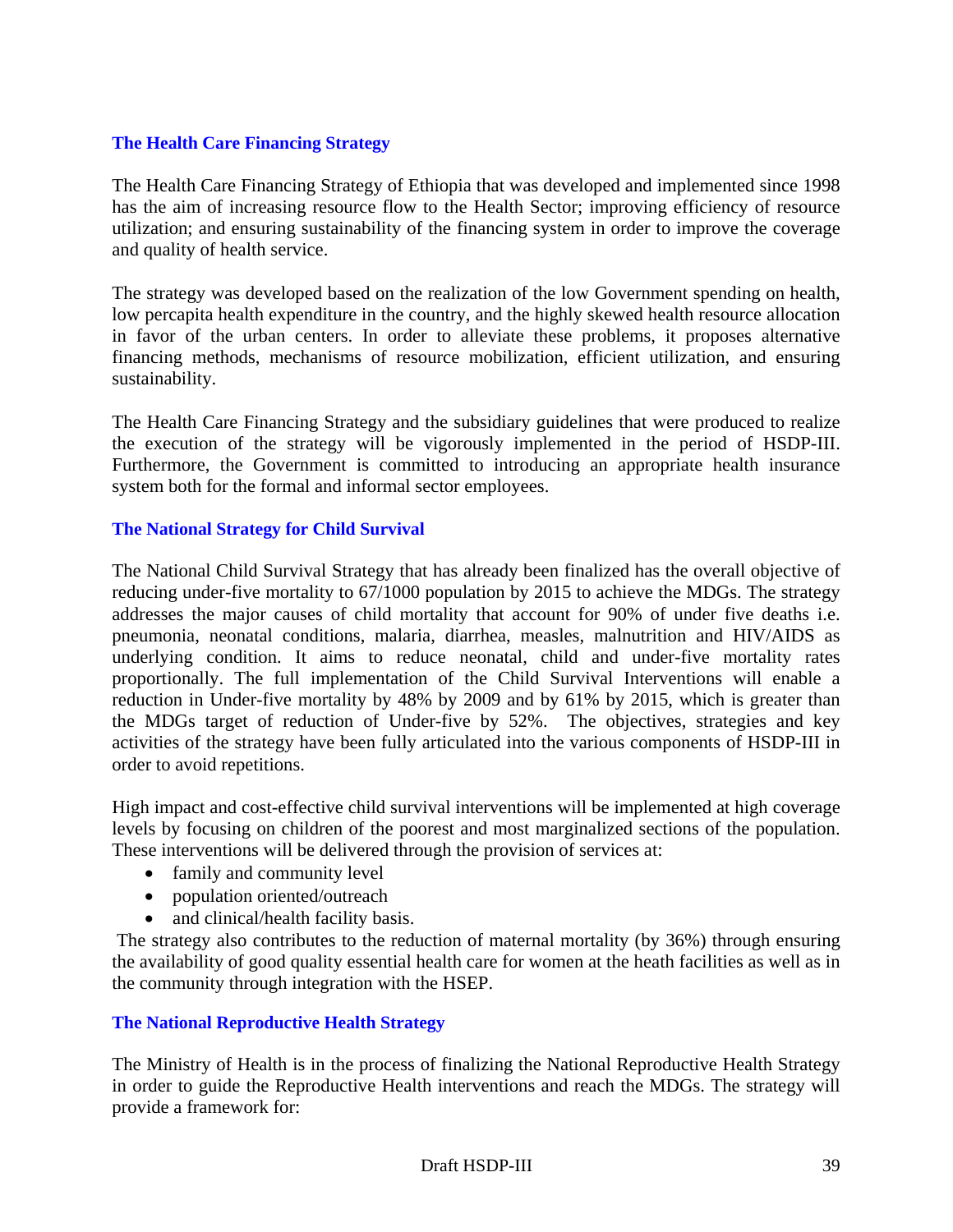- addressing the reproductive rights and needs of men, women, youth and adolescents;
- creating a conducive environment to reproductive health and sexual behaviors;
- ensuring safe pregnancy outcomes and increased access to and utilization of family planning; and
- addressing emerging reproductive health related morbidity and mortality such as reproductive organ cancers;

The strategy will also consider the interrelations between socio-cultural determinants such as gender discrimination and harmful traditional practices and their negative impact on reproductive health. Expected outcomes include reduction in maternal mortality ratio by three-fourths and reduction in total fertility rate to 4.

### **Develop and implement Health Human Resource Development Strategy:**

Health Sector is one of the labor-intensive sectors that heavily rely on the availability of adequate and skilled human resource. The Ministry of Health has recently finalized the Health Sector Human Resource Development Plan. The Plan served to forecast the human resource requirement for HSDP-III. However, there is a need to develop a long-term Human Resource Development Strategy through an in-depth analysis of the health human resource situation in the country. The strategy will come up with different options for the production and retention of human resource for the sector

#### **The National Drug Policy**

Taking into account the importance of regulation on drug manufacturing, import, distribution, and utilization as well as the high level of expenditure devoted to drugs from the limited health budget, the Government of Ethiopia has formulated and implemented the National Drug Policy from the start. This Policy is part and parcel of the Health Policy and aims to meet the country's demand for essential drugs; improve drug supply and distribution; ensure safety, efficacy, quality and affordability of drugs; build domestic manufacturing capacity; and support drug research and development. Hence, the policy will constitute to have a role in the achievement of the objectives of HSDP-III.

#### **Policy and Strategy for Prevention and Control of HIV/AIDS**

HIV/AIDS is a growing threat on efforts made for economic growth and poverty reduction. Although the disease causes wide-ranging social, economical, political and individual crises, the main brunt of its effect lies on the Health Sector. Cognizant of this reality, the Government issued the National HIV/AIDS Policy in 1998 and Policy on Use and Supply of Anti-Retroviral Drugs in 2002. Subsequently, a revamped 5 year Multisectoral Strategic Plan on HIV/AIDS was developed in 2005 with a view to guiding the multi-sectoral interventions. Moreover, other documents, including the document on social mobilization on HIV/AIDS in 2005, have also been developed and applied.

Substantial amount of fund has been secured from the GFATM to finance the prevention and control of HIV/AIDS recently. It has also been realized that with the increased funding, the capacity of the health care system has to be strengthened and some provision was made from the fund for this purpose. In fact, GFATM in the  $5<sup>th</sup>$  round of applications has included the area of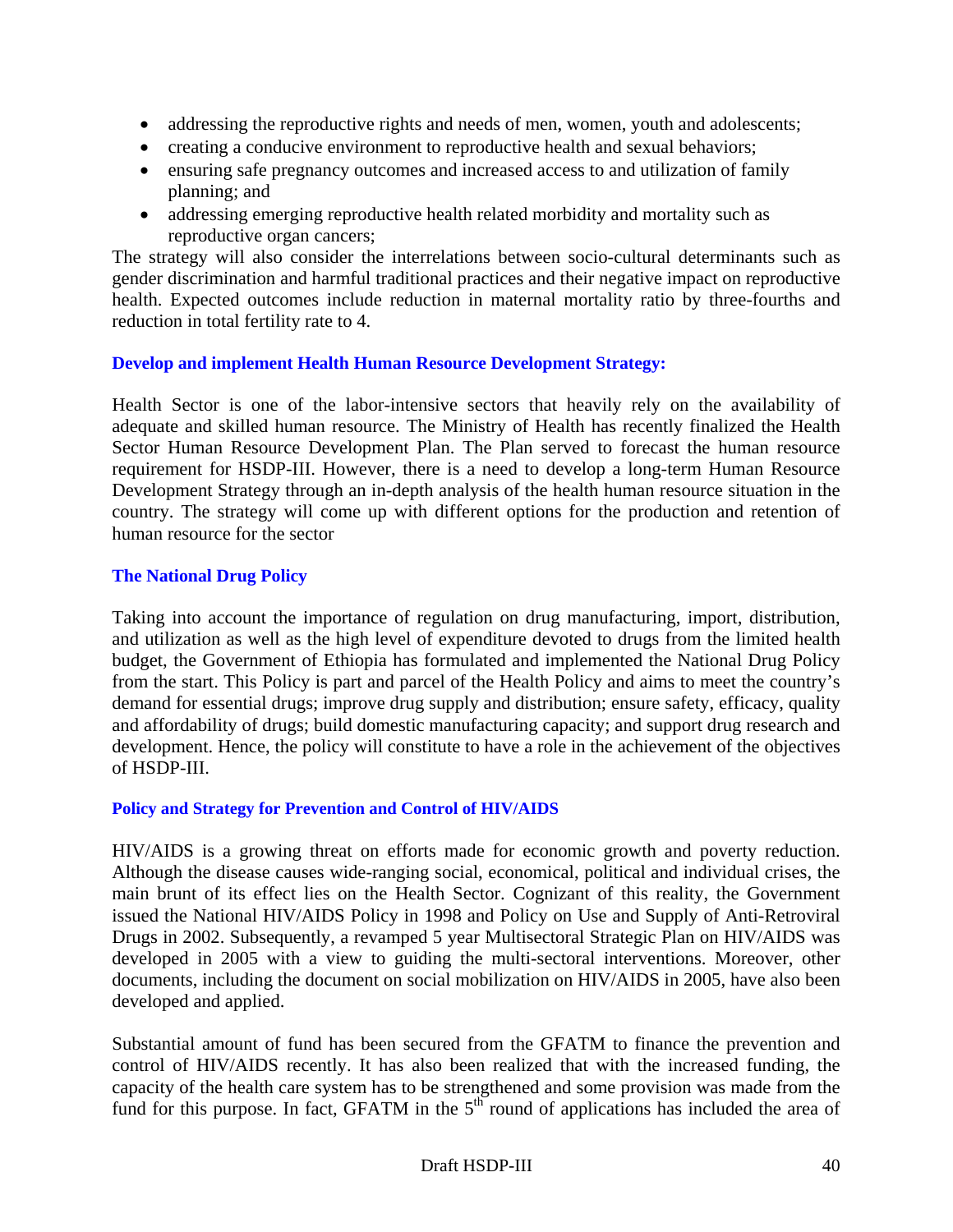"Health System Strengthening" in addition to the three traditional areas and Ethiopia has applied for it. It is hoped that this funding will address a critical but neglected area in the fight against the HIV/AIDS pandemic.

HIV/AIDS is primarily a public health problem and a chronic infectious disease with its important implications for the health sector mainly in terms of care and support and recently in terms of demand for the HAART. Therefore, prevention and control of HIV/AIDS has fully been integrated in to the HSEP. This would be expected to raise the awareness of the population and bring about positive behavioral change; avoid stigma and discrimination; and enhance care and support provided by the community. A package of services that would be delivered with regard to HIV/AIDS will be implemented at different levels of the health system as per the Essential Health Service Package. HIV/AIDS will also be integrated into all health projects and programmes delivered by all actors in the health sector. Furthermore, public private partnership will be strengthened.

Moreover, it is very important to devise a mechanism to support sustainable financing to care and support PLWHA. For instance, the FMOH has recently initiated to kick start a regular monthly contribution of money by its staff towards an HIV/AIDS fund. Similar initiatives will also be encouraged and expanded at different levels of the health sector as well as other sectors.

The Ministry of Health will spearhead the leadership in the national response to HIV/AIDS. Federal and Regional HAPCO will be directly accountable to the Federal Ministry of Health and the Regional Health Bureaus, respectively. The zonal and woreda health offices and the health extension at the Kebele level will directly coordinate and implement the multisectoral HIV/AIDS response at their respective levels.

## **The National Health Communication Strategy**

Ministry of Health has recently finalized the Health Communication Strategy document. The strategy was developed after a thorough analysis of the prevailing problems regarding the delivery of IEC/BCC activities in the sector. It defines the goal of health communication as informing and providing basic health and health related knowledge and skills that could persuade and enable people develop positive attitude and values, useful to adopt health promoting behavior and maintain it.

The document describes different strategies for the delivery of IEC/BCC; indicates the institutional arrangement for the implementation of the strategy; and mechanisms of monitoring and evaluating the IEC/BCC activities.

HSDP-III will give due emphasis to the adaptation and implementation of the strategy by the different stakeholders in the Heath Sector.

## **Health Service Delivery Strategy**

In order to achieve the goals and objectives set in HSDP-III, it is mandatory to define what services are delivered at what level of the health services. This issue has been elaborated in the Essential Health Service Package that has recently been finalized. The objectives of Essential Health Service Package are: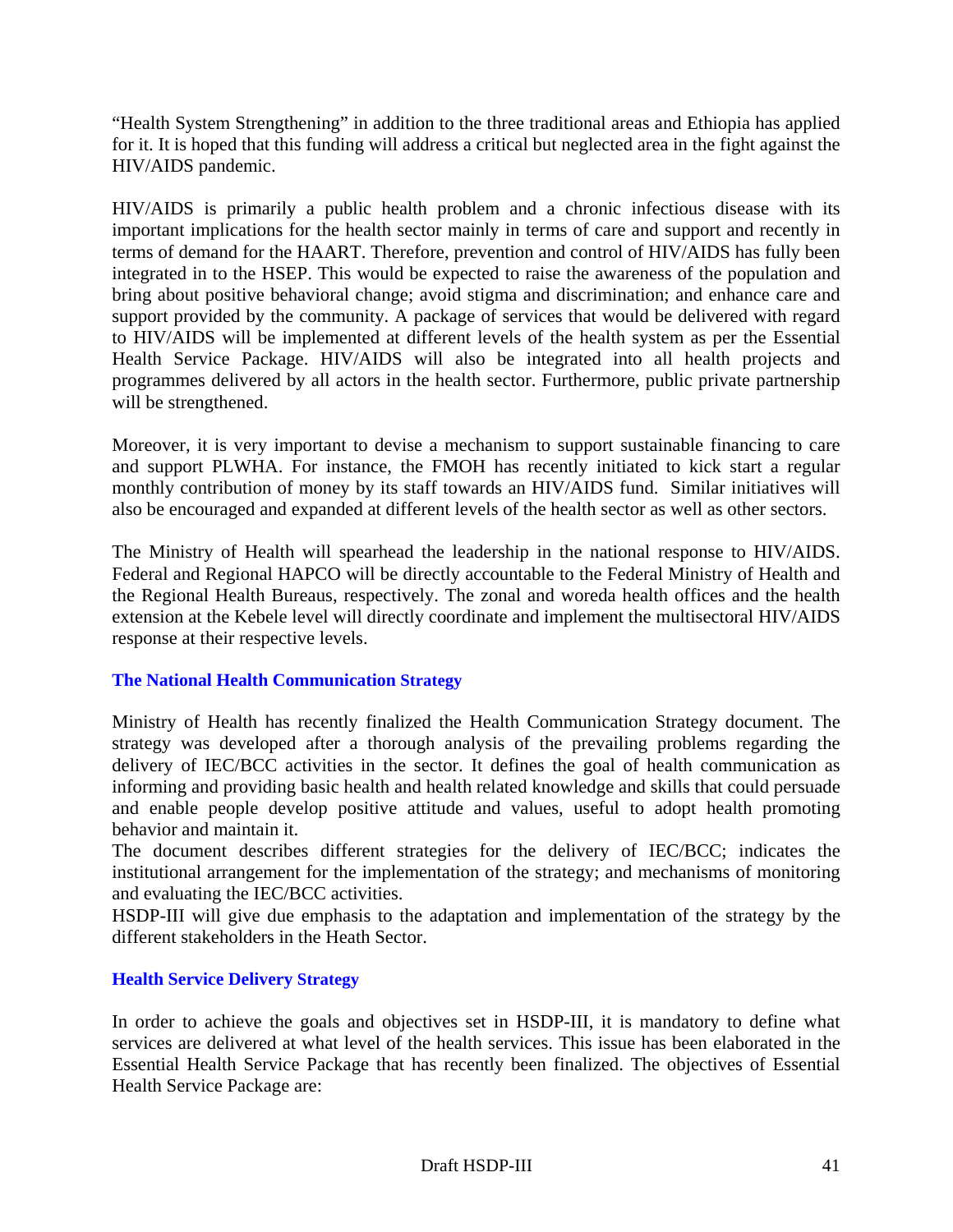- *to enhance the effectiveness of the health sector program:* the development of an EHSP will help improve effectiveness of the health sector program and its management by increasing attention towards health service output.
- *to promote standardization of essential services:* the EHSP enhances availability and delivery of equitable services for each district by defining the minimum standard for each level of care. The access to this package by pastoralists and scattered communities will also be specifically handled. These help ensure equitable access to essential health services.
- *to serve as a management tool:* the EHSP will serve as basis for management of health services, to guide resources allocation by the districts as well as for monitoring and evaluation of the performance of the health facilities.

The major components of the EHSP for Ethiopia are classified building on HSEP. The HSEP is taken as an essential package at the community level. A category containing basic curative care and treatment of mental and major chronic conditions is introduced starting from the HC level. Thus, the EHSP is organized into the following five components:

- 1 Family Health Services;
- 2 Communicable Disease Prevention and Control Services;
- 3 Hygiene and Environmental Health Services;
- 4 Health Education and Communication Services; and
- 5 Basic Curative Care and Management of Major Chronic Conditions

In order to facilitate the proper implementation of the EHSP, there will be some changes in the role of the health institutions, the type and professional mix of staff in the health care institutions and the role of woreda health office, zonal health departments/ regional health bureaus as follows:

- 1. Health Posts (HPs) will focus mainly on preventive and promotive aspects of health care i.e. promotion of healthful living and healthy environment; prevention of major infectious diseases and epidemics; mobilizing and empowering the community in health matters.
- 2. Health Centers (HCs) will focus on the provision of first line curative health care and technically support the HPs in their catchments area selected HCS will also provide emergency surgery service.
- 3. The hospitals will serve as the secondary and tertiary referral care centers to provide a wide range of services including surgery (district), specialist services (zonal hospitals) and sub specialist services (specialized hospitals); they will also serve as higher training institutions for different categories of health workers.

Woreda health offices will monitor the HPs, health stations and health centers. The Regional Health Bureaus/Zonal Health Departments will monitor the District and Zonal hospitals. The Federal Ministry of Health will monitor the Specialized Hospitals.

## **The National Population Policy**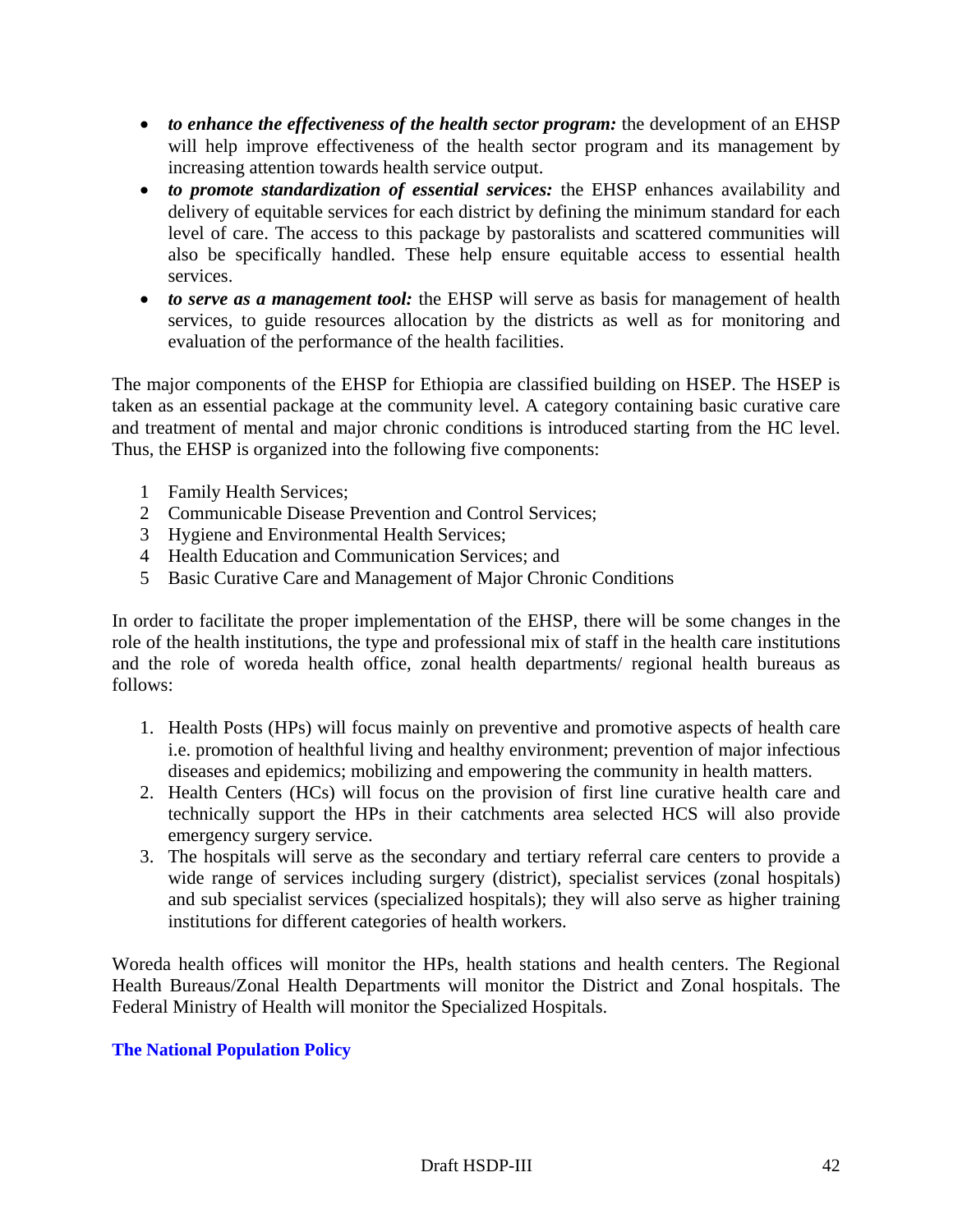High fertility is a major contributor to poverty. It is also obvious that unregulated fertility is associated with high maternal, neonatal and child mortality due to teenage pregnancy, short birth interval, underweight babies etc. High prevalence of infectious diseases and nutritional deficiencies further complicate these conditions. In order to regulate the adverse effects of high population growth, the Government of Ethiopia formulated, some ten years ago, a National Population Policy and has been rigorously implementing it.

#### **The Non-communicable Diseases and Traditional Medicine Strategy**

Although the major disease burden in Ethiopia is related to infectious communicable diseases and nutritional deficiencies, the non-communicable diseases are also emerging as public health problems. Even though, the list of non-communicable disease is long, more attention will be given to injuries and violence, mental and neurological disorders, cardio-vascular diseases, diabetes mellitus, chronic obstructive pulmonary disease, and cancers.

Traditional medicine is practiced widely in Ethiopia. Therefore, HSDP-III will give focus to collection and preservation of traditional medicine and establishment of regulatory framework. In the long-term, due attention will be given to the safety, efficacy and sound use of traditional medicine. This will be effected through generation of clinical based data, formulation and use for treating priority diseases. A model training manual will also be developed and used to train traditional medical practitioners.

#### **The National Policy on Women**

Ethiopian women constitute the larger proportion of the population and are participating in various economic sectors making a major contribution to the welfare of the society. Hence, economic development is impractical without ensuring women's right to fully participate in the planning, implementation, monitoring and evaluation of development activities. Moreover, as child bearers, women have direct contact, and hence can shape behavior of the young generation, which becomes the backbone of the country's economy. This entails that empowerment of women is a crucial issue in order to improve the health of mothers, children, households and the society in general.

Therefore, the Government had formulated and implemented the National Women's Policy since 1994. Furthermore, strategies of HSDP fully address this concern by giving priority to maternal health services through adopting strategies that are accepted to have a greater impact on women's well-being such as, the Making Pregnancy Safe and the Safe Motherhood Initiative.

#### **Democracy, Good Governance and Decentralization**

Decentralization is one of the most significant policies of the Government influencing the design and implementation of HSDP. Deepening democracy and good governance; and ensuring ownership and meaningful participation of the community in local decision-making process are inline with the principles of primary health care. Moreover, decentralization of activities is also encouraged in the Federal Ministries, Regional Bureaus and Woreda Councils to share functions and responsibilities and make implementations efficient and effective. With this in mind, the health system has been decentralized initially to the Regional Health Bureaus and subsequently to Woreda Health Offices to bring decision-making power closer to the community.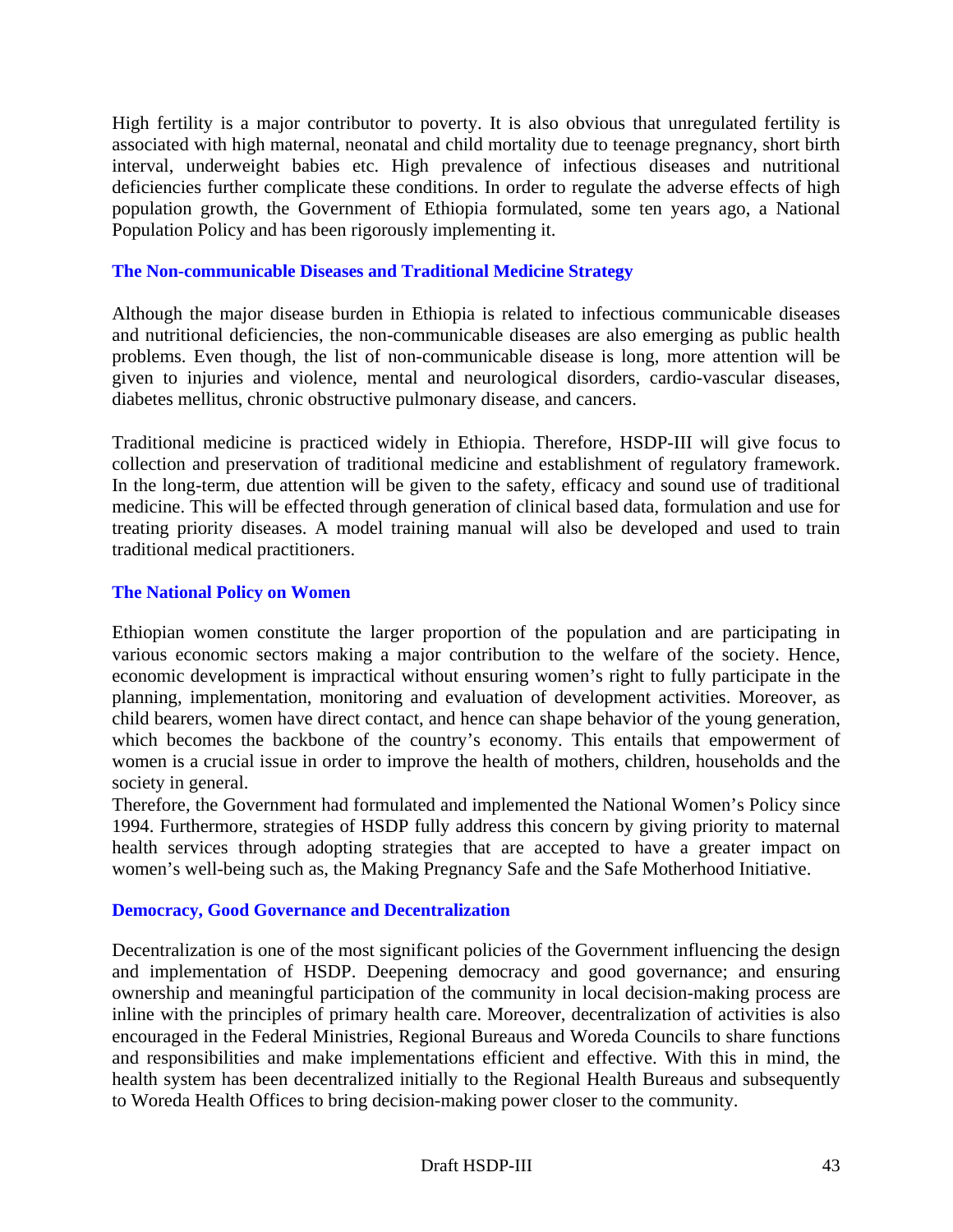#### **The Capacity Building Strategy and Programme**

The Government's Capacity Building Strategy aims at strengthening overall capacity of the Government at all levels as well as in nongovernmental institutions for effective implementation of development activities. It is a comprehensive approach in that it tries to address the institutional, systems and human resource aspects of institutions. Through this Strategy a Civil Service Reform Programme with result oriented performance system is being introduced into the public sectors including the Health Sector. The initial input to the Health Sector has been rewarding and encouraging thereby supplementing the efforts being made to make the health service delivery effective and efficient.

The Civil Service Reform Program (CSRP) is introduced in February 2002 as part of capacity building programme, in order to create a civil service which is both efficient and competent to achieve the economic, social and political missions of the Government, and to promote a culture of administration which reflects direct participation by the people's representatives. The CSRP has five sub-programs: i) Expenditure Management and Control; ii) Human Resources Management; iii) Service Delivery; iv) Top Management Systems; and V) Ethics Reforms. These are all relevant to the health sector since they address some of the challenges and issues in HSDP.

Strategic Planning and Management (SPM) is also one of the initiatives being introduced into the public services at all levels under the leadership of the Ministry of Capacity Building. This is a participatory and bottom up approach to planning based on assessment of local situation and identification of strategic issues that need to be addressed to facilitate the achievement of development goals and objectives. Therefore, the HSDP-III document is different from the previous versions in that it is developed in SPMs approach.

Information and Communication Technology (ICT) Policy is a policy issued under the Capacity Building Strategy that considers the convergence of computing, telecommunication, broadcasting technologies and the need for systemization of access and preservation of information. It is designed with the aim of using ICT for enhancing the efficiency, effectiveness and transparency in the civil and public services; and maximizing connectivity to the global information infrastructure among others. In the Health Sector, it aims the application of ICT to:

- modernize health service administration;
- set up and expand telemedicine;
- improve the access of health professionals and the public to up-to-date health information; and

The implementation of the health component of this policy will be given considerable attention in HSDP-III.

#### **Rural Development Policy and Strategy**

The importance of particular policies and strategies to support the rural population, and the agricultural sector, cannot be underestimated in a country where 85% of the population lives in rural areas and 51% of GNP is derived from the agricultural sector. In this respect, both the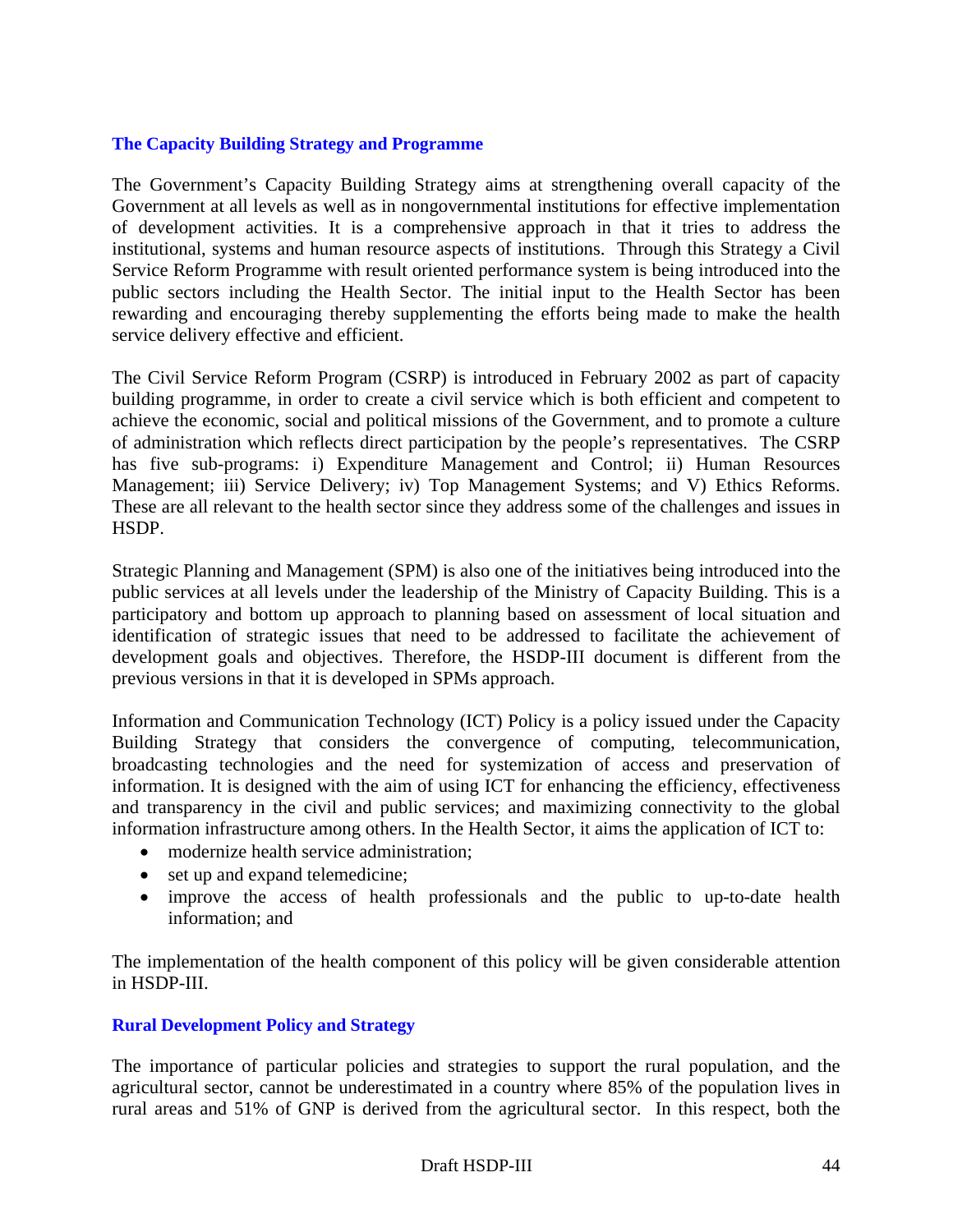Rural Development Policies and Strategies (RDPS) issued in 2001, and the Agricultural Development-Led Industrialization (ADLI) policy developed in 1994, are of strategic importance for the Health Sector Development. RDPS outlines various policy directions related to health, emphasizing health both as a human right, and as playing a key role in building the capacity of the population to contribute to overall development, stressing primary health care and participation, and the need to ensure services for the pastoralist population. ADLI also emphasizes primary health care and environmental health, the need for intersectoral collaboration and decentralized management as strategies contributing to increased agricultural production.

# **3.1.3. The Global Health Policy Context**

Ethiopia is not an exception to the influences of Global Policies initiated by organizations such as the World Bank, WHO, UNICEF, UNAIDS and the World Trade Organization. Such Global Initiatives are also associated with some form of financing the interventions that would significantly augment the resource of the Government. It is also important to realize that new initiatives such as the HSEP and Accelerated Expansion of PHC Services that are believed to be effective mechanisms for achieving the targets set in the PASDEP and MDGs would require the acceptance and support from partners at national, regional and global levels.

Achievement of MDGs is one of the top Global Policies that is influencing the national development policies and strategies. MDGs emerged from the "Millennium Declaration" adopted by the United Nations General Assembly in September 2000. The declaration shows a global consensus on poverty reduction and enhancing human well-being. The eight MDGs that are to be reached by 2015 are described below. Those goals that are relevant and directly linked to the health sector (goals 4,5 and 6) are described with their specific targets.

- Goal-1-Eradicating extreme poverty and huger
- Goal-2: Achieving universal primary education
- Goal-3: Promoting gender equality and empowering women

Goal-4: Reducing child mortality

Target 4a: Reduce infant and under five mortality rates by two third, between 1990 and 2015.

Goal-5-Improving maternal health

Target 5a reduce maternal mortality ratios by three-quarters, between 1990 and 2015.

Goal-6-Combat HIV/AIDS, malaria and other diseases

Target 6a halt by 2015 and begin to reverse the spread of HIV/AIDS.

Target 6b Halt by 2015 and begin to reverse the incidence of malaria and other major diseases

Goal-7: Ensuring environmental sustainability

Goal-8-Developing a global partnership for development

The partnership between the government and donors has been improving over the past years. In the Health Sector in particular, the consultation forums have been strengthened and the frequency of dialogue with the donors has been improving overtime. This has improved the benefit that the country has been getting from the various Global Initiatives.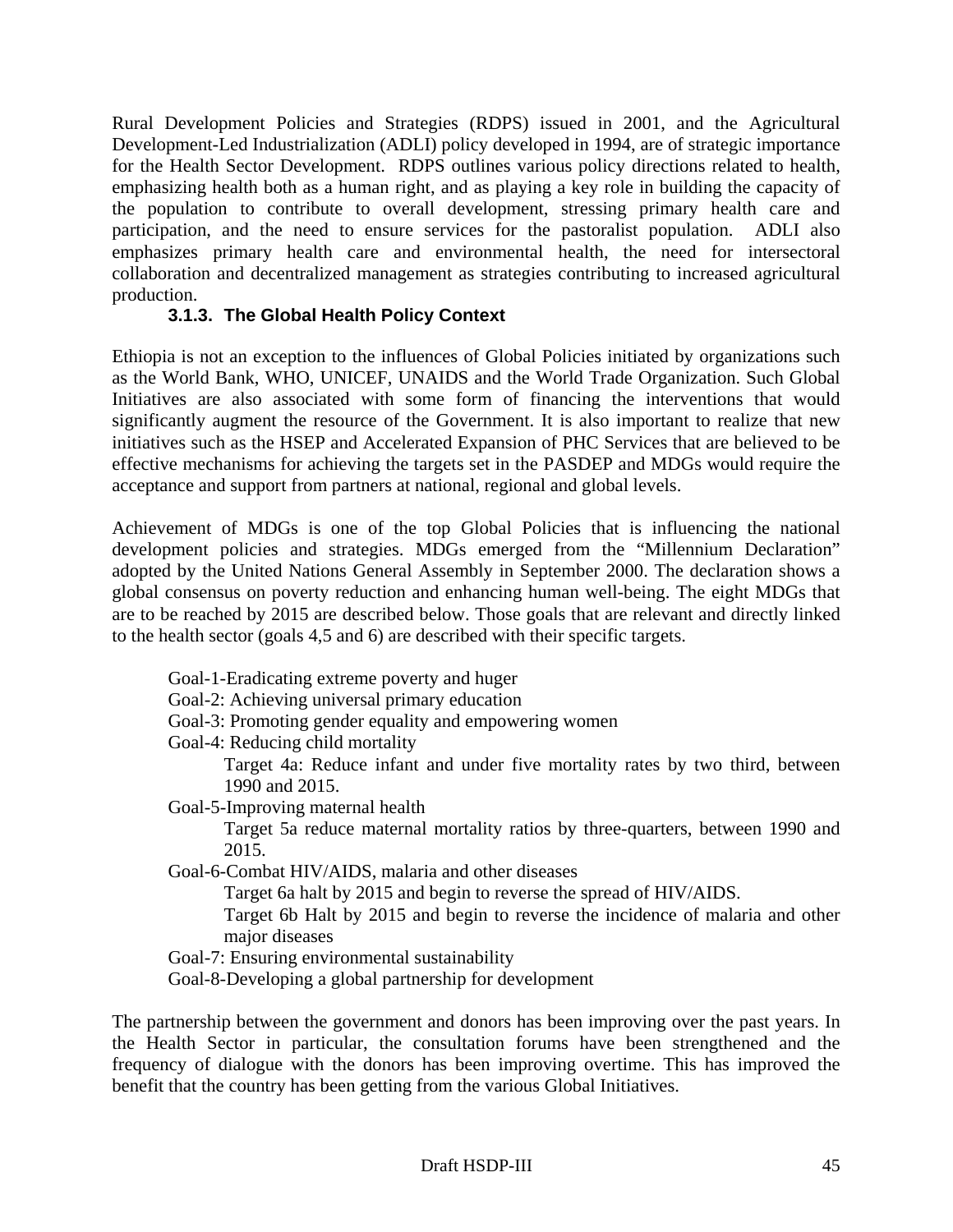It is to be recalled that Ethiopia has secured commitments from the Global Fund to Fight HIV/AIDS (GFATM) and is also one of the countries chosen to benefit from the President's Emergency Plan for AIDS Relief (PEPFAR). The Global Alliance for Vaccine Initiatives (GAVI), the Rollback Malaria Initiative, and the World Bank Multisectoral Loan for HIV/AIDS, EMSAP are also supporting Ethiopia's endeavors in the health field and thereby the rapid poverty reduction strategy. Therefore, the Health Sector needs to take these situations into account when trying to position itself for implementation of targeted interventions.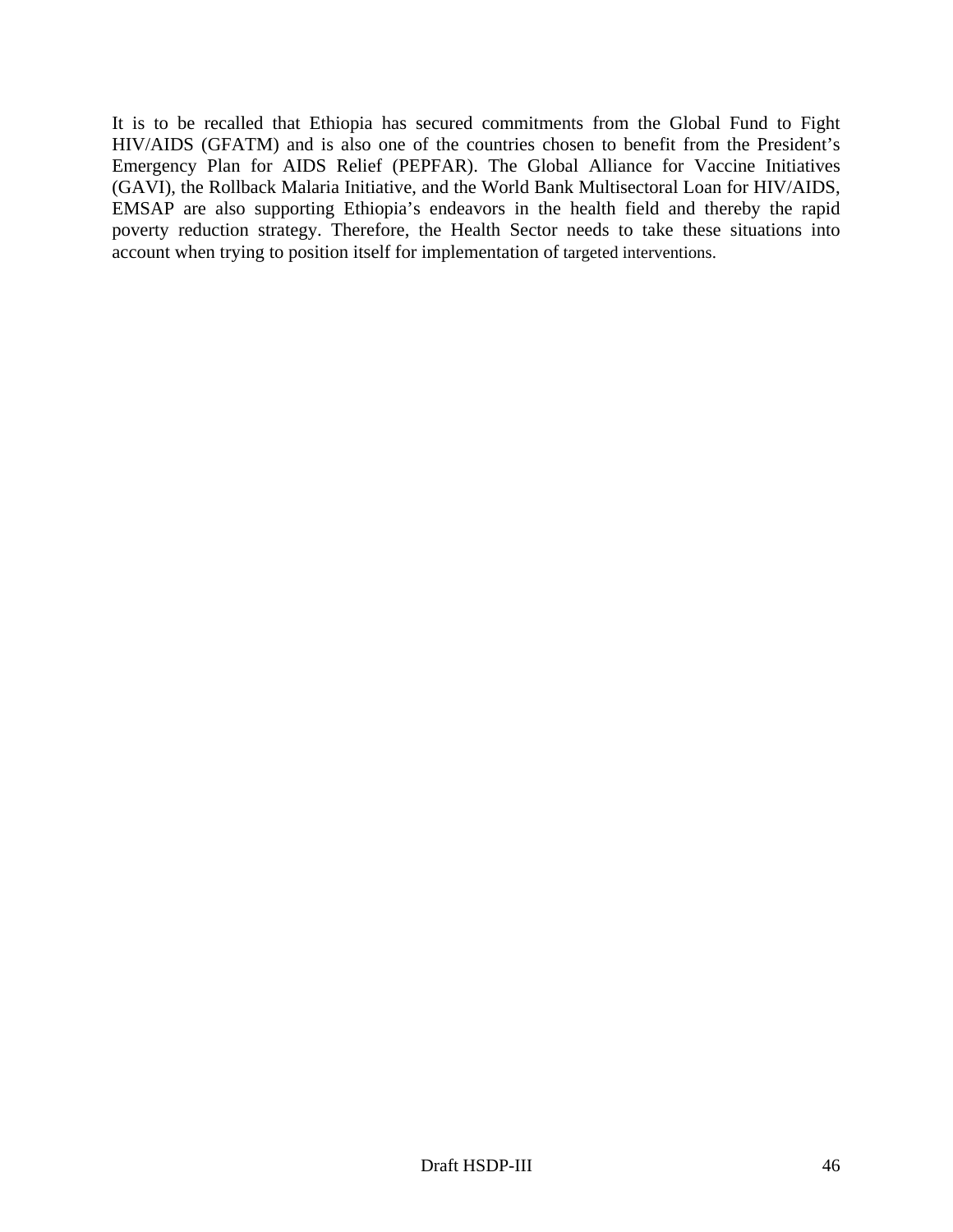# *3.2. Vision of HSDP*

To see Healthy, productive and prosperous Ethiopians.

# *3.3. Mission of HSDP*

To reduce morbidity, mortality and disability, and improve the health status of the Ethiopian people through providing a comprehensive package of preventive, promotive, rehabilitative and basic curative health services via a decentralized and democratized health system in collaboration with all stakeholders.

# *3.4. Values of HSDP*

The following are selected as values and philosophies of the sector after a deeper analysis of the internal and external contexts and mandates of the sector. They are believed to provide commitment and momentum to the efforts made to effectively discharge the responsibilities of the sector and meet the expectations of the public.

- 1. Focus on promotive, preventive and basic curative aspects of health care
- 2. Deliver integrated, efficient, quality, equitable and pro-poor health service
- 3. Efficient use of resources and application of appropriate technology
- 4. Involve the community on health care decision-making process
- 5. Promote transparent, result oriented and democratic working culture
- 6. Abide by professional ethics
- 7. Sense of urgency for the national development
- 8. Enhance teamwork, partnership and multisectoral approach
- 9. Be gender sensitive
- 10. Be ready for continuous change

# *3.5. Mandate Analysis*

The mandate of an organization is usually codified in laws, regulations, decrees, or characters. There might also be informal mandates that an organization must fulfill in the form of expectations of high-level authorities and other stakeholders. The mandate of an organization can be influenced by socioeconomic and political moves in a country. Therefore, it should be revised and updated to fit into the prevailing conditions. SPM process forces civil service institutions to drop mandates that no longer apply in achieving the set objectives, and adds new mandates that need to be in place.

Mandates are formally defined in Ethiopian laws and regulations for organizations like FMOH and RHB. As the health sector is a collection of organizations, mandates are rather defined for specific organizations than for the whole sector. Therefore, the following topics describe the formal mandates of these organizations. Besides, additionally recommended mandates are retrieved from the Federal and Regional SPMs and briefly pointed out.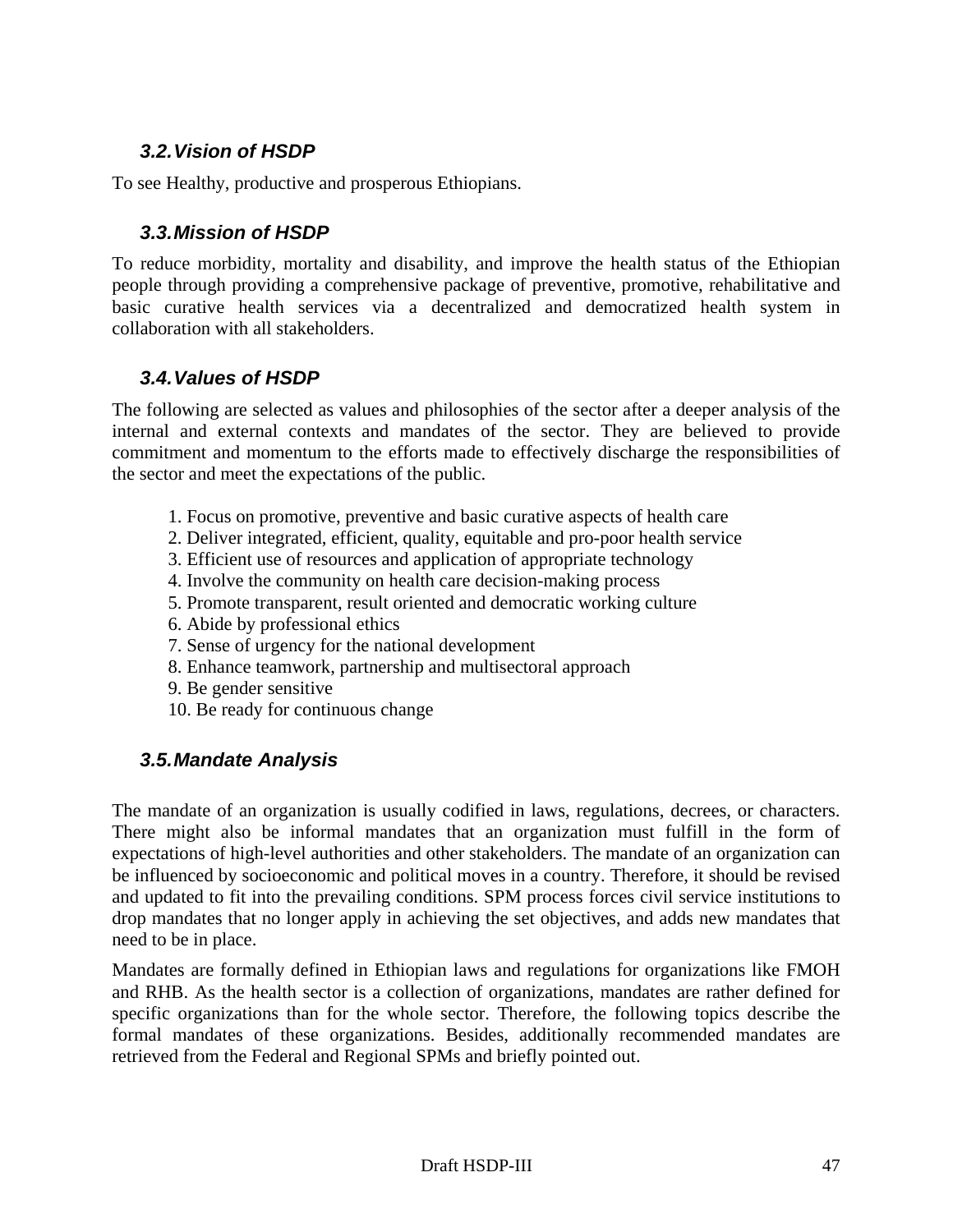## **3.5.1. Mandates of the Federal Ministry of Health**

Proclamation No. 471/1995 of the Federal Democratic Republic Of Ethiopia provides definition of Powers and Duties of the Executive Organs. This proclamation, in part 3 No. 10 states the common Powers and Duties as follows:

- 1. in its field of activity;
	- a. initiate policies and laws, prepare plans and budgets, and upon approval implement same;
	- b. ensure the enforcement of federal laws;
	- c. undertake study and research; collect, compile and disseminate information;
	- d. provide assistance and advice to Regional States, as necessary;
	- e. enter into contracts and international agreements in accordance with the law;
- 2. direct and coordinate the performances of the executive organs made accountable to it under the laws establishing them or under Article 33 of this proclamation; review the organizational structures as well as the work programs and budgets of the executive organs and approve their submission to the appropriate government organs;
- 3. supervise the public enterprises, made accountable to it, in accordance with the Public Enterprises Proclamation No. 25/1992, and ensure that they operate as development catalysts;
- 4. exercise the powers and duties given to it under this proclamation and other laws;
- 5. submit periodic performance reports to the Prime Minister and the Council of Ministers.

The Ministry of health shall have the powers and duties to:

- 1. coordinate and direct the country's health sector development program;
- 2. devise and follow up the implementation of strategies for preventing and eradicating communicable and non-communicable diseases;
- 3. devise and follow up the implementation of strategies for preventing malnutrition and food contamination; certify and supervise the safety of food stuffs;
- 4. undertake the necessary quarantine at the main entry and exit points of the country to safeguard public health;
- 5. undertake appropriate measures in the events of disasters and other situations that threaten public health, and coordinate measures to be taken by other bodies;
- 6. ensure the availability and proper utilization of essential drugs and medical equipment in the country;
- 7. create conductive conditions for research, registration and utilization of traditional medicines; and give the necessary support to practitioners to register and practice their profession;
- 8. establish and administer health research centers;
- 9. set and supervise the enforcement of health service standards;
- 10. determine the qualification requirement of professionals desiring to engage in public health service at various levels, and issue certificates of competence to them;
- 11. ensure the carrying out of drug administration and control activities;
- 12. delegate part of its powers to regional health bureaus and other government organs as deemed necessary.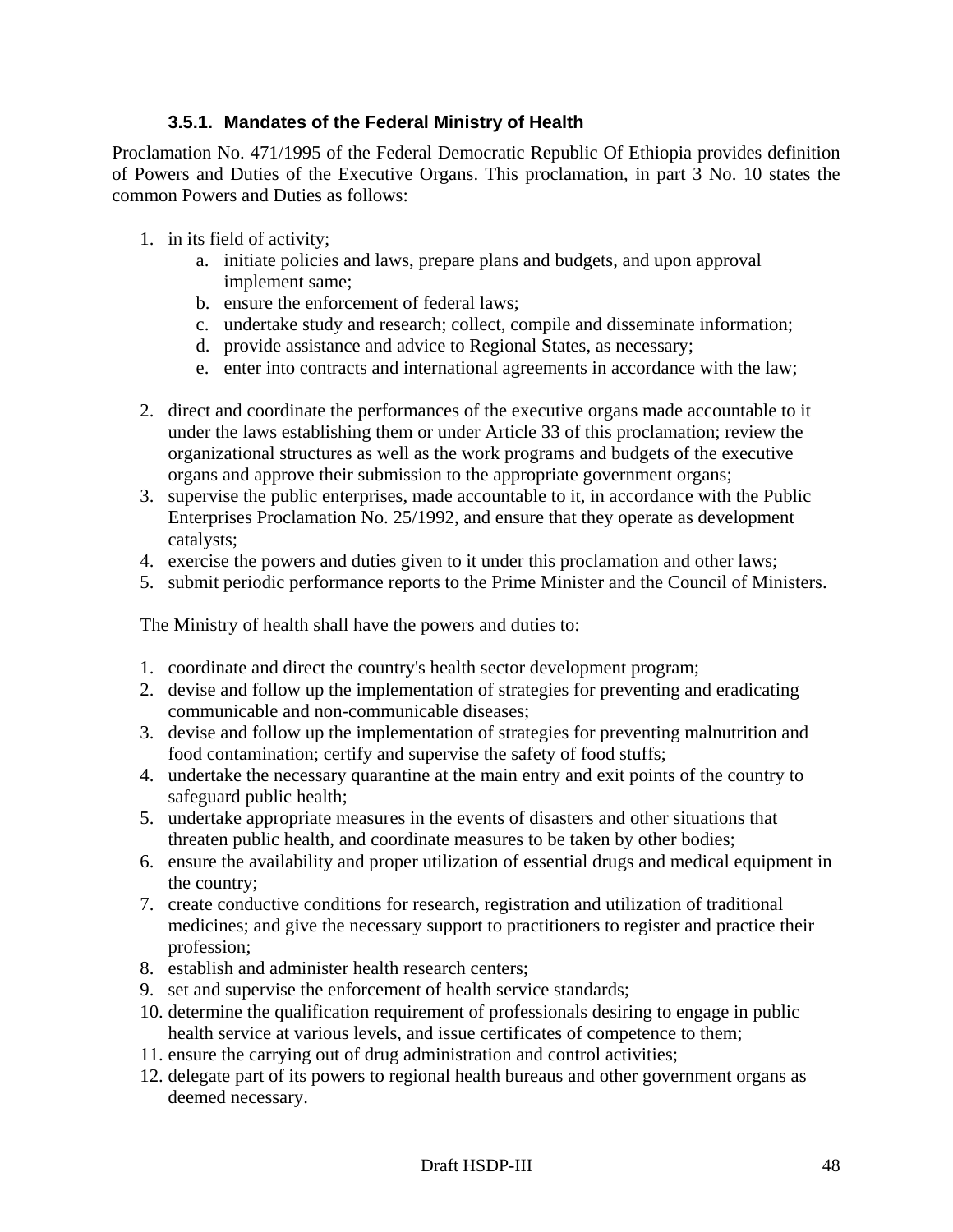Moreover, key institutions such as Drug Administration and control Authority, the Health Education Centre and the Ethiopian Health and Nutrition Research Institute have specific mandate. These mandates that are related to ensuring safety, efficacy, quality and proper use of drugs; improving the knowledge, attitude, behaviour and practice of the population on prevention and control of disease and healthy life style; conducting researches and studies that will contribute to the improvement of the health of the population are not described in detail in this document since these specific mandates could be described in the SPM Plans of the respective institutions.

# **3.5.2. Mandates of the Regional Health Bureaus**

The Health Bureau shall have the powers and duties to:

- 1. Prepare, on the basis of the health policy of the country, the health care plan and program for the people of the region, and to implement same when approved;
- 2. Ensure the observance in the region of laws, regulations and directives issued pertaining to public health;
- 3. Organize and administer hospitals, health centers, clinics, and research and training institutions to be established by the regional self-government;
- 4. Issue license to health centers, clinics, laboratories and pharmacies to be established by domestic organizations and investors; supervise to ensure that they maintain standard fixed at the national level;
- 5. Ensure that professionals engaged in public health services in the region satisfy the prescribed standards; and supervise same;
- 6. Ensure adequate and regular supply of effective, safe and affordable essential drugs, medical supplies and equipment in the region;
- 7. Cause the application, together with modern medicine, traditional medicines and treatment methods whose efficiency is ascertained;
- 8. Cause the provision of vaccinations, and take other measures, to prevent and eradicate communicable diseases;
- 9. Participate in quarantine control undertaken for the protection of public health;
- 10. Ascertain the nutritional value of foods.

## **3.5.3. Mandates that need to be verified and supported by Proclamation**

FMOH is involved in the overall coordination of the implementation, monitoring and evaluation of HSDP and has been acting as the Secretariat of HSDP. It also chairs the Central Joint Steering Committee and the Joint FMOH and HPN Donor Consultative Meeting. These mandates need to be supported by a proclamation.

RHBs have expressed the need to have a legally supported mandates over the following areas:

- regulation, monitoring and providing technical support to private health training institutions in the regions;
- assessing the health impact and appropriateness of civil constructions before constructions are permitted by the concerned bodies;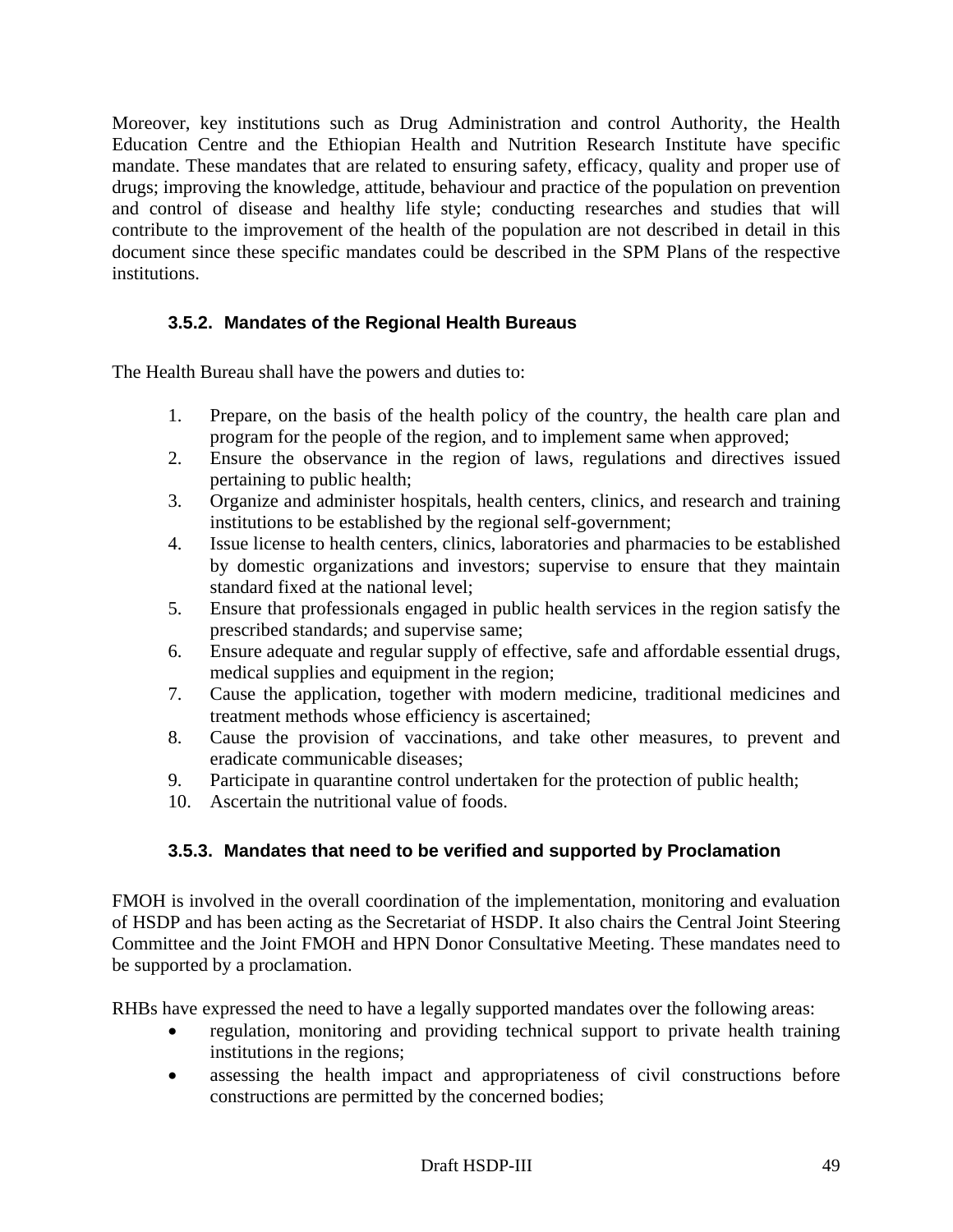- checking safety and quality of water sources constructed by bureau of water and others;
- conduct studies on the regional public health problems and implement the results; and
- adapt and implement health education strategy that focuses on the regional public health problems;

An area that needs further study and clarification is the clear description of the mandates of the FMOH and RHBs over the licensing, and deployment of different level of health professionals.

# *3.6. Analysis of Stakeholders*

Stakeholders are individuals, organizations or agencies that could influence or be influenced positively or negatively during implementation of HSDP. Analysis of a stakeholder and a collaborator is a process of scrutinizing the essence, interests, behaviors, and the nature and level of impact brought about by these stakeholders. The degree of influence from stakeholders varies depending on:

- their span of control over the generation and allocation of resources;
- level of political power;
- scope of participation in the sector; and
- range of use of services provided by the sector.

The attainment of missions and objectives of HSDP is largely dependant on the collective efforts and roles played by the different stakeholders. Therefore, stakeholder analysis in HSDP is a critical issue that helps to define the boundaries of all actors in the health system; clarify contributions expected from each actor; and describe areas of possible collaboration to create synergy to achieve the goals and objectives set in HSDP.

Stakeholders of HSDP can be categorized into two groups i.e. internal and external. Internal stakeholders are those groups that hold the primary responsibility of planning, implementation, monitoring and evaluation of HSDP. These include top management and civil servants of the FMOH, RHBs, ZHDs, Woreda Health Offices, and government health institutions, DACA, Health Education Center, HAPCO, Ethiopian Health and Nutrition Research Institute.

The vision and missions set by HSDP cannot be achieved by the sole effort of the internal stakeholders. External stakeholders have also a major role to play. External stakeholders of HSDP include the community at large, the Prime Minister's Office, Council of Ministers', the House of People's Representatives and their respective representations at all levels, the HPN Donor Group, Ministry of Education, Ministry of Finance and Economic Development, Ministry of Water Resources, Ministry of Capacity Building, Federal Civil Service Commission and its respective representations at all levels, Environmental Protection Authority, Civil Society Organizations, and other government agencies like the Ethiopian Red Cross Society, the private for profit sector and health professionals' associations.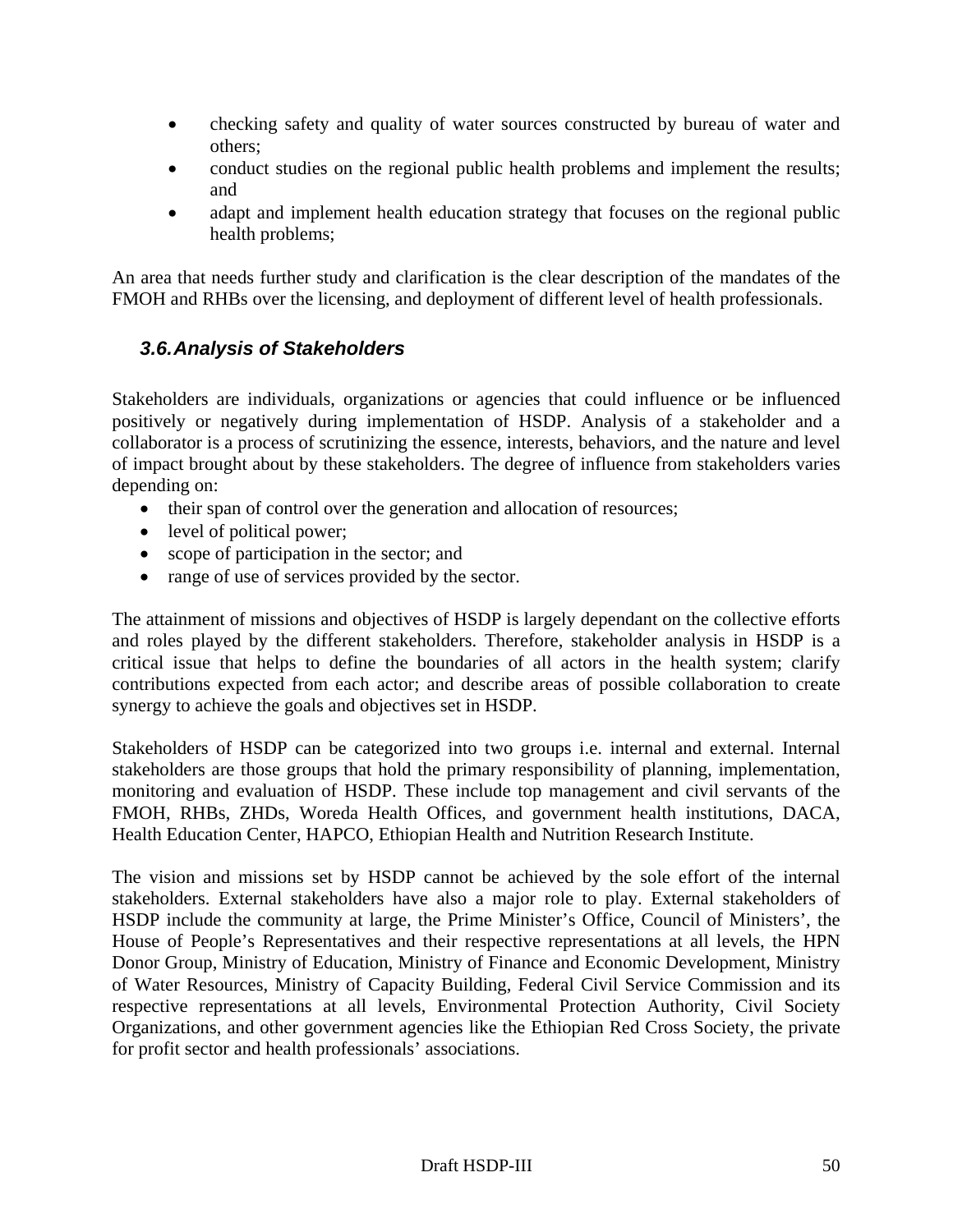| <b>Stakeholders</b>                                                 | <b>Expectations</b>                                                                                                                                                                                            | Reaction and<br><b>Likelv</b><br><b>Impact if Expectations</b><br>are not met                                                                                                        | <b>Degree</b><br>of<br>Import<br>ance | <b>Institutional</b><br><b>Appropriate</b><br><b>Response</b>                                                                                                                                                                               |
|---------------------------------------------------------------------|----------------------------------------------------------------------------------------------------------------------------------------------------------------------------------------------------------------|--------------------------------------------------------------------------------------------------------------------------------------------------------------------------------------|---------------------------------------|---------------------------------------------------------------------------------------------------------------------------------------------------------------------------------------------------------------------------------------------|
| Civil<br>Servants<br>of<br>Health<br>the<br>Sector at all<br>levels | Conducive working<br>environment<br>Democratic and participatory<br>leadership<br>Responsive organizational<br>structure, transparent and<br>clear division of labor<br>Adequate pay and career<br>development | <b>Attrition</b><br>Demotivation and poor<br>performance<br>Poor service quality and<br>client dissatisfaction                                                                       |                                       | Incentive packages<br>Conducive working environment<br>Trainings and career structure<br>Participatory planning, implementing,<br>monitoring and evaluation of sectoral<br>activities<br>Dynamic and responsive organizational<br>structure |
| Top<br>management at<br>all levels of the<br><b>Health Sector</b>   | Adequate and quality service<br>Achievement of the mission<br>Proper budget use<br>Timely report<br>Observance of government<br>rules and regulations<br>Good reputation                                       | Corrective measures<br>Failure to achieve the<br>sectoral mission<br>Poor reputation<br>Grievance of<br>stakeholders and<br>collaborators leading to<br>poor working<br>relationship | $\mathbf{1}$                          | Building implementation capacities<br>at all levels Participatory and<br>realistic planning<br>Conducive working environment                                                                                                                |

**Table 3-1 Analysis of Internal Stakeholders** 

# **Table 3-2 Analysis of External Stakeholders**

| Stakeholder <sup>4</sup>                                                                                           | Expectation                                                                                                                                                                  | Likely<br>reaction<br>and<br>impact if expectation<br>is not met                                                                                                   | Degree<br>of<br>importance | institutional<br>Appropriate<br>response                                                                                                                                                                                                                                      |
|--------------------------------------------------------------------------------------------------------------------|------------------------------------------------------------------------------------------------------------------------------------------------------------------------------|--------------------------------------------------------------------------------------------------------------------------------------------------------------------|----------------------------|-------------------------------------------------------------------------------------------------------------------------------------------------------------------------------------------------------------------------------------------------------------------------------|
| Community                                                                                                          | Access to quality health<br>service<br>Adequate information<br>Involvement in the planning,<br>implementation, monitoring<br>and evaluation of health care<br>in their areas | Dissatisfaction<br>Loss of confidence<br>Opting for alternatives<br>Low level of health<br>awareness<br>Deterioration of the<br>health status of the<br>population | $\mathbf{1}$               | Relevant policies and strategies<br>Provide equitable, accessible<br>and acceptable quality health<br>service<br>Appropriate IEC/BCC using<br>appropriate media<br>Evidence based health care<br>Prompt response to client<br>complaints<br>Ensure community<br>participation |
| The Prime<br>Minister's<br>Office, the<br>Council of<br>Ministers', the<br>House of<br>People's<br>Representatives | Implementation of national<br>policies, proclamations,<br>regulations and guidelines                                                                                         | Corrective measures<br>on the assignment of<br>top government<br>officials<br>Organizational<br>restructuring                                                      | $\mathbf{1}$               | Put in place strong monitoring<br>and evaluation system and<br>comprehensive capacity<br>building mechanisms                                                                                                                                                                  |
| <b>HPN</b><br>Donor<br>Group                                                                                       | Recognition<br>Implementation of                                                                                                                                             | Devise exit strategy<br>out of supporting the                                                                                                                      | $\mathbf{1}$               | Transparent procedures<br><b>Efficient resource utilization</b>                                                                                                                                                                                                               |

 4 The sector ministries include their respective representations at regional and woreda levels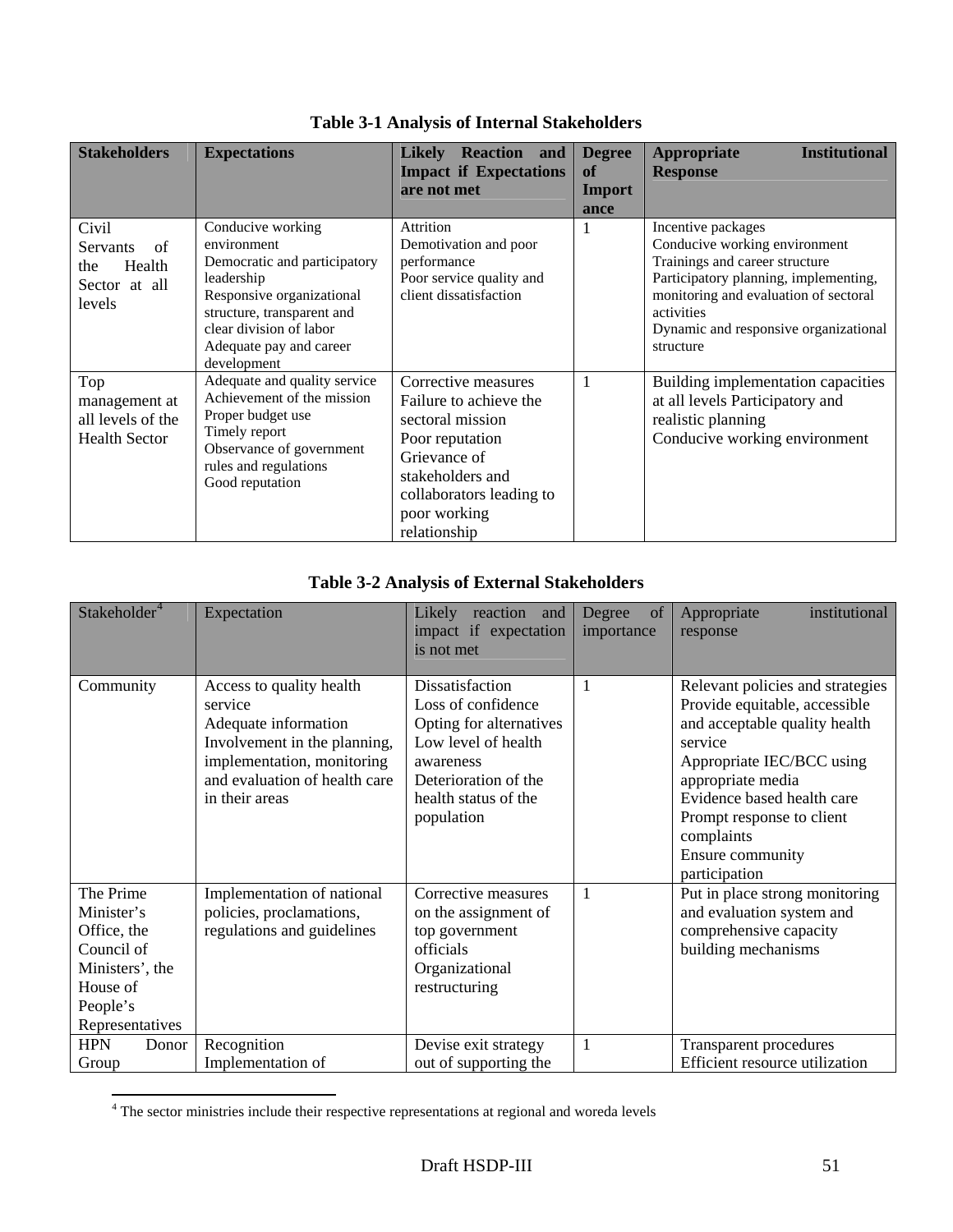| Stakeholder <sup>4</sup>                                                                | Expectation                                                                                                                                                                      | Likely reaction and<br>impact if expectation<br>is not met                                                                                                                                                                                 | Degree<br>of<br>importance | institutional<br>Appropriate<br>response                                                                                                                        |
|-----------------------------------------------------------------------------------------|----------------------------------------------------------------------------------------------------------------------------------------------------------------------------------|--------------------------------------------------------------------------------------------------------------------------------------------------------------------------------------------------------------------------------------------|----------------------------|-----------------------------------------------------------------------------------------------------------------------------------------------------------------|
|                                                                                         | projects/programmes as per<br>the agreement<br>Consultation and<br>participation in the<br>development of policies and<br>strategies of the health sector                        | <b>Health Sector</b><br>Withholding of<br>support and<br>endorsement of new<br>policy initiatives<br>Discourage new<br>partners from joining<br>the sector                                                                                 |                            | system<br>Build fund absorption capacity<br>Strengthening joint<br>consultative fora                                                                            |
| Ministry<br>of<br>Education                                                             | <b>Existence of Health Human</b><br><b>Resource Development Plan</b><br>Standard curricula<br>Availability of health<br>education and services to the<br>students                | Mismatch between the<br>demand of the health<br>sector and supply of<br>human resource<br>Poor health awareness<br>and status of students                                                                                                  | 2                          | Strengthening intersectoral<br>collaboration                                                                                                                    |
| Ministry<br>of<br>Finance<br>and<br>Economic<br>Development                             | Realistic planning<br>Efficient & effective<br>utilization of funds<br>Abiding to the government<br>financial rules $&$ regulations<br>& donor specific agreements               | Reduction in budget<br>allocation<br>Poor implementation<br>of plans                                                                                                                                                                       | $\mathbf{1}$               | Building capacity for realistic<br>planning and efficient<br>and<br>effective<br>utilization<br>of<br>resources<br>Strengthening intersectoral<br>collaboration |
| Ministry<br>of<br>Water<br>Resources                                                    | Joint venture on water and<br>sanitation areas                                                                                                                                   | Scarcity<br>of<br>water<br>sources                                                                                                                                                                                                         | 2                          | Strengthening intersectoral<br>collaboration                                                                                                                    |
| Ministry<br>of<br>Labor<br>and<br>Social Affairs                                        | Clear rules and guidelines in<br>relation to the<br>working<br>conditions of employees<br>Collaboration<br>in<br>issues<br>related to the vulnerable and<br>disadvantaged groups | of<br>Scarcity<br>water<br>sources<br>and<br>poor<br>hygiene                                                                                                                                                                               | 3                          | Strengthening<br>intersectoral<br>collaboration                                                                                                                 |
| Ministry of<br>Capacity Building<br>and its functional<br>institutions at all<br>levels | Alignment of HSDP with the<br>nation al capacity building<br>strategy<br>Implementation of CSRP in the<br>sector                                                                 | Lack of support from<br><b>MOCB</b><br>Dissociation of HSDP<br>the<br>national<br>from<br>development strategy<br>Negative implication<br>on the achievement of<br>sectoral<br>goals<br>and<br>objectives                                  | 3                          | Alignment of HSDP with the<br>national capacity building strategy<br>Strengthening mutual<br>consultations with MOCB<br>Implementation of CSRP in the<br>sector |
| Civil<br>Federal<br>Service<br>Commission                                               | Abide<br>by<br>the<br>rules,<br>regulations and procedures in<br>relation to human resource<br>management<br>and<br>administration<br>information<br>Adequate<br>exchange        | Failure to respond to<br>the sectoral request for<br>support in relation to<br>human<br>resource<br>management<br>and<br>administration<br>Denying the sectoral<br>delegations in issues<br>related to employment<br>Absence of incentives | $\overline{3}$             | Applying civil service rules,<br>regulations and procedures<br>Strengthening<br>information<br>exchange                                                         |
| Environmental                                                                           | Harmonization of HSDP-III                                                                                                                                                        | Un-harmonized                                                                                                                                                                                                                              | 3                          | Harmonization of HSDP and                                                                                                                                       |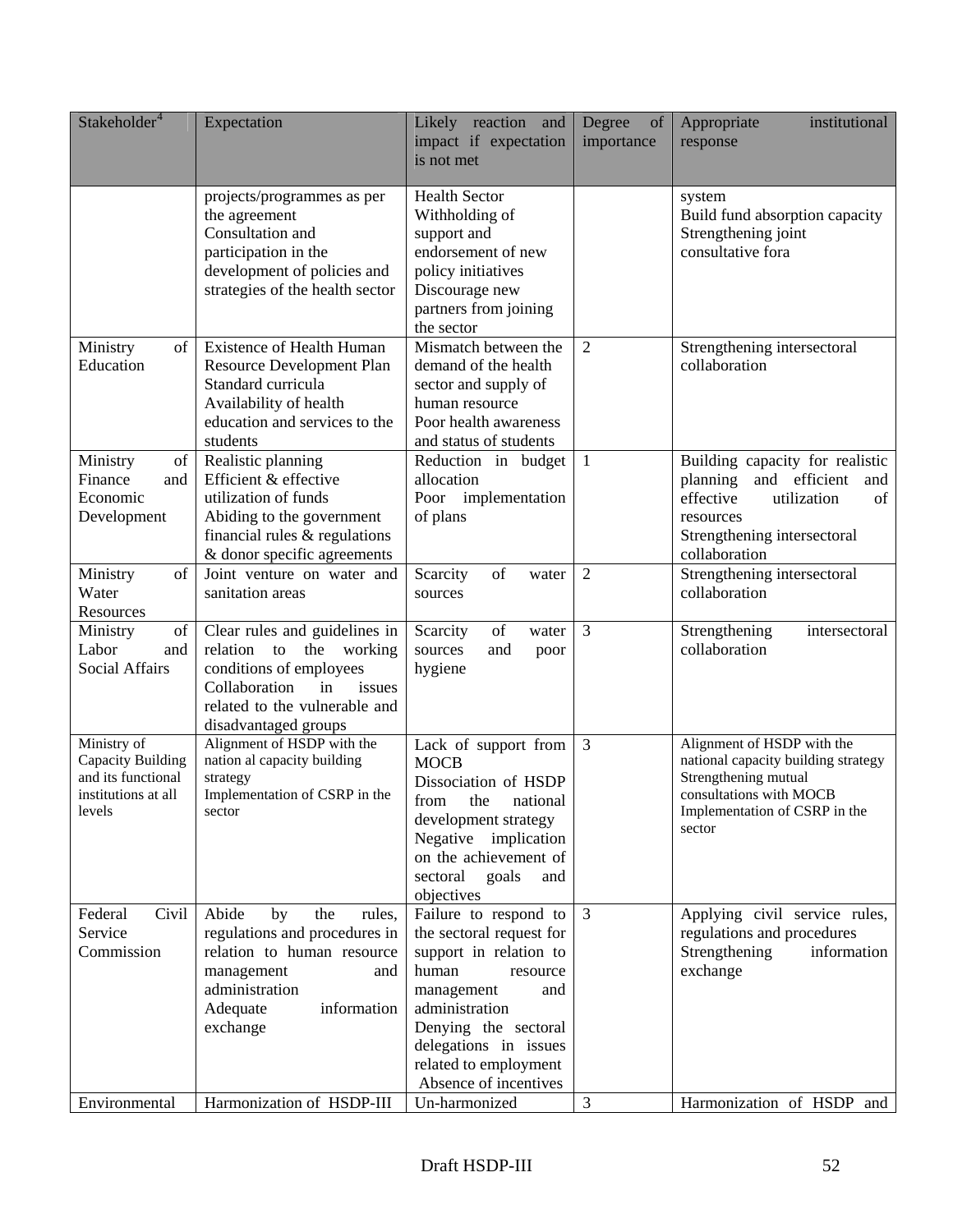| Stakeholder <sup>4</sup>                                                                     | Expectation                                                                                                                                                              | Likely<br>reaction<br>and<br>impact if expectation<br>is not met                                                         | of<br>Degree<br>importance  | institutional<br>Appropriate<br>response                                                                                                               |
|----------------------------------------------------------------------------------------------|--------------------------------------------------------------------------------------------------------------------------------------------------------------------------|--------------------------------------------------------------------------------------------------------------------------|-----------------------------|--------------------------------------------------------------------------------------------------------------------------------------------------------|
| Protection<br>Authority<br>(EPA)                                                             | and EPA's policies and<br>implementation procedures                                                                                                                      | policies,<br>laws<br>and<br>regulations<br>Duplication of efforts<br>and<br>of<br>wastage<br>resources                   |                             | EPA's policies,<br>laws<br>and<br>regulations<br>and<br>adequate<br>information exchange                                                               |
| NGOs and other<br>Government<br>like<br>Agencies<br>Ethiopian<br>Red<br><b>Cross Society</b> | Recognition<br>and<br>involvement in the sectoral<br>activities<br>partnership<br>Transparent<br>strategies                                                              | Dissatisfaction<br>and<br>reduction/termination<br>of their contribution to<br>the Health Sector<br>Uncoordinated effort | $\mathcal{D}_{\mathcal{L}}$ | Formulation and<br>implementation of clear<br>policies<br>Strengthening mutual<br>consultations and thrust                                             |
| The private for<br>profit sector                                                             | Clear working guidelines<br>Technical support<br>Prompt response to needs<br>Technical support                                                                           | Pool out from the sector<br>health<br>Low<br>service<br>delivery due to decline<br>in investment ventures                | $\mathcal{D}_{\mathcal{L}}$ | Formulate<br>clear<br>and<br>transparent working guidelines<br>Technical support and follow-<br><b>up</b>                                              |
| Health<br>Professionals'<br>associations                                                     | Participation<br>in<br>the<br>formulation of health related<br>policies and strategies<br>Ensuring adequate incentive<br>mechanisms and support to<br>the health workers | Pressure<br>the<br>$\alpha$<br>Government<br>Reduction of support<br>to implementation of<br>sectoral policies           | 3                           | Establish<br>participatory<br>approach and provide technical<br>assistance<br>Ensure implementation of the<br>rights and benefits of health<br>workers |

# *3.7. Analysis of Collaborators*

Collaborators are organizations that can provide support to the achievement of the objectives of the Health Sector. A list of collaborating organization, the area of collaboration and the relative advantages of the collaboration are presented in the table below.

| <b>S.N.</b>    | <b>Collaborator</b>          | <b>Area of Collaboration</b>                 | <b>Relative Advantage</b>                     |
|----------------|------------------------------|----------------------------------------------|-----------------------------------------------|
| 1              | Ministry                     | of Dissemination of policies guidelines      | The public receives health information easily |
|                | Information                  | and other health information to the          | and improvement in health awareness of the    |
|                |                              | public through mass media.                   | society at lesser cost and shorter time.      |
| $\overline{2}$ | of<br>Foreign<br>Ministry    | Provide information to the rest of the world | Reach the international community easily      |
|                | Affairs                      | to attract investment in the health sector.  | through the diplomatic mission.               |
| 3              | Ministry<br>of               | Approval of the design of health             | Assures establishment of standardized health  |
|                | Infrastructure<br>and        | facilities.                                  | facilities in the country.                    |
|                | respective<br>Regional       |                                              | Assures construction expenditures are inline  |
|                | <b>Bureaus</b>               |                                              | with government financial regulation          |
| 4              | Ethiopian Science &          | Define and approves<br>standards of          | Assures standardized medical equipment.       |
|                | Technology                   | medical equipments, health researches,       |                                               |
|                | Commission                   | etc.                                         |                                               |
| 5              | <b>Population Office</b>     | Mobilize<br>fund, and exchange<br>of         | Expand $\&$ strengthen the reproductive       |
|                |                              | information related to reproductive          | health service.                               |
|                |                              | health and population issues.                |                                               |
| 6              | <b>Statistics</b><br>Central | Collection analysis and utilization of       | Obtain health related data at low or no cost. |
|                | Office                       | data for planning and decision making.       |                                               |
|                | <b>DPPC</b>                  | Evaluate and approve health projects         | Reach the affected people/group quickly       |

**Table 3-3 Analyses of Collaborators**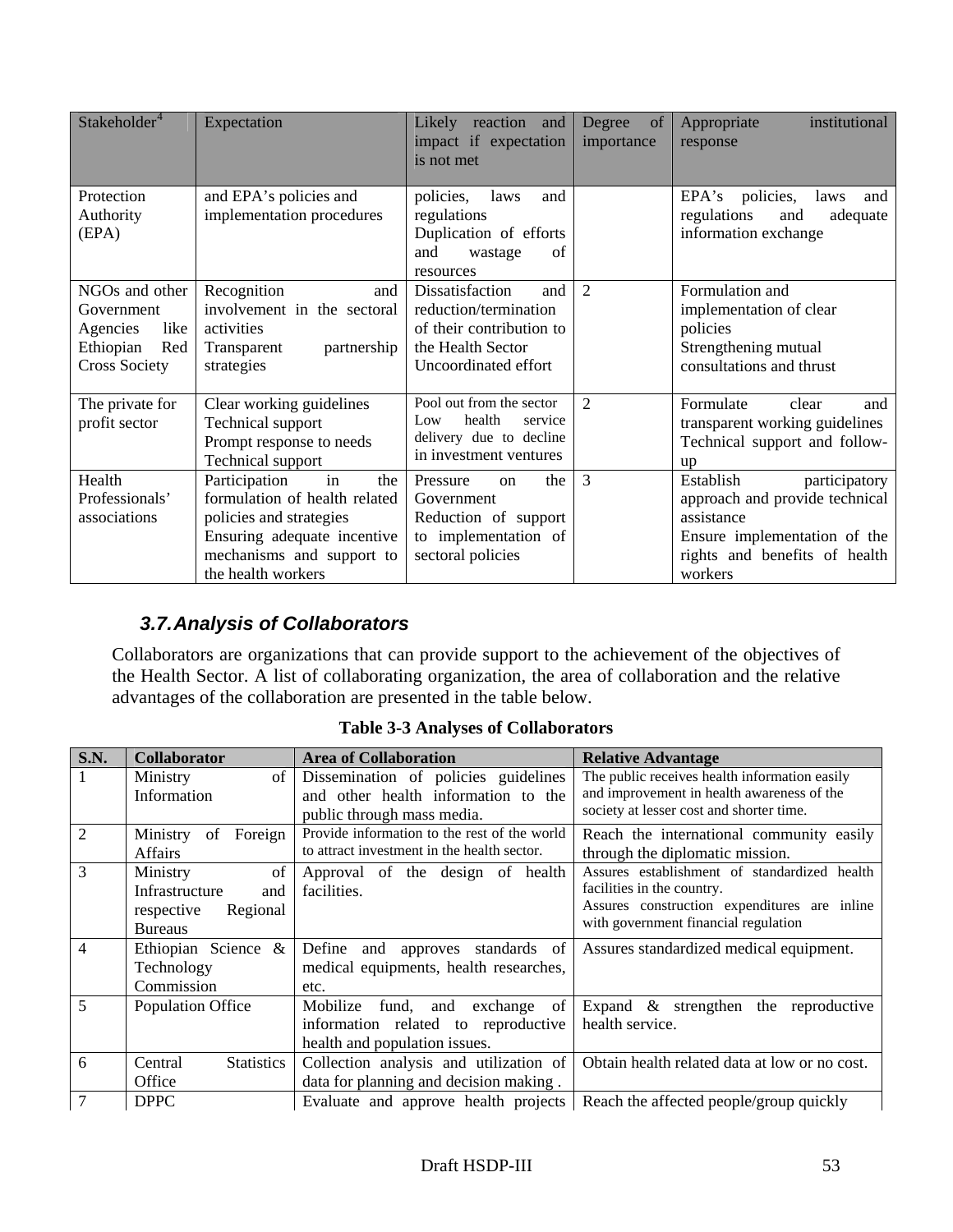| <b>S.N.</b> | Collaborator                                                        | <b>Area of Collaboration</b>                                                                                                   | <b>Relative Advantage</b>                                                                                     |  |
|-------------|---------------------------------------------------------------------|--------------------------------------------------------------------------------------------------------------------------------|---------------------------------------------------------------------------------------------------------------|--|
|             |                                                                     | initiated by NGO's.; Jointly Co-ordinate<br>efforts to tackle health problems arising<br>from natural and man made calamities. | Obtain early warning information;<br>Functional Coordination of NGOs in health<br>services                    |  |
| 8           | <b>PHARMID</b><br>and<br>its<br>branch offices                      | <b>Process</b><br>clearance.<br>and<br>custom<br>distribute drugs medical equipment and<br>supplies to region upon delegation. | Facilitate the availability of drugs and<br>medical supplies on time.                                         |  |
| 9           | Quality and Standard<br>Authority of Ethiopia<br>and branch offices | Sets standards that have public health<br>importance.                                                                          | Protect consumers and the public at large<br>from consumption of substandard goods and<br>services.           |  |
| 10          | of<br>Ministry<br>Agriculture and Rural<br>Development              | information<br>Exchange<br>on<br>agro-<br>chemicals and zoonotic diseases                                                      | Timely intervention of health problems<br>agro-chemical<br>associated<br>with<br>and<br>zoonotics.            |  |
| 11          | Ministry of Youth,<br><b>Culture and Sports</b>                     | Adolescent reproductive health.                                                                                                | Reach the young generation easily                                                                             |  |
| 12          | Judicial bodies<br>and<br>Anti-corruption<br>Commission             | Prevention of corruption and illegal<br>practices                                                                              | Easy prevention of corruption<br>and<br>measures against malpractices                                         |  |
| 13          | Investment<br>Commission                                            | of<br>established<br>Licensing<br>newly<br>industrial and health related projects.                                             | Protect public from environmental hazards<br>and ensure health service standards.                             |  |
| 14          | Ministry<br>of Federal<br>Affair                                    | Joint planning and implementation for<br>provision health<br>services<br>the<br>to<br>pastoralists.                            | Creates conducive working environment to<br>reach pastoralists.                                               |  |
| 15          | Custom Authority and<br>its branches                                |                                                                                                                                | Timely and safe receipt of imported goods<br>Protect the public from smuggled and unfit<br>foods and beverage |  |

# *3.8. SWOT Analysis*

The analysis of strengths, weaknesses, opportunities and threats is part and parcel of the SPM process. Prior identification of the strengths, weaknesses, opportunities and threats helps to build on the strengths, to improve the weakness, to use the opportunities and put in place some mechanisms for minimizing the impact of the threats in order to achieve the goals and objectives set in HSDP-III. The following topics give summary of the strengths, weaknesses, opportunities and threats (see Annex-1 for the details).

### **Strengths**

- Development and implementation of several relevant policies, strategies, guidelines, proclamations, treatment protocols a regular framework of planning cycle
- Alignment of HSDP targets with the PASDEP and MDGs
- Democratization and decentralization of the health system and existence of formal organizational structure that addresses key health interventions at all levels
- Commencement of HSEP and development of essential health service package
- Existence of a separate institution to regulate and also a department to administer and procure drugs and medical supplies at FMOH
- Availability of standard for the different levels of health facilities.
- Adoption of strategies like Roll Back Malaria, MPS, IMCI, DOTS etc that are universally thought to be cost-effective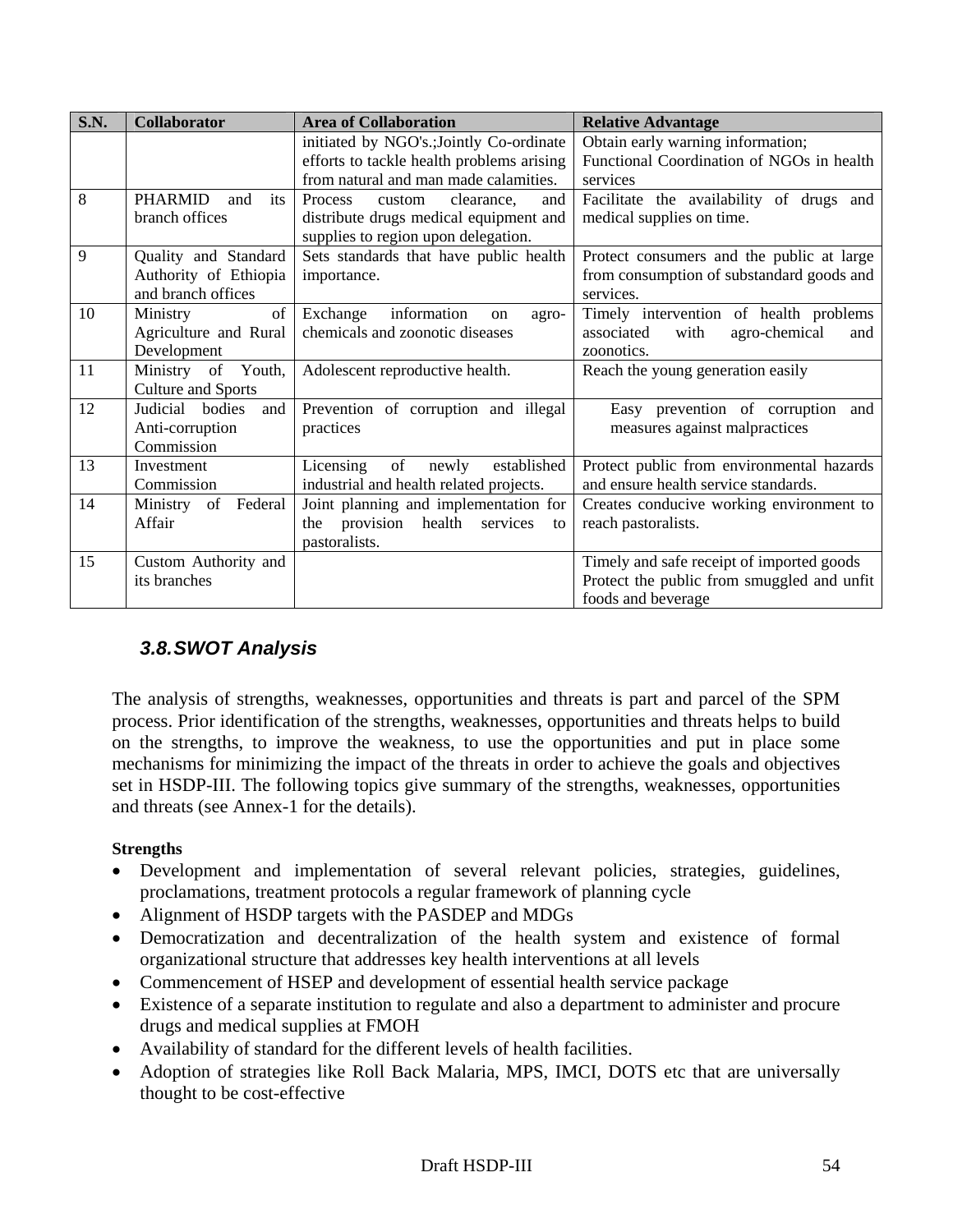- Strong effort and success in mobilizing external resources and technical assistance
- Increasing capacity of health professionals training institution through the Capacity Building Programme and development of Health Human Resource Development Plan
- Availability & well functioning cascade of governance of HSDP (CJSC, RJSC, regular ARM, HPN Donor Group meeting etc)
- Commencement of implementation of the CSRP in the Health Sector in order to improve the quality of health service.
- Presence of local initiatives in the areas of HMIS/M&E that can serve as exemplary models
- Encouraging pace of expansion of special pharmacies

#### **Weaknesses**

- Poor follow-up of implementation of policies, guidelines, standards and protocols; and delayed revision of PIM.
- Shortage, high turnover and poor management of human resource impeding the efforts made towards the achievement of national PASDEP targets and MDGs
- Poor quality of training, ineffective deployment and inequitable distribution of human resources among regions
- Inappropriate management and utilization of resources i.e., human, financial and logistic (drugs, medical equipment and supplies)
- Delays in formalizing the agreement with some partners & slow absorption of approved funds such as GFATM.
- Inadequate health service coverage and utilization
- Weak implementation of the referral system
- Delayed implementation of health service delivery system that is suitable for the pastoralist population.
- Unsatisfactory coordination of activities between the RHBs and FMOH
- Ineffective management and coordination of public-private activities in the health sector.
- Inadequate construction implementation capacity leading to slow rehabilitation and maintenance of facilities.
- Imbalance between new constructions, staffing, equipping, furnishing and recurrent budget allocation.
- Some health facilities lack water supply, electricity & other utilities.
- Inappropriate and low quality of IEC/BCC services.
- Lack of adequate capacity to implement decentralized health system at woreda level.
- Lack of focus, clear vision and direction regarding the role and implementation of HMIS and inadequate use information for decision making.
- Inadequate institutionalization of HCF at all levels of the public health sector.

### **Opportunities**

- Government's commitment to improve the health service delivery and quality of care by giving priority to the HSDP and focusing on poverty related diseases.
- Financial and technical support from Global Initiatives and HSDP Partners to support the Government's effort to achieve the MDGs.
- Initiation of the process of harmonization between the Government and Donors' procedures.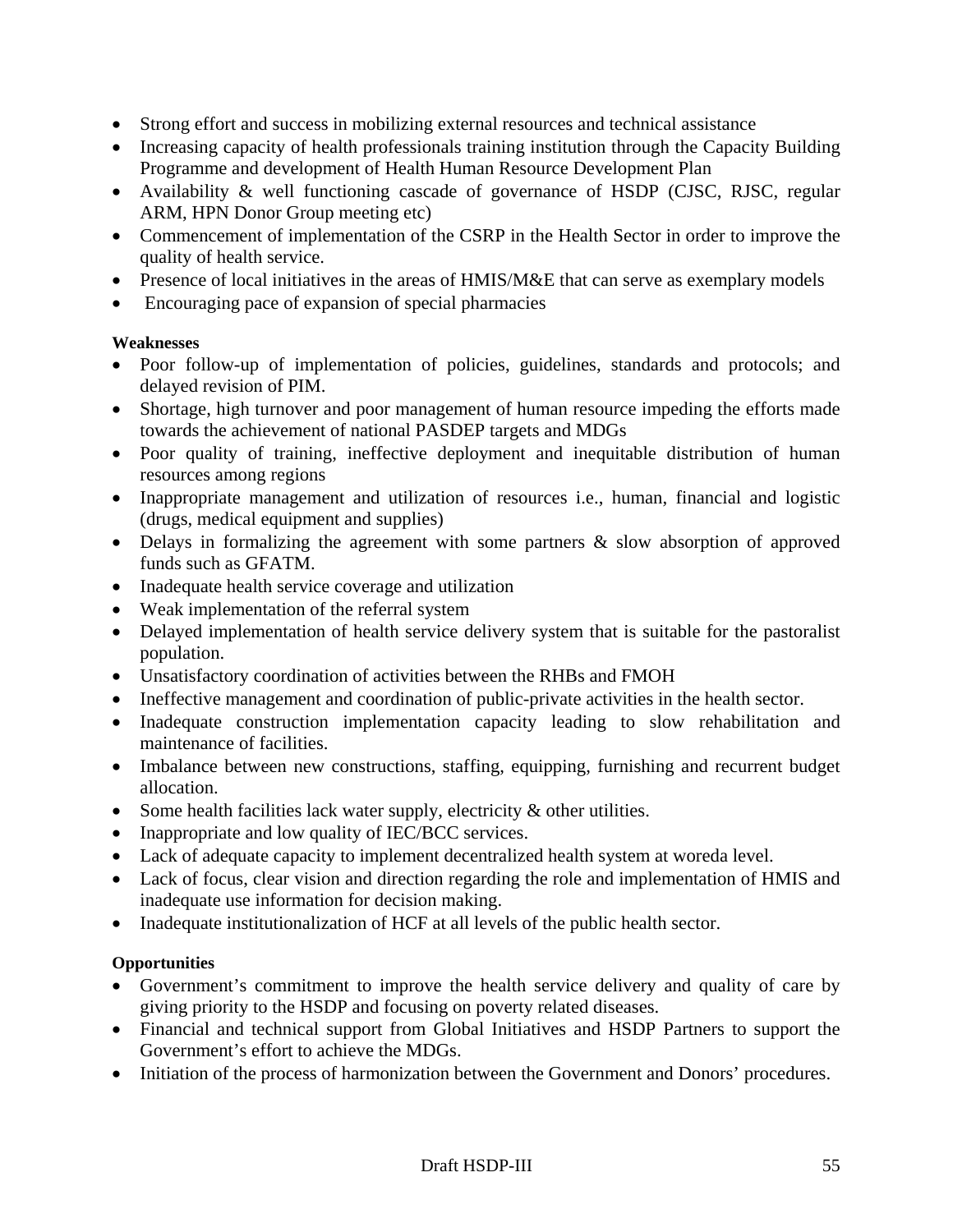- Increasing participation of the private sector in the health service delivery and human resource development.
- Expansion of the private construction sector.
- Increasing domestic manufacturing capacity of drugs.
- Increasing human resource output via the Capacity Building Programme.

#### **Threats**

- Exacerbation of socio-economic problems due to climatic anomalies and man-made disasters
- Illiteracy, poverty and high level of population growth.
- Fast spread of diseases like HIV/AIDS, TB etc which are influenced by factors beyond the formal domain of the Health Sector.
- Lack of capacity to implement the decentralized health system.
- Rising cost of medical equipment, drugs, supplies and construction materials.
- Irrational drug use and emergence of drug resistance.
- Increasing donor dependency.
- Quality of training may be compromised for quantity.
- Migration of experienced professionals from the public sector.
- Limited capacity of the existing means of communication to reach all segments of the population impacting on IEC/BCC activities.
- Diversity of culture and language of the people demanding diverse means of communication which can have a huge resource implication.
- Establishment of new posts for HMIS at woreda and health facility levels may take time due to resistance from civil service authorities.
- Resistance from some HSDP partners to adhere to the agreed requirements and harmonization of budget cycle, fund disbursement and reporting.
- Approval of the draft proclamation and regulation of HCF by the Council of Ministers and the House of People's Representatives might take time.
- Inadequate resource mobilization within and outside the country to meet the amount needed for financing the MDGs requirements.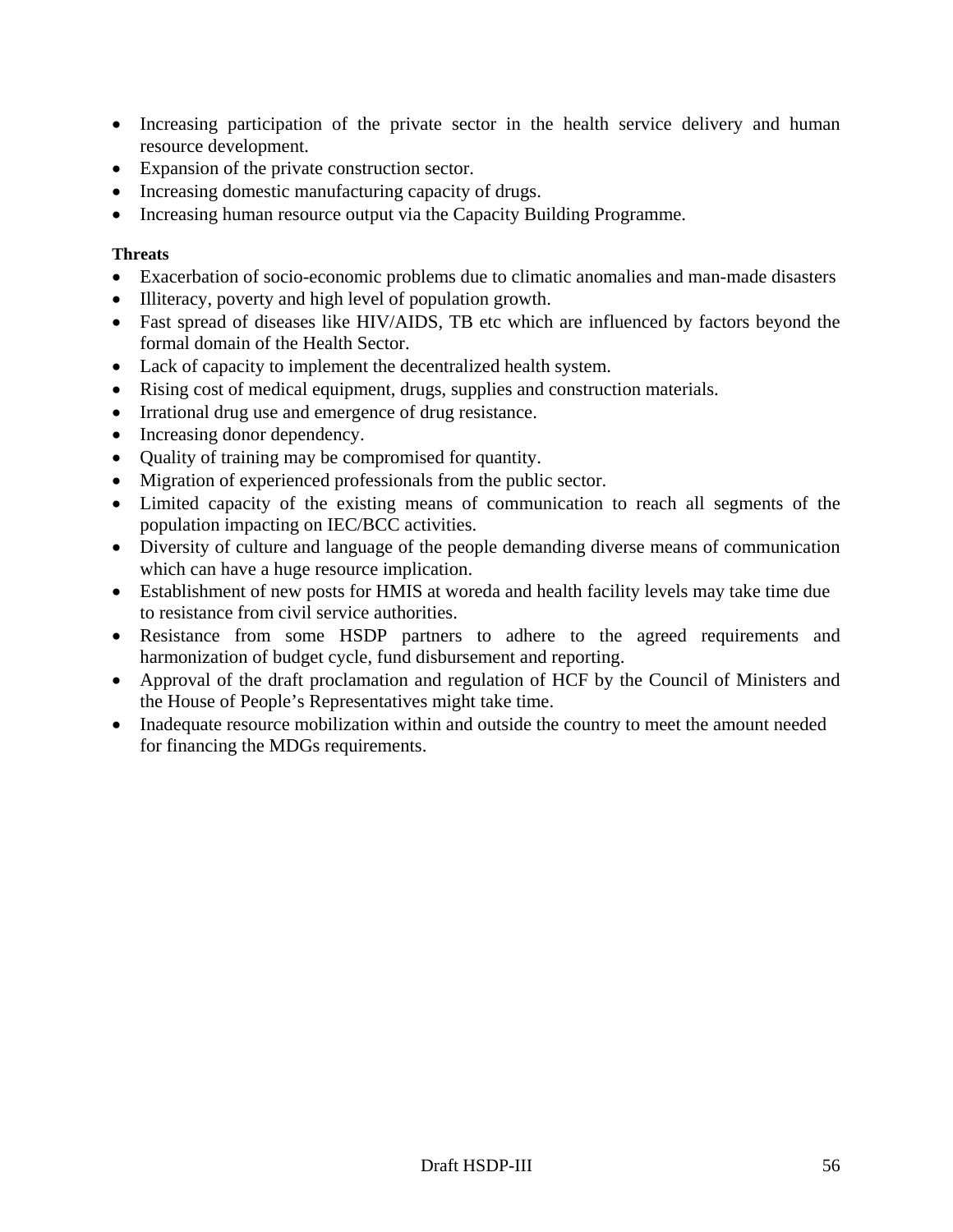# *3.9. Goals, Objectives, Strategies and Key Activities of HSDP-III*

The following sections describe the goals, major objectives, and specific objectives of the HSDP components and key activities.

### **3.9.1. Goals of HSDP**

**The ultimate goal** of HSDP-III is to **improve the health status** of the Ethiopian peoples through provision of adequate and optimum quality of promotive, preventive, basic curative and rehabilitative health services to all segments of the population.

The following are the general goals of HSDP-III that contribute to the achievement of the ultimate goal:

- 1. to reduce child mortality;
- 2. to improve maternal health;
- 3. to combat HIV/AIDS, malaria, TB and other diseases.

## **3.9.2. Major Objectives of HSDP**

The major objectives of HSDP-III are:

- 1. cover all rural kebeles with HSEP to achieve universal primary health care coverage by year 2008;
- 2. to reduce U5 mortality rate from 123 to 85 per 1000 population and infant mortality rate from 77 to 45 per 1000 population;
- 3. to reduce maternal mortality ratio to 600 per 100,000 live births from 871;
- 4. to reduce total fertility rate from 5.9 to 4;
- 5. to reduce the adult incidence of HIV from 0.68 to 0.65 and maintain the prevalence of HIV at 3.5;
- 6. to reduce morbidity attributed to malaria from 22% to 10%;
- 7. to reduce case fatality rate of malaria in age groups 5 years and above from 4.5% to 2% and case fatality rate in under-5 children from 5% to 2%; and
- 8. to reduce mortality attributed to TB from 7% to 4% of all treated cases.

# **10.1.1. Objectives, Strategies and Key Activities of HSDP-III**

HSDP has been divided into components in order to facilitate the planning and budgeting process. HSDP-III will thus cover:

- 1. Health Service Delivery and Quality of Care.
- 2. Access to Services: Health Facility Construction, Expansion and Transport.
- 3. Human Resource Development.
- 4. Pharmaceutical Service.
- 5. Information Education and Communication.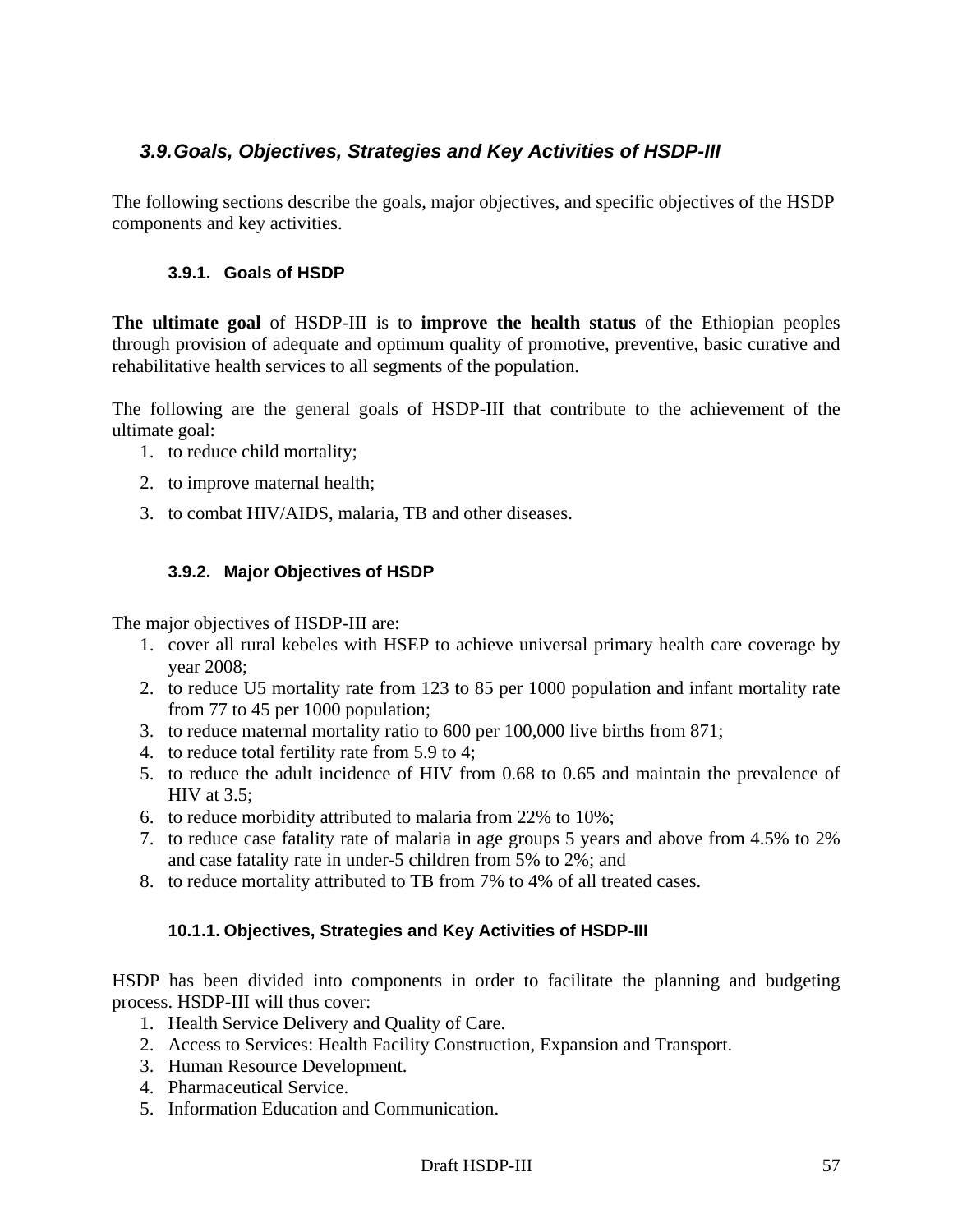- 6. Health Management Information system and Monitoring and Evaluation; and
- 7. Health Care Financing.

The following topics address selected objectives that address both the indicators that will be used to monitor HSDP-III at national level and key programmatic areas in the sector. The detailed targets for comprehensive monitoring of different programmes at different levels can be referred to in Annex-3.

The objectives HSDP-III have been divided into three levels based on their cost implication, which is done in three scenarios. The objectives that are set below are in line with the **Scenario One** of the costing exercise. The detailed objectives/targets for the three scenarios could be referred to in the fourth chapter of this document.

While the objectives and the strategies are set for each subcomponent, the key activities are described separately for the different levels of health service delivery. These are:

- HSEP (HP) level:
- the Health Center level:
- Hospital level; and
- Support activities that are crucial for the effective implementation of the service delivery and provided mainly by the FMOH, RHBs and woreda health offices.

The key activities related to Health Facility Construction, Expansion and Transport; Health Management, Management Information System, Monitoring and Evaluation and Health Care Financing are also cascaded as per the roles and responsibilities of the Woreda Health Offices, RHBs and FMOH.

### **10.1.2. Health Service Delivery and Quality of Care**

### **Family Health Services**

### **Objectives**

- To increase family planning service coverage from 25% to 60%.
- To increase deliveries attended by skilled attendants from 12% to 32%.
- To provide CEOC in 87% of the hospitals and 20% off health centers.
- To provide BEOC in 100% of the health centers.
- To reduce the prevalence of teenage pregnancy and unsafe abortion from 20% and 50% to 5% and 10% respectively.
- To increase DPT3 coverage from 70% to 80% and increase the proportion of fully immunized children from 45 to 80%.
- To increase the proportion of neonates with access to proper neonatal resuscitation and Ampicilne/Gentamycine for neonatal sepsis from 6% to 32%.
- To expand IMCI implementation from 36% to 90% of health facilities; C-IMCI implementation from 12% to 80% of the districts; and the pre-service IMCI training from 65% to 95% of health professionals teaching institutions.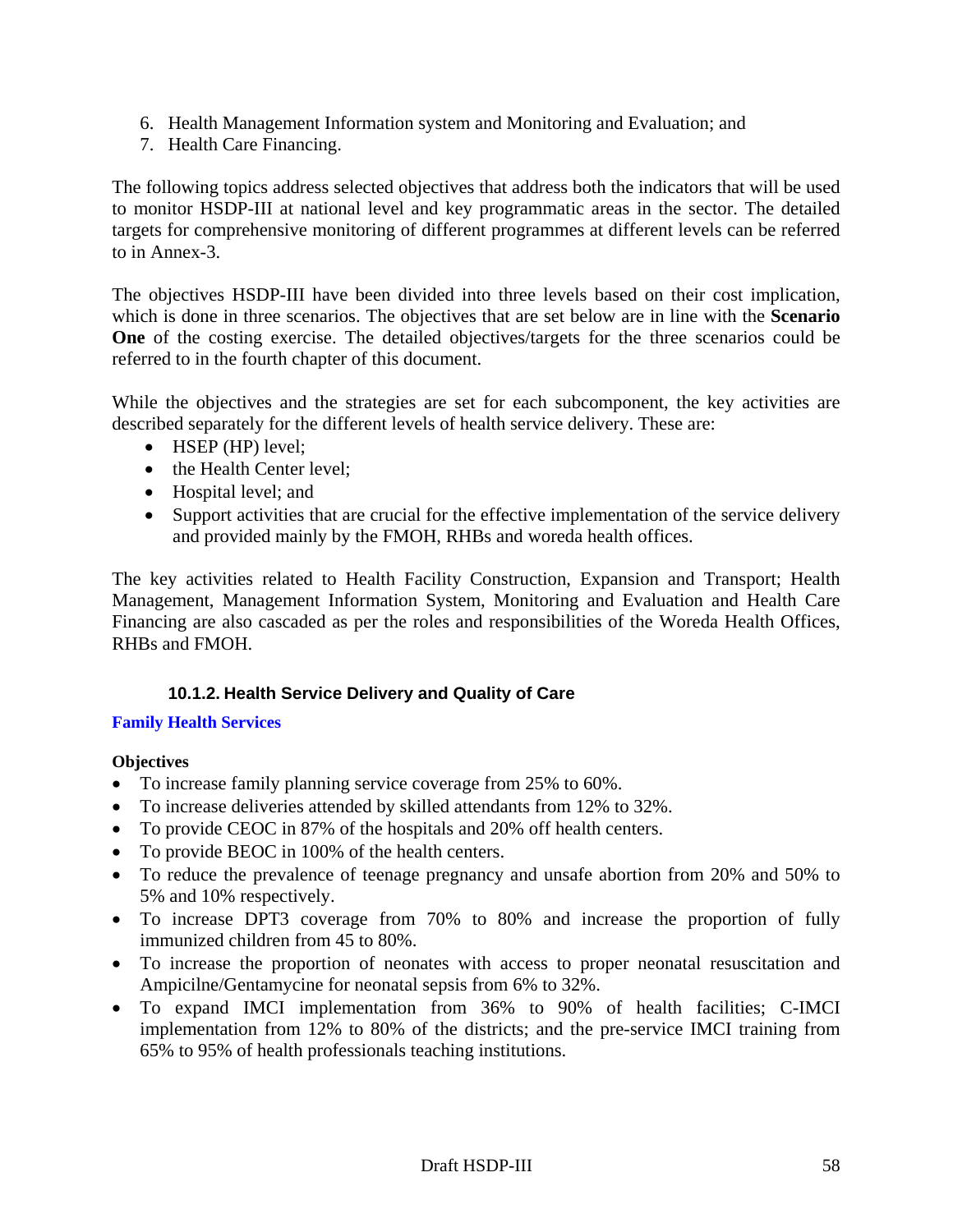#### **Strategies**

- Promotion of preventive and promotive health services through the Health Service Extension Programme.
- Adapt and implement the pastoralist, urban and school HSEP; and mainstream HSEP into the existing structure.
- Facilitation of the proper implementation of the National Reproductive Health and the National Strategy for Child Survival.
- Promotion of the implementation of the Essential Health Service Package and the Referral System.
- Facilitation of the proper implementation of the MPS (through development of national strategy, implementation plan and GL), IMCI programmes and micro planning using the Reach Every District (RED).
- Introduce new vaccines against Hepatitis B and Haemophilus Influenzae.
- Building the capacity for effective programme implementation, monitoring and evaluation.
- Enhance partnership with NGOs/CBOs/Private sectors and international organizations to scale up interventions.
- Support efforts towards empowerment of women and promote maternal mental health.

## **Key Activities at the Health Service Extension Programme (HP) level**

- Implement the Family Health component of the Essential Health Service Packages for this level including maternal mental health that encompass:
	- o Basic ANC, including treatment of anaemia, malaria, and hook worm in pregnancy
	- o Immunization of mothers and children,
	- o Clean & Safe home and institutional delivery.
	- o PNC with counseling on ENA, FP and treatment of anaemia.
	- o Promotion of ENA, growth monitoring, Vit-A and Iron complementation, demonstration.
	- o Treatment of childhood illnesses using IMCI algorithm & Promotion of community IMCI.
	- o FP information and services (condom, oral and injectable contraceptives.
	- o ARH services (counseling on sexuality, HIV/AIDS and HTP, Provision of condom.
	- o Mobilizing the people for all types of health actions in collaboration with the kebele health committees.
	- o Improve vaccine management at HP and outreach sites.
	- o Conduct monitoring and evaluation of community resource persons by HEWs.

# **Key Activities at Health Centers**

- ANC to normal & referred high risk mothers, including PMTCT services.
- Treatment of complications in pregnancy (pre/eclampsia, abortion, & malaria).
- BEOC and management of complications (PPH, local infection and neonatal sepsis).
- Diagnosis, referral & transportation of emergencies like APH, complicated labour.
- CEOC in one upgraded HC where there is no DH in the district.
- PNC including treatment of breast abscess and puerperal sepsis.
- Management of common childhood illnesses using IMCI algorithm.
- FP services including long-term contraceptives & Post abortion care including MVA.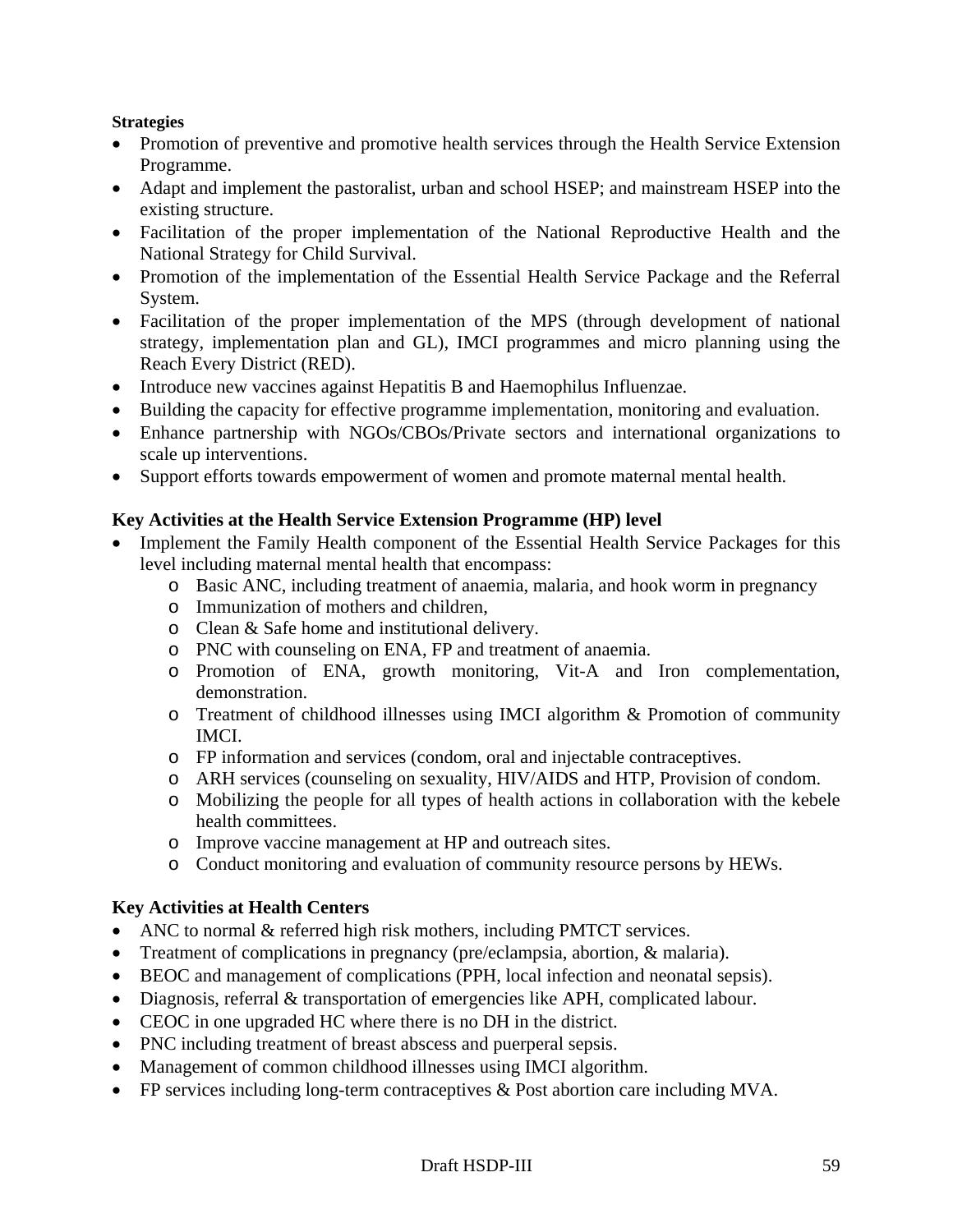- Treatment of moderate and severe malnutrition (supplementary  $\&$  therapeutic feeding)
- Immunization services at HC and outreach.
- Provide adolescent friendly health services for the prevention of unwanted pregnancy, STIs and HIV/AIDS.

## **Key Activities at Hospital Level**

- Skilled intervention of high risk mothers including in-patient and at maternity waiting area.
- Provide Comprehensive Emergency Obstetric Care and perform destructive delivery.
- Treatment of premature births & those with birth injury; management of neonatal hypothermia& all forms of neonatal infections.
- Management of all forms of retained placenta including hysterectomy.
- Treatment of all forms of puerperal problems including infections, psychosis & fistula.
- Provision of all forms of FP including permanent methods.
- Treatment of abnormal menustration including D&C.
- Out patient and inpatient treatment of all infections supported by laboratory and X-ray diagnosis.
- In patient treatment of all forms of malnutrition.
- Initial immunization at birth & follow up doses to those coming for other services and from catchament area.

### **Support Activities**

- Mobilize financial resource; procure and distribute vaccines, cold chain equipment and injection materials.
- Ensure that health facilities are staffed as per the standard and organize in-service trainings on IMCI, BEOC, EPI and other MCH issues for health professionals.
- Expand and upgrade some health centers to provide CEOC.
- Make available RH supplies and establish effective logistic management system.
- Implement the Cold Chain Maintenance Plan; Revise the outreach sites based on eligible population and terrain; implement Micro Planning using the RED approach and conduct regular integrated supervision; and monthly updating of immunization monitoring charts.
- Ensure mainstreaming of ARH and Child Survival strategies in planning at all levels.
- Provide technical assistance as required (e.g. conducting operational researches, regional planning…).
- Liaison with the private sector to enhance service delivery and promote social marketing of relevant commodities (condoms, contraceptives, ORS.).
- Organize in-service training of HEWs on MCH issues including harmful traditional practices.
- Accelerate the necessary training (initial and refresher) of community resource persons.

# **Communicable Disease Prevention and Control**

### **Objectives:**

- To achieve provision of VCT services in 100% of hospitals & health centers and PMTCT service at 100% of the hospitals and 70% of the health centers, respectively.
- To increase the number of PLWHA on ART from 13,000 to 263,000.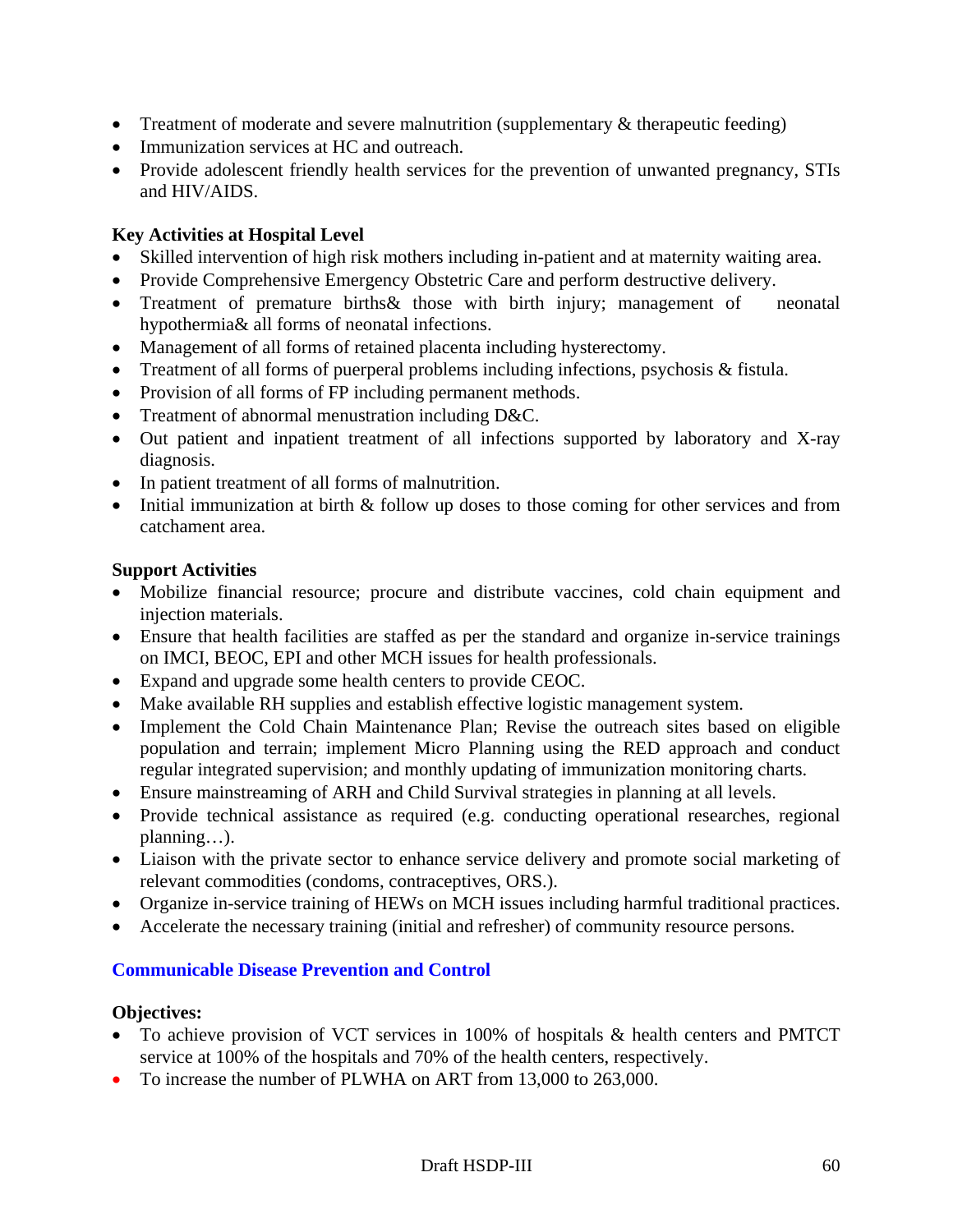- To increase the proportion of households with 2 bed nets, properly utilized from 2% to 100% (through procurement and distribution of 20, million bed nets to 10,000 households).
- To increase tuberculosis treatment success rate for smear positives cases from 76% to 85%.
- Reduce the prevalence of leprosy grade-II disability from 12% to less than 10%.
- To reduce active trachoma in targeted 80 Woredas by 80% and increase the current Cataract Surgical Rate (CSR) from 350 to 600 per million population per year.
- To ensure the therapeutic coverage of Onchocerciasis control above 65% in all CDTI areas and ensure its sustainability.
- To interrupt indigenous transmission of Dracunculosis in endemic areas of Ethiopia.
- Achieve and maintain timeliness and completeness of the IDS reports of 80%.
- To establish permanent health emergency management team in the FMOH and ad hoc teams in 100% of RHBs and 80% of woreda health offices.

### **Strategies**

- Promotion of preventive and promotive health services through the Health Service Extension Programme and implement Essential Health Care Package.
- Adapt and implement the pastoralist, urban and school HSEP; and mainstream HSEP into the existing structure.
- Enhance Behavioral Change Communication; comprehensive management of STIs, and universal precaution; promote condom utilization, VCT, PMTCT, HAART, blood safety and epidemiological surveillance system for the effective prevention and control of HIV/AIDS.
- Facilitation of the proper implementation of the Multisectoral HIV/AIDS Strategic Plan.
- Enhance capacity for providing ITN, environmental management, early detection and control of epidemics, and early diagnosis and prompt treatment of cases for the effective prevention and control of malaria.
- Enhance political commitment; detection of smear positive cases using microscopy; stick to the standard treatment course; regular supply of drugs and supplies; and strengthen the recording and reporting system for the effective prevention and control of tuberculosis.
- Introduce selective vector control strategy and early diagnosis and treatment of leshmaniasis.
- Work with traditional healers in order to reduce harmful traditional practices.
- Strengthen integrated disease surveillance both at health facility and community levels including the epidemiological surveillance system on HIV infection and AIDS case reporting.
- Build capacity for effective implementation, coordination, monitoring and evaluation of disease prevention and control programmes at different levels of the health system and introduce innovative ideas through operational research.
- Empowerment of the community on the CDTI activities and ensure intersectoral collaboration and adequate and timely supply of Ivermectine through timely request and effective distribution.
- Enhance case search and containment activities of Dracunculosis.
- Adapt the different disease prevention and control guidelines, manuals and protocols to the different regional contexts.
- Strengthen the collaboration between the various disease prevention and control programmes.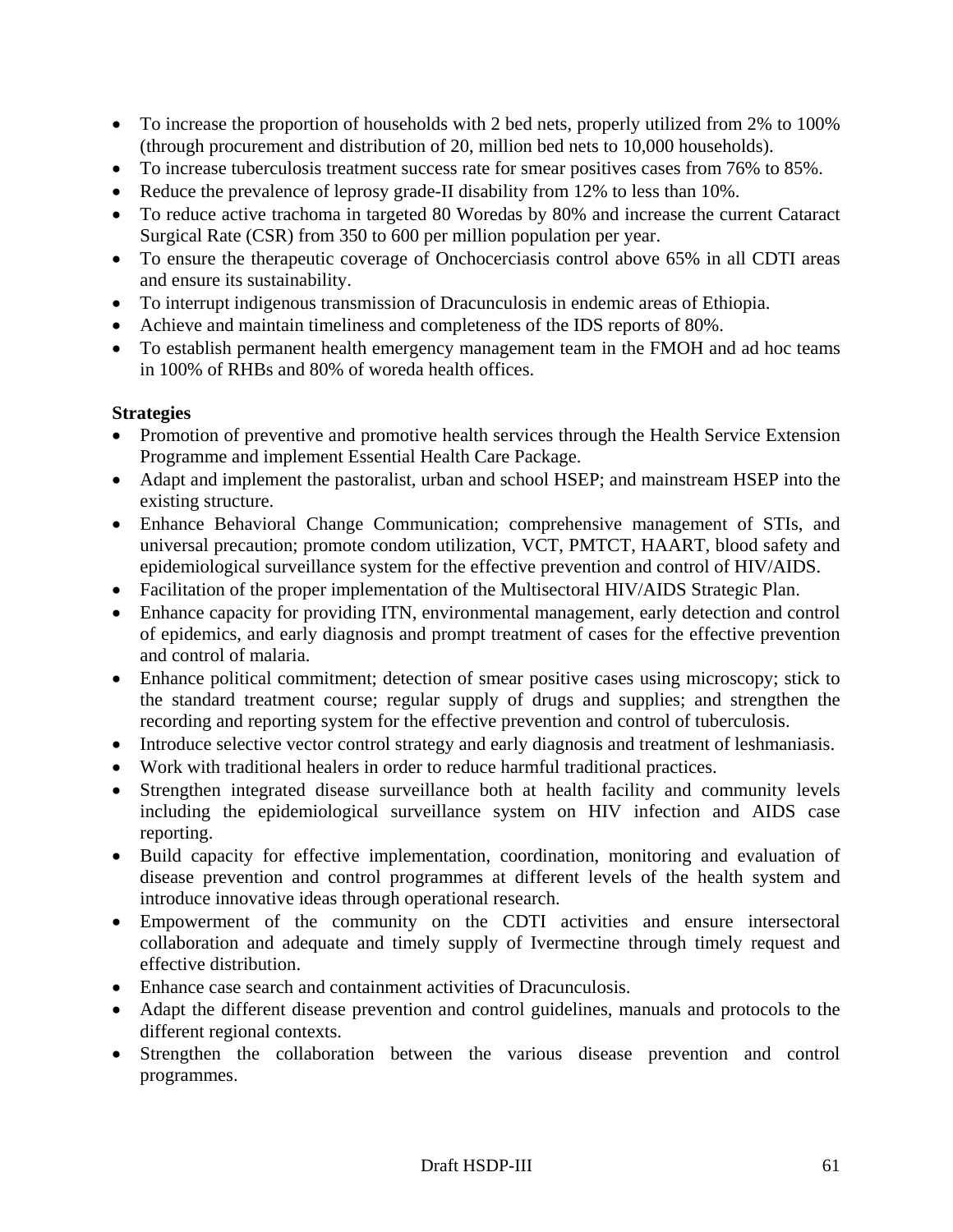• Institutionalize health emergency management at all levels of the health system *(see Annex-7 for the details)*.

## **Key Activities at the Health Service Extension Programme (HP) level**

- Malaria prevention and control (drainage of breeding sites, indoor residual spraying, case detection using Rapid Diagnostic Test and provision of treatment to all uncomplicated cases ITN distribution and promotion of their use).
- TB &leprosy continuation treatment, defaulter tracing, follow up for reactions& complications.
- HIV/ADS and STI related support and guidance on home based care, information and encouragement on VCT, promote male's participation in PMTCT programs, promotion of ABC, and distribute condoms.
- Prevention and control of rabies in collaboration with agriculture sector.
- Control of Onchocerciasis through community mobilization and provision of Ivermectine.
- Conduct sustained follow-up and notification of epidemic prone diseases and AFP and be involved in epidemic control activities.

## **Key Activities at Health Centers**

- VCT services, on STI/HIV/AIDS, treatment of STI and opportunistic infections.
- Diagnosis and treatment of TB and leprosy, training, & advice of leprosy patients
- ART of diagnosed AIDS patients.
- Epidemic control with free treatment of cases immunization and chemoprophylaxis.
- Provision of full course of anti rabies Vaccination.
- Provide effective treatment of uncomplicated malaria with microscopy diagnostic services.

# **Key Activities at Hospitals**

- Diagnosis and treatment of TB and leprosy at OPD and inpatient.
- Diagnosis and treatment of STI, AIDS (with ARV, treatment of all opportunistic infections), VCT, and PMTCT.
- Confirmatory investigations on epidemics and treatment of cases.
- Inpatient isolated care to clinical rabies cases, and provision of anti-rabies vaccine.

### **Support Activities**

- Mobilization of financial resource.
- Continuous supply of test kits & reagents, and opportunistic infections treatment and prevention drugs, diagnostic equipments, infection prevention and protective materials to all health facilities including ITNs to the community.
- Organize training of counselors, health service providers, program managers and sentinel site staff on prevention and control of selected diseases, IDSR and monitoring and evaluation of health programmes.
- Revise the different disease prevention and control guidelines, manuals and protocols; adapt them to the different regional contexts and make them available at the health facilities.
- Prepare a comprehensive and simple guideline and training manual for community surveillance of selected communicable diseases and train HEWs on the utilization of the guideline and the manual.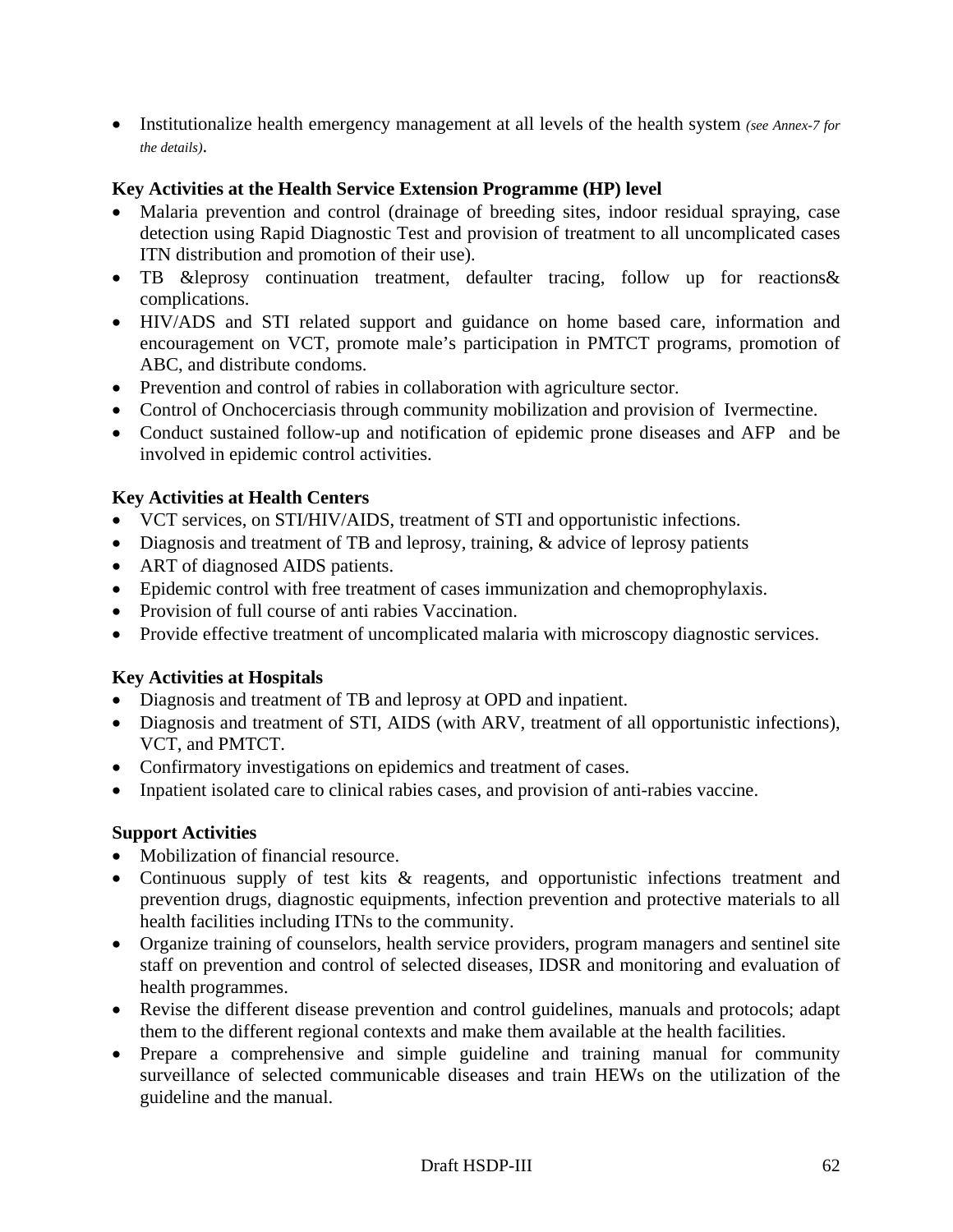- Revise IMCI treatment algorithm in light of the new malaria treatment guidelines and incorporate it in the IMCI training module.
- Strengthen malaria epidemic prevention and control through development of malaria epidemic preparedness plans in epidemic prone districts; provision of Weekly Epidemic Monitoring Chart to all health facilities; and implementing malaria epidemic early warning systems in selected sentinel districts.
- Strengthen research and information system:
	- o train staff and equip the integrated disease surveillance units;
	- o revise the recording & reporting formats;
	- o expand routine sentinel HIV/AIDS surveillance sites with increased rural representation;
	- o coordinate and supervise national behavioral surveillance survey;
	- o publish " AIDS in Ethiopia" biannually;
	- o conduct tests to demonstrate effectiveness on non-DDT alternatives;
	- o make available current National Data on Eye Care by conducting a National Survey on Blindness, Low Vision Survey, and prevalence of active trachoma in children aged 1-9 years.
- Encourage private investors, development organizations, etc to manage the diagnosis and treatment of HIV/AIDS, malaria, and TB; and on local production of ITNs.
- Expansion of DOTS and providing all the necessary inputs and infrastructure to all health facilities.
- Incorporate the programmatic aspect of Tuberculosis and Leprosy prevention and control and IDSR in the pre-service curricula of all health training institutions.
- Expand the number of woredas covered with comprehensive SAFE strategy (Surgery, Antibiotic, Face washing and Environmental Improvement) to 80 woredas in the country.
- Timely request and effective distribution of Ivermectin.
- Establish health emergency response team in FMOH, RHBs and woreda health offices.

# **Hygiene and Environmental Health**

### **Objectives: -**

- Increase latrine coverage from 20% to 80 % and ensure 100 % of the facilities are properly handled, sustained and utilized.
- Promote communal solid waste disposal sites in 100% of villages and ensure 100 % utilization rate.
- Improve medical and other waste management system in 100 % of public and private health institutions.
- Increase drinking water quality monitoring from 44 % to 90 %.
- To achieve 100% monitoring of food safety in food processing industries.

### **Strategies: -**

- Popularize the sanitation MDG Needs Assessment, The Sanitation Strategy and the Public Health Regulation and advocate for its implementation at all levels.
- Harmonize the sanitation services with HSEP, mobilize communities and empower women.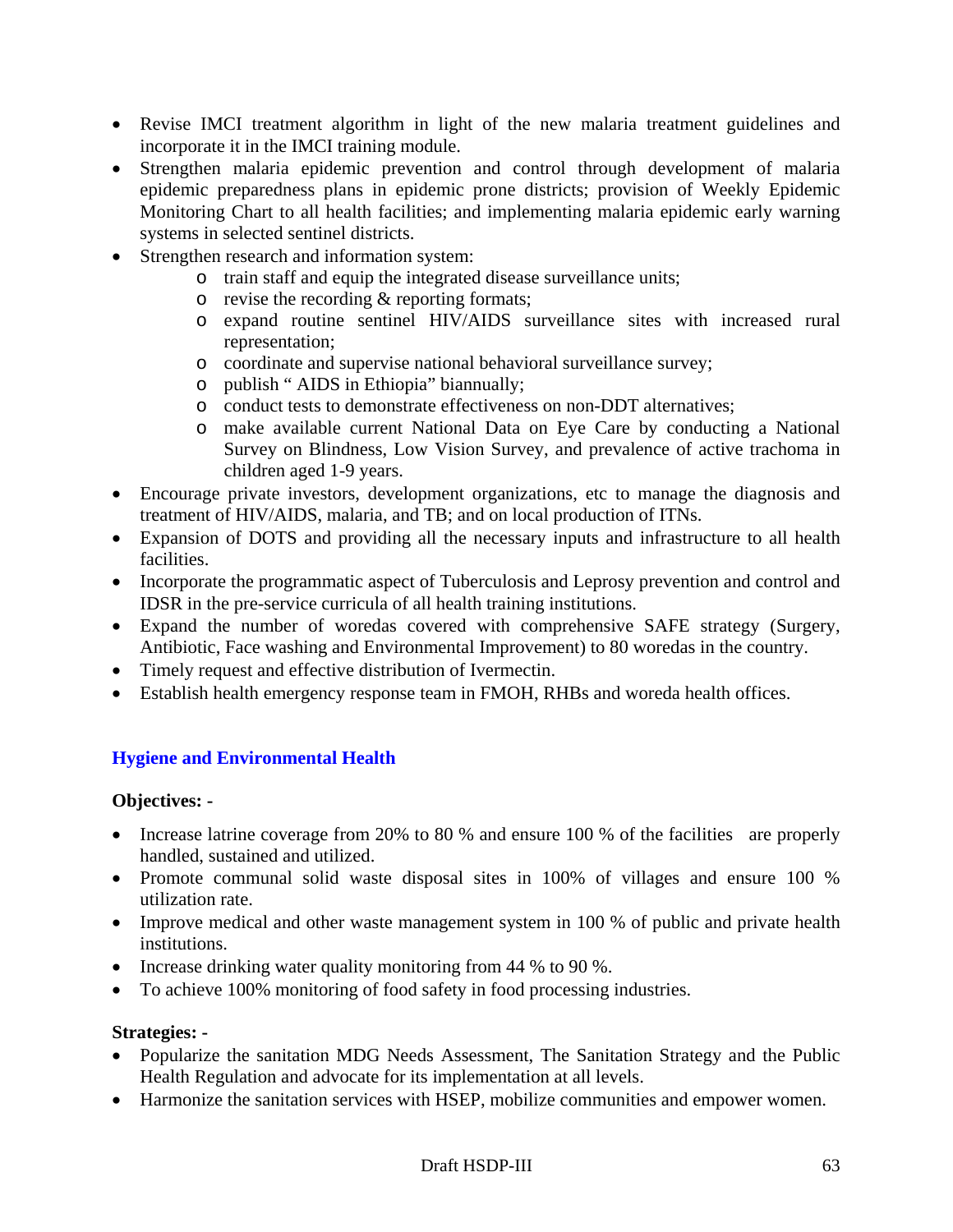- Work closely with schools parent-teacher-student committee members, officials of higher learning institutions and kebeles.
- Expand the WASH movement to all regions.
- Create a system for "Sanitation Performance Award" to individuals, communities, organizations etc. Initiate inter and intra regional experience sharing programs.
- Encourage the involvement of the private sector in sanitation improvement, programmes and ensure services provided by them meets Public Health requirements.
- Implement medical injection safety strategy.
- Strengthen the capacity of Public Health Chemistry Laboratory of EHNRI and all Regional Public Health laboratories.

## **Key Activities at the Health Service Extension Programme (HP) Level**

- Promote personal and environmental hygiene and provide support to the community on the preparation and utilization of solid and liquid waste disposal facilities.
- Increase the community's awareness and involvement on safe water supply and prevention of water contamination.
- Promote behavioral change to improve food hygiene and safety.
- Promote and bring behavioral change on the control of vector born diseases; rodent control and healthful housing.
- Build a "Healthy House Model " for demonstration in 50 % of villages.
- Work with the relevant institutions in order to ensure irrigation development projects and water conservation schemes don't pose health hazard to the public.

### **Key Activities at Health Centers**

- Provide school & prison health service, delousing, and control of rodents and insects.
- Conduct quality control of water supply, and promotion hygiene and environmental sanitation.
- Undertake testing (at public health lab) of food samples during related outbreaks & remedial actions.
- Conduct regular medical and laboratory examination, & check up of food handlers and routine inspection of manufacturing plants.
- Inspect, screen and treat students for contagious eye and skin diseases.

### **Key Activities at Hospitals**

- Provide feedback to HC and HP based on disease surveillance.
- Vaccinate yellow fever and meningitis vaccination to out going international passengers in selected federal hospitals.

### **Support Activities**

- Solicit fund for crucial environmental health programs and construction of quarantine posts.
- Procure water testing kits to be distributed at all woredas
- Prepare and disseminate appropriate hygiene, sanitation and occupational safety educational materials; guideline on Sanitation Performance Award; directories of all industries, catering establishments, and institutions.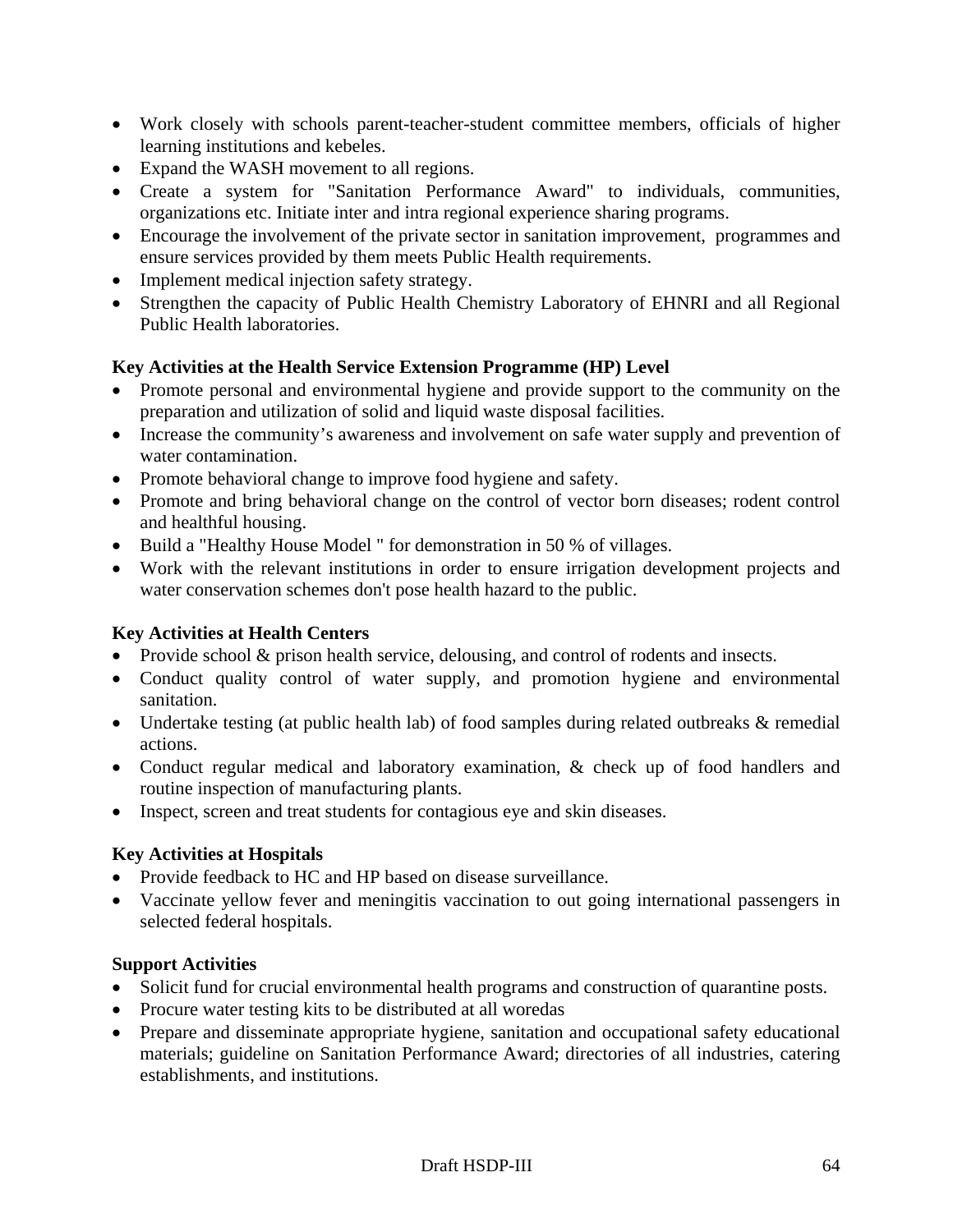- Establish HACCP teams and provide technical support to selected food processing plants in the implementation of GMP, GHP and HACCP.
- Strengthen research and information system:
	- o Conduct feasibility studies in environmental health services.
	- o Conduct need assessment of the Regional Public Health Laboratories.
	- o Conduct field assessment to validate the presence / absence of yellow fever in the country.
- Develop guideline for the involvement of the private sector and NGOs in sanitation activities and monitor their services.
- Conduct regular meetings as appropriate to evaluate performances in environmental health activities.
- Organize refresher courses to Environmental Health workers.
- Organize training for health workers on medical injection safety.
- Fully equip and staff the existing Regional Public Health Laboratories and establish one laboratory for the eastern regions.
- Conduct baseline survey on sanitation and KAP of each community.
- Improve medical and other waste management system in public and private health institutions.
- Restructure the administrative set up of quarantine posts and international vaccination centers; and open 2 new posts.

# **Curative Services**

### **Objectives**

- Proportion of people seeking care in case of illness or injury from 41% to 55%.
- Increase the ratio of emergency surgery service to population to  $1/100,000$ .
- Increase the percapita health service utilization rate from 0.30 to 0.66.
- Achieve 80% mainstreaming of detection and management of mental health problems in the health system.

### **Strategies**

- Implementing a two way referral system.
- Enhance the capacity of HEWs for the detection, referral and follow-up of patients.
- Strengthen secondary and tertiary hospitals, and referral laboratories.
- Enhance partnership with the private sector and promote social marketing of relevant commodities.
- Build capacity of health institutions for prevention and control of chronic and noncommunicable diseases.
- Integrate mental health services with the existing health service delivery system.
- Improve the quality and management of clinical services trough the introduction of the CSRP

# **Key Activities at the Health Service Extension Programme (HP) Level**

- Treatment of diarrhoea, malaria, intestinal parasites and (pneumonia in children).
- Treatment of eye and skin infections with ointments.
- Treatment of emergency conditions (diarrhoea with ORS, fractures with splint, &anti pain).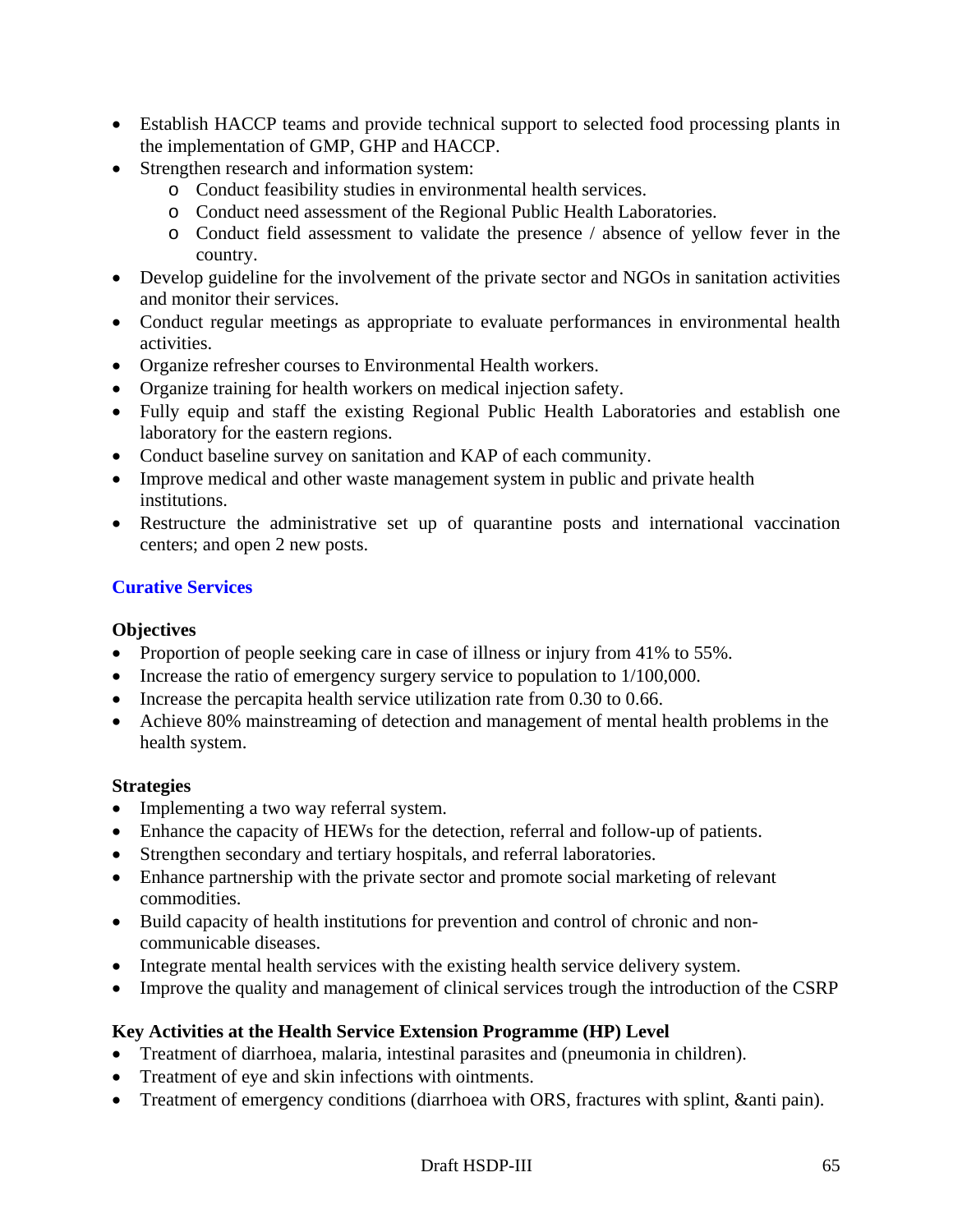• School health service (education, screening for major chronic diseases and ailments).

## **Key Activities at Health Centers**

- Treatment of all forms of infections, intestinal helminths, anaemia, and measles complications.
- Diagnosis & medical treatment of trachoma, other eye infections, & allergic conjunctivitis.
- Tooth extraction and antibiotic treatment to acute gingival and periodontal infections.
- Resuscitation referral and transportation of medical and surgical emergencies.
- Removal of foreign body in the eye, nose &ear.
- Treatment and follow up of mental health problems, epilepsy, DM, uncomplicated hypertension, & asthma.
- Screening and management of school children for major chronic problems and disabilities.

## **Key Activities at Hospitals**

- OPD and inpatient treatment of all forms of infections.
- Treatment of complicated eye infections including surgical intervention.
- Dental extraction & management of all forms of dental and periodontal infections.
- Management of fractures (immobilization/POP).
- Surgical treatment of acute abdomen and injury & blood transfusion services
- Remove all foreign body in the eye, ear and nose.
- Treatment of complicated cases of Bronchial asthma with oxygen support.
- Management of all forms of respiratory infections at OPD and in patient.
- Diagnosis, initiation of treatment & follow up of Diabetes Mellitus.
- OPD and in-patient management of hypertension including complicated ones.
- Managing of multi drug resistant TB in the zonal hospitals.
- Provide specialist and sub-specialist services at the zonal and specialized hospitals, respectively.

### **Support Activities**

- Train trainers of HEWs on the four components of HSEP; chronic and non-communicable diseases including mental health in order to enable them educate the community; identify and refer; and make follow-up of patients.
- Organize regular refresher training for health workers to improve the quality of health care including use of diagnosis and treatment algorithms; national drug lists and treatment guidelines.
- Ensure the availability of adequate number of human resource, medical equipment, drugs, supplies and other supportive inputs.
- Finalize, adapt and implement the referral system guideline in order to establish a functional referral linkage between the different levels of health service delivery.
- Develop, adapt and implement guidelines on management of disease of public health importance.
- Provide training to hospital and health center staff on CSRP.
- Develop, adapt and implement mental health policy.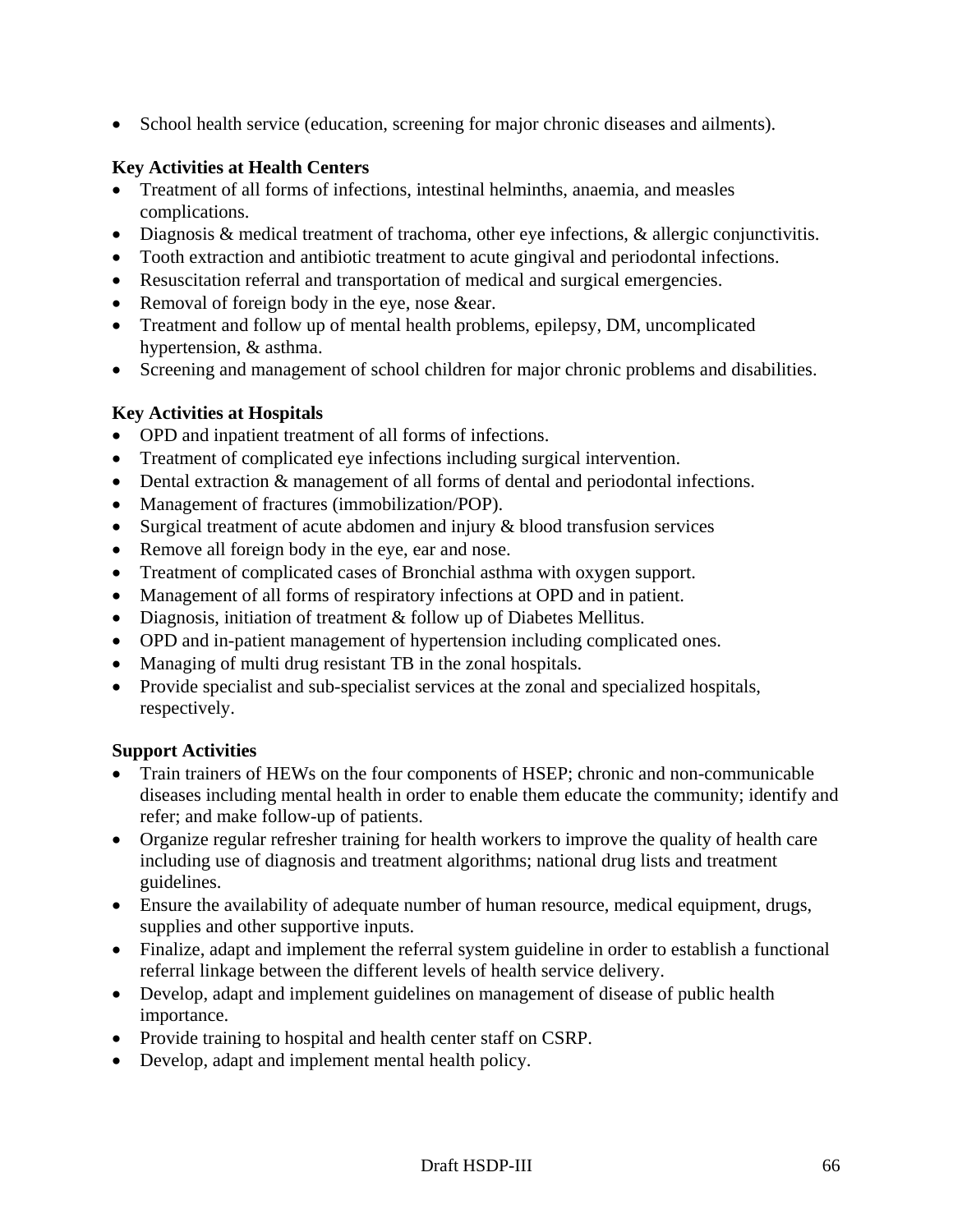- Train and assign psychiatric nurse, psychiatrists; provide basic training to general practitioners and health officers; and developing research and subspecialty center in mental health.
- Establish hospital boards to improve the management and quality of health services.
- Conduct regular evaluations of health service quality through facility surveys and conduct operational researches.
- Conduct monthly supervision of health centers by Woreda health office and bi-annual supervision by Regional Health Bureau.

# **10.1.3. Access to Services: Health Facility Construction, Expansion and Transport**

## **Objectives:**

- Increase the potential HP coverage from 20% to 100%.
- Increase the potential HC coverage from 18% to 100%.
- Increase the general potential health services coverage from 72% to 100 %.
- Equip and furnish 80% of the health facilities as per the standard.
- To upgrade 30% of the health centers to enable them provide EOC services.
- To establish at least one functional medical equipment workshop in each region.

## **Strategies**

- Implement the Accelerated Expansion of PHC Service (construction of new HPs, HCs and upgrading of HS to HCs).
- Build the capacity for construction and renovation of health facilities.
- Provide transportation facilities and provide maintenance service to strengthen referral and outreach activities.
- Apply the standards of health facility design.
- Enhancing the capacity of district health offices in the expansion of PHC facilities and services.
- Mobilize resources for the construction and renovation of health facilities.
- Strengthen the national medical supplies and equipments supply and maintenance system.

# **Key Activities at Woreda Health Office Level**

- Implement the health service standards.
- Supervise the construction, and equipping and furnishing of 10,736 health posts; 253 new health centers; upgrading of 1,457 health stations into health centers; construction of 5 new district hospitals and renovation of 37.
- Ensure proper allocation (one car/ambulance per health center), maintenance and functioning of vehicles for health activities in the woreda.
- Ensure proper maintenance of buildings.

# **Key Activities at RHB Level**

- Adapt and implement the standard design for zonal hospitals and the other standards
- Deploy professional engineers/ architects.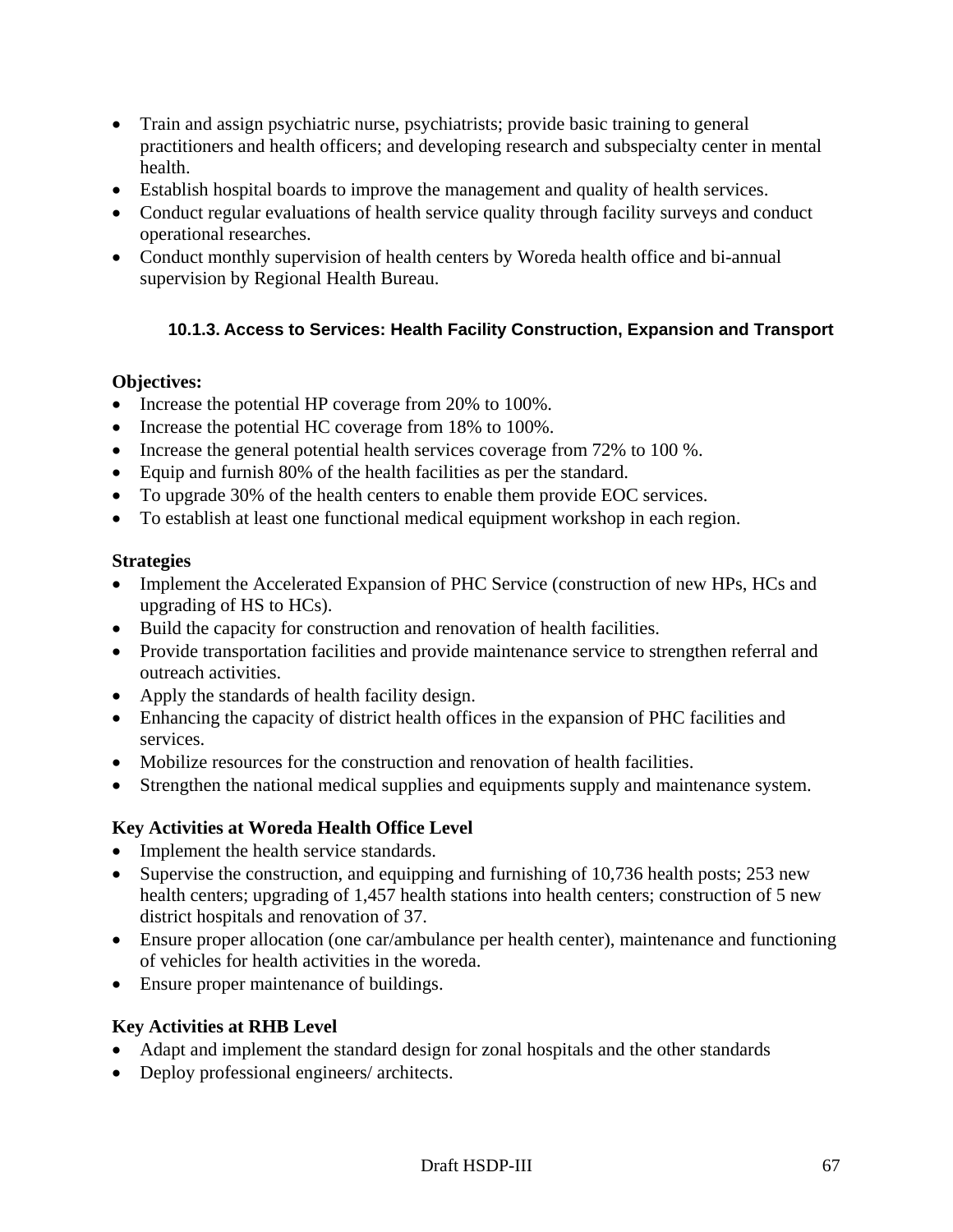- Provide technical support to Woreda Health Offices in biding and subcontracting of health facilities and familiarize relevant personnel on the standards of construction and supervision.
- Construct 2 new zonal hospitals.
- Adapt and implement the health service standards.
- Undertake health facility mapping.
- Establish, equip and strengthen medical equipments maintenance workshops at regional level.
- Revise the existing facilities against availability, infrastructure and access constraints.

## **Key Activities at FMOH Level**

- Develop and implement a standard design for zonal and specialized hospitals and revise the existing standards as required.
- Deploy professional engineers and architects.
- Provide technical support to RHBs on bidding of construction, specification and procurement of medical equipment and vehicles.
- Familiarize relevant regional personnel on the standards of construction; bidding of constructions, equipping and furnishing; and supervision.
- Design appropriate health service including health service relevant to the pastoralist population.
- Conduct post occupancy evaluation of health facilities in collaboration with the RHBs.

# **10.1.4. Human Resource Development**

### **Objectives:**

- Increase HEWs to population ratio to 1:2,500.
- To increase the ratio of midwives to women of reproductive age group from 1:13,388 to 1:6,759.
- To staff all health facilities according to the standard and RHBs and Woreda Health Offices as per their respective organizational structure.
- Establish implementation of transparent and accountable human resource management at all levels.

### **Strategies**

- Increase the number and build the capacity of training institutions.
- Use the existing health institutions to train the health workers.
- Implement the Health Human Resource Development Plan.
- To improve the quality of training through provision of adequate number of skilled trainers, regular on-the-job training and fulfilling the necessary facilities for all training institutions.
- Establish a platform for the effective implementation of the CSRP and introduce incentive packages.
- To improve the quality and management of clinical services.
- Consider gender equality on human resource development and management.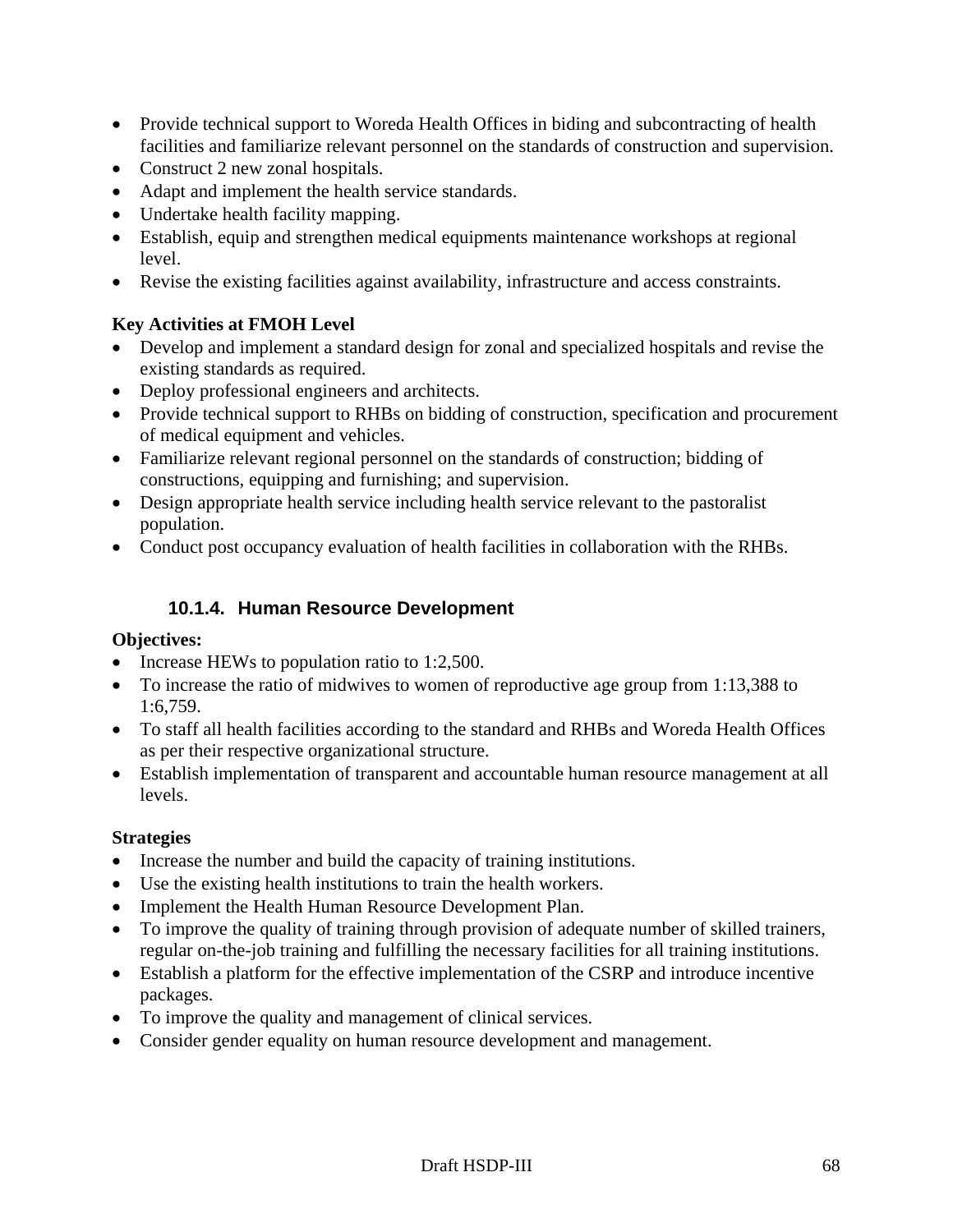## **Key Activities at the HSEP (HP) Level**

- Train about 7500 health extension workers per year in 2006, 2007 and 2008, and then to compensate attritions based on regional assessments.
- Deploy a total of (existing plus new): 30,000 HEWs with reasonable number of community promoters/volunteers.
- Annual two weeks refresher training of all HEWs on relevant health programs.
- In service training of all woredas' health office managers for supervision of Health Extension workers.

## **Key Activities at HC and Hospitals Level**

- Assign at least 2 diploma level nurse midwives who are able to do BEOC and one health officer with EOC training and practical exposure in each health center.
- Make available (existing plus new):
	- o General Practitioner 2,200
	- o 1,050 specialists
	- o 5,000 Health Officers
	- o 8,300 clinical nurses
	- o 3,570 midwives
	- o 8,100 assistant nurses
	- o 470 nurses anesthetists
	- o 1,440 public health nurses
	- o 6,600 Pharmacy professionals (Pharmacists & Pharmacy Technicians)
	- o 1,650 Environmental Health Workers and sanitarians
	- o 4,200 Medical Laboratory Staffs
	- o 620 Radiographers
- Upgrade 6,480 health workers.
- Provide on-the-job skill upgrading trainings to 33,357 health workers and administrative staff.

### **Support Activities**

- Organize on-the-job skill upgrading trainings to health workers and administrative staff.
- Conduct regular sensitization of health workers and managerial staff on the CSRP.
- Establish a full HR database at federal, regional and Woreda levels.
- Develop, adapt and implement health professional licensing, deployment, transfer and release guideline.
- Conduct study on health labor market to assess necessary nature and levels of incentives for health workers to exert in rural areas.
- Make available the relevant CSRP guidelines and manuals at all levels of the health system and monitor their implementation.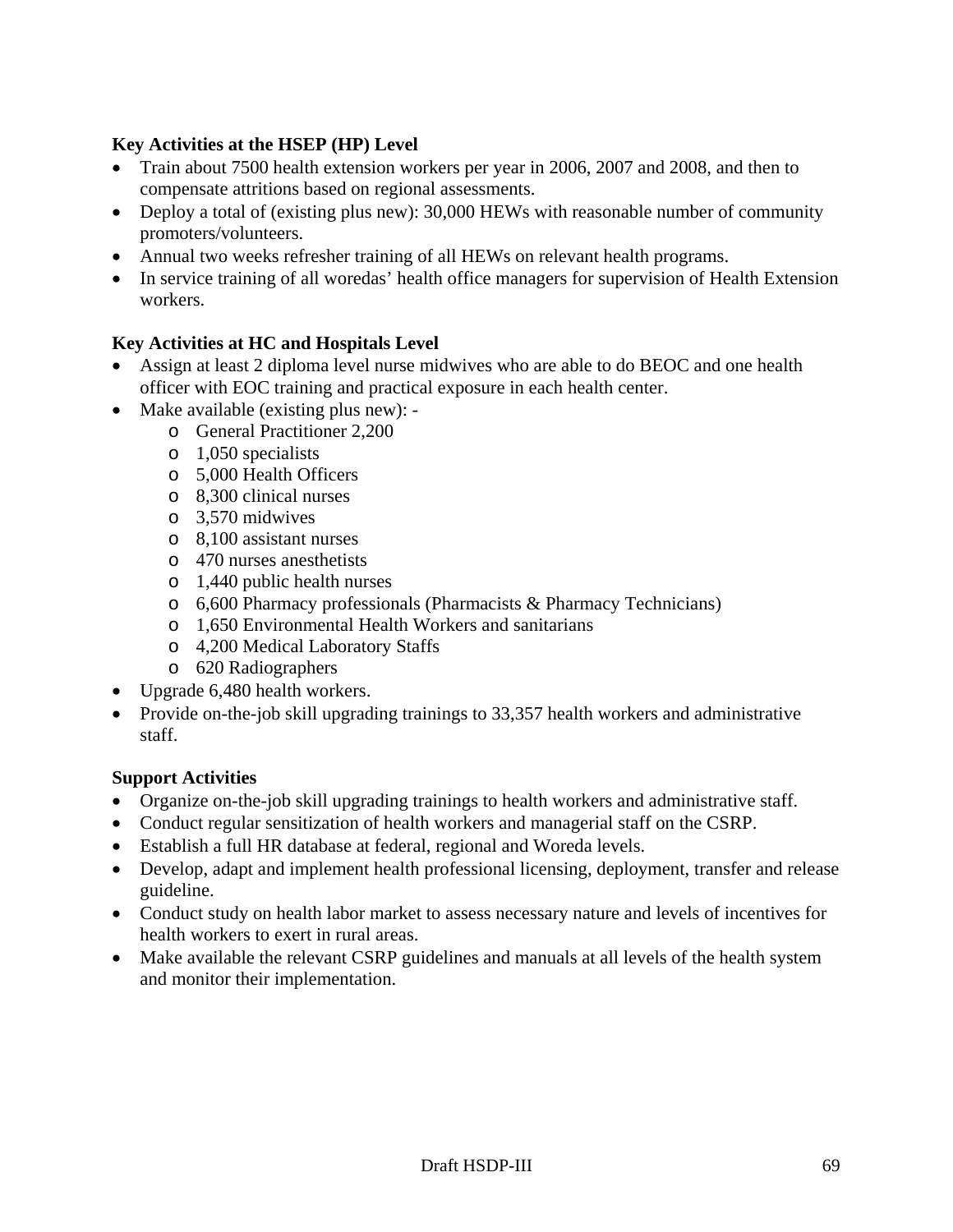# **10.1.5. Pharmaceutical Service**

## **Objectives**

- To increase availability of essential drugs from 75% to 100% in each public health facilities.
- To ensure 80% availability of standard medical supplies and equipment in all public health facilities.
- To scale up the percentage of imported and locally produced drugs with safety, efficacy and quality investigated from 40 to 100 %.
- To reduce percentage of expired drugs from 8% to 1% in public healthy facilities.
- To increase the proportion of health institutions that practice rational use of drugs from 25% to 100%.
- To increase the inspection coverage of drug trading facilities from 20% to 100%.

# **Strategies:**

- Build the capacity of PASS, DACA and pharmacy units at different levels of the health system to effectively and efficiently implement the National Drug Policy and Drug Administration and control Proclamation.
- To put in place efficient and effective drug and medical equipment management system at all levels of the health system.
- Systematize, modernize and expand drug information, collection, verification dissemination and use and strengthen operational research related to drug supply and use.
- Setup responsible bodies for providing technical support for adequate supply, and rational use of drugs; and enforcement of regulations promulgated to control the pharmaceutical sector.
- Provide necessary instruments and tools to ensure proper management and use of drugs at health facilities.
- Strengthen the national drug quality laboratory and quality assurance procedures.
- Coordinate and strengthen the existing multi-sectoral approach for controlling illegal trades.
- Promote proper registration and conservation of traditional medicine.

# **Key Activities at the HSEP (HP) Level**

• Provide the necessary drugs, supplies and commodities necessary for the implementation of HSEP (vaccines, drugs, contraceptives, ORT, bed-nets, IEC materials…).

# **Key Activities at HC and Hospitals Level**

- Establish and Strengthen Drug and Therapeutics Committee in health centers, hospitals, ZHDs, Woreda Health Offices and RHBs.
- Carryout trainings on drug supply management for special pharmacies, rational drug use, adverse drug reactions monitoring, management of drug information centers and maintenance of medical equipments.
- Conduct regular supervision on dug supply management and design methods to improve the system.
- Train health professionals on proper use of newly introduced drugs, medical supplies and equipments; national drug list and treatment guidelines.
- Equip hospitals with drug information materials and other facilities.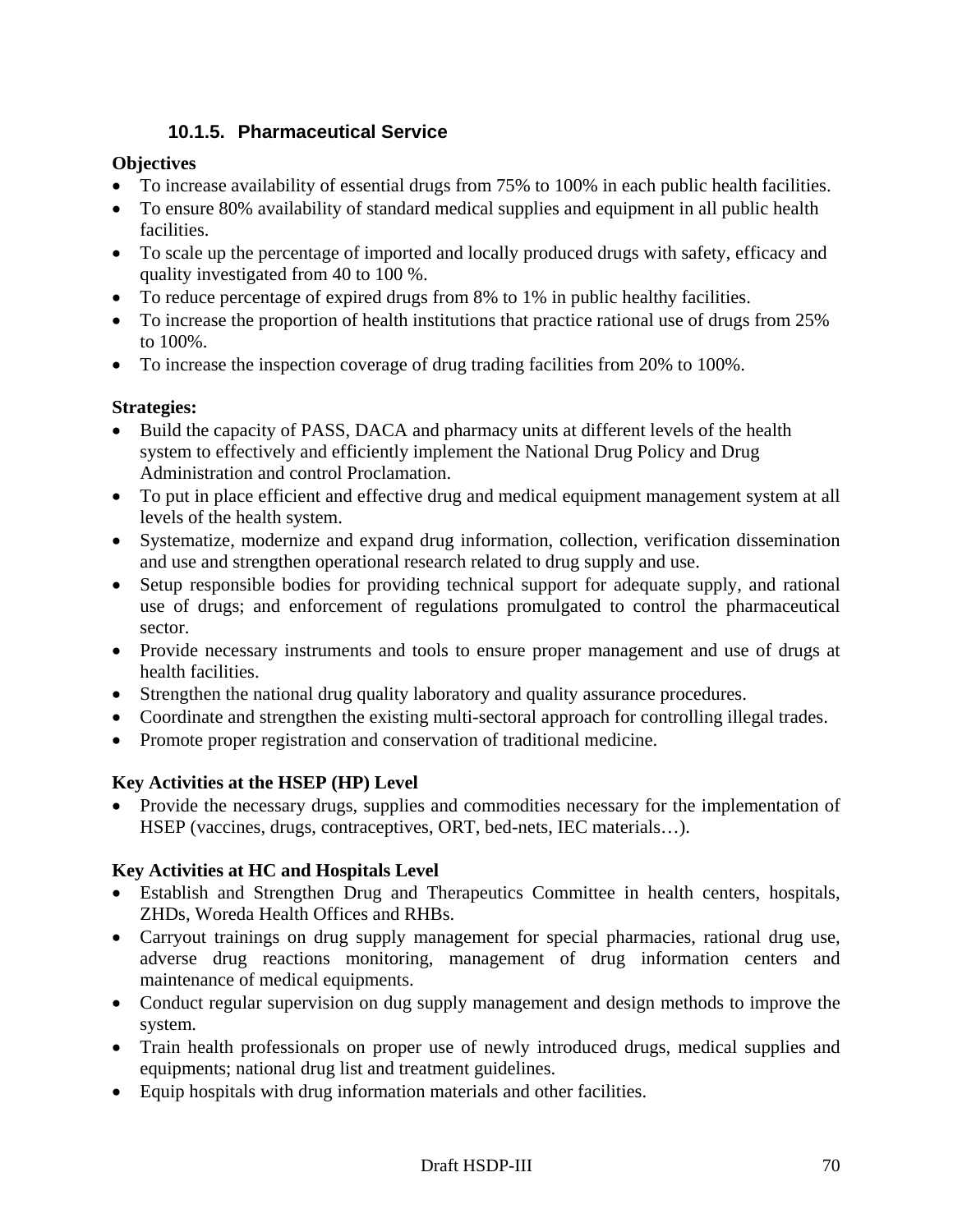- Initiate new Special Pharmacies in all public health centers and hospitals.
- Make available the National Standard Treatment Guidelines, the National Formularies and the Drug List at health facilities.

## **Support Activities**

- Revise, familiarize and disseminate the National drug Policy, the National List of Drugs, Essential Drug List and update the relevant implementation guidelines and documents.
- Develop National Pharmaceutical Plan of Action; guideline for good prescribing and dispensing practice and national medical supplies and equipments list and ensure their application though training, adequate dissemination and supervision.
- Organize Regional Drug Administration and Control Authorities in three different parts of the country.
- Construct standardized national and regional medical warehouses.
- Develop regulations for the implementation of the drug administration and control.
- Develop a national guideline on traditional medicine.
- Establish and equip new mini laboratories in branch offices of DACA and ensure standard operating procedures.
- Conduct national medical equipments inventory; and quality control on imported drugs, supplies and equipment.
- Design and implement a functional pharmaceutical logistic system and logistic information management system.
- Establish drug information resource centers at national levels and six regions and conduct periodic monitoring and evaluation of the sector through computerization of drug data management system.
- Facilitate the procurement of drugs and medical supplies for the health institutions.

# **10.1.6. Information, Education and Communication (IEC)**

### **Objectives**

- To develop and implement IEC/BCC that ensures effective social mobilization to tackle diseases of public health importance through promotion of personal and environmental hygiene and healthful living.
- To ensure 100% popularization, adaptation and implementation of the National IEC/BCC Strategy at all levels of the health system.
- To provide appropriate health communication materials to 100% the HEWs and to equip 100% of kebeles implementing HSEP with portable IEC equipment.
- To increase the KAP of the population on HIV/AIDS, Malaria and TB by 50% of its 2005 status (2005 status to be retrieved from the upcoming DHS).
- To increase adolescent awareness and knowledge on HIV/AIDS and STDs from 77% and 30% to 95% and 80%.
- To increase adolescent awareness and knowledge on contraception from 80% to 95%.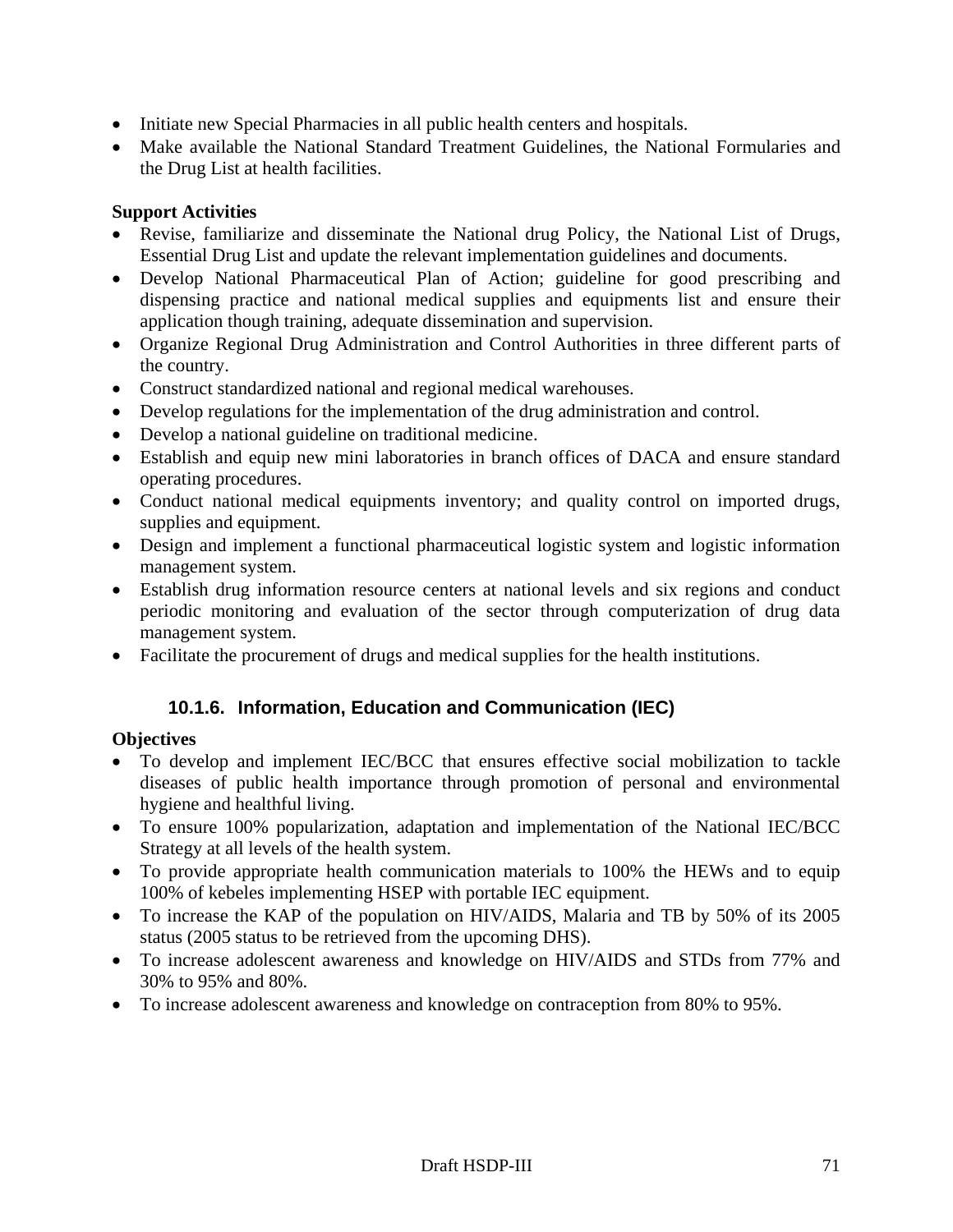## **Strategies**

- Strengthen the community based IEC/BCC through the HSEP.
- Creation and strengthening IEC/BCC planning and implementation capacity at all levels and integrate development and dissemination of IEC/BCC with the different health programmes.
- Public advocacy & education on prevention and control of communicable diseases.
- Making optimal use of modern mass media and traditional channels of communication based IEC initiative.
- To put in place a system that ensures the quality of IEC/BCC disseminated by all stakeholders (public,, private, NGOs..) is up to the standard.
- Enhancing the involvement of NGOs, the private for profit sector, professional associations and religious organization in the dissemination of IEC/BCC and coordination of their activities.
- Provide technical support from HEC to RHBs, Woreda Health Offices and other sectors involved in IEC/BCC.

## **Key Activities at the HSEP (HP) Level**

- Provide appropriate health learning materials to the HEWs for effective social mobilization on prevention and control of communicable diseases, family health services, hygiene/environmental health; gender based violence and harmful traditional practices.
- Training of the HEW and community promoters in key health messages and dissemination of the IEC material (leaflet, booklets, etc).
- Community meetings and home visits by HEW and community promoters to conduct health promotion at household.

### **Key Activities at HC and Hospitals Level**

- Provide in-service professional training for health educators in order to enable them provide appropriate BCCC.
- Provide appropriate health learning materials to facilitate IEC/BCC at health facilities.

### **Support Activities:**

- Adapt the National Health Communication Strategy to the context of different regions and subsequently develop/update, familiarize and implement IEC/BCC implementation guidelines.
- Design and implement IEC/BCC materials and guidelines for the HEWs, health centers, hospitals and other workplaces.
- Production of TV/radio spots, purchasing of air time.
- Assign and train IEC coordinators in each RHB and woreda health offices.
- Initiate the development of career structure for health education/promotion specialists.
- Undertake baseline KAP surveys on diseases of public health importance.
- Undertake regular monitoring and evaluation of IEC interventions at all levels.
- To advocate for the allotment of separate smoking areas in public and work places.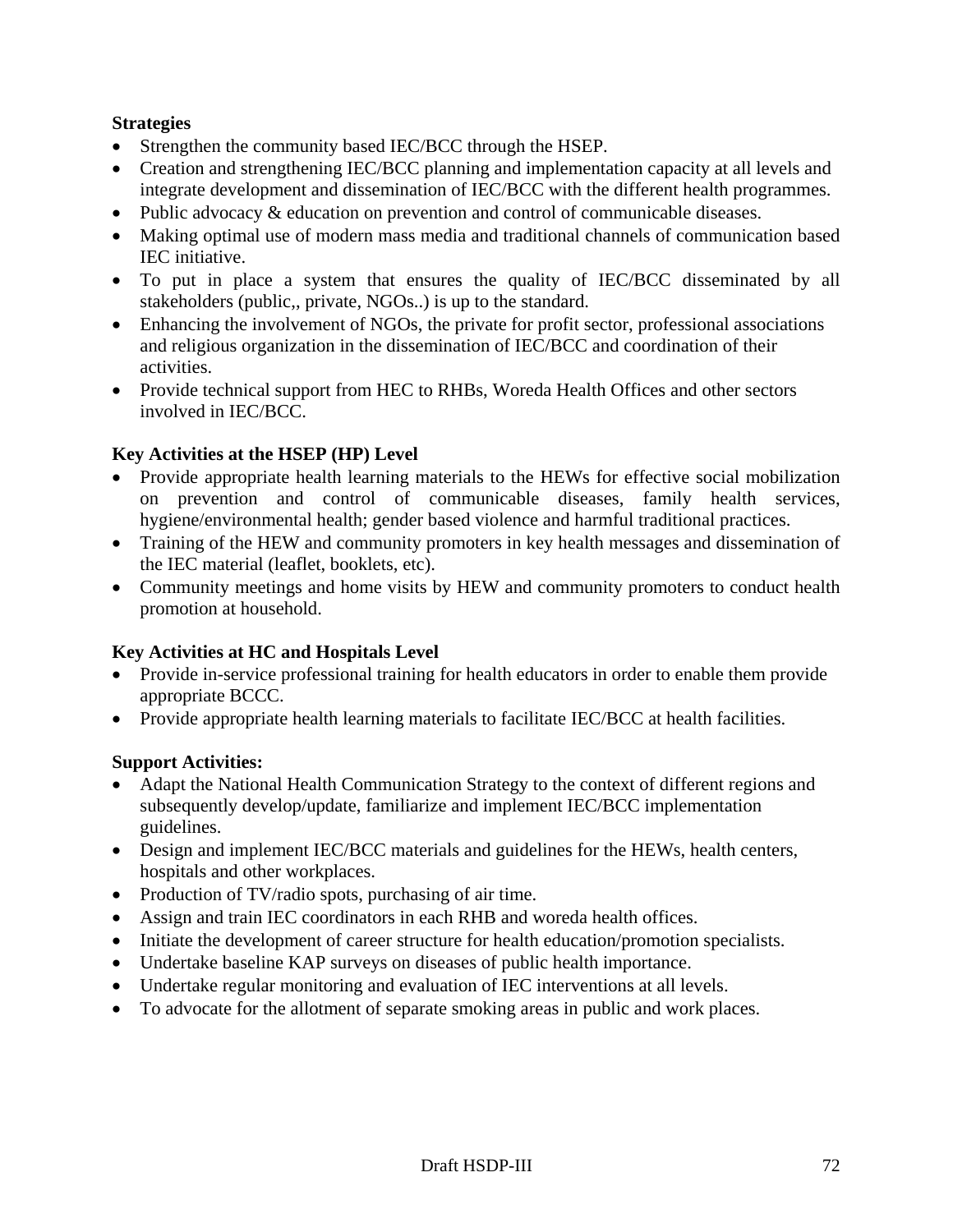## **10.1.7. Health Management, Management Information Systems and Monitoring and Evaluation**

## **Health Management**

#### **Objectives**

- To implement the five Civil Service Reform Programmes in the health sector to ensure efficient, effective, transparent, accountable and ethical civil service at all levels of the health system.
- To staff 100% of WHOs and RHBs by health managers with appropriate professional knowledge and skills that are governed by professional ethics and discipline at all levels of the health service structure.
- Establish health management boards/ committees/ and health councils at all levels of the health system.

#### **Strategies**

- Popularize the CSRP and putting in place the necessary organizational and other inputs to facilitate its implementation.
- Ensuring the planned training of health managers in adequate number and appropriate knowledge and skill within the frame work of the National Capacity Building Programme.
- Ensuring community participation in the planning, implementation, monitoring and evaluation of local health services.
- Ensuring political and administrative support for the fulfillment of the goals and objectives of the health sector.

### **Key Activities at the Woreda Health Offices Level**

- Conduct regular community mobilization and sensitization in order to ensure genuine community participation and develop democratic decision making process.
- Establish health management boards, councils and committees at woreda health offices, health institutions and the community level in collaboration with the relevant institutions.
- Conduct regular revision of the newly introduced management system and take corrective measures.
- Employ health managers and fill the vacant posts in the woreda health office.

### **Key Activities at the Regional Health Bureaus Level**

- Conduct regular sensitization and refresher trainings to health managers and health workers on programme management and CSRP.
- Allocate posts, budget and proper incentive package for the assignment of skilled health mangers.
- Adapt and implement the guidelines and establish health management committee, hospital boards and orient them on the CSRP.
- Conduct regular revision of the newly introduced management system and take corrective measures.
- Employ health managers and fill the vacant posts in the regional health bureau.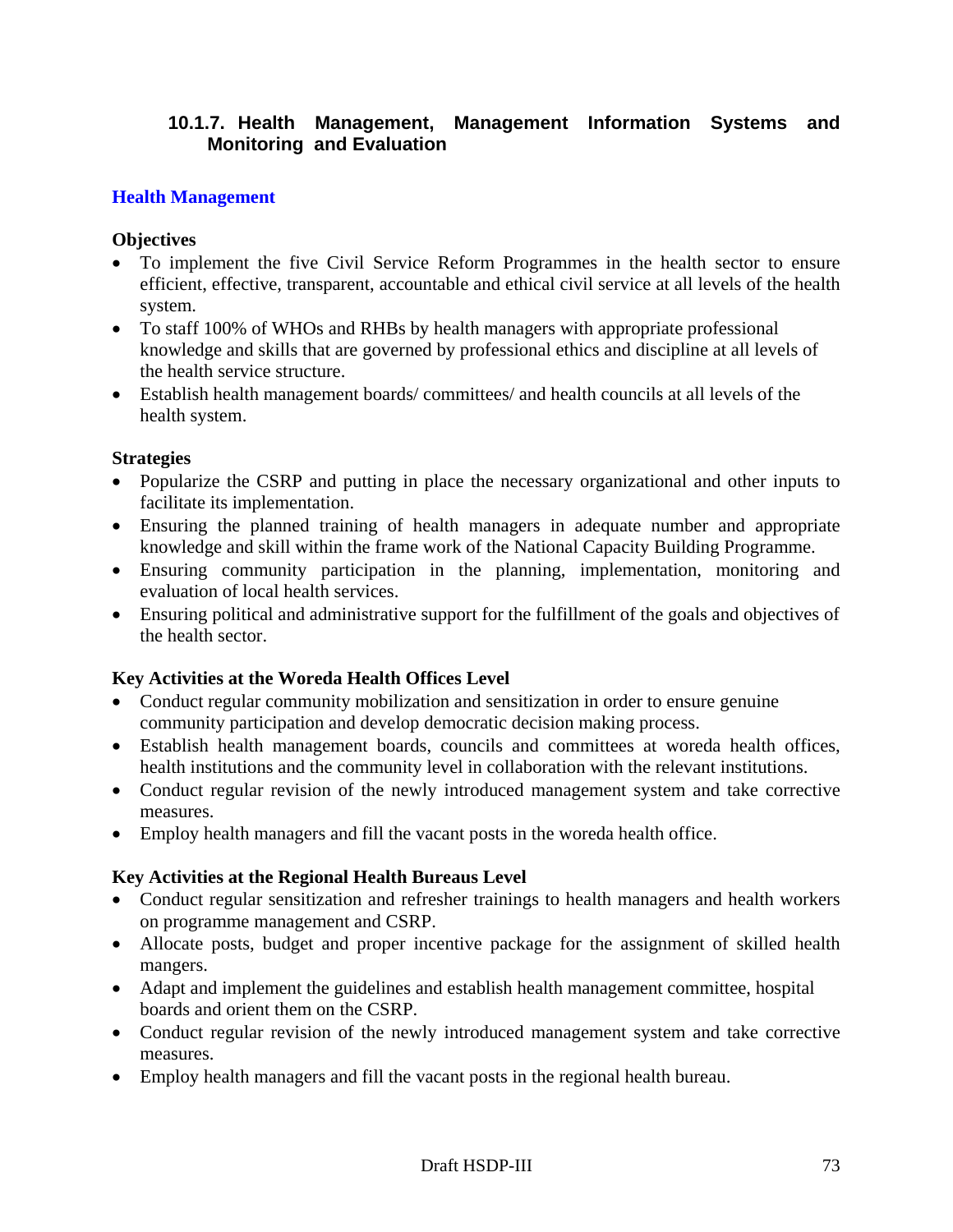# **Key Activities at the Federal Ministry of Health Level**

- Conduct regular advocacy works and popularization of the goals and objectives of the health sector to top level managers to ensure political support.
- Develop appropriate guidelines and facilitate the establishment of health management boards, councils and committees at all levels of the health system.
- Introduce innovative working methods into the existing management system at all levels by conducting regular revision of service standards, developing and implementing personnel performance appraisal system etc inline with the CSRP.
- Conduct regular revision of the newly introduced management system and take corrective measures.
- Employ health managers and fill the vacant posts in the Federal Ministry of Health.

# **Health Management Information Systems**

## **Objectives**

- Develop and implement a comprehensive and standardized national HMIS and ensure the use of information for evidence based planning and management of health services.
- To review and strengthen the existing HMIS and at federal, regional, woreda, health facility and community levels and ensure use of health information for decision-making at all levels.
- To achieve 80% completeness and timely submission of routine health and administrative reports.
- Achieve 75 % of evidence based planning.

# **Strategies**

- Institutionalize HMIS at all levels.
- Build capacity of health workers to analyze, interpret and use health information for making decisions.
- Introduce appropriate HMIS technology at all levels of the health system in collaboration with the concerned bodies such as the National ICT Authority.
- Define the minimum standard of inputs required for HMIS at different levels of the health system.
- Initiate and sustain regular programme review and feedback system.

# **Key Activities at the Woreda Health Offices Level**

- Establish HMIS posts and assign appropriate personnel in the organizational structure of woreda health office and health institutions as per the national standard.
- Implement the qualification requirements, job descriptions, career path and incentive packages standards of personnel working on HMIS.
- Ensure the proper reporting and feed back for the health extension workers and HMIS personnel in the health institutions.
- Provide the necessary health and administrative reports to the RHBs as per the guideline.
- allocate funds for HMIS and provide the necessary facilities for the HMIS units/personnel and the health extension workers.
- Implement and monitor the pilot HMIS in collaboration with the RHBs.
- Collaborate on the expansion of the geographic information system and woreda connectivity.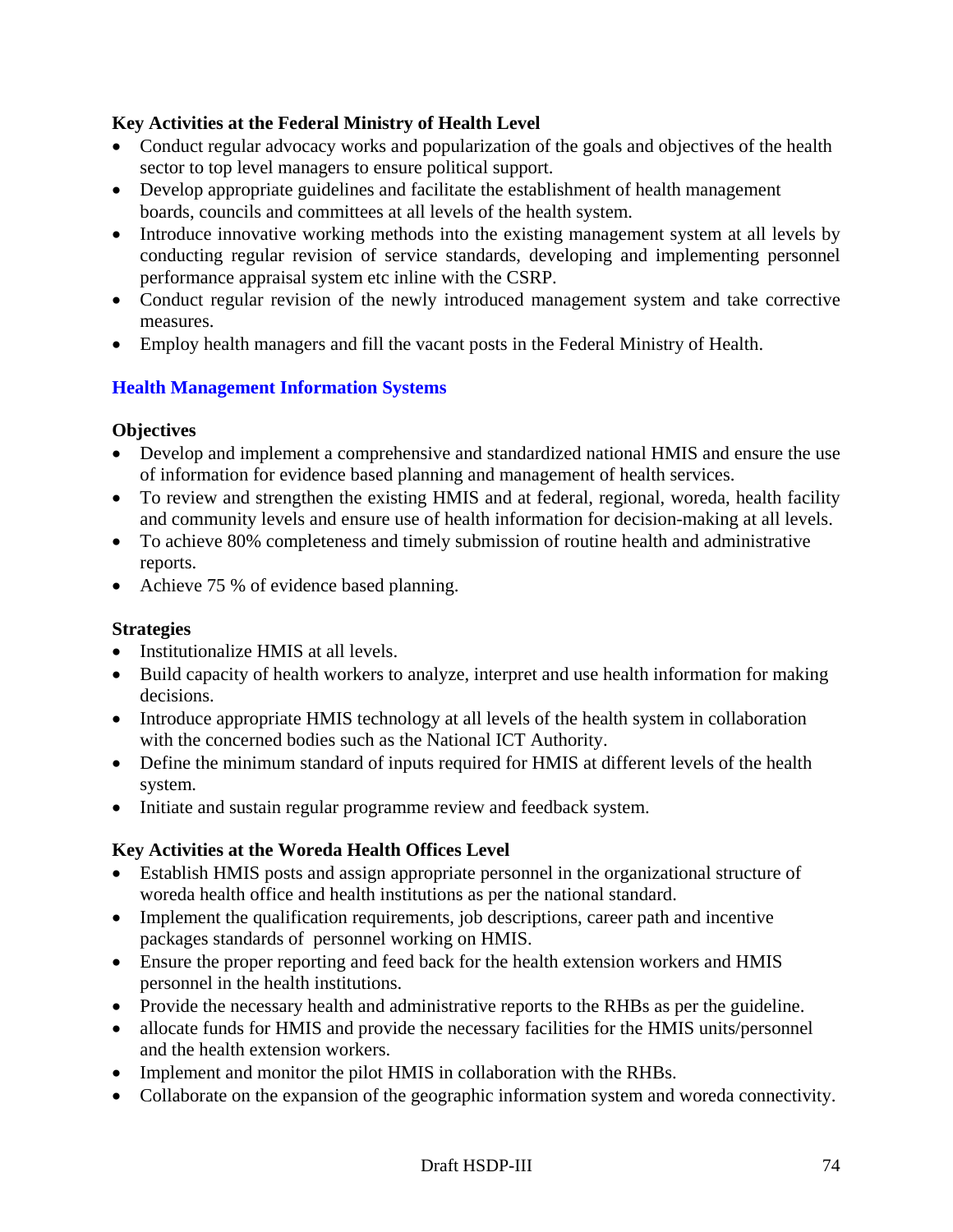## **Key Activities at the Regional Health Bureaus Level**

- Adapt and implement qualification requirements, job descriptions, career path and incentive packages for personnel working on HMIS at different levels of the health system.
- Adapt and implement National HMIS Strategy, manuals and standards developed at national level.
- Conduct regular on the job training to HMIS focal personnel, programme managers and health workers.
- Equip HMIS units at all levels.
- Implement HMIS on pilot basis in collaboration with the FMOH.
- Collaborate on the establishment of electronic network from federal to woreda level as part of implementation of HMIS.
- Initiate and sustain the development of Health and Health Related Indicators in the regions.
- Advocate the allocation of adequate funds for implementation of National HMIS in woredal.

# **Key Activities at the Federal Ministry of Health Level**

- Assign a multidisciplinary team at PPD/MOH and provide the necessary facility so that it will be able to spearhead the development and implementation of HMIS at national level.
- Develop and popularize the National HMIS Strategy and user-friendly manuals.
- Develop and popularize qualification requirements, job descriptions, career path and incentive packages for personnel working on HMIS at different levels of the health system.
- Standardize HMIS indicators, harmonize the reporting system and collect gender disaggregated data.
- Develop, adapt and implement HMIS user-friendly guidelines and revise ICD coding system.
- Initiate pre-service training on HMIS in health professional training institutions.
- Implement HMIS on pilot basis before nationwide replication.
- Conduct system analysis for the application of ICT to HMIS, pre test and implement the application and expand geographic information system.
- Mobilize funds for implementation of National HMIS.
- Monitor the implementation of programme review and research recommendations through HMIS.
- Publish Health and Health Related Indictors bulletin annually.

# **Monitoring and Evaluation**

### **Objectives:**

- To develop and implement comprehensive and integrated Monitoring and Evaluation guideline at all levels of the health system.
- Establish WJSC and form linkages between woreda-regional and central joint steering committees.
- Conduct regular supervision and review meetings at woreda health office level.
- To conduct JRM, ARM, final evaluation of HSDPII and regular FMOH Donor consultative meetings.
- To harmonize the donor-government reporting cycles and monitoring and evaluation system.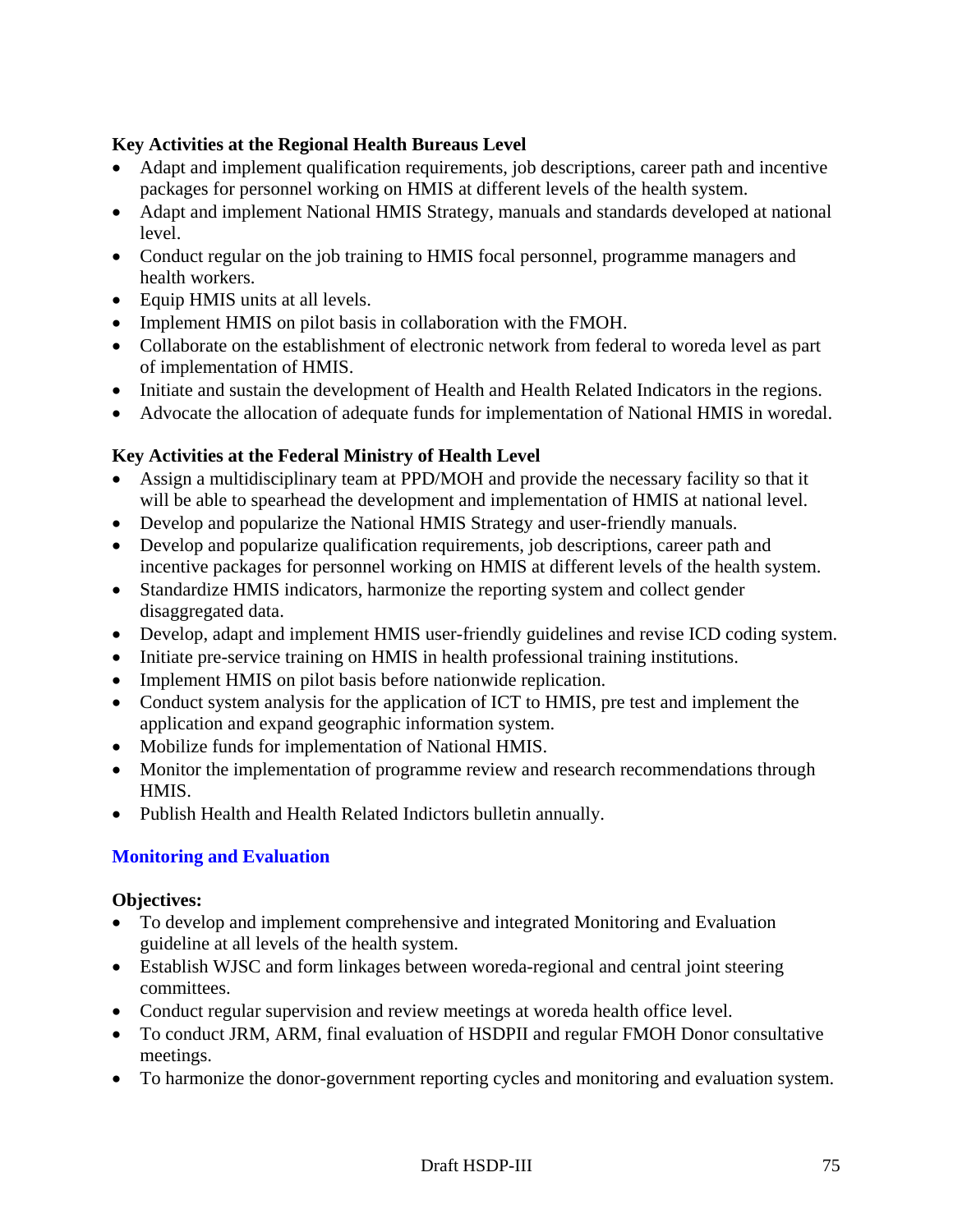## **Strategies**

- Strengthening the monitoring and evaluation capacity at all levels.
- Initiate consultation among different programme implementers in order to harmonize and establish an integrated Monitoring and Evaluation system.
- Implement an up-to-date financial management system at all levels of the health system.
- Initiate negotiation and consultation with HSDP partners.
- Expand the HSDP Governance by establishing WJSC at woreda level.

# **Key Activities at the Woreda Health Offices Level**

- Allocate adequate financial resource, human resource, and facilities for monitoring and evaluation.
- Participate on the JRMs, ARMs; a midterm, an annual review and final evaluation of HSDP.
- Woreda Joint Steering Committee and enhance their linkage with the Regional ones.
- Conduct regular review meetings of health programmes through the involvement of the community and ensure the proper implementation of the recommendations.
- Conduct regular follow up of the performance of the health extension workers and take corrective measures.
- Cary out regular internal audits at woreda health office and health facilities to ensure proper expenditure of health sector resources.

## **Key Activities at the Regional Health Bureaus Level**

- Adapt and implement the national monitoring and evaluation guideline and instruments.
- Establishing M&E units in the RHBs, provide human resource, facilities, and finance.
- Provide training to programme coordinators at regional and woreda health office level.
- Strengthen the Regional Joint Steering Committee and enhance their linkage with the Woreda and Central Joint Steering Committees.
- Organize regional review meetings of health programmes and ensure the proper implementation of the recommendations.
- Establishment of operational research units in the RHBs and conduct operational research as per the national standard.
- Collaborate on the JRMs, ARMs; a midterm, an annual review and final evaluation of HSDP.
- Cary out regular internal audits to ensure proper expenditure of health sector resources
- Facilitate the monitoring and evaluation of national health programmes.

# **Key Activities at the Federal Ministry of Health Level**

- Develop and popularize standardized monitoring and evaluation guideline and instruments
- Strengthen monitoring and evaluation unit in the PPD/MOH and provide the necessary facilities, training and finance.
- Establish a systematic and coordinated monitoring of national programmes in the departments of the FMOH.
- Establish Health Economics and Policy Unit in the Planning and Programming Department of FMOH.
- develop standard protocol and priority areas for operational research.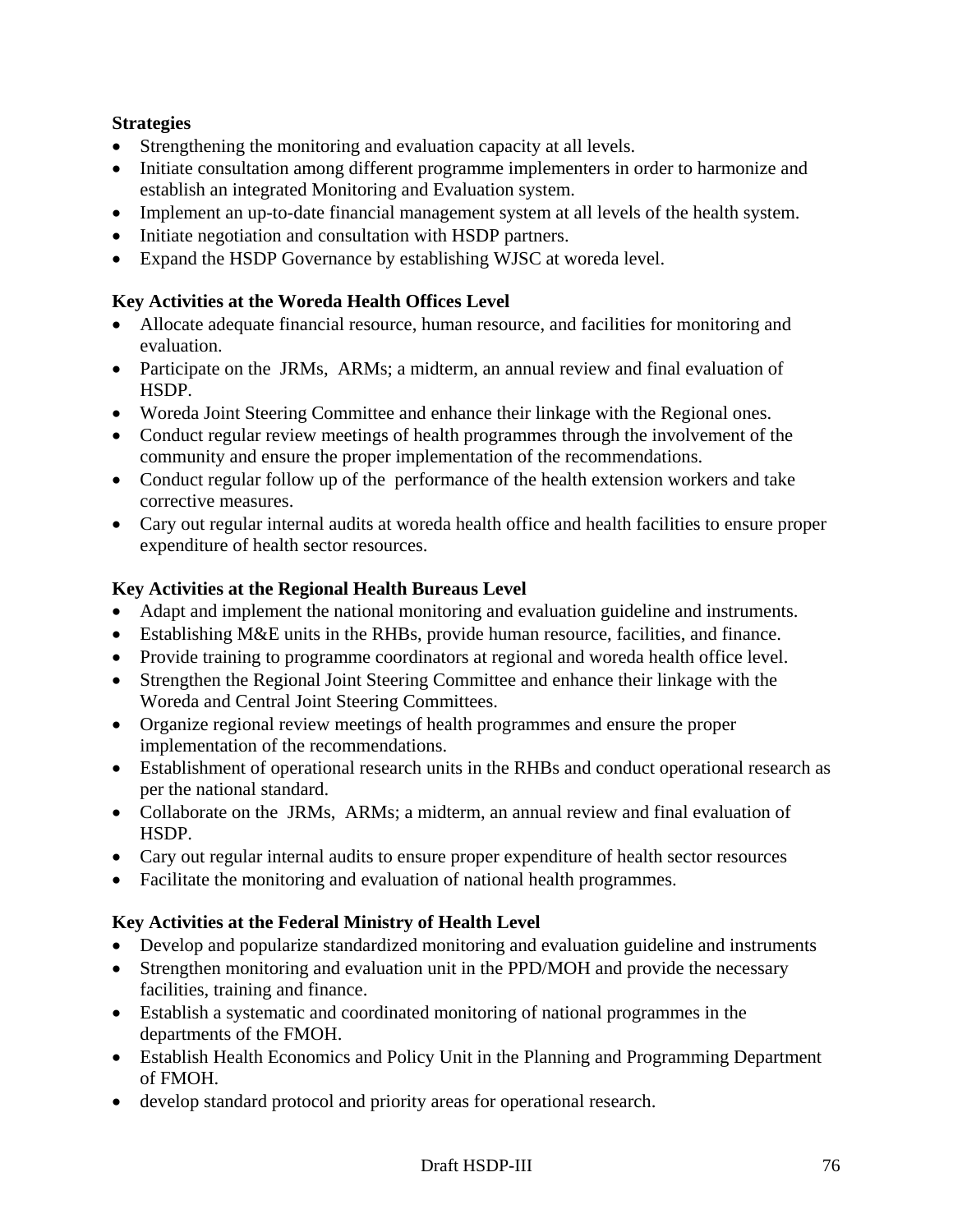- Organize and conduct JRMs, ARMs; a midterm, an annual review and final evaluation meeting of HSDP.
- Conduct the regular meetings with the JCCC and HPN Donors Working Group.
- Conduct regular internal audits in the FMOH and assist external audits of donor supported programmes.
- coordinate the implementation of the Harmonization Plan.

# **10.1.8. Health Care Financing**

# **Objectives:**

- To increase over all health expenditures per capita from 5.6 USD to 9.6 USD.
- To double the share of health as a proportion of total Government budget (domestic spending and Direct Budget Support).
- To ensure retention and utilization of 100% of revenue generated at hospitals and health centers.
- To expand special pharmacies to cover 100% of hospitals from the current level of 82% and 100% of health centers from the current level of 58%.
- To design and implement social health insurance for employees in the formal sectors and pilot test community health insurance.
- To setup HIV/AIDS fund at all levels of the health sector and advocate its establishment in the other sectors.

# **Strategies**:

- Institutionalize and build the capacity for the implementation of health care financing at all levels of the health system.
- Strengthening the planning, budgeting and financial management capacity at Woreda level in order to increase efficiency in the use of available resources.
- Promote equitable health resource allocation for the vulnerable and high need group.
- Strengthen the system of public private partnership in the health sector and strengthen social initiatives towards sustainable financing of care and support for PLWHA.
- Put in place the legal framework of HCF and introduce a system of effective hospital governance, waiver and exemption, facility revenue retention, introducing private wing in public hospitals, outsourcing non-clinical (ancillary) services.
- Promote increased resource allocation to the health sector at all levels through sensitization of managers and decision-makers.
- Strengthening the existing linkages with MOFED and BOFED in order to facilitate the effective introduction of HCF reforms.

# **Key Activities at the Woreda Health Offices Level**

- Monitoring and coordination of health care financing system by the woreda health offices.
- Establish management boards at the health facilities and the community level to oversee the proper implementation of the health care financing scheme as per the guideline.
- Encourage the establishment of community health care insurance schemes in the woredas.
- Allocate additional resources for the expansion of special pharmacies in health facilities under the woreda health office.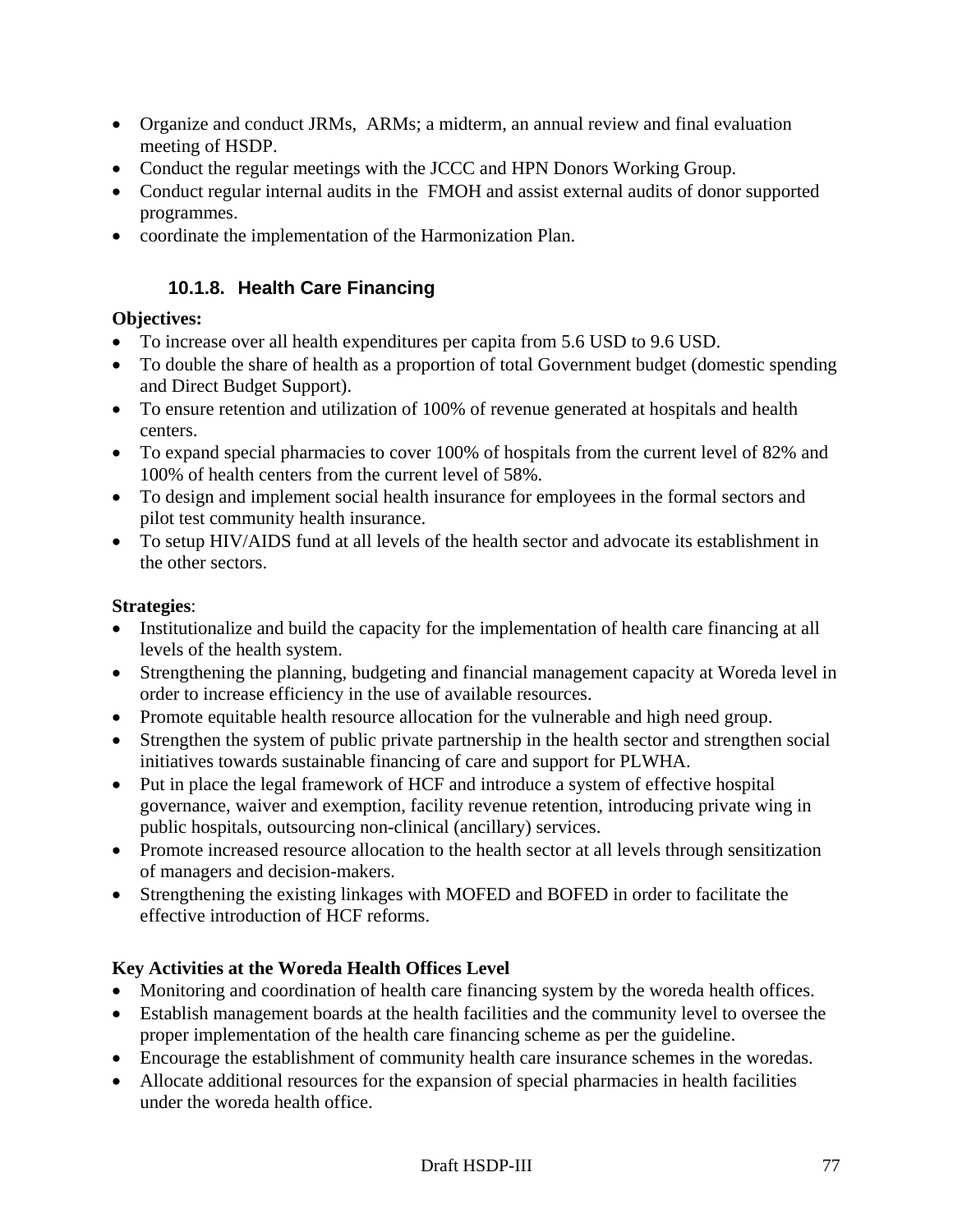- Implement the revenue retention at health facilities and exemption policy in collaboration with the relevant sectors at woreda level.
- Establish HIV/AIDS fund at health institutions in the woreda and advocate for its establishment in the other sectors.
- Work in collaboration with the NGOs and the private sector as per the guideline.

# **Key Activities at the Regional Health Bureaus Level**

- Adapt and implement one proclamation and five regulations on health care financing at regional and woreda level in collaboration with the relevant sectors.
- Adapt and familiarize implementation guideline and management modalities for fee revenue retention and utilization at facility level.
- Provide training to the health care financing personnel at woreda health office and health facilities and relevant sectors on health care financing including special pharmacies operation and management
- Advocate for allocation of resources for the expansion of special pharmacies
- Establish HIV/AIDS fund at regional health institutions and advocate for its establishment in the other sectors
- Carryout regular donor-mapping at regional level
- Adapt the directive for NGO's and the private sector operating in the health sector.

# **Key Activities at the Federal Ministry of Health Level**

- Endorse, popularize and implement one proclamation and five regulations on health care financing.
- Develop and familiarize implementation guideline and management modalities for fee revenue retention and utilization at facility level.
- Mobilize additional resources for the expansion of special pharmacies and conduct trainings on Special Pharmacies operation and management.
- Strengthen the HIV/AIDS fund at FMOH and regional and advocate its establishment in the federal hospitals and other sectors.
- Carryout regular donor- mapping at national level.
- Develop a directive for NGO's and the private sector operating in the health sector.
- Conducting National Health Accounts Study.

# **10.1.9. Crosscutting Issues**

Gender, nutrition and pastoralist health service are issues that cut across different sectors as well as the components of HSDP. While gender and nutrition are treated under this topic, pastoralist health service is treated under "strategic Issues" of this document since it is identified as a strategic issue i.e. an issue that could become a bottleneck in the course of achieving the desired objectives and targets, therefore, needs more emphasis.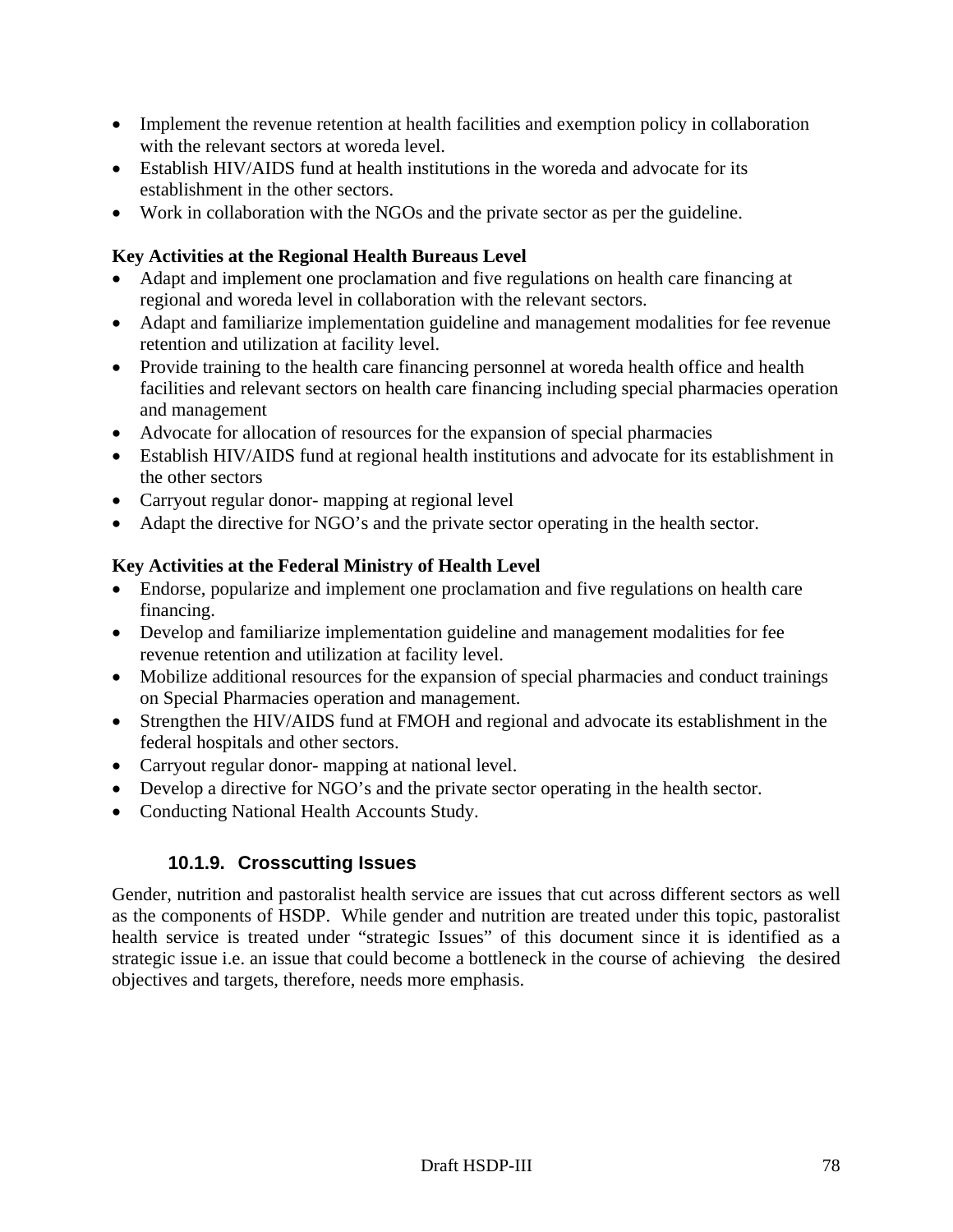## **Gender**

### **Objectives**

• Mainstream gender at all levels of the health system.

## **Strategies**

- Improve the institutionalization of gender in the sector.
- Promote the implementation of Gender Mainstreaming Guideline (GMSG) in the sector.
- Build the capacity of gender units and focal points in the Health Sector.
- Promote gender desegregation of health data.

## **Key Activities**

- Assess the status of implementation of GMSG and develop intervention plan based on the findings of the study.
- Develop user-friendly manuals to facilitate the implementation of GMSG
- Establish posts for gender focal persons, train the assigned personnel and provide them with the necessary facilities.
- Conduct sustained advocacy and orientation for women employees in order to enhance their capacity to play a meaningful role in the organizational activities as well as to ensure the observance their rights.
- Enhance collaboration of other actors (NGOs, private etc) in the promotion and implementation of gender issues.
- Monitoring the proper and equitable implementation of employment, transfer, trainings etc of women in the health sector.

# **Nutrition**

# **Objectives:**

- To reduce stunting, wasting, and low-birth-weight of children by 50% of its current status *(to be retrieved from DHS 2005).*
- To create access for 90% of children 6-59 months for nutritional screening.
- To increase the proportion of infants 0-5months exclusively breast fed from 38% to 63%
- To increase the proportion of infants 6-11months breast fed from 75% to 80%
- To increase the proportion of children aged 6-59 months getting vitamin-A prophylaxis from 30% to 54%
- To reduce iodine deficiency disorders by achieving 100% access to iodized salt
- To reduce maternal anemia by 50% of its current status

# **Strategies:**

- Integration of Essential Nutrition Action (ENA) into the existing maternal and child health services
- Strengthen the capability of the Health Extension Workers (HEW) with appropriate nutrition knowledge
- revitalize the baby friendly hospital initiatives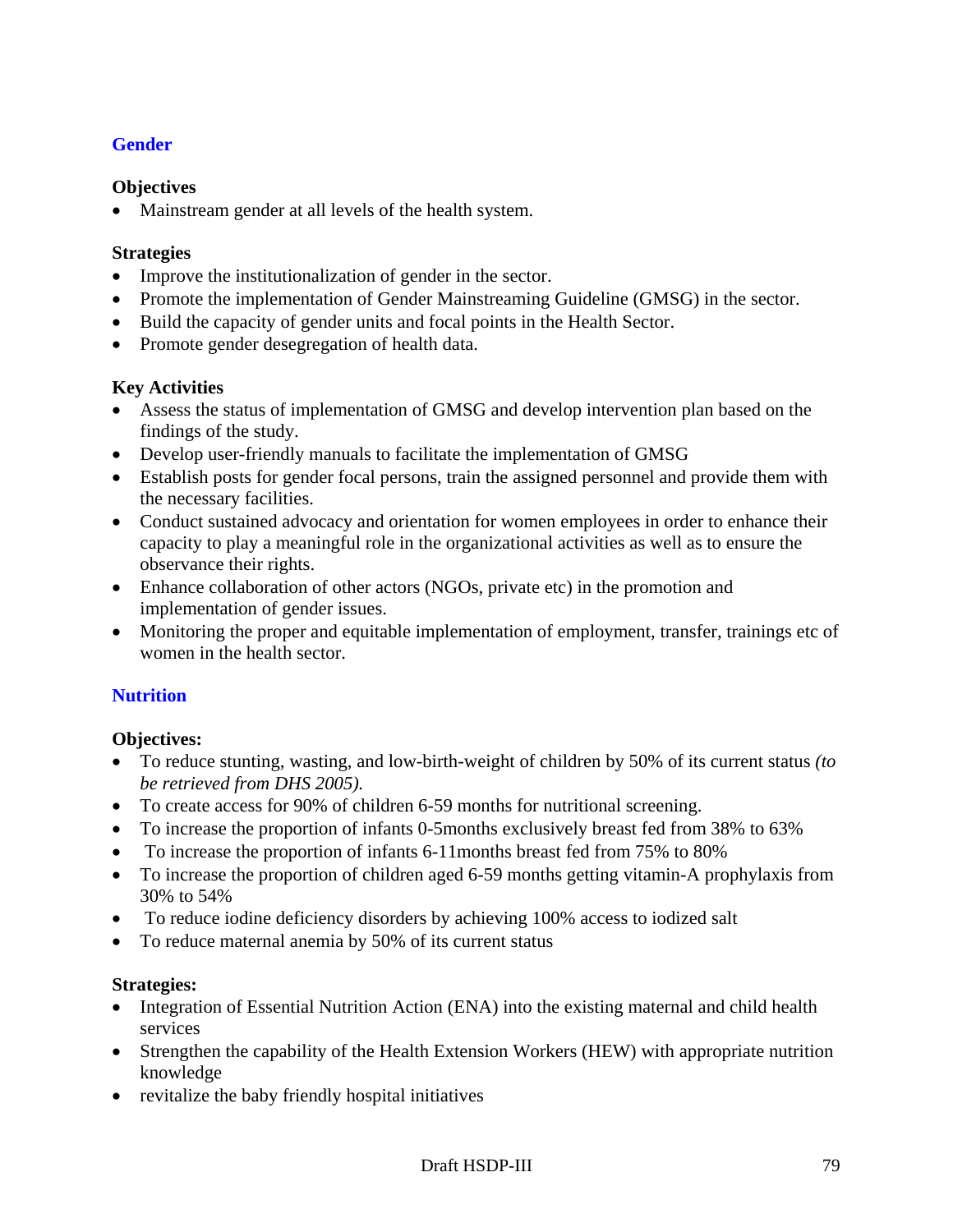- Strengthen the implementation of the Enhanced Outreach Strategy (EOS) by the HEW
- Promote universal salt iodization
- Enforce the legislation for iodization of salt
- Contribute towards the establishment of ownership and well coordination of general nutrition action

## **Key Activities:**

- Endeavor for the adoption of the National Nutrition Policy
- Train instructors of HEW on community ENA
- Prepare community ENA reference to HEW
- Conduct nutritional assessment and nutritional surveillance and dissemination of nutrition information through available media of communication
- Expansion of vitamin-A supplementation to ensure 90% coverage
- Conduct quality inspection on commercially available table salt
- Nutrition program monitoring and evaluation through supportive supervision and review meetings.
- Provide support to the establishment of therapeutic feeding centers and treatment of severely malnourished children
- Organize and participate in the discussion fora with stake involved in nutrition activities

# *10.2. Strategic Issues of HSDP-III*

Strategic issues are areas that need due attention in order to achieve the goals and objectives set in a programme. Following are strategic issues that are considered to be bottlenecks and hence need to be addressed for the smooth implementation of HSDPIII. The criteria used to identify them as strategic issues are:

- the importance of an issue in improving the implementation of sectoral programme
- the impact of an issue in creating obstacles to the implementations of the sectoral programme if left unaddressed
- the importance of an issue in creating opportunities or threats
- availability of different options to address the issue

# **10.2.1. Shortage, High Turnover and Mismanagement of Human Resource**

Health sector is one of the sectors that heavily rely on the availability of adequate and skilled human resource. The National Health Policy has also pointed out that "*development of human resource with emphasis on expansion of frontline and midlevel health professionals with community base, task oriented training shall be undertaken<sup>44</sup>*". One of the issues that characterize human resource in the health sector is the multiplicity of disciplines making it difficult to substitute one professional for another field. This entails availability of the optimum number and professional mix of human resource for the effective coverage and quality of the intended services.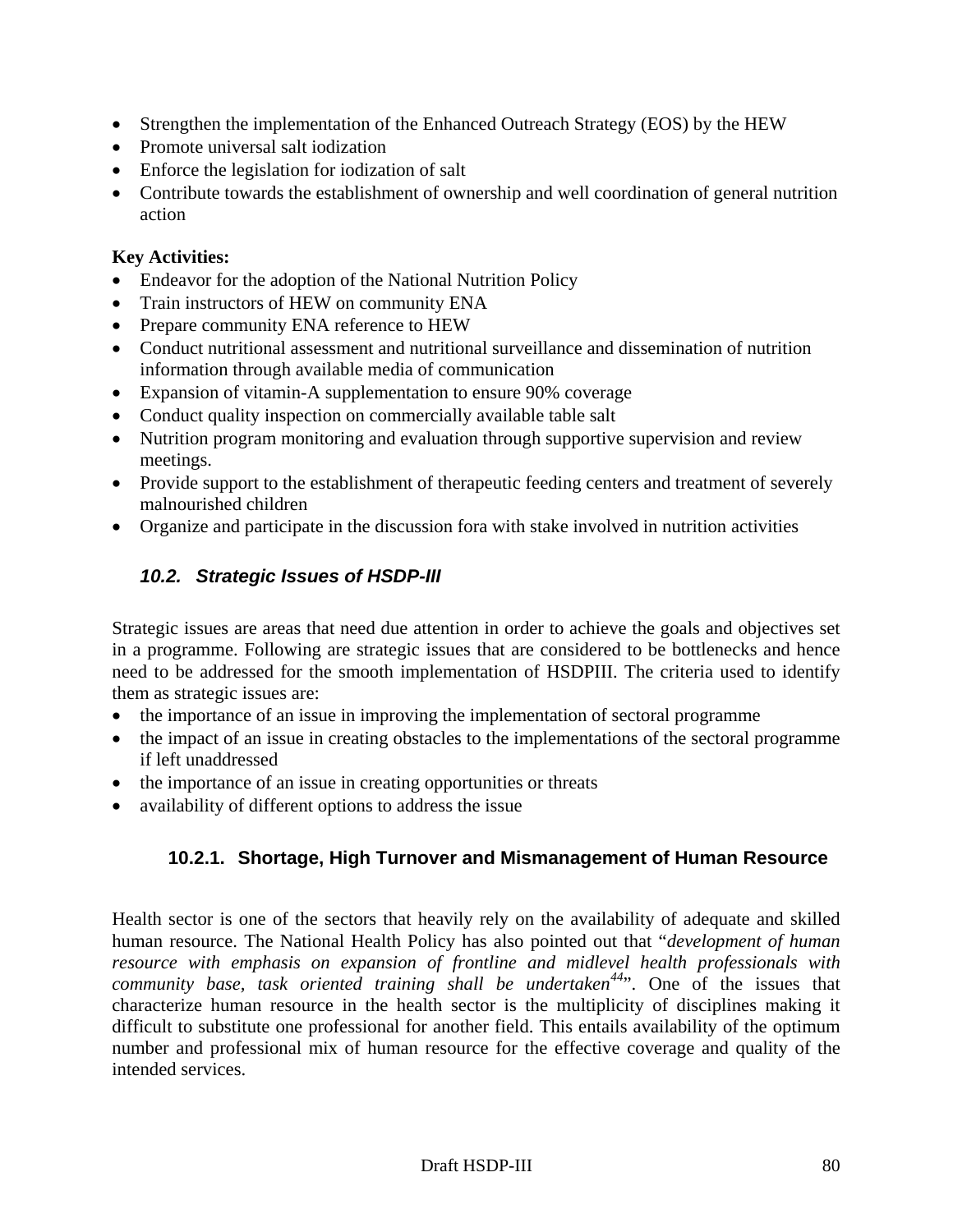A series of HSDP reviews have underlined that shortage and inequitable distribution of professionals in the health sector has seriously affected the implementation of key health programmes. For instance, it is indicated that Ethiopia has one of the lowest ratio of doctors to population ratio in the world. The expanding population size and increasing migration of health professionals to the private and NGO sectors as well as outside migration have made the problem chronic. There is poor deployment and most of these limited number of staff operate in urban areas. As a result the rural areas have faced a continuous shortage of human resources. For instance, midwifery skills are particularly lacking with larger regions having less than one midwife per 100,000 people.

Additionally, the shortage and high turnover of engineering staff as coupled with down sizing of engineering units in RHBs has hampered the capacity to implement and supervise construction activities at RHB & WHO levels. This could adversely affect the implementation of the Accelerated Expansion of Primary Health Care Services, whereby significant number of health facilities will be constructed at a national scale in short period of time.

Motivation to work efficiently and effectively appears to be inadequate due to narrow opportunities for training (upgrading, in-service and continuing); and lack of clear, transparent and flexible transfer and release rules and regulations particularly in remote areas. Salaries for health workers are very low in absolute terms and in comparison to the international market, even though they are high relatively to the GDP. This makes migration very attractive for highly qualified health professionals. Furthermore, non-conducive working environment, shortage of staff housing and transport facilities for highly qualified personnel to stay in remote areas. Fear of contracting HIV/AIDS due to shortage of supplies for universal precaution are other reasons for demotivation of staff to stay in the public sector. The other major concern in the area of human resource is sub-optimal professional skills due to poor quality of training. This has originated from poor pedagogic skills of tutors, insufficient training curricula and shortage of the necessary teaching aids.

The government's comprehensive capacity building programme has enhanced the intake and output of health professionals through scaling up of infrastructure, human resource and logistics for training institutions. Considerable measures have also been taken in the area of human resource management, with the aim of motivating and standardizing job position and title through development of salary scales and career structure for all formally trained health workers ranging from junior health workers to consultant health specialists.

While all these initiatives are commendable steps, the working environment and remuneration in the public sector still leaves a lot to be desired. Moreover, the existing poor quality of training coupled with the planned high output of health professionals both from the government and the private sector, will have a negative effect on the public health services unless due attention is given to it. In summary, problem related to human resource in the Health Sector are:

- Presence of several vacant posts at different levels of the health system.
- Migration of skilled and experienced staff from the public sector.
- Increasing burden of work on the existing small number of staff.
- Presence of administrative problems that hinder recruitment of skilled and well experienced staff.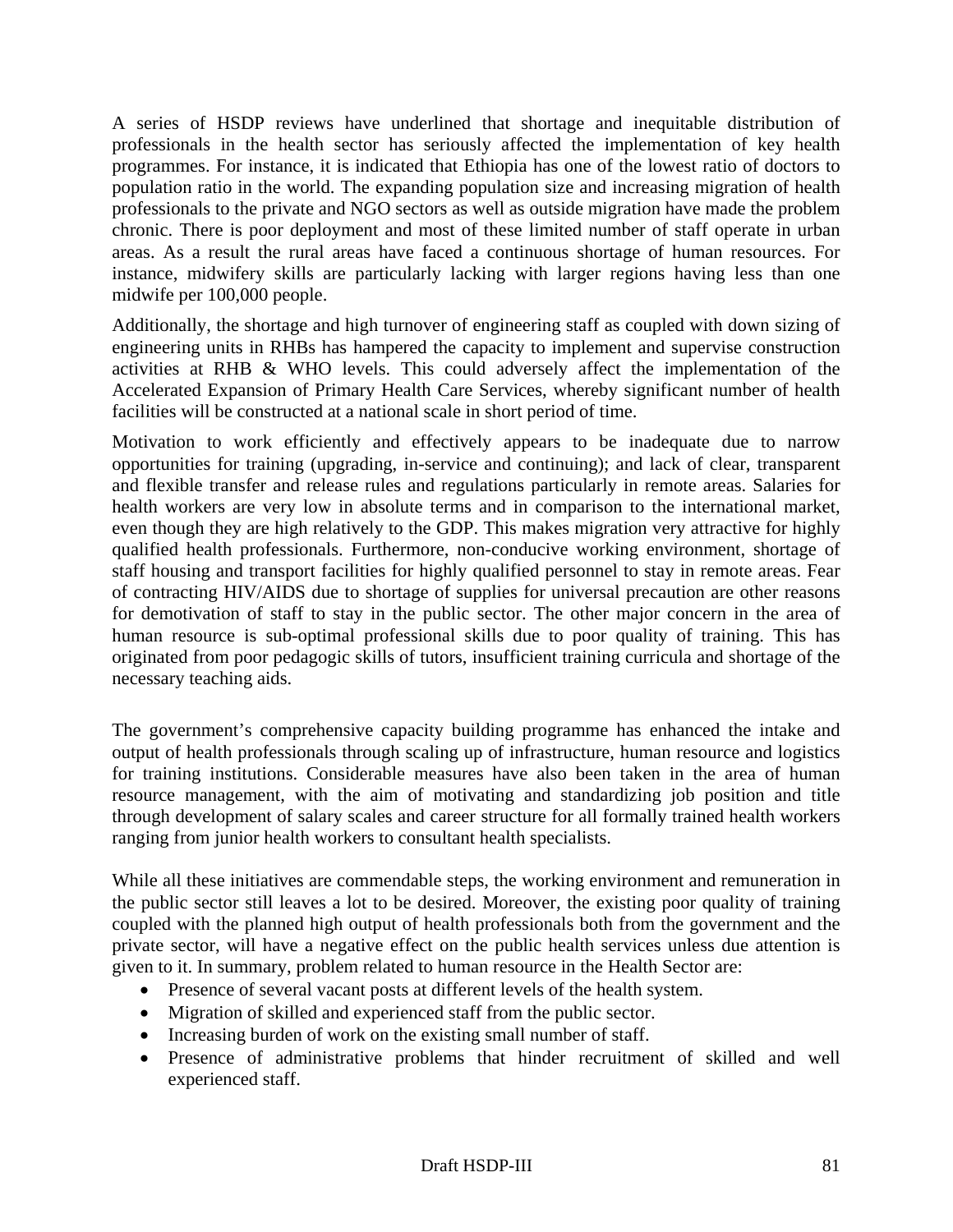- Poor quality of pre-service training and fragmented and uncoordinated in-service training.
- Lack of attention to study and solve the causes of migration of staff from the public sector.
- Dependence on consultants and technical assistances leading to inadequate sustainability of key health programmes.

# **10.2.2. Inefficient Civil Service System**

Effective implementation of policies, rules and regulations issued by the Government highly depends on the efficiency of the civil service system. Although the Ethiopian civil service system has a long history of implementing policies and programmes, it was not designed to effectively satisfy the public interest. Its orientation, attitude, ethical behavior and work practice were generally weak and was unable to modernize itself for the efficient and effective government functions. Government directives and regulations governing the management and control of public funds were cumbersome. Personnel management practices and remuneration systems were out of date and the mechanisms of enforcing ethical codes were too weak or ineffective.

Responding to this situation, an in-depth evaluation of the entire civil service was undertaken and the findings indicated that the system at all levels doesn't keep pace with the political environment and was not geared towards achieving national development goals and objectives<sup>45</sup>. The major problems identified were:-

- lack of customer focused civil service;
- lack of transparency and accountability;
- irrelevant focus on controlling and evaluation of staff rather than focusing on result oriented performance evaluation;
- inadequate safeguard system for public properties and lack of commitment to fight corruption.

These problems cut across all the sectors and hence the Health Sector is not an exception. Based on these findings, a comprehensive approach for improving the civil service system has been initiated in five programmatic areas, namely:

- Expenditure Management and Control.
- Human Resource Management.
- Service Delivery.
- Top Management.
- Ethics.

Although there are commendable improvements through the implementation of these programmes so far, the achievements are far from the desired. Therefore, the implementation of the CSRP should be one of the top in the list of priorities during the implementation of HSDP-III.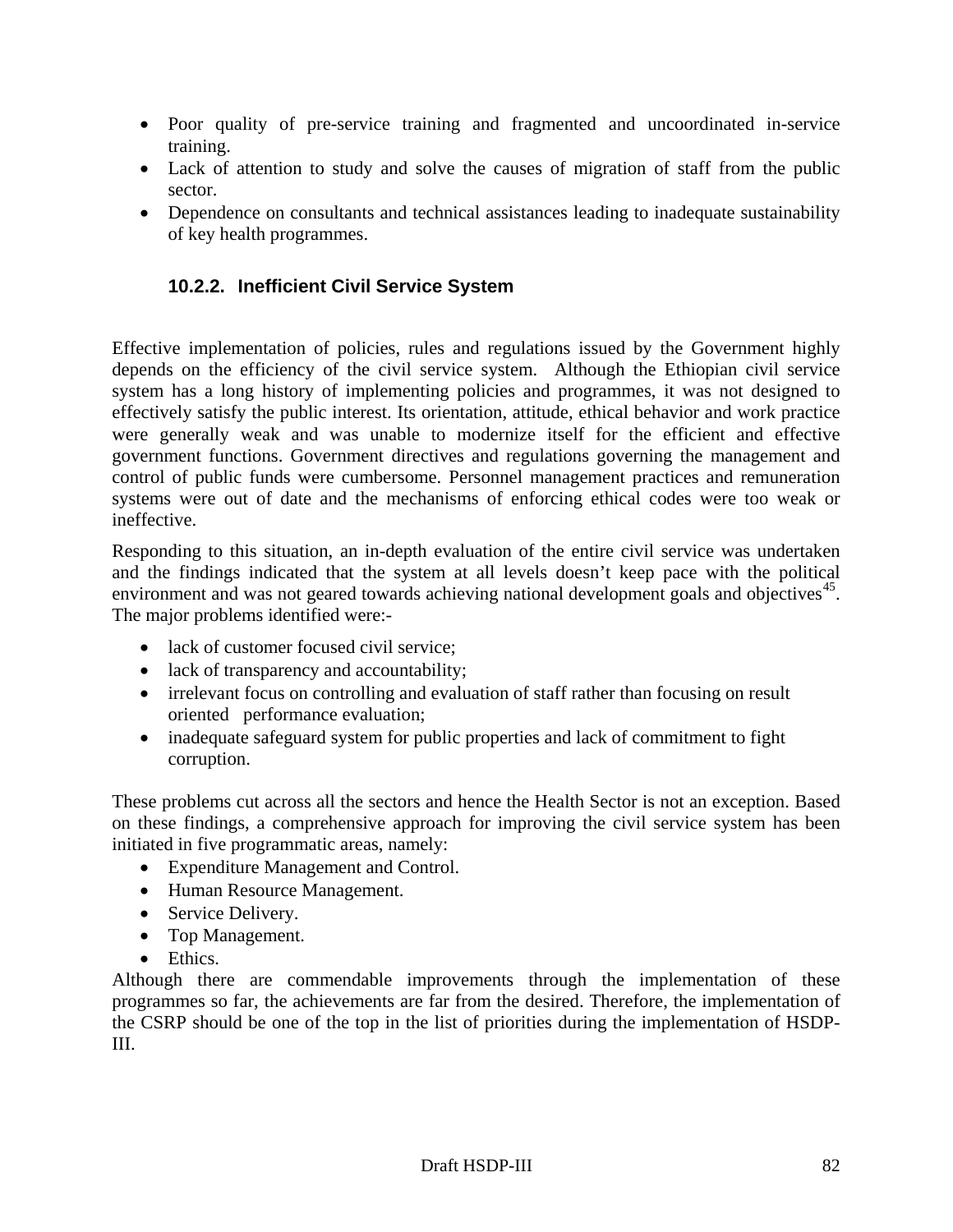## **10.2.3. Weak Procurement and Management of Drugs, Medical Equipment and Supplies**

Providing basic curative and rehabilitative services are the major principles in implementation of HSDP in addition to preventive and promotive health interventions. Early diagnosis and treatment of public health problems like malaria and tuberculosis is also considered to be part of the preventive interventions. This could be achieved through provision of adequate inputs for this services i.e. medical equipment, drugs and supplies among others. Furthermore, availability of these inputs in adequate quantity and quality is a critical component of improving the quality of health service, which in turn enhances the health service utilization by the community.

The health sector suffers from complex and lengthy procurement procedures resulting in shortage and irregularity of the necessary drugs, supplies and equipment at the health facilities. The inefficiency of the procurement system has also resulted in the poor absorption capacity of funds allocated from HSDP partners. This has the overall effect of poor quality of service at the grass roots level.

The other major challenges are poor quality control system; substandard storage facilities; inefficient distribution; inadequate transportation; and poor inventory system. Weakness in inspection system and poor collaboration with law enforcement bodies has led to wide use of smuggled, counterfeiting and expired drugs which can have a negative impact on the health of the population.

Health facilities also suffer from deficient, outdated, poorly maintained medical equipment that hampers both the preventive (e.g. cold chain, insecticides, spray pumps...) and curative interventions (e.g. medical equipment for Emergency Obstetric Care services, X-ray machines, microscopes.). Therefore, the issue of management and supply of drugs, medical equipment and supplies is among the strategic issues of HSDP-III.

# **10.2.4. Lack of Emphasis to Preventive and Promotive Health Interventions**

It has long been recognized that focusing on preventive health interventions is cost-effective to bring about improvement in health status of the population than the curative ones. This principle was also well articulated in the principles of the Primary Health Care approach, which is pursued by HSDP. Moreover, it has been indicated that, *HSDP will develop a health care delivery system which provides a comprehensive and integrated primary health care service focusing on preventive and promotive aspects46.* 

However, the major disease burden of the country is still attributed to preventable communicable diseases like malaria, HIV/AIDS, tuberculosis and perinatal and maternal conditions. These health problems are also known to have strong linkage to poverty. This implies that our endeavor to improve the socio-economic status of the community and our commitment to the achievement of the MDGs will be questionable if these diseases persist to prevail at the current level.

The health policy and the strategies adopted have emphasized the preventive and promotive aspect of health care. Reorganization of health service delivery system with the commencement of HSDP-I also aimed at effectively addressing the health problems by strengthening PHCU and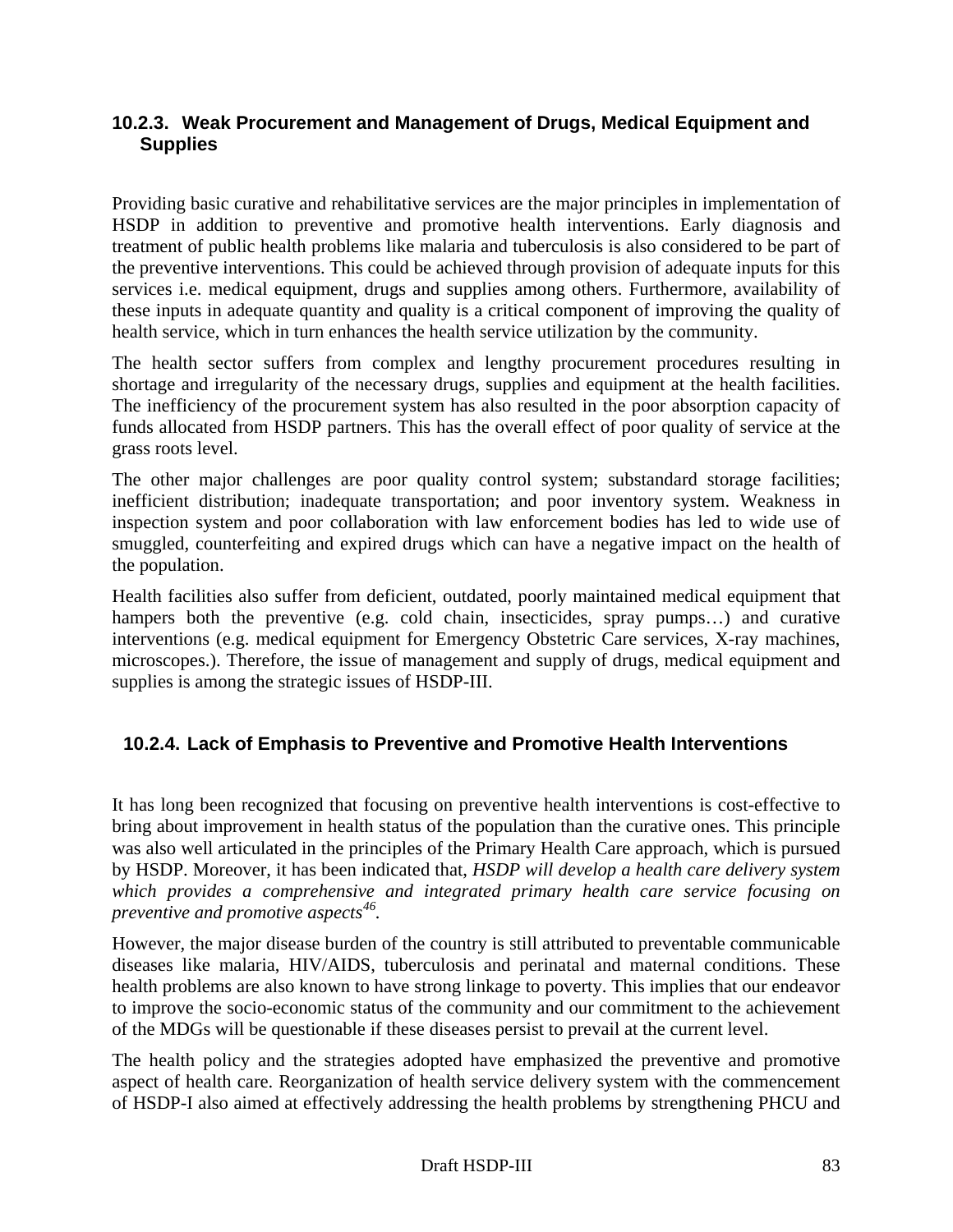providing preventive, promotive, basic curative and rehabilitative health care service close to the population. HSDP-II has also shown stronger commitment on reducing poverty by refocusing on the preventable poverty related disease through developing HSEP, Child Survival strategy, etc.

However, the achievement so far is far from the desired, indicting that the emphasis given to preventive and promotive approach at the implementation level is not yet adequate and effective. Therefore, there is a need to refocus, show more commitment and gather a stronger momentum for the effective implementation of preventive and promotive health services.

# **10.2.5. Inappropriate and Low Quality of IEC/BCC Services**

The major public health problems of the country are communicable diseases like diarrheal diseases, malaria, tuberculosis, HIV/AIDS and maternal and neonatal conditions. Improving the health KAP through basic hygiene and sanitation education and behavioral change communication is a cost-effective method of preventing these health problems. Moreover, strategic health communication is an integral part of quality health services, and an important means of creating demand for use of services and motivating positive attitude and practices to ensure health-promoting behavior.

Cognizant of this fact, IEC/BCC has been articulated into HSDP. However, while the role and importance of IEC/BCC has been recognized, its translation into a vehicle through which behavioral change could be effected has not been fully realized. It was indicated that no comprehensive communication intervention has been undertaken in the regions mainly due to lack of proper direction, leadership and technical know-how. IEC/BCC activities that have been implemented so far have not focused on social mobilization for effective awareness raising and ultimately positive behavioral change to tackle the preventable health problems prevailing in the country. The major reasons for this are lack of national health communication strategy, shortage of health education and communication specialists, high turnover of the few who have some knowledge and skills and inadequate institutionalization of IEC/BCC in the health system structures. There is also inadequate budgetary allocation to IEC/BCC activities at Regional and lower levels. Lack of coordination of the many players, within the Government, NGOs and the private sector, has resulted in duplication and unfocused efforts. The produced IEC messages are also of poor quality that could not adequately respond to the national disease burden.

The recent achievement in initiating training of health education and communication specialists at Jimma University is a significant step towards alleviating the human resource constraint in the area of IEC/BCC. However, a lot remains to be done to realize the contribution of IEC/BCC to effective social mobilization and improvement of the health status of the population.

# **10.2.6. Ineffectiveness of HMIS in supporting planning, M&E and the decision-making process**

Delivering health care services to the population is a complex endeavor that is highly dependent on information for proper planning, implementation, monitoring and evaluation. Therefore, it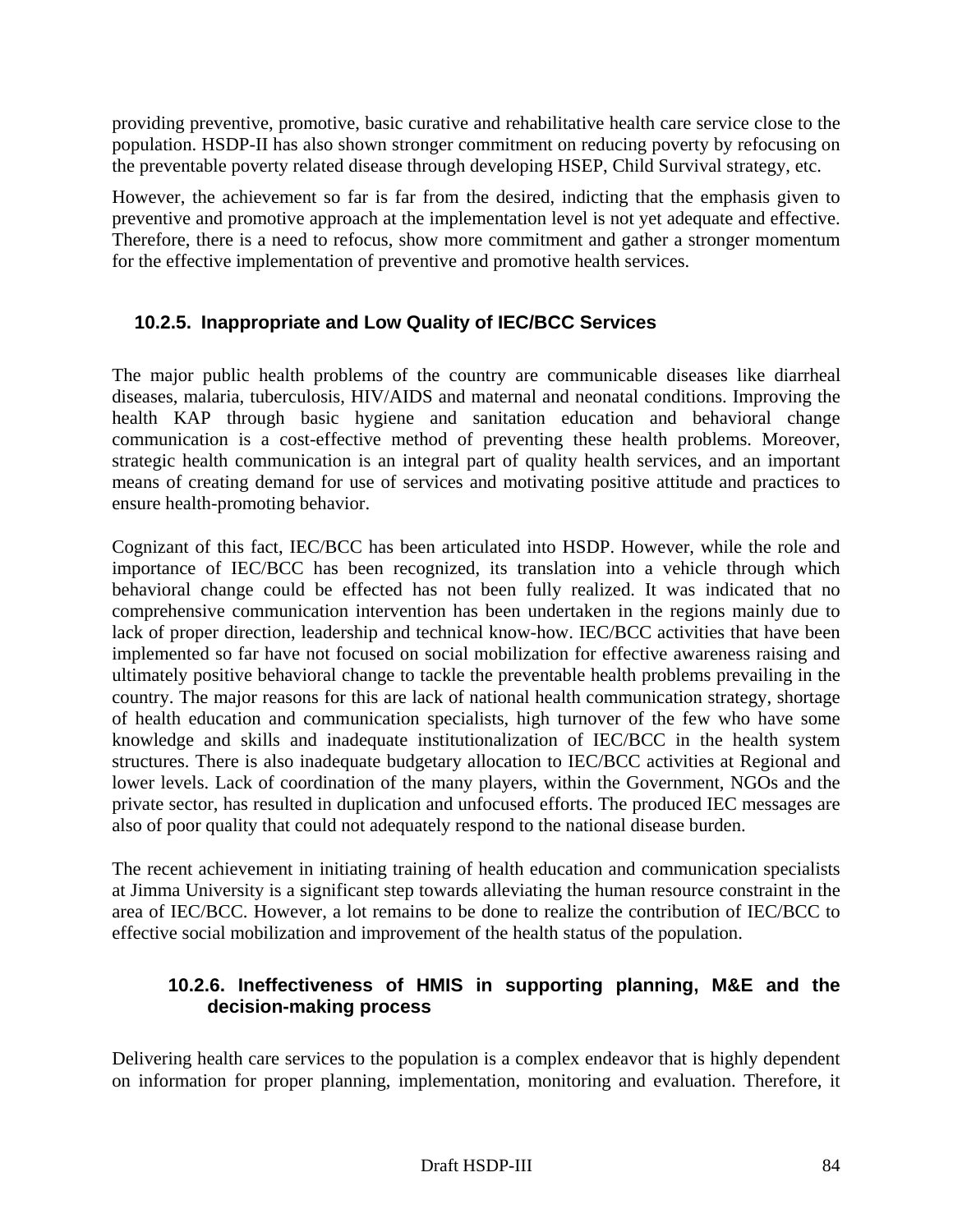needs a functional HMIS. A good health management highly relies on accurate and relevant information to make health services responsive to the demands of the population.

In Ethiopia, it has long been recognized that health information is rarely used for management decision-making. Too much data is collected from the health facilities and reported in multiple formats to the FMOH. This data is of poor quality, incomplete and untimely. It is not analyzed at the site of collection. The root problems are lack of attention to HMIS, poor institutionalization, shortage of resource and lack of strategic direction. Parallel reporting mechanisms introduced by the vertical projects and different donors have also resulted in administrative burden on personnel working at the grassroots level. For instance, 150 health information-reporting formats were identified in one of the regional states. These altogether have hampered proper supervision, monitoring, and evaluation of the health programmes. Absence of a feedback system has also resulted in poor incentive to improve quality of data and reports by personnel working closer to the site of data collection. Since the country is implementing a sector wide approach where a functional HMIS is crucial, weakness of HMIS undermines accountability of the government to donors

HMIS and M&E have been top in the agenda of the sector from the very inception of HSDP. Hence, Strengthening of Health Sector Management and Management Information System and Monitoring and Evaluation have been articulated into HSDP. Nevertheless, the achievements so far are not satisfactory. There are domestic intra sectoral and multi-sectoral initiatives that are supportive to improvement of HMIS and thereby M&E. Besides, there are ample international initiatives to draw lessons from, in the course of strengthening HMIS/M&E in Ethiopia. Therefore, since functional HMIS and M&E are the backbone of effective health care delivery HSDP-III will consider them as strategic issues to achieve the set goal and objectives.

# **10.2.7. Harmonization and Alignment**

Harmonization refers to the synchronization of operational policies, procedures and practices with the aim of reducing transaction costs and strengthening the national systems, while alignment refers to the process which aims at increasing coherence, synergy and complementarities of external assistance with country owned strategies<sup> $47$ </sup>.

The issue of harmonization and alignment has been an important agenda of the Ethiopian Government since the introduction of sector-wide development approaches in the health ,education, water and road sectors in 1996 and 1997.The introduction of the Ethiopian Sustainable Development and Poverty Reduction Programme (SDPRP) in 2002 has created a broader framework for harmonization and alignment by highlighting the great potential of a mechanism to better coordinate and align donor policies ,increasing Government ownership and promoting effectiveness and efficiency of external assistance. At the global level, the issue of harmonization has gained similar significance following the 2002 UN Monetary Conference on Financing and Development which called on donors to intensify their efforts to harmonize their procedures of disbursement and delivery taking into account the development needs and ownership of recipient countries. The harmonization agenda has been further pursued in the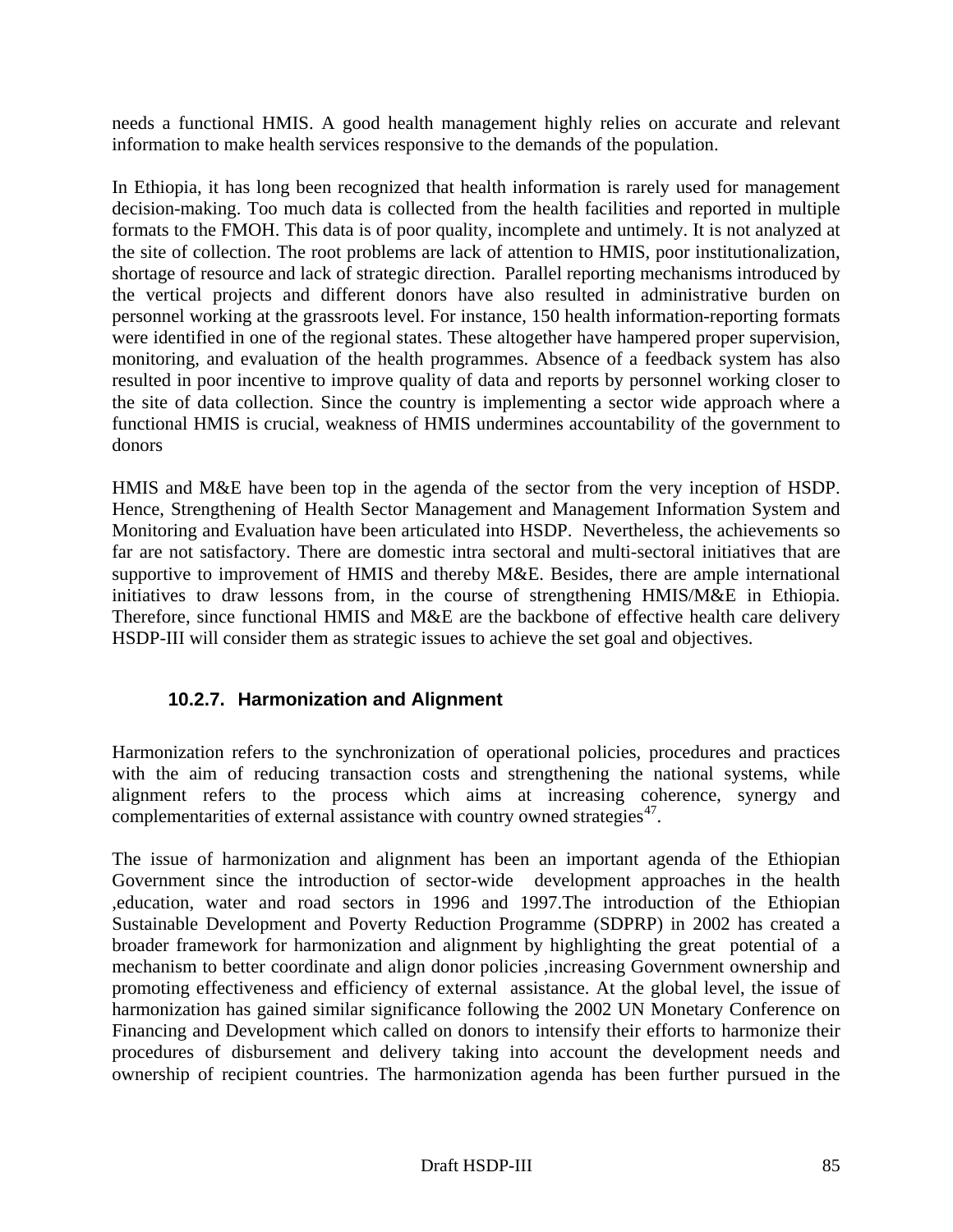International High Level Fora held in Rome in 2003, in Marrakech in 2004 and in Paris in 2005.

Parallel with the development of the SDPRP, the Government and donors have been engaged in the development of a comprehensive Harmonization Framework which culminated in the creation of the Joint GOE-DAG Taskforce on Harmonization in November 2002.In line with the recommendations of the Rome Declaration, this Taskforce has developed a Harmonization Action Plan (HAP) for Ethiopia, with the objective of enhancing aid effectiveness through harmonization and coordination to promote poverty reduction and the achievement of the Millennium Development Goals. The underlying principles of HAP are focused on:

- Delivery of development assistance in accordance with Ethiopia's needs and priorities as outlined in the PASDEP.
- Promotion of coordination and harmonization at all levels.
- working towards delegated cooperation among donors at the country level.
- improvement of information sharing and understanding of commonalities in policies, procedures and practices.
- Review of the multiplicity of donor missions ,reviews, conditionalities and documentation with the aim of reducing transaction costs for the GOE.
- Alignment with the GOE systems such as national budget cycles, financial systems , PASDEP /MDGs monitoring processes.

At the level of the health sector too, some progress have been made in terms of Government/Donors partnership and cooperation through the launching and implementation process of the Health Sector Development Programme(HSDP).The consultation procedures followed during the preparation of successive phases of the sector plan, the formation of a Central Joint Steering Committee(CJSC),a high level policy dialogue forum made up of Government, donors and NGOs representatives , the creation of the Federal MOH and HPN Donors Joint-Consultative Forum which has been meeting every two months since 2001 ,and its technical working group called the Joint Core Coordinating Committee(JCCC), the tradition of conducting joint monitoring, reviews and evaluations of the HSDP through annual Joint Review Missions(JRMs)and Annual Review Meetings(ARMs) can be cited as examples.

In spite such progresses and the overall commitment of the donors to the sector programme, the process of alignment and harmonization at the operational level, particularly in terms of integrated planning, financing, disbursement cycle, procurement, monitoring, evaluation and reporting systems has made very little or no progress .In terms disbursement, with the exception of a few donors that have recently opted for budget support, the majority continue to use different disbursement channels with various approval, replenishment and reporting procedures and conditionalities. Almost all donors have progress report requirements with different formats and delivery time schedules. Many donors continue to conduct their own reviews and to field supervision missions. All these unharmonized procedures do not only have the obvious disadvantage of increasing transaction costs, but are aggravating the administrative burden on Government implementing bodies at all levels, which are working with already stretched and inadequate capacity. The net result of this situation is reduction of implementation speed, efficiency as well as low disbursement/utilization rate of funds.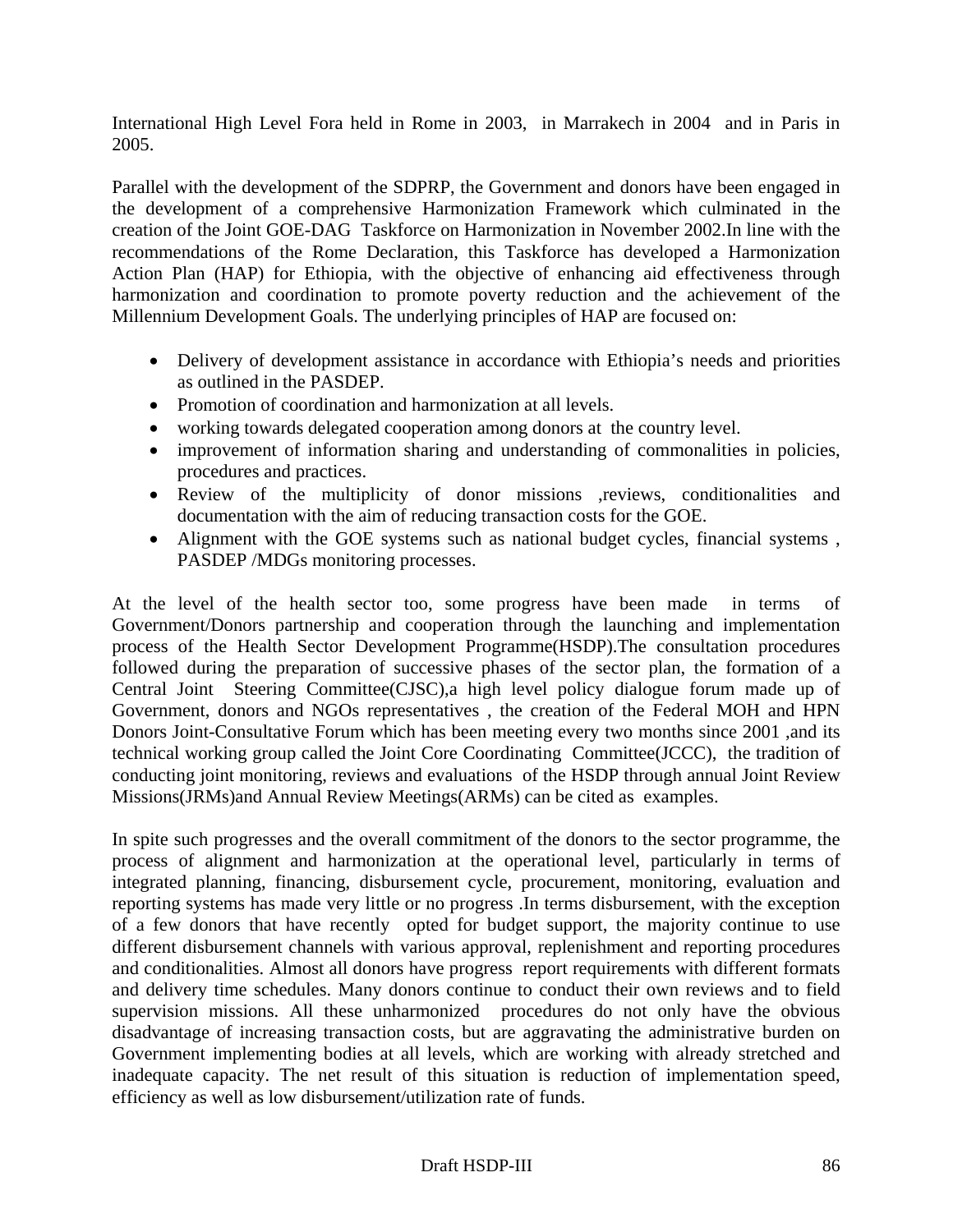In summary, the Government believes that harmonized procedures should be the norm. Working within the Government system would substantially improve the effectiveness of resource utilization rather than establishing parallel systems. The onus, therefore, should be on donors to explain why they cannot accept harmonized financing, timing of disbursement, reporting and planning procedures. The challenge of accelerated poverty reduction and achieving the MDGs, particularly in the current situation of growing international initiatives and partnership as well as increased resource inflows, the question of aid effectiveness through increased harmonization is a critical issue that HSDP-III has to appropriately address within the framework of the HAP.

## **10.2.8. Inadequate Health Service Delivery to Pastoralists Population**

Pastoralists constitute about 10% of the total population of Ethiopia. Even though they are among the most economically important groups in the country; they have a relatively poor socio economic condition. The conventional health service delivery system in the country also doesn't seem to take into account their particular requirements.

They are naturally mobile looking for water and grazing fields for their cattle with changing seasons. Low level of education, strong cultural influences, shortage of infrastructure and hard climatic conditions make it difficult to provide basic health service through the conventional health service delivery, which is static. This led to poor access and utilization of health services by this group of people.

Taking this into account, the Government has given due attention to improvement of the living conditions of pastoralists and has developed a programme for the accelerated development in the pastoralist areas. The Ministry of Federal Affairs has handled the issue of providing a multisectoral support to this group of people. A board composed of members recruited form six ministries was established under this Ministry and, subsequently, a technical committee has been set to gather momentum and coordinate multisectoral efforts geared towards provision of integrated support to the Newly Emerging Regions. The Ministry of Health is a key member of this board.

As part of developing appropriate health service delivery for the pastoralist population, the HSEP has been modified to suit to the context of the pastoralists. The package has to be finalized and implemented. Otherwise, poor health service coverage in the pastoralist areas will be a bottleneck to the achievement of universal primary health service coverage by 2008.

## **10.2.9. Poor Coordination of Activities and Management of NGOs and the Private for Profit Sector**

The basis on which sector wide approaches are built is the principle of strong government ownership, political commitment and major responsibility to coordinate actors within (public, private, NGOs) and outside the sector. This is especially crucial in the health sector, as the objectives and targets of the health sector cannot be met by the sole effort of the government.

As the Global Initiatives expand to tackle TB, Malaria and HIV/AIDS, it is crucial to collaborate proactively with NGOs and the private sector in order to achieve the set goals and objectives.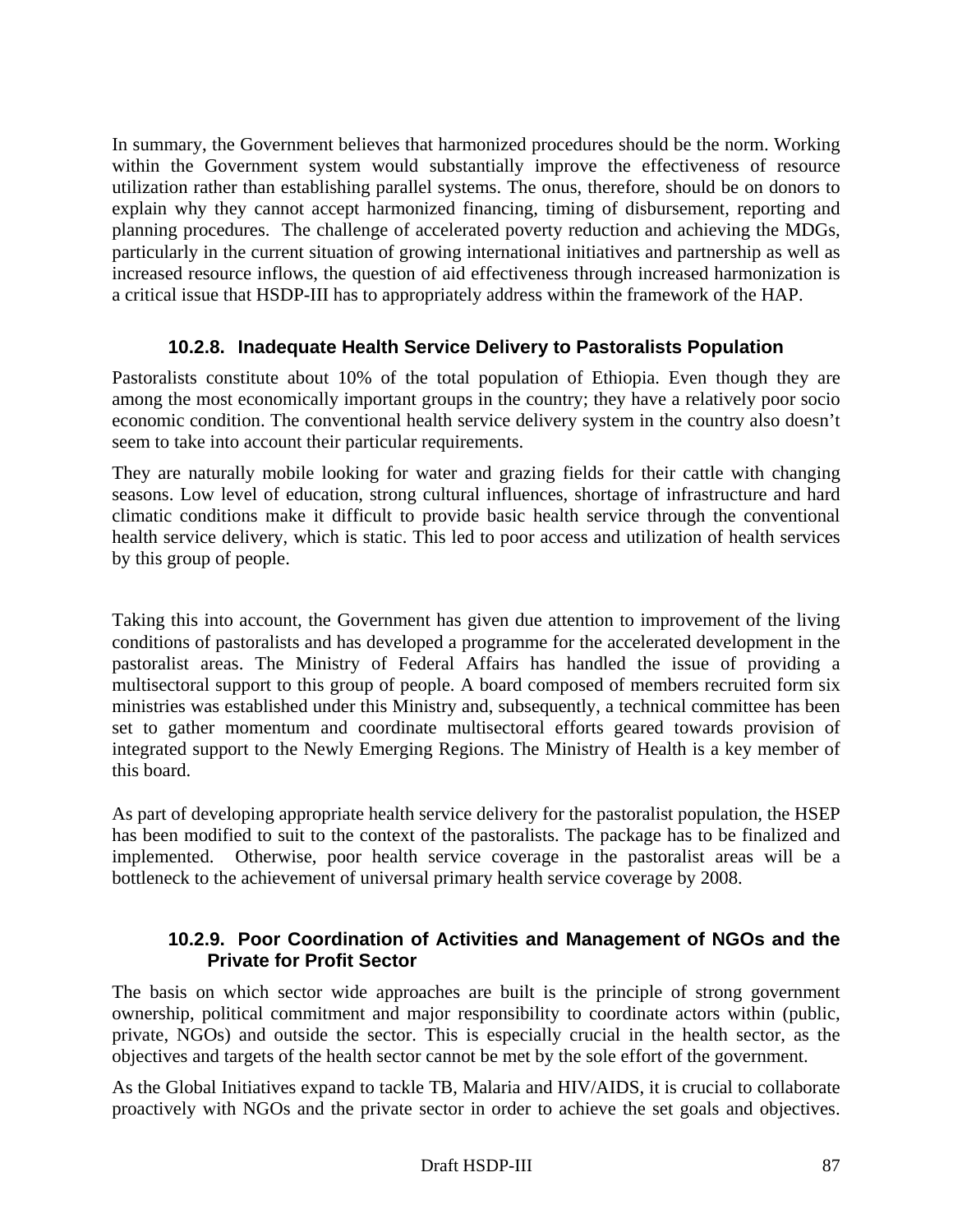This is mainly due to the limited capacity of the health personnel particularly in terms of presence in remote areas and existence of health and health related issues that lie outside the formal domain of the health sector. Therefore, capitalizing on the experience and preparedness of the other stakeholders (mainly NGOs and the private sector) to become involved in these important initiatives will significantly complement the public sector's capacity in tackling public health problems. Furthermore, development of a coordinated approach is much more likely to reap good results than maintenance of parallel systems.

In HSDP context, the private and NGOs sectors have been involved over a long period of time in health promotion and service delivery. Promotion of the participation of the private sector and NGOs in health care is also well pointed out in the National Health Policy. There is an encouraging development of collaboration of the public, private and NGOs sectors in HSDP. Inclusion of the NGOs in the CJSC, support provided from the health sector to establish the Medical Association of Physicians in Private Practice (MAPPP) and initiation of involvement of the private sector in the planning process by some RHBs could be sited as examples. Moreover, there is an increasing trend in the involvement of the private sector in the training of health professionals.

Although these are laudable initiatives by the Health Sector, the process of creating a firm framework of working together and effective integration, monitoring and evaluation of the activities of these stakeholders is still in its infantile stage. This is manifested by difficulty to quantify the contribution of the private sector and NGOs due to lack of a clear information exchange system; inadequate involvement of the Health Sector in the licensing and controlling the quality of teaching in the private training institutions; and lack of an effective monitoring system to ensure the application of the conventional rules, regulations and guidelines of the health sectors.

# *10.3. Strategic Action Plan*

The main objective of analyzing the strengths, weaknesses, opportunities and threats is to identify strategic issues that will become obstacles to the achievement of the missions and objectives. Strategic issues, therefore, need to be addressed properly. Part of this is developing a strategic action plan as follows.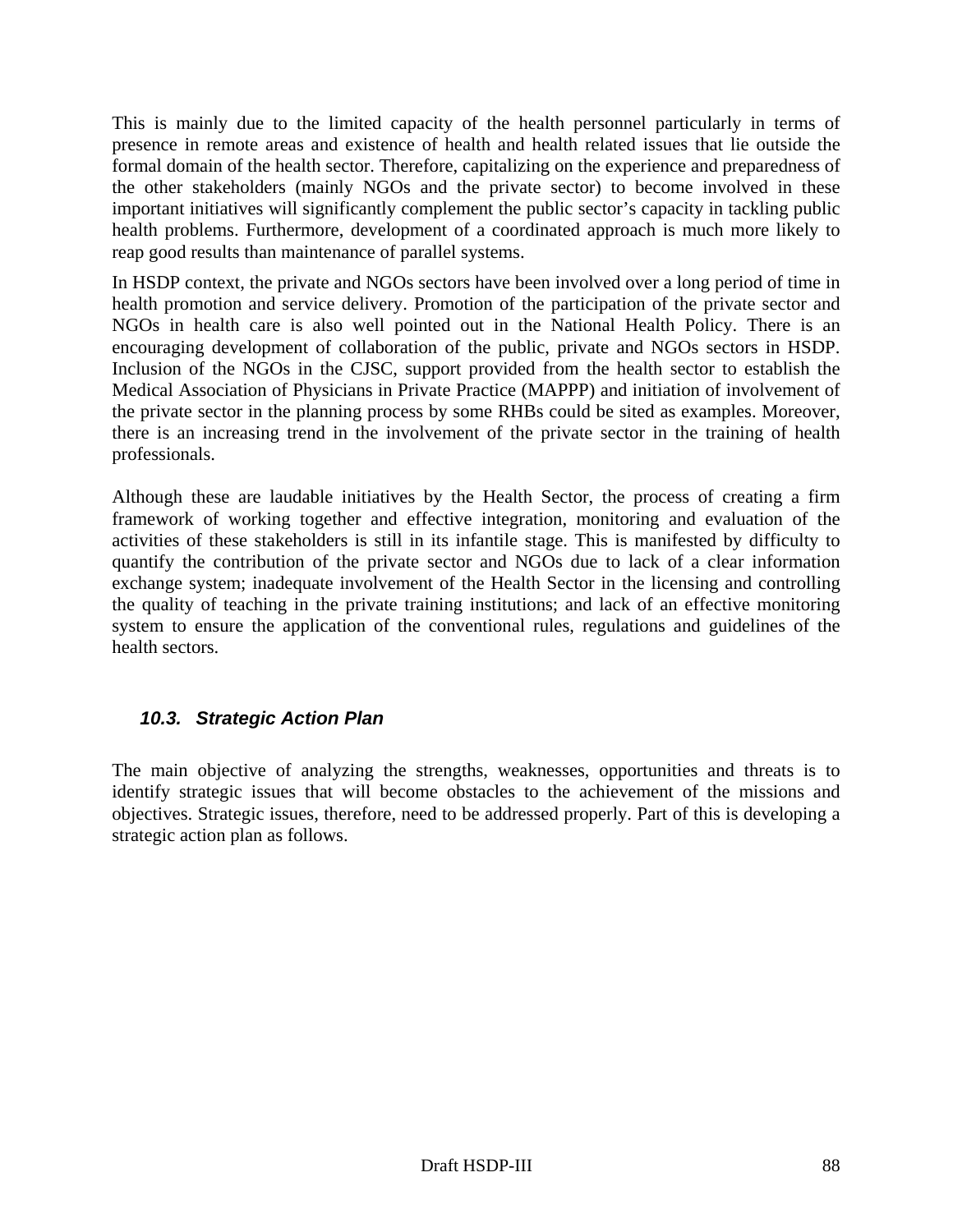| <b>Strategic Issues</b>                                              | <b>Proposed Measures</b>                                                                                                                                                                                                                                                                                                                                                                                                                                                                                                                                                                                                                                                                                                                                                                                                                                                                                                                                                                                                                                                                                                                                                                                                                                                                                                                                                                                                                                                                                                                                                                                         | <b>Output Indicators</b>                                                                                                                                                                                                                                                                                                                                                                                                                                                                                                                                                                               | <b>Responsible Body</b>                     |
|----------------------------------------------------------------------|------------------------------------------------------------------------------------------------------------------------------------------------------------------------------------------------------------------------------------------------------------------------------------------------------------------------------------------------------------------------------------------------------------------------------------------------------------------------------------------------------------------------------------------------------------------------------------------------------------------------------------------------------------------------------------------------------------------------------------------------------------------------------------------------------------------------------------------------------------------------------------------------------------------------------------------------------------------------------------------------------------------------------------------------------------------------------------------------------------------------------------------------------------------------------------------------------------------------------------------------------------------------------------------------------------------------------------------------------------------------------------------------------------------------------------------------------------------------------------------------------------------------------------------------------------------------------------------------------------------|--------------------------------------------------------------------------------------------------------------------------------------------------------------------------------------------------------------------------------------------------------------------------------------------------------------------------------------------------------------------------------------------------------------------------------------------------------------------------------------------------------------------------------------------------------------------------------------------------------|---------------------------------------------|
| Shortage, high<br>turnover and<br>mismanagement of<br>human resource | Building the capacity of health training institutions under<br>$\Rightarrow$<br>the health sector in order to increase their health<br>professional output and improve the quality of training<br>Expansion of the exiting training institutions and<br>$\bullet$<br>construction of new ones.<br>Provide adequate and quality teaching aids<br>$\bullet$<br>Assign additional teachers<br>$\bullet$<br>Provide pedagogic skills training to teachers<br>$\bullet$<br>Create a forum of dialogue with Ministry of Education<br>$\bullet$<br>and agree on how FMOH can actively be involved in<br>strengthening the capacity of training institutions<br>Adapt and implement the Health Human Resource<br>$\bullet$<br>Development Plan<br>Developing and implementing feasible incentive packages<br>within the framework of the Civil Service Programmed<br>Conduct a study on possible causes of staff demotivation<br>$\bullet$<br>and attrition and propose measures<br>Develop a proposed incentive package and get approval<br>from the appropriate body<br>Adapt and implement the package<br>Develop Human Resource Development Strategy and<br>$\Rightarrow$<br>working closely with MOE in order to mach the output of<br>higher health professional training institutions with needs<br>of the needs of the health sector<br>Work closely with HSDP Partners to study and develop<br>$\bullet$<br>HRD strategy for health<br>Popularize and implement the HRD Strategy<br>$\bullet$<br>Create a mechanism whereby the FMOH and RHBs can<br>actively be involved in strengthening the capacity private | No of health training institutions:<br>newly constructed and expanded to<br>accommodate the desired no. of<br>trainees<br>No of health training institutions<br>provided with adequate teaching<br>aids and staffed according to the<br>standard<br>Completion of study, development<br>of incentive package and<br>submission to the appropriate<br>bodies for approval<br>Implementation of the package as<br>per the regional contexts<br>No of health professional training<br>institutions training health workers<br>as per the number and categories<br>indicated in the Health HRD<br>Strategy | FMOH, RHBs, Woreda<br><b>Health Offices</b> |

# **Table 3-4 Strategic Action Plan**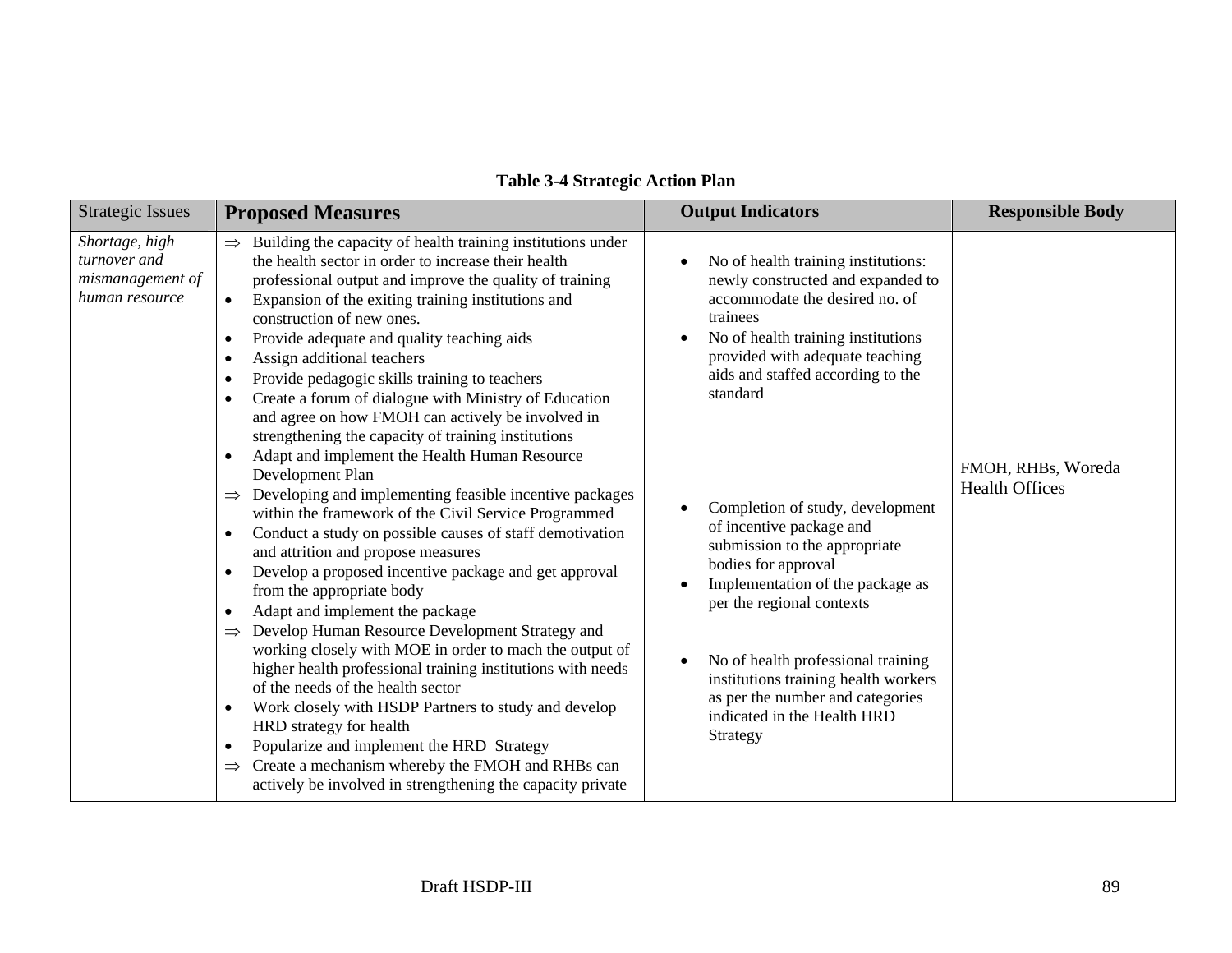| <b>Strategic Issues</b>                                                                            | <b>Proposed Measures</b>                                                                                                                                                                                                                                                                                                                                                                                                                                                                                                                                                                                                                 | <b>Output Indicators</b>                                                                                                                                                                                                                                                                                                | <b>Responsible Body</b>                     |
|----------------------------------------------------------------------------------------------------|------------------------------------------------------------------------------------------------------------------------------------------------------------------------------------------------------------------------------------------------------------------------------------------------------------------------------------------------------------------------------------------------------------------------------------------------------------------------------------------------------------------------------------------------------------------------------------------------------------------------------------------|-------------------------------------------------------------------------------------------------------------------------------------------------------------------------------------------------------------------------------------------------------------------------------------------------------------------------|---------------------------------------------|
|                                                                                                    | teaching institutions in order to improve the quality and<br>output of health professionals<br>Allowing trainees of the private training institutions to<br>$\bullet$<br>practice in the government health institutions<br>Prepare and implement guidelines and training quality<br>$\bullet$<br>monitoring checklists<br>Reinstitution the national board examination as a quality<br>۰<br>controlling mechanism                                                                                                                                                                                                                        | No of RHBs implementing training<br>quality monitoring as per the<br>guideline<br>Institutionalization and full<br>functioning of national board<br>examination                                                                                                                                                         |                                             |
| Weak and<br><b>Inefficient Civil</b><br>Service System                                             | Conduct a study on specific characteristics of civil service<br>➤<br>in the health sector<br>Design civil service reforms needed in the health sector<br>➤<br>within the framework of the general Civil Service Reform<br>Programme and in collaboration with MoCB<br>Reform the organizational structures at different levels of<br>the health system to suit to the implementation of an<br>efficient civil service programme<br>Sensitize management and civil servants at different<br>➤<br>levels of the health system<br>Put in place a monitoring and evaluation system to ensure<br>➤<br>proper functioning of the civil service | Scope of reformation of the<br>$\bullet$<br>organizational structure of<br>organizations at different levels of<br>the health system<br>Proportion of managers and civil<br>$\bullet$<br>servants sensitized on the CSRP<br>Presence of a functional civil<br>$\bullet$<br>service monitoring and evaluation<br>system. | FMOH, RHB, Woreda Health<br>Offices, MOCB   |
| <b>Weak Procurement</b><br>and Management<br>of Drugs, Medical<br>Equipment and<br><b>Supplies</b> | Develop and implement the Logistic Master Plan<br>$\Rightarrow$<br>Study the existing situation<br>$\bullet$<br>Propose different options<br>$\bullet$<br>Select and implement appropriate logistic management<br>system<br>Build capacity for effective and efficient drug<br>$\Rightarrow$<br>procurement, distribution and quality control at all levels<br>of the health system                                                                                                                                                                                                                                                      | Study report and options document<br>Adapted and implemented smooth<br>procurement, storage and<br>distribution system                                                                                                                                                                                                  | FMOH, RHBs,<br>Woreda HOs, HSDP<br>Partners |
|                                                                                                    | Assign personnel at PASS/FMOH, RHB and WHO levels<br>$\bullet$<br>Train them on drug procurement, distribution and quality<br>$\bullet$<br>control at all levels of the health system<br>Provide them with the necessary facilities and                                                                                                                                                                                                                                                                                                                                                                                                  | Proportion of complete and timely<br>reports; scope of implementation of<br>supervisions and review meetings<br>as per the plan                                                                                                                                                                                         | FMOH, RHBs,<br>Woreda Health<br>Offices     |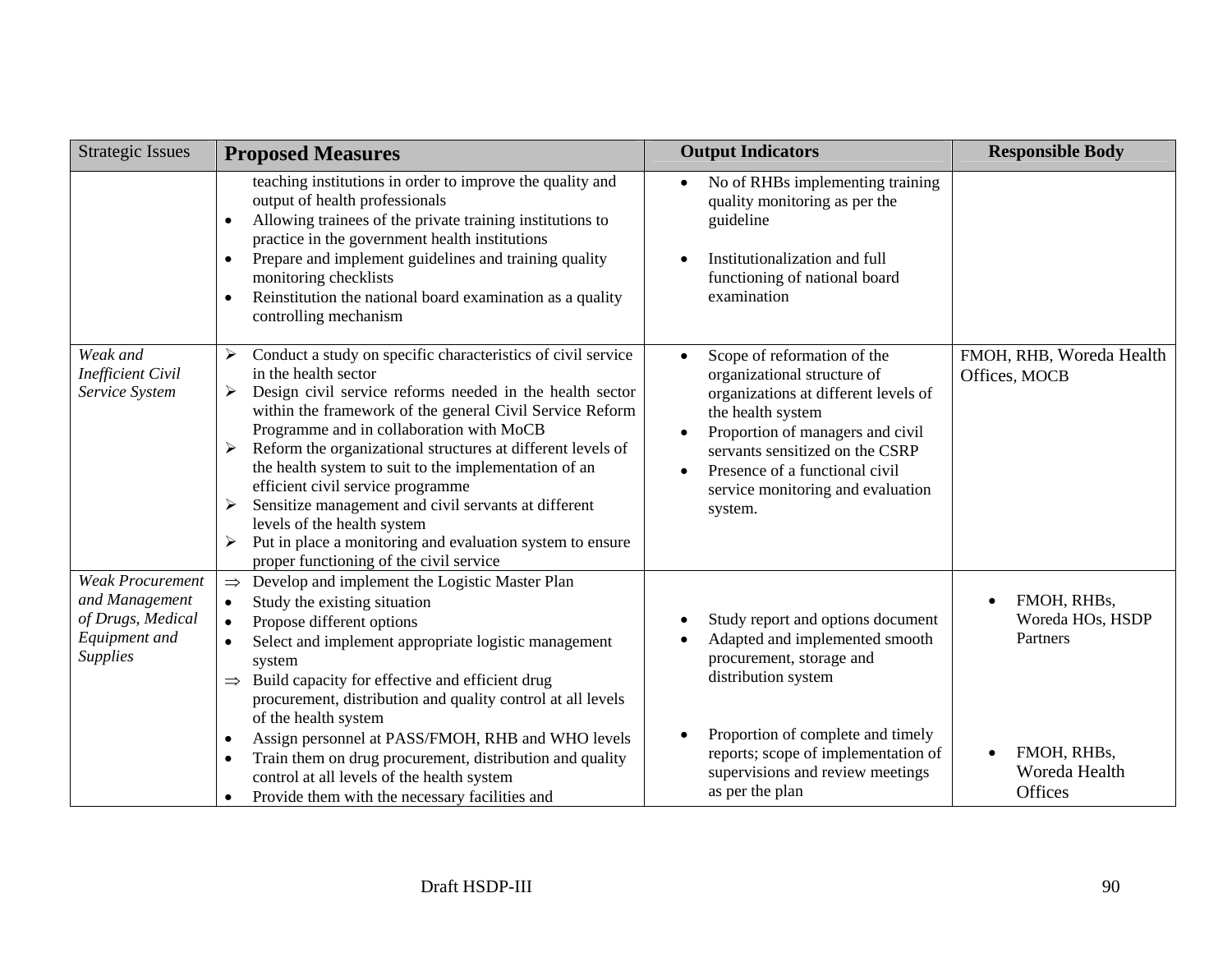| <b>Strategic Issues</b> | <b>Proposed Measures</b>                                                                                                                                                                                                                                                                                                                                                                                                                                                                                                                                                                                                                                                                                  | <b>Output Indicators</b>                                                                                                                                                                                                                                        | <b>Responsible Body</b> |
|-------------------------|-----------------------------------------------------------------------------------------------------------------------------------------------------------------------------------------------------------------------------------------------------------------------------------------------------------------------------------------------------------------------------------------------------------------------------------------------------------------------------------------------------------------------------------------------------------------------------------------------------------------------------------------------------------------------------------------------------------|-----------------------------------------------------------------------------------------------------------------------------------------------------------------------------------------------------------------------------------------------------------------|-------------------------|
|                         | technologies<br>Develop national pharmaceutical management strategic<br>$\bullet$<br>action plan<br>Establish effective information and M&E system<br>$\bullet$<br>Conduct regular supervisions and review meetings<br>$\bullet$                                                                                                                                                                                                                                                                                                                                                                                                                                                                          | Proportion of health facilities with<br>$\bullet$<br>stock outs of essential drugs<br>No of newly constructed and<br>renovated stores                                                                                                                           |                         |
|                         | Construct and renovate stores<br>$\bullet$<br>Procure vehicles and allocate operational costs<br>$\bullet$<br>Train health workers on rational drug use and prescription<br>$\bullet$<br>Securing adequate financial resources and strengthen and<br>$\Rightarrow$<br>expand special pharmacy and drug supply outlets through<br>Revolving Drug Fund Schemes in order to alleviate the<br>shortage of drugs.<br>Select health facilities and agree with the local<br>$\bullet$<br>management on the scheme<br>Train personnel on the implementation modalities and<br>$\bullet$<br>management of the schemes<br>Allocate seed money and start implementation of special<br>$\bullet$<br>pharmacy projects | No of newly established and well<br>functioning special pharmacies                                                                                                                                                                                              |                         |
|                         | Build domestic capacity for maintenance of medical<br>$\Rightarrow$<br>equipment through collaboration with the concerned<br>government agencies, the private sector and NGOs<br>Conduct consensus building workshop with the concerned<br>$\bullet$<br>bodies (like the science and technology commission)<br>Develop medical equipment maintenance plan of<br>$\bullet$<br>action/proposal and solicit funding<br>Strengthen the existing medical equipment maintenance<br>$\bullet$<br>workshops and establish new ones<br>Assign personnel and provide training<br>$\circ$<br>Construct/renovate facilities<br>O<br>Procurement of tools<br>O<br>Procurement of spare parts<br>$\circ$                | Development of medical equipment<br>maintenance POA through a<br>participatory approach<br>No of medical equipment<br>$\bullet$<br>workshops that operate in the<br>appropriate facilities; that are<br>staffed with skilled personnel and<br>properly equipped |                         |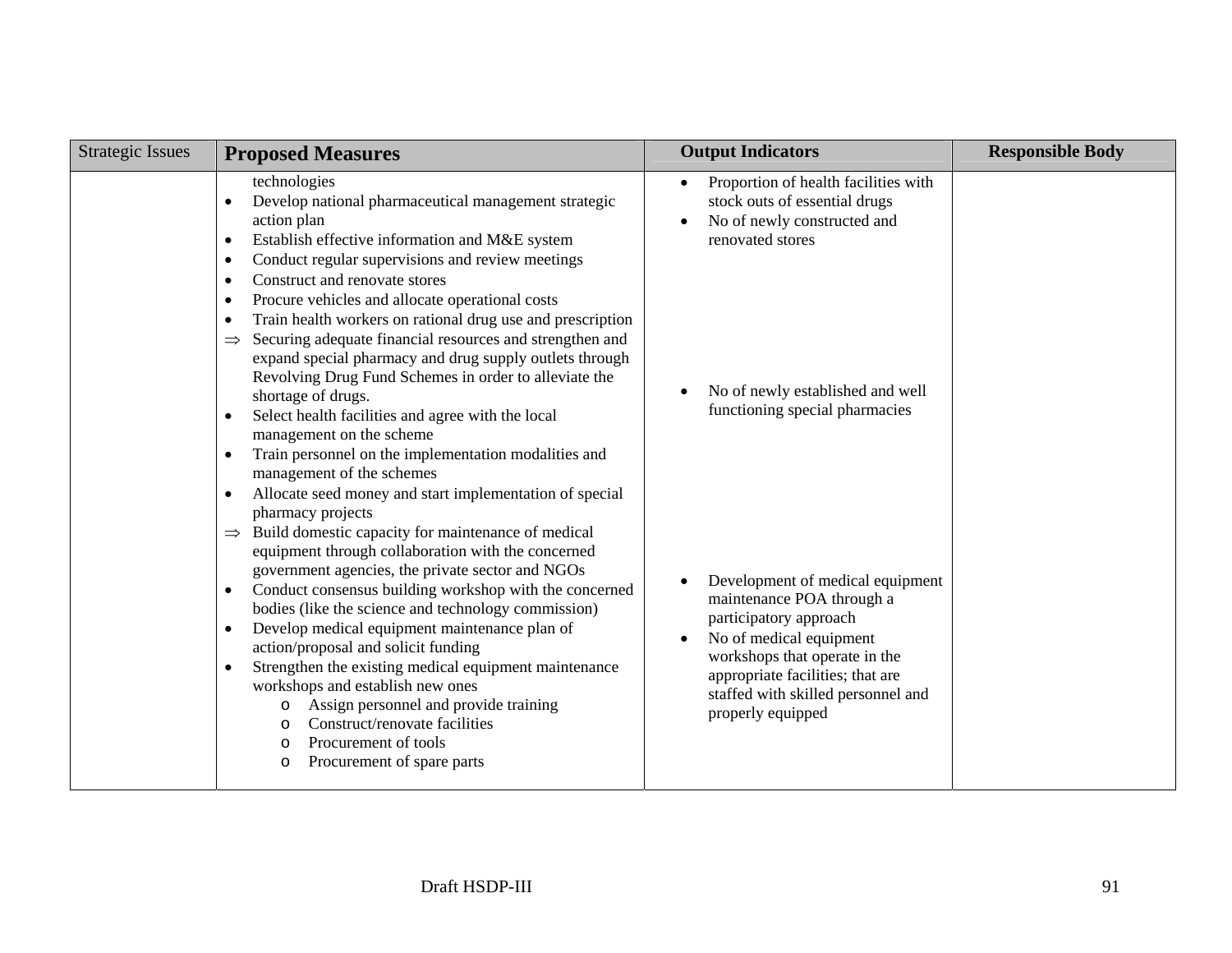| <b>Strategic Issues</b>                                                                          | <b>Proposed Measures</b>                                                                                                                                                                                                                                                                                                                                                                     | <b>Output Indicators</b>                                                                                                                                                                                                   | <b>Responsible Body</b>                                     |
|--------------------------------------------------------------------------------------------------|----------------------------------------------------------------------------------------------------------------------------------------------------------------------------------------------------------------------------------------------------------------------------------------------------------------------------------------------------------------------------------------------|----------------------------------------------------------------------------------------------------------------------------------------------------------------------------------------------------------------------------|-------------------------------------------------------------|
| Lack of Emphasis<br>to Preventive and<br>Promotive Health<br><i>Interventions</i>                | Implement HEP at larger scale<br>$\triangleright$<br>Train and deploy HEWs and community promoters<br>$\bullet$<br>Provide the necessary drugs, supplies and<br>$\bullet$<br>commodities necessary for the implementation of<br><b>HSEP</b><br>Strengthen Woreda Health Offices to monitor and<br>$\bullet$<br>supervise the implementation of HSEP                                          | number of HEWs trained &<br>deployed<br>Availability of drugs & supplies<br>$\bullet$<br>Number of supervisions conducted<br>$\bullet$                                                                                     |                                                             |
|                                                                                                  | implement accelerated expansion of primary health care<br>≻<br>coverage<br>Construct & make operational the already identified<br><b>PHCUs</b><br>Train and deploy relevant health professionals<br>$\bullet$<br>Create awareness and build the capacity of lower level<br>➤<br>management the relevance of preventive and promotive<br>health services                                      | number of PHCUs constructed &<br>$\bullet$<br>made operational<br>number of mid level and lower<br>level health professionals trained<br>and deployed<br>Number of trainings $\&$<br>$\bullet$<br>sensitizations conducted | FMoH, RHBs and Woreda<br><b>Health Offices</b>              |
| Inappropriate and<br>low quality of<br><b>IEC/BCC</b> services                                   | $\Rightarrow$ Institutionalize IEC/BCC at all levels of the health system<br>and deploy skilled IEC professionals<br>$\Rightarrow$ Speedup the popularization, adaptation and<br>implementation of the health communication IEC strategy                                                                                                                                                     | No of regions that allocated posts<br>$\bullet$<br>for IEC/BCC and assigned<br>appropriate personnel<br>No of regions that adapted and<br>implemented the IEC/BCC<br>Strategy and guidelines                               | FMOH, RHBs,<br>$\bullet$<br>Woreda Health<br><b>Offices</b> |
| Ineffectiveness of<br>HMIS in<br>supporting<br>planning, M&E<br>and decision<br>making in health | Institutionalize HMIS at all levels of the health<br>$\Rightarrow$<br>system<br>Set posts in the organizational structures of<br>$\circ$<br>the health system<br>Set qualification requirements and career<br>$\circ$<br>path<br>Assign skilled personnel<br>$\circ$<br>$\Rightarrow$ Develop and implement HMIS/M&E strategy<br>Activate the National HMIS advisory<br>$\circ$<br>Committee | No of regions that established posts<br>$\bullet$<br>and assigned personnel for HMIS<br>at all levels<br>Development and implementation<br>of qualification requirements and<br>career path for HMSI personnel             | FMOH, RHBs,<br>$\bullet$<br>Woreda Health<br>Offices        |
|                                                                                                  | Draft the strategy by the FMOH<br>$\circ$                                                                                                                                                                                                                                                                                                                                                    | No of regions that implemented<br>the national HMIS strategy                                                                                                                                                               |                                                             |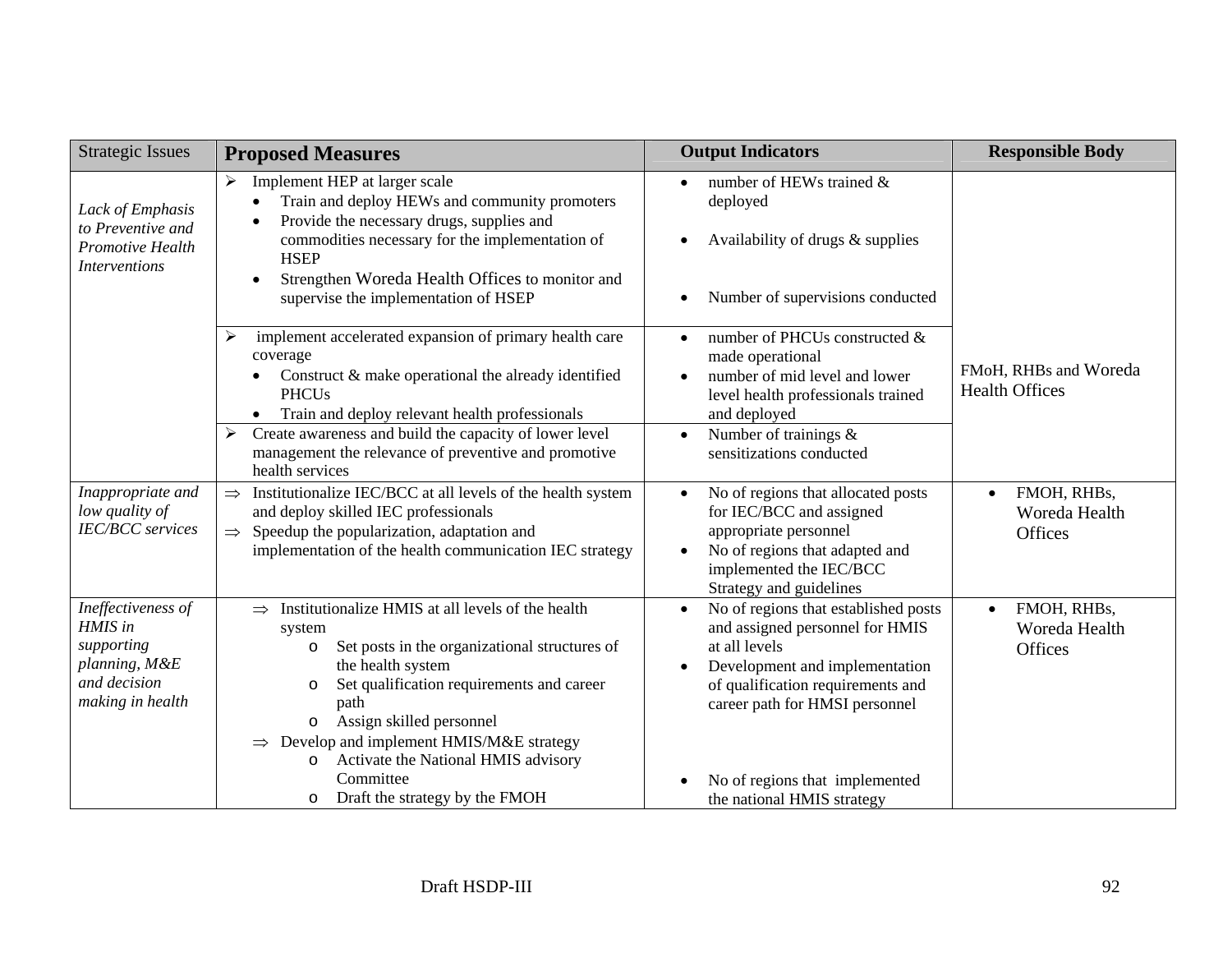| <b>Strategic Issues</b>                                  | <b>Proposed Measures</b>                                                                                                                                                                                                                                                                                                                                                                                                                                                                                                                                                                                                                                                                                                                                                                                                                                                                                                                                                                                                                                                                                                                                                                                                        | <b>Output Indicators</b>                                                                                                                                                                                                                                                                                                                                                                                                                                                                              | <b>Responsible Body</b>                                                |
|----------------------------------------------------------|---------------------------------------------------------------------------------------------------------------------------------------------------------------------------------------------------------------------------------------------------------------------------------------------------------------------------------------------------------------------------------------------------------------------------------------------------------------------------------------------------------------------------------------------------------------------------------------------------------------------------------------------------------------------------------------------------------------------------------------------------------------------------------------------------------------------------------------------------------------------------------------------------------------------------------------------------------------------------------------------------------------------------------------------------------------------------------------------------------------------------------------------------------------------------------------------------------------------------------|-------------------------------------------------------------------------------------------------------------------------------------------------------------------------------------------------------------------------------------------------------------------------------------------------------------------------------------------------------------------------------------------------------------------------------------------------------------------------------------------------------|------------------------------------------------------------------------|
| Harmonization                                            | Enrich the document through the<br>participation of all stakeholders<br>Endorse the document<br>$\circ$<br>Follow the implementation<br>$\circ$<br>Introduce appropriate technology and tools for HMIS<br>and M&E<br>Study and set the appropriate type of<br>$\circ$<br>technology and facilities required at different<br>levels of the health system to implement<br>HMIS/M&E<br>Solicit the necessary fund and provide the<br>facility as pet the standard<br>Train personnel and provide technical<br>$\circ$<br>assistance to ensure proper utilization<br>Follow-up the implementation<br>$\circ$<br>Harmonize donors planning, monitoring, disbursement and<br>accounting procedures with that of the Government in order to<br>avoid reinforcement of any vertical tendencies:<br>Develop and sign a code of conduct with partners<br>$\bullet$<br>Revise Programme Implementation Manual of<br>$\bullet$<br><b>HSDP</b><br>Conduct resource mapping for HSDP-III and<br>$\bullet$<br>update it regularly<br>Conduct a study to see how the health sector fares<br>in the woreda block grant<br>Establish pooled funding for the implementation<br>of HSDP-III<br>Harmonize procedures, reporting and M&E<br>$\bullet$ | Scope of completion of the study<br>Proportion of RHBs, Woreda<br>Health Offices and HFs that are<br>equipped with the necessary<br>HMIS/M&E technology<br>No. of persons trained<br>Code of conduct developed and<br>implemented<br>PIM revised and implemented<br>Resource mapping conducted and<br>regularly updated<br>Study conducted and finalized<br>Fund pooled for implementation of<br>HSDP-III<br>Reporting formats and cycles,<br>procedures and M&E of sectoral<br>programmes harmonized | FMOH, RHBs,<br>$\bullet$<br>Woreda Health<br>Offices, HSDP<br>Partners |
| Inadequate health<br>service delivery to<br>pastoralists | $\Rightarrow$ Develop and implement appropriate health service<br>system<br>Finalize the modified HSEP for the<br>$\circ$                                                                                                                                                                                                                                                                                                                                                                                                                                                                                                                                                                                                                                                                                                                                                                                                                                                                                                                                                                                                                                                                                                       | No of regions that adapt and<br>implement the modified HEP in                                                                                                                                                                                                                                                                                                                                                                                                                                         | FMOH, RHBs,<br>$\bullet$<br>Woreda Health<br>Offices, other sectors,   |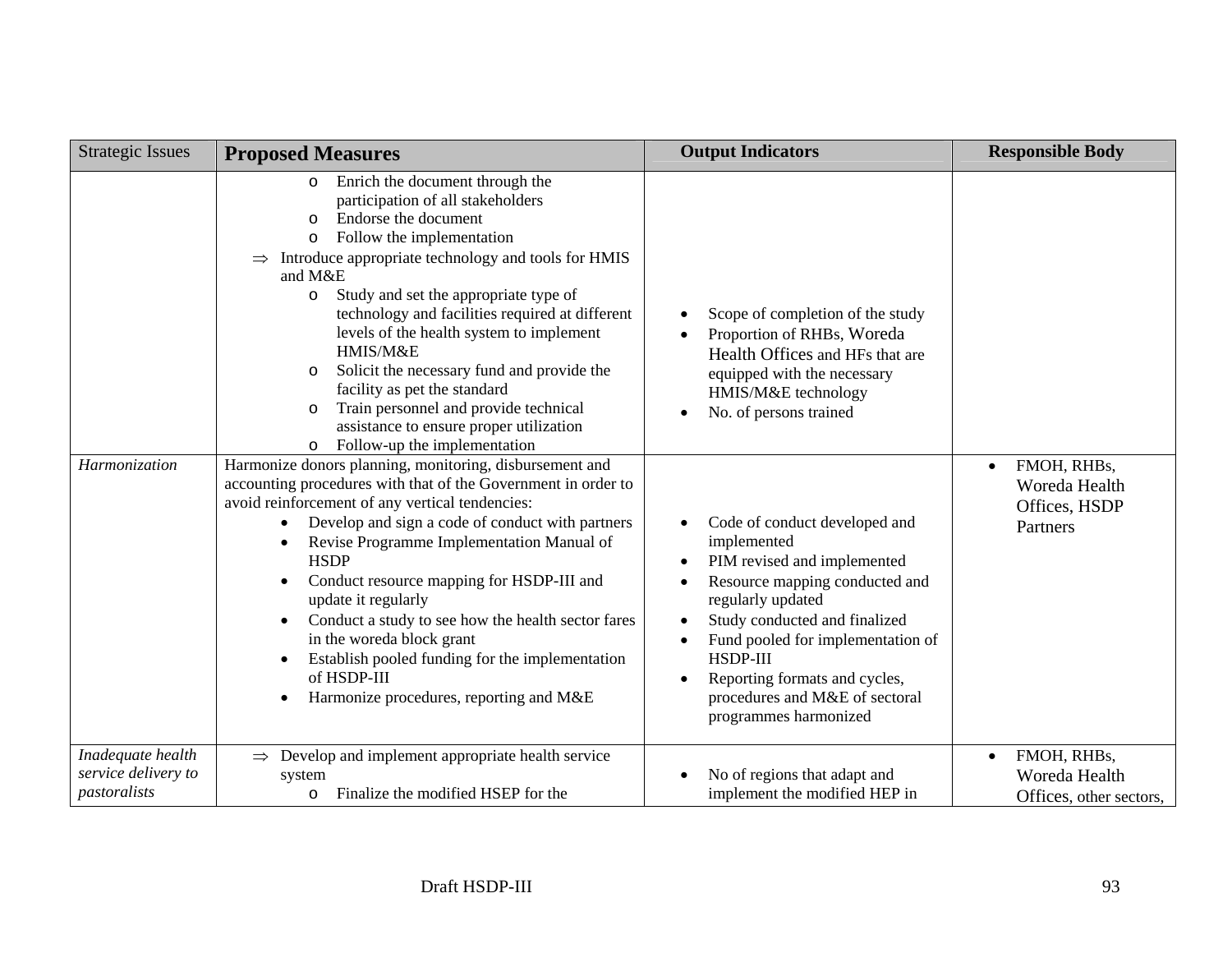| <b>Strategic Issues</b>                                                                                                   | <b>Proposed Measures</b>                                                                                                                                                                                                                                                                                                                                                                                                                                                                                         | <b>Output Indicators</b>                                                                                                                                                                                                                                         | <b>Responsible Body</b>                        |
|---------------------------------------------------------------------------------------------------------------------------|------------------------------------------------------------------------------------------------------------------------------------------------------------------------------------------------------------------------------------------------------------------------------------------------------------------------------------------------------------------------------------------------------------------------------------------------------------------------------------------------------------------|------------------------------------------------------------------------------------------------------------------------------------------------------------------------------------------------------------------------------------------------------------------|------------------------------------------------|
| population                                                                                                                | pastoralist population<br>Test, adapt and implement the HSEP<br>$\circ$<br>Solicit a multisectoral effort and strengthen the<br>$\Rightarrow$<br>involvement of HSPD partners and NGOs<br>Develop plan of action in consultation and<br>$\circ$<br>collaboration with the relevant sectors in the<br>regions<br>Provide technical and financial assistance to<br>$\Omega$<br>ensure effective health service delivery<br>Build capacity of local health training<br>$\circ$<br>institutions in pastoralist areas | pastoralist areas<br>Amount of funds solicited and used<br>for the implementation of HSEP in<br>pastoralist areas<br>Scope of provision of TA to the<br>regions for the implementation of<br><b>HSEP</b>                                                         | HSDP partners                                  |
| <b>Poor Coordination</b><br>of Activities and<br>Management of the<br>NGOs and the<br>Private for Profit<br><i>Sector</i> | Putting in place institutional framework and<br>$\Rightarrow$<br>implementation guidelines at all levels of the health<br>system that can enhance public private and NGOs<br>partnership<br>Produce the necessary guidelines in a<br>$\circ$<br>participatory approach<br>Institutionalize and build the capacity of the<br>$\circ$<br>public sector for the coordination of the<br>NGOs and the private for profit sectors<br>Enhance the consultation fora<br>$\circ$                                          | No of guidelines developed in a<br>$\bullet$<br>participatory manner to facilitate<br>the public and private partnership<br>No of consultation meetings<br>conducted with the NGOs and the<br>private sector involved in health<br>and health related activities | FMOH, RHBs,<br>Woreda Health<br><b>Offices</b> |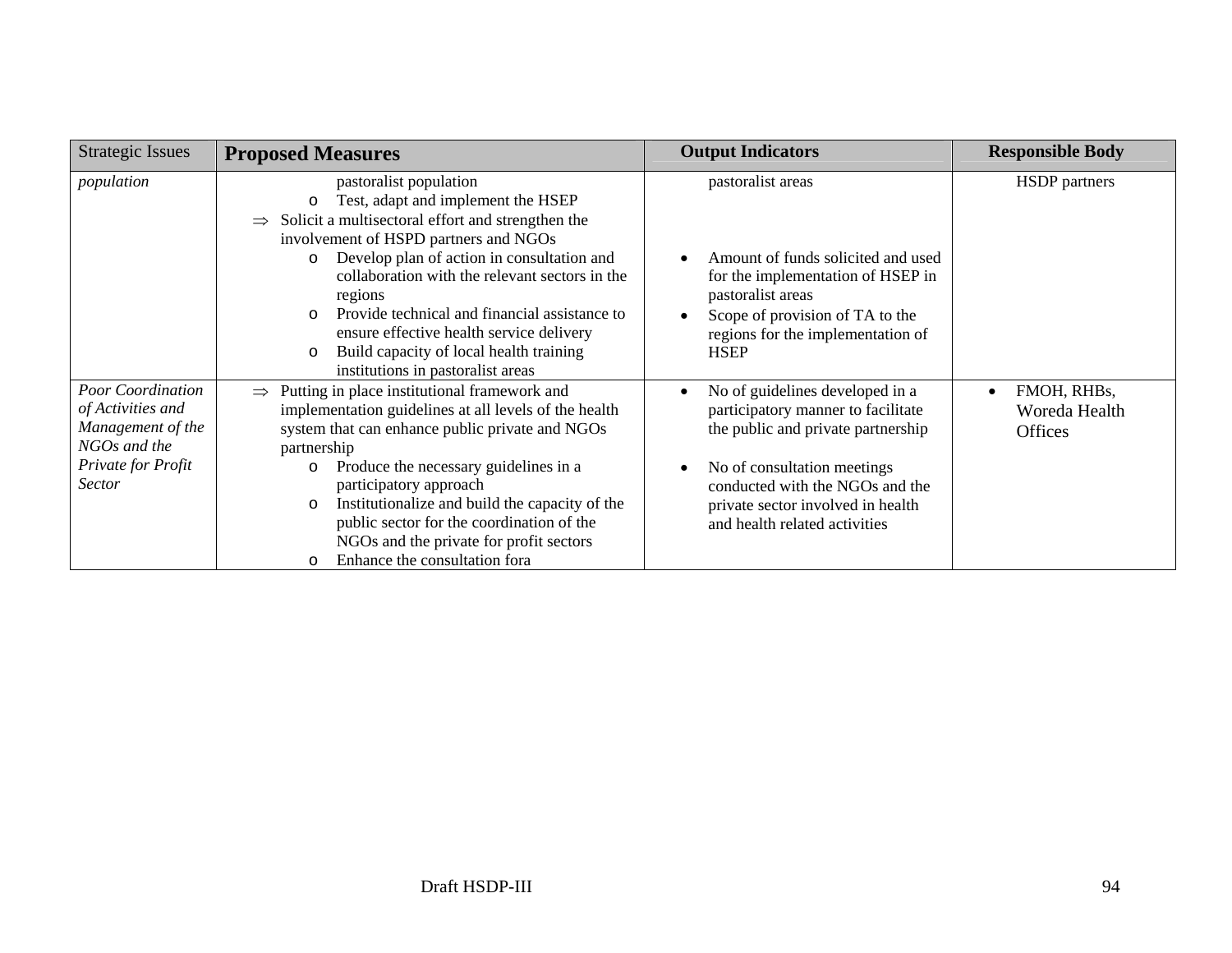# *10.4. Programme Implementation Arrangements*

### *10.4.1. Governance*

The governance of HSDP III will be elaborated in the revised Programme Implementation Manual of HSDP.

# *10.4.2. Decentralization and community participation*

As per the principle operating within the regular structures of Government, and inline with the federal administrative structure, and the national commitment to democracy and decentralization, the implementing agencies of HSDP-III are FMOH at the Federal level, the Health Bureaus at the Regional level and the Health Offices at the woreda level. Financial matters remain the responsibility of the Federal Ministry of Finance and Economic Development (MOFED), regional Bureaus of Finance and Economic Development (BOFED), and the Woreda Finance and Economic Development Office at the *woreda* level.

Community participation is one of the fundamental principles on which the HSDP is based, yet progress with this aspect has been limited during the previous phases. Strategies to improve the involvement of community members in the planning, management, and monitoring of health sector activities will be undertaken at all levels.

# *10.4.3. Financial management*

The term financial management refers to the various procedures and processes governing the flow of funds, through the stages of authorization, disbursement, payments, reporting, accounting and auditing. In general, financial management of the HSDP-III will be inline with existing government procedures. However, in accordance with the desire to move increasingly towards pooled funding and budgetary support by donors, harmonized procedures will be put in place in order to satisfy the accounting and reporting requirements of the various bilateral donors; and to minimizes additional transaction costs for Government. The various channels of funding including pooled funding mechanisms will be further elaborated in the Programme Implementation Manual, which is to be revised to reflect new developments.

The FGOE has set itself uncompromising standards of financial management, with various studies confirming that the basic systems are already in place to ensure adequate control of public funds. In Ethiopia, unlike many other countries in the region, the accounting system is sufficiently developed to track different sources of funding to final uses<sup>48</sup>. The challenge remains to routinely monitor and report on funding by  $HSDP$ component, and it is envisaged that this will be facilitated through the harmonization of budget coding outlined in the Financing Plan.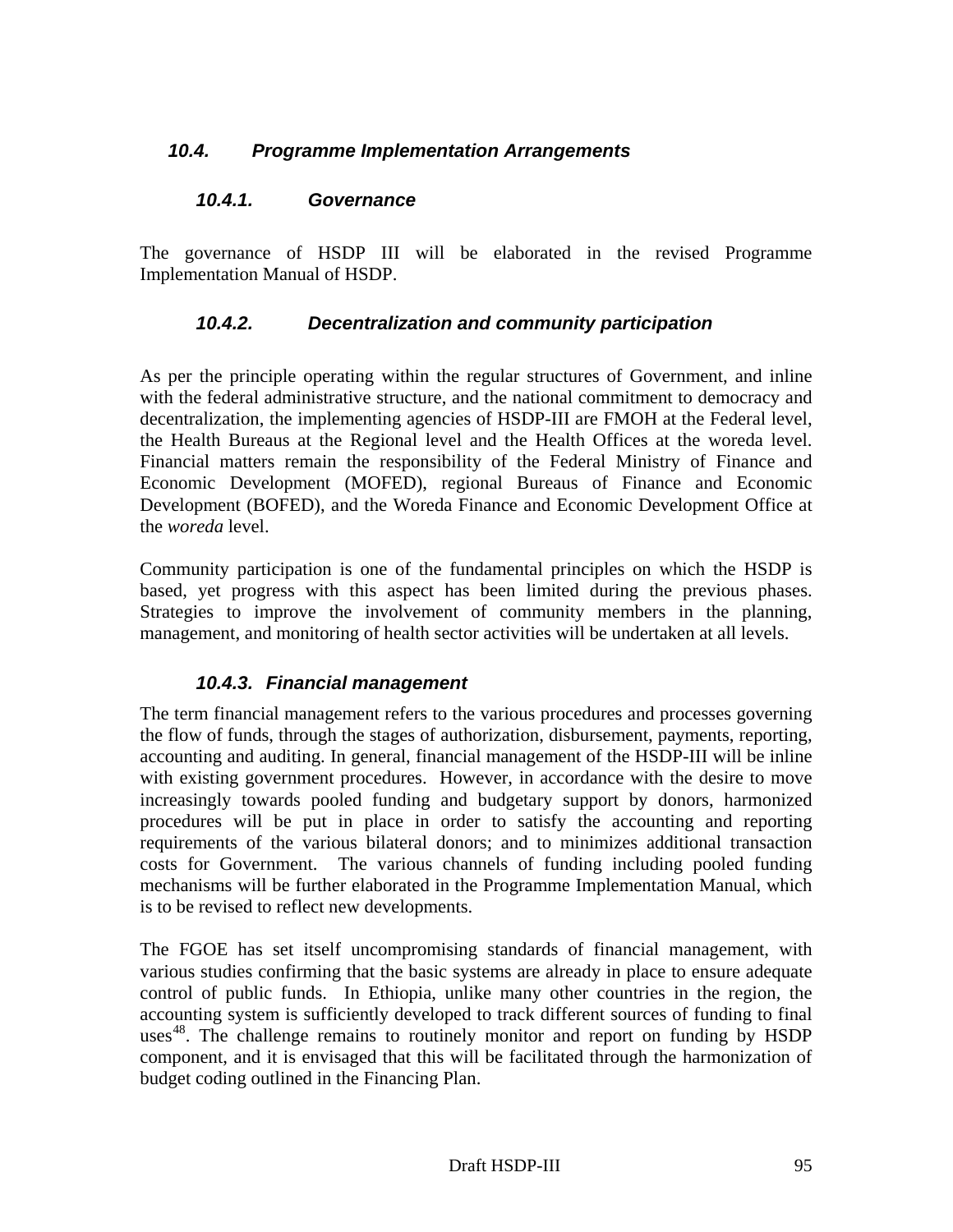The Ethiopian budget system separates recurrent from capital expenditure, the underlying principle being to distinguish the continuing running costs of government services from the discrete investment expenditures that add to government assets. This distinction is however blurred due to tradition relating to the inclusion of external support within the budget<sup>5</sup>. At present the capital budget is composed of two different components: i) FGOE capital resources from domestic revenues; and ii) loans and grants coming from external partners. Traditionally, all external funding is thus recorded within the Capital budget, regardless of the actual nature of expenditure supported with such funds. Again, in theory the FGOE accounting system enables collation of financial data in sufficient detail to be able to at least report this on an *ex post* basis, and continued work will be undertaken to enhance financial management reporting.

All aid agreements continue to be negotiated at the federal level. However, historically, different donors have followed different disbursement procedures and mechanisms for aid management. It remains the government desire that disbursement is done through finance bodies in order to avoid fragmentation of financial management, ensure that MOFED has a complete picture, and to avoid wastage and unnecessary duplication of effort.

Although regional states have a substantial degree of autonomy, the Federal Government takes the lead in setting financial management standards. The regions are also required to report their expenditure in the formats and at the times specified by MOFED. MOFED has overall responsibility for the management of public funds, including federal subsidies to the regional states. The Federal Office of the Auditor General (FOAG) is the supreme audit institution of Ethiopia, with responsibility for auditing all federal funds, including subventions to the regional states. It is directly accountable to the Council of Peoples Representatives.

In practice, all federal and regional offices are required to submit monthly reports on expenditure, and these serve as conditions for further disbursement. Quarterly and annual financial reports are also collated by different bodies as part of a progress report in the implementation of projects. To the maximum extent possible, these regular financial reports are used as the basis for financial monitoring of the HSDP. However, it is agreed that the standard systems may be supplemented, if necessary, with special reporting arrangements to ensure adequate monitoring.

Auditing of Regional expenditure is constitutionally the responsibility of regional auditors-general. However, regions may delegate responsibilities to the federal government. The federal government has also the right to instigate audits of all federallyderived funds, which include all external aids and loans. Since HSDP had been prepared as an integral program covering all regions and the center, it has been agreed that an overall annual audit will be undertaken, to cover all elements of the program, i.e. central and regional, recurrent and capital, donor and locally funded. Internal audit mechanisms continuously monitor financial management and proper adherence to financial and procedural regulations. The FOAG remains the independent auditor for the program.

 $\overline{\phantom{a}}$ 

 $<sup>5</sup>$  This problem is not unique to Ethiopia but is the case in many countries within the region.</sup>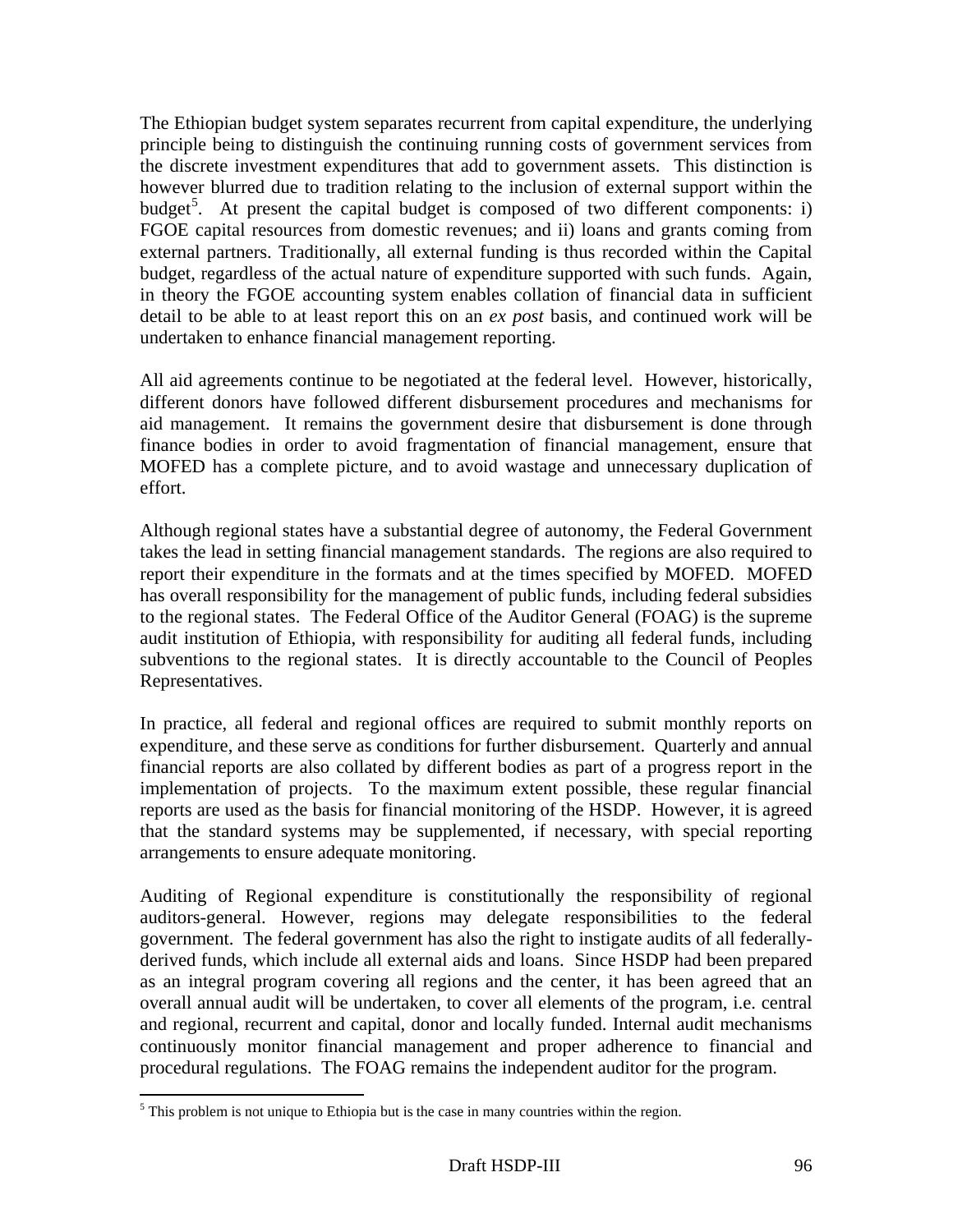# *10.4.4. Procurement and Logistics Management*

The aim of a procurement procedure is to acquire goods and services in the most economic, efficient and transparent manner possible. Procurement planning is also very important for the timely implementation of programs and activities. Procurement can be undertaken individually or as a package. The advantage of packing, specially in the case of an integrated program, is the minimization of cost both in unit price and processing time. However, delay in implementation can happen and is important issue in the choice of a procurement arrangement.

The starting point in any procurement is the preparation of a bid document. The content, arrangements and volume may vary according to the size and type (equipment, civil works, consultancy, ICB NCB, etc) of procurement to be done, but it should be clear and comprehensive and ensure that the goods/services are described with sufficient details to form the basis for competitive bidding. In the standard situation after the bidding documents have been prepared, notices will be given in the appropriate media with sufficient instructions, and documents should be ready for sale from the dates the notices are printed or announced in the media.

Bid opening and evaluation procedures should and will comply with internationally accepted standards. The major elements in the bidding process are the formation of a tender committee, opening of bids in the presence of bidders, staged and detailed evaluation of bids, determination of the three successful winners of the bid and notification of the top winner.

Once the evaluation process is complete and the winners are identified, the successful bidder is promptly notified in writing, and is requested to sign a contract while the unsuccessful bidders shall be notified of the same.

During the implementation of Phase I and II HSDP the task of procurement management was shared between FMOH and RHBs. Major international procurement of goods and services were handled by the FMOH. While goods like medical equipment, vehicles and motors cycles etc are cleared and distributed to the RHBs by the respective suppliers under the supervision of FMOH and RHBs.

A reform process is underway to build the capacity of PASS in handling the procurement process. A logistic system study will also be conducted to look into the weakness and strength of the existing system and come up with an improved system at all levels of the health system.

The RHBs are responsible for the distribution of these goods to the Woreda Health Offices or health facilities, while installation and commissioning of major equipment like x-rays and generators, boilers etc at the site is undertaken by the suppliers.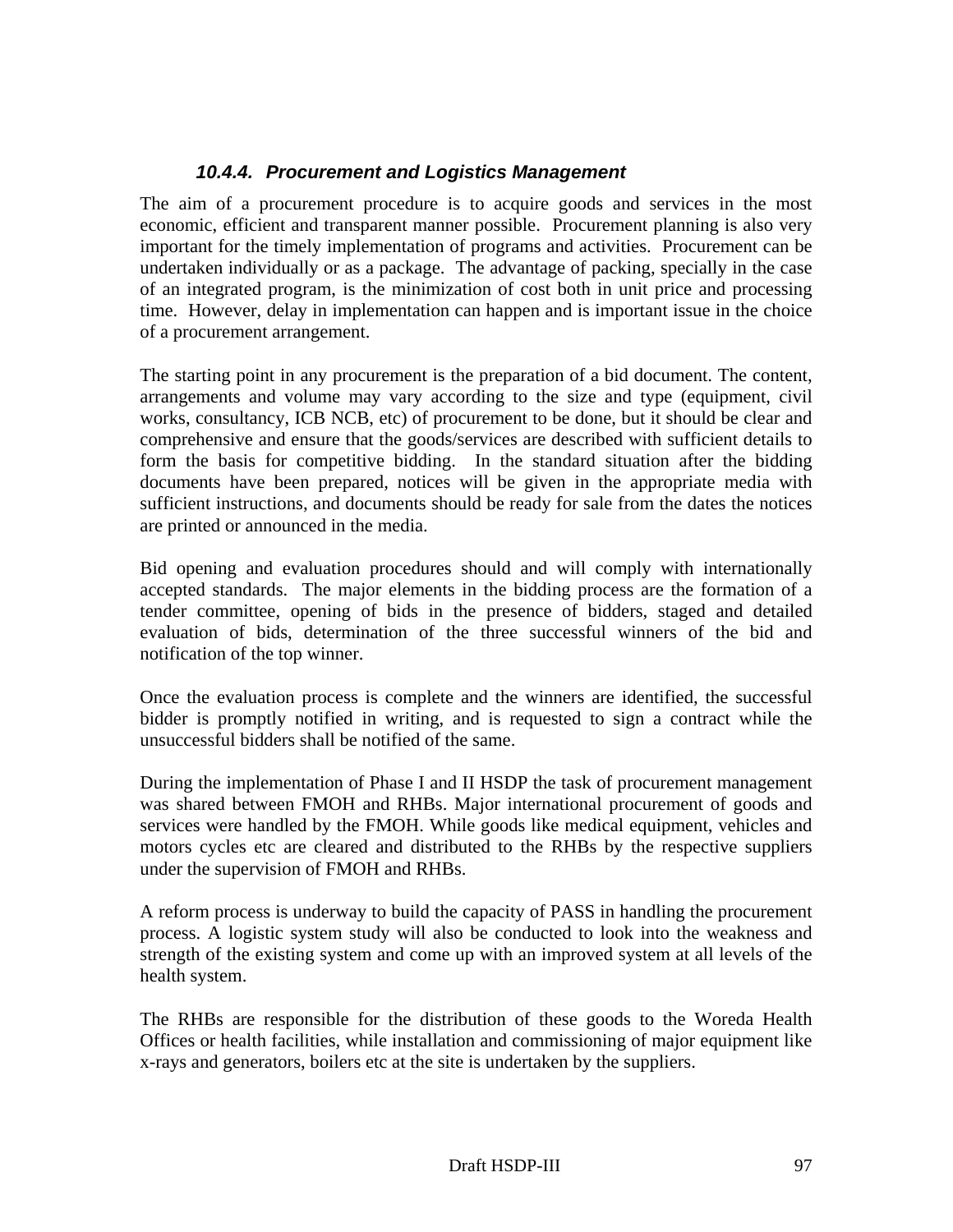Vaccines are supplied by UNICEF and also procured by the FMOH and vaccine management is undertaken by PASS and the Family Health Department of FMOH. Vaccines are cleared from the ports and transported to central stores and cold chains in two days.

At the center, there are dry and cold stores. The cold stores are well-equipped repair workshop, and standby power generator, and stock management is computerized. In order to avoid fragmentation of procurement management activities at the FMOH level, and to put in place an integrated and efficient procurement system, the Ministry has brought together all procurement activities under PASS. This service is entrusted with the responsibility of undertaking all procurement for FMOH and on behalf of the RHBs when delegated.

# *10.4.5. Monitoring and Evaluation (M&E)*

Monitoring and evaluation (M&E) is an action-oriented and preplanned management tool that operates on adequate, relevant, reliable and timely collected, compiled and analyzed information on programme/project objectives, targets and activities. The objectives of M&E are to improve the management and optimum use of resources of programme and to make timely decisions to resolve constraints and/or problems of implementation.

The key elements for a successful programme management and implementation are the designing of a programme built on a hierarchy of objectives, targets, activities and measurable indicators, The agreed indicators are the most important management tools for monitoring, review and evaluation purposes. Indicators are always directly linked to the objective setting of a programme..

HSDP will be monitored and evaluated on the basis of the detailed arrangements outlined in the revised PIM.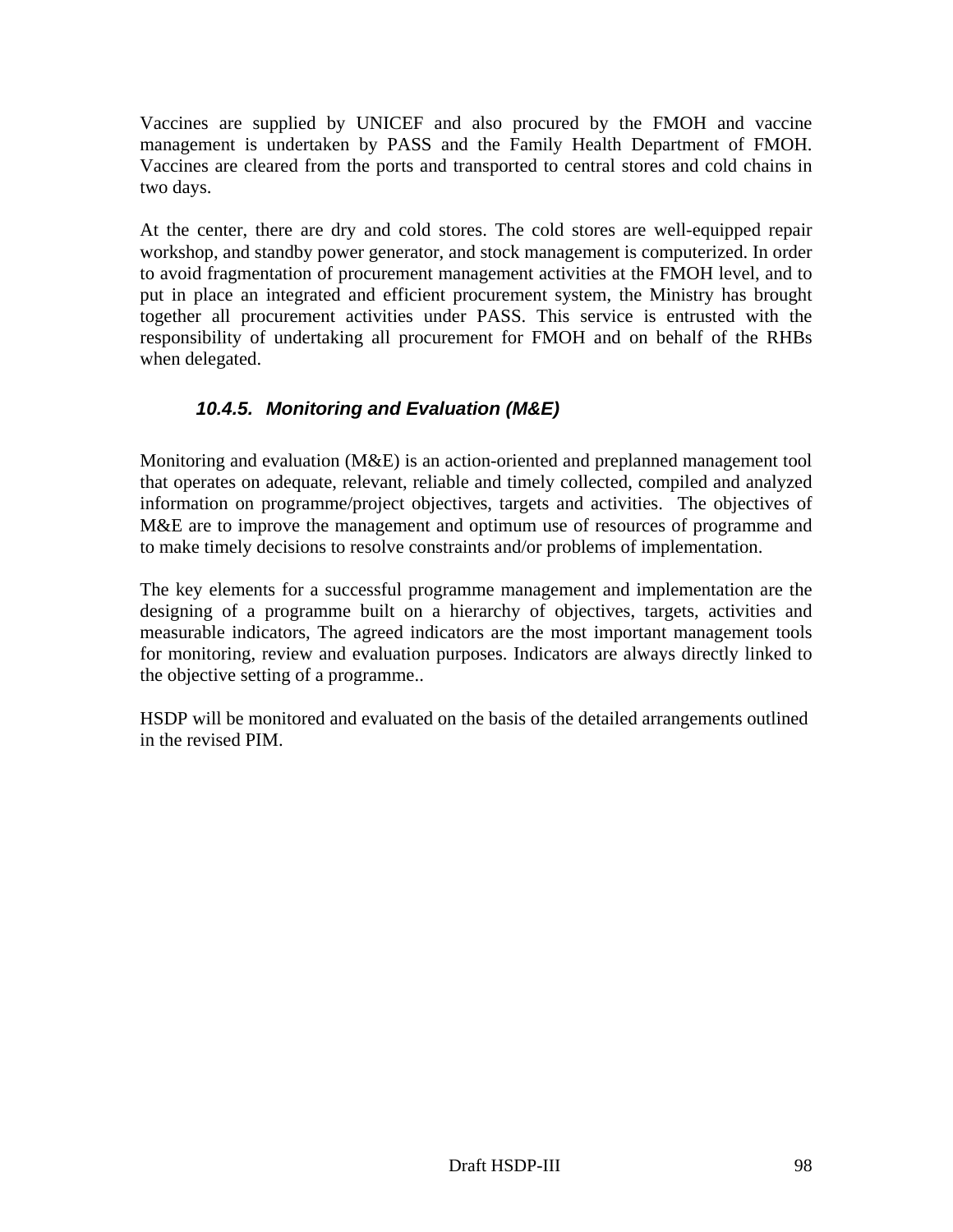# **4. HSDP-III Costing, Financing and Performance Purchasing Strategies**

# *4.1. Cost of programs and service delivery strategies*

This section examines the cost of implementing HSDP-III between 2005/06 and 2009/10. The costing exercise builds on the exercise conducted for the MDGs Needs Assessments that is briefly summarized in section 4.1.2. The MDGs Needs Assessment hypotheses have then been refined to include the specifics of the implementation strategies of HSDP-III, particularly regarding health service delivery activities. The perspectives for public funding are then examined using various hypotheses of economic growth and allocations to the health sector. Finally this section proposes various mechanisms to facilitate the absorption of funding of health services and increase the efficiency of public spending

# *4.1.1. Methodology*

The overall costing was conducted using the Marginal Budgeting for Bottlenecks (MBB) tool, a tool developed by the World Bank, UNICEF, USAID and WHO and further refined by the Millennium Project. The MBB tool is an analytical costing and budgeting tool that aims at helping policy makers to plan and manage health programs. The MBB focus on marginal cost and impact in mortality reduction makes it a particularly helpful tool to estimate the extra efforts and resources needed to reach the MDGs. The tool helped to set objectives on the basis of identified current bottlenecks in health service delivery in Ethiopia; calculate the cost of achieving health intervention targets; and estimate the impact of the health interventions on health outcomes, such as child and maternal mortality.

To conduct the MBB analysis, the following steps were followed:

- a. Defining the key high impact health interventions to be integrated into existing and planned services delivery arrangements in Ethiopia. The key interventions under each HSDP component and service delivery level are presented.
- b. Identifying bottlenecks hampering the implementation of these service delivery strategies. The principle of the tool is that by identifying the bottlenecks to implementation and expansion the planner can gain insight into their effect on the impact of interventions and can assess the cost and effectiveness implications of eliminating them. The tool systematically analyses the bottlenecks taking the five determinants: availability, accessibility, initial utilization, continuity, and quality of services. The results of an examination of the bottlenecks to the key interventions are summarized in the table below: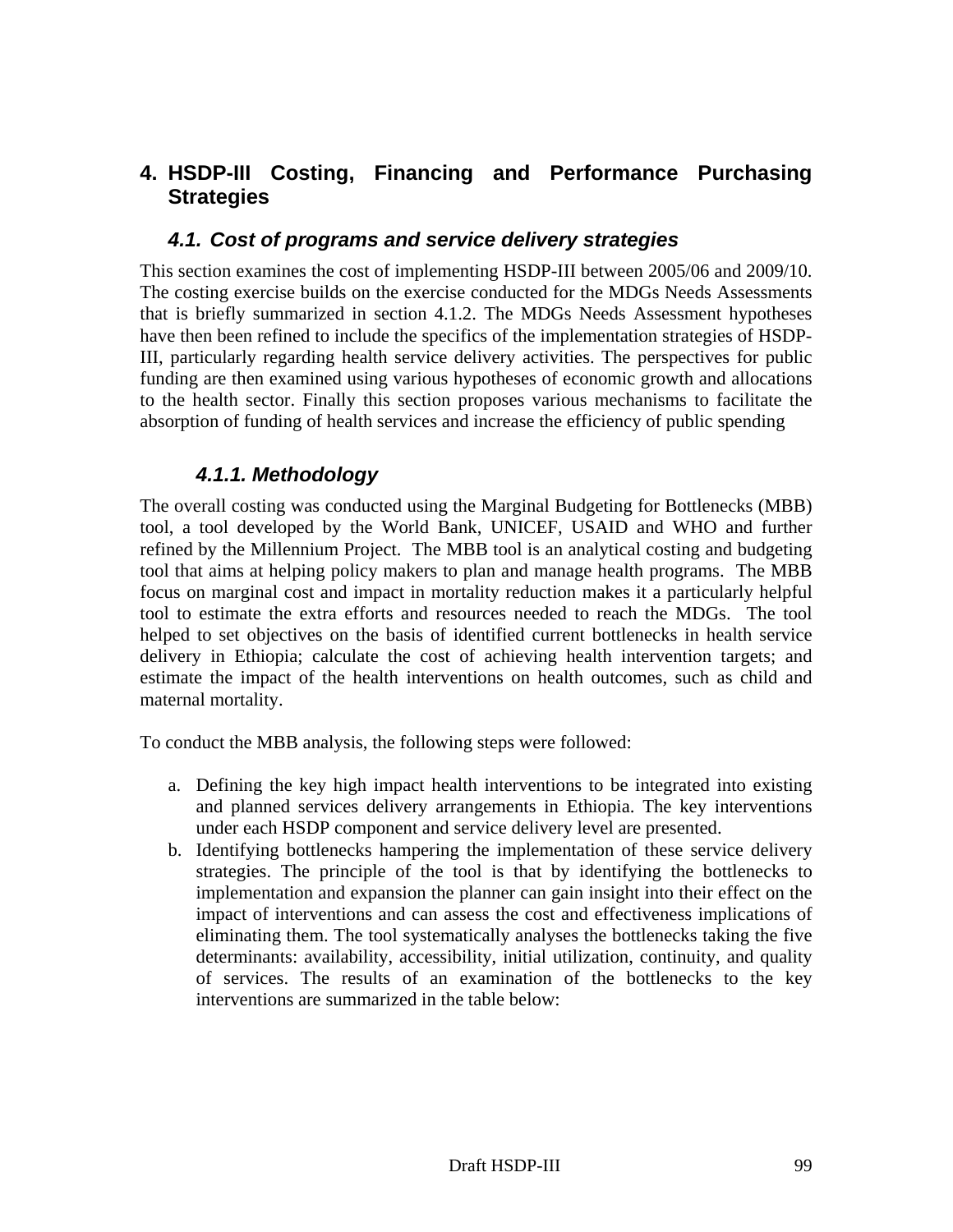| <b>Key Interventions</b>            | Main bottlenecks identified                        |
|-------------------------------------|----------------------------------------------------|
| <b>Maternal and neonatal care</b>   |                                                    |
| Focused antenatal care              | Access to health facilities                        |
| Clean and safe delivery             | Shortage of skilled human resources at all levels, |
| Neonatal care                       | including community                                |
| Newborn temperature management      | Lack of essential equipment and supplies           |
| <b>PMTCT</b>                        | Inadequate motivation of personnel                 |
| Family planning                     | Inadequate supervision                             |
| <b>Nutrition</b>                    |                                                    |
| Optimum breast feeding              | Inadequate access to basic information             |
| Complementary feeding               | Shortage of skilled human resources                |
| Vitamin A supplementation           | Inadequate motivation of personnel                 |
|                                     | Low utilization of services                        |
| <b>Disease control</b>              |                                                    |
| Vaccination against measles and HiB | Shortage of skilled human resources                |
| Long Lasting Treated Net            | Inadequate supervision                             |
| Safe water, sanitation and hygiene  | Inadequate motivation of personnel                 |
|                                     | Logistical problems                                |
|                                     | Lack of essential equipment and supplies           |
|                                     | Insufficient funding                               |
|                                     | Poor management                                    |
|                                     | Lack of supplies                                   |
|                                     | Insufficient access                                |
| <b>Clinical care</b>                |                                                    |
| Diarrhoea                           | Limited access to health facilities                |
| Malaria                             | Lack of skilled human resources                    |
| Pneumonia                           | Poor staff motivation                              |
| <b>Neonatal Sepsis</b>              | Barriers to referral                               |
|                                     | Shortage of essential drugs                        |

**Table 4-1 Key interventions and identified bottlenecks** 

- c. Setting health coverage targets or "frontiers". In doing the costing exercise three Scenarios have been considered. Section 4.1.3 and Table 4.2 provide details of the assumptions and access and coverage targets under each of the three Scenarios.
- d. Estimating the impact and cost of various health service delivery options. The impact in terms of child and maternal mortality reduction as well as halting and reversing the prevalence of HIV/AIDS, Malaria and TB for each Scenario is estimated along with the respective costs.

# *4.1.2. Reaching the Health MDGs in Ethiopia*

This section summarizes the results of the health MDGs Needs Assessment exercise and attempts to estimate how much extra money would be needed to increase the health coverage from the current level to the 2015 MDG horizon (should funding not be a constraint), yet taking into account the specific geographic, human and institutional context of Ethiopia.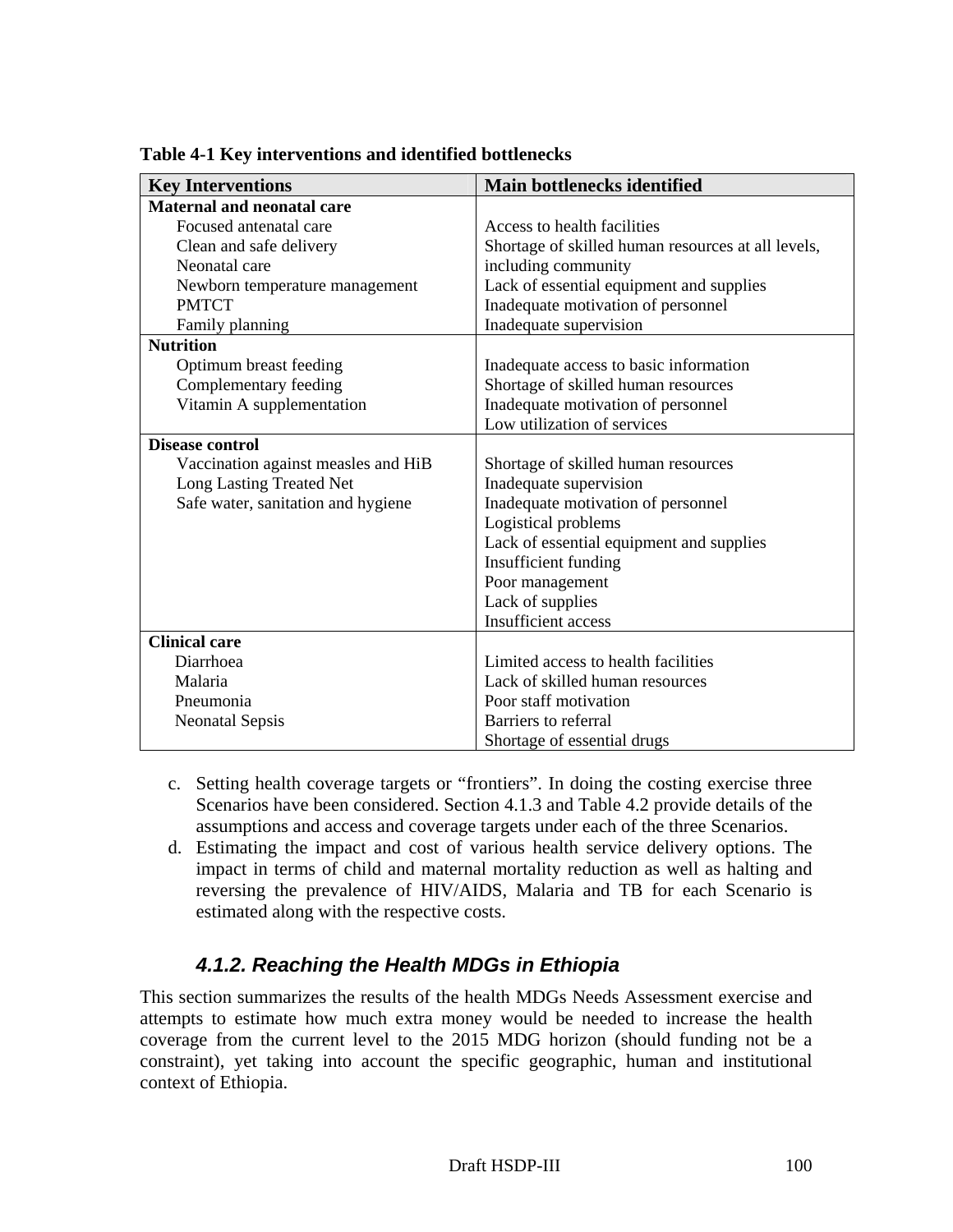Reaching the health MDGs implies not only a dramatic expansion of the production of key high impact health services, but also the implementation of mechanisms to ensure adequate demand for and use of those services. On the basis of the HSDP-II plan and other GOE policy documents, five steps for further service expansion have been considered. These steps are described in Box 4-1. Each step allows for a progressive upgrade of services, strengthening both supply and demand for high impact services.

#### **Box 4.1 : Five Steps of Health Services Expansion in Ethiopia**

1. The first step, Information and Social Mobilization for behavior change, includes all activities related to general health information through the media (TV and radios), social marketing strategies and other social mobilization events. It includes activities outside health services at the workplace, in schools as well as in youth clubs. This step supports activities that trigger awareness of critical health issues as well as behavior change. The expansion of those services supports prevention of HIV as well as prevention of other communicable and non-communicable diseases by promoting behavior change, such as increasing handwashing, use of condoms or bed nets, or utilization of safe water systems.

2. The second step is implementation of the Health Services Extension Program (HSEP), which entails all the key activities of the flagship health program developed by the Government over the last few years. This health services development program includes three major components: a) An outreach program centered by the Health Extension Workers (HEWs), 2 per kebele, and construction and equipment of HPs per kebele. These HEWs are, 10 graders trained in vocational school for one year, civil servants and will offer key technical services, such as immunization and family planning, b) A community promotion program centered around volunteer/private sector community promoters/ traditional birth attendants (TBAs) (1 for every 50 households or 250 inhabitants) working under the supervision/guidance of the HEWs and providing support to households for behavior change (i.e. breastfeeding, supplementary feeding, use of bed nets, clean delivery etc.), c) A program strengthening the quality of and demand for clinical care [particularly treatment of ARI and malaria in children, assisted delivery, HIV testing and counseling as well as prevention of mother to child transmission (PMTCT)] in existing health stations and HCs.

3. The third step is a Clinical First Level Services Upgrade, which includes the expansion of HCs throughout the country as well as the upgrading of Health Stations to offer basic clinical care. This step would lead to an increase in the access to clinical care at less than a one hour walk from the household (from 31 percent to 80 percent) and increased access to first level clinical care for adults (including TB DOTS treatment, malaria treatment with ACT, treatment of sexually transmitted infections (STIs) and opportunistic infections, expansion of HIV voluntary testing and counseling (VTC); and basic emergency obstetrical care including transport). HIV and malaria testing is made available through the use of rapid tests.

4. The fourth step, a Clinical Services Upgrade of Comprehensive Emergency Obstetric Care (CEOC), requires the operationalization of comprehensive emergency obstetrical care in all new and old HCs of the country. This implies equipping all HCs with an operation theater and staffing it with the appropriate number of nurse midwives and health officers with EOC and surgical skills. This step also entails establishing adequate means of transport, setting blood banks in all HCs and upgrading existing hospitals into full referral centers for emergency obstetrical care.

5. The fifth step is the Expansion and Upgrade of Referrals of Clinical Care, which entails the expansion and upgrading of referral services, including all woredas and zonal hospitals. This step would allow Ethiopian health services to upgrade their equipment and lab facilities to offer quality follow-up for HIV patients receiving HAART, and also expand referral services for neonatal care and complex emergency obstetrical care, thus contributing further to the reduction of under five and maternal mortality. This phase also includes the training of enough MDs and registered specialized nurses to adequately deliver, supervise and monitor the provision of quality referral clinical care.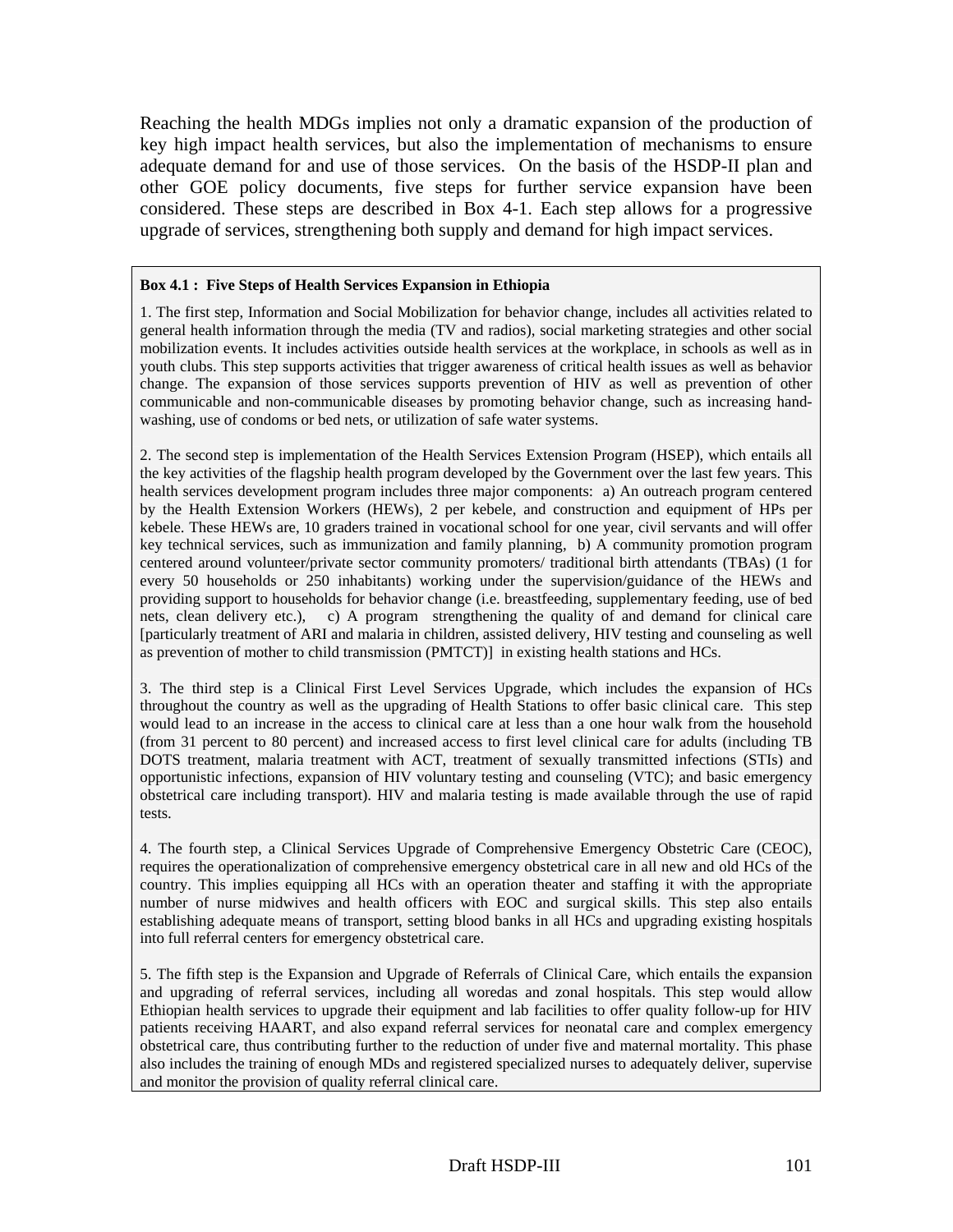The costing of the health services contributions to the MDGs has been conducted for each step of health services development using an incremental approach. Figure 4.1 below presents the cost estimates under each step. The costing has taken into account the common costs of removing the bottlenecks to implementation, as well as the costs for scaling-up the various service delivery arrangements. The cost for each step adds cumulatively upon the previous one. Each step corresponds to increasingly higher levels of coverage of health services and associated improvements in health outcomes.



#### **Figure 4.1 Costs of Scaling-up Health Services in Ethiopia to reach the Health MDGs**

In Figure 4.1 the base represent Ethiopia's current total spending for health care. The Second National Health Accounts conducted in 2003 documented that Ethiopia spend a total of US\$ 5.6 per person per year. This amount represents spending from all sources: Government, external assistance, private and NGO sectors, and household out-of-pocket payments. The cost for each step is thus incremental to what Ethiopia is spending at the moment.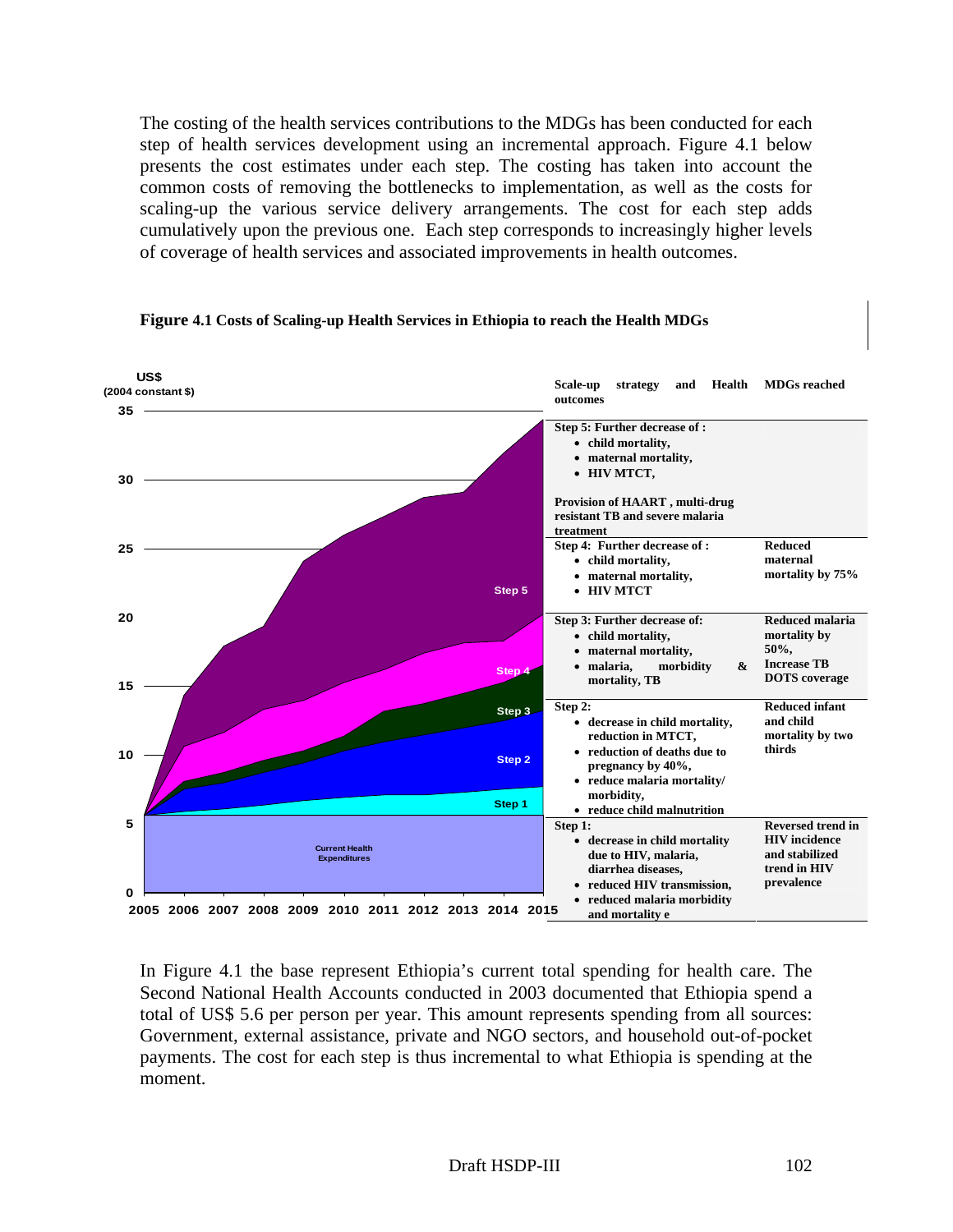Step 1 *"Information and Social Mobilization for behavior change",* would cost an average ofUS\$1.51 per capita over the 10 year. This information and behavior change approach would contribute to reversing the HIV incidence from 0.66 to 0.55 per 100,000 and maintaining the HIV prevalence at 4.4%. It would also contribute to increasing the level of information of mothers on child health practices and increase the coverage with key child survival interventions including use of ITNs, hand washing and water handling, breastfeeding and nutrition etc. The scaling up of this service delivery arrangement would likely buy a 5-10% decrease in U5M, mainly by affecting the level of information and use of key commodities of households through social marketing, information and targeted subsidies.<sup>6</sup> In terms of human resource development this step mainly involves the training of communication specialists as well as peer educators, mainly among the young and risk groups.

Step 2 *"Health Service Extension Program",* would cost an additional US\$3.48 per capita per year on average over the period 2005-2015. This outreach and community oriented program would be the main vehicle for reducing infant and child mortality. With this investment Ethiopia will buy 59% reduction in U5M and 36% reduction in Maternal Mortality Raito<sup>7</sup>. This step enables Ethiopia to reach the child mortality MDG by reducing U5M to 57/1000 live births in 2015 from the 2000 level of 140/1000. Other benefits of scaling up this program include an important contribution to the malaria MDG through the increased use of ITNs among children less than 5 and women, and increased treatment of malaria at community level. It also contributes to reaching the HIV MDG in introducing HIV testing and PMTCT in all existing health centers and health stations. Though the maternal health is not fully achieved at this step, through addressing the current unmet need for family planning the HSEP would also contribute to a reduction of 59% of the number of maternal deaths (Lifetime Risk of Dying)<sup>8</sup>. Human resource development for this step would involve increasing the number of community promoters/frontline workers trained in 2-4 weeks by 17 fold, and increasing the number of HEWs by a factor 8. This expansion is already planned and should not pose difficulties over a period of 10 years given the relatively low level of training required, and assuming resources would be available. The training and supervision of those low skilled workers as well as the strengthening of clinical referral to support this health service extension would on the other hand be more challenging. This would require an increase in the number of nurses midwifes –12 graders trained in three years, BA level- by almost 6 fold by 2015. This would imply producing an additional 1,500 nurse midwives per year over a period of 6 years, at least doubling the current level production. This could largely happen through the increasing production of private schools of nursing.

 6 By keeping the HIV epidemic controlled, this program affects child survival by mainly avoiding an increase in child mortality due to HIV, as has been observed in other countries of East Africa with much higher levels of HIV prevalence than Ethiopia (e.g Zambia, Kenya, Zimbabwe) 7

 $\frac{7}{10}$  The maternal mortality ratio is measured as the number of maternal deaths over the number of live births; as such it is sensitive to interventions occurring during pregnancy and labor.

By reducing the number of pregnancies, family planning leads mechanically to less death of women linked to pregnancy and labor. But family planning does not affect the maternal mortality ratio which is the risk of mothers of dying once pregnant.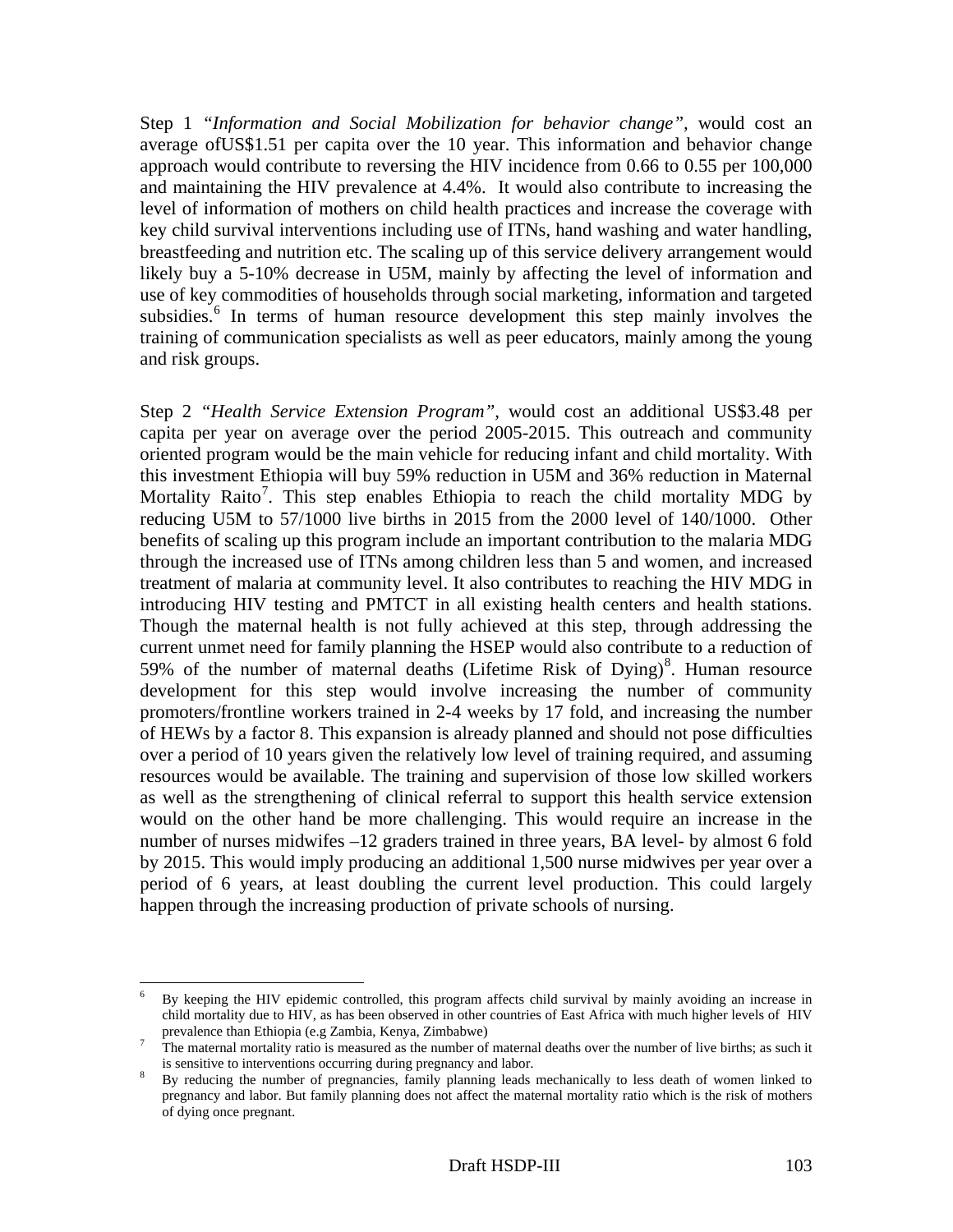Step 3, *"Upgrade of first level clinical care",* would cost an incremental average of US\$ 1.72 on top of the Health Services Extension Program. This step would strengthen the quality of and demand for first level clinical care at health post, clinic and health center level, leading to an increase in coverage with malaria treatment-including for adults- but also treatment of STI, and prevention<sup>9</sup> and treatment of opportunistic infections including TB DOTs. This program would lead to reaching the malaria MDG by reducing malaria specific mortality by about 50% and the TB MDG by ensuring appropriate treatment of all non resistant TB cases identified. This step would require the upgrading of health stations with an adequate number of clinical health workers, trained in one year (upgrading of health extension workers or existing junior/assistant nurses).

The full implementation of steps 1 to 3 will take the sector a long way in improving the health status of the population, and perhaps 70-80% towards the achievement of the MDGs.

Step 4, "*Expansion and upgrade of Comprehensive Emergency Obstetrical Care"* would cost an incremental US\$ 3.50 per capita over 2005-2015. This step would establish access to and support to demand for emergency obstetrical care in each health center as well as establishing assisted deliveries services at health post level. The reduction in maternal mortality ratio at this step is 54%. Combined with the family planning services contribution to reducing the risk of dying from pregnancy, Ethiopia is likely to achieve the maternal health MDG at this step. It would also buy additional benefits in terms of reduction of neonatal mortality; leading to 61% U5M reduction by 2015 (exceeds the MDG child mortality goal). The human resources implications of this step are important. The number of registered BA level nurses midwives would have to increase by more than 11 fold implying a tripling of the production over a period of 6 years. A major challenge would be also the production of health officers at master level, to conduct and oversee emergency obstetrical care at health center level. To sustain this step the number of health officers would have to increase by almost 6 fold. This would require quadrupling the production of health officers for a period of five to six years, a significant challenge. For both these categories, the costing takes into account a 35% hardship allowance for working in rural area. $10<sup>10</sup>$ 

Step 5, *"Expansion and upgrade of referral care"* would cost an incremental US\$ 10.10 per capita over the period 2005-2015. This step would upgrade referral care in all woredas, so they would have a district hospital with referral diagnostic and monitoring capacity to provide support to the health centers. This service upgrade approach would buy additional gains in under five and maternal mortality, but also ensure quality provision of HAART to all those identified eligible. The mortality reduction at this step is estimated at 64% for the under five and 63% for the maternal mortality ratio. The human resources requirement for this step is particularly demanding with the increase in production of MDs by a five fold by 2015. Given that MD training takes 7 years, this would mean increasing the entry of students into medical schools in 2006 and 2007 by at

 $\overline{\phantom{a}}$ 

<sup>9</sup> Mainly PCP prophylaxis, for a cost of about US\$ 10 per patient per year

<sup>&</sup>lt;sup>10</sup> This is based on initial data collected for a health worker study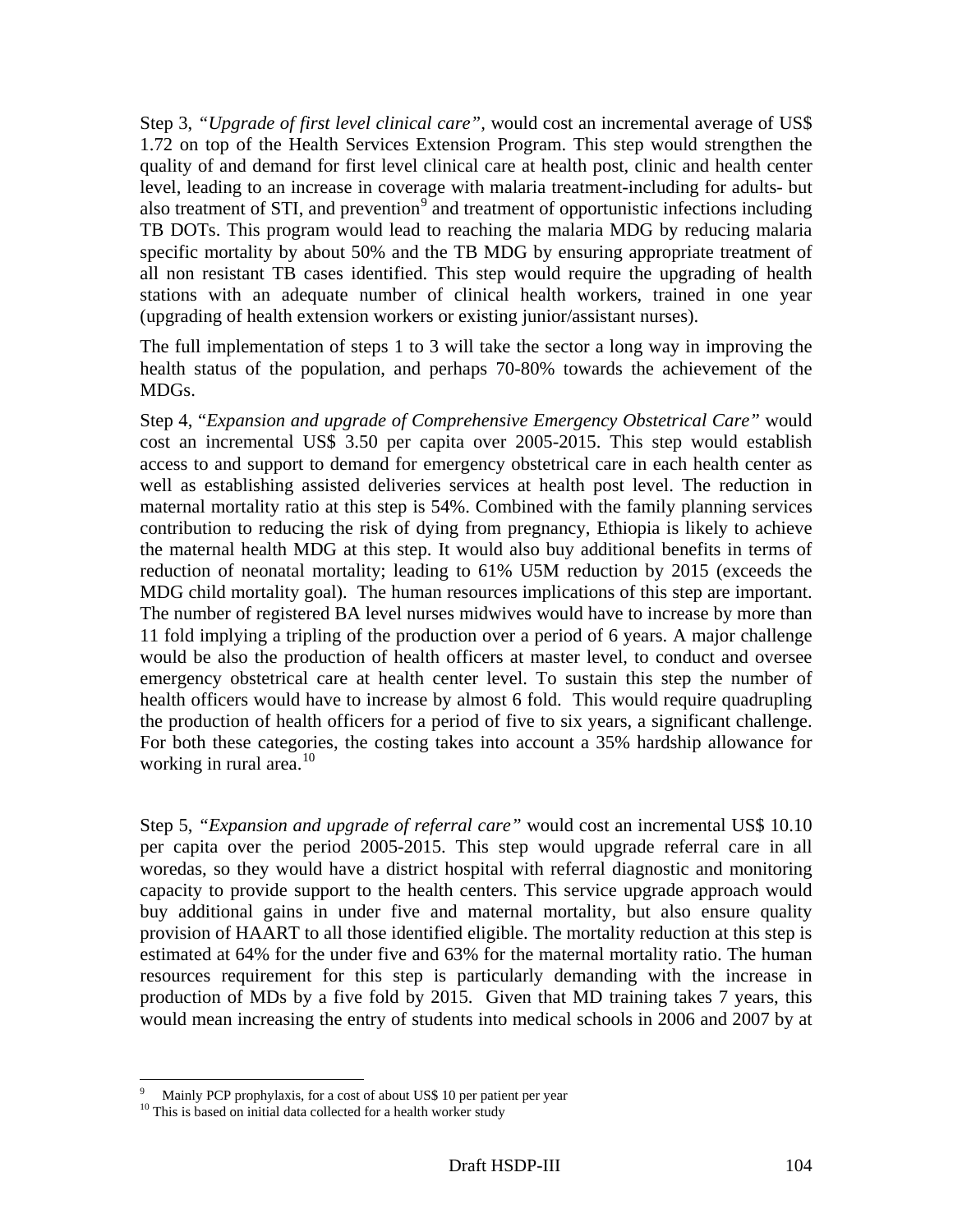least a 40 fold factor- this without accounting for the brain drain/migration factor.  $^{11}$ . This suggests that the only way for this step to develop will be to import MDs into Ethiopia. As Ethiopia is currently an exporter rather than an importer of MDs due to the high quality of its medical training, this would call for a major reshuffling of the current global health market.

To reach all of the health MDGs and expand HAART provision, all service scale-up steps must be implemented. To scale up and implement the five steps the financial resource requirement is an average of US\$ 20.31 per capita over the ten year period. However, as can be seen in Figure 4-1 above, some MDGs (such as reduction of child mortality or reversing HIV incidence and prevalence) can be achieved at a somewhat lower level of the supply curve than others (such as MMR and HAART provision. An example is provided below for child health Figure 4-2).



# *4.1.3. Three costing scenarios for HSDP-III*

The costing framework shows the implementation cost of the HSDP-III and indicates resource needs and allocations across the seven different components for each year of the plan. Three scenarios are considered for this detailed costing exercise. For each scenario a separate set of health coverage targets are taken (Table 4.2). The assumptions implied in defining the scenarios are:

a. **Scenario 1** takes full implementation of the *Health Service Extension Program* into account. It includes the establishment of the 13,635 health posts; the recurrent cost required to assign two HEWs per health post; the vaccines, cold chain, equipment, stock of drugs and supplies. This scenario also considers significant expansion at health center level including increasing access to health center to 80% with new HC construction of 253 and upgrading 1,457 health stations to HC.

 $\overline{\phantom{a}}$  $11$  Available evidence suggests that Ethiopia trains 2 MDs for one to stay in Ethiopia and three for one in the public sector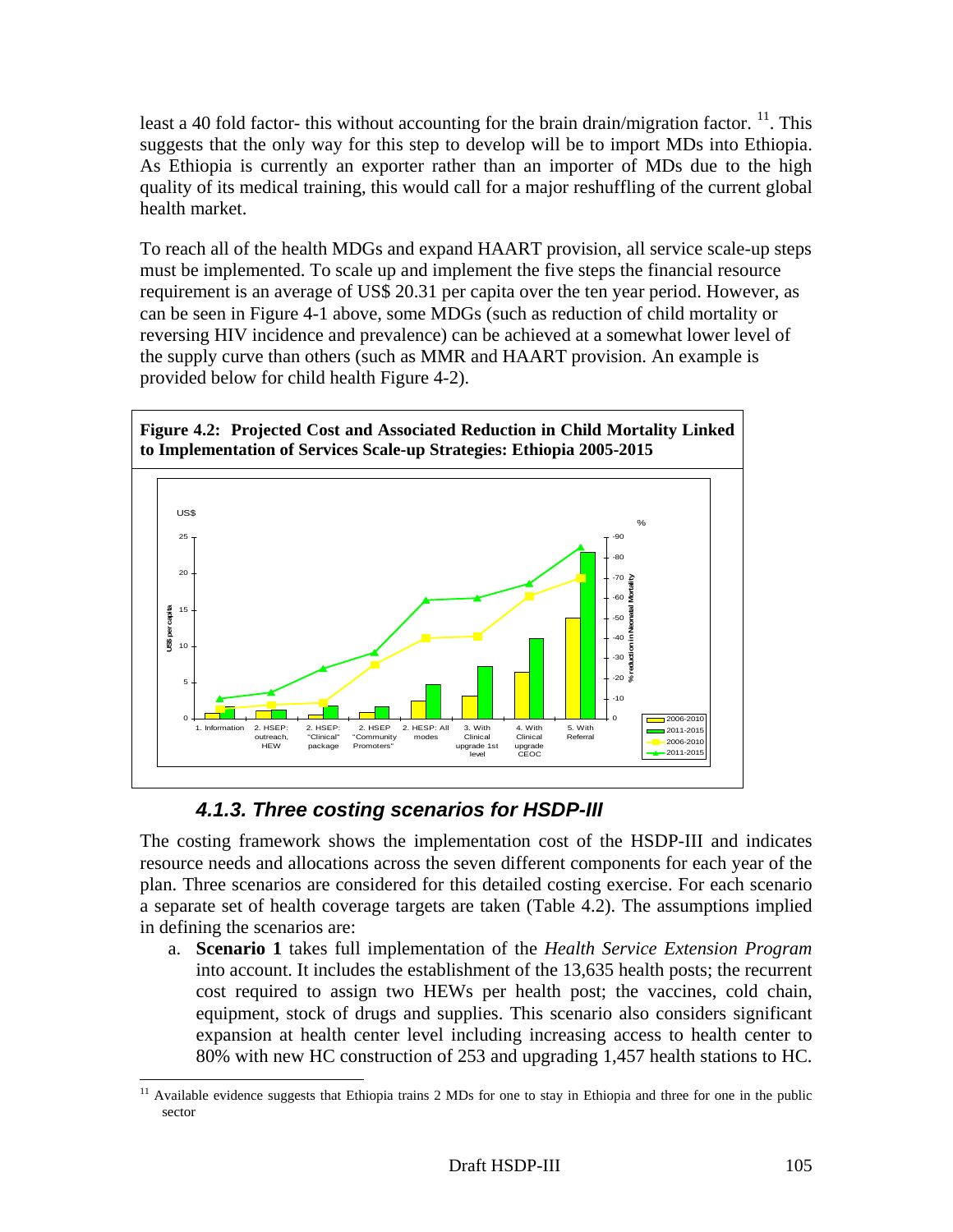The scenario also consider all the human resource, equipment, drugs and supplies cost to enable HCs provide Basic Emergency Obstetric Care.

- b. **Scenario 2** is based on the full content of the *Accelerated Expansion of Primary Health Care.* This scenario takes the full HSEP and progressively increases access to health centers to 94% - adding to the base HCs of 600, new construction of 446 and up grading 2,107 health stations to reach a total of 3,153 HCs. All the human resource, equipment, stocks of drugs and supplies, operational costs are considered. Limited expansion is considered at the hospital level
- c. **Scenario 3** is based on the *MDGs Needs Assessment* that assumes no financial constraint. This scenario goes beyond the first two by setting high level of coverage targets for each intervention e.g. 80% coverage of ARV. A major expansion in hospitals is also considered.

| <b>Delivery</b>          | <b>Key Interventions</b>                                   | <b>Baseline</b>  | Scenario 1 | <b>Scenario 2</b> | Scenario 3 |
|--------------------------|------------------------------------------------------------|------------------|------------|-------------------|------------|
| <b>Modes</b><br>1. HSEP/ |                                                            | 2004             |            |                   |            |
| <b>Community</b>         | Increase the proportion of population with<br>access to HP | 20%              | 100%       | 100%              | 100%       |
| <b>Health</b>            | Clean delivery                                             | 10%              | 50%        | 64%               | 64%        |
| <b>Promotion</b>         | Temperature management and KMC                             | 31%              | 40%        | 60%               | 60%        |
|                          | Use of condom                                              | 17%              | 49%        | 64%               | 64%        |
|                          | ITN - pregnant women and infant                            | 2%               | 49%        | 71%               | 80%        |
|                          | Breastfeeding for children 0-5m                            | 38%              | 63%        | 67%               | 67%        |
|                          | Breastfeeding for children 6-11m                           | 75%              | 80%        | 80%               | 80%        |
|                          | Water/Sanitation/Hygiene                                   | 10%              | 67%        | 67%               | 67%        |
|                          | ITN - under five children                                  | 1%               | 63%        | 71%               | 71%        |
|                          | Complementary feeding                                      | 34%              | 63%        | 67%               | 67%        |
|                          | <b>Oral Rehydration Therapy</b>                            | 13%              | 65%        | 80%               | 80%        |
|                          | Zinc for diarrhea management                               | 0%               | 25%        | 50%               | 50%        |
|                          | Anti-malaria dugs for children                             | 17%              | 51%        | 75%               | 75%        |
| <b>2. HSEP/</b>          | Number of Health Post                                      | 4211             | 13,635     | 13,635            | 13,635     |
| Outreach                 | <b>Family Planning</b>                                     | 25%              | 45%        | 53%               | 63%        |
|                          | To increase ANC coverage                                   | 42%              | 80%        | 90%               | 90%        |
|                          | Tetanus toxoid for pregnant                                | 43%              | 75%        | 90%               | 90%        |
|                          | Tetanus toxoid for non pregnant                            | 26%              | 67%        | 90%               | 90%        |
|                          | Folate supplementation in pregnancy                        | 6%               | 52%        | 52%               | 52%        |
|                          | DPT3 coverage                                              | 70%              | 80%        | 95%               | 95%        |
|                          | Fully immunized children                                   | 45%              | 54%        | 72%               | 72%        |
|                          | Vitamin A supplementation (12-23m)                         | 30%              | 54%        | 72%               | 72%        |
|                          | Hib and Hepatitis vaccines                                 | 0%               | 54%        | 72%               | 72%        |
| 3. Health                | Number of Health Center                                    | 600              | 2,229      | 3,153             | 3,153      |
| <b>Center</b>            | Proportion of population with access to HC                 | 18%              | 80%        | 94%               | 94%        |
|                          | Delivery by skilled attendant (at HF)                      | 12%              | 32%        | 53%               | 64%        |
|                          | PMTCT: Nevirapine and replacement feeding                  | 1%               | 25%        | 53%               | 64%        |
|                          | Antibiotics for PROM                                       | 3%               | 3%         | 53%               | 64%        |
|                          | Antibiotics for pneumonia                                  | 20%              | 41%        | 72%               | 79%        |
|                          | Antibiotics for dysentery & diarrhea                       | 14%              | 27%        | 72%               | 79%        |
|                          | % new born receiving adequate resuscitation                | 6%               | 30%        | 60%               | 82%        |
|                          | Proportion of STI cases properly treated                   | 20%              | 30%        | 60%               | 79%        |
|                          | Treatment for Iron deficiency in pregnancy                 | 5%               | 52%        | 75%               | 80%        |
|                          | Anti-malarial combination treatment                        | $\overline{0\%}$ | 40%        | 72%               | 79%        |

**Table 4-2 Access and Coverage Targets for 3 Scenarios**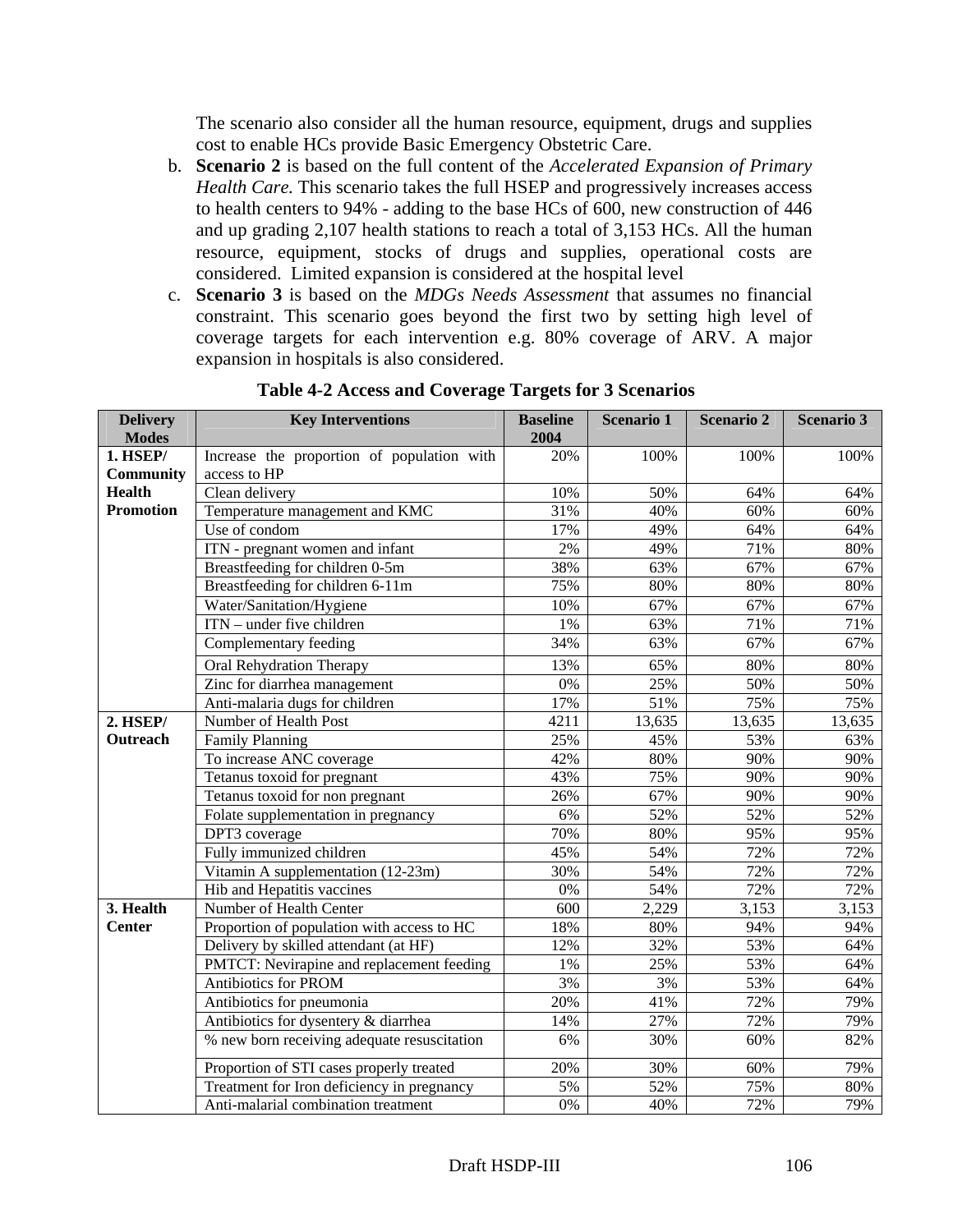| <b>Delivery</b> | <b>Key Interventions</b>                                                                                           | <b>Baseline</b> | <b>Scenario 1</b> | <b>Scenario 2</b> | <b>Scenario 3</b> |
|-----------------|--------------------------------------------------------------------------------------------------------------------|-----------------|-------------------|-------------------|-------------------|
| <b>Modes</b>    |                                                                                                                    | 2004            |                   |                   |                   |
|                 | Ampciline/Gentamycin for neonatal sepsis                                                                           | 6%              | 30%               | 60%               | 82%               |
|                 | Antibiotics for opportunistic infections                                                                           | 20%             | 50%               | 72%               | 79%               |
|                 | ARV combination treatment for AIDS                                                                                 | 3%              | 39%               | 55%               | 79%               |
|                 | Health facility coverage of DOTS/MDT                                                                               | 51%             | 72%               | 83%               | 87%               |
| 4. District     | Number of District Hospital                                                                                        | 40              | 42                | 56                | 86                |
| <b>Hospital</b> | BEOC: % women referred for obstetric                                                                               | 1%              | 24%               | 43%               | 63%               |
|                 | complications                                                                                                      |                 |                   |                   |                   |
|                 | Management of complicated malaria                                                                                  | 1%              | 24%               | 43%               | 63%               |
|                 | Management of server prematurely/LBW                                                                               | 6%              | 25%               | 53%               | 71%               |
|                 | Management of resistant AIDS                                                                                       | 0%              | 24%               | 43%               | 63%               |
|                 | Management of resistant TB                                                                                         | 0%              | 24%               | 43%               | 63%               |
| 5. Zonal        | Number of Zonal Hospital                                                                                           | 39              | 41                | 49                | 61                |
| <b>Hospital</b> | Comprehensive EOC                                                                                                  | 1%              | 27%               | 46%               | 63%               |
|                 | Other emergency acute care                                                                                         | 1%              | 27%               | 54%               | 63%               |
|                 | Chronic care for TB and complicated AIDS                                                                           | 0%              | 27%               | 46%               | 63%               |
|                 | Sterilization (FP)                                                                                                 | 6%              | 27%               | 53%               | 63%               |
|                 | Note: Baseline MOH 2004 health and health related indicator; Scenario 1 based on Step 1+2 of MDG Needs Assessment; |                 |                   |                   |                   |
|                 | Scenario 2 based on Step $1+2+3+4$ of MDG NA; and Scenario 3 based on Step $1+2+3+4+5$ of MDG NA                   |                 |                   |                   |                   |

The summary of the national total costs under the three scenarios and the breakdowns for the national base scenario are discussed below. Incremental cost estimates under the second and third scenarios are attached in Annex 4. Total cost distribution by region is presented in Annex 5.

# **A. Summary of the Three Cost Scenarios**

As discussed earlier the costs derived from the costing and budgeting tool represent the extra amount of money, additional to current levels of expenditure, required to reach the national targets specified in the HSDP-III, i.e. the additional spending required on top of last years spending on health. The total cost estimate is thus calculated as the sum of the current level of public health spending and the additional cost estimate. According to the National Health Accounts 2003, and the 2004 health and health related indicator the base line public health spending is US\$ 2.77 per capita(i.e. government and external resources

The national total cost estimates for HSDP III implementation calculated as the sum of the baseline health spending and the incremental/additional cost estimate per scenario per year is presented in the Table 4.3 below. The total cost of HSDP III for scenario 1 would be an average of Birr 49.64 (US\$ 5.80) per capita per year, representing doubling public expenditures. The second scenario triples the present spending and the cost is estimated at Birr 70.94 (US\$ 8.29) per capita per year. The third scenario is estimated at Birr 96.06 (US\$ 11.22) per capita per year which is a quadruple present spending. In all three scenarios the capital cost is front loaded, i.e. most of the capital cost to be incurred in the initial years of HSDP III, so that over the five years the capital cost is sliding.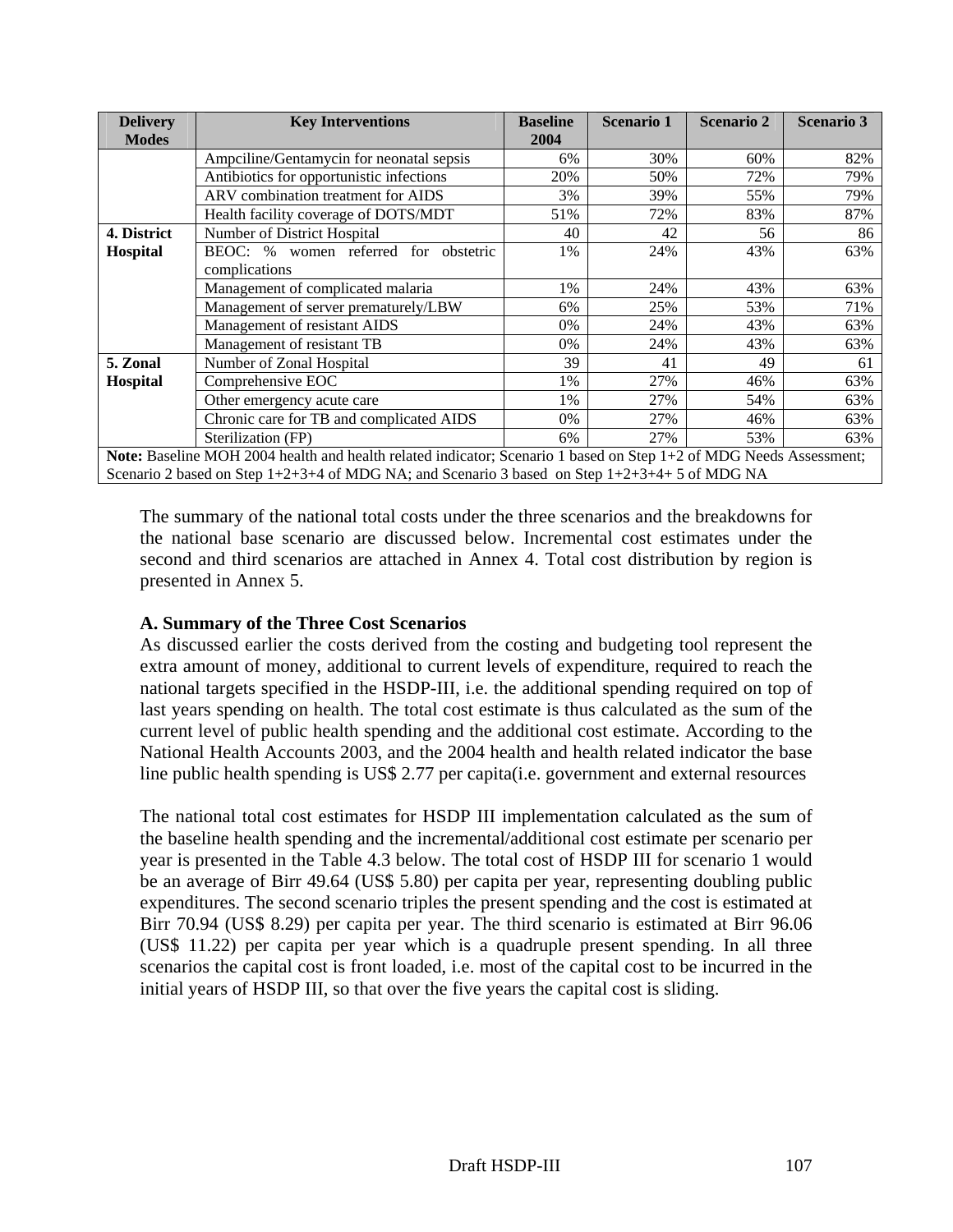| <b>Scenarios</b> |            | 2005/06 | 2006/07 | 2007/08 | 2008/09 | 2009/10  | Total             |
|------------------|------------|---------|---------|---------|---------|----------|-------------------|
|                  | Per capita | 38.6    | 43.1    | 49.1    | 55.4    | 62.0     | 49.64 (average)   |
| Scenario 1       |            | 2,817.4 | 3,236.8 | 3,800.3 | 4,408.7 | 5,080.5  | 19,343.7          |
|                  | Capital    | 2,226.1 | 2,019.4 | 1,871.1 | 1,722.8 | 1,516.2  | 9,355.7           |
|                  | Recurrent  | 591.4   | 1,217.3 | 1,929.2 | 2,685.9 | 3,564.3  | 9,988.0           |
|                  | Per capita | 55.7    | 61.7    | 70.2    | 79.0    | 88.1     | $70.94$ (average) |
| Scenario 2       |            | 4,071.1 | 4,638.6 | 5,433.1 | 6,290.7 | 7,217.6  | 27,651.1          |
|                  | Capital    | 3,258.7 | 2,973.8 | 2,815.3 | 2,656.8 | 2,371.9  | 14,076.5          |
|                  | Recurrent  | 812.4   | 1,664.8 | 2,617.8 | 3,633.9 | 4,845.6  | 13,574.6          |
|                  | Per capita | 69.5    | 81.2    | 95.5    | 109.8   | 124.3    | 96.06 (average)   |
| Scenario 3       |            | 5,078.0 | 6,101.7 | 7,385.5 | 8,740.3 | 10,180.9 | 37,486.3          |
|                  | Capital    | 3,821.4 | 3,540.9 | 3,405.4 | 3,269.8 | 2,989.3  | 17,026.8          |
|                  | Recurrent  | 1,256.6 | 2,560.7 | 3,980.1 | 5,470.5 | 7,191.5  | 20,459.5          |

**Table 4-3 HSDP-III Total Cost Estimates Summary for the Three Scenarios** 

#### **B. Scenario 1**

The incremental/additional cost estimates under the  $1<sup>st</sup>$  scenario are presented below (estimates of  $2<sup>nd</sup>$  and  $3<sup>rd</sup>$  scenarios are annexed in annex 4). These cost estimates are presented in three ways so as to facilitate the annual planning at different levels of the health system:

- 1. by HSDP components,
- 2. by service delivery levels, and
- 3. by major group of expenditure items.

Table 4.4 shows the cost estimates by HSDP components. The largest cost component (42.2% of the total cost) is for strengthening the pharmaceuticals component of HSDP i.e. for drugs and supplies (including ARV), vaccines and cold chain, and logistic system. The access component accounts for 25.9% of the total estimated cost: enhancing access through new construction, upgrading, rehabilitation, and equipping of health facilities as well as increasing transport facilities to improve the referral system. The service delivery and quality of care component takes 17.3% of the estimated cost.

**'in Million Birr**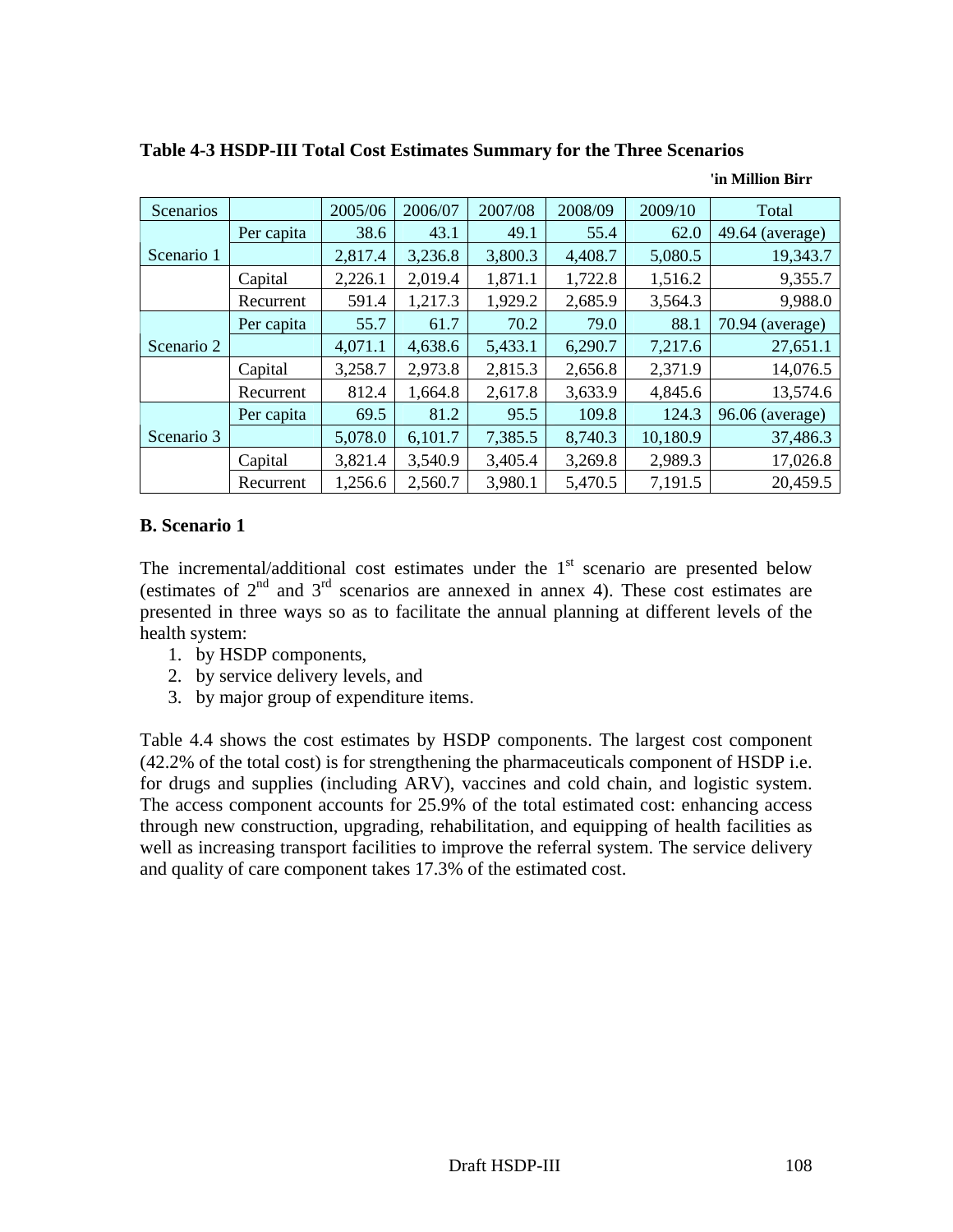# **Table 4-4 HSDP-III Incremental Cost Estimate by Components**

**'in million Birr** 

|                          |                |                                                   |                                                                                     | <b>HSDP</b> Components           |                                          |                                       |                         |                                 |                |
|--------------------------|----------------|---------------------------------------------------|-------------------------------------------------------------------------------------|----------------------------------|------------------------------------------|---------------------------------------|-------------------------|---------------------------------|----------------|
| Nature of<br>Expenditure | Fiscal<br>Year | Service<br>Deliver<br>y and<br>Quality<br>of Care | Access to<br>Services:<br><b>New</b><br>Construction,<br>Expansion<br>and Transport | Human<br>Resource<br>Development | Strengthe<br>ning<br>Pharmace<br>uticals | <b>IEC</b>                            | Management,<br>HIS, M&E | <b>Health Care</b><br>Financing | Grand<br>Total |
|                          | 2005/06        | 279.3                                             | 1,139.5                                                                             | 4.3                              | 425.2                                    | 77.<br>9                              | 0.1                     |                                 | 1,926.2        |
|                          |                |                                                   |                                                                                     |                                  |                                          | 64.                                   |                         |                                 |                |
|                          | 2006/07        | 270.6                                             | 978.0                                                                               | 8.5                              | 425.2                                    | 9                                     | 0.2                     |                                 | 1,747.4        |
| Capital                  | 2007/08        | 293.5                                             | 830.9                                                                               | 17.1                             | 425.2                                    | $\overline{51}$ .<br>9                | 0.5                     |                                 | 1,619.1        |
|                          | 2008/09        | 316.4                                             | 683.9                                                                               | 25.6                             | 425.2                                    | 38.<br>9                              | 0.7                     |                                 | 1,490.8        |
|                          | 2009/10        | 307.7                                             | 522.4                                                                               | 29.9                             | 425.2                                    | $\overline{26}$ .<br>$\boldsymbol{0}$ | 0.8                     |                                 | 1,312.0        |
|                          | 2005/06        | 92.9                                              | 6.7                                                                                 | 60.1                             | 301.3                                    | 37.<br>3                              | 7.1                     | 6.4                             | 511.7          |
|                          | 2006/07        | 187.1                                             | 16.0                                                                                | 130.7                            | 617.2                                    | 80.<br>$\sqrt{5}$                     | 14.1                    | 7.7                             | 1,053.3        |
| Recurrent                | 2007/08        | 284.1                                             | 30.8                                                                                | 226.1                            | 962.5                                    | $\overline{135}$<br>$\cdot$           | 21.2                    | 9.4                             | 1,669.3        |
|                          | 2008/09        | 382.5                                             | 48.2                                                                                | 335.8                            | 1,322.5                                  | 195<br>.7                             | 28.3                    | 11.1                            | 2,324.1        |
|                          | 2009/10        | 485.1                                             | 73.7                                                                                | 477.1                            | 1,726.5                                  | 273<br>$.5\,$                         | 35.3                    | 12.8                            | 3,084.1        |
|                          | 2005/06        | 372.2                                             | 1,146.1                                                                             | 64.3                             | 726.5                                    | $\overline{115}$<br>$\cdot$           | 7.2                     | 6.4                             | 2,437.9        |
|                          | 2006/07        | 457.7                                             | 994.0                                                                               | 139.2                            | 1,042.4                                  | 145<br>$\mathcal{A}$                  | 14.4                    | 7.7                             | 2,800.8        |
| Total                    | 2007/08        | 577.7                                             | 861.7                                                                               | 243.2                            | 1,387.7                                  | 187<br>$\cdot$ 1                      | 21.7                    | 9.4                             | 3,288.4        |
|                          | 2008/09        | 699.0                                             | 732.1                                                                               | 361.4                            | 1,747.7                                  | 234<br>.6                             | 28.9                    | 11.1                            | 3,814.8        |
|                          | 2009/10        | 792.9                                             | 596.2                                                                               | 507.0                            | 2,151.6                                  | 299<br>.5                             | 36.1                    | 12.8                            | 4,396.1        |
| <b>Grand Total</b>       |                | 2,899.4                                           | 4,330.1                                                                             | 1,315.1                          | 7,056.0                                  | 981<br>$.8\,$                         | 108.3                   | 47.5                            | 16,738.0       |
| $\%$                     |                | 17.3                                              | 25.9                                                                                | 7.9                              | 42.2                                     | 5.9                                   | 0.6                     | 0.3                             | 100.0          |

Analysis of the additional cost by service delivery levels reveals that a significant proportion of the resource is allocated to the primary health care levels. The projected allocation at the health center and health post levels account for 77.7% of the total cost. Hospitals will take 22.1% of the estimated cost of HSDP III (Table 4.5). These proportions of allocation by levels of service delivery are reflections of the government emphasis on the "Health Services Extension Program" and the "Accelerated Expansion of Primary Health Care".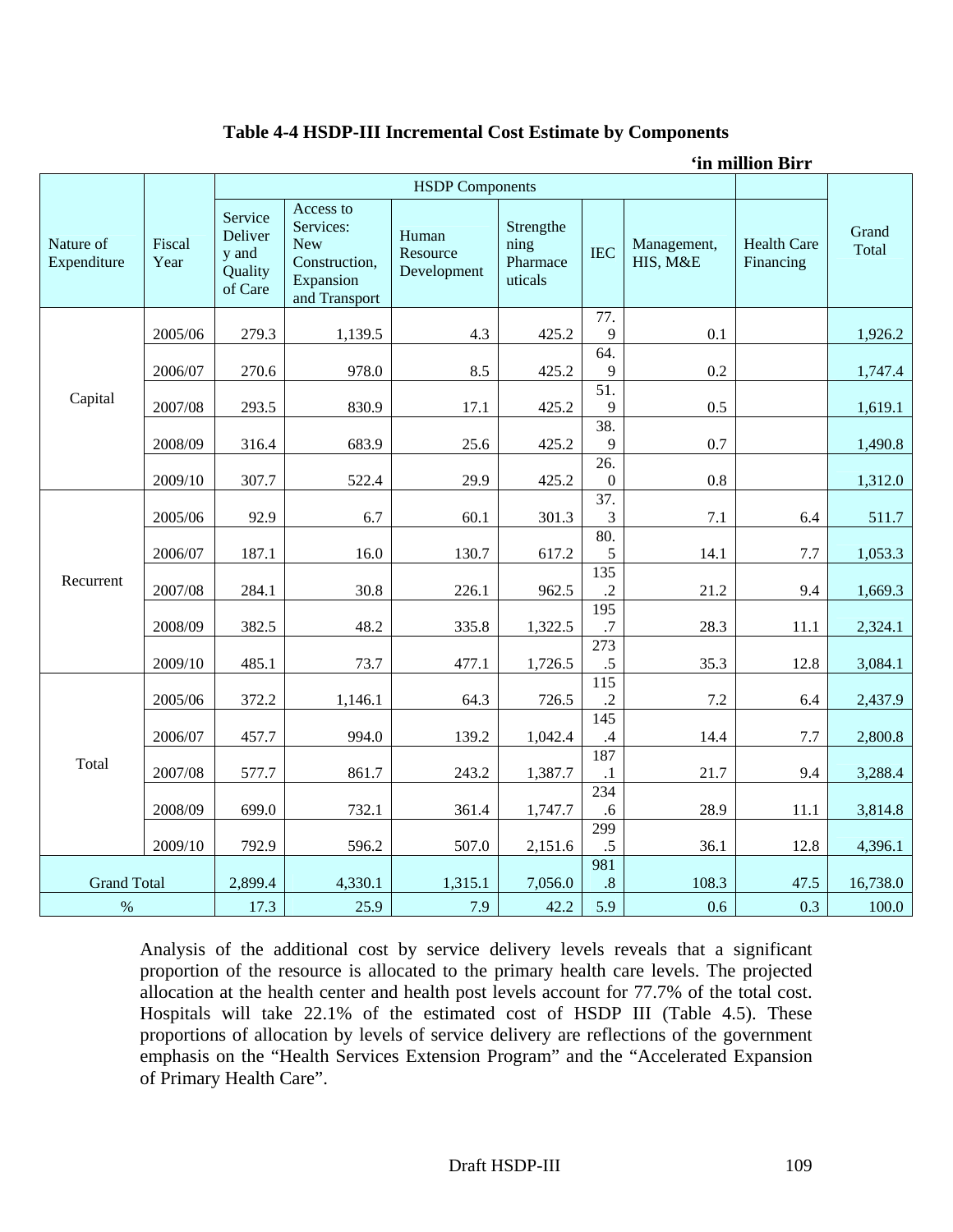| <b>Nature of</b><br><b>Expenditure</b> | <b>Fiscal Year</b> | <b>Health</b><br><b>Service</b><br><b>Extension</b><br>Program | <b>Health Center</b> | <b>Hospitals</b> | <b>Administration</b> | <b>Total</b> |
|----------------------------------------|--------------------|----------------------------------------------------------------|----------------------|------------------|-----------------------|--------------|
|                                        | 2005/06            | 705.8                                                          | 1,016.7              | 203.6            | 0.1                   | 1,926.2      |
|                                        | 2006/07            | 644.0                                                          | 899.6                | 203.6            | 0.2                   | 1,747.4      |
| Capital                                | 2007/08            | 627.7                                                          | 787.3                | 203.6            | 0.5                   | 1,619.1      |
|                                        | 2008/09            | 611.4                                                          | 675.1                | 203.6            | 0.7                   | 1,490.8      |
|                                        | 2009/10            | 549.6                                                          | 557.9                | 203.6            | 0.8                   | 1,312.0      |
|                                        | 2005/06            | 146.1                                                          | 211.6                | 150.6            | 3.4                   | 511.7        |
|                                        | 2006/07            | 306.0                                                          | 427.7                | 315.5            | 4.1                   | 1,053.3      |
| Recurrent                              | 2007/08            | 497.3                                                          | 654.6                | 512.3            | 5.2                   | 1,669.3      |
|                                        | 2008/09            | 706.1                                                          | 886.8                | 725.0            | 6.2                   | 2,324.1      |
|                                        | 2009/10            | 956.4                                                          | 1,135.1              | 985.5            | 7.2                   | 3,084.1      |
|                                        | 2005/06            | 851.9                                                          | 1,228.3              | 354.3            | 3.5                   | 2,437.9      |
|                                        | 2006/07            | 950.0                                                          | 1,327.3              | 519.1            | 4.4                   | 2,800.8      |
| Total                                  | 2007/08            | 1,125.0                                                        | 1,441.9              | 715.9            | 5.6                   | 3,288.4      |
|                                        | 2008/09            | 1,317.5                                                        | 1,561.9              | 928.6            | 6.8                   | 3,814.8      |
|                                        | 2009/10            | 1,506.0                                                        | 1,693.1              | 1,189.1          | 8.0                   | 4,396.1      |
| <b>Grand Total</b>                     |                    | 5,750.4                                                        | 7,252.4              | 3,707.0          | 28.3                  | 16,738.0     |
| %                                      |                    | 34.4                                                           | 43.3                 | 22.1             | 0.2                   | 100.0        |

# **Table 4-5 HSDP-III Incremental Cost Estimates by Service Delivery levels**

**'in million Birr** 

To provide some insight into the expenditure breakdown Table 4.6 present the estimated cost by major expenditure items. These expenditure items as presented do not translate one-to-one into the chart of account. However, they could easily be grouped to fit the chart of account; this level of detail is more important to guide the annual budgeting and planning processes.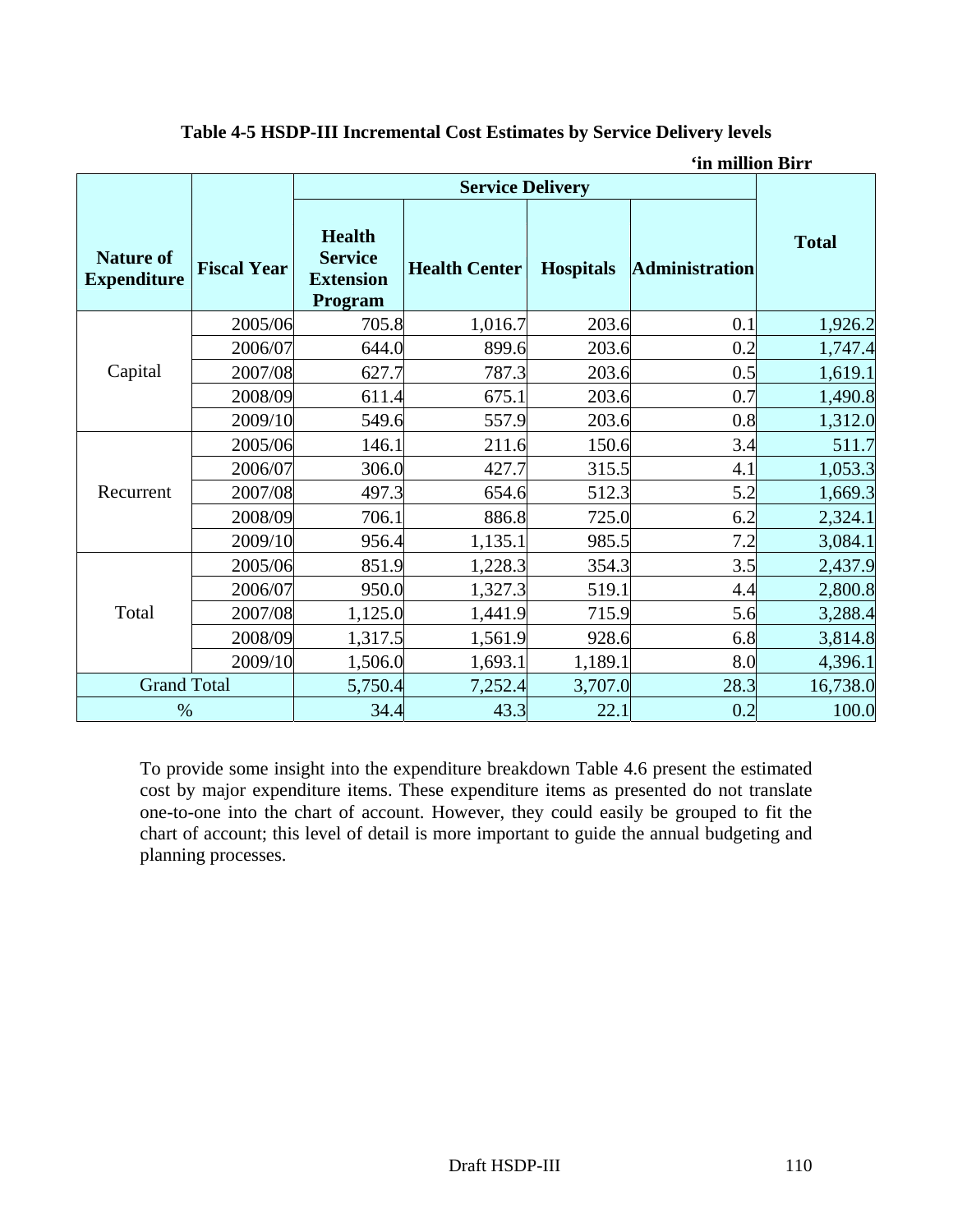| 'in million Birr                |         |         |         |         |         |                    |               |  |
|---------------------------------|---------|---------|---------|---------|---------|--------------------|---------------|--|
| <b>Expenditure Item</b>         | 2005/06 | 2006/07 | 2007/08 | 2008/09 | 2009/10 | <b>Grand Total</b> |               |  |
|                                 |         |         |         |         |         | <b>Amount</b>      | $\frac{0}{0}$ |  |
| Salaries and allowances         | 58.4    | 129.2   | 224.8   | 332.8   | 478.0   | 1,223.3            | 7.3           |  |
| Office equipments $&$ supplies  |         |         |         |         |         |                    |               |  |
| (M&E, IEC)                      | 13.2    | 39.7    | 92.5    | 158.6   | 264.2   | 568.1              | 3.4           |  |
| Operational costs (electricity, |         |         |         |         |         |                    |               |  |
| water, telecommunication,       |         |         |         |         |         |                    |               |  |
| maintenance, fuel)              | 33.8    | 39.8    | 51.9    | 66.6    | 88.8    | 280.9              | 1.7           |  |
| <b>New Construction</b>         | 380.7   | 319.8   | 258.8   | 197.8   | 136.8   | 1,293.9            | 7.7           |  |
| Upgrading and rehabilitation    | 478.0   | 398.4   | 318.9   | 239.4   | 159.8   | 1,594.6            | 9.5           |  |
| Medical equipment (including    |         |         |         |         |         |                    |               |  |
| delivery kits, scale)           | 250.2   | 275.4   | 314.4   | 353.5   | 378.6   | 1,572.2            | 9.4           |  |
| Non-medical equipment (radio)   | 77.9    | 64.9    | 51.9    | 39.0    | 26.0    | 259.7              | 1.6           |  |
| Vehicles (including motor bike  |         |         |         |         |         |                    |               |  |
| and biycle)                     | 52.0    | 43.4    | 34.8    | 26.2    | 17.5    | 173.8              | 1.0           |  |
| <b>Essential Drugs</b>          | 332.7   | 534.0   | 735.3   | 936.7   | 1,138.0 | 3,676.7            | 22.0          |  |
| Medical supplies (e.g. ORS,     |         |         |         |         |         |                    |               |  |
| Chlorine, Zinc, Vit A)          | 6.7     | 8.5     | 10.3    | 12.1    | 13.8    | 51.4               | 0.3           |  |
| Vaccines and cold chain         | 50.8    | 48.4    | 45.9    | 43.4    | 40.9    | 229.4              | 1.4           |  |
| Contraceptives                  | 35.4    | 36.5    | 40.5    | 45.8    | 55.2    | 213.4              | 1.3           |  |
| Malaria drugs                   | 41.7    | 56.8    | 72.7    | 88.9    | 106.2   | 366.3              | 2.2           |  |
| <b>ITNs</b>                     | 182.0   | 188.5   | 226.7   | 264.8   | 271.4   | 1,133.4            | 6.8           |  |
| <b>HAART</b>                    | 330.6   | 402.2   | 475.5   | 549.7   | 626.3   | 2,384.4            | 14.2          |  |
| TB drugs                        | 25.7    | 39.8    | 54.4    | 69.3    | 85.1    | 274.2              | 1.6           |  |
| <b>IEC</b>                      | 43.2    | 92.1    | 152.7   | 219.0   | 302.7   | 809.6              | 4.8           |  |
| Training                        | 44.7    | 83.3    | 126.4   | 171.5   | 206.7   | 632.6              | 3.8           |  |
| <b>Grand Total</b>              | 2,437.9 | 2,800.8 | 3,288.4 | 3,814.8 | 4,396.1 | 16,738.0           | 100.0         |  |

# **Table 4-6: HSDP-III Incremental Cost Estimates by Expenditure Items**

# *4.2. Financing Plan*

# *4.2.1. Evolution of public and private health spending over HSDP-II*

Based on National Health Accounts data, both private and public spending have been on the increase between 1995/96 and 1999/2000. Expenditures on health have substantially increased between 1995 and 2000, from US\$ 4.09 to US\$ 5.60, and this increase occurred in both public and private spending. However, per capita health spending remains among the lowest in the world. The overall per capita health spending in Ethiopia is among the lowest in the world and is significantly lower than the SSA average of US\$ 12. The recent increase has only slightly narrowed the gap. This low level of spending mainly reflects a very low resource base or GDP. Ethiopia's total health spending as a percentage of GDP (4.1 percent) is comparable to the low-income countries' (LIC)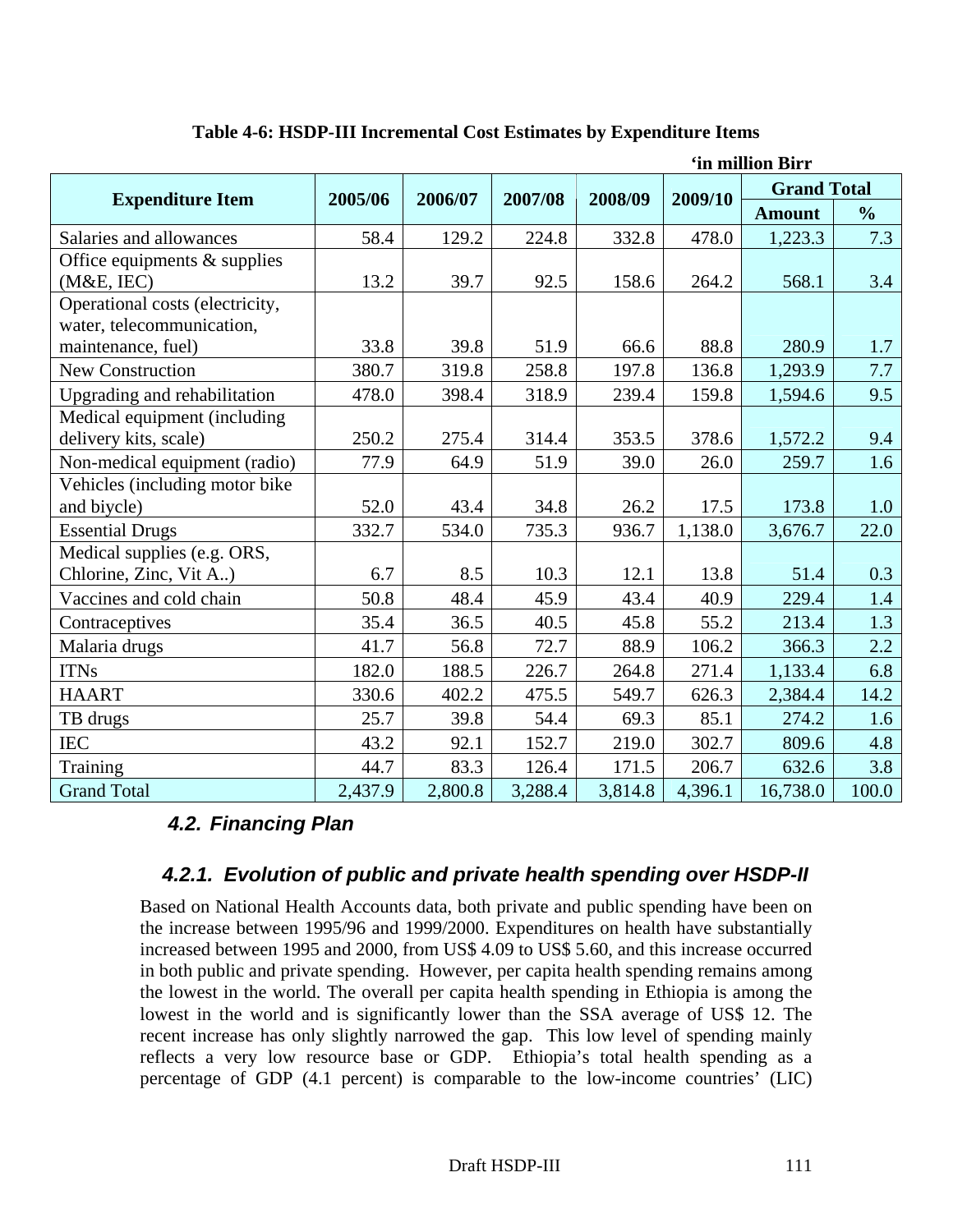average. Ethiopia's private health spending share of GDP of 2.8 percent is on the high side when compared to the average SSA experience of 2.6 percent.

Funding of the health sector in Ethiopia is shared equally between the public and the private sectors. According to the most recent NHA data (second round), public spending in the health sector, both domestic and from external sources, represents the largest share of total spending (49 percent) and amounts to US\$ 2.77 per capita. Private consumption through out-of-pocket spending<sup>12</sup> also represents a large share of this spending  $(36)$ percent) or US\$ 1.96. NGOs contribute a much lower although not trivial amount, their contribution reaching nearly 10 percent of all health spending. However, the contribution of private enterprises accounts for only 5 percent of health spending (Table 4.7).

| <b>Total expenditure on health</b>       | <b>Millions</b><br><b>Birr</b> | <b>Share of</b><br><b>Total</b> | <b>Birr</b> per<br>person | <b>US\$</b> per<br>person<br>(1999/00) |
|------------------------------------------|--------------------------------|---------------------------------|---------------------------|----------------------------------------|
|                                          | 2,931                          |                                 | 46.1                      | 5.6                                    |
| General government expenditure on health | 979                            | 33%                             | 15.4                      | 1.87                                   |
| <b>Donors</b>                            | 471                            | 16%                             | 7.4                       | 0.9                                    |
| Private expenditure on health            | 1,480                          | 50%                             | 21.                       | 2.6                                    |
| Private enterprises                      | 133                            | 4.5%                            | 2.06                      | 0.25                                   |
| NGO's and non-profit institutions        | 290                            | 9.8%                            | 4.5                       | 0.55                                   |
| (local and international)                |                                |                                 |                           |                                        |
| Net out-of-pocket spending on health     | 1,057                          | 36%                             | 16.6                      | 2.02                                   |

**Table 4-7 Ethiopia: National Health Accounts Data for 1999/2000** 

Sources: Authors' estimates based on various sources including NHA 1999/2000, Min. of Health, Min. of Finance, IMF Statistics, PER 2003.

Donor funding has been flowing through extra-budgetary channels and is difficult to capture. From 1997-2001, the health sector received a yearly average of US\$ 57 million or 9.5 percent of the total aid available to all sectors. Loans are included in the budget and accounts, and most budgets support non-earmarked grants and some other grant funds. This is usually done on the basis of commitments presented by donors during budget preparation and are often not reflected in the government account. An unknown amount of donor funds are provided in kind such as medicines; these resources are usually not captured in the budget process. This affects the GOE's ability to accurately determine whether it is allocating an appropriate amount of its own budget for a specific item or budget category.

Cost-sharing represents a small share of expenditures in the public health system. It has been part of Ethiopia's health system since the early 1950s. When originally introduced, fees recovered a substantial portion of the total costs of providing the services. However, the level of fees remained unchanged for almost 50 years and today it has become almost symbolic. Moreover, close to 60 percent of users receive fee waiver. As a proportion of GOE health expenditures, fee remittances to the MOF have declined from 16 percent in 1986 to less than 6 percent in 1995/96.

l

 $12$  Out-of-pocket spending by individuals includes direct payments to private practitioners, traditional healers, private pharmacies, and government facilities in the form of user charges.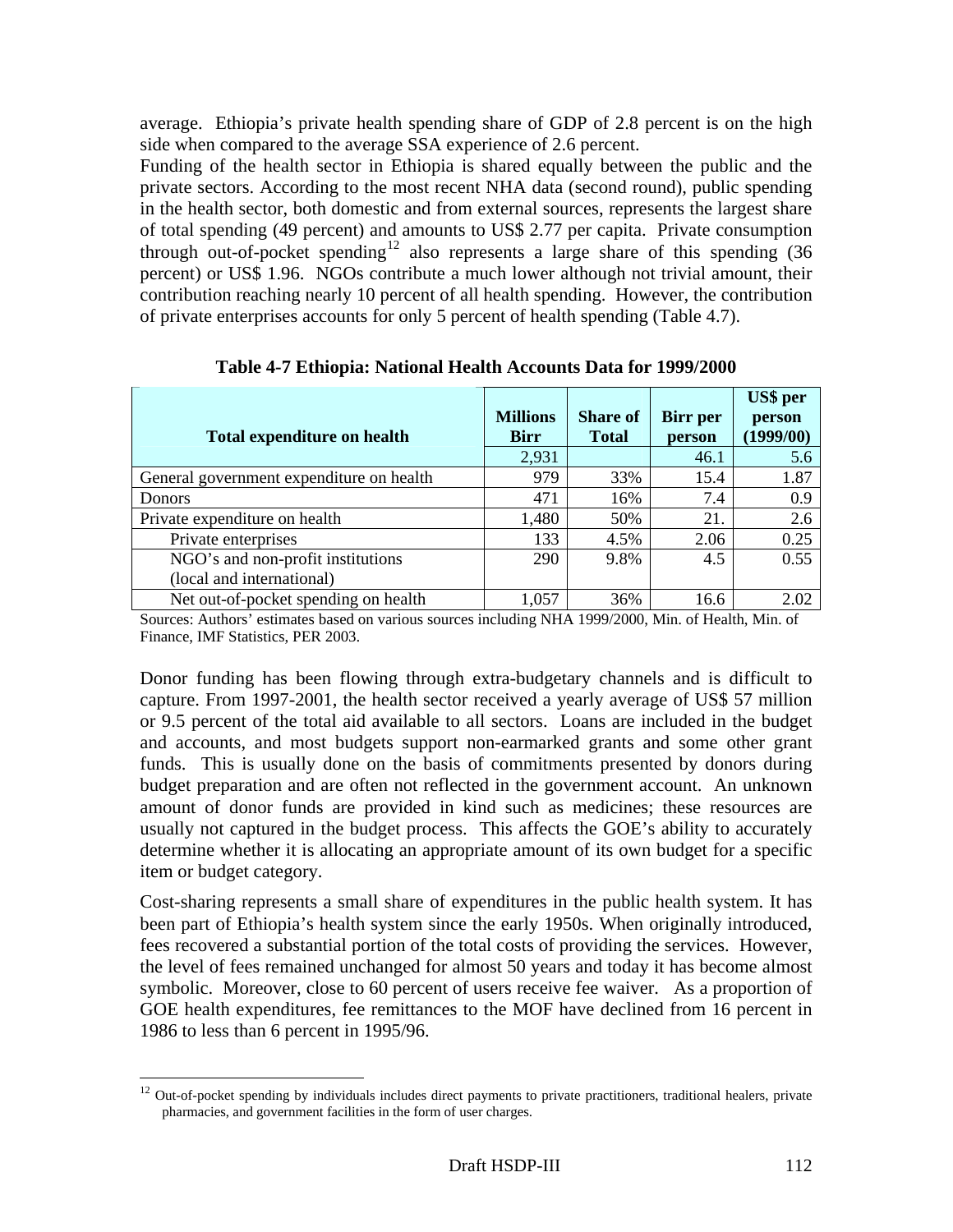# *4.2.2. Potential sources to finance cost of HSDP-III*

As discussed earlier the cost of HSDP-III in the three scenarios present a progressively higher rise from the present spending pattern of the health sector. Within the current fiscal context, increasing resources for health in the order of the magnitude presented in the three scenarios will necessarily require substantially raising the share of public spending allocated to health services. Such an increase will be essential to enhance the contribution of health services to the health PASDEP objectives and MDGs.

A need based financing plan is presented in Table 4.8. Government budget is expected to finance 35.5% of the total estimated cost over the life of HSDP-III. A significant share of the cost (31.2%) is expected to be mobilized from global fund and GAVI. The contribution from other sector specific bilateral and UN agencies is estimated at 23.3%. Cost sharing by consumers is also expected to grow and cover 8.4% of the total HSDP III costs.

|                       |            |         |         |         |         | 'in Million Birr              |               |               |
|-----------------------|------------|---------|---------|---------|---------|-------------------------------|---------------|---------------|
| <b>Transfer Mode</b>  |            | 2005/06 | 2006/07 | 2007/08 | 2008/09 | <b>Grand Total</b><br>2009/10 |               |               |
|                       |            |         |         |         |         |                               | <b>Amount</b> | $\frac{0}{0}$ |
| Government/Direct     | Per Capita | 12.9    | 13.6    | 14.9    | 16.4    | 18.6                          | 15.3          |               |
| <b>Budget Support</b> |            | 945.4   | 1,023.3 | 1,152.4 | 1,306.5 | 1,520.3                       | 5,947.8       | 35.5          |
|                       | Capital    | 776.5   | 665.3   | 558.5   | 451.7   | 340.5                         | 2,792.5       | 46.9          |
|                       | Recurrent  | 168.9   | 358.1   | 593.9   | 854.7   | 1,179.8                       | 3,155.4       | 53.1          |
| <b>Global Funds</b>   | Per Capita | 9.6     | 11.3    | 13.5    | 15.5    | 17.1                          | 13.4          |               |
| <b>GFAMT, GAVI</b>    |            | 701.5   | 851.8   | 1,040.3 | 1,232.1 | 1,402.1                       | 5,227.7       | 31.2          |
|                       | Capital    | 553.9   | 553.3   | 584.3   | 615.3   | 614.7                         | 2,921.6       | 55.9          |
|                       | Recurrent  | 147.6   | 298.5   | 456.0   | 616.7   | 787.4                         | 2,306.1       | 44.1          |
| Sector Specific       | Per Capita | 9.0     | 9.3     | 9.9     | 10.6    | 11.3                          | 10.0          |               |
| Funds: bilaterals,    |            |         |         |         |         |                               |               |               |
| UN agencies           |            | 660.2   | 699.2   | 767.4   | 842.9   | 925.9                         | 3,895.6       | 23.3          |
|                       | Capital    | 560.4   | 496.4   | 446.7   | 397.0   | 333.0                         | 2,233.5       | 57.3          |
|                       | Recurrent  | 99.8    | 202.8   | 320.7   | 445.9   | 592.9                         | 1,662.1       | 42.7          |
| NGO/Private           | Per Capita | 0.5     | 0.6     | 0.7     | 0.8     | 0.9                           | 0.7           |               |
| Sector                |            | 34.5    | 43.4    | 52.9    | 62.7    | 73.5                          | 267.0         | 1.6           |
|                       | Capital    | 23.0    | 20.1    | 17.2    | 14.3    | 11.4                          | 86.1          | 32.2          |
|                       | Recurrent  | 11.5    | 23.3    | 35.7    | 48.4    | 62.1                          | 181.0         | 67.8          |
| Out of Pocket         | Per Capita | 1.3     | 2.4     | 3.6     | 4.7     | 5.8                           | 3.6           |               |
| Expenditure           |            | 96.3    | 183.0   | 275.4   | 370.7   | 474.4                         | 1,399.8       | 8.4           |
|                       | Capital    | 12.4    | 12.4    | 12.4    | 12.4    | 12.4                          | 61.9          | 4.4           |
|                       | Recurrent  | 83.9    | 170.7   | 263.1   | 358.3   | 462.0                         | 1,338.0       | 95.6          |
|                       | Per Capita | 33.4    | 37.3    | 42.5    | 47.9    | 53.7                          | 43.0          |               |
| <b>Grand Total</b>    |            | 2,437.9 | 2,800.8 | 3,288.4 | 3,814.8 | 4,396.1                       | 16,738.0      | 100.0         |
|                       | Capital    | 1,926.2 | 1,747.4 | 1,619.1 | 1,490.8 | 1,312.0                       | 8,095.4       | 48.4          |
|                       | Recurrent  | 511.7   | 1,053.3 | 1,669.3 | 2,324.1 | 3,084.1                       | 8,642.6       | 51.6          |

# **Table 4-8 HSDP-III Projected Financing Plan**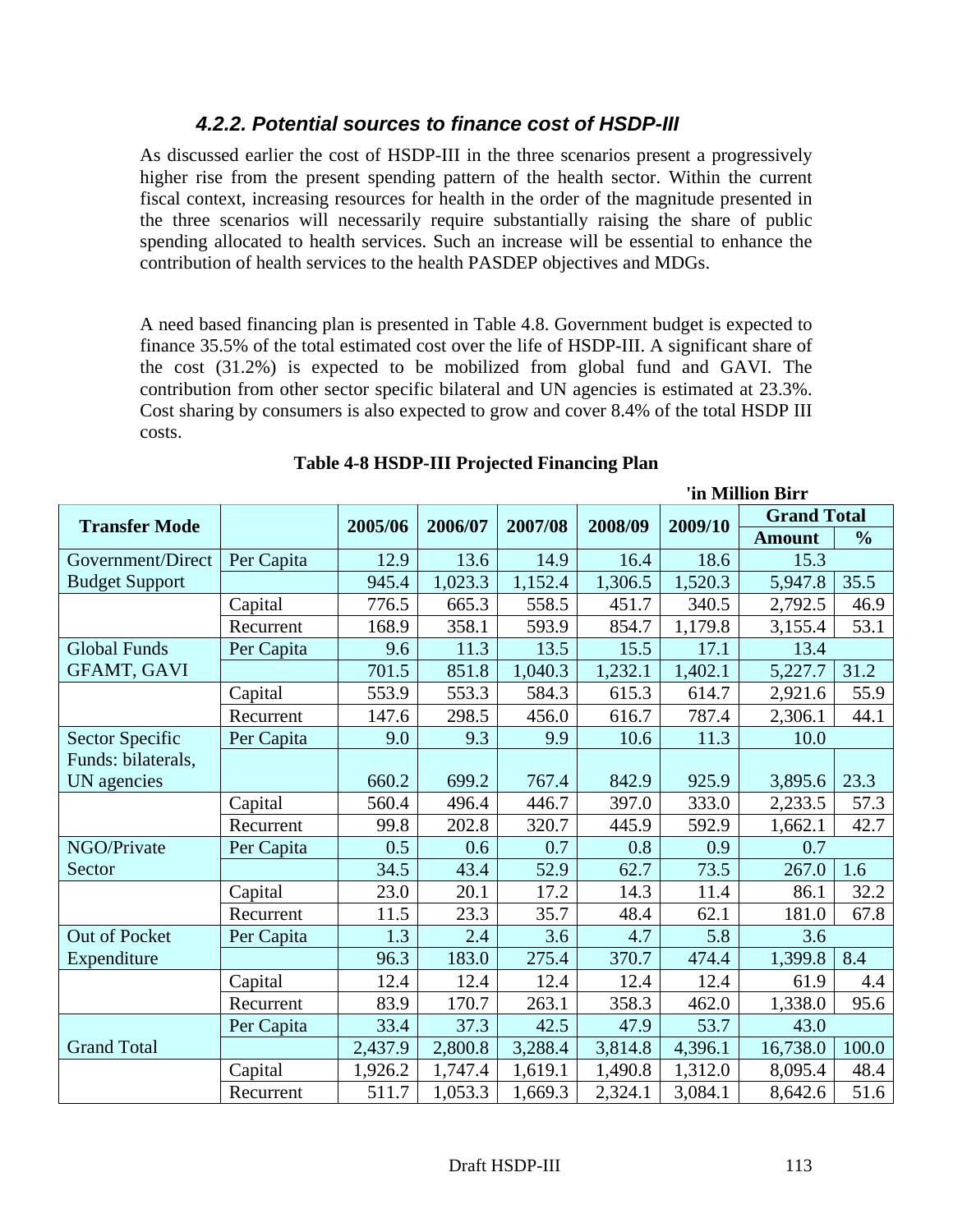The pace at which allocations on health can rise will depend on the rate of economic growth, the inflow of external resources for health, the potential for increasing and the priority given by local governments to health spending. Projections can be made assuming different scenarios of economic growth, pace of evolution in the share of public spending, as well as the resource commitment of HPN donors over the next five years.

# *4.3. MDG Performance Package Fund*

Even when budgets allocated to health increase, low budget execution often undermines service delivery. Spending rates are still low in all regions, justifying some reluctance of the Government to increase public funding for health. As presented in Section 2.10 of this document, almost all regions spent a larger share of their recurrent budgets compared with their capital budgets while the Federal MOH spent a significantly larger share of its capital budget. With the exception of Afar, all the other regions performed significantly better in spending their recurrent budgets compared to their capital budgets in  $2002/03^{13}$ .

This could mean that capital needs relative to implementation capacity in the regions tend to be overestimated, and/or there could be factors such as donor processes which impede faster execution of capital budgets at the regional level. Indeed the assistance to the Ethiopian health sector during HSDP-II has been particularly fragmented. The number of donors which provide extra-budgetary assistance has increased over time, in clear contradiction with recent international statements such as the Paris declaration during the recent High Level Forum.

The other possible causes of over-all under spending include inadequate capacity for program planning/budgeting and management at the regional, zonal, and Woreda levels. The problem of under-reporting could also be a contributing factor. The Public Expenditure Review (2003) mentions that donor inflows tend to be overestimated in the budget at the beginning of the year but actual expenditures are under-reported

In order to ensure that public funds are appropriately channeled towards priority areas for HSDP-III-particularly the implementation of HSEP-, public funds management and transfers –stemming from both domestic revenue and Direct Budget Support will need to be strengthened. First, the health budget allocation at the woreda level has to increase. This means progressively increasing resources to be channeled directly to the service delivery point. These resources should allow to finance key local recurrent costs associated with high performance of health services (eg: wages, incentives and bonuses, maintenance and functioning costs of buildings and vehicles, fuel for transport, community events etc) but also local investment costs (such as buildings construction and rehabilitation, investment in seed funds for special pharmacies/drug revolving funds, local training etc).

 <sup>13</sup> Source: MOFED cited in MOH/PPD Health and Health Related Indicators. 2002/03.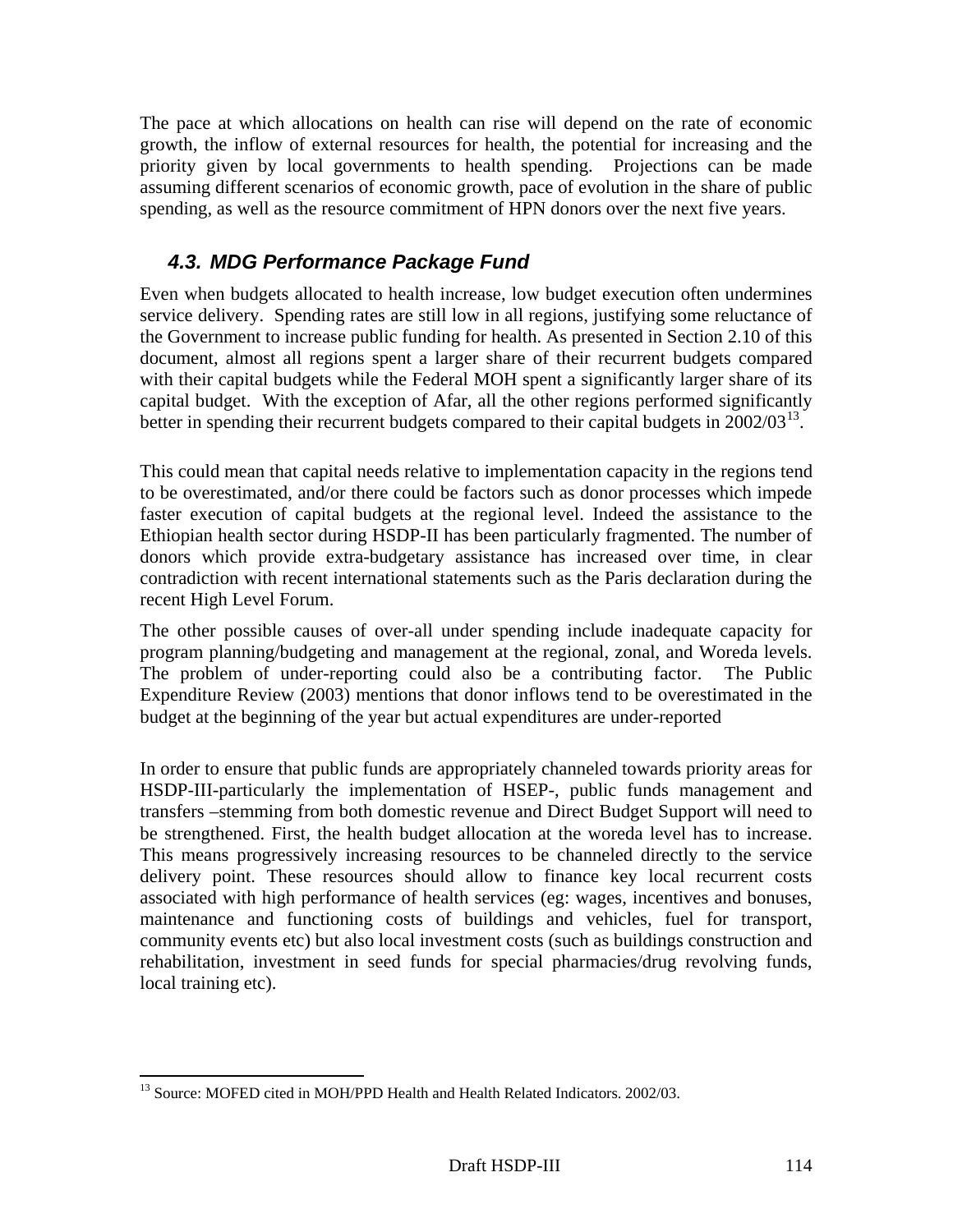Secondly; the particular nature of health services- a large number of public good/high externality elements in service delivery and a high proportion of recurrent inputs bought internationally (medicines, commodities and equipment)- warrants the establishment of a strong Federal MOH Level MDGs Performance Package Fund to support the logistics of the implementation of HDSP-III. To this end MDGs Performance Package Fund could be created at Federal MOH. This fund could have three components (Annex-6):

- i. *Component #1 HSEP*: HSEP is the flagship program for the GOE to achieve the child health MDG and prevention of communicable diseases. It is fully integrated into HSDP III. Training of the health extension workers is progressing as planned and within the next two years all rural kebeles will have two female health extension workers. The government is committed to cover salaries and part of the health post construction costs. The effective implementation of HSEP, however, requires basic infrastructure (health post); equipment (cold chain, ORT kit, delivery kits..), essential health commodities (vaccines, contraceptives, ITNs), well trained HEWS and a well functioning system for logistics, supervision and reporting. The HSEP component of the MDG Performance Package Fund aims to provide these inputs to facilitate the implementation of the program.
- ii. *Component #2 Obstetric Care*: Considering the present level of the maternal mortality ratio and the coverage level of maternal health interventions, reaching the maternal MDG target represents an enormous challenge. It requires a concerted effort to enhance service delivery capacity at the health centre level. Access to health centre should increase as indicated in the 'accelerated expansion of primary health services coverage in Ethiopia' document. Health centres needs to be equipped with basic emergency obstetric care commodities. Human resources trained in Basic and Comprehensive Emergency Obstetrical Care need to be assigned at the health centre level. Also a well functioning referral system with the required transport is needed. Hence component two of the MDG Performance Package Fund should contribute to the resource requirements of quality obstetrical care.
- iii. *Component #3 Technical Assistance*: The technical assistance component aims to provide support in sectoral reviews, operational research, and other activities at FMOH level. This component is already established. Four donors have pooled over US\$ 650,000. The fund management is outsourced to UNICEF.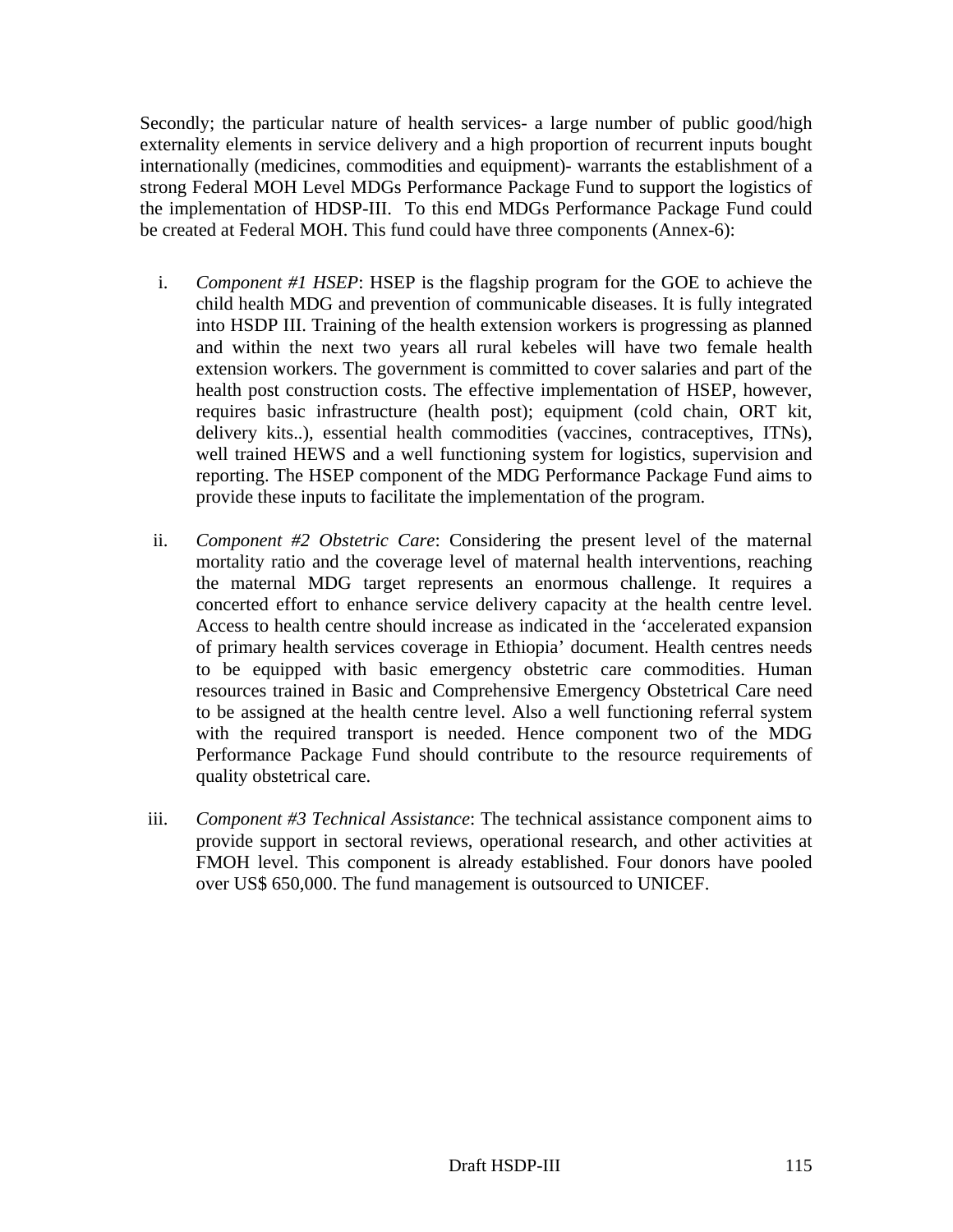# **Summary and Main Highlights of HSDP-III**

The preparation of HSDP-III is meant to serve as a blue print and as a guiding framework for further Regional and Woreda detailed planning and implementation of the Health Sector activities for the coming five years. It has introduced substantial improvement in the planning process of the Health Sector as compared to HSDP-I and II mainly in the following perspectives.

*Linkage with the MDGs and the National Development Policies and Strategies:* - the formulation of HSDP-III fully reflects the Government's renewed commitment to the achievement of the Health MDGs and is based on the various policies and strategies that were developed and endorsed to serve as the vehicles for the achievement of MDGs such as the HSEP, Accelerated Expansion of Primary Health are Coverage, the Human Resource Development Plan etc. These have been fully articulated in the document. HSDP-III also constitutes the health chapter of the National Sustainable Development and Poverty Reduction Programme-II.

**Development of HSDP-III in SPM Approach:** - the current drive to develop SPM in all sectors and at all levels is part of the "Top Management Sub Programme" of the CSRP. Development of HSDP-III in SPM format has allowed a closer scrutiny of the strengths, weaknesses, opportunities and threats in the sector and using the analysis has helped to set the goals and objectives for the coming five years. In addition to the formulation of the programme, HSDP-III has looked into the bottle necks (Strategic Issues) in the previous two phases of HSDP and treated them separately with special emphasis. The recommendations made during the series of evaluation of HSDP so far have been given special consideration in the formulation of the strategic issues of the Health Sector.

*Ownership and Participation:-*while the ownership of HSDP-III remains with the government at various levels, HSDP-III has fully embraced the active participation of all the major stakeholders during the development process. SPMs of the RHBs have been used as an input, the consultation process has been enhanced and the comments of the stakeholders have been incorporated in the document. Since the concerns of all the stakeholders has been addressed in HSDP-III, it will be expected to serve as the basic framework of planning, implementation, monitoring and evaluation of health activities at all levels of the health system.

*The Costing Exercise:-* for the first time, this HSDP-III is fully costed using the Marginal Budgeting for Bottleneck (MBB) approach. This approach has helped to define high impact interventions, identify the main bottle necks, set targets to be achieved and estimate the impact and cost of different health service delivery options. Accordingly, the costing of HSDP-III is developed using three different scenarios thus facilitating the decision-making process to consider the most suitable option based on the available resource, implementation capacity and the country's macroeconomic framework.

Furthermore, the formulation of HSDP-III is based on the sense of urgency that the pace of planning and implementation of health interventions is no longer *business as usual.* It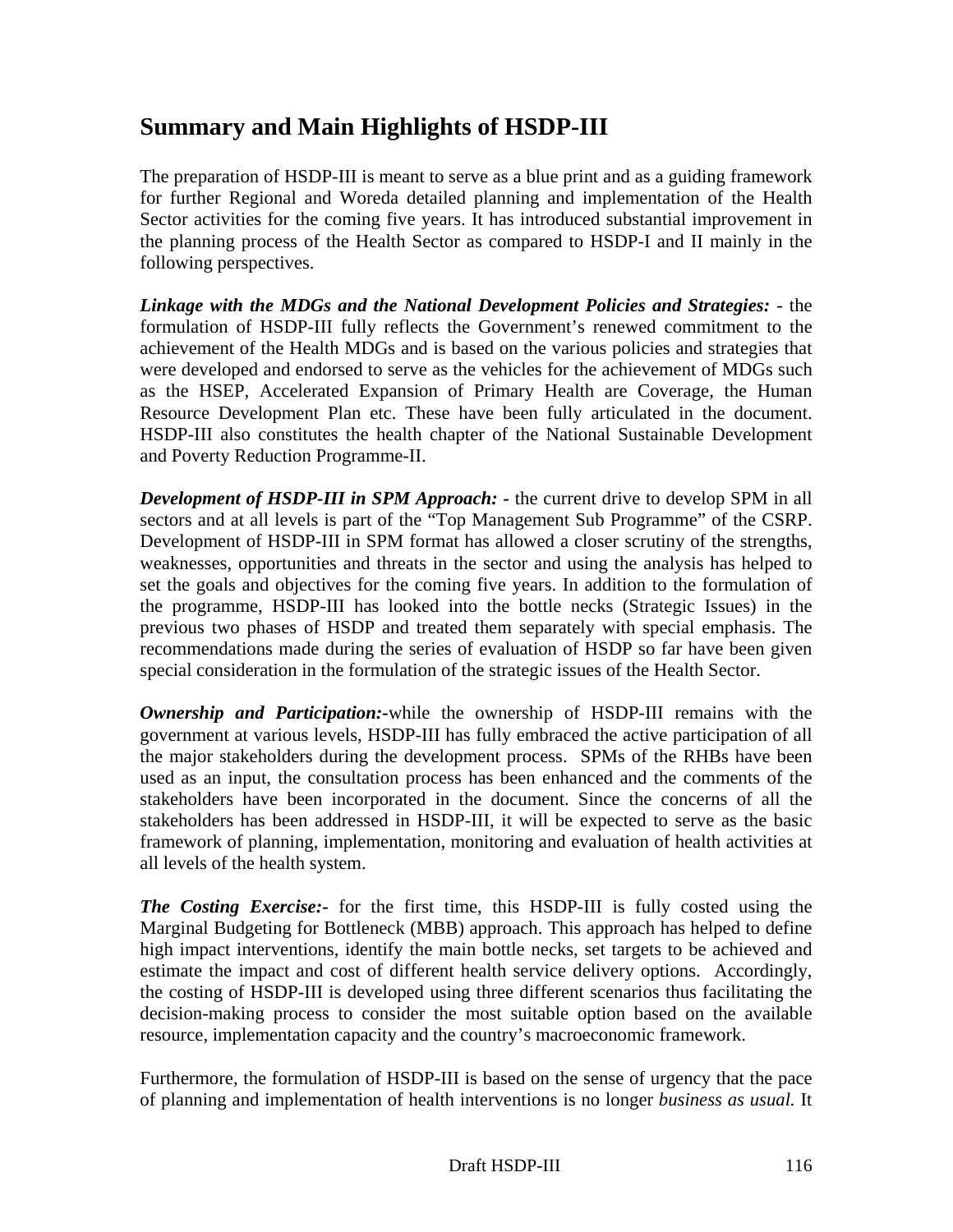reflects the need for more commitment, stronger momentum, scaling up of interventions and faster implementation rates in order to bring about the desired improvement in the health status of the Ethiopian people towards achieving the MDGs in the year 2015.

This might have specific implications both for the Government and HSDP Partners. Doubling of the resources allocated for the Health Sector might be the minimum requirement for the effective implementation of HSDP-III. There is also a need to ensure full integration of HSDP-III in the planning and implementation process at all levels of the Health System with particular emphasis to the operational levels. Furthermore, the Government has to create conducive environment for the effective implementation of HSDP-III through accelerated and effective implementation of the ongoing Civil Service and Health Sector Reform Programmes.

HSDP Partners are also expected to enhance the collaboration efforts with the Government through increased resource mobilization; enhanced consultation processes; and harmonization of planning, implementation, monitoring and evaluation of health interventions in order to enhance the planned accelerated and effective delivery of the required health services to the population, reduction of poverty and achievement of the MDGs.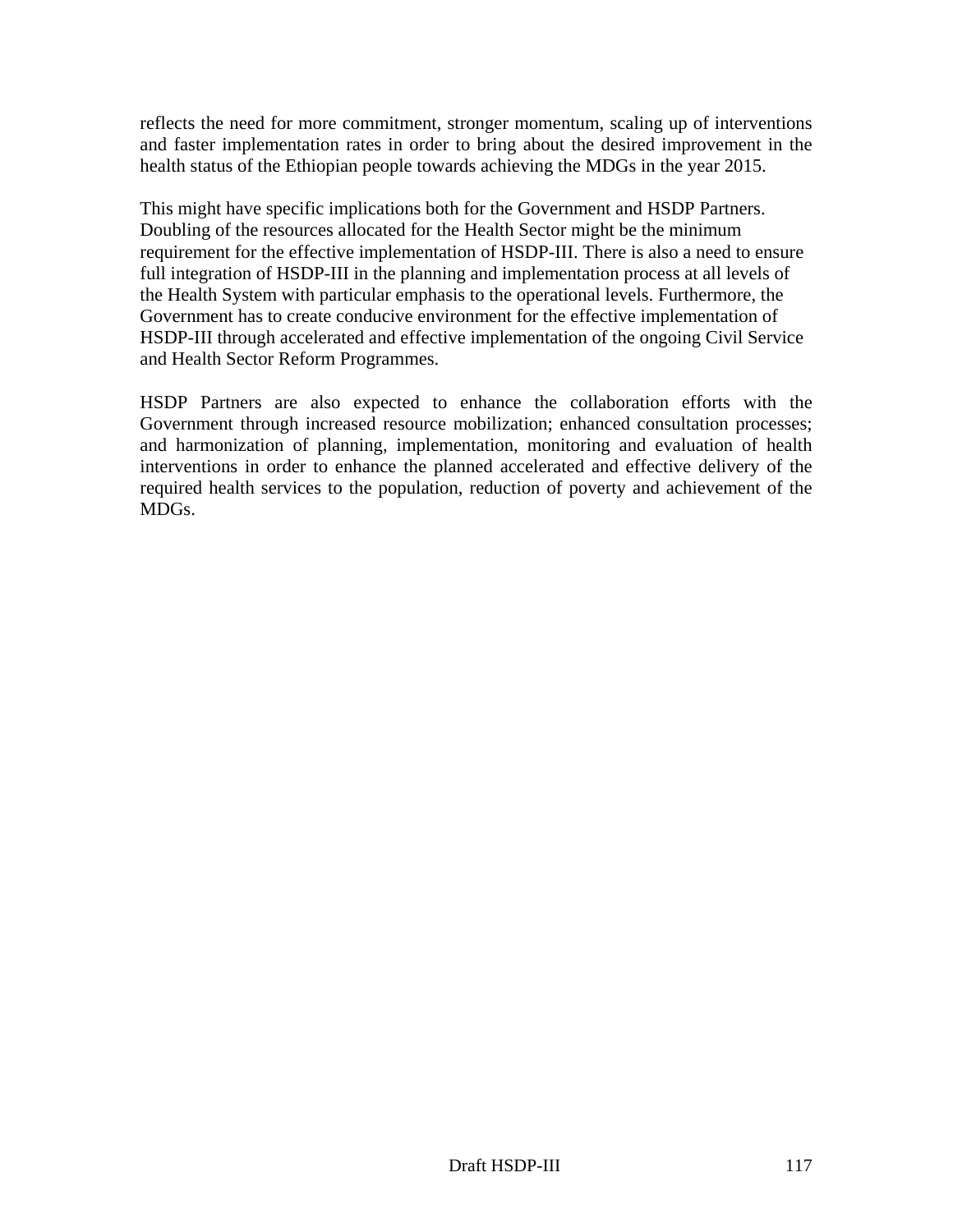#### **Annex-1 SWOT Analysis of HSDP**

| <b>Component</b>                 | <b>Strength</b>                         | <b>Weakness</b>                       | <b>Opportunity</b>                | <b>Threat</b>              |
|----------------------------------|-----------------------------------------|---------------------------------------|-----------------------------------|----------------------------|
|                                  | Existence of formal organizational      | Shortage of skilled human             | Government's commitment to        | Instabilities and          |
|                                  | structure that addresses communicable   | professionals and lack of staff       | improve the health service        | exacerbation of socio      |
|                                  | diseases, family health services and    | retention mechanisms                  | delivery and quality of care      | economic problems due to   |
| <b>Service</b><br><b>Health</b>  | hygiene and environmental health        | Lack of well established              | Generous financial support from   | recurrent war and drought  |
| <b>Delivery</b><br>and           | services at all levels                  | organizational structure for health   | Global Initiatives and HSDP       | Illiteracy, poverty and an |
| <b>Quality of Care</b>           | Commencement of health extension        | extension package                     | Partners                          | unabated population        |
|                                  | package                                 | Shortage of drugs, equipment and      | Increasing participation of the   | growth                     |
|                                  | Development and implementation of       | supplies                              | private sector in the health      | Uncontrolled spread of     |
|                                  | several guidelines and treatment        | Low health service coverage and       | service delivery                  | diseases like HIV/AIDS,    |
|                                  | manuals                                 | utilization                           | Decentralization of the health    | TB etc which are           |
|                                  | Adoption of strategies like Roll Back   | Low level of resource utilization     | system to the woreda level        | influenced by factors      |
|                                  | Malaria, MPS, IMCI, DOTS etc that       | Expenditure of major proportion of    | <b>Implementation of PASDEP</b>   | beyond the health sector   |
|                                  | are universally found to be cost-       | the sectoral resource on curative     | which gives emphasis to the       | Donor dependency           |
|                                  | effective                               | health care                           | poverty related communicable      | Lack of capacity to        |
|                                  | Strong effort and success in            | No evaluation of the effectiveness of | diseases                          | implement the              |
|                                  | mobilizing external resources           | the 4 tier system so far              |                                   | decentralized health       |
|                                  | Focus of HSDP on promotive,             |                                       |                                   | system                     |
|                                  | preventive essential curative and       |                                       |                                   | Weak intersectoral         |
|                                  | rehabilitative approaches               |                                       |                                   | collaboration              |
|                                  | Development of essential health         |                                       |                                   | Weak community             |
|                                  | service package                         |                                       |                                   | participation              |
|                                  | Alignment of HSDP targets with the      |                                       |                                   |                            |
|                                  | <b>MDGs</b>                             |                                       |                                   |                            |
| <b>Health</b><br><b>Facility</b> | Availability of standard design for the | Engineering capacity at RHB &         | Expansion of the private          | Increasing cost of         |
| Construction,                    | different levels.                       | Woreda level is low or absent.        | construction sector.              | construction materials.    |
| <b>Expansion</b><br>and          | Relatively adequate budget is           | Inappropriateness of the conventional |                                   | Donor dependency           |
| <b>Rehabilitation</b>            | allocated from external sources for     | 4tier system for the pastoralist      | Progressive improvement in        | High attrition rate of     |
|                                  | PHCU's.                                 | population                            | construction technologies         | engineering staff at all   |
|                                  |                                         | Imbalance between new                 |                                   | levels.                    |
|                                  |                                         | constructions, staffing, equipping,   | Community contribution and        |                            |
|                                  |                                         | furnishing and recurrent budget       | participation in the construction |                            |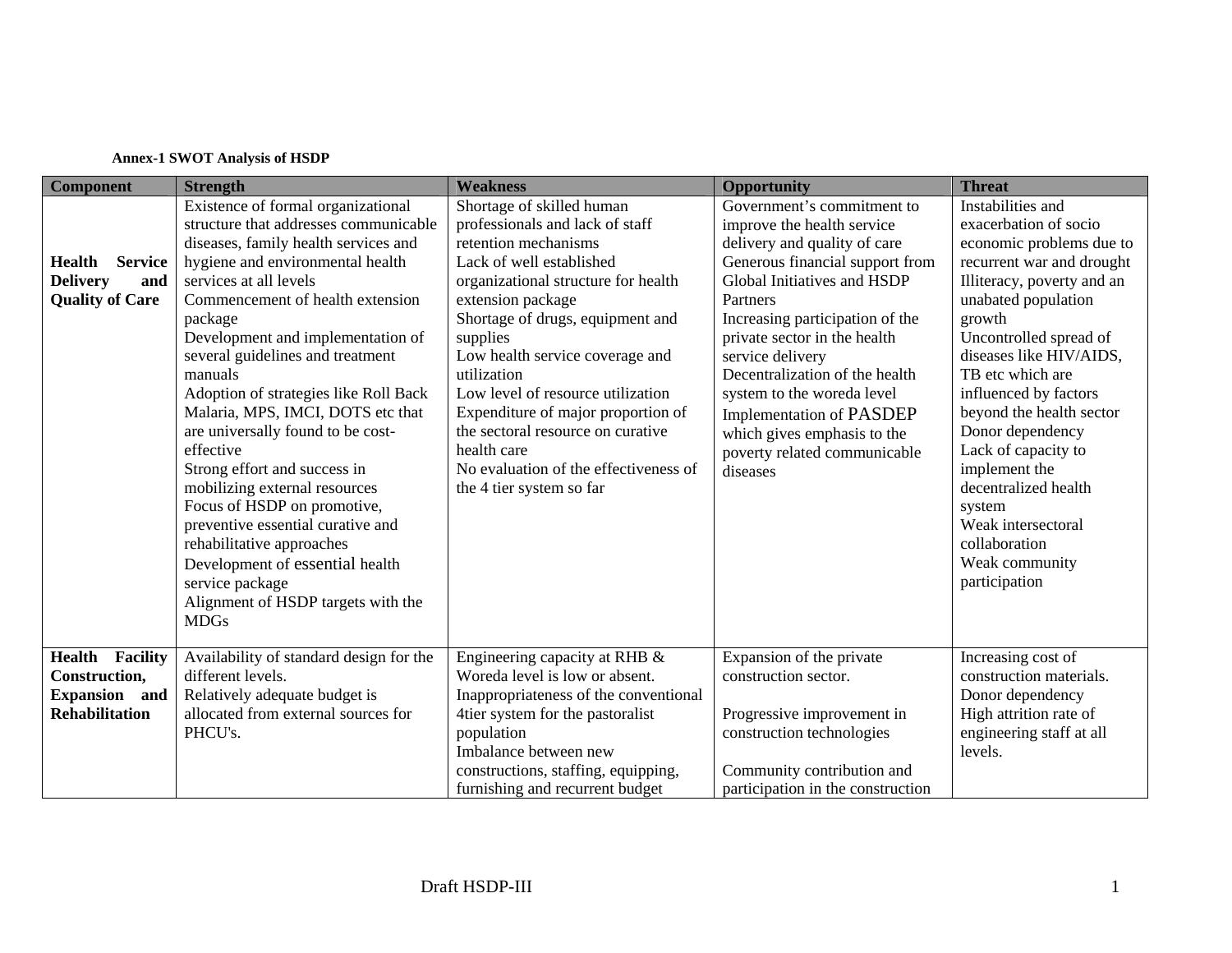| Component                                      | <b>Strength</b>                                                                                                                                                                                                                                                                                                                      | <b>Weakness</b>                                                                                                                                                                                                                                                                                                                                               | <b>Opportunity</b>                                                                                                                                                                                                                                                         | <b>Threat</b>                                                                                                                                                                                                     |
|------------------------------------------------|--------------------------------------------------------------------------------------------------------------------------------------------------------------------------------------------------------------------------------------------------------------------------------------------------------------------------------------|---------------------------------------------------------------------------------------------------------------------------------------------------------------------------------------------------------------------------------------------------------------------------------------------------------------------------------------------------------------|----------------------------------------------------------------------------------------------------------------------------------------------------------------------------------------------------------------------------------------------------------------------------|-------------------------------------------------------------------------------------------------------------------------------------------------------------------------------------------------------------------|
|                                                |                                                                                                                                                                                                                                                                                                                                      | allocation.<br>Some health facilities lack water<br>supply, electricity & other utilities<br>Slow rehabilitation and maintenance<br>programme.<br>Standards are not fully enforced in<br>certain regions.<br>Disabled access is compromised in<br>the technical standards of health<br>facility construction                                                  | of HPs                                                                                                                                                                                                                                                                     |                                                                                                                                                                                                                   |
| Human<br><b>Resource</b><br><b>Development</b> | Increasing capacity of health<br>professionals training institution<br>through the Capacity Building<br>Programme.<br>Development of Health Human<br>Resource Development pl<br>Establishment of Ethiopian Health<br>Professionals Council                                                                                           | Low health workers to population<br>ratio<br>Inequitable distribution of human<br>resource among regions<br>Delayed implementation of HRD<br>strategy<br>Weak public private sector<br>partnership in health professional<br>training.<br>Poor quality of training particularly in<br>the private sector<br>Lack of health professionals ethical<br>standards | Increasing participation of the<br>private sector in the human<br>resource development Technical<br>assistance from HSDP partners to<br>fill some gaps in the sector                                                                                                       | Quality may be<br>compromised for quantity.<br>Exodus of human<br>resources from the public<br>sector<br>Brain drain of experienced<br>professionals                                                              |
| <b>Pharmaceutical</b><br><b>Services</b>       | Existence of organizational structure<br>to control, administer and procure<br>drugs and medical supplies at FMOH.<br>Presence of National Drug Policy,<br>Policy on Anti-Retroviral Drugs<br>Supply and use Essential Drug list and<br>related regulations.<br>Increasing number and effectiveness<br>of special pharmacy projects. | Very low level of funding compared<br>with the minimum level<br>recommended by WHO.<br>Poorly organized logistic, storage and<br>inventory system.<br>Delays in formalizing the agreement<br>with some partners $&$ slow<br>implementation of approved funds<br>like GFATM.                                                                                   | Increasing domestic<br>manufacturing capacity of drugs<br>The opening of the School of<br>Pharmacy at Jimma University &<br>commencement of training of<br>pharmacy technicians and<br>druggists in the private health<br>training institutions.<br>Increased no. of local | The drug supply may be<br>affected when the IDA<br>credit moves from direct<br>supply of drugs to general<br>budget support.<br>Critical shortage of trained<br>pharmaceutical personnel<br>in the public sector. |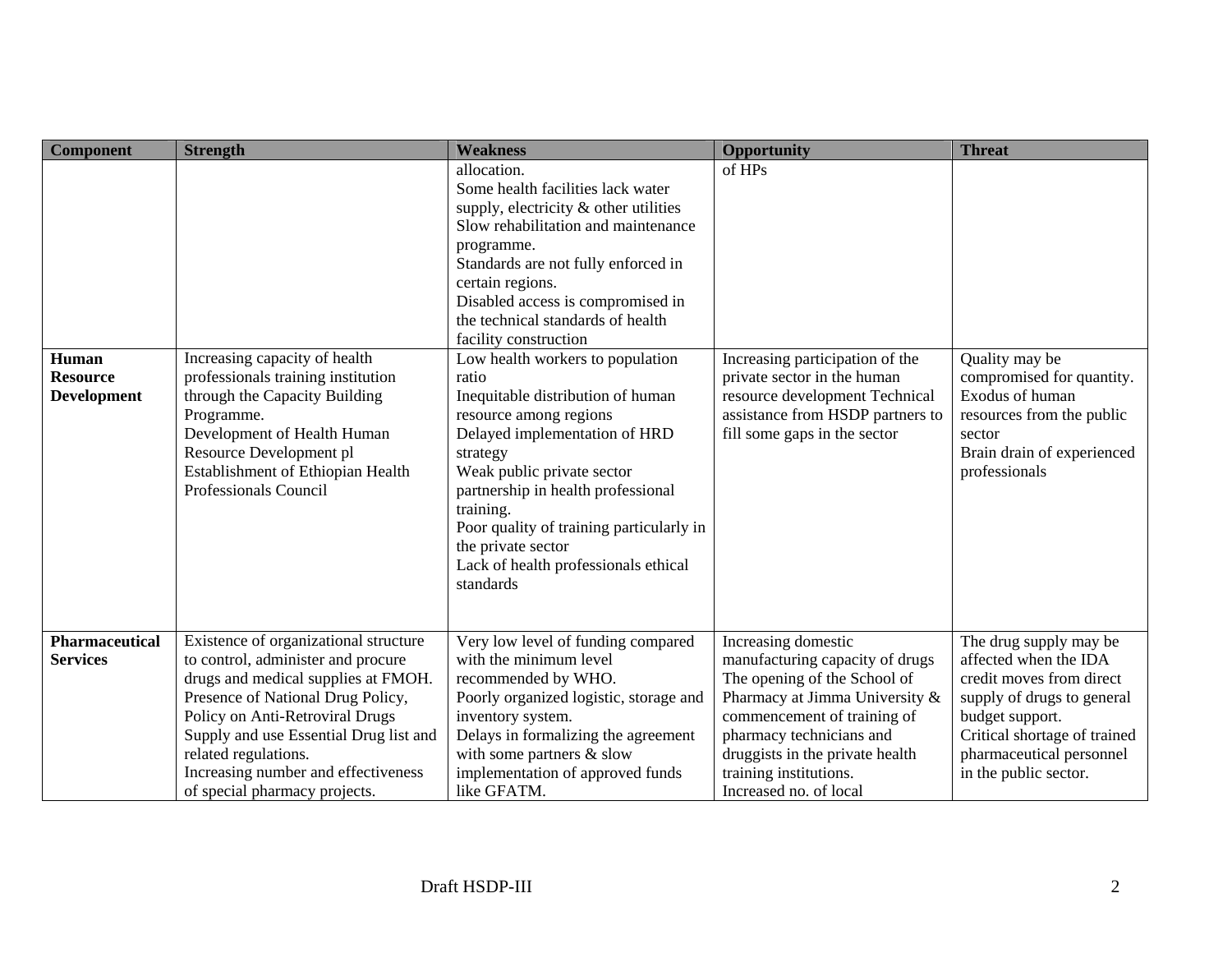| <b>Component</b>                                                                                                                                 | <b>Strength</b>                                                                                                                                                                                                                                                                                                                                                                                                                                                                                                                                                                                                                                         | <b>Weakness</b>                                                                                                                                                                                                                                                                                                                                                                                                                                                                                                                                                                                                                                                                                   | <b>Opportunity</b>                                                                                                                                                                                                                                                                                                                       | <b>Threat</b>                                                                                                                                                                                                                                                                                                                                                                                                                                                                            |
|--------------------------------------------------------------------------------------------------------------------------------------------------|---------------------------------------------------------------------------------------------------------------------------------------------------------------------------------------------------------------------------------------------------------------------------------------------------------------------------------------------------------------------------------------------------------------------------------------------------------------------------------------------------------------------------------------------------------------------------------------------------------------------------------------------------------|---------------------------------------------------------------------------------------------------------------------------------------------------------------------------------------------------------------------------------------------------------------------------------------------------------------------------------------------------------------------------------------------------------------------------------------------------------------------------------------------------------------------------------------------------------------------------------------------------------------------------------------------------------------------------------------------------|------------------------------------------------------------------------------------------------------------------------------------------------------------------------------------------------------------------------------------------------------------------------------------------------------------------------------------------|------------------------------------------------------------------------------------------------------------------------------------------------------------------------------------------------------------------------------------------------------------------------------------------------------------------------------------------------------------------------------------------------------------------------------------------------------------------------------------------|
|                                                                                                                                                  | Availability of fund from government<br>and external sources.                                                                                                                                                                                                                                                                                                                                                                                                                                                                                                                                                                                           |                                                                                                                                                                                                                                                                                                                                                                                                                                                                                                                                                                                                                                                                                                   | pharmaceutical establishments                                                                                                                                                                                                                                                                                                            |                                                                                                                                                                                                                                                                                                                                                                                                                                                                                          |
| <b>IEC</b>                                                                                                                                       | Institutionalization of IEC (at least at<br>FMOH and RHBs)<br>Development of national IEC strategy<br>Recognition of IEC as one of the<br>major components of HSDP<br>The focus of HSEP on health<br>promotion at the household and<br>community level will have a<br>synergistic effect                                                                                                                                                                                                                                                                                                                                                                | Delayed development and adaptation<br>of national IEC strategy<br>Lack of baseline KAP data to set<br>relevant and measurable objectives<br>and targets for IEC/BCC<br>Shortage of IEC focal persons at all<br>levels of the health system<br>(particularly at lower levels)<br>Inadequate impact assessment of<br>health education messages<br>Poorly regulated broadcasted IEC<br>messages                                                                                                                                                                                                                                                                                                      | Institutionalization of ICT as an<br>authority which can supplement<br><b>IEC</b><br>Commencement of training of<br>IEC professionals at degree level                                                                                                                                                                                    | Inability of the existing<br>means of communication<br>to reach all segments of the<br>population<br>Diversity of culture and<br>language of the people<br>demanding diverse means<br>of communication which<br>can have a huge resource<br>implication<br>High prevalence of<br>illiteracy                                                                                                                                                                                              |
| <b>Health</b><br>Management,<br><b>Management</b><br><b>Information</b><br><b>System</b><br>and<br><b>Monitoring</b><br>and<br><b>Evaluation</b> | Availability & well functioning<br>cascade of governance by sector<br>HSDP (CJSC, RJSC, REGULAR<br>ARM, HPN Donor Group)<br>HMIS and M&E are already included<br>as key components in the HSDP<br>Availability of health and health<br>related policies, strategies,<br>proclamations, regulations, guidelines,<br>directives and standards<br>Presence of a long-term strategy and a<br>regular framework of planning cycle<br>Existence of a rich experience in<br>planning<br>Commencement of implementation of<br>the CSRP in the Health Sector<br>Decentralized governance<br>National level indicators are selected<br>and harmonized with PASDEP | Lack of adequate capacity to implement<br>decentralized health system at woreda<br>level<br>Poor follow-up of implementation of<br>proclamations, guidelines, directives and<br>standards<br>The Health Policy has not been revised or<br>evaluated so far<br>Lack of focus, clear vision and direction<br>regarding the role and implementation of<br><b>HMIS</b><br>Lack of HMIS & M&E policy, guideline<br>and user-friendly manuals<br>Fragmented regional initiatives on HMIS<br>& M&E<br>Poor institutionalization of HMIS at<br>lower levels of the health system<br>Incomplete, untimely and inaccuracy of<br>reports<br>Weak logistic and financial resources<br>allocation for HMIS/M&E | Donors are keen to provide<br>financial and technical support to<br>HMIS & M&E<br>Pressure from national<br>PASDEP monitoring unit to<br>strengthen HMIS<br>Presence of local initiatives in<br>SNNPR and Tigray Regions to<br>draw lessons from<br>Lessons can be learnt from HMIS<br>initiatives in developing<br>countries like Ghana | Establishment of new posts<br>at the peripheral levels<br>may take time due to<br>resistance from civil<br>service authorities<br>Collaboration between the<br>MOH, MOE and RHBs to<br>develop curriculum on<br>HMIS and start training<br>needs advocacy and takes<br>time<br><b>Resistance from HSDP</b><br>partners to adhere to the<br>agreed requirements and<br>harmonization of budget<br>cycle, fund disbursement<br>and reporting<br>Lack of woreda joint<br>steering committee |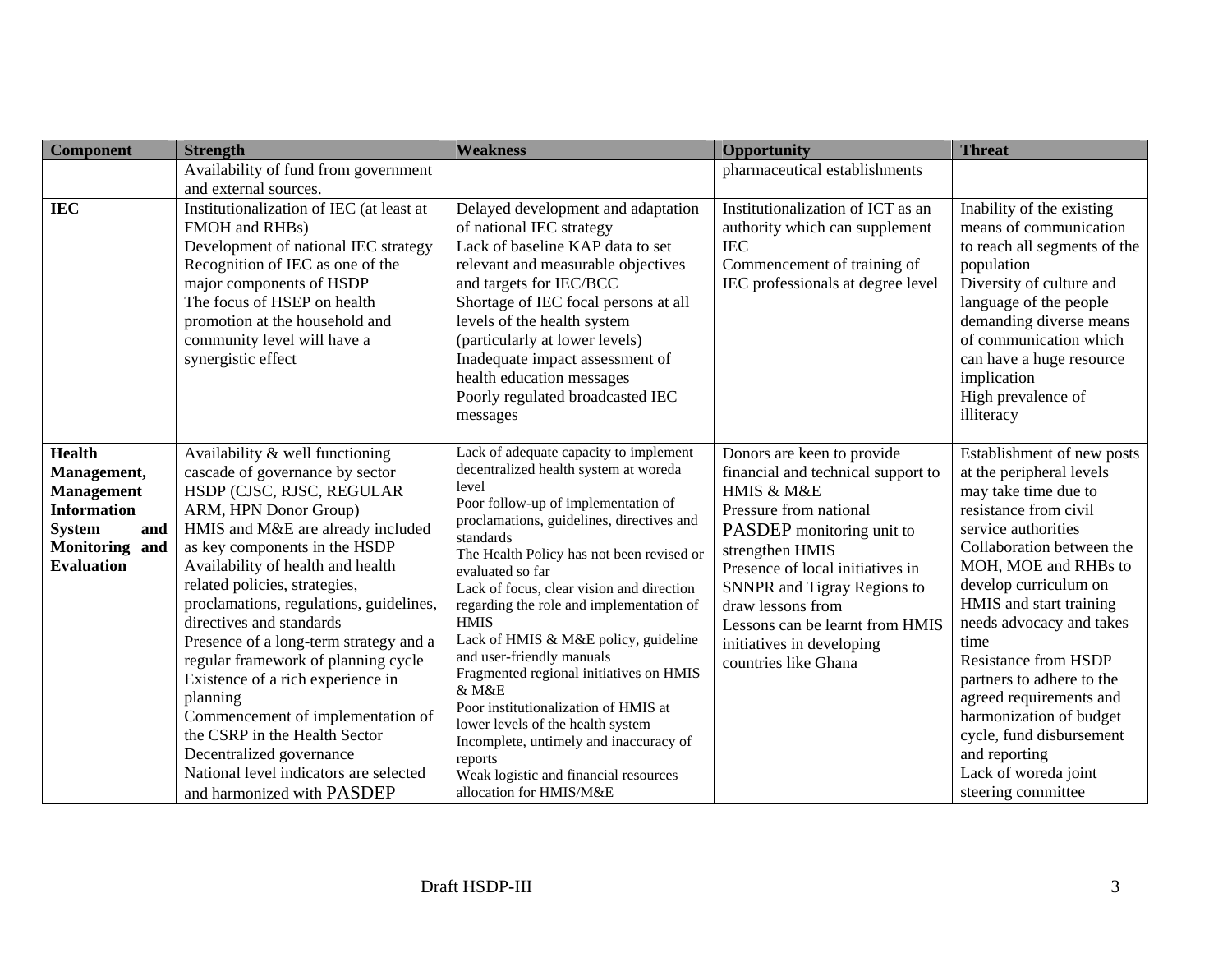| <b>Component</b>                          | <b>Strength</b>                                                                                                                                                                                                                                                                                                                                                                                             | <b>Weakness</b>                                                                                                                                                                                                                                                              | <b>Opportunity</b>                                                                                                                                                                                                                                                           | <b>Threat</b>                                                                                                                                                                                                                             |
|-------------------------------------------|-------------------------------------------------------------------------------------------------------------------------------------------------------------------------------------------------------------------------------------------------------------------------------------------------------------------------------------------------------------------------------------------------------------|------------------------------------------------------------------------------------------------------------------------------------------------------------------------------------------------------------------------------------------------------------------------------|------------------------------------------------------------------------------------------------------------------------------------------------------------------------------------------------------------------------------------------------------------------------------|-------------------------------------------------------------------------------------------------------------------------------------------------------------------------------------------------------------------------------------------|
|                                           | Availability of a well established<br>consultation fora with HPN Donor<br>Group which has been enabling to<br>secure significant amount resource for<br>the Health Sector                                                                                                                                                                                                                                   | Duplication and multiplicity of formats<br>and incompatible vertical reporting<br>systems resulting in poor quality of data<br>Data not analyzed and not used for<br>decision making<br>Poor communication among<br>departments collecting vertical<br>reports at all levels |                                                                                                                                                                                                                                                                              | Inadequate focus on the<br>rationalization of<br>monitoring indicators                                                                                                                                                                    |
| <b>Health</b><br>Care<br><b>Financing</b> | HCF Strategy is comprehensive and<br>directional<br>Revision and completion of regulations on<br>waivers and exemptions, hospital board<br>formation, outsourcing of some non-<br>clinical services, revenue retention and<br>preparation for introducing private wing in<br>public owned hospitals<br>Presence of adequate technical assistances<br>Encouraging pace of expansion of special<br>pharmacies | HCF is not institutionalized at all<br>levels<br>Slow decision-making process on<br>implementation of HCF Strategy and<br>the subsequent regulations<br>Weak utilization of technical<br>assistance from HSDP partners at<br><b>FMOH</b>                                     | Increasing support from HSDP<br>partners                                                                                                                                                                                                                                     | Approval of the draft<br>proclamation and<br>regulation by the Council<br>of Ministers and the House<br>of People's<br>Representatives might take<br>time<br>Inadequate resource<br>availability towards<br>financing MDG<br>requirements |
| Emergency<br>preparedness<br>and Response | Wide network of health<br>institutions, the initiation and<br>implementation of IDSR.                                                                                                                                                                                                                                                                                                                       | Absence of a structure at FMOH<br>and not strong EPT at all levels<br>for emergency preparedness and<br>response, lack of strategy for<br>health emergency preparedness<br>and response. Poor capacity on<br>emergency preparedness and<br>response.                         | Good commitment from<br>NGOs and UN agencies to<br>support emergency<br>preparedness and response<br>interventions. Presence of a<br>mechanism to coordinate<br>various actors working in<br>emergency response, the<br>decentralization and the<br>Health extension program | Recurrent drought,<br>severe environmental<br>degradation<br>compromising the<br>coping capacity of<br>vulnerable<br>communities                                                                                                          |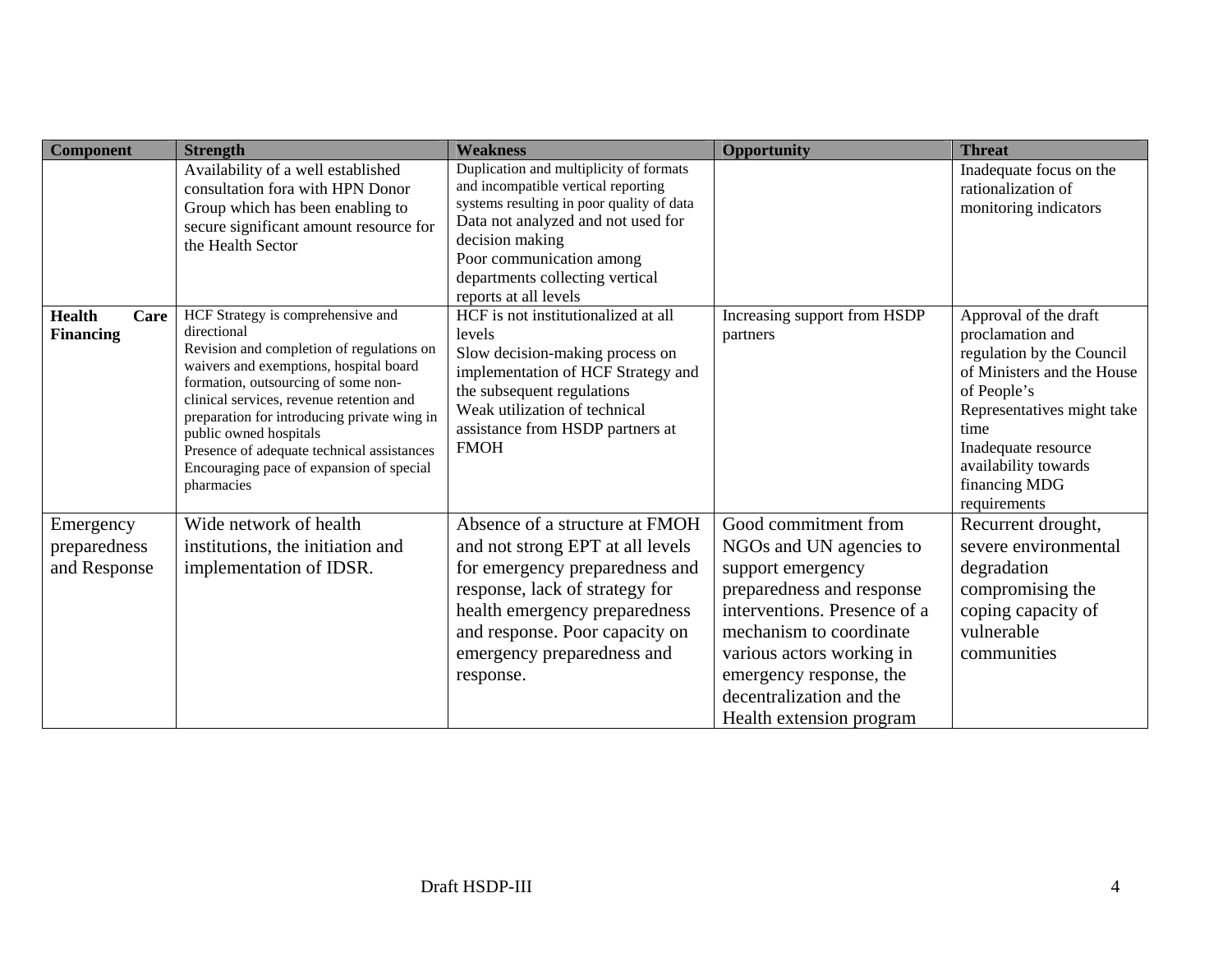| <b>Serial</b> |                |                                                               |
|---------------|----------------|---------------------------------------------------------------|
| No.           | Category       | <b>Indicator</b>                                              |
| 1.            |                | Government budget allocation to the Health Sector             |
| 2.            | Input          | Total percapita health expenditure                            |
| 3.            |                | Essential drugs stock out rate                                |
| 4.            |                | HMIS completeness and timeliness reporting rate               |
| 5.            |                | <b>HSDP</b> harmonization                                     |
| б.            | <b>Process</b> | Ratio of budget allocation to utilization/expenditure         |
| 7.            |                | Primary health service coverage                               |
| 8.            |                | Health service utilization rate                               |
| 9.            |                | Contraceptive prevalence rate                                 |
| 10.           | Output         | Proportion of deliveries attended by skilled health personnel |
| 11.           |                | <b>DPT3</b> Coverage                                          |
| 12.           |                | <b>HIV</b> Incidence                                          |
| 13.           |                | ITNs coverage rate                                            |
| 14.           |                | In patient case fatality rate                                 |
| 15.           |                | TB case detection and treatment success rates                 |
| 16.           |                | Improved sanitation access rate                               |
| 17.           |                | Proportion of institutions staffed as per standards           |

**Annex 2- List of Indicators for Monitoring HSDP at National Level and their definitions** 

# **1. GOVERNMENT BUDGET ALLOCATION TO THE HEALTH SECTOR**

| <b>Definition</b>     | The absolute amount of government budget allocated to the health sector. |
|-----------------------|--------------------------------------------------------------------------|
| Data<br>Source(s)     | Administrative data                                                      |
| <b>Periodicity</b>    | Annually                                                                 |
| Purpose and<br>Issues | It measures commitment of the Government to the health sector            |

# **2. TOTAL PERCAPITA HEALTH EXPENDITURE**

| <b>Definition</b><br>Data<br>Source(s) | Health expenditure from all sources: Government, donors, NGO/private, and<br>household out-of-pocket<br>National Health Account Survey |
|----------------------------------------|----------------------------------------------------------------------------------------------------------------------------------------|
| <b>Periodicity</b>                     | Annually                                                                                                                               |
| Purpose and<br><b>Issues</b>           | It measures how the health sector fares in relation to other priorities                                                                |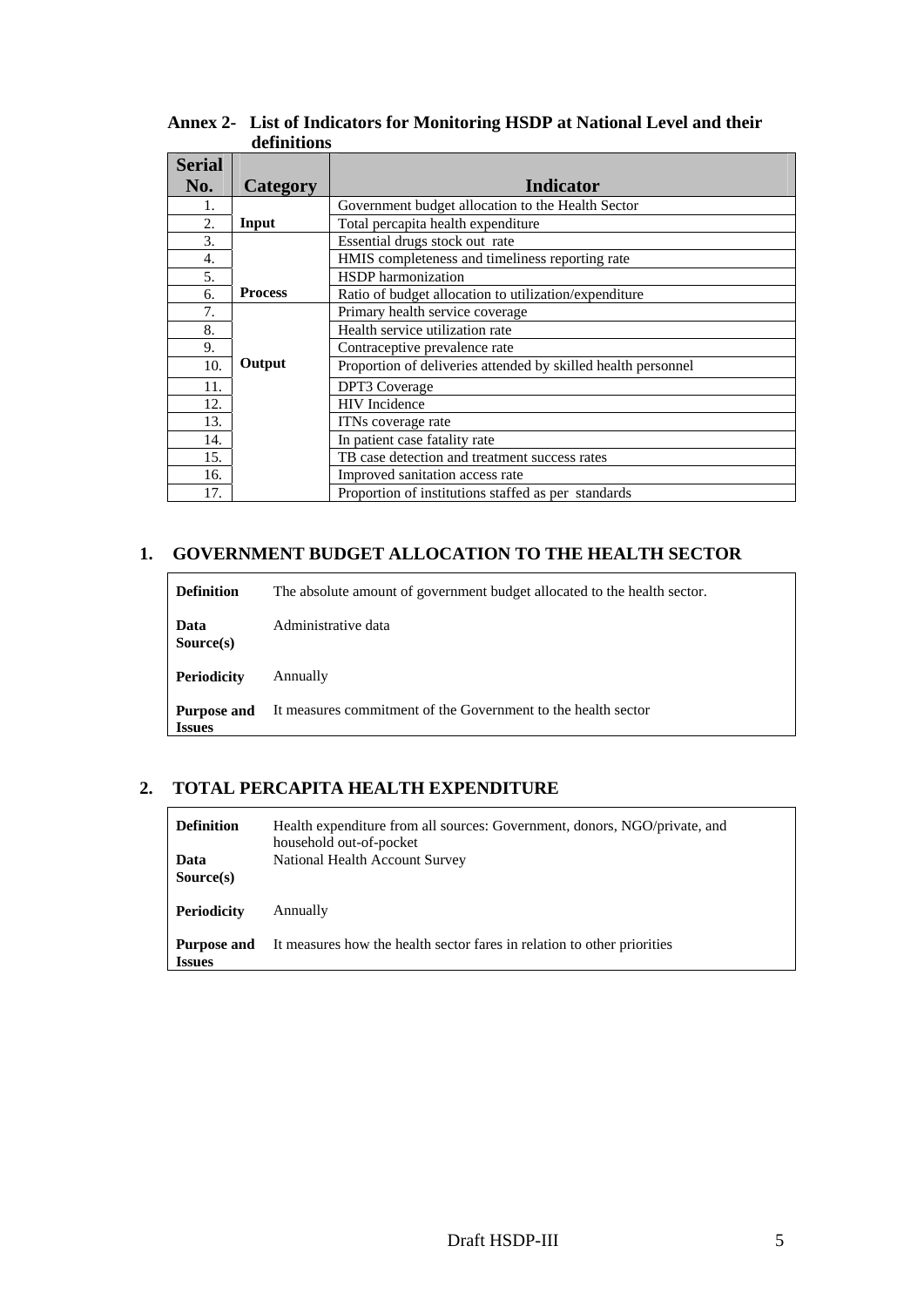#### **3. ESSENTIAL DRUGS STOCK OUT RATE**

| <b>Definition</b>                   | Percentage of facilities (service delivery points, warehouses) that experienced a<br>stockout of essential drugs expected to be provided or issued by that site at any time<br>during a specified period.                                                                                                                                                                    |
|-------------------------------------|------------------------------------------------------------------------------------------------------------------------------------------------------------------------------------------------------------------------------------------------------------------------------------------------------------------------------------------------------------------------------|
| Data<br>Source(s)                   | Data are collected through the Routine Information System (RHIS). Data can be<br>validated through structured supervision and health facility surveys.                                                                                                                                                                                                                       |
| <b>Periodicity</b>                  | Annually                                                                                                                                                                                                                                                                                                                                                                     |
| <b>Purpose and</b><br><b>Issues</b> | This indicator measures essential drugs availability (or lack of) over a period of time,<br>and serves as a proxy indicator of the ability of a program to meet clients' needs. Other<br>related indicators (mean duration of stockouts) may help differentiate between<br>products stocked out for a short period of time versus those stocked out for extended<br>periods. |

# **4. HMIS COMPLETENESS AND TIMELINESS REPORTING RATE**

| <b>Definition</b>                   | Proportion of health and administrative reports that are submitted according to<br>schedule and containing all the required information.                                                                    |
|-------------------------------------|-------------------------------------------------------------------------------------------------------------------------------------------------------------------------------------------------------------|
| Data<br>Source(s)                   | Routine Health Information System                                                                                                                                                                           |
| <b>Periodicity</b>                  | Annually                                                                                                                                                                                                    |
| <b>Purpose and</b><br><b>Issues</b> | It gives and indication of the performance of the Routine Health Information System.<br>It is also needed for analysing the morbidity and morbidity data reported and perform<br>the necessary adjustments. |

# **5. HSDP HARMONIZATION**

| <b>Definition</b>            | Proportion of HSDP partners that harmonized their planning and reporting formats;<br>and procurement procedures with the government's ones. |
|------------------------------|---------------------------------------------------------------------------------------------------------------------------------------------|
| Data<br>Source(s)            | <b>Health Information System</b>                                                                                                            |
| <b>Periodicity</b>           | Annually                                                                                                                                    |
| Purpose and<br><b>Issues</b> | It measures effectiveness and efficiency of partnership.                                                                                    |

#### **6. RATIO OF BUDGET ALLOCATION TO UTILIZATION/EXPENDITURE**

| <b>Definition</b>  | Proportion of budget allocated to different levels of the health system that has been<br>spent within the fiscal year. |
|--------------------|------------------------------------------------------------------------------------------------------------------------|
| Data<br>Source(s)  | Administrative reports                                                                                                 |
| <b>Periodicity</b> | Annually                                                                                                               |
| <b>Purpose and</b> | To measure the resource absorption capacity of the health sector. The indicators                                       |
| <b>Issues</b>      | should be disaggregated by capital vs recurrent costs and government vs donors funds.                                  |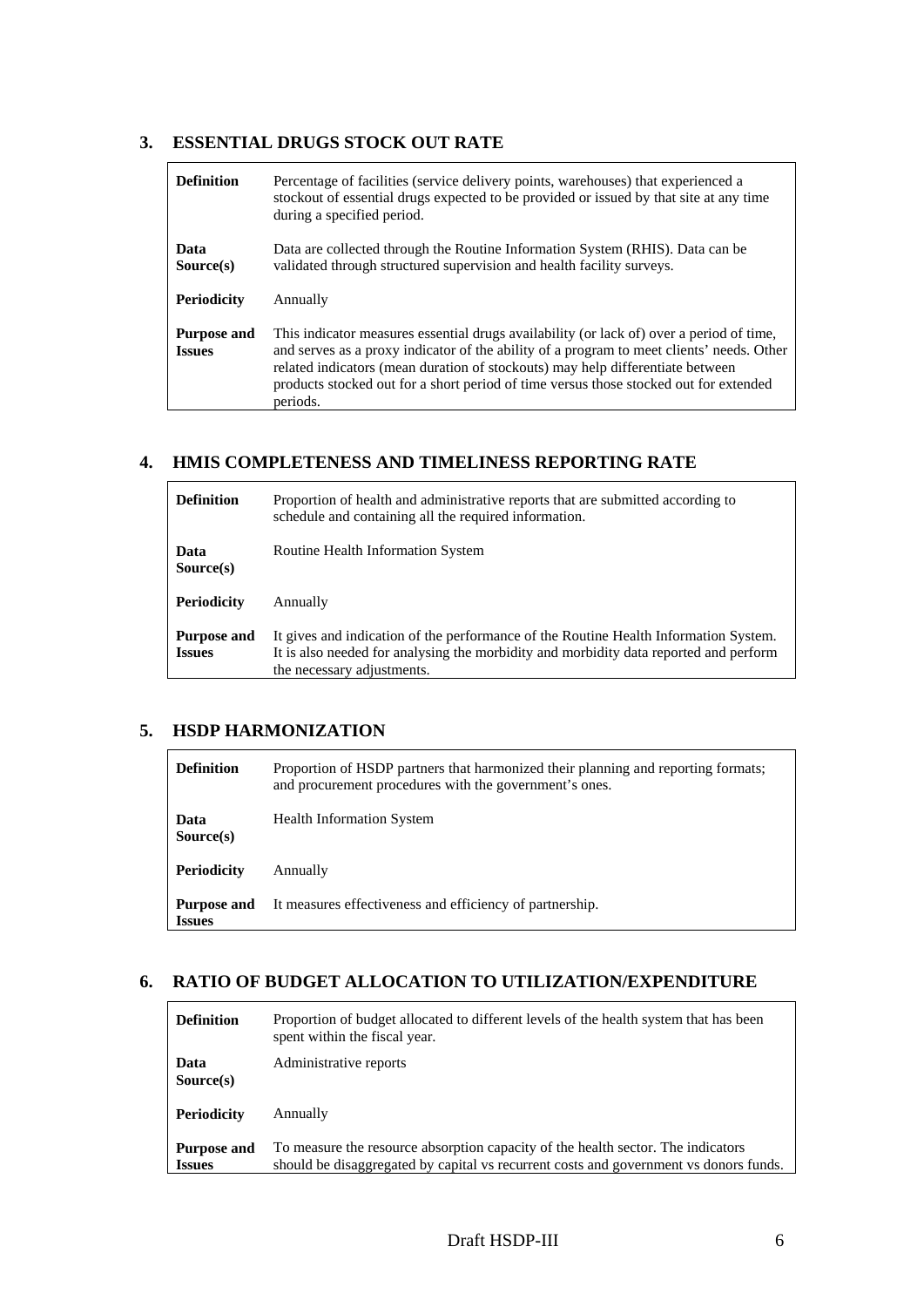# **7. PRIMARY HEALTH SERVICE COVERAGE**

| <b>Definition</b>                   | Proportion of population living within walking distance (10 km) from a health facility<br>(HC and HP).                                                                                                              |
|-------------------------------------|---------------------------------------------------------------------------------------------------------------------------------------------------------------------------------------------------------------------|
| Data<br>Source(s)                   | The data are collected through the Routine Health Information System. Alternatively,<br>community surveys can be conducted.                                                                                         |
| <b>Periodicity</b>                  | Annually                                                                                                                                                                                                            |
| <b>Purpose and</b><br><b>Issues</b> | This indicator estimates the proportion of population with geographical access to<br>health services. In terms of time needed to reach the health facility, 10 km can be<br>equated to two hours of traveling time. |

# **8. HEALTH SERVICE UTILIZATION RATE**

| <b>Definition</b>                   | Ratio of visits made to health facilities for curative services (new and repeated OPD)<br>consultancies) over total population.                                                                                                                                                                                                                         |
|-------------------------------------|---------------------------------------------------------------------------------------------------------------------------------------------------------------------------------------------------------------------------------------------------------------------------------------------------------------------------------------------------------|
| Data<br>Source(s)                   | Routine Health Information                                                                                                                                                                                                                                                                                                                              |
| <b>Periodicity</b>                  | Annually                                                                                                                                                                                                                                                                                                                                                |
| <b>Purpose and</b><br><b>Issues</b> | It provides a summary indication of different determinants which affect the use of the<br>health services (distance, economic access, quality of care, etc.). It can be used to<br>compare the performance of different health facilities and of the same health facility<br>over time, and to determine the work load and subsequent staff deployment. |

# **9. CONTRACEPTIVE PREVALENCE RATE (CPR)**

| <b>Definition</b>                   | The percentage of women, aged 15–49 in marital or consensual unions, who are<br>practicing, or whose sexual partners are practicing, any form of contraception.                                                                                                                                                                        |
|-------------------------------------|----------------------------------------------------------------------------------------------------------------------------------------------------------------------------------------------------------------------------------------------------------------------------------------------------------------------------------------|
| Data<br>Source(s)                   | Contraceptive prevalence data are obtained mainly from household surveys, notably<br>the Demographic and Health Surveys, Multiple Indicator Cluster Surveys and<br>contraceptive prevalence surveys.                                                                                                                                   |
| <b>Periodicity</b>                  | Every five years                                                                                                                                                                                                                                                                                                                       |
| <b>Purpose and</b><br><b>Issues</b> | <b>MDG indicator.</b> CPR is accepted as the "best" performance indicator for family<br>planning programmes. Strictly speaking, the CPR can be derived only from survey<br>data. In years where surveys are not conducted, CPR can be derived by the <b>couple-</b><br><b>years of protection (CYP)</b> , based on service statistics. |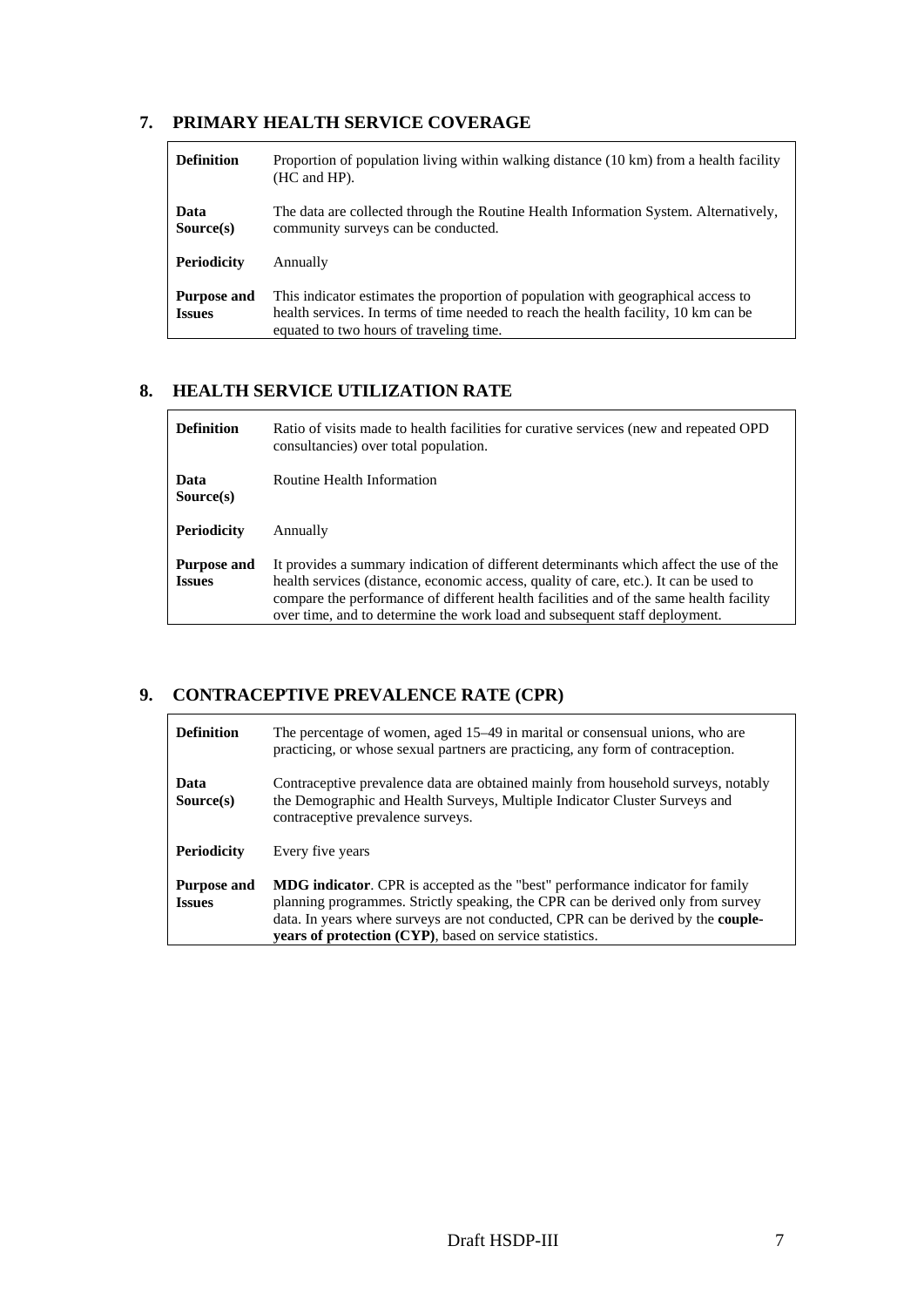# **10. PROPORTION OF BIRTHS ATTENDED BY SKILLED HEALTH PERSONNEL**

| <b>Definition</b>                   | The proportion of deliveries attended by skilled personnel is the percentage of<br>deliveries attended by personnel trained to give the necessary care to women during<br>pregnancy, labour and the post-partum period; to conduct deliveries; and to care for<br>newborns. Skilled health personnel include only those who are properly trained and<br>who have appropriate equipment and drugs (doctors, nurses or midwives). Traditional<br>birth attendants, even if they have received a short training course, are not to be<br>included. |
|-------------------------------------|-------------------------------------------------------------------------------------------------------------------------------------------------------------------------------------------------------------------------------------------------------------------------------------------------------------------------------------------------------------------------------------------------------------------------------------------------------------------------------------------------------------------------------------------------|
| Data<br>Source(s)                   | Data are collected through the Routine Health Information System (RHIS). Data can<br>be validated through household surveys, in particular Demographic and Health<br>Surveys and Multiple Indicator Cluster Surveys every five years.                                                                                                                                                                                                                                                                                                           |
| <b>Periodicity</b>                  | Annually                                                                                                                                                                                                                                                                                                                                                                                                                                                                                                                                        |
| <b>Purpose and</b><br><b>Issues</b> | <b>MDG</b> indicator. The indicator is a measure of a health system's ability to provide<br>adequate care for pregnant women. Due to the difficulty of measuring maternal<br>mortality, a series of process indicators for evaluating the progress towards the<br>reduction of maternal mortality by focusing on professional care during pregnancy and<br>childbirth are used.                                                                                                                                                                 |

## **11. DPT3 COVERAGE**

| <b>Definition</b>                   | The proportion of children below 1 year of age receiving 3 doses of DPT according to<br>national schedule.                                                                                                                                                        |
|-------------------------------------|-------------------------------------------------------------------------------------------------------------------------------------------------------------------------------------------------------------------------------------------------------------------|
| Data<br>Source(s)                   | Routine Health Information System. Data can be validated by community surveys (EPI)<br>30 cluster surveys, Multiple Indicator Cluster Surveys and Demographic and Health<br>Surveys).                                                                             |
| <b>Periodicity</b>                  | Annually                                                                                                                                                                                                                                                          |
| <b>Purpose and</b><br><b>Issues</b> | The indicator provides a measure of the coverage and the quality of the child health<br>care in the country. Lack of precise information on the size of the cohort of children<br>less than one year of age can make immunization coverage difficult to estimate. |

#### **12. HIV INCIDENCE**

| <b>Definition</b>                   | Proportion of new HIV positive adults over total adult population. The incidence is<br>estimated through the percentage of pregnant women ages 15-24 whose blood samples<br>test positive for HIV.                                                                                                                                                                                    |
|-------------------------------------|---------------------------------------------------------------------------------------------------------------------------------------------------------------------------------------------------------------------------------------------------------------------------------------------------------------------------------------------------------------------------------------|
| Data<br>Source(s)                   | Data on HIV in pregnant women come from tests on leftover blood samples taken for<br>other reasons during pregnancy. These samples come from selected antenatal clinics<br>during routine sentinel surveillance.                                                                                                                                                                      |
| <b>Periodicity</b>                  | Annually                                                                                                                                                                                                                                                                                                                                                                              |
| <b>Purpose and</b><br><b>Issues</b> | <b>MDG indicator.</b> In generalized epidemics, the infection rate for pregnant women is<br>similar to the overall rate for the adult population. Therefore, the indicator gives a<br>fairly good idea of relatively recent trends in HIV infection nationwide. The indicator<br>should be reported as the median for the capital city, for other urban areas and for rural<br>areas. |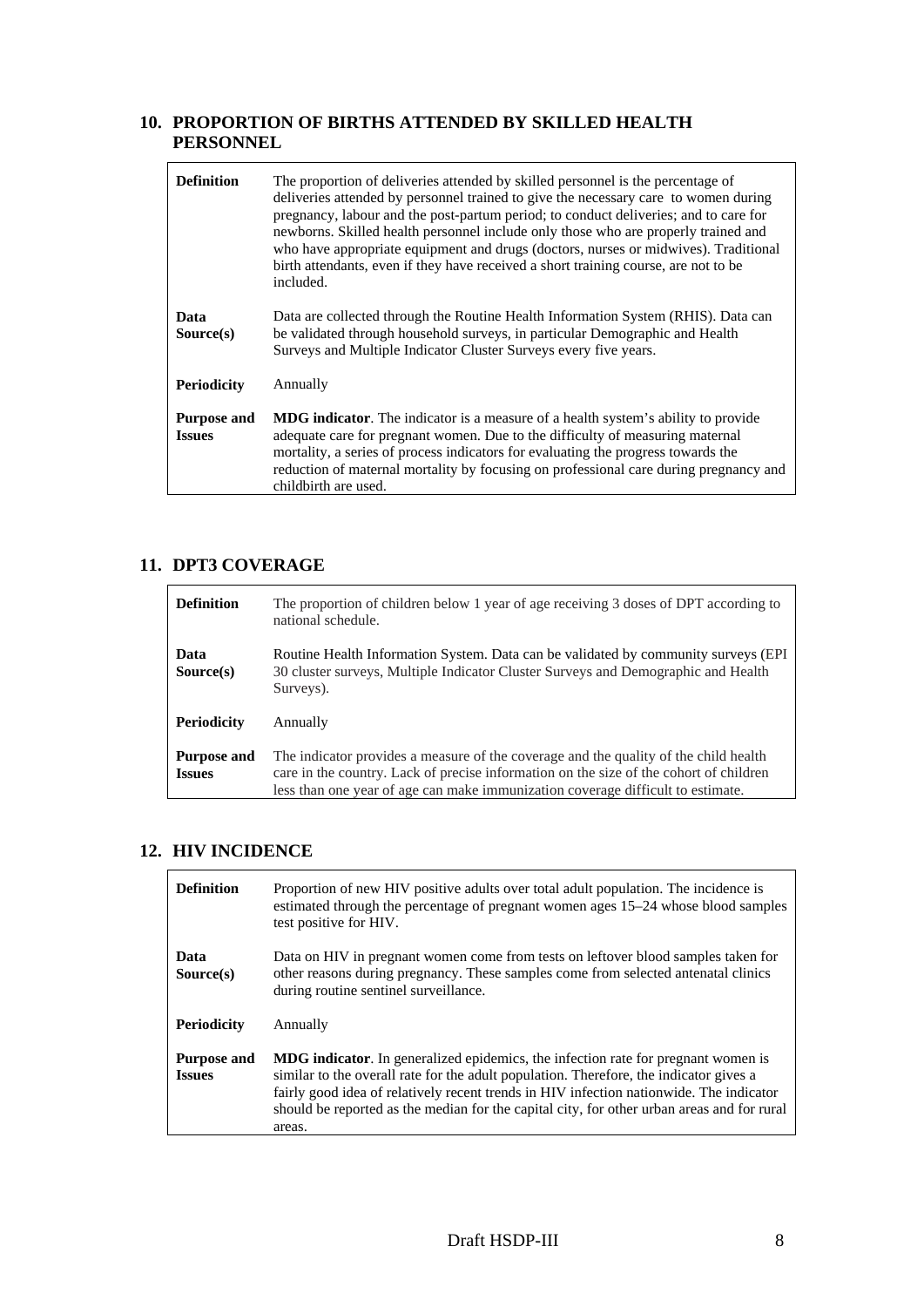### **13. ITNs COVERAGE RATE**

| <b>Definition</b>                   | Proportion of households with two ITNs (LLN, treated within last 6 months)                                                                                                                                                                                                                                                         |
|-------------------------------------|------------------------------------------------------------------------------------------------------------------------------------------------------------------------------------------------------------------------------------------------------------------------------------------------------------------------------------|
| Data<br>Source(s)                   | The data can be collected by health services at community level. Data are validated<br>through household surveys.                                                                                                                                                                                                                  |
| <b>Periodicity</b>                  | Annually                                                                                                                                                                                                                                                                                                                           |
| <b>Purpose and</b><br><b>Issues</b> | The indicator allows monitoring the use of insecticide-treated materials to limit<br>human-mosquito contact. Different studies might provide non-comparable results. A<br>standard protocol should be adopted. Surveys are undertaken only every few years. As<br>the data on bednet use are new, no trend data are yet available. |

### **14. INPATIENT CASE FATALITY RATES**

| <b>Definition</b>                   | Proportion of inpatients who died during admission (general and associated to specific<br>diseases).                                                                                                                                                                                                                                                                                                                                                                                                                   |
|-------------------------------------|------------------------------------------------------------------------------------------------------------------------------------------------------------------------------------------------------------------------------------------------------------------------------------------------------------------------------------------------------------------------------------------------------------------------------------------------------------------------------------------------------------------------|
| Data<br>Source(s)                   | RHIS reports. Data can be validated through health facility surveys. Data on disease<br>specific death rates at community level can be collected by community surveys<br>(Multiple Indicator Cluster Surveys) every three to five years.                                                                                                                                                                                                                                                                               |
| <b>Periodicity</b>                  | Annually                                                                                                                                                                                                                                                                                                                                                                                                                                                                                                               |
| <b>Purpose and</b><br><b>Issues</b> | A general CFR among inpatients will give an indication on the quality of care<br>provided. More specific information will be obtained by collecting CFRs for specific<br>diseases of public health importance, namely: malaria, diarrhoea, pneumonia and<br>obstetric complications. CFRs will be reported by age groups (under 5 years of age<br>and 5 years and above). The CFRs in children under five years of age will provide a<br>proxy indicator for assessing the quality of paediatric care (IMCI protocol). |

### **15. TUBERCULOSIS CASE DETECTION AND TREATMENT SUCCESS RATES**

| <b>Definition</b>                   | The tuberculosis detection rate is the percentage of estimated new infectious<br>tuberculosis cases detected under the directly observed treatment, short course (DOTS)<br>case detection and treatment strategy.<br>The treatment success rate is the percentage of new, registered smear-positive<br>(infectious) cases that were cured or in which a full course of DOTS was completed. |
|-------------------------------------|--------------------------------------------------------------------------------------------------------------------------------------------------------------------------------------------------------------------------------------------------------------------------------------------------------------------------------------------------------------------------------------------|
| Data<br>Source(s)                   | Data are collected by the Routine Health Information System (RHIS).                                                                                                                                                                                                                                                                                                                        |
| <b>Periodicity</b>                  | Annually                                                                                                                                                                                                                                                                                                                                                                                   |
| <b>Purpose and</b><br><b>Issues</b> | <b>MDG</b> indicator. It monitors the performance of the control programme.                                                                                                                                                                                                                                                                                                                |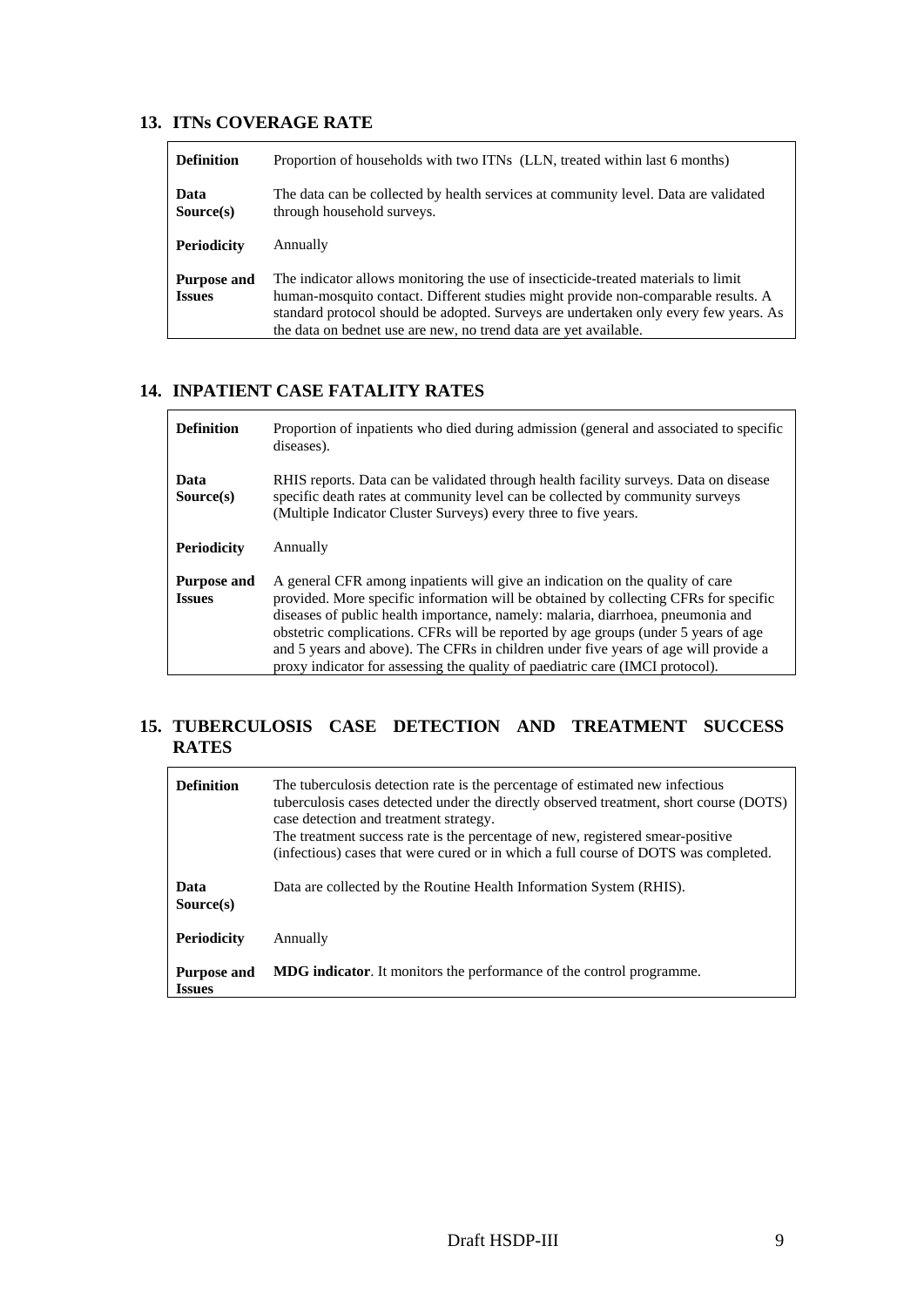### **16. IMPROVED SANITATION ACCESS RATE**

| <b>Definition</b>                   | The percentage of the urban and rural population with access to facilities that<br>hygienically separate human excreta from human, animal and insect contact.                                                                                                                                                                                                                                    |
|-------------------------------------|--------------------------------------------------------------------------------------------------------------------------------------------------------------------------------------------------------------------------------------------------------------------------------------------------------------------------------------------------------------------------------------------------|
| Data<br>Source(s)                   | Two data sources are common: administrative or infrastructure data that report on new<br>and existing facilities, and data from household surveys.                                                                                                                                                                                                                                               |
| Periodicity                         | Administrative data are available annually. Household surveys are generally conducted<br>every three to five years.                                                                                                                                                                                                                                                                              |
| <b>Purpose and</b><br><b>Issues</b> | <b>MDG indicator.</b> When data are from administrative sources, they generally refer to<br>existing sanitation facilities, whether used or not, while household survey data are<br>based on actual use of facilities by the surveyed population. While access is the most<br>reasonable indicator for sanitation facilities, it still involves severe methodological and<br>practical problems. |

## **17. PROPORTION OF INSTITUTIONS STAFFED AS PER STANDARDS**

| <b>Definition</b>                   | Proportion of institution (clinical and managerial) which positions are covered by<br>relevant staff according to the standards.                                      |
|-------------------------------------|-----------------------------------------------------------------------------------------------------------------------------------------------------------------------|
| Data<br>Source(s)                   | Routine Health Information and Administrative Reports                                                                                                                 |
| <b>Periodicity</b>                  | Annually                                                                                                                                                              |
| <b>Purpose and</b><br><b>Issues</b> | It gives an indication of manpower distribution and availability of human resources.<br>Further data can be collected on the percentage and type of vacant positions. |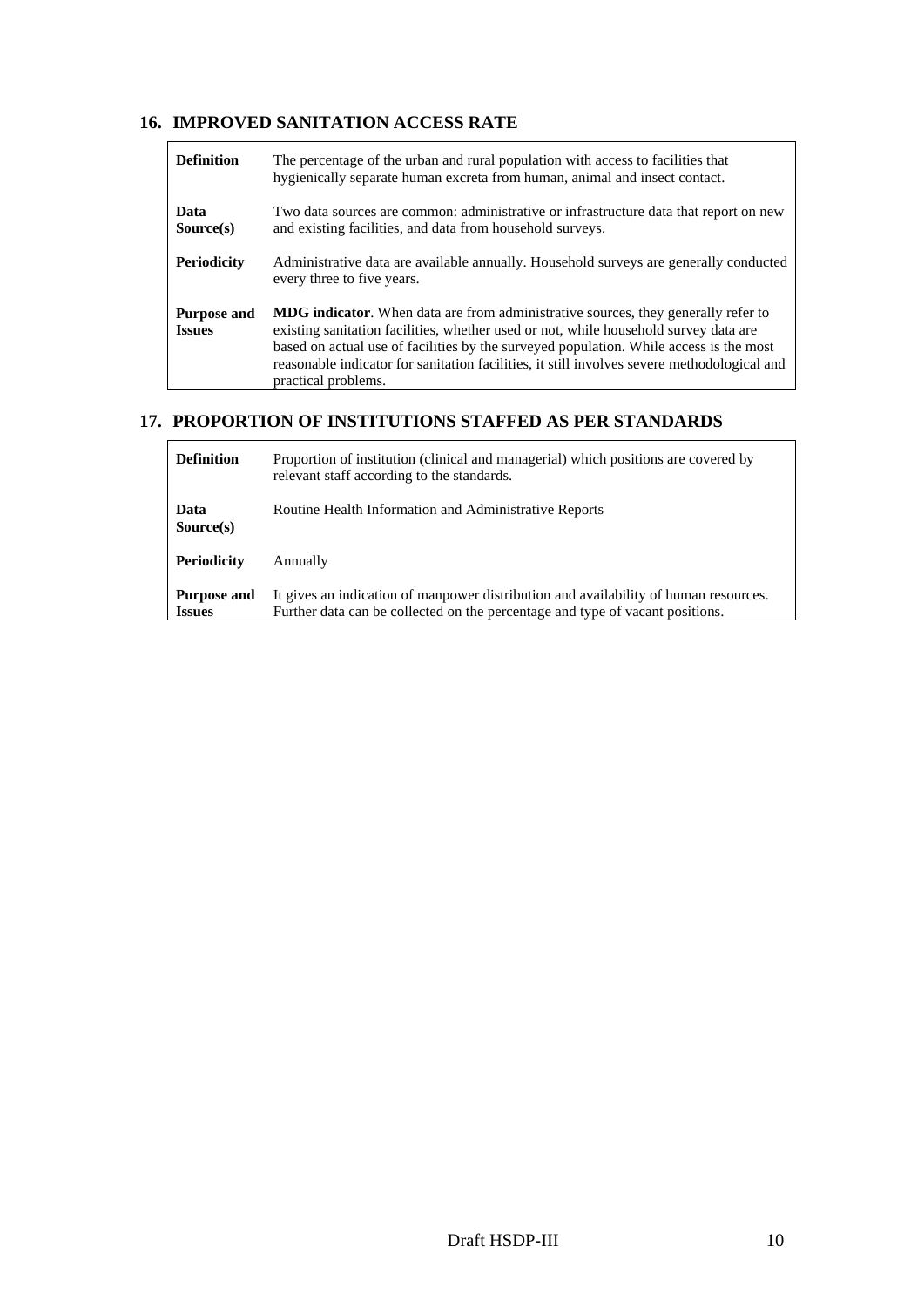| Impact                                 | <b>Indicator</b>                 | <b>Baseline</b>                  | <b>Target</b>                   |
|----------------------------------------|----------------------------------|----------------------------------|---------------------------------|
|                                        | Reduce maternal mortality ratio  | 871 per 100,000<br>live births   | $600$ per $100,000$ live births |
| <b>Improve the</b><br>health status of | Reduce under five mortality rate | 1000<br>123<br>per<br>population | 85 per 1000 population          |
| the population                         | Infant mortality rate            | 1000<br>77<br>per<br>population  | 45% per 1000 population         |
|                                        | Reduce total fertility rate      | 5.4                              | 4                               |

# **Annex-3, Detailed Programmatic Indicators and Targets of HSDP-III**

| <b>Outcome</b>                   | <b>Indicator</b>                                                 | <b>Baseline</b>            | <b>Target</b>           |
|----------------------------------|------------------------------------------------------------------|----------------------------|-------------------------|
|                                  | Morbidity attributed to malaria                                  | 22%                        | 10%                     |
| Reduce the major                 | Case fatality rate of malaria in under-5<br>children             | 5.2%                       | 2%                      |
| disease burden in<br>the country | Case fatality rate of malaria in age groups<br>5 years and above | 4.5%                       | 2%                      |
|                                  | Mortality attributed to TB                                       | 7% of all treated<br>cases | 4% of all treated cases |
|                                  |                                                                  |                            |                         |

| Output                                        | <b>Indicator</b>                                                                                            | <b>Baseline</b> | <b>Target</b>                           |
|-----------------------------------------------|-------------------------------------------------------------------------------------------------------------|-----------------|-----------------------------------------|
|                                               | Primary health care coverage                                                                                | 72%             | 100%                                    |
| <b>Improve the health</b><br>service coverage | Proportion of rural kebeles implementing<br><b>HSEP</b><br>Scope of mainstreaming of HSEP in<br><b>HSDP</b> |                 | 100% rural kebeles<br>Achieve           |
|                                               | Proportion of pastoralist population with<br>access to HSEP                                                 | 0%              | 100%                                    |
|                                               | Proportion of health centers upgraded and<br>provide CEOC services                                          | $\theta$        | 30%                                     |
|                                               | Proportion of hospitals and HCs<br>providing PMTCT services                                                 | $8.6\%$ (49)    | 100% of hospitals and 70%<br><b>HCs</b> |
|                                               | Proportion of hospitals and HCs<br>providing VCT services                                                   | 59.8%           | 100% Hospitals and HCs                  |
|                                               | Number of HIV sentinel surveillance sites                                                                   | 66              | 120                                     |
|                                               | Health facility coverage of DOTS/MDT                                                                        | 53.6%           | 72%                                     |
|                                               | Proportion of health facilities<br>implementing IMCI                                                        | 36              | 90%                                     |
|                                               | Proportion of districts implementing C-<br><b>IMCI</b>                                                      | 12%             | 50%                                     |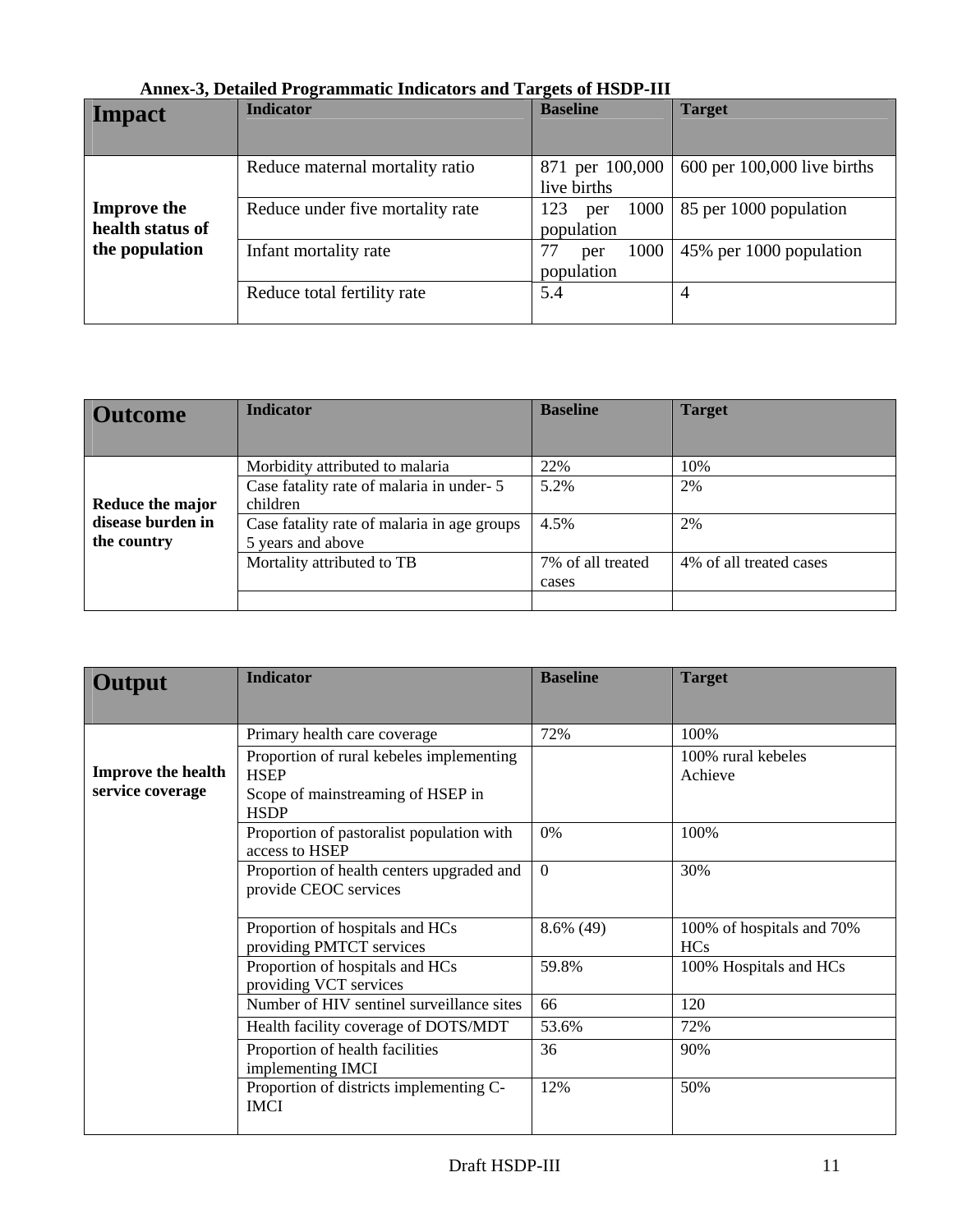| Output                                      | <b>Indicator</b>                                                                  | <b>Baseline</b>                                                | <b>Target</b>                          |
|---------------------------------------------|-----------------------------------------------------------------------------------|----------------------------------------------------------------|----------------------------------------|
| <b>Strengthen the</b>                       | Incidence of HIV                                                                  | 0.68%                                                          | 0.66%                                  |
| prevention and                              | Prevalence of HIV                                                                 | 3.5%                                                           | 3.5                                    |
| control of                                  | Number of PLWHA receiving ART                                                     | 13,000 (3%)                                                    | 263,000                                |
| communicable                                | Proportion of STI cases properly treated                                          | 20%                                                            | 30%                                    |
| diseases                                    | Proportion of people who used condom                                              | 17%                                                            | 49%                                    |
|                                             | with non regular sex partner in the<br>latest intercourse                         |                                                                |                                        |
|                                             | Proportion of patients receiving<br>antibiotics for opportunistic infections      | 20%                                                            | 50%                                    |
|                                             | Proportion of malaria epidemics detected<br>and contained within 2 weeks of onset | 55%                                                            | 100%.                                  |
|                                             | Case detection rate of new smear positive<br>pulmonary TB patients                | 34%                                                            | 50%                                    |
|                                             | No. of TB patients notified and treated                                           | 118,000                                                        | 178,000                                |
|                                             | Treatment success rate of all types of TB<br>cases                                | 76% cured or<br>completed<br>treatment                         | 85% cured or completed<br>treatment    |
|                                             | To reduce the prevalence of leprosy                                               |                                                                | to less than $1/10,000$                |
|                                             | Reduce the prevalence of leprosy grade-II<br>disability                           | 12%                                                            | < 10%                                  |
|                                             | Therapeutic coverage of Onchocerciasis<br>control in all CDTI areas               | 65%                                                            | Above 65%                              |
|                                             | <b>Cataract Surgical Rate (CSR)</b>                                               | 350 per million<br>population per<br>year                      | 600 per million population per<br>year |
|                                             | Contraceptive prevalence rate                                                     | 25.2 %                                                         | 45%                                    |
|                                             | ANC service coverage                                                              | 42.1%                                                          | 80%                                    |
|                                             | TT2 coverage for pregnant women                                                   | 43.3%                                                          | 75%                                    |
| <b>Strengthen the</b><br>maternal and child | TT2 coverage for non-pregnant women                                               | 25.8%                                                          | 67%                                    |
| health services                             | Proportion of deliveries attended by<br>skilled attendant                         | 12.4%                                                          | 32%                                    |
|                                             | Proportion of clean deliveries                                                    | 10%                                                            | 50%                                    |
|                                             | Postnatal care service coverage                                                   | 13.6%                                                          | 31%                                    |
|                                             | Proportion of pregnant women getting<br>folate supplementation                    | 6%                                                             | 52%                                    |
|                                             | Proportion of women referred for<br>obstetric complications                       | 1%                                                             | 24%                                    |
|                                             | Proportion of pregnant women getting<br>treatment for iron deficiency anemia      | 5%                                                             | 36%                                    |
|                                             | DPT3 coverage                                                                     | 70.1%                                                          | 80%                                    |
|                                             | Measles immunization coverage                                                     | 61.3%                                                          | 75 %                                   |
|                                             | Proportion of fully immunized children                                            | 44.5%                                                          | 54%                                    |
|                                             | $BCG = 65%$<br>Measles $=30\%$<br>$DPT = 20\%,$<br>TT 10%                         | To less than 20%<br>for BCG and<br>Measles<br>To less than 10% | Vaccine wastage rate                   |
|                                             | $OPV = 15%$                                                                       | for DPT,TT and<br><b>OPV</b>                                   |                                        |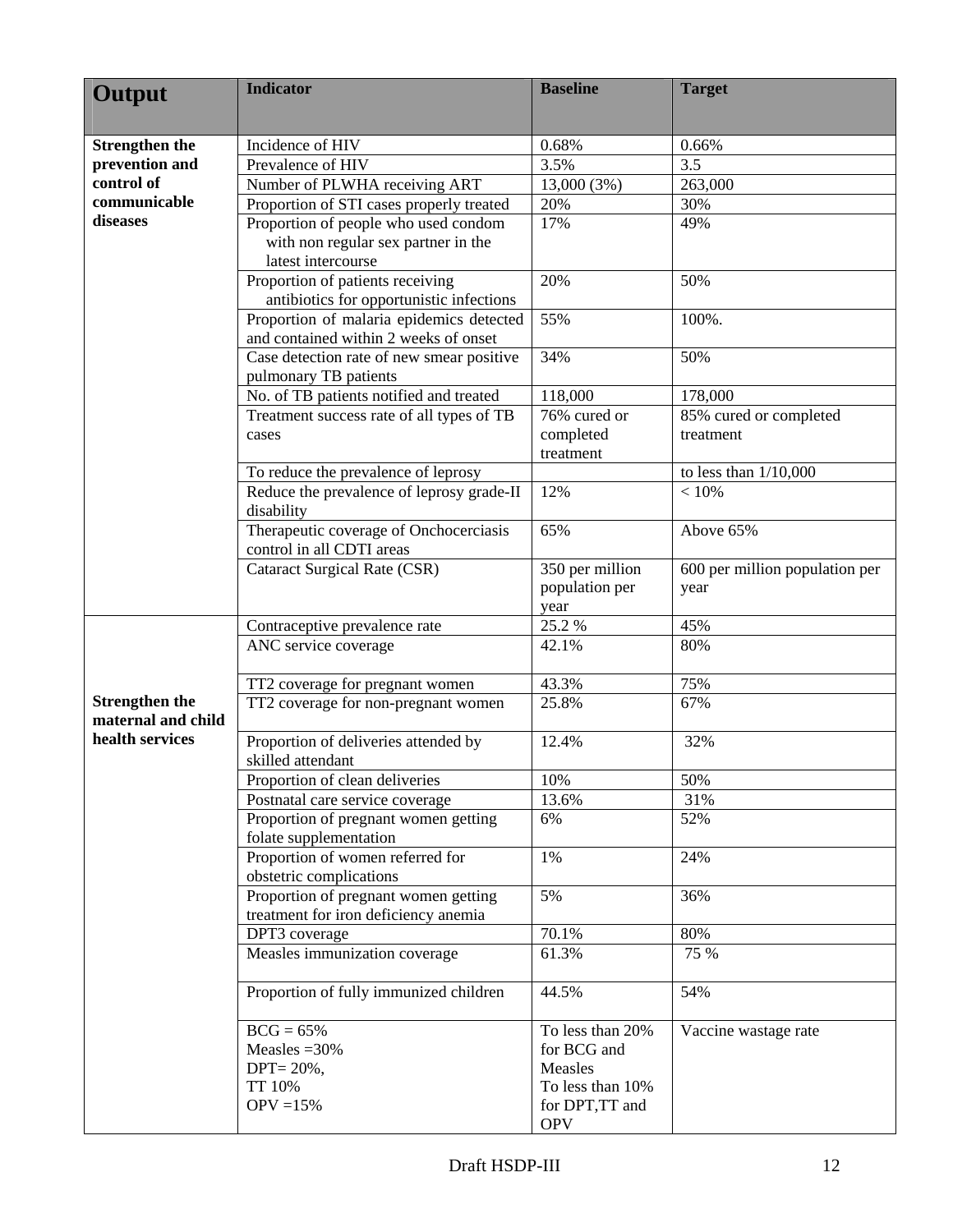| Output                                                    | <b>Indicator</b>                                                                                                                   | <b>Baseline</b>  | <b>Target</b> |
|-----------------------------------------------------------|------------------------------------------------------------------------------------------------------------------------------------|------------------|---------------|
|                                                           |                                                                                                                                    |                  |               |
|                                                           | Proportion of pregnant women using                                                                                                 | 2%               | 49%           |
| <b>Strengthen the</b>                                     | <b>ITNs</b>                                                                                                                        |                  |               |
| maternal and child<br>health services                     | Proportion of under five children utilizing<br><b>ITNs</b>                                                                         | 2%               | 63%           |
|                                                           | Proportion of children from HIV +ve<br>mothers getting PMTCT (nevirapin and<br>replacement feeding or exclusive breast<br>feeding) | 0.1%             | 25%           |
|                                                           | Proportion of children who got Hib and<br>Hepatitis vaccines                                                                       | 0%               | 54%           |
|                                                           | Proportion of children getting proper<br>temperature management including KMC                                                      | 10%              | 40%           |
|                                                           | Proportion of children aged 6-9 months<br>initiated on complementary foods on top<br>of breast feeding                             | 75               | 80            |
|                                                           | Proportion of children aged 6-59 months<br>getting vitamin-A prophylaxis                                                           | 10%              | 54%           |
|                                                           | Proportion of pregnant mothers getting<br>treatment for Iron deficiency in pregnancy                                               | 5%               | 25%           |
|                                                           | Proportion of children aged 0-5 months<br>on exclusive breast feeding                                                              | 34%              | 63%           |
|                                                           | Proportion of children who got zinc for<br>diarrhea management                                                                     | 0%               | 25%           |
|                                                           | Proportion of children aged 6 months to<br>11 months on optimum breast feeding                                                     | 75%              | 80%           |
|                                                           | Proportion of infants with complementary<br>feeding                                                                                | 34%              | 63%           |
| <b>Strengthen the</b><br>hygiene and<br>environmental     | Latrine Coverage                                                                                                                   | 29%              | 80 %          |
| health services                                           | Proportion of water sources checked for<br>potabiltiy                                                                              | 35.9%            | 90 %          |
| <b>Improve</b><br>availability, safety<br>and efficacy of | Proportion of public health facilities with<br>essential drugs                                                                     | 80%              | 100%          |
| essential drugs                                           | Percentage of expired drugs in public<br>healthy facilities                                                                        | 8%               | 1%            |
| <b>Improve the</b>                                        | HEWs to population ratio                                                                                                           | 1:26687          | 1:2,500       |
| availability                                              | Doctors to population ratio                                                                                                        | 1:29777          | 1:14,662      |
| adequate human<br>resource in the                         | Proportion of health professionals<br>teaching institutions providing pre-service                                                  | 66%              | 95%           |
| sector<br><b>IEC/BCC</b> that                             | <b>IMCI</b><br>Scope of adaptation and implementation                                                                              | $\boldsymbol{0}$ | 100%          |
| ensures effective                                         | of the National IEC/BCC Strategy at all                                                                                            |                  |               |
| social mobilization                                       | levels of the health system                                                                                                        |                  |               |
| to tackle diseases of                                     |                                                                                                                                    |                  |               |
| public health                                             |                                                                                                                                    |                  |               |
| importance                                                |                                                                                                                                    |                  |               |
| designed and                                              |                                                                                                                                    |                  |               |
| implemented                                               |                                                                                                                                    |                  |               |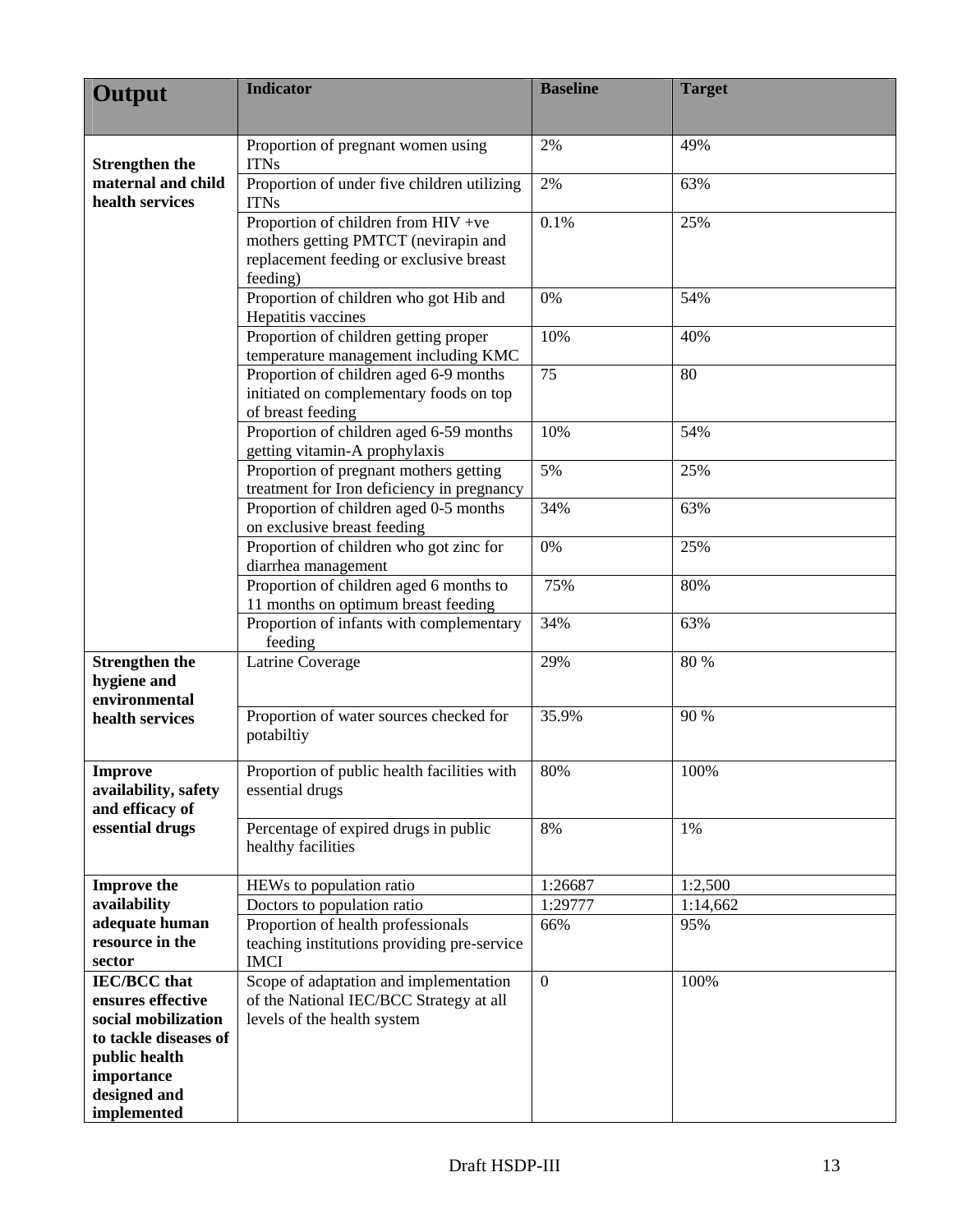| Output                                              | <b>Indicator</b>                                                                                                                                                                                                                                                                                                                                                                                                                                                                                                                                                                                                                                                                                                                                                                                  | <b>Baseline</b>                                                                      | <b>Target</b>                                                                                                                                                                   |
|-----------------------------------------------------|---------------------------------------------------------------------------------------------------------------------------------------------------------------------------------------------------------------------------------------------------------------------------------------------------------------------------------------------------------------------------------------------------------------------------------------------------------------------------------------------------------------------------------------------------------------------------------------------------------------------------------------------------------------------------------------------------------------------------------------------------------------------------------------------------|--------------------------------------------------------------------------------------|---------------------------------------------------------------------------------------------------------------------------------------------------------------------------------|
|                                                     |                                                                                                                                                                                                                                                                                                                                                                                                                                                                                                                                                                                                                                                                                                                                                                                                   |                                                                                      |                                                                                                                                                                                 |
|                                                     | Scope of implementation of the five sub-                                                                                                                                                                                                                                                                                                                                                                                                                                                                                                                                                                                                                                                                                                                                                          |                                                                                      | 100%                                                                                                                                                                            |
|                                                     | programmes of CSP in the Health Sector                                                                                                                                                                                                                                                                                                                                                                                                                                                                                                                                                                                                                                                                                                                                                            |                                                                                      |                                                                                                                                                                                 |
| <b>Health information</b>                           | Scope of staffing of Woreda Health                                                                                                                                                                                                                                                                                                                                                                                                                                                                                                                                                                                                                                                                                                                                                                |                                                                                      | 100%                                                                                                                                                                            |
| used for making                                     | Offices and RHBs by skilled                                                                                                                                                                                                                                                                                                                                                                                                                                                                                                                                                                                                                                                                                                                                                                       |                                                                                      |                                                                                                                                                                                 |
| decision                                            | professionals as per the standard                                                                                                                                                                                                                                                                                                                                                                                                                                                                                                                                                                                                                                                                                                                                                                 |                                                                                      |                                                                                                                                                                                 |
|                                                     | Completeness and timely submission of                                                                                                                                                                                                                                                                                                                                                                                                                                                                                                                                                                                                                                                                                                                                                             |                                                                                      | 80%                                                                                                                                                                             |
|                                                     | routine health and administrative reports                                                                                                                                                                                                                                                                                                                                                                                                                                                                                                                                                                                                                                                                                                                                                         |                                                                                      |                                                                                                                                                                                 |
|                                                     | Achieve 75 % of evidence based planning                                                                                                                                                                                                                                                                                                                                                                                                                                                                                                                                                                                                                                                                                                                                                           |                                                                                      | 75%                                                                                                                                                                             |
| Comprehensive                                       | Scope of development, adaptation and                                                                                                                                                                                                                                                                                                                                                                                                                                                                                                                                                                                                                                                                                                                                                              | $\boldsymbol{0}$                                                                     | 100%                                                                                                                                                                            |
| and integrated<br><b>Monitoring and</b>             | implementation integrated M&E GL and<br>revision of PIM                                                                                                                                                                                                                                                                                                                                                                                                                                                                                                                                                                                                                                                                                                                                           |                                                                                      |                                                                                                                                                                                 |
| <b>Evaluation system</b>                            | Scope of harmonization of donor-                                                                                                                                                                                                                                                                                                                                                                                                                                                                                                                                                                                                                                                                                                                                                                  |                                                                                      | 75%                                                                                                                                                                             |
| designed and                                        | government reporting cycles, accounting                                                                                                                                                                                                                                                                                                                                                                                                                                                                                                                                                                                                                                                                                                                                                           |                                                                                      |                                                                                                                                                                                 |
| implemented                                         | procedure and monitoring and evaluation                                                                                                                                                                                                                                                                                                                                                                                                                                                                                                                                                                                                                                                                                                                                                           |                                                                                      |                                                                                                                                                                                 |
|                                                     | system (one plan-one report)                                                                                                                                                                                                                                                                                                                                                                                                                                                                                                                                                                                                                                                                                                                                                                      |                                                                                      |                                                                                                                                                                                 |
| <b>Adequate resource</b>                            | Scope of institutionalization of HCF                                                                                                                                                                                                                                                                                                                                                                                                                                                                                                                                                                                                                                                                                                                                                              | $\mathbf{0}$                                                                         | 100%                                                                                                                                                                            |
| mobilized,                                          |                                                                                                                                                                                                                                                                                                                                                                                                                                                                                                                                                                                                                                                                                                                                                                                                   |                                                                                      |                                                                                                                                                                                 |
| efficiently utilized                                | Scope of generation of resource for the                                                                                                                                                                                                                                                                                                                                                                                                                                                                                                                                                                                                                                                                                                                                                           |                                                                                      |                                                                                                                                                                                 |
| and sustained for                                   | sector through                                                                                                                                                                                                                                                                                                                                                                                                                                                                                                                                                                                                                                                                                                                                                                                    | 82% hospitals<br>Е                                                                   |                                                                                                                                                                                 |
| the Health Sector                                   | Ξ                                                                                                                                                                                                                                                                                                                                                                                                                                                                                                                                                                                                                                                                                                                                                                                                 |                                                                                      |                                                                                                                                                                                 |
|                                                     |                                                                                                                                                                                                                                                                                                                                                                                                                                                                                                                                                                                                                                                                                                                                                                                                   |                                                                                      |                                                                                                                                                                                 |
|                                                     |                                                                                                                                                                                                                                                                                                                                                                                                                                                                                                                                                                                                                                                                                                                                                                                                   |                                                                                      |                                                                                                                                                                                 |
|                                                     |                                                                                                                                                                                                                                                                                                                                                                                                                                                                                                                                                                                                                                                                                                                                                                                                   |                                                                                      |                                                                                                                                                                                 |
|                                                     |                                                                                                                                                                                                                                                                                                                                                                                                                                                                                                                                                                                                                                                                                                                                                                                                   |                                                                                      |                                                                                                                                                                                 |
|                                                     |                                                                                                                                                                                                                                                                                                                                                                                                                                                                                                                                                                                                                                                                                                                                                                                                   |                                                                                      |                                                                                                                                                                                 |
|                                                     |                                                                                                                                                                                                                                                                                                                                                                                                                                                                                                                                                                                                                                                                                                                                                                                                   |                                                                                      |                                                                                                                                                                                 |
|                                                     |                                                                                                                                                                                                                                                                                                                                                                                                                                                                                                                                                                                                                                                                                                                                                                                                   |                                                                                      |                                                                                                                                                                                 |
|                                                     |                                                                                                                                                                                                                                                                                                                                                                                                                                                                                                                                                                                                                                                                                                                                                                                                   |                                                                                      |                                                                                                                                                                                 |
|                                                     |                                                                                                                                                                                                                                                                                                                                                                                                                                                                                                                                                                                                                                                                                                                                                                                                   |                                                                                      |                                                                                                                                                                                 |
| <b>Health emergencies</b>                           |                                                                                                                                                                                                                                                                                                                                                                                                                                                                                                                                                                                                                                                                                                                                                                                                   |                                                                                      |                                                                                                                                                                                 |
|                                                     |                                                                                                                                                                                                                                                                                                                                                                                                                                                                                                                                                                                                                                                                                                                                                                                                   |                                                                                      |                                                                                                                                                                                 |
|                                                     |                                                                                                                                                                                                                                                                                                                                                                                                                                                                                                                                                                                                                                                                                                                                                                                                   |                                                                                      |                                                                                                                                                                                 |
|                                                     | team                                                                                                                                                                                                                                                                                                                                                                                                                                                                                                                                                                                                                                                                                                                                                                                              |                                                                                      |                                                                                                                                                                                 |
|                                                     |                                                                                                                                                                                                                                                                                                                                                                                                                                                                                                                                                                                                                                                                                                                                                                                                   |                                                                                      |                                                                                                                                                                                 |
|                                                     |                                                                                                                                                                                                                                                                                                                                                                                                                                                                                                                                                                                                                                                                                                                                                                                                   |                                                                                      |                                                                                                                                                                                 |
|                                                     |                                                                                                                                                                                                                                                                                                                                                                                                                                                                                                                                                                                                                                                                                                                                                                                                   |                                                                                      |                                                                                                                                                                                 |
|                                                     |                                                                                                                                                                                                                                                                                                                                                                                                                                                                                                                                                                                                                                                                                                                                                                                                   |                                                                                      |                                                                                                                                                                                 |
|                                                     |                                                                                                                                                                                                                                                                                                                                                                                                                                                                                                                                                                                                                                                                                                                                                                                                   |                                                                                      |                                                                                                                                                                                 |
|                                                     |                                                                                                                                                                                                                                                                                                                                                                                                                                                                                                                                                                                                                                                                                                                                                                                                   |                                                                                      |                                                                                                                                                                                 |
|                                                     |                                                                                                                                                                                                                                                                                                                                                                                                                                                                                                                                                                                                                                                                                                                                                                                                   |                                                                                      |                                                                                                                                                                                 |
|                                                     |                                                                                                                                                                                                                                                                                                                                                                                                                                                                                                                                                                                                                                                                                                                                                                                                   |                                                                                      |                                                                                                                                                                                 |
|                                                     |                                                                                                                                                                                                                                                                                                                                                                                                                                                                                                                                                                                                                                                                                                                                                                                                   |                                                                                      |                                                                                                                                                                                 |
| (epidemics,<br>outbreaks etc)<br>properly contained | Increasing proportion of health<br>facilities with SPs<br>Retention of revenues generated at<br>٠<br>health facilities<br>Implementation of appropriate HCF<br>Е<br>scheme at all districts<br>The proportion of woredas having<br>emergency preparedness strategy<br>document and guidelines<br>Proportion of woredas having and<br>implementing emergency<br>preparedness and response plan<br>The No. of woredas with rapid response<br>Proportion of outbreaks/epidemics with<br>laboratory investigation/result<br>Proportion of weda health offices<br>submitting timely and complete<br>surveillance rep[orts<br>Proportion of HEWs trained on IDSR<br>Proportion of outbreaks of epidemic<br>prone diseases notified to woreda within<br>two days of surpassing the epidemic<br>threshold | 58% of health<br>centers<br>$\mathbf{0}$<br>10%<br>10%<br>50%<br>72%<br>$0\%$<br>60% | 100% of hospitals and<br>health centers<br>Retention of revenues<br>at 100% of health<br>facilities<br>50% of the districts<br>100%<br>80%<br>80%<br>80%<br>80%<br>100%<br>100% |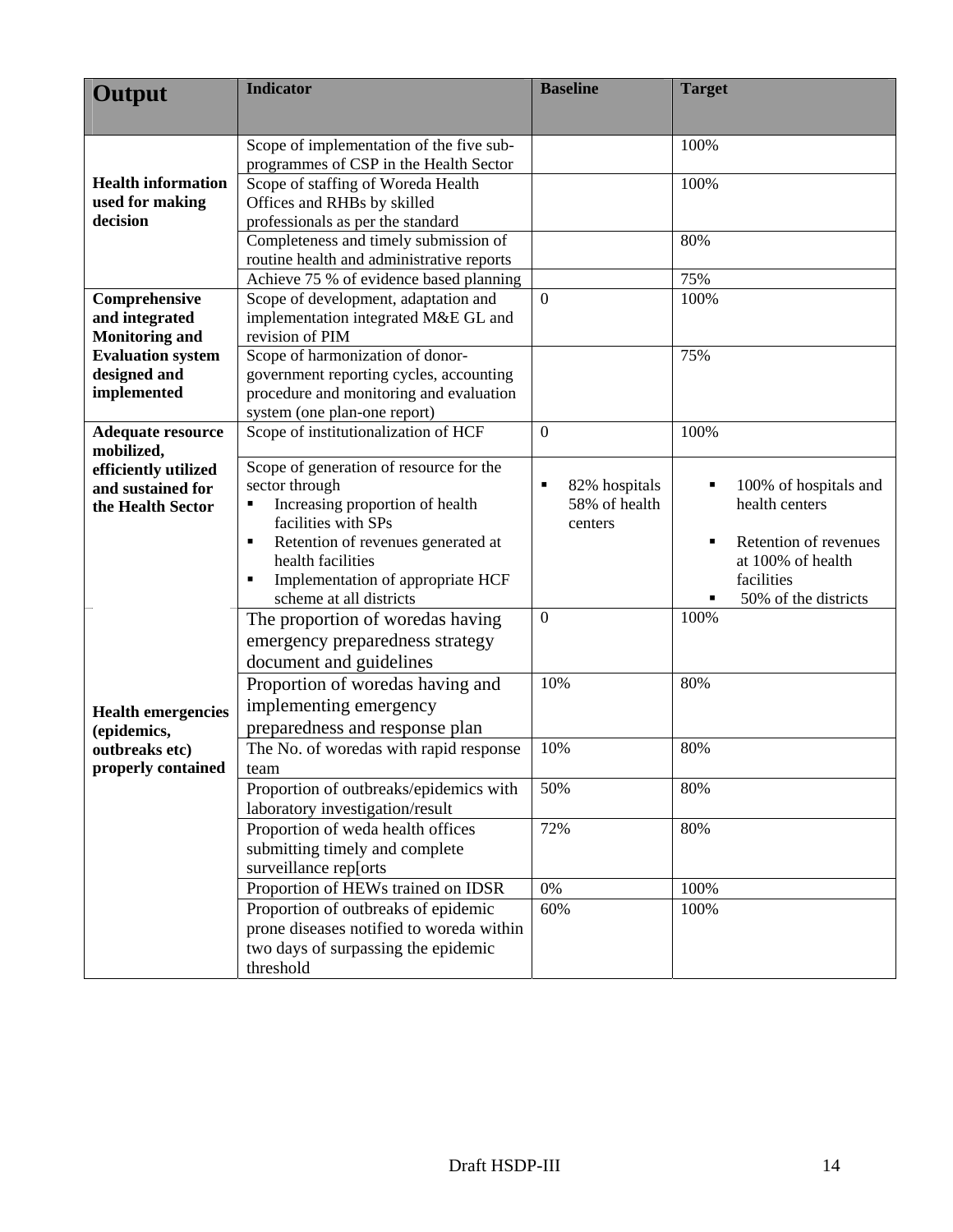| Input                  | <b>Indicator</b>                                                                                     | <b>Baseline</b>                 | <b>Target</b>              |
|------------------------|------------------------------------------------------------------------------------------------------|---------------------------------|----------------------------|
| <b>Financial Input</b> | Health expenditures per capita                                                                       | <b>5.6 USD</b>                  | <b>9.6 USD</b>             |
|                        | Share of health as a proportion of total budget                                                      | Doubling of the current amount. |                            |
| <b>Human resource</b>  | Train and deploy health human resource as per                                                        |                                 | 100% implementation of HRD |
| input                  | the Health Human Resource Development Plan.                                                          |                                 | Plan.                      |
| <b>Logistic Input</b>  | Make available the required logistic impute<br>(drugs, supplies, medical equipment, vehicles<br>etc) |                                 |                            |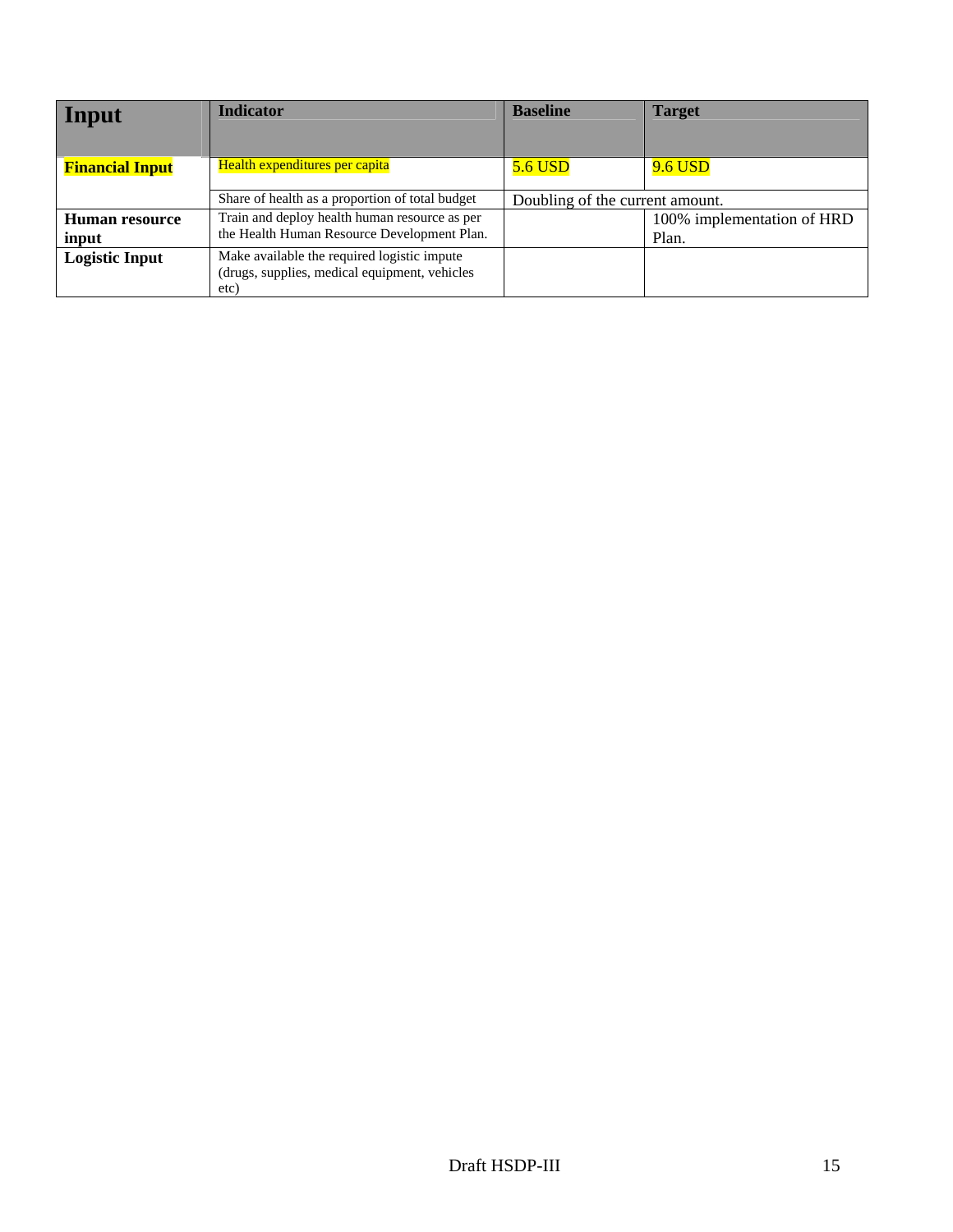#### **Annex 4: Cost Estimates of Scenario 2 and Scenario 3**

| Annex 4a: Scenario 2 - HSDP-III Incremental Cost Estimates by Program Components |  |
|----------------------------------------------------------------------------------|--|
|----------------------------------------------------------------------------------|--|

|                                        |                       |                                                                                     |                                                                                                       |                                                | <b>HSDP Components</b>                         |            |                          |                                           |              |
|----------------------------------------|-----------------------|-------------------------------------------------------------------------------------|-------------------------------------------------------------------------------------------------------|------------------------------------------------|------------------------------------------------|------------|--------------------------|-------------------------------------------|--------------|
| <b>Nature of</b><br><b>Expenditure</b> | <b>Fiscal</b><br>Year | <b>Health</b><br><b>Service</b><br><b>Delivery and</b><br><b>Quality of</b><br>Care | <b>Access to</b><br><b>Services: New</b><br>Construction,<br><b>Expansion and</b><br><b>Transport</b> | Human<br><b>Resource</b><br><b>Development</b> | <b>Strengthening</b><br><b>Pharmaceuticals</b> | <b>IEC</b> | Management,<br>HMIS, M&E | <b>Health</b><br>Care<br><b>Financing</b> | <b>Total</b> |
|                                        | 2005/06               | 306.6                                                                               | 1,938.5                                                                                               | 8.6                                            | 614.3                                          | 83.5       | 0.1                      |                                           | 2,951.6      |
|                                        | 2006/07               | 292.4                                                                               | 1,675.5                                                                                               | 17.1                                           | 638.7                                          | 69.6       | 0.3                      |                                           | 2,693.6      |
| Capital                                | 2007/08               | 309.7                                                                               | 1,462.2                                                                                               | 34.3                                           | 687.6                                          | 55.6       | 0.6                      |                                           | 2,550.0      |
|                                        | 2008/09               | 327.1                                                                               | 1,248.9                                                                                               | 51.4                                           | 736.4                                          | 41.7       | 0.8                      |                                           | 2,406.4      |
|                                        | 2009/10               | 312.9                                                                               | 985.9                                                                                                 | 60.0                                           | 760.8                                          | 27.8       | 1.0                      |                                           | 2,148.4      |
|                                        | 2005/06               | 140.6                                                                               | 12.7                                                                                                  | 93.2                                           | 412.7                                          | 60.5       | 9.7                      | 6.4                                       | 735.9        |
|                                        | 2006/07               | 281.3                                                                               | 31.6                                                                                                  | 203.0                                          | 844.0                                          | 121.0      | 19.4                     | 7.7                                       | 1,507.9      |
| Recurrent                              | 2007/08               | 421.9                                                                               | 62.7                                                                                                  | 346.9                                          | 1,319.6                                        | 181.5      | 29.1                     | 9.4                                       | 2,371.1      |
|                                        | 2008/09               | 562.5                                                                               | 100.0                                                                                                 | 509.4                                          | 1,827.6                                        | 242.0      | 38.8                     | 11.1                                      | 3,291.5      |
|                                        | 2009/10               | 703.2                                                                               | 155.7                                                                                                 | 719.5                                          | 2,446.7                                        | 302.5      | 48.5                     | 12.8                                      | 4,389.0      |
|                                        | 2005/06               | 447.2                                                                               | 1,951.2                                                                                               | 101.8                                          | 1,026.9                                        | 144.0      | 9.8                      | 6.4                                       | 3,687.4      |
|                                        | 2006/07               | 573.6                                                                               | 1,707.1                                                                                               | 220.1                                          | 1,482.7                                        | 190.5      | 19.7                     | 7.7                                       | 4,201.5      |
| Total                                  | 2007/08               | 731.6                                                                               | 1,524.9                                                                                               | 381.2                                          | 2,007.1                                        | 237.1      | 29.7                     | 9.4                                       | 4,921.1      |
|                                        | 2008/09               | 889.7                                                                               | 1,348.9                                                                                               | 560.8                                          | 2,564.0                                        | 283.7      | 39.7                     | 11.1                                      | 5,697.9      |
|                                        | 2009/10               | 1,016.1                                                                             | 1,141.6                                                                                               | 779.5                                          | 3,207.5                                        | 330.3      | 49.5                     | 12.8                                      | 6,537.4      |
| <b>Grand Total</b>                     |                       | 3,658.2                                                                             | 7,673.8                                                                                               | 2,043.5                                        | 10,288.3                                       | 1,185.6    | 148.4                    | 47.5                                      | 25,045.3     |
| $\%$                                   |                       | 14.6                                                                                | 30.6                                                                                                  | 8.2                                            | 41.1                                           | 4.7        | 0.6                      | 0.2                                       | 100.0        |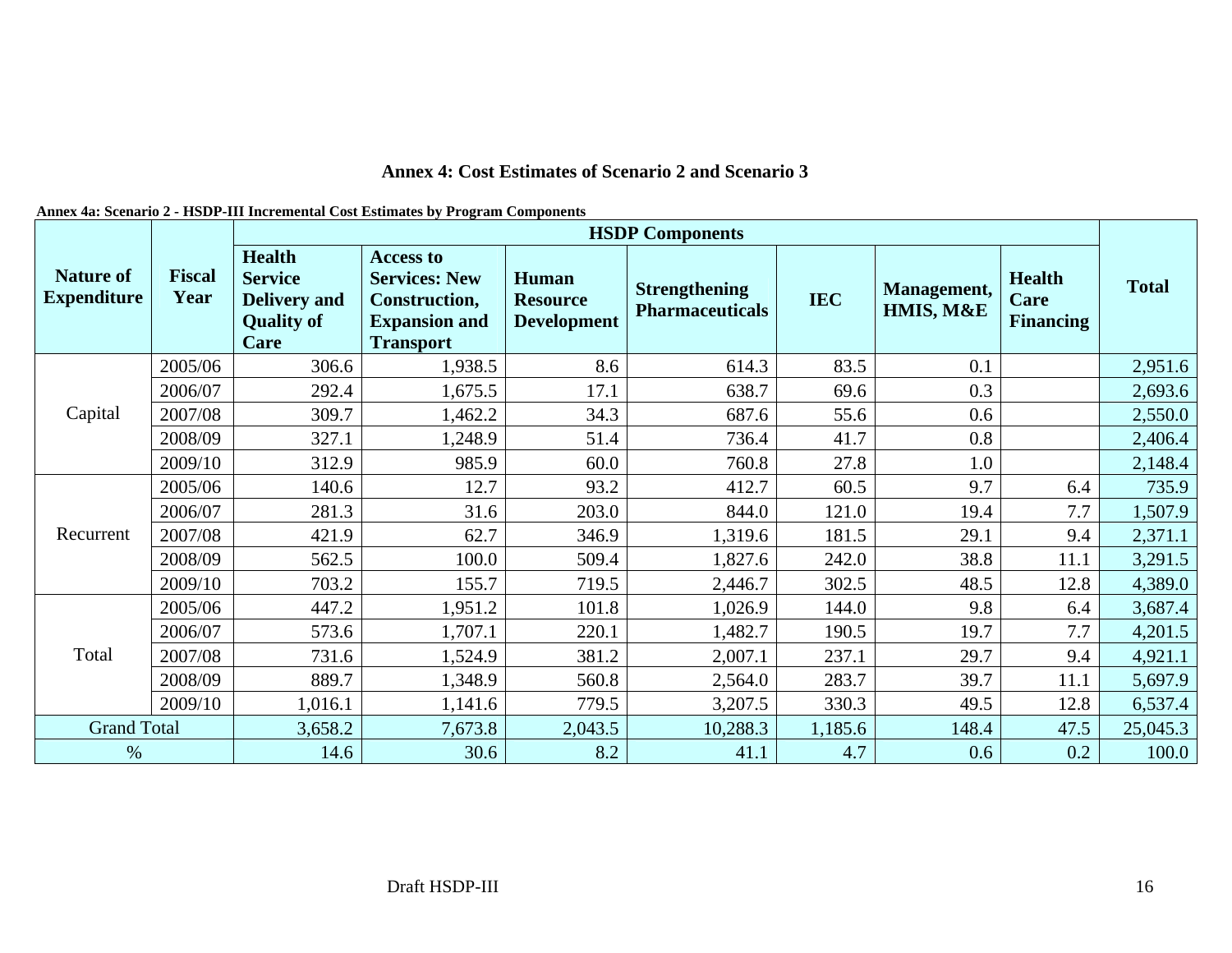|                                        |                    | rincs 40. Sechario 2 - risdi -rii merementar Cost Estimate by Service Denvery Elevels | <b>Health Services Delivery Level</b> |                 |                       |                    |
|----------------------------------------|--------------------|---------------------------------------------------------------------------------------|---------------------------------------|-----------------|-----------------------|--------------------|
| <b>Nature of</b><br><b>Expenditure</b> | <b>Fiscal Year</b> | <b>Health Services</b><br><b>Extension Program</b>                                    | <b>Health</b><br><b>Center</b>        | <b>Hospital</b> | <b>Administration</b> | <b>Grand Total</b> |
|                                        | 2005/06            | 818.1                                                                                 | 1,621.5                               | 511.8           | 0.1                   | 2,951.6            |
|                                        | 2006/07            | 737.4                                                                                 | 1,432.6                               | 523.3           | 0.3                   | 2,693.6            |
| Capital                                | 2007/08            | 702.8                                                                                 | 1,255.1                               | 591.6           | 0.6                   | 2,550.0            |
|                                        | 2008/09            | 668.2                                                                                 | 1,077.5                               | 659.8           | 0.8                   | 2,406.4            |
|                                        | 2009/10            | 587.5                                                                                 | 888.6                                 | 671.3           | 1.0                   | 2,148.4            |
|                                        | 2005/06            | 216.5                                                                                 | 287.5                                 | 228.4           | 3.4                   | 735.9              |
|                                        | 2006/07            | 442.2                                                                                 | 585.0                                 | 476.5           | 4.2                   | 1,507.9            |
| Recurrent                              | 2007/08            | 687.3                                                                                 | 904.1                                 | 774.4           | 5.2                   | 2,371.1            |
|                                        | 2008/09            | 943.6                                                                                 | 1,234.0                               | 1,107.6         | 6.3                   | 3,291.5            |
|                                        | 2009/10            | 1,225.4                                                                               | 1,596.2                               | 1,560.1         | 7.3                   | 4,389.0            |
|                                        | 2005/06            | 1,034.6                                                                               | 1,909.1                               | 740.2           | 3.5                   | 3,687.4            |
|                                        | 2006/07            | 1,179.6                                                                               | 2,017.6                               | 999.8           | 4.5                   | 4,201.5            |
| Total                                  | 2007/08            | 1,390.1                                                                               | 2,159.2                               | 1,366.0         | 5.8                   | 4,921.1            |
|                                        | 2008/09            | 1,611.9                                                                               | 2,311.5                               | 1,767.4         | 7.1                   | 5,697.9            |
|                                        | 2009/10            | 1,812.9                                                                               | 2,484.8                               | 2,231.4         | 8.3                   | 6,537.4            |
| <b>Grand Total</b>                     |                    | 7,029.1                                                                               | 10,882.2                              | 7,104.8         | 29.2                  | 25,045.3           |
| $\%$                                   |                    | 28.1                                                                                  | 43.4                                  | 28.4            | 0.1                   | 100.0              |

**Annex 4b: Scenario 2 - HSDP-III Incremental Cost Estimate by Service Delivery Levels**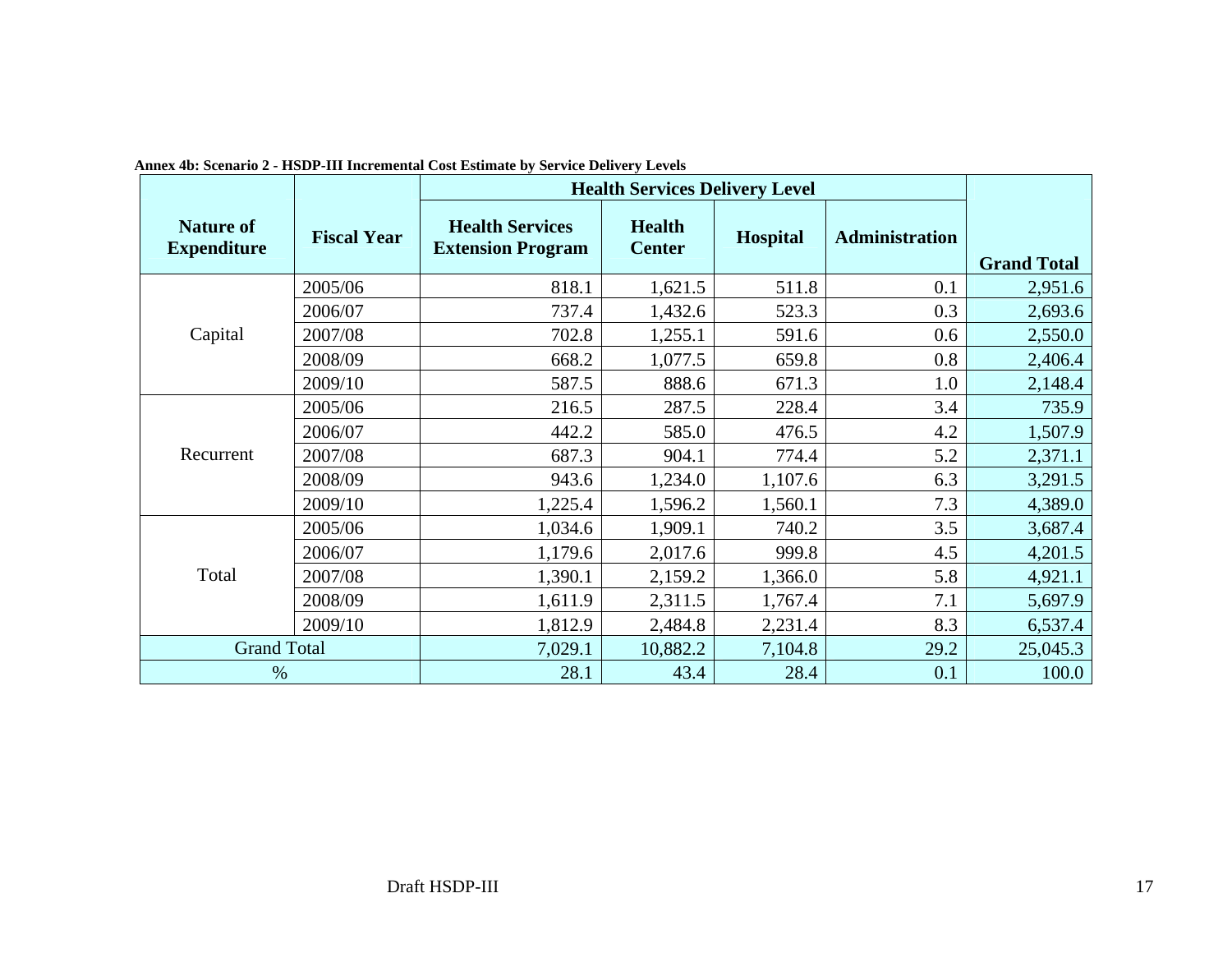| <b>Source of Finance</b>                 |            | 2005/06 | 2006/07 | 2007/08 | 2008/09 | 2009/10 | <b>Grand Total</b> |               |
|------------------------------------------|------------|---------|---------|---------|---------|---------|--------------------|---------------|
|                                          |            |         |         |         |         |         | <b>Amount</b>      | $\frac{6}{6}$ |
|                                          | Per capita | 20.9    | 22.0    | 24.2    | 26.8    | 30.1    | 24.8               |               |
| Government/Direct Budget Support         |            | 1,524.5 | 1,651.1 | 1,874.2 | 2,134.0 | 2,467.4 | 9,651.2            | 38.5          |
|                                          | Capital    | 1,266.8 | 1,107.6 | 982.4   | 857.2   | 698.0   | 4,912.0            | 50.9          |
|                                          | Recurrent  | 257.7   | 543.5   | 891.8   | 1,276.8 | 1,769.5 | 4,739.2            | 49.1          |
|                                          | Per capita | 12.8    | 15.0    | 17.6    | 20.0    | 21.9    | 17.4               |               |
| Global Funds GFAMT, GAVI                 |            | 937.0   | 1,130.1 | 1,358.2 | 1,587.9 | 1,791.0 | 6,804.2            | 27.2          |
|                                          | Capital    | 731.2   | 716.7   | 733.8   | 751.0   | 736.5   | 3,669.2            | 53.9          |
|                                          | Recurrent  | 205.9   | 413.4   | 624.3   | 836.9   | 1,054.5 | 3,135.0            | 46.1          |
| Other Sector Specific Funds: bilaterals, | Per capita | 14.2    | 14.4    | 15.5    | 16.6    | 17.7    | 15.7               |               |
| UN agencies                              |            | 1,033.8 | 1,085.1 | 1,197.5 | 1,322.5 | 1,447.0 | 6,085.8            | 24.3          |
|                                          | Capital    | 900.3   | 815.1   | 773.7   | 732.4   | 647.2   | 3,868.6            | 63.6          |
|                                          | Recurrent  | 133.5   | 270.0   | 423.8   | 590.1   | 799.8   | 2,217.3            | 36.4          |
|                                          | Per capita | 0.6     | 0.8     | 0.9     | 1.0     | 1.1     | 0.9                |               |
| <b>NGO/Private Sector</b>                |            | 46.1    | 57.0    | 68.0    | 78.9    | 89.8    | 339.8              | 1.4           |
|                                          | Capital    | 31.2    | 27.2    | 23.2    | 19.3    | 15.3    | 116.2              | 34.2          |
|                                          | Recurrent  | 14.9    | 29.8    | 44.7    | 59.6    | 74.5    | 223.6              | 65.8          |
|                                          | Per capita | 2.0     | 3.7     | 5.5     | 7.2     | 9.1     | 5.5                |               |
| Out of Pocket Expenditure                |            | 146.0   | 278.2   | 423.3   | 574.6   | 742.1   | 2,164.2            | 8.6           |
|                                          | Capital    | 22.1    | 27.0    | 36.8    | 46.5    | 51.4    | 183.9              | 8.5           |
|                                          | Recurrent  | 123.9   | 251.2   | 386.5   | 528.1   | 690.7   | 1,980.4            | 91.5          |
|                                          | Per capita | 50.5    | 55.9    | 63.6    | 71.6    | 79.8    | 64.3               |               |
| <b>Grand Total</b>                       |            | 3,687.4 | 4,201.5 | 4,921.1 | 5,697.9 | 6,537.4 | 25,045.3           | 100.0         |
|                                          | Capital    | 2,951.6 | 2,693.6 | 2,550.0 | 2,406.4 | 2,148.4 | 12,749.9           | 50.9          |
|                                          | Recurrent  | 735.9   | 1,507.9 | 2,371.1 | 3,291.5 | 4,389.0 | 12,295.4           | 49.1          |

**Annex 4c: Scenario 2 - HSDP-III Incremental Cost Estimate by Source of Finance**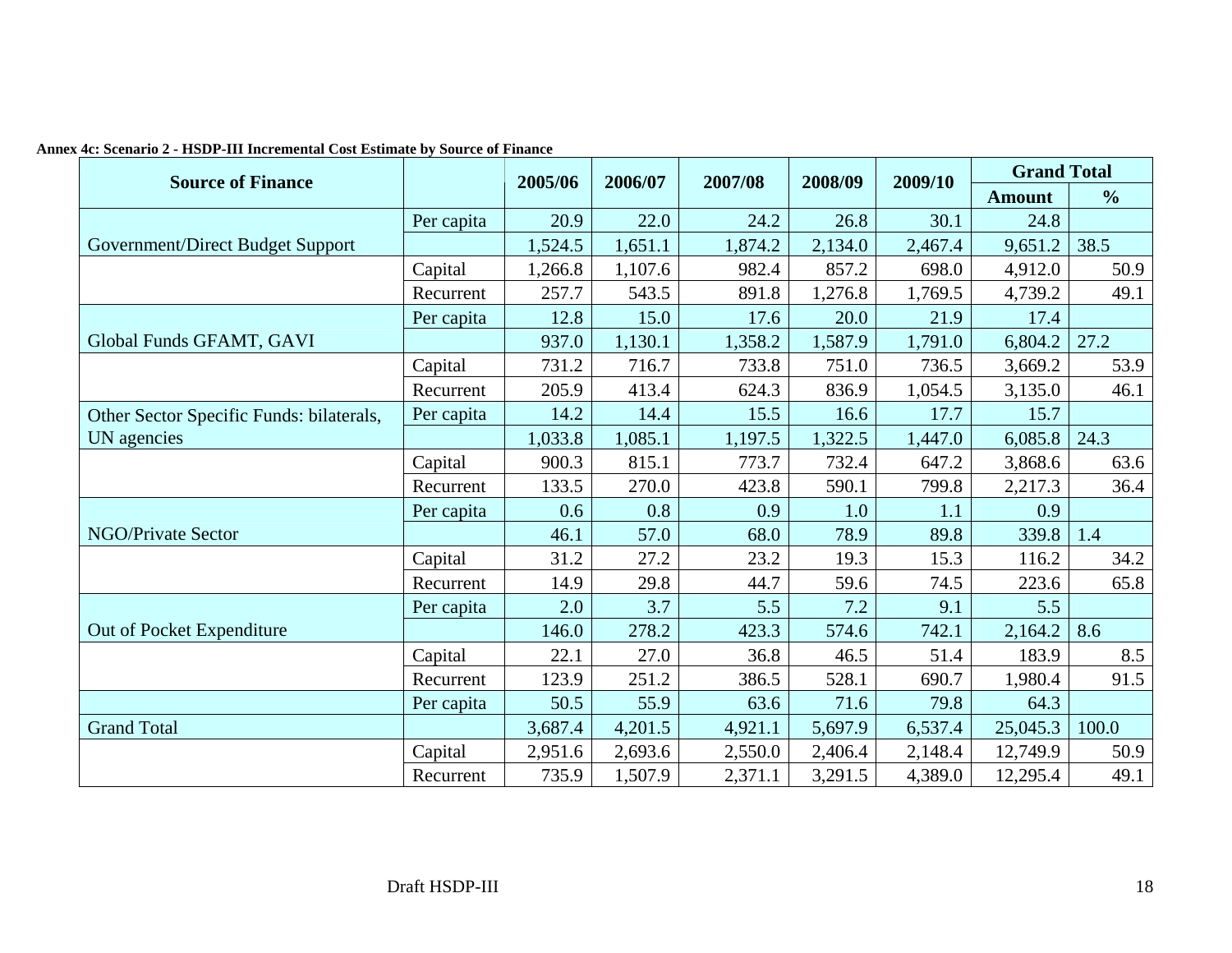|                          |                |                                                                 | <b>HSDP</b> Components<br>Access to<br>Services: New<br>Human<br>Health<br>Strengthening<br>Management,<br><b>IEC</b><br>Care<br>Construction,<br>Resource<br>HMIS, M&E<br>Pharmaceuticals<br>Expansion and<br>Development<br>Financing<br>Transport<br>2,091.8<br>1,087.8<br>83.5<br>0.1<br>1,788.9<br>0.3<br>1,155.5<br>69.6<br>1,290.7<br>0.6<br>1,521.3<br>55.6<br>1,253.8<br>0.9<br>1,426.0<br>41.7<br>950.8<br>27.8<br>1,493.7<br>1.0<br>13.6<br>108.8<br>498.9<br>60.5<br>350.4<br>6.4<br>32.5<br>239.5<br>121.0<br>700.9<br>7.7<br>1,020.1<br>413.7<br>61.8<br>181.5<br>1,594.2<br>1,051.3<br>9.4<br>96.3<br>609.7<br>2,207.3<br>242.0<br>1,401.7<br>11.1<br>146.4<br>871.0<br>302.5<br>12.8<br>2,954.0<br>1,752.1 |         |          |         |         |      |          |  |  |  |  |
|--------------------------|----------------|-----------------------------------------------------------------|----------------------------------------------------------------------------------------------------------------------------------------------------------------------------------------------------------------------------------------------------------------------------------------------------------------------------------------------------------------------------------------------------------------------------------------------------------------------------------------------------------------------------------------------------------------------------------------------------------------------------------------------------------------------------------------------------------------------------|---------|----------|---------|---------|------|----------|--|--|--|--|
| Nature of<br>Expenditure | Fiscal<br>Year | <b>Health Service</b><br>Delivery and<br><b>Quality of Care</b> |                                                                                                                                                                                                                                                                                                                                                                                                                                                                                                                                                                                                                                                                                                                            |         |          |         |         |      | Total    |  |  |  |  |
|                          | 2005/06        | 292.5                                                           |                                                                                                                                                                                                                                                                                                                                                                                                                                                                                                                                                                                                                                                                                                                            |         |          |         |         |      | 3,555.8  |  |  |  |  |
|                          | 2006/07        | 280.6                                                           |                                                                                                                                                                                                                                                                                                                                                                                                                                                                                                                                                                                                                                                                                                                            |         |          |         |         |      | 3,294.8  |  |  |  |  |
| Capital                  | 2007/08        | 300.4                                                           |                                                                                                                                                                                                                                                                                                                                                                                                                                                                                                                                                                                                                                                                                                                            |         |          |         |         |      | 3,168.7  |  |  |  |  |
|                          | 2008/09        | 320.1                                                           |                                                                                                                                                                                                                                                                                                                                                                                                                                                                                                                                                                                                                                                                                                                            |         |          |         |         |      | 3,042.5  |  |  |  |  |
|                          | 2009/10        | 308.2                                                           |                                                                                                                                                                                                                                                                                                                                                                                                                                                                                                                                                                                                                                                                                                                            |         |          |         |         |      | 2,781.5  |  |  |  |  |
|                          | 2005/06        | 130.5                                                           |                                                                                                                                                                                                                                                                                                                                                                                                                                                                                                                                                                                                                                                                                                                            |         |          |         |         |      | 1,169.3  |  |  |  |  |
|                          | 2006/07        | 261.1                                                           |                                                                                                                                                                                                                                                                                                                                                                                                                                                                                                                                                                                                                                                                                                                            |         |          |         |         |      | 2,382.7  |  |  |  |  |
| Recurrent                | 2007/08        | 391.6                                                           |                                                                                                                                                                                                                                                                                                                                                                                                                                                                                                                                                                                                                                                                                                                            |         |          |         |         |      | 3,703.5  |  |  |  |  |
|                          | 2008/09        | 522.2                                                           |                                                                                                                                                                                                                                                                                                                                                                                                                                                                                                                                                                                                                                                                                                                            |         |          |         |         |      | 5,090.2  |  |  |  |  |
|                          | 2009/10        | 652.7                                                           |                                                                                                                                                                                                                                                                                                                                                                                                                                                                                                                                                                                                                                                                                                                            |         |          |         |         |      | 6,691.6  |  |  |  |  |
|                          | 2005/06        | 423.1                                                           | 2,105.5                                                                                                                                                                                                                                                                                                                                                                                                                                                                                                                                                                                                                                                                                                                    | 108.8   | 1,586.7  | 144.0   | 350.6   | 6.4  | 4,725.1  |  |  |  |  |
|                          | 2006/07        | 541.7                                                           | 1,821.4                                                                                                                                                                                                                                                                                                                                                                                                                                                                                                                                                                                                                                                                                                                    | 239.5   | 2,175.6  | 190.5   | 701.1   | 7.7  | 5,677.5  |  |  |  |  |
| Total                    | 2007/08        | 692.0                                                           | 1,583.1                                                                                                                                                                                                                                                                                                                                                                                                                                                                                                                                                                                                                                                                                                                    | 413.7   | 2,885.0  | 237.1   | 1,051.9 | 9.4  | 6,872.1  |  |  |  |  |
|                          | 2008/09        | 842.3                                                           | 1,350.0                                                                                                                                                                                                                                                                                                                                                                                                                                                                                                                                                                                                                                                                                                                    | 609.7   | 3,633.3  | 283.7   | 1,402.6 | 11.1 | 8,132.7  |  |  |  |  |
|                          | 2009/10        | 960.9                                                           | 1,097.2                                                                                                                                                                                                                                                                                                                                                                                                                                                                                                                                                                                                                                                                                                                    | 871.0   | 4,447.7  | 330.3   | 1,753.2 | 12.8 | 9,473.2  |  |  |  |  |
| <b>Grand Total</b>       |                | 3,460.0                                                         | 7,957.1                                                                                                                                                                                                                                                                                                                                                                                                                                                                                                                                                                                                                                                                                                                    | 2,242.6 | 14,728.3 | 1,185.6 | 5,259.4 | 47.5 | 34,880.6 |  |  |  |  |
| $\%$                     |                | 9.9                                                             | 22.8                                                                                                                                                                                                                                                                                                                                                                                                                                                                                                                                                                                                                                                                                                                       | 6.4     | 42.2     | 3.4     | 15.1    | 0.1  | 100.0    |  |  |  |  |

|  |  | Annex 4d: Scenario 3 - HSDP-III Incremental Cost Estimates by Program Components |  |  |  |
|--|--|----------------------------------------------------------------------------------|--|--|--|
|--|--|----------------------------------------------------------------------------------|--|--|--|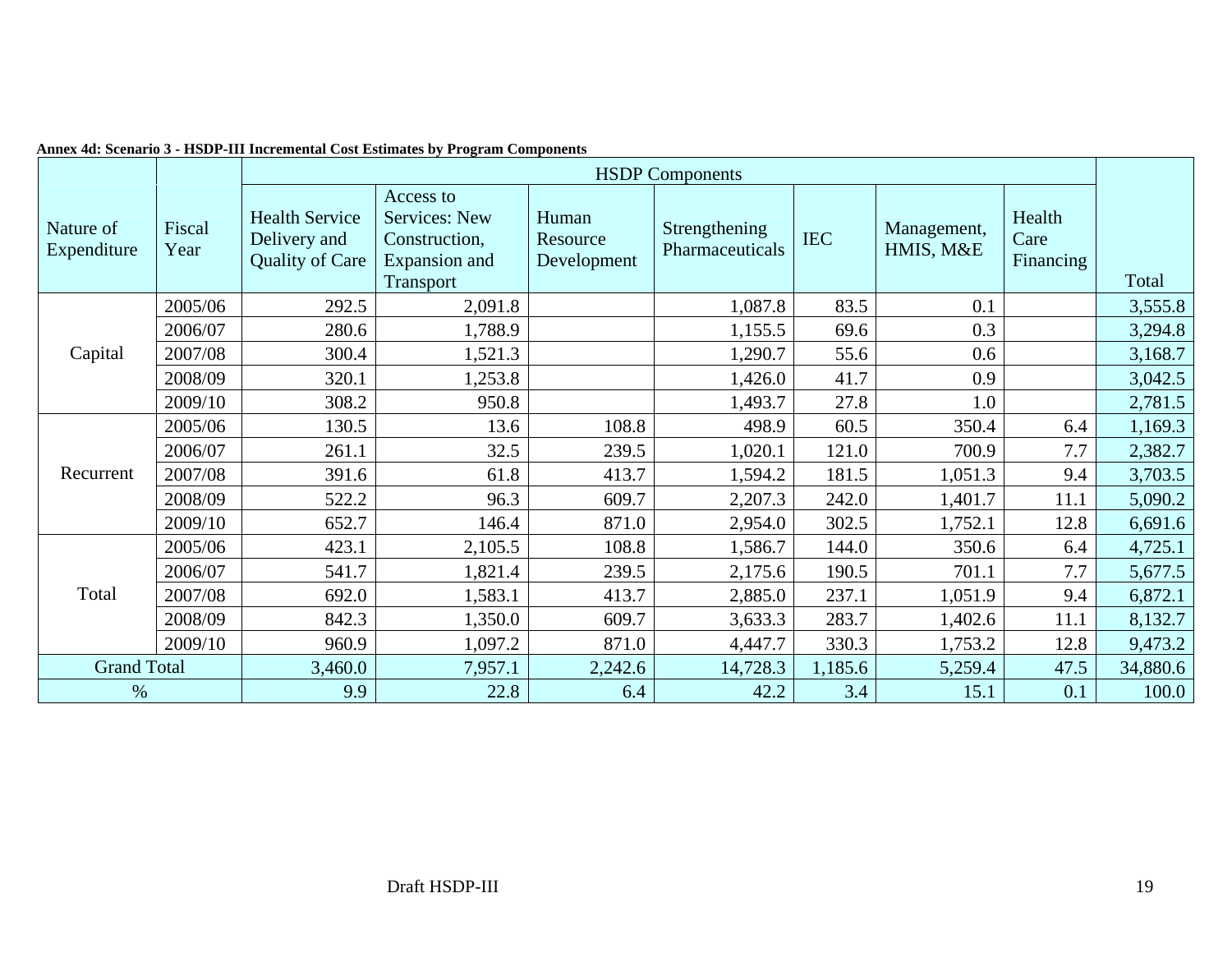|                          |                |                                                   | $\alpha$ and $\alpha$ , because $\beta$ - the $D_1$ - and then emerging $\beta$ as a parameter $\beta$ bet vice $D$ chavel $\beta$ develops<br><b>Health Service Delivery Levels</b> |           |                |                |
|--------------------------|----------------|---------------------------------------------------|--------------------------------------------------------------------------------------------------------------------------------------------------------------------------------------|-----------|----------------|----------------|
| Nature of<br>Expenditure | Fiscal<br>Year | Health<br><b>Services</b><br>Extension<br>Program | <b>Health Center</b>                                                                                                                                                                 | Hospitals | Administration | Grand<br>Total |
|                          | 2005/06        | 816.9                                             | 2,122.3                                                                                                                                                                              | 616.3     | 0.1            | 3,555.8        |
|                          | 2006/07        | 737.3                                             | 1,871.6                                                                                                                                                                              | 685.5     | 0.3            | 3,294.8        |
| Capital                  | 2007/08        | 703.9                                             | 1,620.9                                                                                                                                                                              | 843.3     | 0.6            | 3,168.7        |
|                          | 2008/09        | 670.4                                             | 1,370.2                                                                                                                                                                              | 1,001.0   | 0.9            | 3,042.5        |
|                          | 2009/10        | 590.8                                             | 1,119.5                                                                                                                                                                              | 1,070.2   | 1.0            | 2,781.5        |
|                          | 2005/06        | 225.4                                             | 653.3                                                                                                                                                                                | 287.2     | 3.4            | 1,169.3        |
|                          | 2006/07        | 463.9                                             | 1,318.3                                                                                                                                                                              | 596.3     | 4.2            | 2,382.7        |
| Recurrent                | 2007/08        | 728.7                                             | 2,008.7                                                                                                                                                                              | 960.8     | 5.3            | 3,703.5        |
|                          | 2008/09        | 1,006.6                                           | 2,711.7                                                                                                                                                                              | 1,365.6   | 6.3            | 5,090.2        |
|                          | 2009/10        | 1,323.8                                           | 3,452.7                                                                                                                                                                              | 1,907.8   | 7.4            | 6,691.6        |
|                          | 2005/06        | 1,042.3                                           | 2,775.6                                                                                                                                                                              | 903.6     | 3.5            | 4,725.1        |
|                          | 2006/07        | 1,201.3                                           | 3,189.9                                                                                                                                                                              | 1,281.8   | 4.5            | 5,677.5        |
| Total                    | 2007/08        | 1,432.6                                           | 3,629.6                                                                                                                                                                              | 1,804.1   | 5.9            | 6,872.1        |
|                          | 2008/09        | 1,677.0                                           | 4,081.9                                                                                                                                                                              | 2,366.6   | 7.2            | 8,132.7        |
|                          | 2009/10        | 1,914.7                                           | 4,572.2                                                                                                                                                                              | 2,977.9   | 8.4            | 9,473.2        |
| <b>Grand Total</b>       |                | 7,267.8                                           | 18,249.3                                                                                                                                                                             | 9,334.0   | 29.5           | 34,880.6       |
| $\%$                     |                | 20.8                                              | 52.3                                                                                                                                                                                 | 26.8      | 0.1            | 100.0          |

| Annex 4e: Scenario 3 - HSDP-III Incremental Cost Estimate by Service Delivery Levels |  |
|--------------------------------------------------------------------------------------|--|
|--------------------------------------------------------------------------------------|--|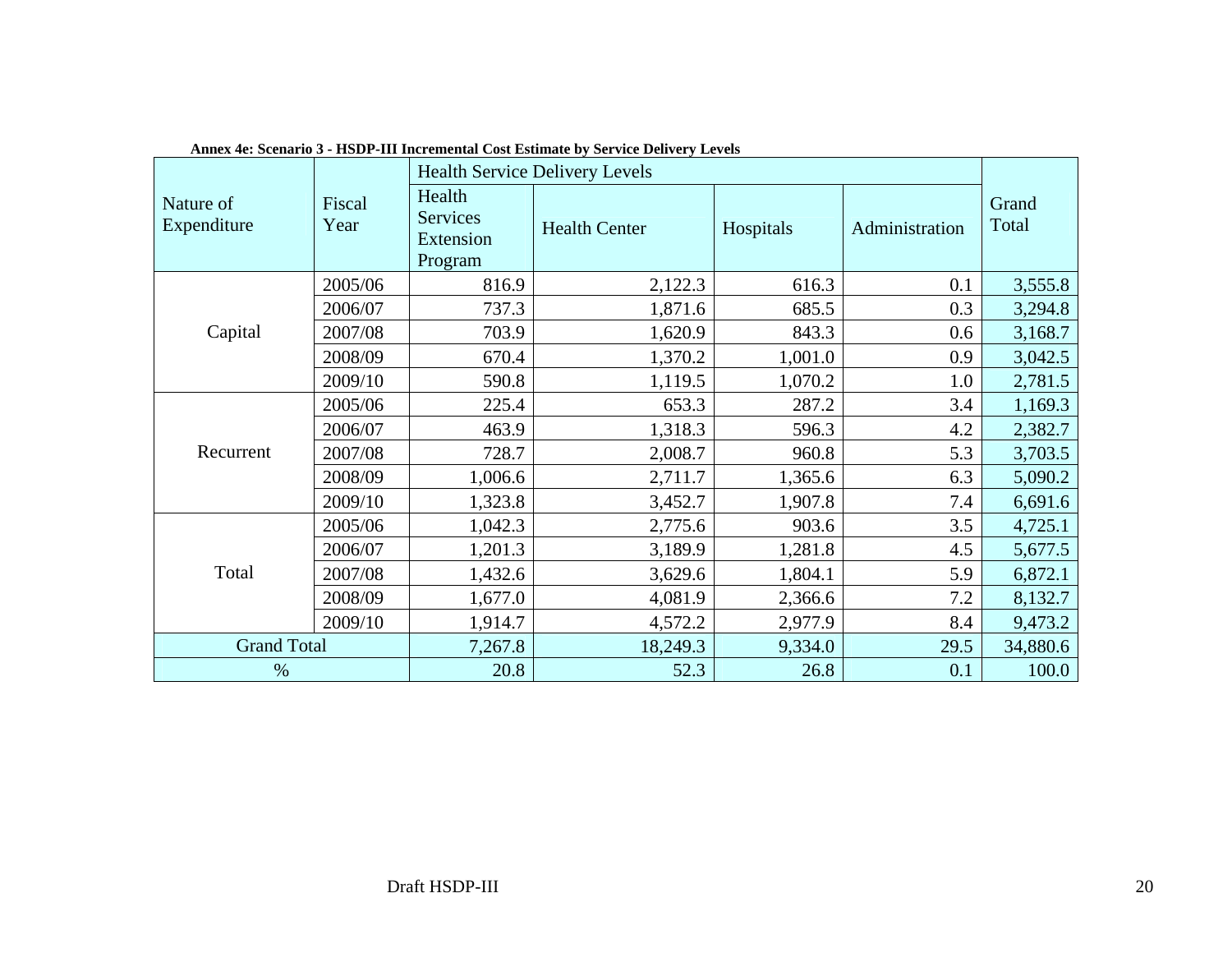| Source of Finance                |               | 2005/06 | 2006/07 | 2007/08 | 2008/09 | 2009/10 | <b>Grand Total</b> |       |
|----------------------------------|---------------|---------|---------|---------|---------|---------|--------------------|-------|
|                                  |               |         |         |         |         |         | Amount             | $\%$  |
|                                  | Per Capita \$ | 28.3    | 34.0    | 40.8    | 47.7    | 55.3    | 41.2               |       |
| Government/Direct Budget Support |               | 2,065.9 | 2,558.8 | 3,155.3 | 3,793.0 | 4,530.4 | 16,103.4           | 46.2  |
|                                  | Capital       | 1,434.8 | 1,263.2 | 1,122.3 | 981.5   | 809.8   | 5,611.6            | 34.8  |
|                                  | Recurrent     | 631.0   | 1,295.7 | 2,032.9 | 2,811.5 | 3,720.6 | 10,491.8           | 65.2  |
|                                  | Per Capita \$ | 15.5    | 18.2    | 21.2    | 24.0    | 26.4    | 21.0               |       |
| Global Funds GFAMT, GAVI         |               | 1,131.0 | 1,366.4 | 1,637.9 | 1,911.6 | 2,160.4 | 8,207.3            | 23.5  |
|                                  | Capital       | 887.0   | 876.2   | 896.9   | 917.7   | 906.8   | 4,484.5            | 54.6  |
|                                  | Recurrent     | 244.0   | 490.2   | 741.0   | 993.9   | 1,253.7 | 3,722.7            | 45.4  |
| Other Sector Specific Funds:     | Per Capita \$ | 17.6    | 18.0    | 19.4    | 20.9    | 22.2    | 19.6               |       |
| bilaterals, UN agencies          |               | 1,288.6 | 1,355.0 | 1,500.8 | 1,661.8 | 1,816.0 | 7,622.2            | 21.9  |
|                                  | Capital       | 1,139.4 | 1,052.4 | 1,024.2 | 995.9   | 908.9   | 5,120.8            | 67.2  |
|                                  | Recurrent     | 149.1   | 302.6   | 476.7   | 665.9   | 907.1   | 2,501.4            | 32.8  |
|                                  | Per Capita \$ | 0.8     | 0.8     | 0.9     | 1.0     | 1.1     | 0.9                |       |
| NGO/Private Sector               |               | 55.1    | 62.9    | 70.6    | 78.4    | 86.2    | 353.2              | 1.0   |
|                                  | Capital       | 42.5    | 37.6    | 32.6    | 27.7    | 22.8    | 163.2              | 46.2  |
|                                  | Recurrent     | 12.7    | 25.3    | 38.0    | 50.7    | 63.3    | 190.0              | 53.8  |
|                                  | Per Capita \$ | 2.5     | 4.4     | 6.6     | 8.6     | 10.7    | 6.6                |       |
| Out of Pocket Expenditure        |               | 184.5   | 334.4   | 507.5   | 687.9   | 880.1   | 2,594.5            | 7.4   |
|                                  | Capital       | 52.0    | 65.6    | 92.6    | 119.7   | 133.2   | 463.1              | 17.8  |
|                                  | Recurrent     | 132.4   | 268.9   | 414.9   | 568.3   | 746.9   | 2,131.4            | 82.2  |
|                                  | Per Capita \$ | 64.7    | 75.5    | 88.9    | 102.2   | 115.7   | 89.4               |       |
| <b>Grand Total</b>               |               | 4,725.1 | 5,677.5 | 6,872.1 | 8,132.7 | 9,473.2 | 34,880.6           | 100.0 |
|                                  | Capital       | 3,555.8 | 3,294.8 | 3,168.7 | 3,042.5 | 2,781.5 | 15,843.3           | 45.4  |
|                                  | Recurrent     | 1,169.3 | 2,382.7 | 3,703.5 | 5,090.2 | 6,691.6 | 19,037.3           | 54.6  |

**Annex 4f: Scenario 3 - HSDP-III Incremental Cost Estimate by Source of Finance**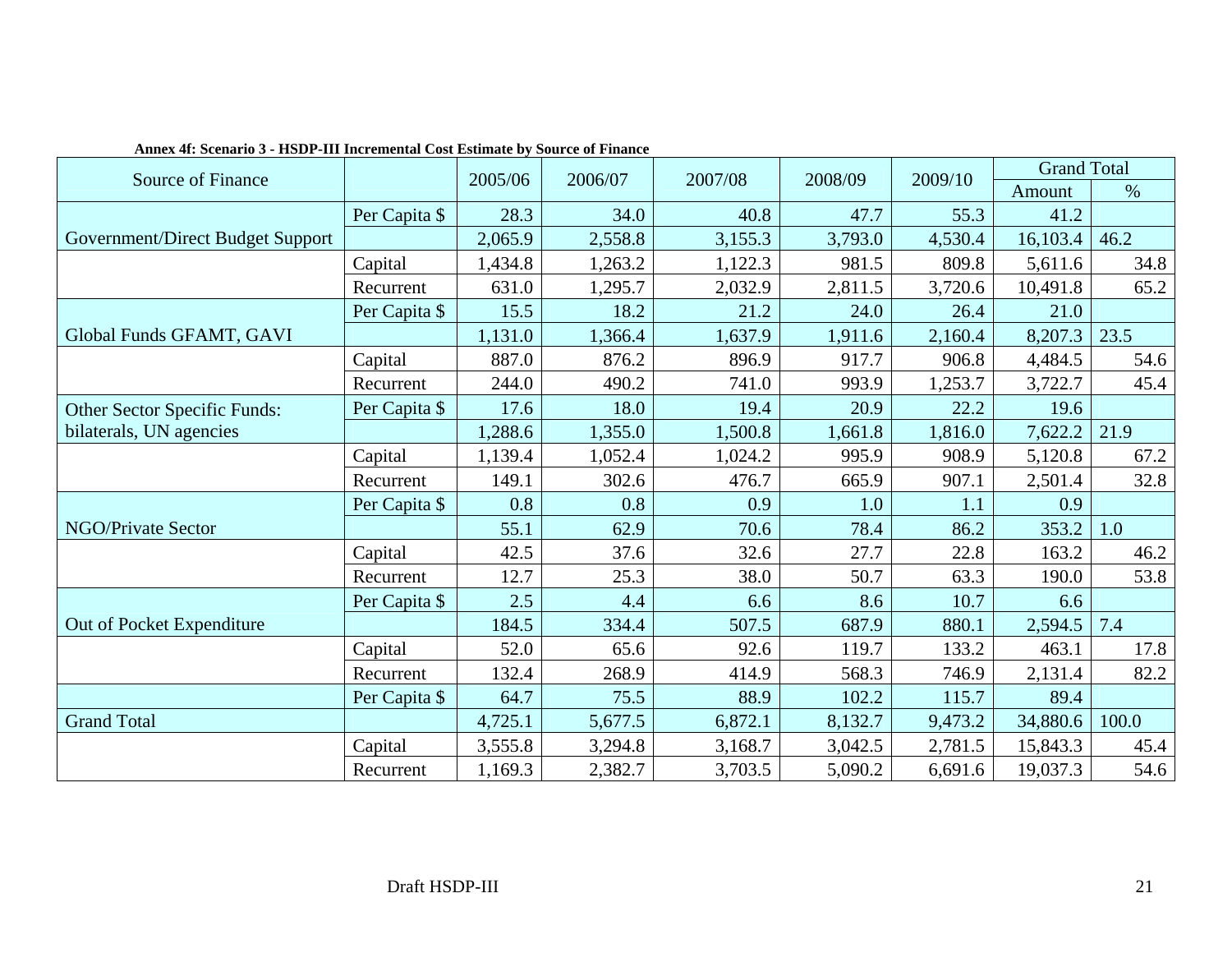# **Annex 5: HSDP-III Total Estimated Cost by Regions**

| <b>Scenario 1</b> |            |        |       |         |         |         |                     |             |          |        |                     | 'in Million Birr |              |
|-------------------|------------|--------|-------|---------|---------|---------|---------------------|-------------|----------|--------|---------------------|------------------|--------------|
|                   | Federal    | Tigray | Afar  | Amhara  | Oromyia | Somalia | Benishagul<br>Gumuz | <b>SNNP</b> | Gambella | Harari | <b>Dire</b><br>Dawa | Addis<br>Ababa   | <b>Total</b> |
| 2005/06           | 225.4      | 172.0  | 89.8  | 566.4   | 796.9   | 174.2   | 47.8                | 445.7       | 34.8     | 26.8   | 40.5                | 197.2            | 2,817.4      |
| 2006/07           | 258.9      | 197.6  | 103.1 | 650.7   | 915.5   | 200.1   | 54.9                | 512.1       | 40.0     | 30.7   | 46.5                | 226.6            | 3,236.8      |
| 2007/08           | 304.0      | 232.0  | 121.1 | 763.9   | .075.0  | 235.0   | 64.5                | 601.2       | 46.9     | 36.1   | 54.6                | 266.0            | 3,800.3      |
| 2008/09           | 352.7      | 269.2  | 140.4 | 886.2   | 1,247.0 | 272.6   | 74.8                | 697.5       | 54.5     | 41.9   | 63.3                | 308.6            | 4,408.7      |
| 20009/10          | 406.4      | 310.2  | 161.8 | ,021.3  | 1,437.1 | 314.1   | 86.2                | 803.8       | 62.8     | 48.2   | 73.0                | 355.6            | 5,080.5      |
| <b>Total</b>      | ا 547.5, ا | ,181.1 | 616.2 | 3,888.5 | 5,471.5 | 1,196.0 | 328.1               | 3,060.3     | 238.9    | 183.7  | 277.8               | 1,354.1          | 19,343.7     |

| <b>Scenario 2</b> |         |        |       |         |         |         |                     |             |          | 'in Million Birr |                     |                       |              |
|-------------------|---------|--------|-------|---------|---------|---------|---------------------|-------------|----------|------------------|---------------------|-----------------------|--------------|
|                   | Federal | Figray | Afar  | Amhara  | Oromyia | Somalia | Benishagul<br>Gumuz | <b>SNNP</b> | Gambella | Harari           | <b>Dire</b><br>Dawa | <b>Addis</b><br>Ababa | <b>Total</b> |
| 2005/06           | 325.7   | 248.6  | 29.7  | 818.4   | .151.5  | 251.7   | 69.1                | 644.1       | 50.3     | 38.7             | 58.5                | 285.0                 | 4,071.1      |
| 2006/07           | 371.1   | 283.2  | 147.8 | 932.5   | ,312.1  | 286.8   | 78.7                | 733.9       | 57.3     | 44.1             | 66.6                | 324.7                 | 4,638.6      |
| 2007/08           | 434.6   | 331.7  | 73.1  | ,092.2  | ,536.8  | 335.9   | 92.2                | 859.5       | 67.1     | 51.6             | 78.0                | 380.3                 | 5,433.1      |
| 2008/09           | 503.3   | 384.1  | 200.4 | .264.6  | 1,779.4 | 388.9   | 106.7               | 995.2       | 77.7     | 59.7             | 90.3                | 440.3                 | 6,290.7      |
| 20009/10          | 577.4   | 440.   | 229.9 | ,450.9  | 2,041.5 | 446.2   | 122.4               | ,141.9      | 89.2     | 68.5             | 103.7               | 505.2                 | 7,217.5      |
| <b>Total</b>      | 2,212.1 | .688.3 | 880.9 | 5,558.4 | 7,821.3 | 1,709.6 | 469.0               | 4,374.6     | 341.6    | 262.6            | 397.                | 1,935.6               | 27,651.0     |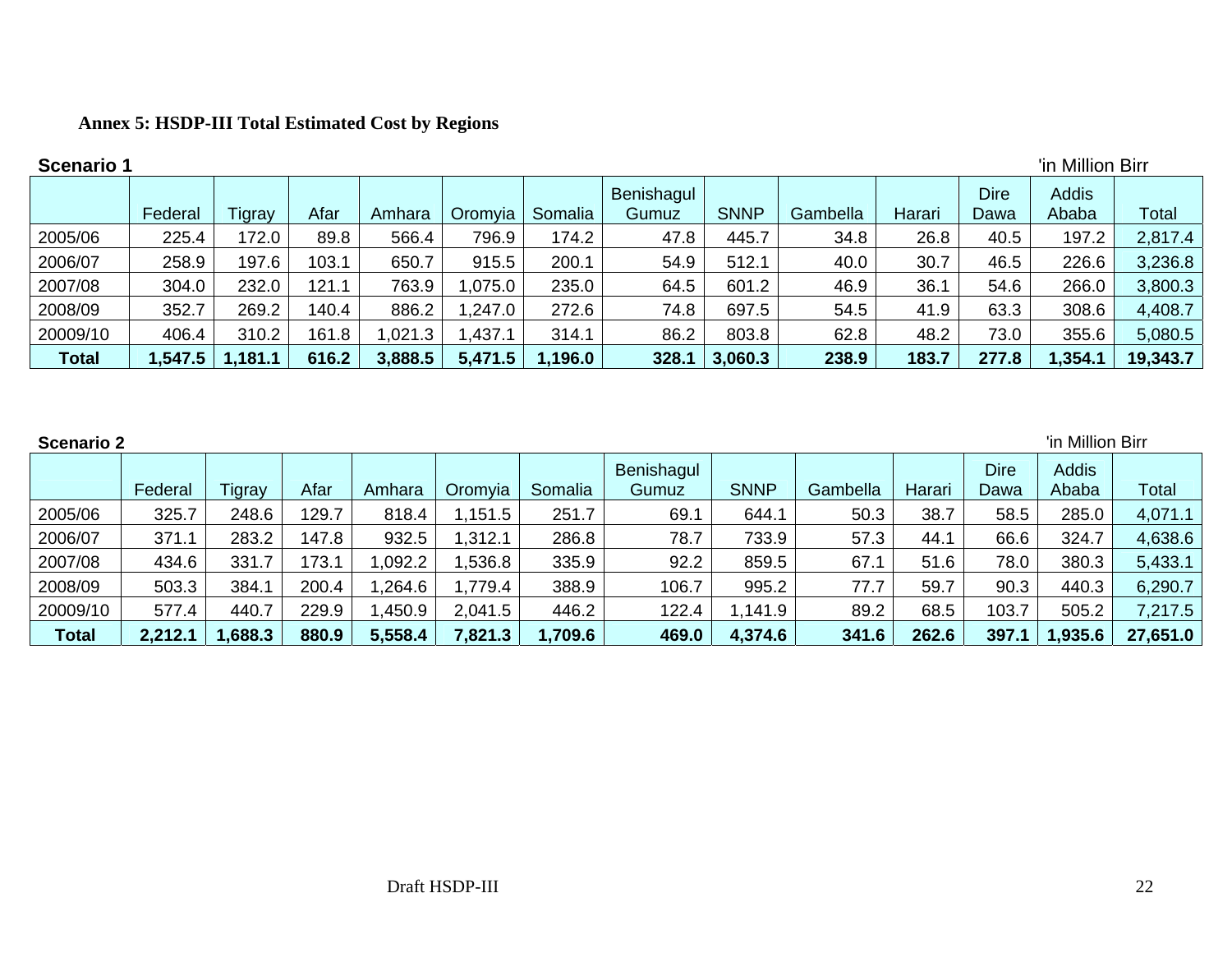| <b>Scenario 3</b> |         |         |         |         |          |         |                     |             |          |        |                     | 'in Million Birr |          |
|-------------------|---------|---------|---------|---------|----------|---------|---------------------|-------------|----------|--------|---------------------|------------------|----------|
|                   | Federal | igray   | Afar    | Amhara  | Oromyia  | Somalia | Benishagul<br>Gumuz | <b>SNNP</b> | Gambella | Harari | <b>Dire</b><br>Dawa | Addis<br>Ababa   | Total    |
| 2005/06           | 406.2   | 310.0   | 161.8   | 0.020.8 | ,436.4   | 314.0   | 86.1                | 803.4       | 62.7     | 48.2   | 72.9                | 355.5            | 5,078.0  |
| 2006/07           | 488.1   | 372.5   | 194.4   | .226.6  | 1,725.9  | 377.2   | 103.5               | 965.3       | 75.4     | 57.9   | 87.6                | 427.1            | 6,101.7  |
| 2007/08           | 590.8   | 450.9   | 235.3   | ,484.6  | 2,089.1  | 456.6   | 125.3               | 1,168.4     | 91.2     | 70.1   | 106.1               | 517.0            | 7,385.5  |
| 2008/09           | 699.2   | 533.6   | 278.4   | ,757.0  | 2,472.3  | 540.4   | 148.3               | ,382.8      | 108.0    | 83.0   | 125.5               | 611.8            | 8,740.3  |
| 20009/10          | 814.5   | 621.6   | 324.3   | 2,046.6 | 2,879.7  | 629.4   | 172.7               | 1,610.7     | 125.8    | 96.7   | 146.2               | 712.7            | 10,180.8 |
| <b>Total</b>      | 2,998.9 | 2,288.8 | 1,194.2 | 7,535.5 | 10,603.3 | 2,317.6 | 635.9               | 5,930.6     | 463.0    | 356.0  | 538.4               | 2,624.0          | 37,486.3 |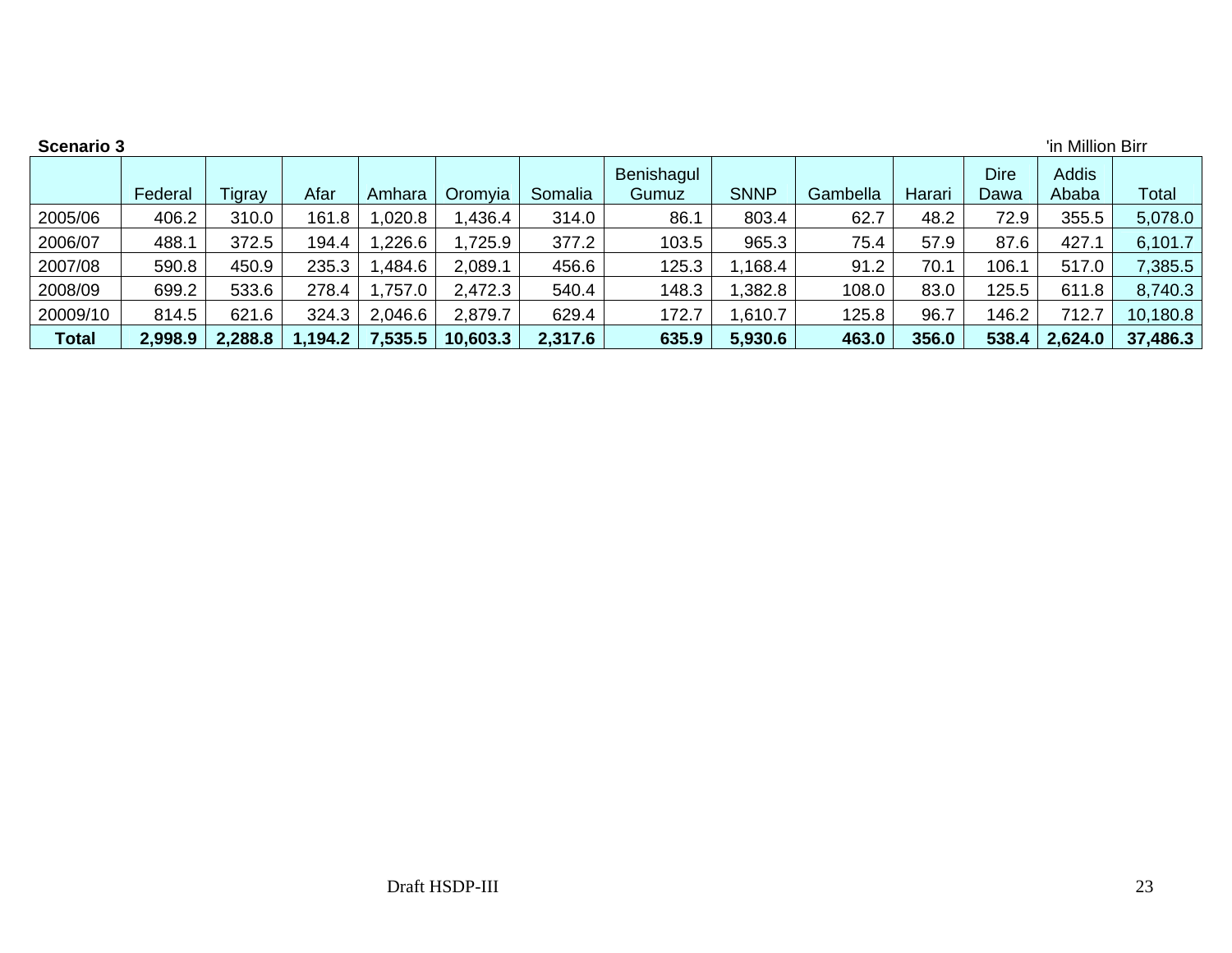

### **Annex-6 Making External Aid Work Better for Health Services Delivery and the MDGs**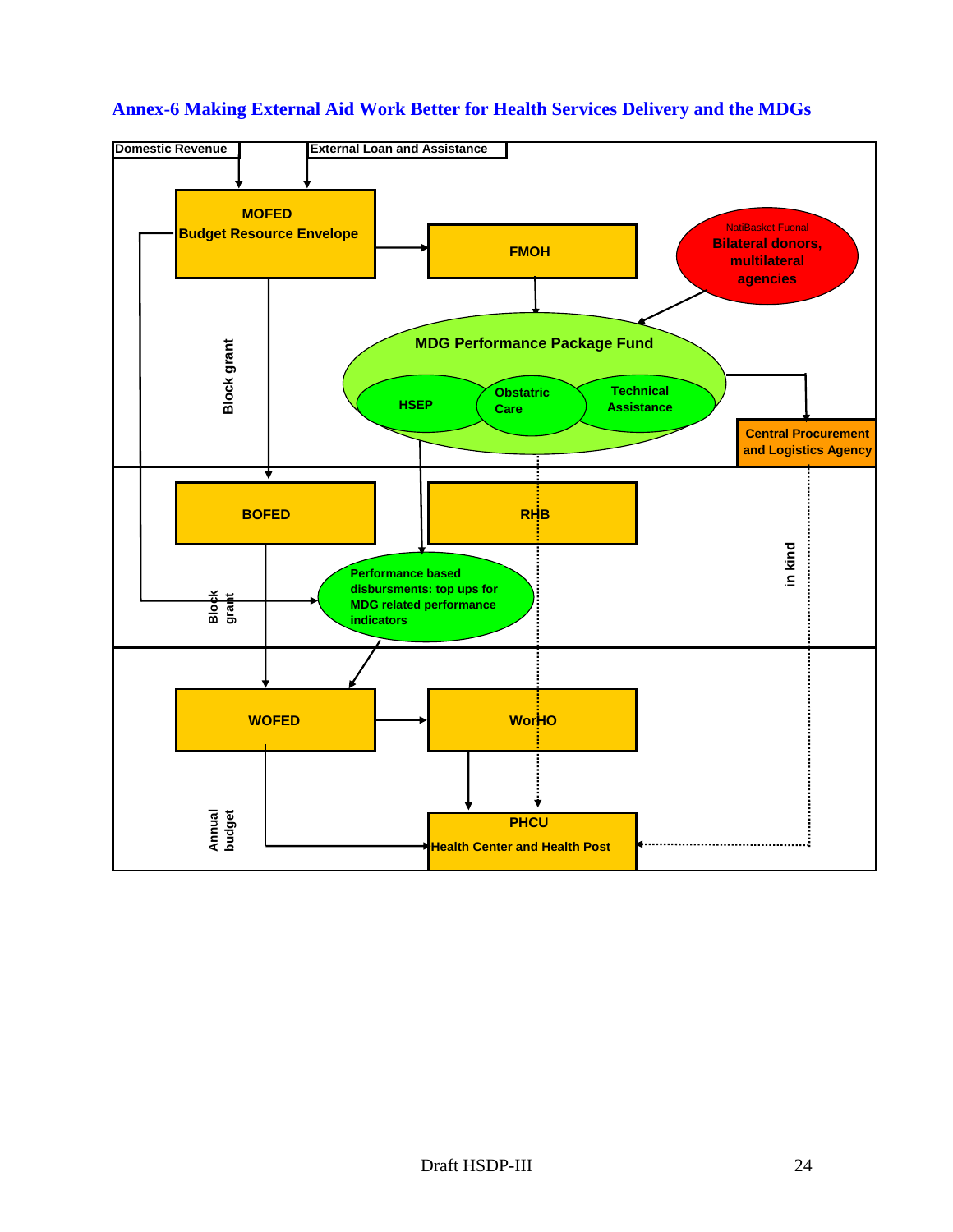# **Annex-7 Emergency Preparedness and Response in health sector-HSDP III**

### **Issues**

With its dominant agrarian population, and traditional agriculture being the mainstay of the economy, dependence on the natural weather condition in addition to increasing population, poor health related infrastructure, inadequate health service coverage, and increment of internal displaced people for many reasons leads to very high vulnerability to disaster in Ethiopia.

The high burden of disease in the country is another factor contributing for the recurrence of disease outbreaks and also fuels the negative impact of disaster in the most vulnerable groups. The HIV/AIDS pandemic has further compromised the coping capacity and currently its contribution to food insecurity in the country has become a cause for serious concern. The need of establishment of an Emergency Preparedness and Response Team at federal level is the main pressing factor to enhance the Emergency Preparedness and Response at all level.

### **Challenges:**

Food insecurity is the driving force for the increasing vulnerability and deepening of the level of poverty, for the following reasons:

- The country will remain dependant on its backward agriculture as it attempts to transform the current system into a productive small-scale agriculture that assumingly will lead to self-sufficiency in food production in the short term and the development of industry in the long run.
- The recurrent drought will continue to marginalize more and more people
- The prediction of the impact of the global climatic change as has been indicated from various sources preludes that there is a looming largescale crisis in food insecurity, draught in the coming decades especially in Sub-Saharan Africa.
- The high burden of disease in the country is also a factor contributing for the recurrence of disease outbreaks and also fuels the negative impact of disaster in the most vulnerable groups.
- Inability to secure adequate National Disaster Preparedness Fund.

### **Way forward**

### **The most important issues that require immediate attention in Emergency Preparedness and Response of the Health sector include:**

- Establishing an emergency unit with in the FMOH to coordinate and guide the health emergency preparedness and response efforts in the country.
- Working with DPPC, to critically examine the current National Disaster Preparedness and Response Policy and make the necessary revision in the light of recent developments such as the Productive Safety Net Program, the establishment of the Coalition on food security etc.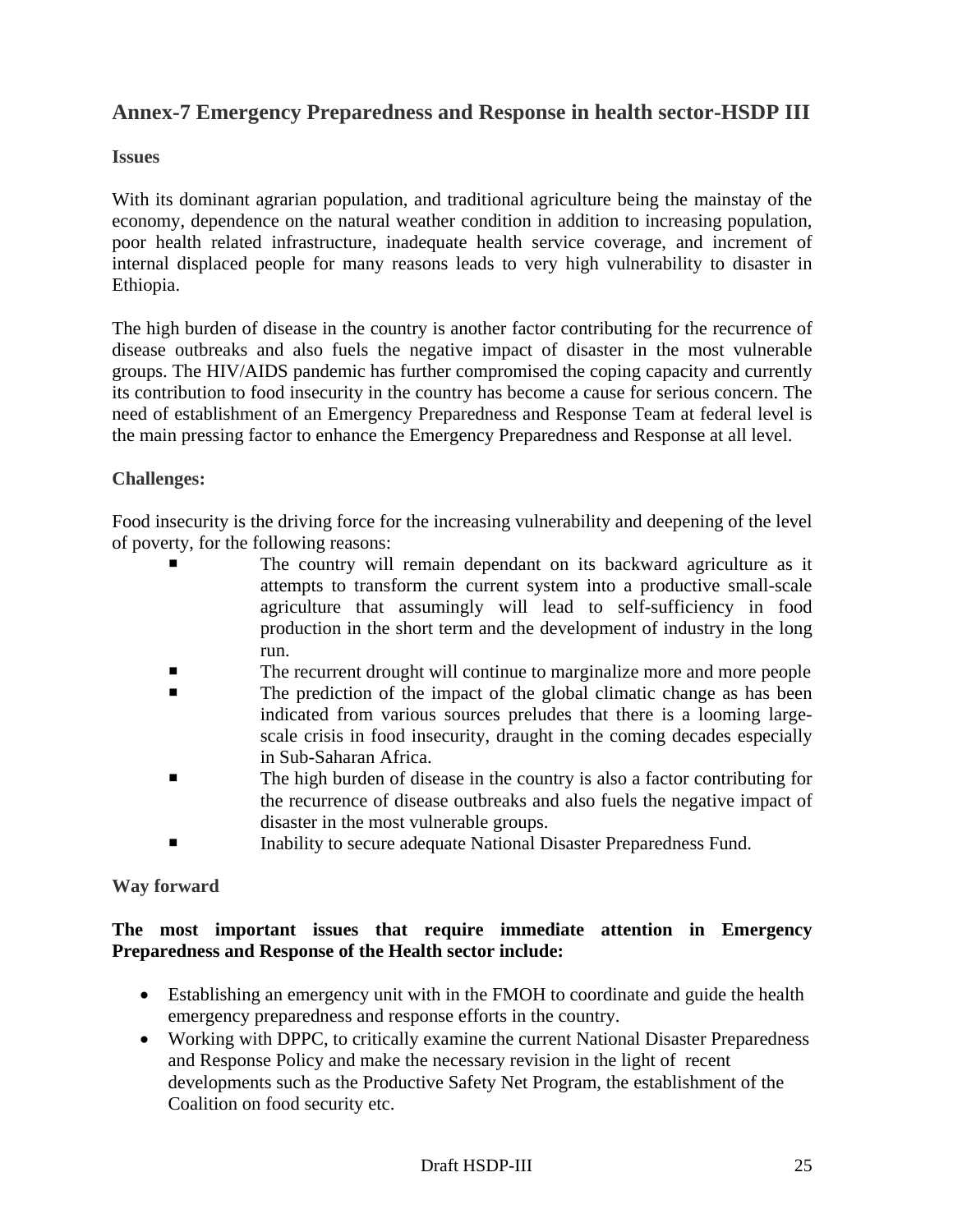- Having an emergency preparedness and response strategy for the health sector is another critical need. The role and responsibilities of the various actors in the field should be guided with an appropriate strategic document.
- Risk Mapping and vulnerability assessment is another area, which is not adequately treated. This valuable information if regularly updated can give the necessary direction and guidance to the various responses during and after emergencies.
- Developing a health and nutrition assessment methodology to feed into the annual humanitarian appeal process and linked with the water, agriculture and food processes.
- Strengthening the networking with key stakeholders is another important area, which requires an attention. The FMOH should be in a position to play the leading role in emergency response intervention.
- Strengthening the emergency preparedness and response capacities at all level.
- Research and Streamlining of food practices and lessons learnt into action.

## **Objective**

To capacitate 80% of woreda in the country to prepare and implement emergency preparedness and response plans there by strengthening the national capacity responding to emergencies.

# **Strategies**

- Establishing an emergency unit at FMOH and focal points in regions and Woredas respectively.
- Strengthening sectoral coordination mechanism at federal and regional level
- Having emergency preparedness and response strategies and guidelines in place.
- Regular risk mapping and vulnerability assessment
- **Strengthening Intersect oral collaboration**
- **Example 1** Strengthening the information system related to emergency
- Capacity building at all level

# **Key Activities**

- Staffing the emergency unit at the FMOH
- Maintaining and strengthening an emergency taskforce at federal level aiming at large participation from Government, UN and NGOs. Developing and maintaining a similar mechanism at regional level.
- Training of health professionals on emergency preparedness and response.
- **Preparation and distribution of emergency health preparedness and** response strategies and guidelines.
- Conducting risk mapping and vulnerability assessment in 80% of the woredas in the country.
- Establishment a comprehensive Database that covers all areas related to **Emergency**
- **Provision of communication equipments, office materials and other** essential items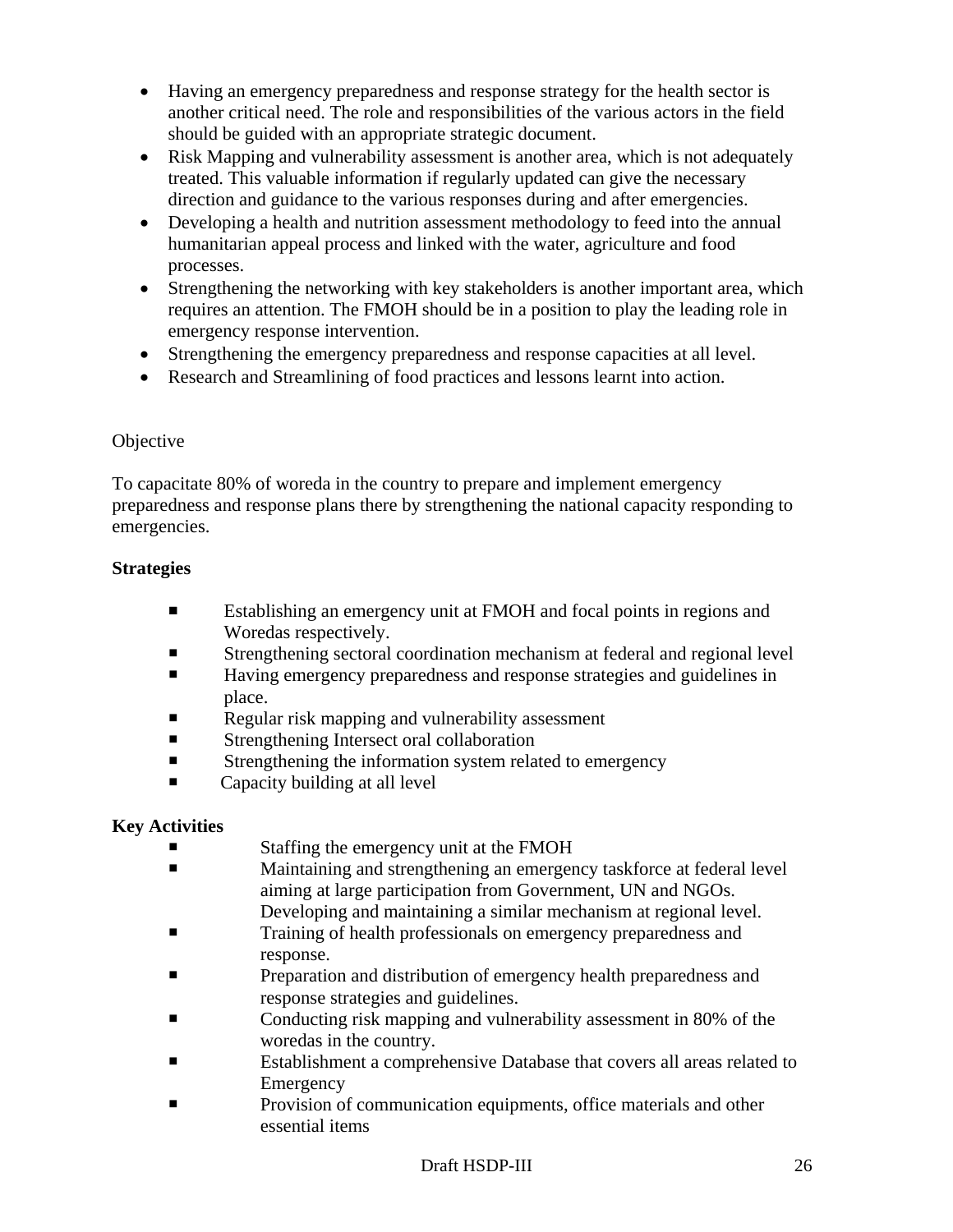- **Preparation and implementation of emergency preparedness and response** plans on annual bases
- Establish an emergency preparedness contingency stock of medicine for most probable disease out breaks at Federal and Regional level.
- **Monitoring and evaluation**
- Conduct operational research and streamline best practices.